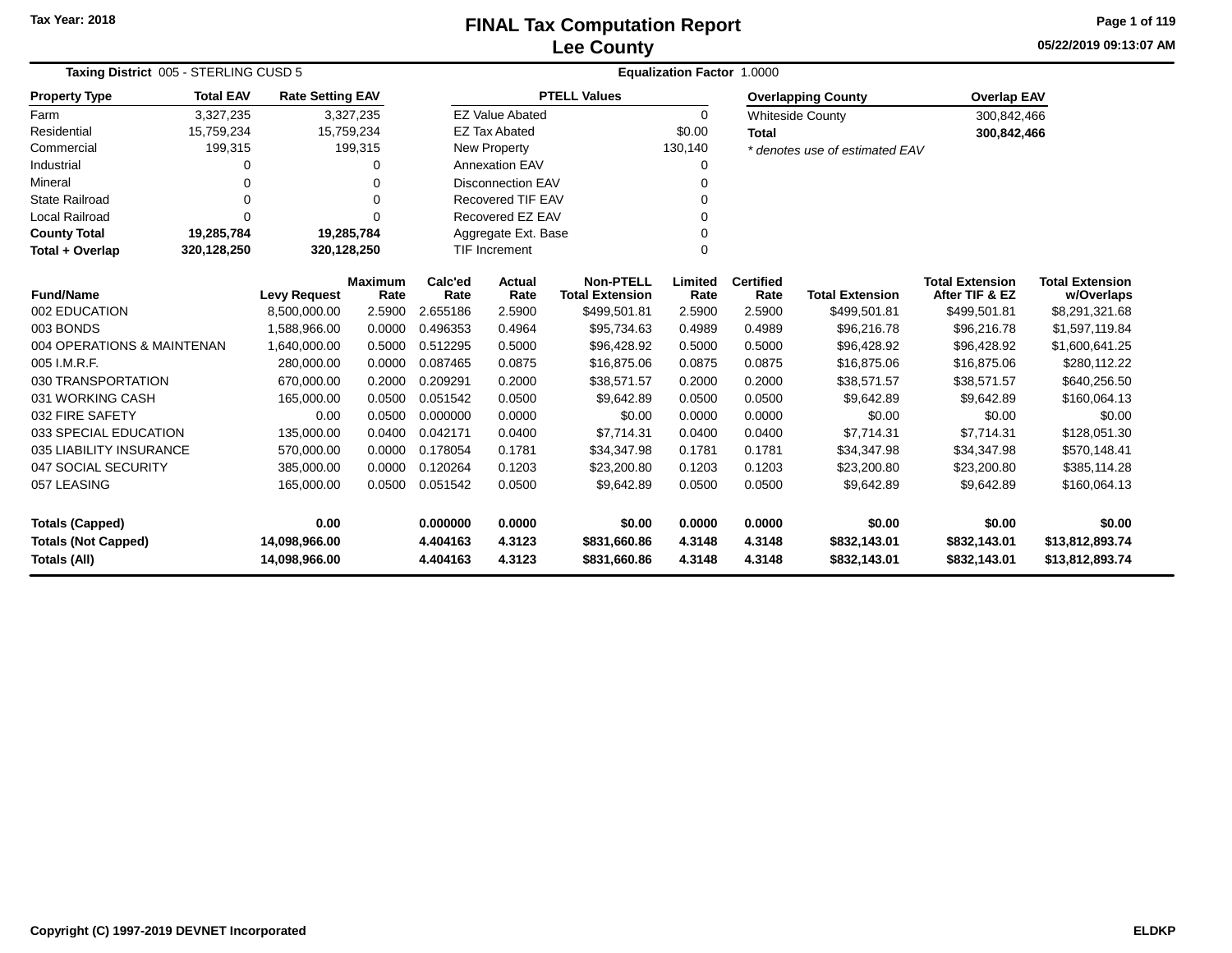**Totals (All)**

**0.00**

## **Lee CountyFINAL Tax Computation Report**

**0.000000 0.0000 \$0.00 0.0000 0.0000 \$0.00 \$0.00 \$0.00**

**05/22/2019 09:13:07 AMPage 2 of 119**

> **w/Overlaps**\$0.00

| Taxing District 008 BOND - NELSON SCHOOL BOND |                  |                         |                        | Equalization Factor 1.0000 |                        |                                            |                 |                          |                        |                                          |                                      |
|-----------------------------------------------|------------------|-------------------------|------------------------|----------------------------|------------------------|--------------------------------------------|-----------------|--------------------------|------------------------|------------------------------------------|--------------------------------------|
| <b>Property Type</b>                          | <b>Total EAV</b> | <b>Rate Setting EAV</b> |                        |                            |                        | <b>PTELL Values</b>                        |                 |                          |                        |                                          |                                      |
| Farm                                          | 1,985,285        |                         | 1,985,285              |                            | <b>EZ Value Abated</b> |                                            |                 |                          |                        |                                          |                                      |
| Residential                                   | 4,079,318        |                         | 4,079,318              |                            | <b>EZ Tax Abated</b>   |                                            | \$0.00          |                          |                        |                                          |                                      |
| Commercial                                    | 714,822          |                         | 714,822                |                            | New Property           |                                            | 38,195          |                          |                        |                                          |                                      |
| Industrial                                    | 15,916,947       | 15,916,947              |                        |                            | <b>Annexation EAV</b>  |                                            |                 |                          |                        |                                          |                                      |
| Mineral                                       |                  |                         | 0                      |                            | Disconnection EAV      |                                            |                 |                          |                        |                                          |                                      |
| <b>State Railroad</b>                         |                  |                         | 0                      |                            | Recovered TIF EAV      |                                            |                 |                          |                        |                                          |                                      |
| Local Railroad                                |                  |                         |                        |                            | Recovered EZ EAV       |                                            |                 |                          |                        |                                          |                                      |
| <b>County Total</b>                           | 22,696,372       | 22,696,372              |                        |                            | Aggregate Ext. Base    |                                            |                 |                          |                        |                                          |                                      |
| Total + Overlap                               | 22,696,372       |                         | 22,696,372             |                            | TIF Increment          |                                            |                 |                          |                        |                                          |                                      |
| <b>Fund/Name</b>                              |                  | <b>Levy Request</b>     | <b>Maximum</b><br>Rate | Calc'ed<br>Rate            | Actual<br>Rate         | <b>Non-PTELL</b><br><b>Total Extension</b> | Limited<br>Rate | <b>Certified</b><br>Rate | <b>Total Extension</b> | <b>Total Extension</b><br>After TIF & EZ | <b>Total Extension</b><br>w/Overlaps |
| 003 BONDS & INTEREST                          |                  | 0.00                    | 0.0000                 | 0.000000                   | 0.0000                 | \$0.00                                     | 0.0000          | 0.0000                   | \$0.00                 | \$0.00                                   | \$0.00                               |
| <b>Totals (Capped)</b>                        | 0.00             |                         |                        | 0.000000                   | 0.0000                 | \$0.00                                     | 0.0000          | 0.0000                   | \$0.00                 | \$0.00                                   | \$0.00                               |
| <b>Totals (Not Capped)</b><br>0.00            |                  |                         |                        | 0.000000                   | 0.0000                 | \$0.00                                     | 0.0000          | 0.0000                   | \$0.00                 | \$0.00                                   | \$0.00                               |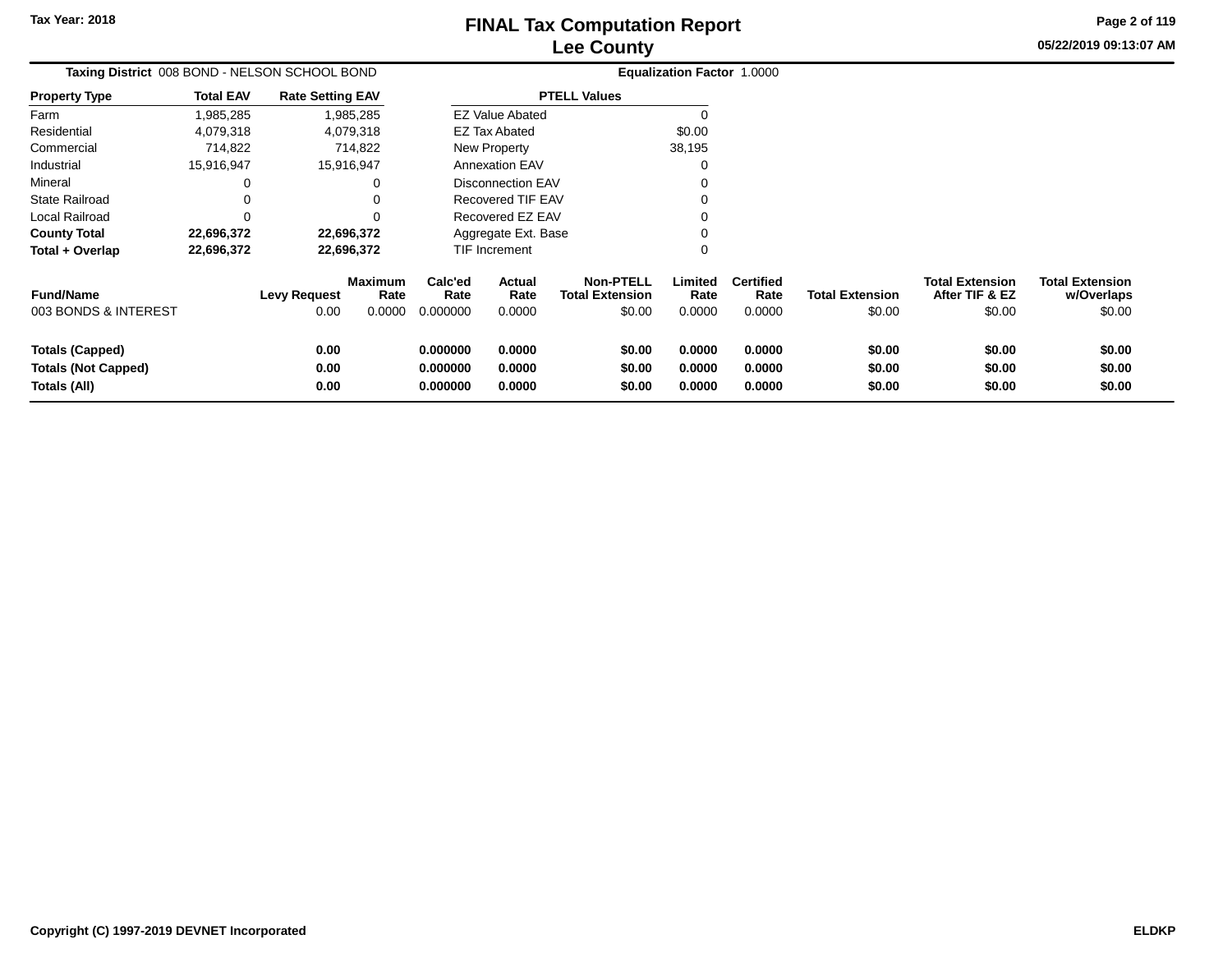**05/22/2019 09:13:07 AM Page 3 of 119**

| Taxing District 009 - EARLVILLE CUSD 9 |                  |                         |                        | <b>Equalization Factor 1.0000</b> |                          |                                            |                 |                          |                                |                                          |                                      |  |  |
|----------------------------------------|------------------|-------------------------|------------------------|-----------------------------------|--------------------------|--------------------------------------------|-----------------|--------------------------|--------------------------------|------------------------------------------|--------------------------------------|--|--|
| <b>Property Type</b>                   | <b>Total EAV</b> | <b>Rate Setting EAV</b> |                        |                                   |                          | <b>PTELL Values</b>                        |                 |                          | <b>Overlapping County</b>      | <b>Overlap EAV</b>                       |                                      |  |  |
| Farm                                   | 515,344          |                         | 515,344                |                                   | <b>EZ Value Abated</b>   |                                            | $\Omega$        | DeKalb County            |                                | 2,221,529                                |                                      |  |  |
| Residential                            | 119,656          |                         | 119,656                |                                   | <b>EZ Tax Abated</b>     |                                            | \$0.00          | LaSalle County           |                                | 58,668,372                               |                                      |  |  |
| Commercial                             | 0                |                         |                        |                                   | New Property             |                                            | 0               | <b>Total</b>             |                                | 60,889,901                               |                                      |  |  |
| Industrial                             |                  |                         |                        |                                   | <b>Annexation EAV</b>    |                                            | $\Omega$        |                          | * denotes use of estimated EAV |                                          |                                      |  |  |
| Mineral                                | 0                |                         | 0                      |                                   | <b>Disconnection EAV</b> |                                            | 0               |                          |                                |                                          |                                      |  |  |
| <b>State Railroad</b>                  | $\Omega$         |                         | $\Omega$               |                                   | <b>Recovered TIF EAV</b> |                                            | 0               |                          |                                |                                          |                                      |  |  |
| Local Railroad                         | $\Omega$         |                         | $\Omega$               |                                   | Recovered EZ EAV         |                                            | 0               |                          |                                |                                          |                                      |  |  |
| <b>County Total</b>                    | 635,000          |                         | 635,000                |                                   | Aggregate Ext. Base      |                                            | 0               |                          |                                |                                          |                                      |  |  |
| Total + Overlap                        | 61,524,901       | 61,524,901              |                        | <b>TIF Increment</b>              |                          |                                            | $\Omega$        |                          |                                |                                          |                                      |  |  |
| <b>Fund/Name</b>                       |                  | <b>Levy Request</b>     | <b>Maximum</b><br>Rate | Calc'ed<br>Rate                   | <b>Actual</b><br>Rate    | <b>Non-PTELL</b><br><b>Total Extension</b> | Limited<br>Rate | <b>Certified</b><br>Rate | <b>Total Extension</b>         | <b>Total Extension</b><br>After TIF & EZ | <b>Total Extension</b><br>w/Overlaps |  |  |
| 002 EDUCATION                          |                  | 2,239,205.00            | 4.0000                 | 3.639510                          | 3.6395                   | \$23,110.83                                | 3.6395          | 3.6395                   | \$23,110.83                    | \$23,110.83                              | \$2,239,198.77                       |  |  |
| 003 BONDS                              |                  | 436,113.00              | 0.0000                 | 0.708840                          | 0.7088                   | \$4,500.88                                 | 0.7123          | 0.7123                   | \$4,523.11                     | \$4,523.11                               | \$438,241.87                         |  |  |
| 004 OPERATIONS & MAINTENAN             |                  | 404,301.00              | 0.7050                 | 0.657134                          | 0.6571                   | \$4,172.59                                 | 0.6571          | 0.6571                   | \$4,172.59                     | \$4,172.59                               | \$404,280.12                         |  |  |
| 005 I.M.R.F.                           |                  | 55,980.00               | 0.0000                 | 0.090988                          | 0.0910                   | \$577.85                                   | 0.0910          | 0.0910                   | \$577.85                       | \$577.85                                 | \$55,987.66                          |  |  |
| 030 TRANSPORTATION                     |                  | 124,400.00              | 0.2000                 | 0.202195                          | 0.2000                   | \$1,270.00                                 | 0.2000          | 0.2000                   | \$1,270.00                     | \$1,270.00                               | \$123,049.80                         |  |  |
| 031 WORKING CASH                       |                  | 31,100.00               | 0.0500                 | 0.050549                          | 0.0500                   | \$317.50                                   | 0.0500          | 0.0500                   | \$317.50                       | \$317.50                                 | \$30,762.45                          |  |  |
| 032 FIRE SAFETY                        |                  | 31,100.00               | 0.0500                 | 0.050549                          | 0.0500                   | \$317.50                                   | 0.0500          | 0.0500                   | \$317.50                       | \$317.50                                 | \$30,762.45                          |  |  |
| 033 SPECIAL EDUCATION                  |                  | 24,880.00               | 0.0400                 | 0.040439                          | 0.0400                   | \$254.00                                   | 0.0400          | 0.0400                   | \$254.00                       | \$254.00                                 | \$24,609.96                          |  |  |
| 035 LIABILITY INSURANCE                |                  | 205,260.00              | 0.0000                 | 0.333621                          | 0.3336                   | \$2,118.36                                 | 0.3336          | 0.3336                   | \$2,118.36                     | \$2,118.36                               | \$205,247.07                         |  |  |
| 047 SOCIAL SECURITY                    |                  | 74,640.00               | 0.0000                 | 0.121317                          | 0.1213                   | \$770.26                                   | 0.1213          | 0.1213                   | \$770.26                       | \$770.26                                 | \$74,629.70                          |  |  |
| 057 LEASING                            |                  | 31,100.00               | 0.0500                 | 0.050549                          | 0.0500                   | \$317.50                                   | 0.0500          | 0.0500                   | \$317.50                       | \$317.50                                 | \$30,762.45                          |  |  |
| <b>Totals (Capped)</b>                 |                  | 0.00                    |                        | 0.000000                          | 0.0000                   | \$0.00                                     | 0.0000          | 0.0000                   | \$0.00                         | \$0.00                                   | \$0.00                               |  |  |
| <b>Totals (Not Capped)</b>             |                  | 3,658,079.00            |                        | 5.945691                          | 5.9413                   | \$37,727.27                                | 5.9448          | 5.9448                   | \$37,749.50                    | \$37,749.50                              | \$3,657,532.30                       |  |  |
| <b>Totals (All)</b>                    |                  | 3,658,079.00            |                        | 5.945691                          | 5.9413                   | \$37,727.27                                | 5.9448          | 5.9448                   | \$37,749.50                    | \$37,749.50                              | \$3,657,532.30                       |  |  |

۰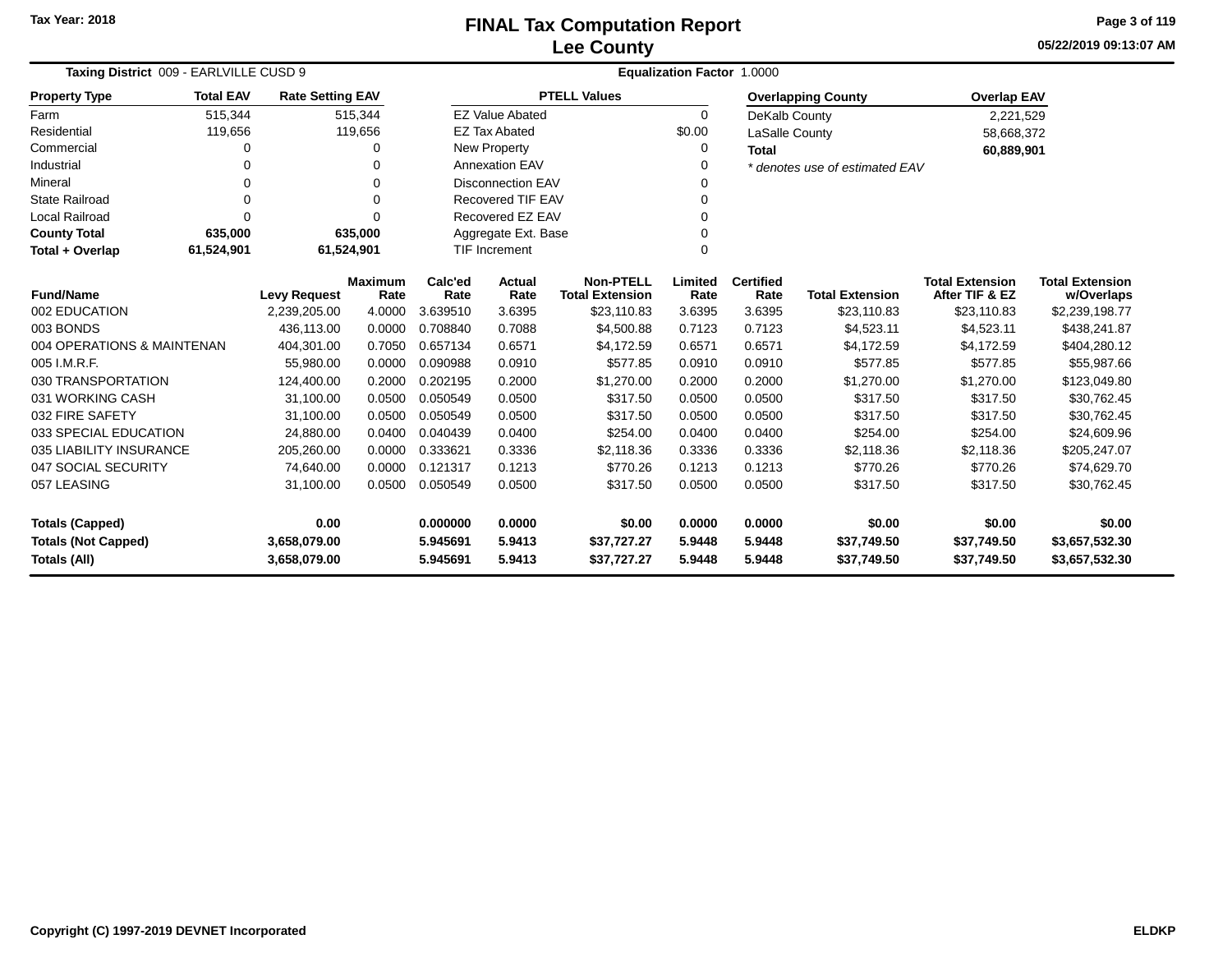**05/22/2019 09:13:07 AMPage 4 of 119**

| Taxing District 017 - OHIO CCGSD 17     |                  |                         |                 |                       | <b>Equalization Factor 1.0000</b>          |                     |                          |                        |                                          |                                      |                |  |  |  |
|-----------------------------------------|------------------|-------------------------|-----------------|-----------------------|--------------------------------------------|---------------------|--------------------------|------------------------|------------------------------------------|--------------------------------------|----------------|--|--|--|
| <b>Property Type</b>                    | <b>Total EAV</b> | <b>Rate Setting EAV</b> |                 |                       |                                            | <b>PTELL Values</b> |                          |                        | <b>Overlapping County</b>                | <b>Overlap EAV</b>                   |                |  |  |  |
| Farm                                    | 3,829,906        | 3,829,906               |                 |                       | <b>EZ Value Abated</b>                     |                     | 0                        | <b>Bureau County</b>   |                                          | 25,528,611                           |                |  |  |  |
| Residential                             | 414,894          |                         | 414,894         |                       | <b>EZ Tax Abated</b>                       |                     | \$0.00                   | <b>Total</b>           |                                          | 25,528,611                           |                |  |  |  |
| Commercial                              | ∩                |                         | $\Omega$        |                       | <b>New Property</b>                        |                     | 9,966                    |                        | * denotes use of estimated EAV           |                                      |                |  |  |  |
| Industrial                              | 141,617          |                         | 141,617         |                       | Annexation EAV                             |                     | 0                        |                        |                                          |                                      |                |  |  |  |
| Mineral                                 | 4,654,229        | 4,654,229               |                 |                       | <b>Disconnection EAV</b>                   |                     | 0                        |                        |                                          |                                      |                |  |  |  |
| <b>State Railroad</b>                   | 0                |                         | 0               |                       | <b>Recovered TIF EAV</b>                   |                     | 0                        |                        |                                          |                                      |                |  |  |  |
| Local Railroad                          | 0                |                         | $\Omega$        |                       | Recovered EZ EAV                           |                     | 0                        |                        |                                          |                                      |                |  |  |  |
| <b>County Total</b>                     | 9,040,646        | 9,040,646               |                 |                       | Aggregate Ext. Base                        |                     | 0                        |                        |                                          |                                      |                |  |  |  |
| Total + Overlap                         | 34,569,257       | 34,569,257              |                 | <b>TIF Increment</b>  |                                            |                     | $\Omega$                 |                        |                                          |                                      |                |  |  |  |
| <b>Fund/Name</b><br><b>Levy Request</b> |                  | <b>Maximum</b><br>Rate  | Calc'ed<br>Rate | <b>Actual</b><br>Rate | <b>Non-PTELL</b><br><b>Total Extension</b> | Limited<br>Rate     | <b>Certified</b><br>Rate | <b>Total Extension</b> | <b>Total Extension</b><br>After TIF & EZ | <b>Total Extension</b><br>w/Overlaps |                |  |  |  |
| 002 EDUCATION                           |                  | 700,000.00              | 2.2700          | 2.024921              | 2.0249                                     | \$183,064.04        | 2.0249                   | 2.0249                 | \$183,064.04                             | \$183,064.04                         | \$699,992.88   |  |  |  |
| 003 BONDS                               |                  |                         | 0.0000          | 0.267025              | 0.2670                                     | \$24,138.52         | 0.2683                   | 0.2683                 | \$24,256.05                              | \$24,256.05                          | \$92,749.32    |  |  |  |
| 004 OPERATIONS & MAINTENAN              |                  | 125,000.00              | 0.3700          | 0.361593              | 0.3616                                     | \$32,690.98         | 0.3616                   | 0.3616                 | \$32,690.98                              | \$32,690.98                          | \$125,002.43   |  |  |  |
| 005 I.M.R.F.                            |                  | 20,400.00               | 0.0000          | 0.059012              | 0.0590                                     | \$5,333.98          | 0.0590                   | 0.0590                 | \$5,333.98                               | \$5,333.98                           | \$20,395.86    |  |  |  |
| 030 TRANSPORTATION                      |                  | 51,000.00               | 0.1500          | 0.147530              | 0.1475                                     | \$13,334.95         | 0.1475                   | 0.1475                 | \$13,334.95                              | \$13,334.95                          | \$50,989.65    |  |  |  |
| 031 WORKING CASH                        |                  | 7,000.00                | 0.0500          | 0.020249              | 0.0202                                     | \$1,826.21          | 0.0202                   | 0.0202                 | \$1,826.21                               | \$1,826.21                           | \$6,982.99     |  |  |  |
| 032 FIRE SAFETY                         |                  | 17,300.00               | 0.0500          | 0.050045              | 0.0500                                     | \$4,520.32          | 0.0500                   | 0.0500                 | \$4,520.32                               | \$4,520.32                           | \$17,284.63    |  |  |  |
| 033 SPECIAL EDUCATION                   |                  | 6,900.00                | 0.0200          | 0.019960              | 0.0200                                     | \$1,808.13          | 0.0200                   | 0.0200                 | \$1,808.13                               | \$1,808.13                           | \$6,913.85     |  |  |  |
| 035 LIABILITY INSURANCE                 |                  | 145,000.00              | 0.0000          | 0.419448              | 0.4194                                     | \$37,916.47         | 0.4194                   | 0.4194                 | \$37,916.47                              | \$37,916.47                          | \$144,983.46   |  |  |  |
| 047 SOCIAL SECURITY                     |                  | 20,400.00               | 0.0000          | 0.059012              | 0.0590                                     | \$5,333.98          | 0.0590                   | 0.0590                 | \$5,333.98                               | \$5,333.98                           | \$20,395.86    |  |  |  |
| 057 LEASING                             |                  | 17,300.00               | 0.0500          | 0.050045              | 0.0500                                     | \$4,520.32          | 0.0500                   | 0.0500                 | \$4,520.32                               | \$4,520.32                           | \$17,284.63    |  |  |  |
| <b>Totals (Capped)</b>                  |                  | 0.00                    |                 | 0.000000              | 0.0000                                     | \$0.00              | 0.0000                   | 0.0000                 | \$0.00                                   | \$0.00                               | \$0.00         |  |  |  |
| <b>Totals (Not Capped)</b>              |                  | 1,202,608.45            |                 | 3.478840              | 3.4786                                     | \$314,487.90        | 3.4799                   | 3.4799                 | \$314,605.43                             | \$314,605.43                         | \$1,202,975.56 |  |  |  |
| Totals (All)                            |                  | 1,202,608.45            |                 | 3.478840              | 3.4786                                     | \$314,487.90        | 3.4799                   | 3.4799                 | \$314,605.43                             | \$314,605.43                         | \$1,202,975.56 |  |  |  |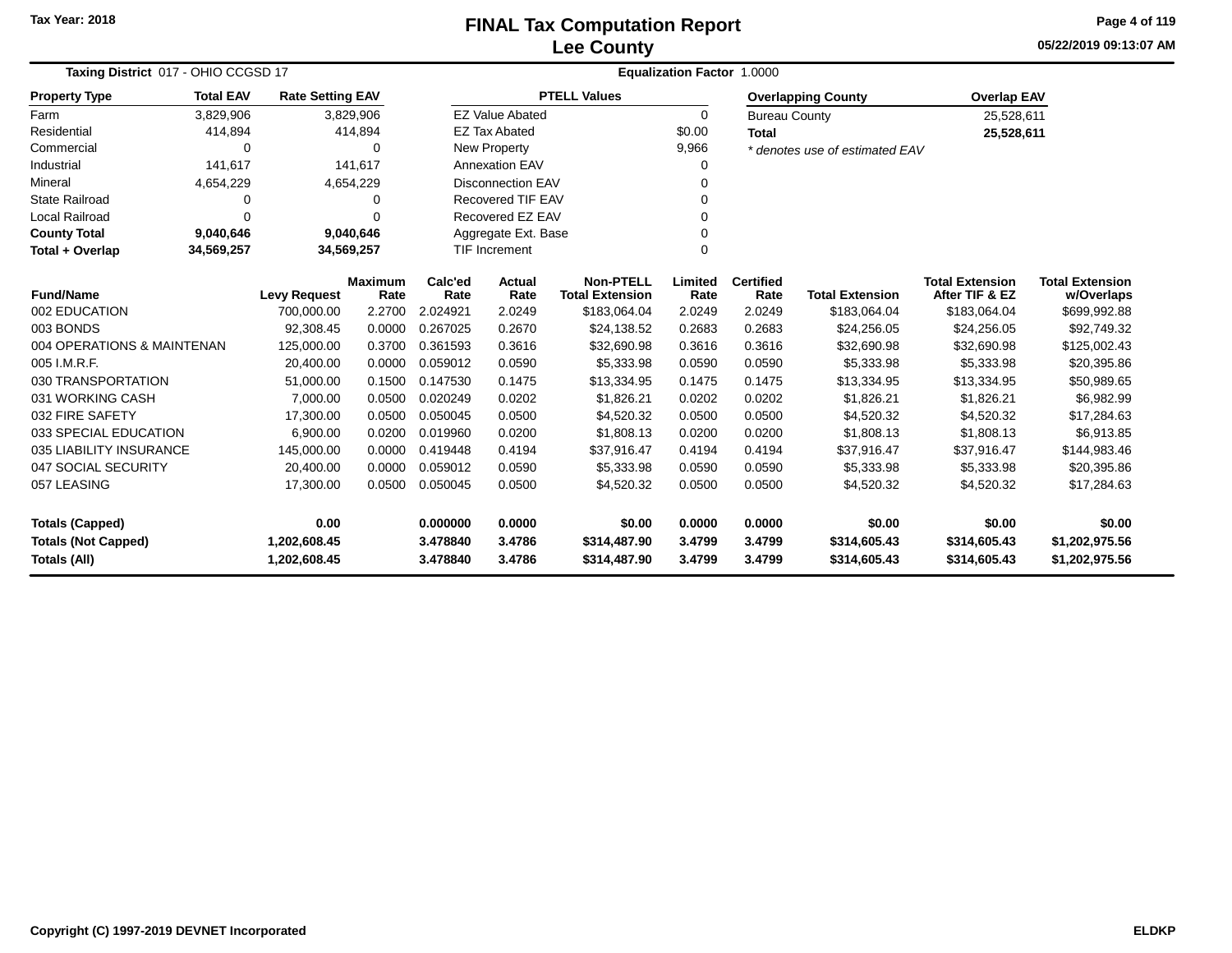**05/22/2019 09:13:07 AMPage 5 of 119**

| Taxing District 020 - EAST COLOMA-NELSON CESD #20 |                  |                         |                |          |                          |                        | <b>Equalization Factor 1.0000</b> |                  |                                |                        |                        |
|---------------------------------------------------|------------------|-------------------------|----------------|----------|--------------------------|------------------------|-----------------------------------|------------------|--------------------------------|------------------------|------------------------|
| <b>Property Type</b>                              | <b>Total EAV</b> | <b>Rate Setting EAV</b> |                |          |                          | <b>PTELL Values</b>    |                                   |                  | <b>Overlapping County</b>      | <b>Overlap EAV</b>     |                        |
| Farm                                              | 1,985,285        |                         | 1,985,285      |          | <b>EZ Value Abated</b>   |                        | $\Omega$                          |                  | <b>Whiteside County</b>        | 31,535,677             |                        |
| Residential                                       | 4,079,318        |                         | 4,079,318      |          | <b>EZ Tax Abated</b>     |                        | \$0.00                            | <b>Total</b>     |                                | 31,535,677             |                        |
| Commercial                                        | 714,822          |                         | 714,822        |          | <b>New Property</b>      |                        | 38,195                            |                  | * denotes use of estimated EAV |                        |                        |
| Industrial                                        | 15,916,947       |                         | 15,916,947     |          | <b>Annexation EAV</b>    |                        | 0                                 |                  |                                |                        |                        |
| Mineral                                           | 0                |                         | $\Omega$       |          | <b>Disconnection EAV</b> |                        | 0                                 |                  |                                |                        |                        |
| <b>State Railroad</b>                             | 3,343,730        |                         | 3,343,730      |          | Recovered TIF EAV        |                        | 0                                 |                  |                                |                        |                        |
| <b>Local Railroad</b>                             | 0                |                         | 0              |          | Recovered EZ EAV         |                        | 0                                 |                  |                                |                        |                        |
| <b>County Total</b>                               | 26,040,102       |                         | 26,040,102     |          | Aggregate Ext. Base      |                        | 0                                 |                  |                                |                        |                        |
| Total + Overlap                                   | 57,575,779       |                         | 57,575,779     |          | <b>TIF Increment</b>     |                        | 0                                 |                  |                                |                        |                        |
| <b>Fund/Name</b>                                  |                  |                         | <b>Maximum</b> | Calc'ed  | <b>Actual</b>            | <b>Non-PTELL</b>       | Limited                           | <b>Certified</b> |                                | <b>Total Extension</b> | <b>Total Extension</b> |
|                                                   |                  | <b>Levy Request</b>     | Rate           | Rate     | Rate                     | <b>Total Extension</b> | Rate                              | Rate             | <b>Total Extension</b>         | After TIF & EZ         | w/Overlaps             |
| 002 EDUCATION                                     |                  | 1,163,000.00            | 1.9500         | 2.019947 | 1.9500                   | \$507,781.99           | 1.9500                            | 1.9500           | \$507,781.99                   | \$507,781.99           | \$1,122,727.69         |
| 003 BONDS & INTEREST                              |                  | 138,216.50              | 0.0000         | 0.240060 | 0.2401                   | \$62,522.28            | 0.2413                            | 0.2413           | \$62,834.77                    | \$62,834.77            | \$138,930.35           |
| 004 BUILDING                                      |                  | 180,000.00              | 0.3000         | 0.312632 | 0.3000                   | \$78,120.31            | 0.3000                            | 0.3000           | \$78,120.31                    | \$78,120.31            | \$172,727.34           |
| 005 I.M.R.F.                                      |                  | 22,000.00               | 0.0000         | 0.038211 | 0.0382                   | \$9,947.32             | 0.0382                            | 0.0382           | \$9,947.32                     | \$9,947.32             | \$21,993.95            |
| 030 TRANSPORTATION                                |                  | 120,000.00              | 0.2000         | 0.208421 | 0.2000                   | \$52,080.20            | 0.2000                            | 0.2000           | \$52,080.20                    | \$52,080.20            | \$115,151.56           |
| 031 WORKING CASH                                  |                  | 30,000.00               | 0.0500         | 0.052105 | 0.0500                   | \$13,020.05            | 0.0500                            | 0.0500           | \$13,020.05                    | \$13,020.05            | \$28,787.89            |
| 032 FIRE SAFETY                                   |                  | 30,000.00               | 0.0500         | 0.052105 | 0.0500                   | \$13,020.05            | 0.0500                            | 0.0500           | \$13,020.05                    | \$13,020.05            | \$28,787.89            |
| 033 SPECIAL EDUCATION                             |                  | 12,500.00               | 0.0200         | 0.021711 | 0.0200                   | \$5,208.02             | 0.0200                            | 0.0200           | \$5,208.02                     | \$5,208.02             | \$11,515.16            |
| 035 LIABILITY INSURANCE                           |                  | 210,000.00              | 0.0000         | 0.364737 | 0.3647                   | \$94,968.25            | 0.3647                            | 0.3647           | \$94,968.25                    | \$94,968.25            | \$209,978.87           |
| 047 SOCIAL SECURITY                               |                  | 41,100.00               | 0.0000         | 0.071384 | 0.0714                   | \$18,592.63            | 0.0714                            | 0.0714           | \$18,592.63                    | \$18,592.63            | \$41,109.11            |
| 057 LEASING                                       |                  | 19,000.00               | 0.0500         | 0.033000 | 0.0330                   | \$8,593.23             | 0.0330                            | 0.0330           | \$8,593.23                     | \$8,593.23             | \$19,000.01            |
| <b>Totals (Capped)</b>                            |                  | 0.00                    |                | 0.000000 | 0.0000                   | \$0.00                 | 0.0000                            | 0.0000           | \$0.00                         | \$0.00                 | \$0.00                 |
| <b>Totals (Not Capped)</b>                        |                  | 1,965,816.50            |                | 3.414313 | 3.3174                   | \$863,854.33           | 3.3186                            | 3.3186           | \$864,166.82                   | \$864,166.82           | \$1,910,709.82         |
| Totals (All)                                      |                  | 1,965,816.50            |                | 3.414313 | 3.3174                   | \$863,854.33           | 3.3186                            | 3.3186           | \$864,166.82                   | \$864,166.82           | \$1,910,709.82         |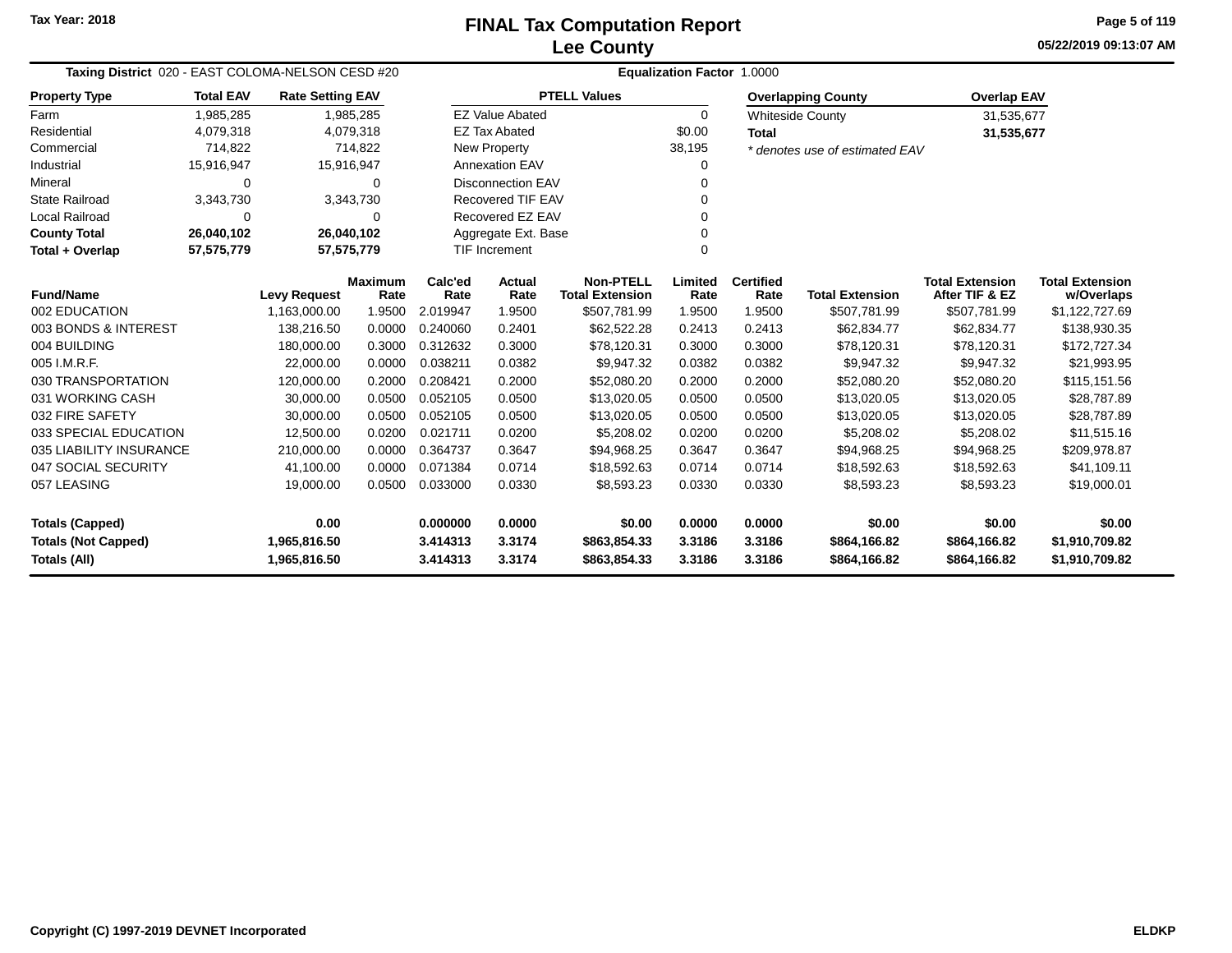**05/22/2019 09:13:07 AMPage 6 of 119**

| Taxing District 145 - MONTMORENCY CCGSD 145 |                  |                         | <b>Equalization Factor 1.0000</b> |                      |                          |                                            |                 |                          |                                |                                          |                                      |  |
|---------------------------------------------|------------------|-------------------------|-----------------------------------|----------------------|--------------------------|--------------------------------------------|-----------------|--------------------------|--------------------------------|------------------------------------------|--------------------------------------|--|
| <b>Property Type</b>                        | <b>Total EAV</b> | <b>Rate Setting EAV</b> |                                   |                      |                          | <b>PTELL Values</b>                        |                 |                          | <b>Overlapping County</b>      | <b>Overlap EAV</b>                       |                                      |  |
| Farm                                        | 1,287,736        |                         | 1,287,736                         |                      | <b>EZ Value Abated</b>   |                                            | $\Omega$        |                          | <b>Whiteside County</b>        | 45,653,025                               |                                      |  |
| Residential                                 | 227,524          |                         | 227,524                           |                      | <b>EZ Tax Abated</b>     |                                            | \$0.00          | <b>Total</b>             |                                | 45,653,025                               |                                      |  |
| Commercial                                  | 98,471           |                         | 98,471                            | New Property         |                          |                                            |                 |                          | * denotes use of estimated EAV |                                          |                                      |  |
| Industrial                                  | 23,226           |                         | 23,226                            |                      | Annexation EAV           |                                            |                 |                          |                                |                                          |                                      |  |
| Mineral                                     | 0                |                         | $\Omega$                          |                      | <b>Disconnection EAV</b> |                                            | 0               |                          |                                |                                          |                                      |  |
| <b>State Railroad</b>                       | 681,646          |                         | 681,646                           |                      | <b>Recovered TIF EAV</b> |                                            |                 |                          |                                |                                          |                                      |  |
| <b>Local Railroad</b>                       | 0                |                         | 0                                 |                      | Recovered EZ EAV         |                                            |                 |                          |                                |                                          |                                      |  |
| <b>County Total</b>                         | 2,318,603        |                         | 2,318,603                         |                      | Aggregate Ext. Base      |                                            |                 |                          |                                |                                          |                                      |  |
| Total + Overlap                             | 47,971,628       | 47,971,628              |                                   | <b>TIF Increment</b> |                          |                                            | 0               |                          |                                |                                          |                                      |  |
| <b>Fund/Name</b>                            |                  | <b>Levy Request</b>     | <b>Maximum</b><br>Rate            | Calc'ed<br>Rate      | <b>Actual</b><br>Rate    | <b>Non-PTELL</b><br><b>Total Extension</b> | Limited<br>Rate | <b>Certified</b><br>Rate | <b>Total Extension</b>         | <b>Total Extension</b><br>After TIF & EZ | <b>Total Extension</b><br>w/Overlaps |  |
| 002 EDUCATION                               |                  | 867,180.00              | 1.8200                            | 1.807694             | 1.8077                   | \$41,913.39                                | 1.8077          | 1.8077                   | \$41,913.39                    | \$41,913.39                              | \$867,183.12                         |  |
| 003 BONDS                                   |                  | 208,095.00              | 0.0000                            | 0.433788             | 0.4338                   | \$10,058.10                                | 0.4360          | 0.4360                   | \$10,109.11                    | \$10,109.11                              | \$209,156.30                         |  |
| 004 OPERATIONS & MAINTENAN                  |                  | 119,118.00              | 0.2500                            | 0.248309             | 0.2483                   | \$5,757.09                                 | 0.2483          | 0.2483                   | \$5,757.09                     | \$5,757.09                               | \$119,113.55                         |  |
| 005 I.M.R.F.                                |                  | 7,500.00                | 0.0000                            | 0.015634             | 0.0156                   | \$361.70                                   | 0.0156          | 0.0156                   | \$361.70                       | \$361.70                                 | \$7,483.57                           |  |
| 030 TRANSPORTATION                          |                  | 57.177.00               | 0.1200                            | 0.119189             | 0.1192                   | \$2,763.77                                 | 0.1192          | 0.1192                   | \$2,763.77                     | \$2,763.77                               | \$57,182.18                          |  |
| 031 WORKING CASH                            |                  | 23,824.00               | 0.0500                            | 0.049663             | 0.0497                   | \$1,152.35                                 | 0.0497          | 0.0497                   | \$1,152.35                     | \$1,152.35                               | \$23,841.90                          |  |
| 032 FIRE SAFETY                             |                  | 23,824.00               | 0.0500                            | 0.049663             | 0.0497                   | \$1,152.35                                 | 0.0497          | 0.0497                   | \$1,152.35                     | \$1,152.35                               | \$23,841.90                          |  |
| 033 SPECIAL EDUCATION                       |                  | 9,529.00                | 0.0200                            | 0.019864             | 0.0199                   | \$461.40                                   | 0.0199          | 0.0199                   | \$461.40                       | \$461.40                                 | \$9,546.35                           |  |
| 035 LIABILITY INSURANCE                     |                  | 190,000.00              | 0.0000                            | 0.396067             | 0.3961                   | \$9,183.99                                 | 0.3961          | 0.3961                   | \$9,183.99                     | \$9,183.99                               | \$190,015.62                         |  |
| 047 SOCIAL SECURITY                         |                  | 7,500.00                | 0.0000                            | 0.015634             | 0.0156                   | \$361.70                                   | 0.0156          | 0.0156                   | \$361.70                       | \$361.70                                 | \$7,483.57                           |  |
| 057 LEASING                                 |                  | 1,200.00                | 0.0500                            | 0.002502             | 0.0025                   | \$57.97                                    | 0.0025          | 0.0025                   | \$57.97                        | \$57.97                                  | \$1,199.29                           |  |
| <b>Totals (Capped)</b>                      |                  | 0.00                    |                                   | 0.000000             | 0.0000                   | \$0.00                                     | 0.0000          | 0.0000                   | \$0.00                         | \$0.00                                   | \$0.00                               |  |
| <b>Totals (Not Capped)</b>                  |                  | 1,514,947.00            |                                   | 3.158007             | 3.1581                   | \$73,223.81                                | 3.1603          | 3.1603                   | \$73,274.82                    | \$73,274.82                              | \$1,516,047.35                       |  |
| <b>Totals (All)</b>                         |                  | 1,514,947.00            |                                   | 3.158007             | 3.1581                   | \$73,223.81                                | 3.1603          | 3.1603                   | \$73,274.82                    | \$73,274.82                              | \$1,516,047.35                       |  |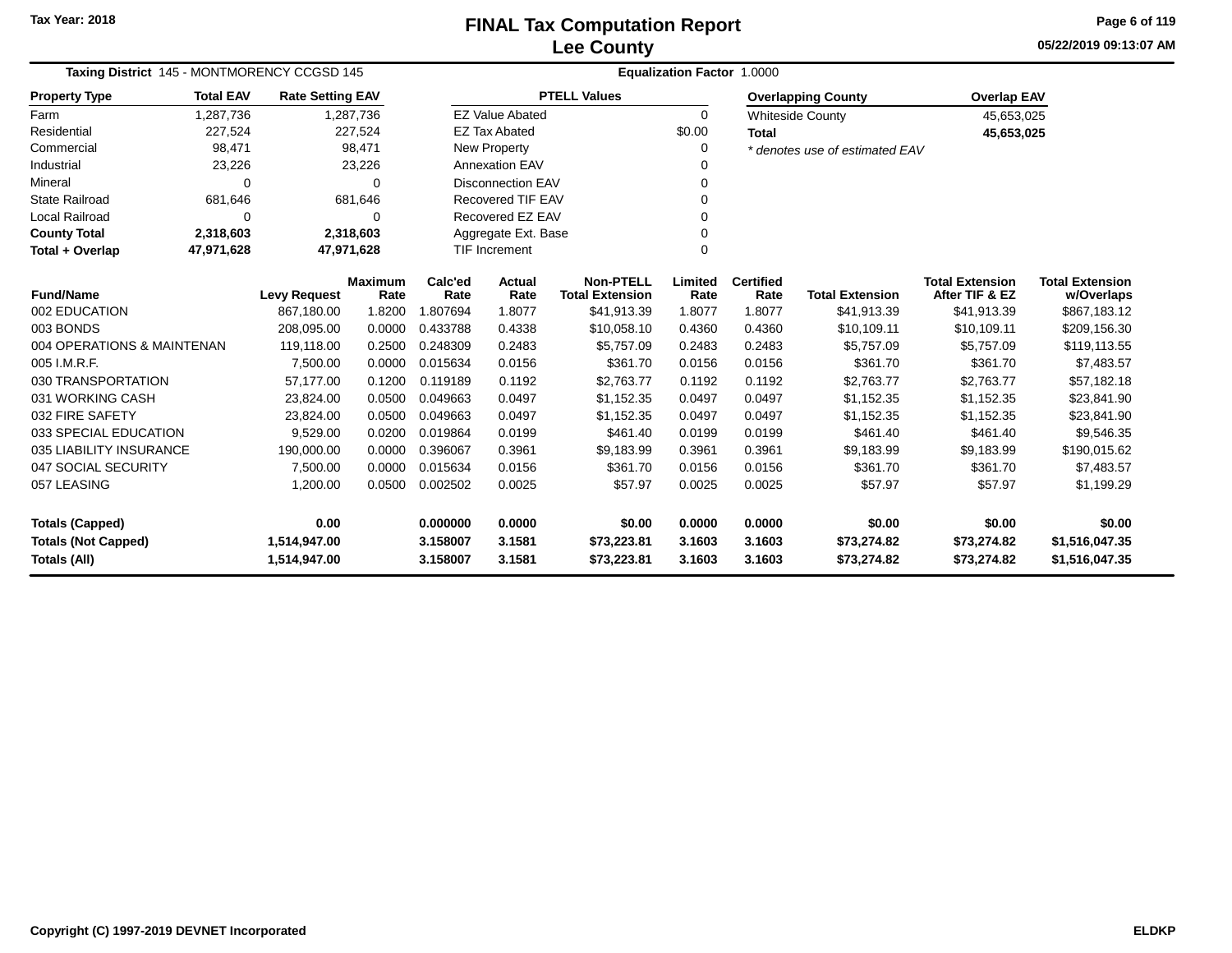**05/22/2019 09:13:07 AMPage 7 of 119**

|                            | Taxing District 161 - CRESTON CCSD 161 |                         |                                   |          |                          | Equalization Factor 1.0000 |          |                        |                                |                        |                        |  |  |  |  |
|----------------------------|----------------------------------------|-------------------------|-----------------------------------|----------|--------------------------|----------------------------|----------|------------------------|--------------------------------|------------------------|------------------------|--|--|--|--|
| <b>Property Type</b>       | <b>Total EAV</b>                       | <b>Rate Setting EAV</b> |                                   |          |                          | <b>PTELL Values</b>        |          |                        | <b>Overlapping County</b>      | <b>Overlap EAV</b>     |                        |  |  |  |  |
| Farm                       | 124,116                                |                         | 124,116                           |          | <b>EZ Value Abated</b>   |                            | $\Omega$ | DeKalb County          |                                | 2,640,608              |                        |  |  |  |  |
| Residential                | 0                                      |                         | 0                                 |          | <b>EZ Tax Abated</b>     |                            | \$0.00   | <b>Ogle County</b>     |                                | 30,774,525             |                        |  |  |  |  |
| Commercial                 | 0                                      |                         | $\Omega$                          |          | New Property             |                            | $\Omega$ | <b>Total</b>           |                                | 33,415,133             |                        |  |  |  |  |
| Industrial                 | 0                                      |                         | $\Omega$                          |          | <b>Annexation EAV</b>    |                            |          |                        | * denotes use of estimated EAV |                        |                        |  |  |  |  |
| Mineral                    | 0                                      |                         | $\Omega$                          |          | <b>Disconnection EAV</b> |                            |          |                        |                                |                        |                        |  |  |  |  |
| <b>State Railroad</b>      | $\mathbf 0$                            |                         | $\Omega$                          |          | <b>Recovered TIF EAV</b> |                            |          |                        |                                |                        |                        |  |  |  |  |
| <b>Local Railroad</b>      | $\Omega$                               |                         | $\Omega$                          |          | Recovered EZ EAV         |                            |          |                        |                                |                        |                        |  |  |  |  |
| <b>County Total</b>        | 124,116                                |                         | 124,116                           |          | Aggregate Ext. Base      |                            |          |                        |                                |                        |                        |  |  |  |  |
| Total + Overlap            | 33,539,249                             | 33,539,249              |                                   |          | <b>TIF Increment</b>     |                            | $\Omega$ |                        |                                |                        |                        |  |  |  |  |
|                            |                                        |                         | Calc'ed<br><b>Maximum</b><br>Rate |          | <b>Actual</b>            | <b>Non-PTELL</b>           | Limited  | <b>Certified</b>       |                                | <b>Total Extension</b> | <b>Total Extension</b> |  |  |  |  |
| <b>Fund/Name</b>           | <b>Levy Request</b>                    |                         | Rate                              | Rate     | <b>Total Extension</b>   | Rate                       | Rate     | <b>Total Extension</b> | After TIF & EZ                 | w/Overlaps             |                        |  |  |  |  |
| 002 EDUCATION              |                                        | 819.000.00              | 2.3800                            | 2.441915 | 2.3800                   | \$2,953.96                 | 2.3800   | 2.3800                 | \$2,953.96                     | \$2,953.96             | \$798,234.13           |  |  |  |  |
| 003 BONDS                  |                                        | 51,572.80               | 0.0000                            | 0.153769 | 0.1546                   | \$191.88                   | 0.1546   | 0.1546                 | \$191.88                       | \$191.88               | \$51,851.68            |  |  |  |  |
| 004 OPERATIONS & MAINTENAN |                                        | 82,238.00               | 0.2500                            | 0.245199 | 0.2452                   | \$304.33                   | 0.2452   | 0.2452                 | \$304.33                       | \$304.33               | \$82,238.24            |  |  |  |  |
| 005 I.M.R.F.               |                                        | 22,000.00               | 0.0000                            | 0.065595 | 0.0656                   | \$81.42                    | 0.0656   | 0.0656                 | \$81.42                        | \$81.42                | \$22,001.75            |  |  |  |  |
| 030 TRANSPORTATION         |                                        | 39,474.00               | 0.1200                            | 0.117695 | 0.1177                   | \$146.08                   | 0.1177   | 0.1177                 | \$146.08                       | \$146.08               | \$39,475.70            |  |  |  |  |
| 031 WORKING CASH           |                                        | 20,000.00               | 0.0500                            | 0.059632 | 0.0500                   | \$62.06                    | 0.0500   | 0.0500                 | \$62.06                        | \$62.06                | \$16,769.62            |  |  |  |  |
| 032 FIRE SAFETY            |                                        | 16,448.00               | 0.0500                            | 0.049041 | 0.0500                   | \$62.06                    | 0.0500   | 0.0500                 | \$62.06                        | \$62.06                | \$16,769.62            |  |  |  |  |
| 033 SPECIAL EDUCATION      |                                        | 6.579.00                | 0.0200                            | 0.019616 | 0.0196                   | \$24.33                    | 0.0196   | 0.0196                 | \$24.33                        | \$24.33                | \$6,573.69             |  |  |  |  |
| 035 LIABILITY INSURANCE    |                                        | 190,000.00              | 0.0000                            | 0.566501 | 0.5665                   | \$703.12                   | 0.5665   | 0.5665                 | \$703.12                       | \$703.12               | \$189,999.85           |  |  |  |  |
| 047 SOCIAL SECURITY        |                                        | 25,500.00               | 0.0000                            | 0.076030 | 0.0760                   | \$94.33                    | 0.0760   | 0.0760                 | \$94.33                        | \$94.33                | \$25,489.83            |  |  |  |  |
| 057 LEASING                |                                        | 16,448.00               | 0.0500                            | 0.049041 | 0.0490                   | \$60.82                    | 0.0490   | 0.0490                 | \$60.82                        | \$60.82                | \$16,434.23            |  |  |  |  |
| <b>Totals (Capped)</b>     |                                        | 0.00                    |                                   | 0.000000 | 0.0000                   | \$0.00                     | 0.0000   | 0.0000                 | \$0.00                         | \$0.00                 | \$0.00                 |  |  |  |  |
| <b>Totals (Not Capped)</b> |                                        | 1,289,259.80            |                                   | 3.844034 | 3.7742                   | \$4,684.39                 | 3.7742   | 3.7742                 | \$4,684.39                     | \$4,684.39             | \$1,265,838.34         |  |  |  |  |
| Totals (All)               |                                        | 1,289,259.80            |                                   | 3.844034 | 3.7742                   | \$4,684.39                 | 3.7742   | 3.7742                 | \$4,684.39                     | \$4,684.39             | \$1,265,838.34         |  |  |  |  |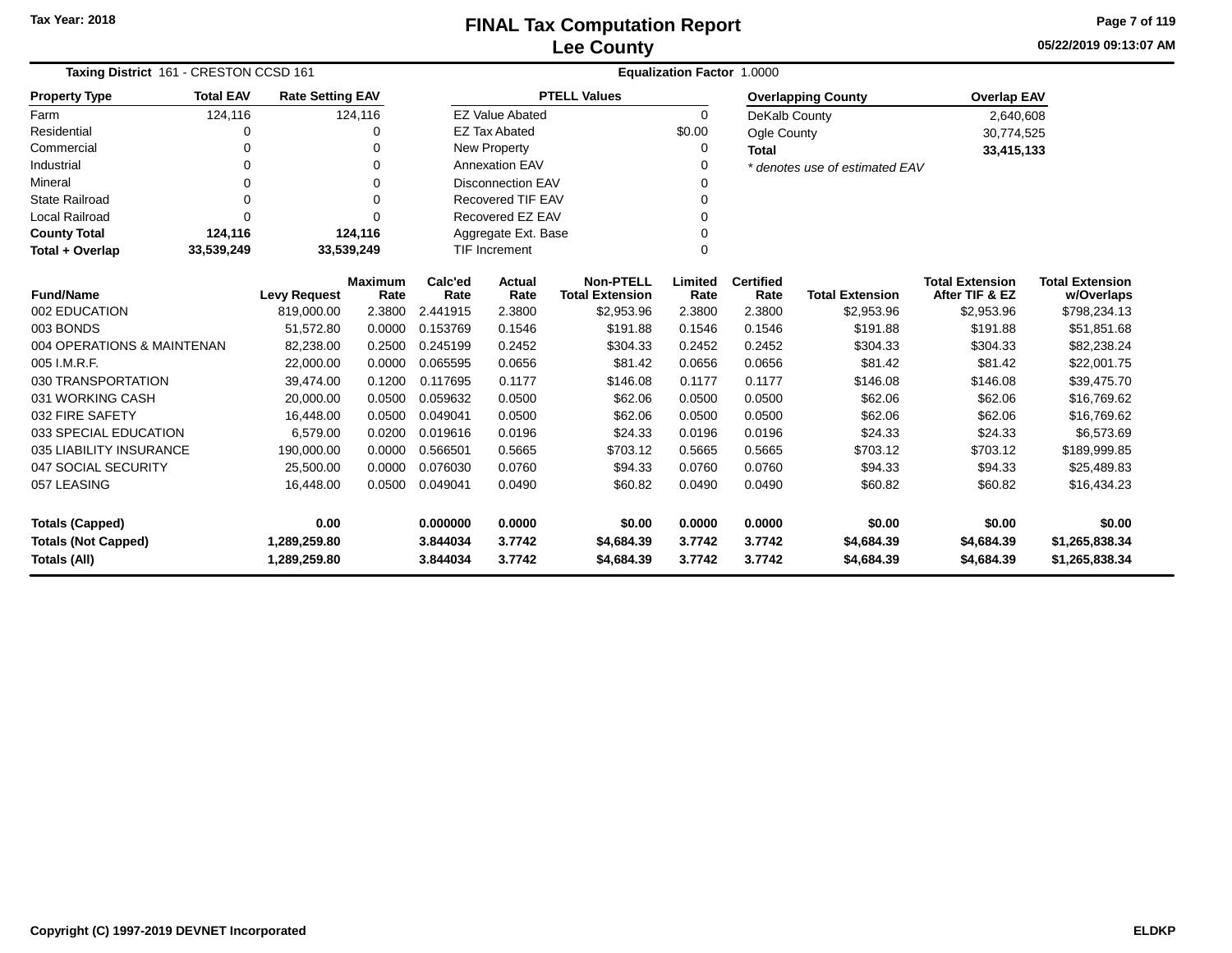# **Lee CountyFINAL Tax Computation Report**

**05/22/2019 09:13:07 AM Page 8 of 119**

|                            | Taxing District 170 - DIXON PSD 170           |                         |                 |                |                                            | <b>Equalization Factor 1.0000</b> |                          |                        |                                          |                                      |                 |  |  |  |
|----------------------------|-----------------------------------------------|-------------------------|-----------------|----------------|--------------------------------------------|-----------------------------------|--------------------------|------------------------|------------------------------------------|--------------------------------------|-----------------|--|--|--|
| <b>Property Type</b>       | <b>Total EAV</b>                              | <b>Rate Setting EAV</b> |                 |                |                                            | <b>PTELL Values</b>               |                          |                        | <b>Overlapping County</b>                | <b>Overlap EAV</b>                   |                 |  |  |  |
| Farm                       | 29,282,534                                    | 29,238,484              |                 |                | <b>EZ Value Abated</b>                     |                                   | 2,437,132                | Ogle County            |                                          | 32,886,076                           |                 |  |  |  |
| Residential                | 210,267,373                                   | 209,080,740             |                 |                | <b>EZ Tax Abated</b>                       |                                   | \$119,097.79             | <b>Total</b>           |                                          | 32,886,076                           |                 |  |  |  |
| Commercial                 | 59,144,421                                    | 53,410,932              |                 |                | New Property                               |                                   | 2,351,297                |                        | * denotes use of estimated EAV           |                                      |                 |  |  |  |
| Industrial                 | 40,038,824                                    | 39,973,002              |                 |                | <b>Annexation EAV</b>                      |                                   | 0                        |                        |                                          |                                      |                 |  |  |  |
| Mineral                    | $\Omega$                                      |                         | 0               |                | <b>Disconnection EAV</b>                   |                                   | 0                        |                        |                                          |                                      |                 |  |  |  |
| <b>State Railroad</b>      | 4,187,269                                     | 4,187,269               |                 |                | <b>Recovered TIF EAV</b>                   |                                   | 0                        |                        |                                          |                                      |                 |  |  |  |
| <b>Local Railroad</b>      | 1,090                                         |                         | 1,090           |                | Recovered EZ EAV                           |                                   |                          |                        |                                          |                                      |                 |  |  |  |
| <b>County Total</b>        | 342,921,511                                   | 335,891,517             |                 |                | Aggregate Ext. Base                        |                                   | $\Omega$                 |                        |                                          |                                      |                 |  |  |  |
| Total + Overlap            | 375,807,587                                   | 368,777,593             |                 |                | <b>TIF Increment</b>                       |                                   | 4,592,862                |                        |                                          |                                      |                 |  |  |  |
| <b>Fund/Name</b>           | <b>Maximum</b><br><b>Levy Request</b><br>Rate |                         | Calc'ed<br>Rate | Actual<br>Rate | <b>Non-PTELL</b><br><b>Total Extension</b> | Limited<br>Rate                   | <b>Certified</b><br>Rate | <b>Total Extension</b> | <b>Total Extension</b><br>After TIF & EZ | <b>Total Extension</b><br>w/Overlaps |                 |  |  |  |
| 002 EDUCATION              |                                               | 11,122,032.00           | 2.9500          | 3.015919       | 2.9500                                     | \$9,908,799.75                    | 2.9500                   | 2.9500                 | \$10,116,184.57                          | \$9,908,799.75                       | \$10,878,938.99 |  |  |  |
| 003 BONDS                  |                                               | 1,996,900.00            | 0.0000          | 0.541492       | 0.5415                                     | \$1,818,852.56                    | 0.5442                   | 0.5442                 | \$1,866,178.86                           | \$1,827,921.64                       | \$2,006,887.66  |  |  |  |
| 004 OPERATIONS & MAINTENAN |                                               | 1,885,090.00            | 0.5000          | 0.511173       | 0.5000                                     | \$1,679,457.59                    | 0.5000                   | 0.5000                 | \$1,714,607.56                           | \$1,679,457.59                       | \$1,843,887.97  |  |  |  |
| 005 I.M.R.F.               |                                               | 284,396.00              | 0.0000          | 0.077119       | 0.0771                                     | \$258,972.36                      | 0.0771                   | 0.0771                 | \$264,392.48                             | \$258,972.36                         | \$284,327.52    |  |  |  |
| 030 TRANSPORTATION         |                                               | 754,036.00              | 0.2000          | 0.204469       | 0.2000                                     | \$671,783.03                      | 0.2000                   | 0.2000                 | \$685,843.02                             | \$671,783.03                         | \$737,555.19    |  |  |  |
| 031 WORKING CASH           |                                               | 188,509.00              | 0.0500          | 0.051117       | 0.0500                                     | \$167,945.76                      | 0.0500                   | 0.0500                 | \$171,460.76                             | \$167,945.76                         | \$184,388.80    |  |  |  |
| 032 FIRE SAFETY            |                                               | 188,509.00              | 0.0500          | 0.051117       | 0.0500                                     | \$167,945.76                      | 0.0500                   | 0.0500                 | \$171,460.76                             | \$167,945.76                         | \$184,388.80    |  |  |  |
| 033 SPECIAL EDUCATION      |                                               | 150.807.00              | 0.0400          | 0.040894       | 0.0400                                     | \$134,356.61                      | 0.0400                   | 0.0400                 | \$137.168.60                             | \$134.356.61                         | \$147,511.04    |  |  |  |
| 035 LIABILITY INSURANCE    |                                               | 1,235,500.00            | 0.0000          | 0.335026       | 0.3350                                     | \$1,125,236.58                    | 0.3350                   | 0.3350                 | \$1,148,787.06                           | \$1,125,236.58                       | \$1,235,404.94  |  |  |  |
| 047 SOCIAL SECURITY        |                                               | 333,796.00              | 0.0000          | 0.090514       | 0.0905                                     | \$303,981.82                      | 0.0905                   | 0.0905                 | \$310,343.97                             | \$303,981.82                         | \$333,743.72    |  |  |  |
| 057 LEASING                |                                               | 188,509.00              | 0.0500          | 0.051117       | 0.0500                                     | \$167,945.76                      | 0.0500                   | 0.0500                 | \$171,460.76                             | \$167,945.76                         | \$184,388.80    |  |  |  |
| <b>Totals (Capped)</b>     |                                               | 0.00                    |                 | 0.000000       | 0.0000                                     | \$0.00                            | 0.0000                   | 0.0000                 | \$0.00                                   | \$0.00                               | \$0.00          |  |  |  |
| <b>Totals (Not Capped)</b> |                                               | 18,328,084.00           |                 | 4.969957       | 4.8841                                     | \$16,405,277.58                   | 4.8868                   | 4.8868                 | \$16,757,888.40                          | \$16,414,346.66                      | \$18,021,423.43 |  |  |  |
| Totals (All)               |                                               | 18,328,084.00           |                 | 4.969957       | 4.8841                                     | \$16,405,277.58                   | 4.8868                   | 4.8868                 | \$16,757,888.40                          | \$16,414,346.66                      | \$18,021,423.43 |  |  |  |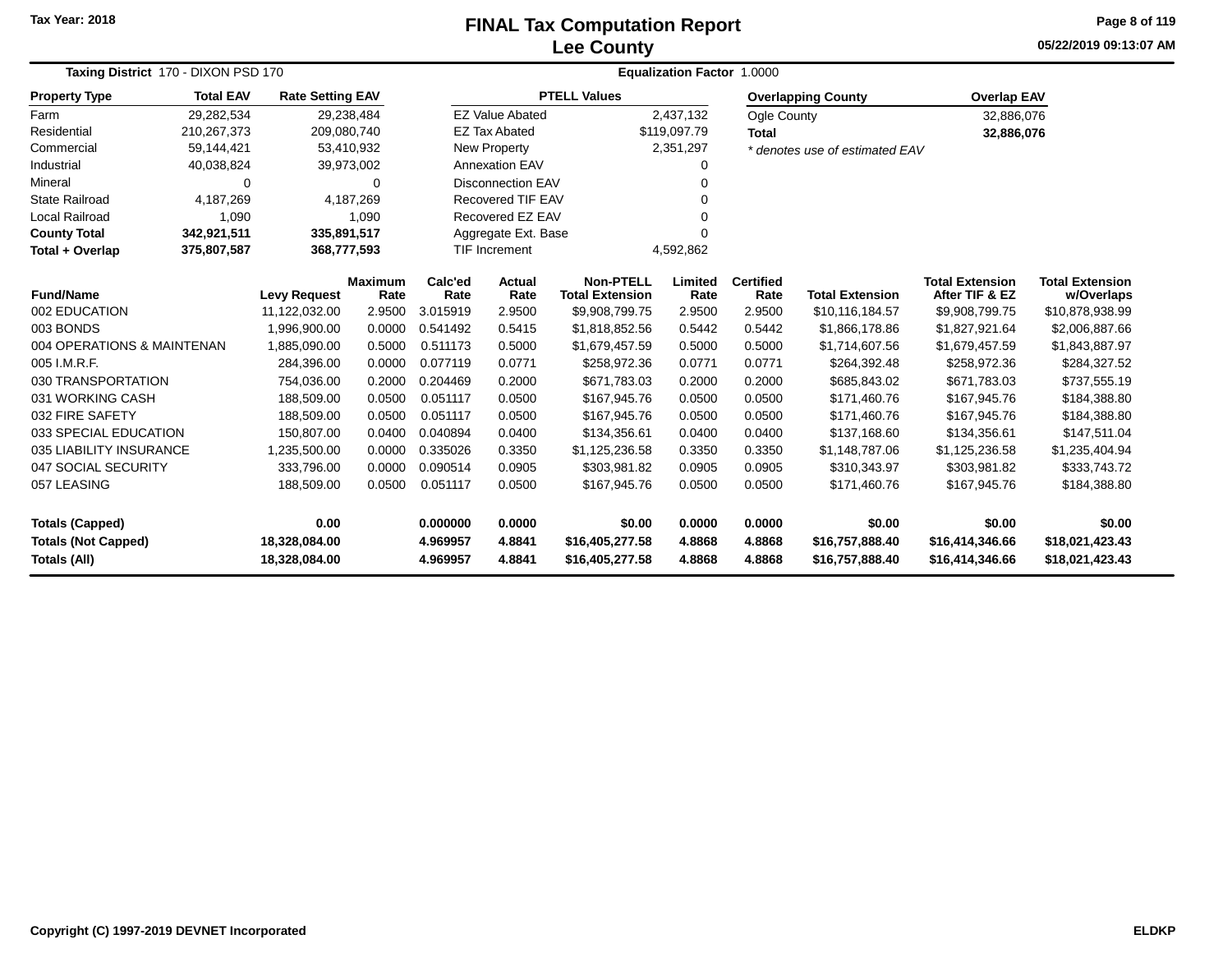# **Lee CountyFINAL Tax Computation Report**

**05/22/2019 09:13:07 AM Page 9 of 119**

|                                                   | Taxing District 212 - ROCHELLE THSD 212 |                                |                        |                      | Equalization Factor 1.0000 |                                            |                  |                          |                                |                                          |                                      |  |  |
|---------------------------------------------------|-----------------------------------------|--------------------------------|------------------------|----------------------|----------------------------|--------------------------------------------|------------------|--------------------------|--------------------------------|------------------------------------------|--------------------------------------|--|--|
| <b>Property Type</b>                              | <b>Total EAV</b>                        | <b>Rate Setting EAV</b>        |                        |                      |                            | <b>PTELL Values</b>                        |                  |                          | <b>Overlapping County</b>      | <b>Overlap EAV</b>                       |                                      |  |  |
| Farm                                              | 20,276,526                              | 20,276,526                     |                        |                      | <b>EZ Value Abated</b>     |                                            | $\Omega$         | DeKalb County            |                                | 12,433,579                               |                                      |  |  |
| Residential                                       | 7,834,709                               |                                | 7,834,709              |                      | <b>EZ Tax Abated</b>       |                                            | \$0.00           | Ogle County              |                                | 359,140,847                              |                                      |  |  |
| Commercial                                        | 1,404,697                               |                                | 1,404,697              |                      | New Property               |                                            | 17,079           | <b>Total</b>             |                                | 371,574,426                              |                                      |  |  |
| Industrial                                        | 111,464                                 |                                | 111,464                |                      | <b>Annexation EAV</b>      |                                            | $\Omega$         |                          | * denotes use of estimated EAV |                                          |                                      |  |  |
| Mineral                                           | 1,046,584                               |                                | 1,046,584              |                      | <b>Disconnection EAV</b>   |                                            | 0                |                          |                                |                                          |                                      |  |  |
| <b>State Railroad</b>                             | 1,150,159                               |                                | 1,150,159              |                      | <b>Recovered TIF EAV</b>   |                                            | 0                |                          |                                |                                          |                                      |  |  |
| <b>Local Railroad</b>                             | 0                                       |                                | 0                      |                      | Recovered EZ EAV           |                                            |                  |                          |                                |                                          |                                      |  |  |
| <b>County Total</b>                               | 31,824,139                              | 31,824,139                     |                        |                      | Aggregate Ext. Base        |                                            | 0                |                          |                                |                                          |                                      |  |  |
| Total + Overlap                                   | 403,398,565                             | 403,398,565                    |                        |                      | <b>TIF Increment</b>       |                                            | 0                |                          |                                |                                          |                                      |  |  |
| <b>Fund/Name</b>                                  |                                         | <b>Levy Request</b>            | <b>Maximum</b><br>Rate | Calc'ed<br>Rate      | <b>Actual</b><br>Rate      | <b>Non-PTELL</b><br><b>Total Extension</b> | Limited<br>Rate  | <b>Certified</b><br>Rate | <b>Total Extension</b>         | <b>Total Extension</b><br>After TIF & EZ | <b>Total Extension</b><br>w/Overlaps |  |  |
| 002 EDUCATION                                     |                                         | 5,477,175.00                   | 1.3000                 | 1.357758             | 1.3000                     | \$413,713.81                               | 1.3000           | 1.3000                   | \$413,713.81                   | \$413,713.81                             | \$5,244,181.35                       |  |  |
| 003 BONDS                                         |                                         | 1,466,988.00                   | 0.0000                 | 0.363657             | 0.3637                     | \$115,744.39                               | 0.3655           | 0.3655                   | \$116,317.23                   | \$116,317.23                             | \$1,474,421.76                       |  |  |
| 004 OPERATIONS & MAINTENAN                        |                                         | 1,053,303.00                   | 0.2500                 | 0.261107             | 0.2500                     | \$79,560.35                                | 0.2500           | 0.2500                   | \$79,560.35                    | \$79,560.35                              | \$1,008,496.41                       |  |  |
| 005 I.M.R.F.                                      |                                         | 185,000.00                     | 0.0000                 | 0.045860             | 0.0459                     | \$14,607.28                                | 0.0459           | 0.0459                   | \$14,607.28                    | \$14,607.28                              | \$185,159.94                         |  |  |
| 030 TRANSPORTATION                                |                                         | 300,000.00                     | 0.1200                 | 0.074368             | 0.0744                     | \$23,677.16                                | 0.0744           | 0.0744                   | \$23,677.16                    | \$23,677.16                              | \$300,128.53                         |  |  |
| 031 WORKING CASH                                  |                                         | 0.00                           | 0.0500                 | 0.000000             | 0.0000                     | \$0.00                                     | 0.0000           | 0.0000                   | \$0.00                         | \$0.00                                   | \$0.00                               |  |  |
| 032 FIRE SAFETY                                   |                                         | 150,000.00                     | 0.0500                 | 0.037184             | 0.0372                     | \$11,838.58                                | 0.0372           | 0.0372                   | \$11,838.58                    | \$11,838.58                              | \$150,064.27                         |  |  |
| 033 SPECIAL EDUCATION                             |                                         | 84,264.00                      | 0.0200                 | 0.020889             | 0.0200                     | \$6,364.83                                 | 0.0200           | 0.0200                   | \$6,364.83                     | \$6,364.83                               | \$80,679.71                          |  |  |
| 035 LIABILITY INSURANCE                           |                                         | 1,180,000.00                   | 0.0000                 | 0.292515             | 0.2925                     | \$93,085.61                                | 0.2925           | 0.2925                   | \$93,085.61                    | \$93,085.61                              | \$1,179,940.80                       |  |  |
| 047 SOCIAL SECURITY                               |                                         | 228,000.00                     | 0.0000                 | 0.056520             | 0.0565                     | \$17,980.64                                | 0.0565           | 0.0565                   | \$17,980.64                    | \$17,980.64                              | \$227,920.19                         |  |  |
| 057 LEASING                                       |                                         | 210,661.00                     | 0.0500                 | 0.052222             | 0.0500                     | \$15,912.07                                | 0.0500           | 0.0500                   | \$15,912.07                    | \$15,912.07                              | \$201,699.28                         |  |  |
| <b>Totals (Capped)</b>                            |                                         | 0.00                           |                        | 0.000000             | 0.0000                     | \$0.00                                     | 0.0000           | 0.0000                   | \$0.00                         | \$0.00                                   | \$0.00                               |  |  |
| <b>Totals (Not Capped)</b><br><b>Totals (All)</b> |                                         | 10,335,391.00<br>10,335,391.00 |                        | 2.562080<br>2.562080 | 2.4902<br>2.4902           | \$792,484.72<br>\$792,484.72               | 2.4920<br>2.4920 | 2.4920<br>2.4920         | \$793,057.56<br>\$793,057.56   | \$793,057.56<br>\$793,057.56             | \$10,052,692.24<br>\$10,052,692.24   |  |  |

 $\overline{\phantom{0}}$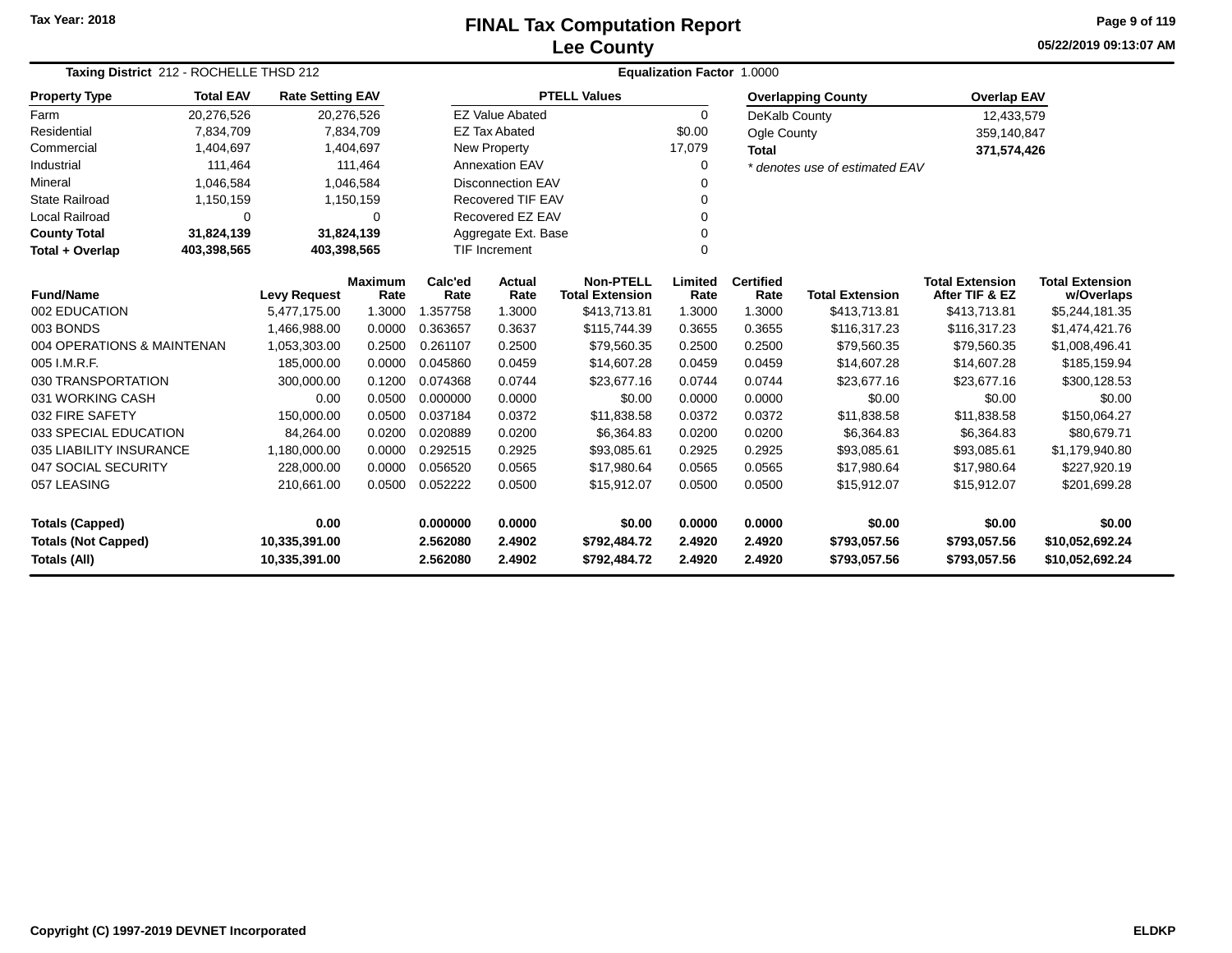# **Lee CountyFINAL Tax Computation Report**

**05/22/2019 09:13:07 AM Page 10 of 119**

|                                                   | Taxing District 220 - STEWARD ESD 220 |                         |                        |                      | <b>Equalization Factor 1.0000</b> |                                            |                  |                          |                                |                                          |                                      |  |  |  |
|---------------------------------------------------|---------------------------------------|-------------------------|------------------------|----------------------|-----------------------------------|--------------------------------------------|------------------|--------------------------|--------------------------------|------------------------------------------|--------------------------------------|--|--|--|
| <b>Property Type</b>                              | <b>Total EAV</b>                      | <b>Rate Setting EAV</b> |                        |                      |                                   | <b>PTELL Values</b>                        |                  |                          | <b>Overlapping County</b>      | <b>Overlap EAV</b>                       |                                      |  |  |  |
| Farm                                              | 17,594,967                            |                         | 17,594,967             |                      | <b>EZ Value Abated</b>            |                                            | $\Omega$         | DeKalb County            |                                | 139,450                                  |                                      |  |  |  |
| Residential                                       | 7,396,456                             |                         | 7,396,456              |                      | <b>EZ Tax Abated</b>              |                                            | \$0.00           | <b>Total</b>             |                                | 139,450                                  |                                      |  |  |  |
| Commercial                                        | 1,404,697                             |                         | 1,404,697              |                      | New Property                      |                                            | 17,079           |                          | * denotes use of estimated EAV |                                          |                                      |  |  |  |
| Industrial                                        | 111,464                               |                         | 111,464                |                      | <b>Annexation EAV</b>             |                                            |                  |                          |                                |                                          |                                      |  |  |  |
| Mineral                                           | 1,046,584                             |                         | 1,046,584              |                      | <b>Disconnection EAV</b>          |                                            |                  |                          |                                |                                          |                                      |  |  |  |
| <b>State Railroad</b>                             | 1,150,159                             |                         | 1,150,159              |                      | Recovered TIF EAV                 |                                            |                  |                          |                                |                                          |                                      |  |  |  |
| <b>Local Railroad</b>                             | $\Omega$                              |                         | $\Omega$               |                      | Recovered EZ EAV                  |                                            |                  |                          |                                |                                          |                                      |  |  |  |
| <b>County Total</b>                               | 28,704,327                            | 28,704,327              |                        |                      | Aggregate Ext. Base               |                                            | 805,563          |                          |                                |                                          |                                      |  |  |  |
| Total + Overlap                                   | 28,843,777                            | 28,843,777              |                        |                      | <b>TIF Increment</b>              |                                            | $\Omega$         |                          |                                |                                          |                                      |  |  |  |
| <b>Fund/Name</b>                                  |                                       | <b>Levy Request</b>     | <b>Maximum</b><br>Rate | Calc'ed<br>Rate      | Actual<br>Rate                    | <b>Non-PTELL</b><br><b>Total Extension</b> | Limited<br>Rate  | <b>Certified</b><br>Rate | <b>Total Extension</b>         | <b>Total Extension</b><br>After TIF & EZ | <b>Total Extension</b><br>w/Overlaps |  |  |  |
| 002 EDUCATION                                     |                                       | 628.785.00              | 0.0000                 | 2.179968             | 2.1800                            | \$625,754.33                               | 2.0007           | 2.0007                   | \$574,287.47                   | \$574,287.47                             | \$577,077.45                         |  |  |  |
| 003 BONDS                                         |                                       | 0.00                    | 0.0000                 | 0.000000             | 0.0000                            | \$0.00                                     | 0.0000           | 0.0000                   | \$0.00                         | \$0.00                                   | \$0.00                               |  |  |  |
| 004 OPERATIONS & MAINTENAN                        |                                       | 112,500.00              | 0.5500                 | 0.390032             | 0.3900                            | \$111,946.88                               | 0.3579           | 0.3579                   | \$102,732.79                   | \$102,732.79                             | \$103,231.88                         |  |  |  |
| 005 I.M.R.F.                                      |                                       | 500.00                  | 0.0000                 | 0.001734             | 0.0017                            | \$487.97                                   | 0.0016           | 0.0016                   | \$459.27                       | \$459.27                                 | \$461.50                             |  |  |  |
| 030 TRANSPORTATION                                |                                       | 49,300.00               | 0.0000                 | 0.170921             | 0.1709                            | \$49,055.69                                | 0.1569           | 0.1569                   | \$45,037.09                    | \$45,037.09                              | \$45,255.89                          |  |  |  |
| 031 WORKING CASH                                  |                                       | 9,400.00                | 0.0500                 | 0.032589             | 0.0326                            | \$9,357.61                                 | 0.0299           | 0.0299                   | \$8,582.59                     | \$8,582.59                               | \$8,624.29                           |  |  |  |
| 032 FIRE SAFETY                                   |                                       | 6,500.00                | 0.1000                 | 0.022535             | 0.0225                            | \$6,458.47                                 | 0.0207           | 0.0207                   | \$5,941.80                     | \$5,941.80                               | \$5,970.66                           |  |  |  |
| 033 SPECIAL EDUCATION                             |                                       | 6,500.00                | 0.4000                 | 0.022535             | 0.0225                            | \$6,458.47                                 | 0.0207           | 0.0207                   | \$5,941.80                     | \$5,941.80                               | \$5,970.66                           |  |  |  |
| 035 LIABILITY INSURANCE                           |                                       | 62,500.00               | 0.0000                 | 0.216685             | 0.2167                            | \$62,202.28                                | 0.1989           | 0.1989                   | \$57,092.91                    | \$57,092.91                              | \$57,370.27                          |  |  |  |
| 047 SOCIAL SECURITY                               |                                       | 12,500.00               | 0.0000                 | 0.043337             | 0.0433                            | \$12,428.97                                | 0.0397           | 0.0397                   | \$11,395.62                    | \$11,395.62                              | \$11,450.98                          |  |  |  |
| 057 LEASING                                       |                                       | 8,250.00                | 0.1000                 | 0.028602             | 0.0286                            | \$8,209.44                                 | 0.0262           | 0.0262                   | \$7,520.53                     | \$7,520.53                               | \$7,557.07                           |  |  |  |
| <b>Totals (Capped)</b>                            |                                       | 896,735.00              |                        | 3.108938             | 3.1088                            | \$892,360.11                               | 2.8532           | 2.8532                   | \$818,991.87                   | \$818,991.87                             | \$822,970.65                         |  |  |  |
| <b>Totals (Not Capped)</b><br><b>Totals (All)</b> |                                       | 0.00<br>896,735.00      |                        | 0.000000<br>3.108938 | 0.0000<br>3.1088                  | \$0.00<br>\$892,360.11                     | 0.0000<br>2.8532 | 0.0000<br>2.8532         | \$0.00<br>\$818,991.87         | \$0.00<br>\$818,991.87                   | \$0.00<br>\$822,970.65               |  |  |  |

 $\overline{\phantom{0}}$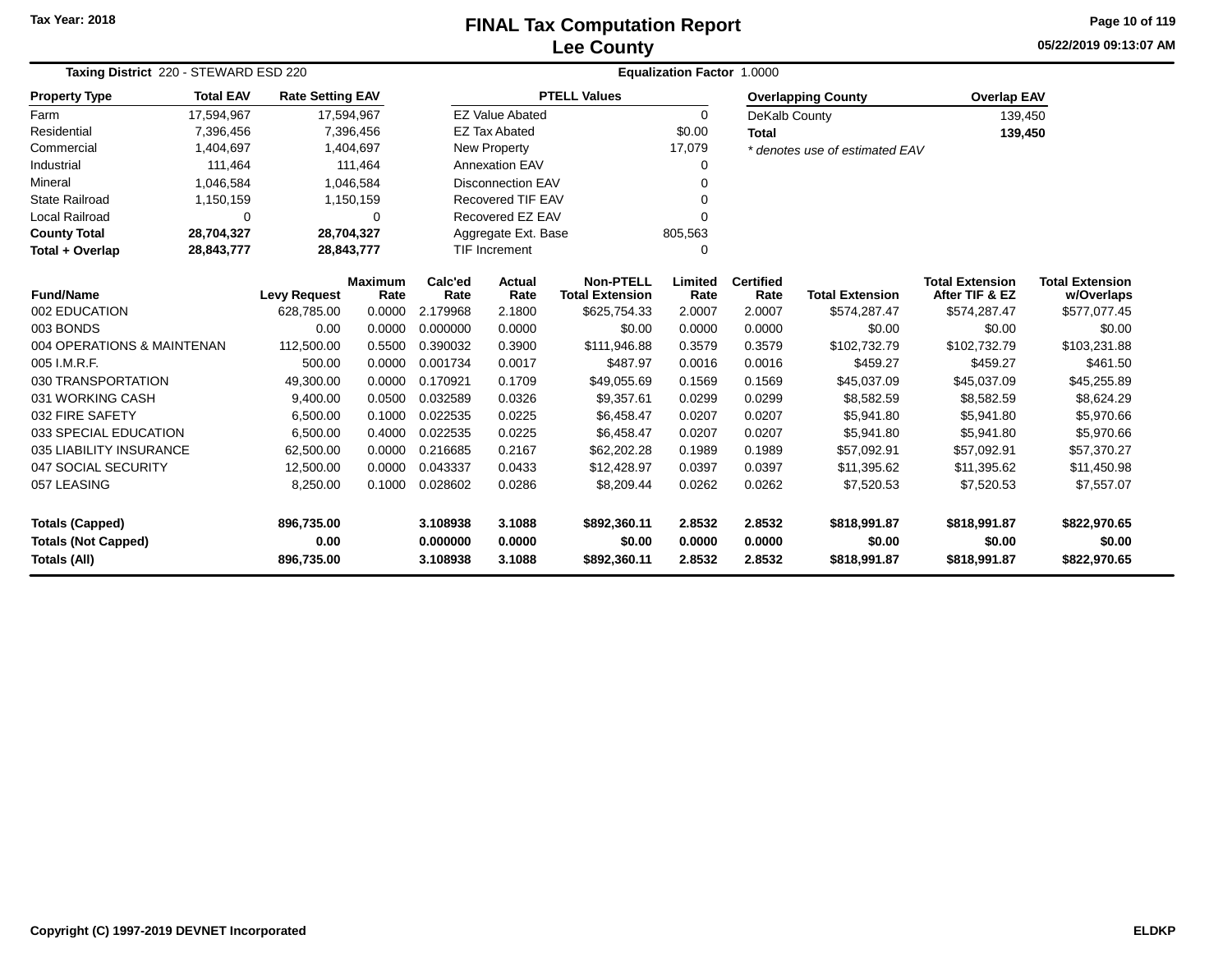### **Lee CountyFINAL Tax Computation Report**

**05/22/2019 09:13:07 AMPage 11 of 119**

| Taxing District 222 - POLO CUSD 222     |                  |                         |                | Equalization Factor 1.0000 |                          |                        |          |                  |                                |                        |                        |  |  |
|-----------------------------------------|------------------|-------------------------|----------------|----------------------------|--------------------------|------------------------|----------|------------------|--------------------------------|------------------------|------------------------|--|--|
| <b>Property Type</b>                    | <b>Total EAV</b> | <b>Rate Setting EAV</b> |                |                            |                          | <b>PTELL Values</b>    |          |                  | <b>Overlapping County</b>      | <b>Overlap EAV</b>     |                        |  |  |
| Farm                                    | 1,362,766        |                         | 1,362,766      |                            | <b>EZ Value Abated</b>   |                        | $\Omega$ | Ogle County      |                                | 83,251,287             |                        |  |  |
| Residential                             | 23,571           |                         | 23,571         |                            | <b>EZ Tax Abated</b>     |                        | \$0.00   |                  | <b>Whiteside County</b>        | 847,761                |                        |  |  |
| Commercial                              | 11,451           |                         | 11,451         |                            | New Property             |                        | 22,918   | <b>Total</b>     |                                | 84,099,048             |                        |  |  |
| Industrial                              | 985              |                         | 985            |                            | <b>Annexation EAV</b>    |                        | 0        |                  | * denotes use of estimated EAV |                        |                        |  |  |
| Mineral                                 | 0                |                         | 0              |                            | <b>Disconnection EAV</b> |                        | 0        |                  |                                |                        |                        |  |  |
| <b>State Railroad</b>                   | 0                |                         | 0              |                            | <b>Recovered TIF EAV</b> |                        | 0        |                  |                                |                        |                        |  |  |
| <b>Local Railroad</b>                   | $\Omega$         |                         | $\Omega$       |                            | Recovered EZ EAV         |                        | 0        |                  |                                |                        |                        |  |  |
| <b>County Total</b>                     | 1,398,773        |                         | 1,398,773      |                            | Aggregate Ext. Base      |                        | $\Omega$ |                  |                                |                        |                        |  |  |
| Total + Overlap                         | 85,497,821       | 85,497,821              |                | <b>TIF Increment</b>       |                          |                        | $\Omega$ |                  |                                |                        |                        |  |  |
| <b>Fund/Name</b><br><b>Levy Request</b> |                  |                         | <b>Maximum</b> | Calc'ed                    | Actual                   | <b>Non-PTELL</b>       | Limited  | <b>Certified</b> |                                | <b>Total Extension</b> | <b>Total Extension</b> |  |  |
|                                         |                  |                         | Rate           | Rate                       | Rate                     | <b>Total Extension</b> | Rate     | Rate             | <b>Total Extension</b>         | After TIF & EZ         | w/Overlaps             |  |  |
| 002 EDUCATION                           |                  | 2,137,974.00            | 2.5000         | 2.500618                   | 2.5000                   | \$34,969.33            | 2.5000   | 2.5000           | \$34,969.33                    | \$34,969.33            | \$2,137,445.53         |  |  |
| 003 BONDS                               |                  | 747,098.00              | 0.0000         | 0.873821                   | 0.8738                   | \$12,222.48            | 0.8782   | 0.8782           | \$12,284.02                    | \$12,284.02            | \$750,841.86           |  |  |
| 004 OPERATIONS & MAINTENAN              |                  | 427,595.00              | 0.5000         | 0.500124                   | 0.5000                   | \$6,993.87             | 0.5000   | 0.5000           | \$6,993.87                     | \$6,993.87             | \$427,489.11           |  |  |
| 005 I.M.R.F.                            |                  | 50.000.00               | 0.0000         | 0.058481                   | 0.0585                   | \$818.28               | 0.0585   | 0.0585           | \$818.28                       | \$818.28               | \$50,016.23            |  |  |
| 030 TRANSPORTATION                      |                  | 171,038.00              | 0.2000         | 0.200050                   | 0.2000                   | \$2,797.55             | 0.2000   | 0.2000           | \$2,797.55                     | \$2,797.55             | \$170,995.64           |  |  |
| 031 WORKING CASH                        |                  | 42,759.00               | 0.0500         | 0.050012                   | 0.0500                   | \$699.39               | 0.0500   | 0.0500           | \$699.39                       | \$699.39               | \$42,748.91            |  |  |
| 032 FIRE SAFETY                         |                  | 42,759.00               | 0.0500         | 0.050012                   | 0.0500                   | \$699.39               | 0.0500   | 0.0500           | \$699.39                       | \$699.39               | \$42,748.91            |  |  |
| 033 SPECIAL EDUCATION                   |                  | 34,208.00               | 0.0400         | 0.040010                   | 0.0400                   | \$559.51               | 0.0400   | 0.0400           | \$559.51                       | \$559.51               | \$34,199.13            |  |  |
| 035 LIABILITY INSURANCE                 |                  | 525,000.00              | 0.0000         | 0.614051                   | 0.6141                   | \$8,589.86             | 0.6141   | 0.6141           | \$8,589.86                     | \$8,589.86             | \$525,042.12           |  |  |
| 047 SOCIAL SECURITY                     |                  | 150,000.00              | 0.0000         | 0.175443                   | 0.1754                   | \$2,453.45             | 0.1754   | 0.1754           | \$2,453.45                     | \$2,453.45             | \$149,963.18           |  |  |
| 057 LEASING                             |                  | 42,759.00               | 0.0500         | 0.050012                   | 0.0500                   | \$699.39               | 0.0500   | 0.0500           | \$699.39                       | \$699.39               | \$42,748.91            |  |  |
| <b>Totals (Capped)</b>                  |                  | 0.00                    |                | 0.000000                   | 0.0000                   | \$0.00                 | 0.0000   | 0.0000           | \$0.00                         | \$0.00                 | \$0.00                 |  |  |
| <b>Totals (Not Capped)</b>              |                  | 4,371,190.00            |                | 5.112634                   | 5.1118                   | \$71,502.50            | 5.1162   | 5.1162           | \$71,564.04                    | \$71,564.04            | \$4,374,239.53         |  |  |
| <b>Totals (All)</b>                     |                  | 4,371,190.00            |                | 5.112634                   | 5.1118                   | \$71,502.50            | 5.1162   | 5.1162           | \$71,564.04                    | \$71,564.04            | \$4,374,239.53         |  |  |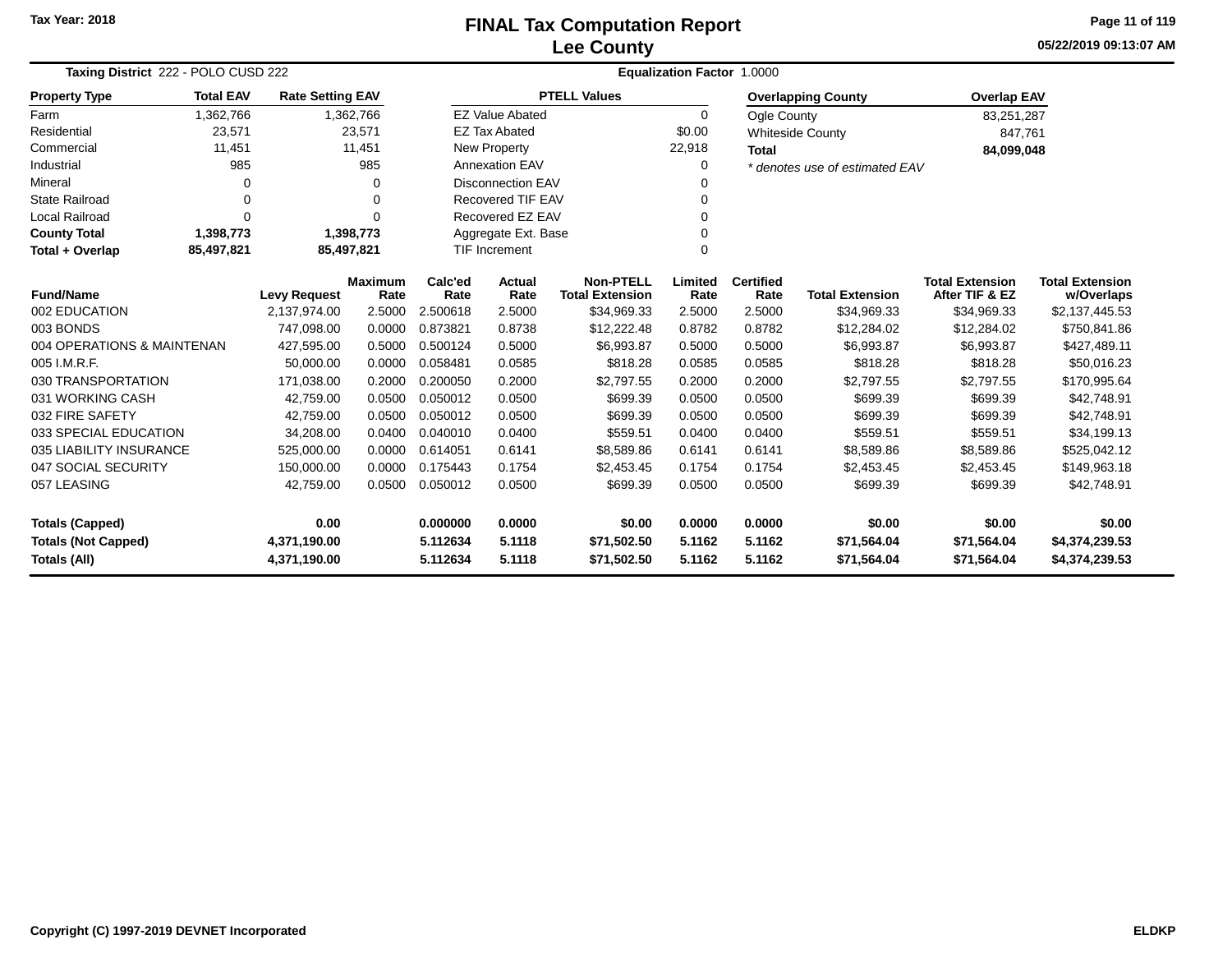**05/22/2019 09:13:07 AM Page 12 of 119**

|                            | Taxing District 231 - ROCHELLE ESD 231        |                         |                 |                |                                            | <b>Equalization Factor 1.0000</b> |                          |                        |                                          |                                      |                |  |  |  |
|----------------------------|-----------------------------------------------|-------------------------|-----------------|----------------|--------------------------------------------|-----------------------------------|--------------------------|------------------------|------------------------------------------|--------------------------------------|----------------|--|--|--|
| <b>Property Type</b>       | <b>Total EAV</b>                              | <b>Rate Setting EAV</b> |                 |                |                                            | <b>PTELL Values</b>               |                          |                        | <b>Overlapping County</b>                | <b>Overlap EAV</b>                   |                |  |  |  |
| Farm                       | 2,557,443                                     |                         | 2,557,443       |                | <b>EZ Value Abated</b>                     |                                   | 0                        | Ogle County            |                                          | 281,414,957                          |                |  |  |  |
| Residential                | 438,253                                       |                         | 438,253         |                | <b>EZ Tax Abated</b>                       |                                   | \$0.00                   | <b>Total</b>           |                                          | 281,414,957                          |                |  |  |  |
| Commercial                 | 0                                             |                         |                 |                | New Property                               |                                   | 0                        |                        | * denotes use of estimated EAV           |                                      |                |  |  |  |
| Industrial                 | 0                                             |                         |                 |                | <b>Annexation EAV</b>                      |                                   |                          |                        |                                          |                                      |                |  |  |  |
| Mineral                    | $\Omega$                                      |                         | $\Omega$        |                | <b>Disconnection EAV</b>                   |                                   | 0                        |                        |                                          |                                      |                |  |  |  |
| <b>State Railroad</b>      | 0                                             |                         | $\Omega$        |                | <b>Recovered TIF EAV</b>                   |                                   | 0                        |                        |                                          |                                      |                |  |  |  |
| Local Railroad             | $\Omega$                                      |                         | O               |                | Recovered EZ EAV                           |                                   | $\Omega$                 |                        |                                          |                                      |                |  |  |  |
| <b>County Total</b>        | 2,995,696                                     |                         | 2,995,696       |                | Aggregate Ext. Base                        |                                   | 0                        |                        |                                          |                                      |                |  |  |  |
| Total + Overlap            | 284,410,653                                   | 284,410,653             |                 |                | <b>TIF Increment</b>                       |                                   | $\Omega$                 |                        |                                          |                                      |                |  |  |  |
| <b>Fund/Name</b>           | <b>Maximum</b><br><b>Levy Request</b><br>Rate |                         | Calc'ed<br>Rate | Actual<br>Rate | <b>Non-PTELL</b><br><b>Total Extension</b> | Limited<br>Rate                   | <b>Certified</b><br>Rate | <b>Total Extension</b> | <b>Total Extension</b><br>After TIF & EZ | <b>Total Extension</b><br>w/Overlaps |                |  |  |  |
| 002 EDUCATION              |                                               | 5,329,242.00            | 1.7600          | 1.873784       | 1.7600                                     | \$52,724.25                       | 1.7600                   | 1.7600                 | \$52,724.25                              | \$52,724.25                          | \$5,005,627.49 |  |  |  |
| 003 BONDS                  |                                               | 1,113,729.26            | 0.0000          | 0.391592       | 0.3916                                     | \$11,731.15                       | 0.3936                   | 0.3936                 | \$11,791.06                              | \$11,791.06                          | \$1,119,440.33 |  |  |  |
| 004 OPERATIONS & MAINTENAN |                                               | 1,423,150.00            | 0.4700          | 0.500386       | 0.4700                                     | \$14,079.77                       | 0.4700                   | 0.4700                 | \$14,079.77                              | \$14,079.77                          | \$1,336,730.07 |  |  |  |
| 005 IMRF                   |                                               | 151,535.00              | 0.0000          | 0.053280       | 0.0533                                     | \$1,596.71                        | 0.0533                   | 0.0533                 | \$1,596.71                               | \$1,596.71                           | \$151,590.88   |  |  |  |
| 030 TRANSPORTATION         |                                               | 363,357.00              | 0.1200          | 0.127758       | 0.1200                                     | \$3,594.84                        | 0.1200                   | 0.1200                 | \$3,594.84                               | \$3,594.84                           | \$341,292.78   |  |  |  |
| 031 WORKING CASH           |                                               | 151,399.00              | 0.0500          | 0.053233       | 0.0500                                     | \$1,497.85                        | 0.0500                   | 0.0500                 | \$1,497.85                               | \$1,497.85                           | \$142,205.33   |  |  |  |
| 032 FIRE SAFETY            |                                               | 91,399.00               | 0.0500          | 0.032136       | 0.0321                                     | \$961.62                          | 0.0321                   | 0.0321                 | \$961.62                                 | \$961.62                             | \$91,295.82    |  |  |  |
| 033 SPECIAL EDUCATION      |                                               | 60,560.00               | 0.0200          | 0.021293       | 0.0200                                     | \$599.14                          | 0.0200                   | 0.0200                 | \$599.14                                 | \$599.14                             | \$56,882.13    |  |  |  |
| 035 LIABILITY INSURANCE    |                                               | 691,655.00              | 0.0000          | 0.243189       | 0.2432                                     | \$7,285.53                        | 0.2432                   | 0.2432                 | \$7,285.53                               | \$7,285.53                           | \$691,686.71   |  |  |  |
| 047 SOCIAL SECURITY        |                                               | 166,012.00              | 0.0000          | 0.058371       | 0.0584                                     | \$1,749.49                        | 0.0584                   | 0.0584                 | \$1,749.49                               | \$1,749.49                           | \$166,095.82   |  |  |  |
| 057 LEASING                |                                               | 151,399.00              | 0.0500          | 0.053233       | 0.0500                                     | \$1,497.85                        | 0.0500                   | 0.0500                 | \$1,497.85                               | \$1,497.85                           | \$142,205.33   |  |  |  |
| <b>Totals (Capped)</b>     |                                               | 0.00                    |                 | 0.000000       | 0.0000                                     | \$0.00                            | 0.0000                   | 0.0000                 | \$0.00                                   | \$0.00                               | \$0.00         |  |  |  |
| <b>Totals (Not Capped)</b> |                                               | 9,693,437.26            |                 | 3.408255       | 3.2486                                     | \$97,318.20                       | 3.2506                   | 3.2506                 | \$97,378.11                              | \$97,378.11                          | \$9,245,052.69 |  |  |  |
| Totals (All)               |                                               | 9,693,437.26            |                 | 3.408255       | 3.2486                                     | \$97,318.20                       | 3.2506                   | 3.2506                 | \$97,378.11                              | \$97,378.11                          | \$9,245,052.69 |  |  |  |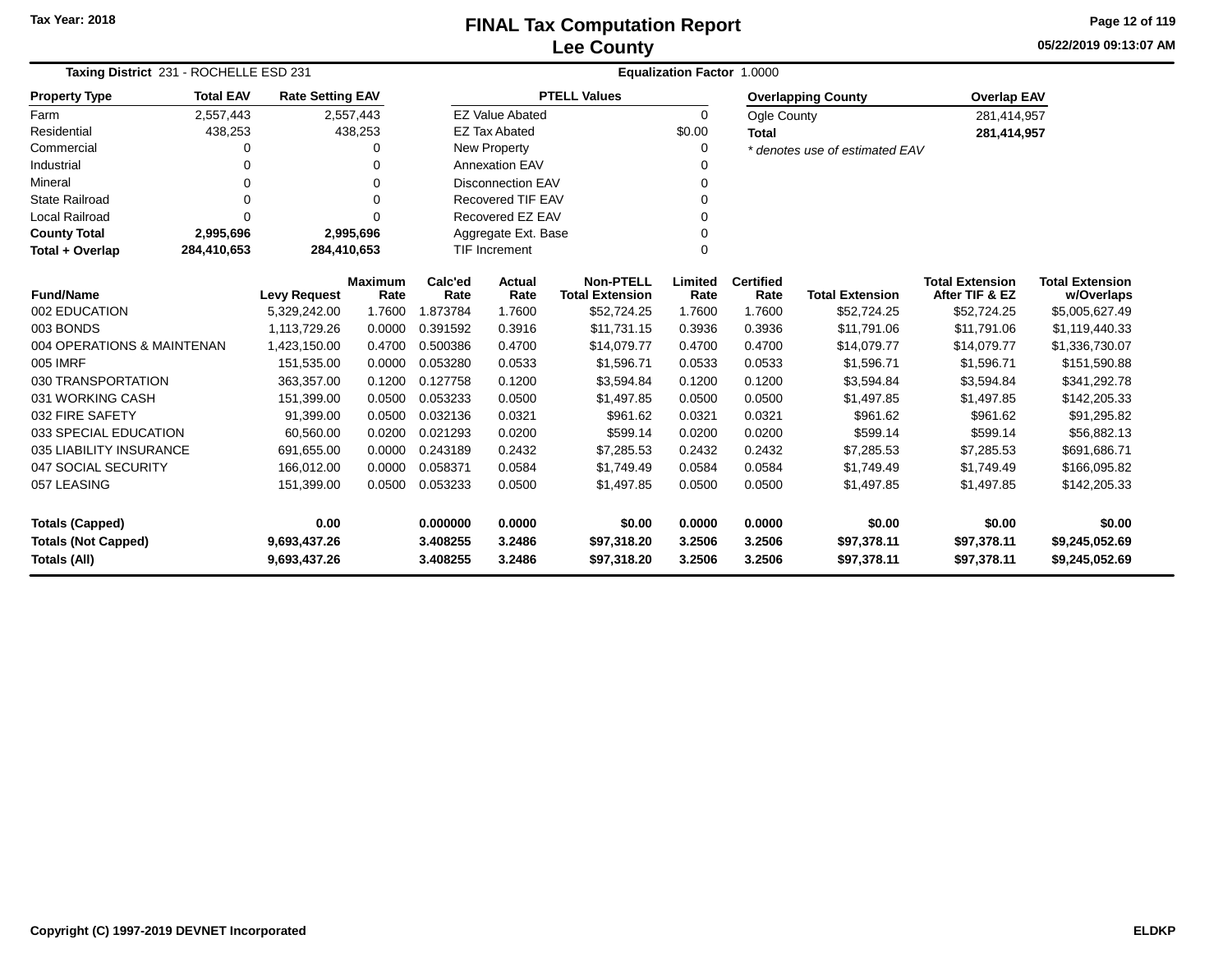# **Lee CountyFINAL Tax Computation Report**

**05/22/2019 09:13:07 AM Page 13 of 119**

| Taxing District 271 - PAW PAW CUSD 271                            |                            |                         |                        | <b>Equalization Factor 1.0000</b> |                          |                                            |                 |                          |                                |                                          |                                      |  |
|-------------------------------------------------------------------|----------------------------|-------------------------|------------------------|-----------------------------------|--------------------------|--------------------------------------------|-----------------|--------------------------|--------------------------------|------------------------------------------|--------------------------------------|--|
| <b>Property Type</b>                                              | <b>Total EAV</b>           | <b>Rate Setting EAV</b> |                        |                                   |                          | <b>PTELL Values</b>                        |                 |                          | <b>Overlapping County</b>      | <b>Overlap EAV</b>                       |                                      |  |
| Farm                                                              | 21,750,545                 |                         | 21,738,424             |                                   | <b>EZ Value Abated</b>   |                                            | $\mathbf 0$     | DeKalb County            |                                | 1,220,995                                |                                      |  |
| Residential                                                       | 16,389,128                 |                         | 14,381,388             |                                   | <b>EZ Tax Abated</b>     |                                            | \$0.00          | <b>Total</b>             |                                | 1,220,995                                |                                      |  |
| Commercial                                                        | 1,880,332                  |                         | 1,673,298              |                                   | New Property             |                                            | 115,600         |                          | * denotes use of estimated EAV |                                          |                                      |  |
| Industrial                                                        | 4,998                      |                         | 4,998                  |                                   | <b>Annexation EAV</b>    |                                            | 5,962           |                          |                                |                                          |                                      |  |
| Mineral                                                           | 2,813,192                  |                         | 2,813,192              |                                   | <b>Disconnection EAV</b> |                                            | 0               |                          |                                |                                          |                                      |  |
| <b>State Railroad</b>                                             | 0                          |                         | 0                      |                                   | Recovered TIF EAV        |                                            | 0               |                          |                                |                                          |                                      |  |
| Local Railroad                                                    | 0                          |                         | O                      |                                   | Recovered EZ EAV         |                                            | O               |                          |                                |                                          |                                      |  |
| <b>County Total</b>                                               | 42,838,195                 |                         | 40,611,300             |                                   | Aggregate Ext. Base      |                                            | 2,220,200       |                          |                                |                                          |                                      |  |
| Total + Overlap                                                   | 44,059,190                 |                         | 41,832,295             |                                   | <b>TIF Increment</b>     |                                            | 2,226,895       |                          |                                |                                          |                                      |  |
| <b>Fund/Name</b>                                                  |                            | <b>Levy Request</b>     | <b>Maximum</b><br>Rate | Calc'ed<br>Rate                   | <b>Actual</b><br>Rate    | <b>Non-PTELL</b><br><b>Total Extension</b> | Limited<br>Rate | <b>Certified</b><br>Rate | <b>Total Extension</b>         | <b>Total Extension</b><br>After TIF & EZ | <b>Total Extension</b><br>w/Overlaps |  |
| 002 EDUCATION                                                     |                            |                         | 0.0000                 | 4.075798                          | 4.0758                   | \$1,655,235.37                             | 3.9751          | 3.9751                   | \$1,702,861.09                 | \$1,614,339.79                           | \$1,662,875.56                       |  |
| 003 BONDS                                                         | 1,705,000.00<br>542.449.00 |                         | 0.0000                 | 1.296723                          | 1.2967                   | \$526,606.73                               | 1.3032          | 1.3032                   | \$558,267.36                   | \$529,246.46                             | \$545,158.47                         |  |
| 004 OPERATIONS & MAINTENAN<br>240,000.00                          |                            |                         | 0.7500                 | 0.573719                          | 0.5737                   | \$232,987.03                               | 0.5595          | 0.5595                   | \$239,679.70                   | \$227,220.22                             | \$234,051.69                         |  |
| 005 I.M.R.F.                                                      |                            | 0.00                    | 0.0000                 | 0.000000                          | 0.0000                   | \$0.00                                     | 0.0000          | 0.0000                   | \$0.00                         | \$0.00                                   | \$0.00                               |  |
| 030 TRANSPORTATION                                                |                            | 114,500.00              | 0.0000                 | 0.273712                          | 0.2737                   | \$111,153.13                               | 0.2669          | 0.2669                   | \$114,335.14                   | \$108,391.56                             | \$111,650.40                         |  |
| 031 WORKING CASH                                                  |                            | 21,000.00               | 0.0500                 | 0.050200                          | 0.0500                   | \$20,305.65                                | 0.0488          | 0.0488                   | \$20,905.04                    | \$19,818.31                              | \$20,414.16                          |  |
| 032 FIRE SAFETY                                                   |                            | 8,000.00                | 0.1000                 | 0.019124                          | 0.0191                   | \$7,756.76                                 | 0.0186          | 0.0186                   | \$7,967.90                     | \$7,553.70                               | \$7,780.81                           |  |
| 033 SPECIAL EDUCATION                                             |                            | 17,500.00               | 0.8000                 | 0.041834                          | 0.0418                   | \$16,975.52                                | 0.0408          | 0.0408                   | \$17,477.98                    | \$16,569.41                              | \$17,067.58                          |  |
| 035 LIABILITY INSURANCE                                           |                            | 160,000.00              | 0.0000                 | 0.382480                          | 0.3825                   | \$155,338.22                               | 0.3731          | 0.3731                   | \$159,829.31                   | \$151,520.76                             | \$156,076.29                         |  |
| 047 SOCIAL SECURITY<br>50,000.00                                  |                            |                         | 0.0000                 | 0.119525                          | 0.1195                   | \$48,530.50                                | 0.1165          | 0.1165                   | \$49,906.50                    | \$47,312.16                              | \$48,734.62                          |  |
| 057 LEASING<br>15,000.00                                          |                            |                         | 0.1000                 | 0.035858                          | 0.0359                   | \$14,579.46                                | 0.0350          | 0.0350                   | \$14,993.37                    | \$14,213.96                              | \$14,641.30                          |  |
| <b>Totals (Capped)</b><br>2,331,000.00                            |                            |                         |                        | 5.572250                          | 5.5720                   | \$2,262,861.64                             | 5.4343          | 5.4343                   | \$2,327,956.03                 | \$2,206,939.87                           | \$2,273,292.41                       |  |
|                                                                   |                            | 542,449.00              |                        | 1.296723                          | 1.2967                   | \$526,606.73                               | 1.3032          | 1.3032                   | \$558,267.36                   | \$529,246.46                             | \$545,158.47                         |  |
| <b>Totals (Not Capped)</b><br><b>Totals (All)</b><br>2,873,449.00 |                            |                         |                        | 6.868973                          | 6.8687                   | \$2,789,468.37                             | 6.7375          | 6.7375                   | \$2,886,223.39                 | \$2,736,186.33                           | \$2,818,450.88                       |  |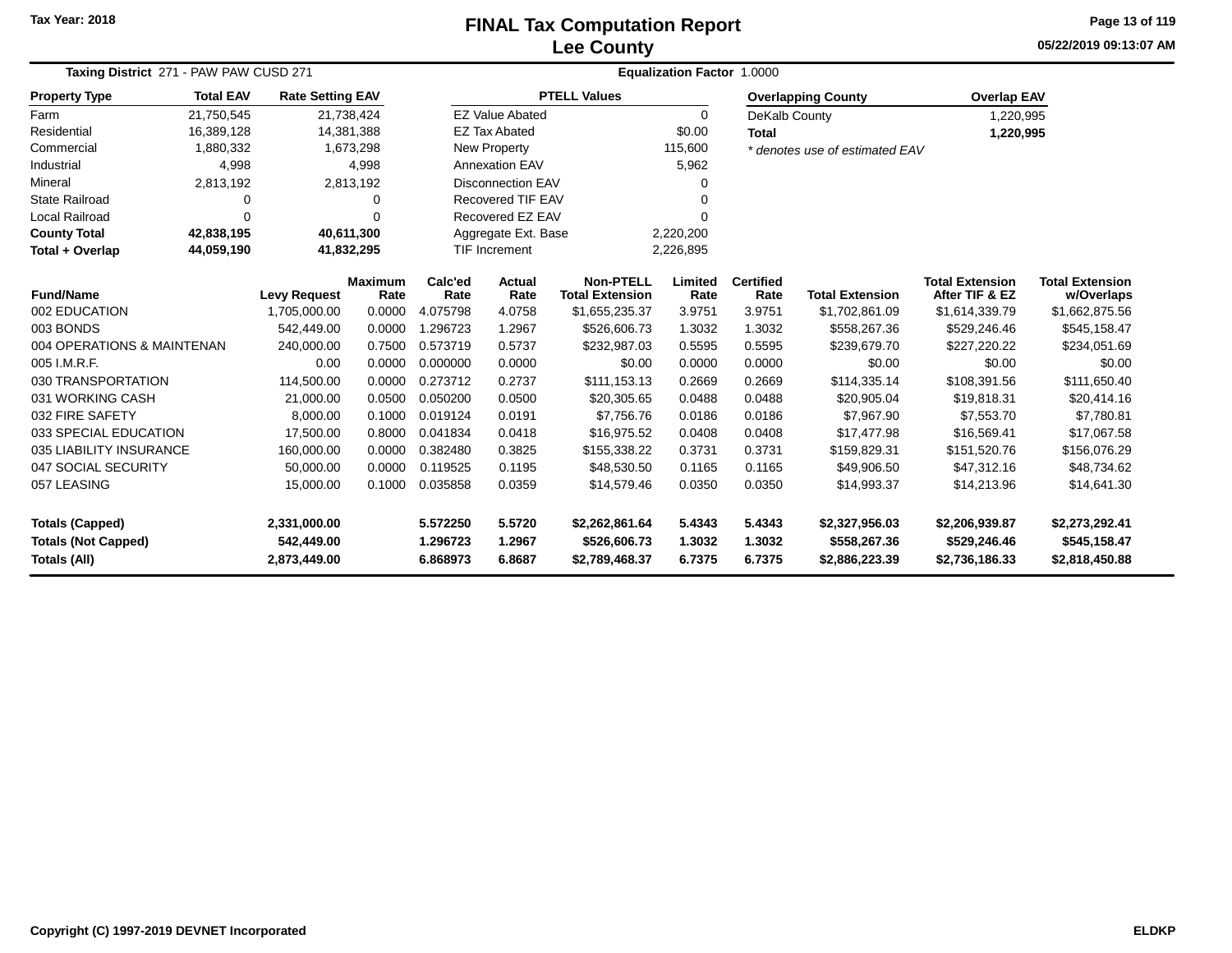## **Lee CountyFINAL Tax Computation Report**

**05/22/2019 09:13:07 AMPage 14 of 119**

| Taxing District 272 - AMBOY CUSD 272       |                  |                              |                        |                      | <b>Equalization Factor 1.0000</b> |                                            |                  |                          |                                  |                                          |                                      |
|--------------------------------------------|------------------|------------------------------|------------------------|----------------------|-----------------------------------|--------------------------------------------|------------------|--------------------------|----------------------------------|------------------------------------------|--------------------------------------|
| <b>Property Type</b>                       | <b>Total EAV</b> | <b>Rate Setting EAV</b>      |                        |                      |                                   | <b>PTELL Values</b>                        |                  |                          |                                  |                                          |                                      |
| Farm                                       | 54,082,337       | 54,082,337                   |                        |                      | <b>EZ Value Abated</b>            |                                            | 782,307          |                          |                                  |                                          |                                      |
| Residential                                | 58,957,114       | 58,957,114                   |                        |                      | <b>EZ Tax Abated</b>              |                                            | \$45,788.43      |                          |                                  |                                          |                                      |
| Commercial                                 | 14,678,972       | 14,279,448                   |                        |                      | New Property                      |                                            | 1,146,289        |                          |                                  |                                          |                                      |
| Industrial                                 | 6,976,340        |                              | 6,593,557              |                      | <b>Annexation EAV</b>             |                                            | 0                |                          |                                  |                                          |                                      |
| Mineral                                    | 10,999,988       | 10,999,988                   |                        |                      | <b>Disconnection EAV</b>          |                                            | U                |                          |                                  |                                          |                                      |
| <b>State Railroad</b>                      | 7,283            |                              | 7,283                  |                      | Recovered TIF EAV                 |                                            | 0                |                          |                                  |                                          |                                      |
| <b>Local Railroad</b>                      | 3,430            |                              | 3,430                  |                      | Recovered EZ EAV                  |                                            | U                |                          |                                  |                                          |                                      |
| <b>County Total</b>                        | 145,705,464      | 144,923,157                  |                        |                      | Aggregate Ext. Base               | 6,967,391                                  |                  |                          |                                  |                                          |                                      |
| Total + Overlap                            | 145,705,464      | 144,923,157                  |                        |                      | <b>TIF Increment</b>              |                                            | 0                |                          |                                  |                                          |                                      |
| <b>Fund/Name</b>                           |                  | <b>Levy Request</b>          | <b>Maximum</b><br>Rate | Calc'ed<br>Rate      | <b>Actual</b><br>Rate             | <b>Non-PTELL</b><br><b>Total Extension</b> | Limited<br>Rate  | <b>Certified</b><br>Rate | <b>Total Extension</b>           | <b>Total Extension</b><br>After TIF & EZ | <b>Total Extension</b><br>w/Overlaps |
| 002 EDUCATION                              |                  | 5,202,583.00                 | 0.0000                 | 3.589891             | 3.5899                            | \$5,202,596.41                             | 3.4858           | 3.4858                   | \$5,079,001.06                   | \$5,051,731.41                           | \$5,051,731.41                       |
| 003 BONDS                                  |                  | 1,305,697.32                 | 0.0000                 | 0.900958             | 0.9010                            | \$1,305,757.64                             | 0.9055           | 0.9055                   | \$1,319,362.98                   | \$1,312,279.19                           | \$1,312,279.19                       |
| 004 OPERATIONS & MAINTENAN                 |                  | 976,225.00                   | 0.7500                 | 0.673616             | 0.6736                            | \$976,202.39                               | 0.6541           | 0.6541                   | \$953,059.44                     | \$947,942.37                             | \$947,942.37                         |
| 005 I.M.R.F.                               |                  | 162,979.00                   | 0.0000                 | 0.112459             | 0.1125                            | \$163,038.55                               | 0.1092           | 0.1092                   | \$159,110.37                     | \$158,256.09                             | \$158,256.09                         |
| 030 TRANSPORTATION                         |                  | 590,988.00                   | 0.0000                 | 0.407794             | 0.4078                            | \$590,996.63                               | 0.3960           | 0.3960                   | \$576,993.64                     | \$573,895.70                             | \$573,895.70                         |
| 031 WORKING CASH                           |                  | 58,078.00                    | 0.0500                 | 0.040075             | 0.0401                            | \$58,114.19                                | 0.0389           | 0.0389                   | \$56,679.43                      | \$56,375.11                              | \$56,375.11                          |
| 032 FIRE SAFETY                            |                  | 58,829.00                    | 0.1000                 | 0.040593             | 0.0406                            | \$58,838.80                                | 0.0394           | 0.0394                   | \$57,407.95                      | \$57,099.72                              | \$57,099.72                          |
| 033 SPECIAL EDUCATION                      |                  | 50,274.00                    | 0.8000                 | 0.034690             | 0.0347                            | \$50,288.34                                | 0.0337           | 0.0337                   | \$49,102.74                      | \$48,839.10                              | \$48,839.10                          |
| 035 LIABILITY INSURANCE                    |                  | 102,050.00                   | 0.0000                 | 0.070417             | 0.0704                            | \$102,025.90                               | 0.0684           | 0.0684                   | \$99,662.54                      | \$99,127.44                              | \$99,127.44                          |
| 047 SOCIAL SECURITY                        |                  | 123,360.00                   | 0.1024                 | 0.085121             | 0.0851                            | \$123,329.61                               | 0.0826           | 0.0826                   | \$120,352.71                     | \$119,706.53                             | \$119,706.53                         |
| 057 LEASING                                |                  | 58,829.00                    | 0.1000                 | 0.040593             | 0.0406                            | \$58,838.80                                | 0.0394           | 0.0394                   | \$57,407.95                      | \$57,099.72                              | \$57,099.72                          |
| <b>Totals (Capped)</b>                     |                  | 7,384,195.00                 |                        | 5.095249             | 5.0953                            | \$7,384,269.62                             | 4.9475           | 4.9475                   | \$7,208,777.83                   | \$7,170,073.19                           | \$7,170,073.19                       |
| <b>Totals (Not Capped)</b><br>Totals (All) |                  | 1,305,697.32<br>8,689,892.32 |                        | 0.900958<br>5.996207 | 0.9010<br>5.9963                  | \$1,305,757.64<br>\$8,690,027.26           | 0.9055<br>5.8530 | 0.9055<br>5.8530         | \$1,319,362.98<br>\$8,528,140.81 | \$1,312,279.19<br>\$8,482,352.38         | \$1,312,279.19<br>\$8,482,352.38     |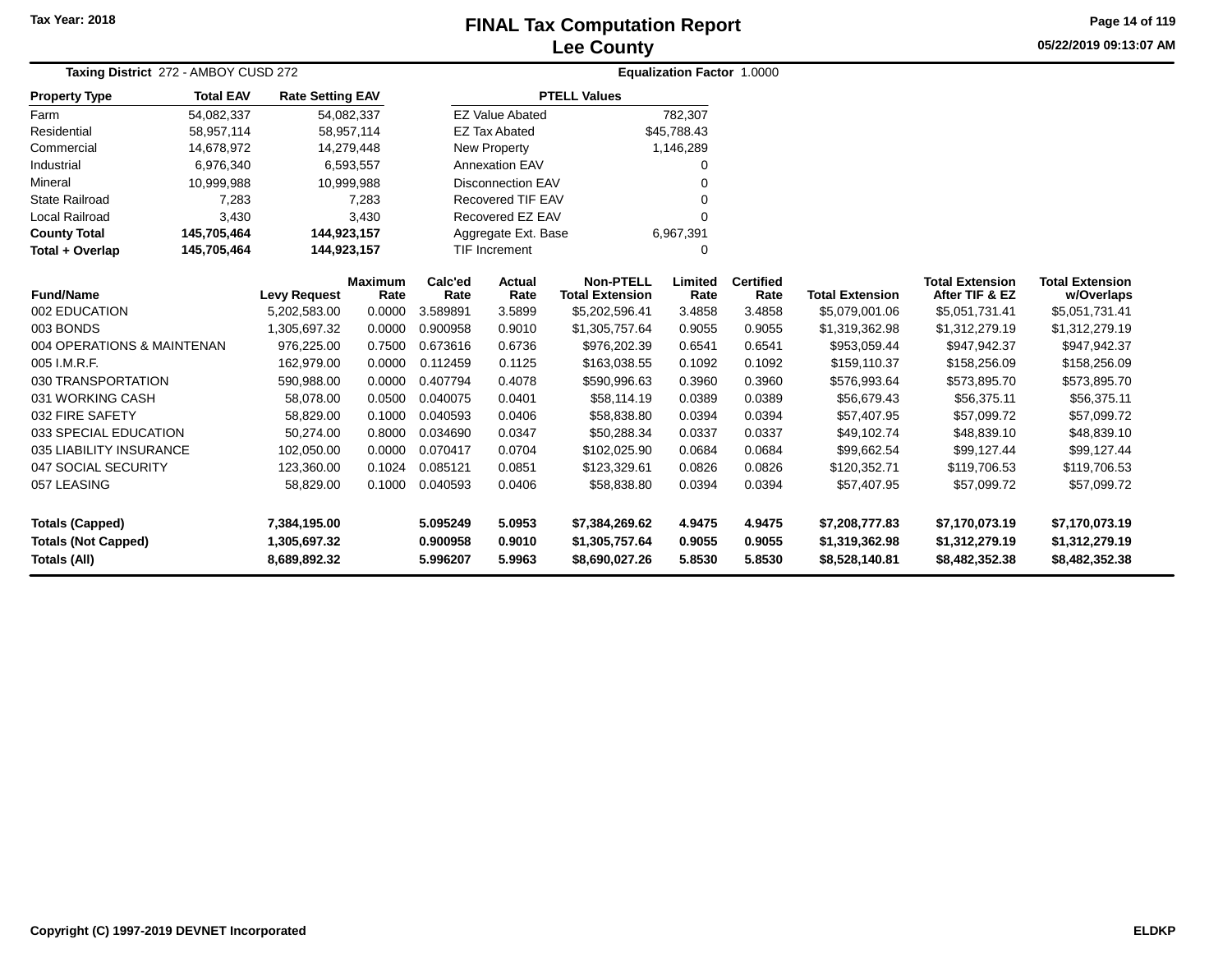**05/22/2019 09:13:07 AM Page 15 of 119**

| Taxing District 275 - ASHTON-FRNKLIN CNTR CUSD 275 |                  |                              |                        |                      |                          | Equalization Factor 1.0000                 |                  |                          |                                  |                                          |                                      |
|----------------------------------------------------|------------------|------------------------------|------------------------|----------------------|--------------------------|--------------------------------------------|------------------|--------------------------|----------------------------------|------------------------------------------|--------------------------------------|
| <b>Property Type</b>                               | <b>Total EAV</b> | <b>Rate Setting EAV</b>      |                        |                      |                          | <b>PTELL Values</b>                        |                  |                          | <b>Overlapping County</b>        | <b>Overlap EAV</b>                       |                                      |
| Farm                                               | 43,456,424       |                              | 43,456,424             |                      | <b>EZ Value Abated</b>   |                                            | 1,112,772        | Ogle County              |                                  | 9,700,733                                |                                      |
| Residential                                        | 27,614,041       | 27,614,041                   |                        |                      | <b>EZ Tax Abated</b>     |                                            | \$59,935.01      | <b>Total</b>             |                                  | 9,700,733                                |                                      |
| Commercial                                         | 7,103,698        |                              | 7,103,698              |                      | <b>New Property</b>      |                                            | 1,159,019        |                          | * denotes use of estimated EAV   |                                          |                                      |
| Industrial                                         | 9,470,878        |                              | 8,358,106              |                      | <b>Annexation EAV</b>    |                                            | 0                |                          |                                  |                                          |                                      |
| Mineral                                            | 0                |                              | $\Omega$               |                      | <b>Disconnection EAV</b> |                                            | U                |                          |                                  |                                          |                                      |
| <b>State Railroad</b>                              | 3,430,212        |                              | 3,430,212              |                      | <b>Recovered TIF EAV</b> |                                            | 0                |                          |                                  |                                          |                                      |
| <b>Local Railroad</b>                              | $\mathbf 0$      |                              | $\Omega$               |                      | Recovered EZ EAV         |                                            | 0                |                          |                                  |                                          |                                      |
| <b>County Total</b>                                | 91,075,253       | 89,962,481                   |                        |                      | Aggregate Ext. Base      |                                            | $\Omega$         |                          |                                  |                                          |                                      |
| Total + Overlap                                    | 100,775,986      | 99,663,214                   |                        |                      | <b>TIF Increment</b>     |                                            | $\Omega$         |                          |                                  |                                          |                                      |
| <b>Fund/Name</b>                                   |                  | <b>Levy Request</b>          | <b>Maximum</b><br>Rate | Calc'ed<br>Rate      | Actual<br>Rate           | <b>Non-PTELL</b><br><b>Total Extension</b> | Limited<br>Rate  | <b>Certified</b><br>Rate | <b>Total Extension</b>           | <b>Total Extension</b><br>After TIF & EZ | <b>Total Extension</b><br>w/Overlaps |
| 002 EDUCATION                                      |                  | 3,120,000.00                 | 3.0000                 | 3.130543             | 3.0000                   | \$2,698,874.43                             | 3.0000           | 3.0000                   | \$2,732,257.59                   | \$2,698,874.43                           | \$2,989,896.42                       |
| 003 BONDS                                          |                  | 672,066.00                   | 0.0000                 | 0.674337             | 0.6743                   | \$606,617.01                               | 0.6777           | 0.6777                   | \$617,216.99                     | \$609,675.73                             | \$675,417.60                         |
| 004 OPERATIONS & MAINTENAN                         |                  | 780,000.00                   | 0.7500                 | 0.782636             | 0.7500                   | \$674,718.61                               | 0.7500           | 0.7500                   | \$683,064.40                     | \$674,718.61                             | \$747,474.11                         |
| 005 I.M.R.F.                                       |                  | 47.891.00                    | 0.0000                 | 0.048053             | 0.0481                   | \$43,271.95                                | 0.0481           | 0.0481                   | \$43.807.20                      | \$43.271.95                              | \$47,938.01                          |
| 030 TRANSPORTATION                                 |                  | 208,000.00                   | 0.2000                 | 0.208703             | 0.2000                   | \$179,924.96                               | 0.2000           | 0.2000                   | \$182,150.51                     | \$179,924.96                             | \$199,326.43                         |
| 031 WORKING CASH                                   |                  | 52,000.00                    | 0.0500                 | 0.052176             | 0.0500                   | \$44,981.24                                | 0.0500           | 0.0500                   | \$45,537.63                      | \$44,981.24                              | \$49,831.61                          |
| 032 FIRE SAFETY                                    |                  | 52,000.00                    | 0.0500                 | 0.052176             | 0.0500                   | \$44,981.24                                | 0.0500           | 0.0500                   | \$45,537.63                      | \$44,981.24                              | \$49,831.61                          |
| 033 SPECIAL EDUCATION                              |                  | 41,600.00                    | 0.0400                 | 0.041741             | 0.0400                   | \$35,984.99                                | 0.0400           | 0.0400                   | \$36,430.10                      | \$35,984.99                              | \$39,865.29                          |
| 035 LIABILITY INSURANCE                            |                  | 424,305.00                   | 0.0000                 | 0.425739             | 0.4257                   | \$382,970.28                               | 0.4257           | 0.4257                   | \$387,707.35                     | \$382,970.28                             | \$424,266.30                         |
| 047 SOCIAL SECURITY                                |                  | 94,302.00                    | 0.0000                 | 0.094621             | 0.0946                   | \$85,104.51                                | 0.0946           | 0.0946                   | \$86,157.19                      | \$85,104.51                              | \$94,281.40                          |
| 057 LEASING                                        |                  | 52,000.00                    | 0.0500                 | 0.052176             | 0.0500                   | \$44,981.24                                | 0.0500           | 0.0500                   | \$45,537.63                      | \$44,981.24                              | \$49,831.61                          |
| <b>Totals (Capped)</b>                             |                  | 0.00                         |                        | 0.000000             | 0.0000                   | \$0.00                                     | 0.0000           | 0.0000                   | \$0.00                           | \$0.00                                   | \$0.00                               |
| <b>Totals (Not Capped)</b><br><b>Totals (All)</b>  |                  | 5,544,164.00<br>5,544,164.00 |                        | 5.562901<br>5.562901 | 5.3827<br>5.3827         | \$4,842,410.46<br>\$4,842,410.46           | 5.3861<br>5.3861 | 5.3861<br>5.3861         | \$4,905,404.22<br>\$4,905,404.22 | \$4,845,469.18<br>\$4,845,469.18         | \$5,367,960.39<br>\$5,367,960.39     |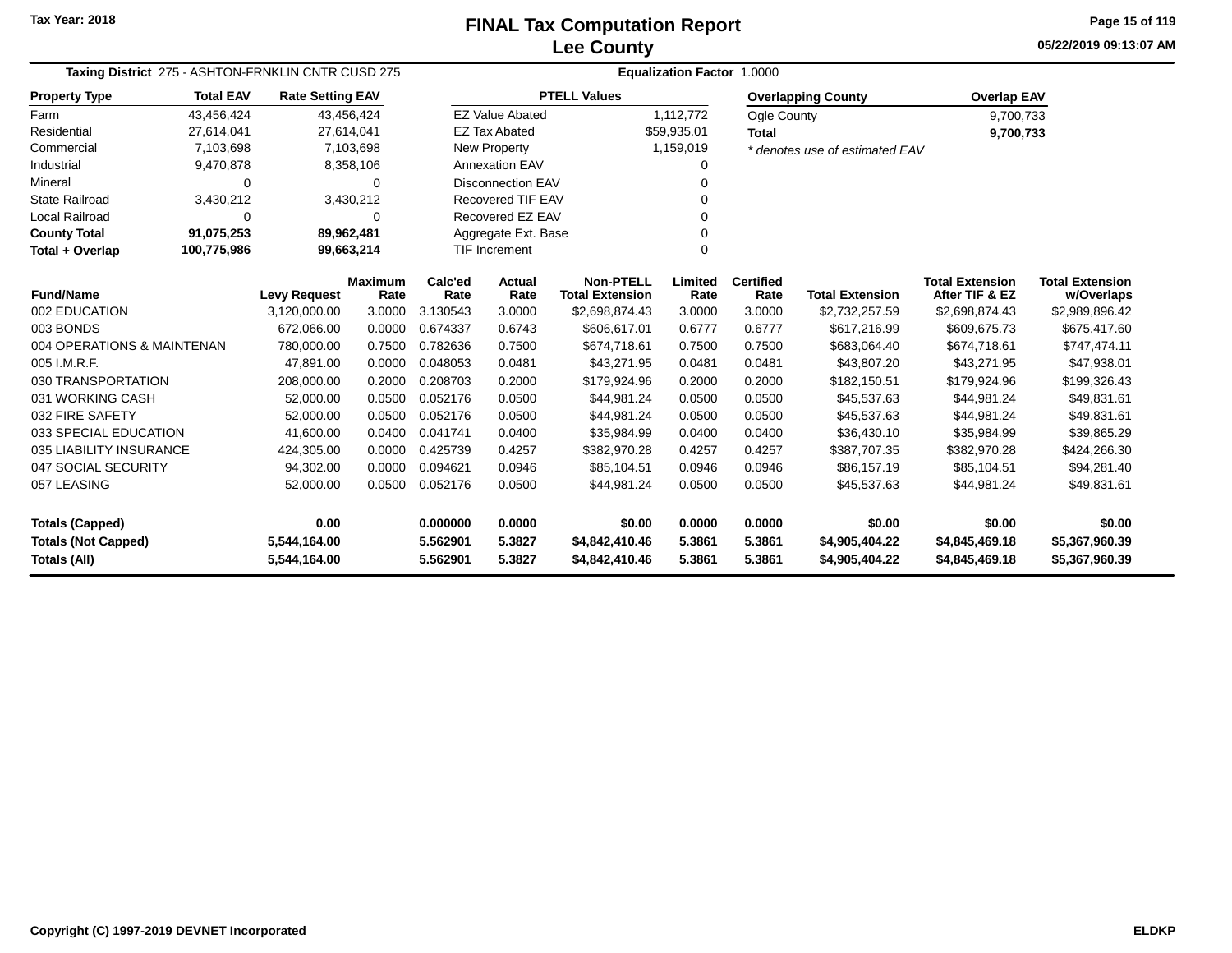### **Lee CountyFINAL Tax Computation Report**

**05/22/2019 09:13:07 AMPage 16 of 119**

| Taxing District 280 - MENDOTA THSD 280     |                  |                         |                        | Equalization Factor 1.0000 |                          |                                            |                 |                          |                                |                                          |                                      |  |  |  |
|--------------------------------------------|------------------|-------------------------|------------------------|----------------------------|--------------------------|--------------------------------------------|-----------------|--------------------------|--------------------------------|------------------------------------------|--------------------------------------|--|--|--|
| <b>Property Type</b>                       | <b>Total EAV</b> | <b>Rate Setting EAV</b> |                        |                            |                          | <b>PTELL Values</b>                        |                 |                          | <b>Overlapping County</b>      | <b>Overlap EAV</b>                       |                                      |  |  |  |
| Farm                                       | 22,746,034       |                         | 22,746,034             |                            | <b>EZ Value Abated</b>   |                                            | $\Omega$        | <b>Bureau County</b>     |                                | 8,366,238                                |                                      |  |  |  |
| Residential                                | 9.117.985        |                         | 9,117,985              |                            | <b>EZ Tax Abated</b>     |                                            | \$0.00          | LaSalle County           |                                | 163,119,799                              |                                      |  |  |  |
| Commercial                                 | 1,881,376        |                         | 1,881,376              |                            | New Property             |                                            | 82,073          | <b>Total</b>             |                                |                                          | 171,486,037                          |  |  |  |
| Industrial                                 | 127,988          |                         | 127,988                |                            | Annexation EAV           |                                            | $\mathbf 0$     |                          | * denotes use of estimated EAV |                                          |                                      |  |  |  |
| Mineral                                    | 12,166,579       |                         | 12,166,579             |                            | <b>Disconnection EAV</b> |                                            | 5,962           |                          |                                |                                          |                                      |  |  |  |
| <b>State Railroad</b>                      | 0                |                         | 0                      |                            | Recovered TIF EAV        |                                            | 0               |                          |                                |                                          |                                      |  |  |  |
| Local Railroad                             | 10,490           |                         | 10,490                 |                            | Recovered EZ EAV         |                                            | O               |                          |                                |                                          |                                      |  |  |  |
| <b>County Total</b>                        | 46,050,452       |                         | 46,050,452             |                            | Aggregate Ext. Base      |                                            |                 |                          |                                |                                          |                                      |  |  |  |
| Total + Overlap                            | 217,536,489      | 217,536,489             |                        |                            | <b>TIF Increment</b>     |                                            | $\Omega$        |                          |                                |                                          |                                      |  |  |  |
| <b>Fund/Name</b>                           |                  | <b>Levy Request</b>     | <b>Maximum</b><br>Rate | Calc'ed<br>Rate            | <b>Actual</b><br>Rate    | <b>Non-PTELL</b><br><b>Total Extension</b> | Limited<br>Rate | <b>Certified</b><br>Rate | <b>Total Extension</b>         | <b>Total Extension</b><br>After TIF & EZ | <b>Total Extension</b><br>w/Overlaps |  |  |  |
| 002 EDUCATION                              |                  | 3,032,681.00            | 1.3700                 | 1.394102                   | 1.3700                   | \$630,891.19                               | 1.3700          | 1.3700                   | \$630,891.19                   | \$630,891.19                             | \$2,980,249.90                       |  |  |  |
| 003 BONDS                                  |                  | 761,250.00              | 0.0000                 | 0.349941                   | 0.3499                   | \$161,130.53                               | 0.3516          | 0.3516                   | \$161,913.39                   | \$161,913.39                             | \$764,858.30                         |  |  |  |
| 004 OPERATIONS & MAINTENAN                 |                  | 553,409.00              | 0.2500                 | 0.254398                   | 0.2500                   | \$115,126.13                               | 0.2500          | 0.2500                   | \$115,126.13                   | \$115,126.13                             | \$543,841.22                         |  |  |  |
| 005 I.M.R.F.                               |                  | 95,000.00               | 0.0000                 | 0.043671                   | 0.0437                   | \$20,124.05                                | 0.0437          | 0.0437                   | \$20,124.05                    | \$20,124.05                              | \$95,063.45                          |  |  |  |
| 030 TRANSPORTATION                         |                  | 265,636.00              | 0.1200                 | 0.122111                   | 0.1200                   | \$55,260.54                                | 0.1200          | 0.1200                   | \$55,260.54                    | \$55,260.54                              | \$261,043.79                         |  |  |  |
| 031 WORKING CASH                           |                  | 110,682.00              | 0.0500                 | 0.050880                   | 0.0500                   | \$23,025.23                                | 0.0500          | 0.0500                   | \$23,025.23                    | \$23,025.23                              | \$108,768.24                         |  |  |  |
| 032 FIRE SAFETY                            |                  | 22,136.00               | 0.0500                 | 0.010176                   | 0.0102                   | \$4,697.15                                 | 0.0102          | 0.0102                   | \$4,697.15                     | \$4,697.15                               | \$22,188.72                          |  |  |  |
| 033 SPECIAL EDUCATION                      |                  | 44,273.00               | 0.0200                 | 0.020352                   | 0.0200                   | \$9,210.09                                 | 0.0200          | 0.0200                   | \$9,210.09                     | \$9,210.09                               | \$43,507.30                          |  |  |  |
| 035 LIABILITY INSURANCE                    |                  | 285,000.00              | 0.0000                 | 0.131013                   | 0.1310                   | \$60,326.09                                | 0.1310          | 0.1310                   | \$60,326.09                    | \$60,326.09                              | \$284,972.80                         |  |  |  |
| 047 SOCIAL SECURITY<br>105,000.00          |                  |                         | 0.0000                 | 0.048268                   | 0.0483                   | \$22,242.37                                | 0.0483          | 0.0483                   | \$22,242.37                    | \$22,242.37                              | \$105,070.12                         |  |  |  |
| 057 LEASING                                |                  | 66,409.00               | 0.0500                 | 0.030528                   | 0.0305                   | \$14,045.39                                | 0.0305          | 0.0305                   | \$14,045.39                    | \$14,045.39                              | \$66,348.63                          |  |  |  |
| 0.00<br><b>Totals (Capped)</b>             |                  |                         |                        | 0.000000                   | 0.0000                   | \$0.00                                     | 0.0000          | 0.0000                   | \$0.00                         | \$0.00                                   | \$0.00                               |  |  |  |
| <b>Totals (Not Capped)</b><br>5,341,476.00 |                  |                         |                        | 2.455440                   | 2.4236                   | \$1,116,078.76                             | 2.4253          | 2.4253                   | \$1,116,861.62                 | \$1,116,861.62                           | \$5,275,912.47                       |  |  |  |
| Totals (All)<br>5,341,476.00               |                  |                         |                        | 2.455440                   | 2.4236                   | \$1,116,078.76                             | 2.4253          | 2.4253                   | \$1,116,861.62                 | \$1,116,861.62                           | \$5,275,912.47                       |  |  |  |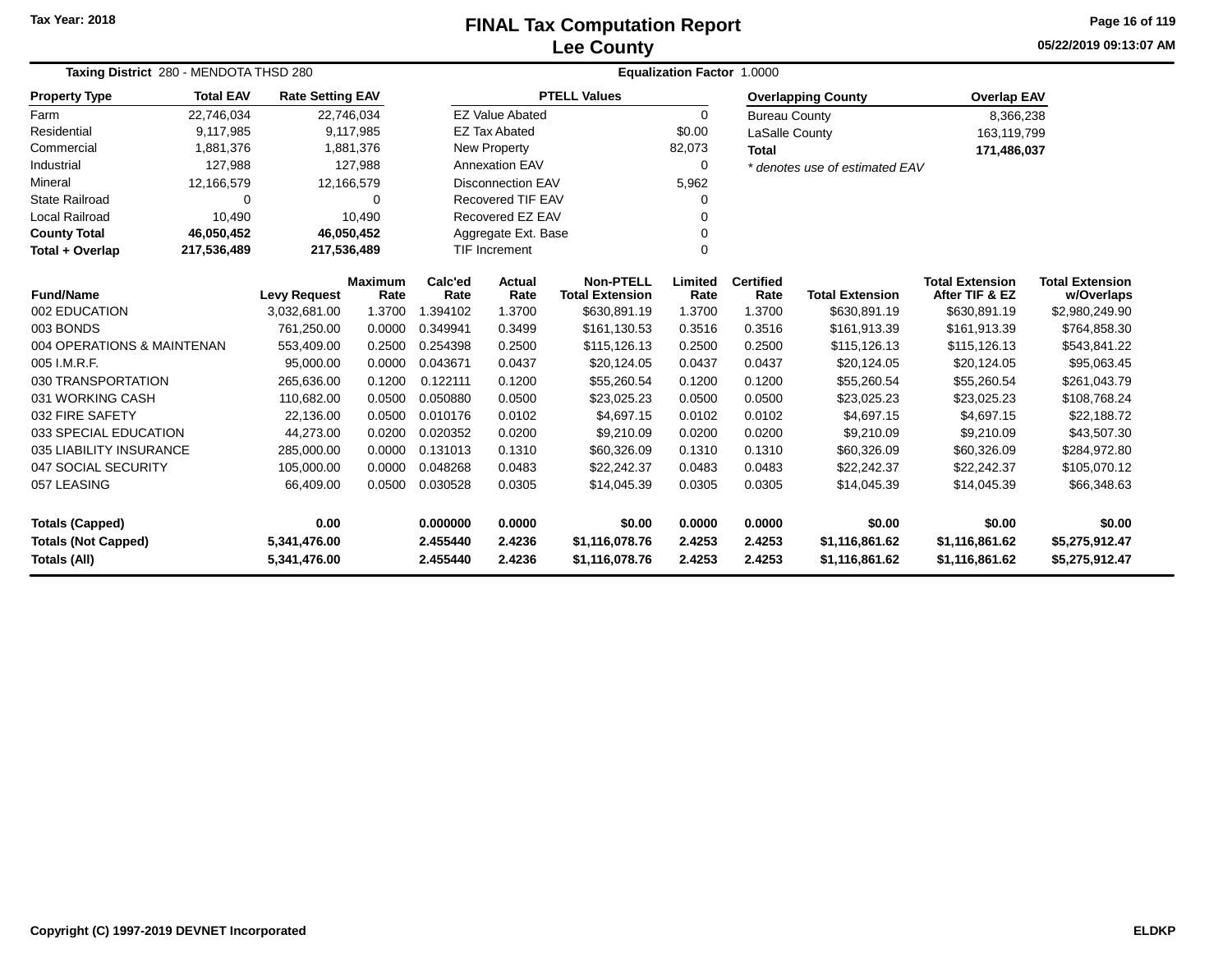### **Lee CountyFINAL Tax Computation Report**

**05/22/2019 09:13:07 AMPage 17 of 119**

| Taxing District 289 - MENDOTA CCGSD 289                                    |                  |                         |                | <b>Equalization Factor 1.0000</b> |                          |                                  |                  |                      |                                  |                                  |                                  |  |  |
|----------------------------------------------------------------------------|------------------|-------------------------|----------------|-----------------------------------|--------------------------|----------------------------------|------------------|----------------------|----------------------------------|----------------------------------|----------------------------------|--|--|
| <b>Property Type</b>                                                       | <b>Total EAV</b> | <b>Rate Setting EAV</b> |                |                                   |                          | <b>PTELL Values</b>              |                  |                      | <b>Overlapping County</b>        | <b>Overlap EAV</b>               |                                  |  |  |
| Farm                                                                       | 22,746,034       | 22,746,034              |                |                                   | <b>EZ Value Abated</b>   |                                  | $\Omega$         | <b>Bureau County</b> |                                  | 8,366,238                        |                                  |  |  |
| Residential                                                                | 9,117,985        |                         | 9,117,985      |                                   | <b>EZ Tax Abated</b>     |                                  | \$0.00           | LaSalle County       |                                  | 161,224,495                      |                                  |  |  |
| Commercial                                                                 | 1,881,376        |                         | 1,881,376      |                                   | New Property             |                                  | 82,073           | <b>Total</b>         |                                  | 169,590,733                      |                                  |  |  |
| Industrial                                                                 | 127,988          |                         | 127,988        |                                   | <b>Annexation EAV</b>    |                                  | 0                |                      | * denotes use of estimated EAV   |                                  |                                  |  |  |
| Mineral                                                                    | 12,166,579       | 12,166,579              |                |                                   | <b>Disconnection EAV</b> |                                  | 5,962            |                      |                                  |                                  |                                  |  |  |
| State Railroad                                                             | 0                |                         | 0              |                                   | <b>Recovered TIF EAV</b> |                                  |                  |                      |                                  |                                  |                                  |  |  |
| Local Railroad                                                             | 10,490           |                         | 10,490         |                                   | Recovered EZ EAV         |                                  |                  |                      |                                  |                                  |                                  |  |  |
| <b>County Total</b>                                                        | 46,050,452       | 46,050,452              |                |                                   | Aggregate Ext. Base      |                                  |                  |                      |                                  |                                  |                                  |  |  |
| Total + Overlap                                                            | 215,641,185      | 215,641,185             |                |                                   | <b>TIF Increment</b>     |                                  | $\Omega$         |                      |                                  |                                  |                                  |  |  |
|                                                                            |                  |                         | <b>Maximum</b> | Calc'ed                           | Actual                   | <b>Non-PTELL</b>                 | Limited          | <b>Certified</b>     |                                  | <b>Total Extension</b>           | <b>Total Extension</b>           |  |  |
| <b>Fund/Name</b>                                                           |                  | <b>Levy Request</b>     | Rate           | Rate                              | Rate                     | <b>Total Extension</b>           | Rate             | Rate                 | <b>Total Extension</b>           | After TIF & EZ                   | w/Overlaps                       |  |  |
| 002 EDUCATION<br>3,204,000.00                                              |                  |                         | 1.4400         | 1.485802                          | 1.4400                   | \$663,126.51                     | 1.4400           | 1.4400               | \$663,126.51                     | \$663,126.51                     | \$3,105,233.06                   |  |  |
| 003 BONDS                                                                  |                  | 992,019.00              | 0.0000         | 0.460032                          | 0.4600                   | \$211,832.08                     | 0.4623           | 0.4623               | \$212,891.24                     | \$212,891.24                     | \$996,909.20                     |  |  |
| 004 OPERATIONS & MAINTENAN                                                 |                  | 556,250.00              | 0.2500         | 0.257952                          | 0.2500                   | \$115,126.13                     | 0.2500           | 0.2500               | \$115,126.13                     | \$115,126.13                     | \$539,102.96                     |  |  |
| 005 I.M.R.F.                                                               |                  | 120.000.00              | 0.0000         | 0.055648                          | 0.0556                   | \$25,604.05                      | 0.0556           | 0.0556               | \$25,604.05                      | \$25,604.05                      | \$119,896.50                     |  |  |
| 030 TRANSPORTATION                                                         |                  | 267,000.00              | 0.1200         | 0.123817                          | 0.1200                   | \$55,260.54                      | 0.1200           | 0.1200               | \$55,260.54                      | \$55,260.54                      | \$258,769.42                     |  |  |
| 031 WORKING CASH                                                           |                  | 111,250.00              | 0.0500         | 0.051590                          | 0.0500                   | \$23,025.23                      | 0.0500           | 0.0500               | \$23,025.23                      | \$23,025.23                      | \$107,820.59                     |  |  |
| 032 FIRE SAFETY                                                            |                  | 111,250.00              | 0.0500         | 0.051590                          | 0.0500                   | \$23,025.23                      | 0.0500           | 0.0500               | \$23,025.23                      | \$23,025.23                      | \$107,820.59                     |  |  |
| 033 SPECIAL EDUCATION                                                      |                  | 44,500.00               | 0.0200         | 0.020636                          | 0.0200                   | \$9,210.09                       | 0.0200           | 0.0200               | \$9,210.09                       | \$9,210.09                       | \$43,128.24                      |  |  |
| 035 LIABILITY INSURANCE                                                    |                  | 145,090.00              | 0.0000         | 0.067283                          | 0.0673                   | \$30,991.95                      | 0.0673           | 0.0673               | \$30,991.95                      | \$30,991.95                      | \$145,126.52                     |  |  |
| 047 SOCIAL SECURITY<br>210,000.00                                          |                  |                         | 0.0000         | 0.097384                          | 0.0974                   | \$44,853.14                      | 0.0974           | 0.0974               | \$44,853.14                      | \$44,853.14                      | \$210,034.51                     |  |  |
| 057 LEASING<br>111,250.00                                                  |                  | 0.0500                  | 0.051590       | 0.0500                            | \$23,025.23              | 0.0500                           | 0.0500           | \$23,025.23          | \$23,025.23                      | \$107,820.59                     |                                  |  |  |
| 0.00<br><b>Totals (Capped)</b>                                             |                  |                         |                | 0.000000                          | 0.0000                   | \$0.00                           | 0.0000           | 0.0000               | \$0.00                           | \$0.00                           | \$0.00                           |  |  |
| <b>Totals (Not Capped)</b><br>5,872,609.00<br>Totals (All)<br>5,872,609.00 |                  |                         |                | 2.723324<br>2.723324              | 2.6603<br>2.6603         | \$1,225,080.18<br>\$1,225,080.18 | 2.6626<br>2.6626 | 2.6626<br>2.6626     | \$1,226,139.34<br>\$1,226,139.34 | \$1,226,139.34<br>\$1,226,139.34 | \$5,741,662.18<br>\$5,741,662.18 |  |  |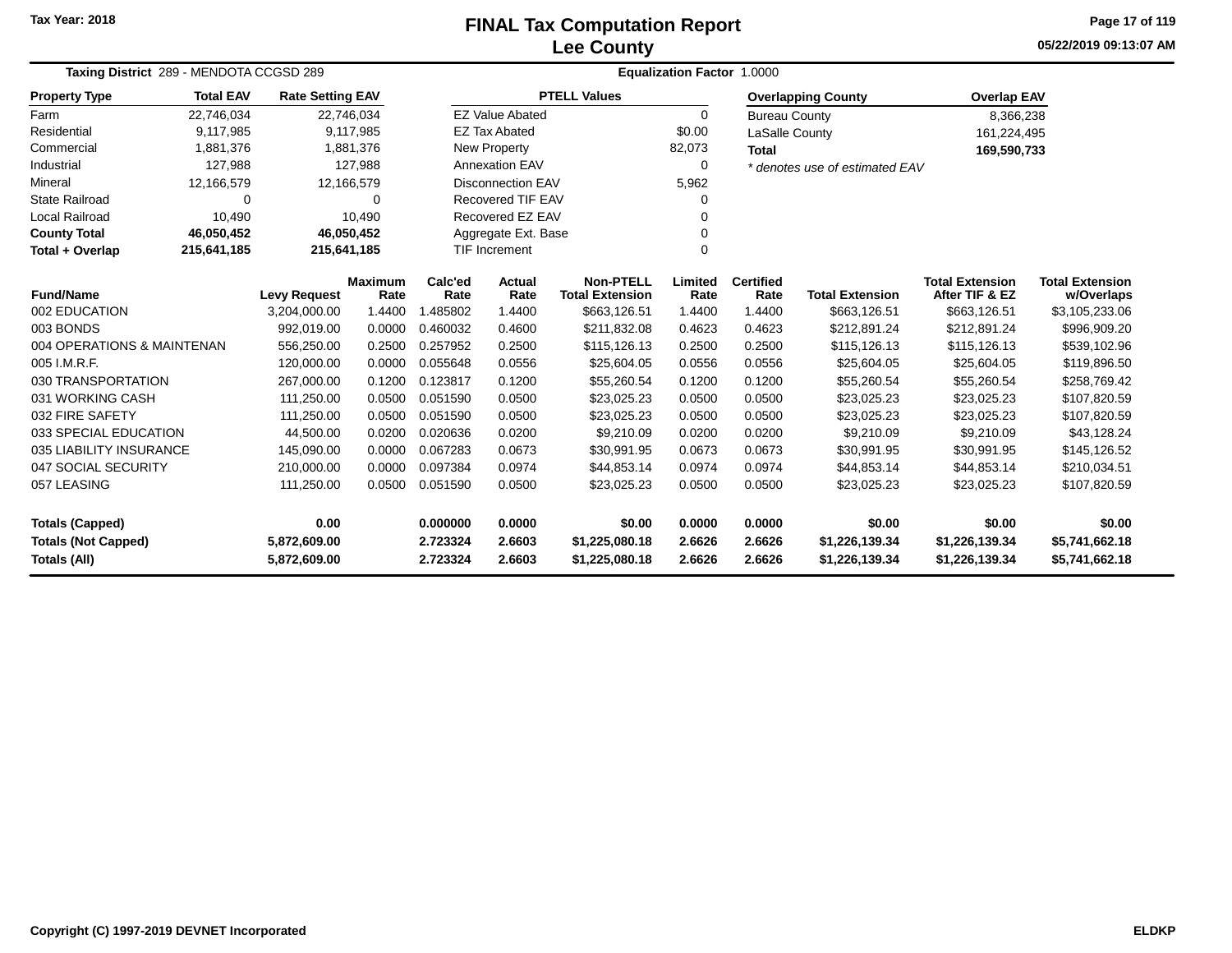# **Lee CountyFINAL Tax Computation Report**

**05/22/2019 09:13:07 AM Page 18 of 119**

| Taxing District 301 - ROCK FALLS THSD 301 |                  |                         |                        |                 |                                             | Equalization Factor 1.0000                 |                 |                          |                                |                                          |                                      |
|-------------------------------------------|------------------|-------------------------|------------------------|-----------------|---------------------------------------------|--------------------------------------------|-----------------|--------------------------|--------------------------------|------------------------------------------|--------------------------------------|
| <b>Property Type</b>                      | <b>Total EAV</b> | <b>Rate Setting EAV</b> |                        |                 |                                             | <b>PTELL Values</b>                        |                 |                          | <b>Overlapping County</b>      | <b>Overlap EAV</b>                       |                                      |
| Farm                                      | 3,273,021        |                         | 3,273,021              |                 | <b>EZ Value Abated</b>                      |                                            | $\mathbf 0$     |                          | <b>Whiteside County</b>        | 145,038,177                              |                                      |
| Residential                               | 4,306,842        |                         | 4,306,842              |                 | <b>EZ Tax Abated</b>                        |                                            | \$0.00          | <b>Total</b>             |                                | 145,038,177                              |                                      |
| Commercial                                | 813,293          |                         | 813,293                |                 | <b>New Property</b>                         |                                            | 38,195          |                          | * denotes use of estimated EAV |                                          |                                      |
| Industrial                                | 15,940,173       | 15,940,173              |                        |                 | <b>Annexation EAV</b>                       |                                            | 0               |                          |                                |                                          |                                      |
| Mineral                                   | 0                |                         | $\Omega$               |                 | Disconnection EAV                           |                                            | 0               |                          |                                |                                          |                                      |
| State Railroad                            | 4,025,376        |                         | 4,025,376              |                 | <b>Recovered TIF EAV</b>                    |                                            | $\Omega$        |                          |                                |                                          |                                      |
| <b>Local Railroad</b>                     | $\Omega$         |                         | $\mathbf 0$            |                 | Recovered EZ EAV                            |                                            | $\Omega$        |                          |                                |                                          |                                      |
| <b>County Total</b>                       | 28,358,705       | 28,358,705              |                        |                 | Aggregate Ext. Base<br><b>TIF Increment</b> |                                            |                 |                          |                                |                                          |                                      |
| Total + Overlap                           | 173,396,882      | 173,396,882             |                        |                 |                                             |                                            | $\Omega$        |                          |                                |                                          |                                      |
| <b>Fund/Name</b>                          |                  | <b>Levy Request</b>     | <b>Maximum</b><br>Rate | Calc'ed<br>Rate | Actual<br>Rate                              | <b>Non-PTELL</b><br><b>Total Extension</b> | Limited<br>Rate | <b>Certified</b><br>Rate | <b>Total Extension</b>         | <b>Total Extension</b><br>After TIF & EZ | <b>Total Extension</b><br>w/Overlaps |
| 002 EDUCATION                             |                  | 3,258,775.00            | 1.8600                 | 1.879374        | 1.8600                                      | \$527,471.91                               | 1.8600          | 1.8600                   | \$527,471.91                   | \$527,471.91                             | \$3,225,182.01                       |
| 003 BONDS                                 |                  | 759.813.00              | 0.0000                 | 0.438193        | 0.4382                                      | \$124,267.85                               | 0.4404          | 0.4404                   | \$124,891.74                   | \$124,891.74                             | \$763,639.87                         |
| 004 OPERATIONS & MAINTENAN                |                  | 438,007.00              | 0.2500                 | 0.252604        | 0.2500                                      | \$70,896.76                                | 0.2500          | 0.2500                   | \$70,896.76                    | \$70,896.76                              | \$433,492.21                         |
| 005 I.M.R.F.                              |                  | 0.00                    | 0.0000                 | 0.000000        | 0.0000                                      | \$0.00                                     | 0.0000          | 0.0000                   | \$0.00                         | \$0.00                                   | \$0.00                               |
| 030 TRANSPORTATION                        |                  | 210,244.00              | 0.1200                 | 0.121250        | 0.1200                                      | \$34,030.45                                | 0.1200          | 0.1200                   | \$34,030.45                    | \$34,030.45                              | \$208,076.26                         |
| 031 WORKING CASH                          |                  | 87,601.00               | 0.0500                 | 0.050521        | 0.0500                                      | \$14,179.35                                | 0.0500          | 0.0500                   | \$14,179.35                    | \$14,179.35                              | \$86,698.44                          |
| 032 FIRE SAFETY                           |                  | 87,601.00               | 0.0500                 | 0.050521        | 0.0500                                      | \$14,179.35                                | 0.0500          | 0.0500                   | \$14,179.35                    | \$14,179.35                              | \$86,698.44                          |
| 033 SPECIAL EDUCATION                     |                  | 35,041.00               | 0.0200                 | 0.020209        | 0.0200                                      | \$5,671.74                                 | 0.0200          | 0.0200                   | \$5,671.74                     | \$5,671.74                               | \$34,679.38                          |
| 035 LIABILITY INSURANCE                   |                  | 430,398.00              | 0.0000                 | 0.248216        | 0.2482                                      | \$70,386.31                                | 0.2482          | 0.2482                   | \$70,386.31                    | \$70,386.31                              | \$430,371.06                         |
| 047 SOCIAL SECURITY                       |                  | 0.00                    | 0.0000                 | 0.000000        | 0.0000                                      | \$0.00                                     | 0.0000          | 0.0000                   | \$0.00                         | \$0.00                                   | \$0.00                               |
| 057 LEASING                               |                  | 87,601.00               | 0.0500                 | 0.050521        | 0.0500                                      | \$14,179.35                                | 0.0500          | 0.0500                   | \$14,179.35                    | \$14,179.35                              | \$86,698.44                          |
| <b>Totals (Capped)</b>                    |                  | 0.00                    |                        | 0.000000        | 0.0000                                      | \$0.00                                     | 0.0000          | 0.0000                   | \$0.00                         | \$0.00                                   | \$0.00                               |
| <b>Totals (Not Capped)</b>                |                  | 5,395,081.00            |                        | 3.111409        | 3.0864                                      | \$875,263.07                               | 3.0886          | 3.0886                   | \$875,886.96                   | \$875,886.96                             | \$5,355,536.11                       |
| Totals (All)                              |                  | 5,395,081.00            |                        | 3.111409        | 3.0864                                      | \$875,263.07                               | 3.0886          | 3.0886                   | \$875,886.96                   | \$875,886.96                             | \$5,355,536.11                       |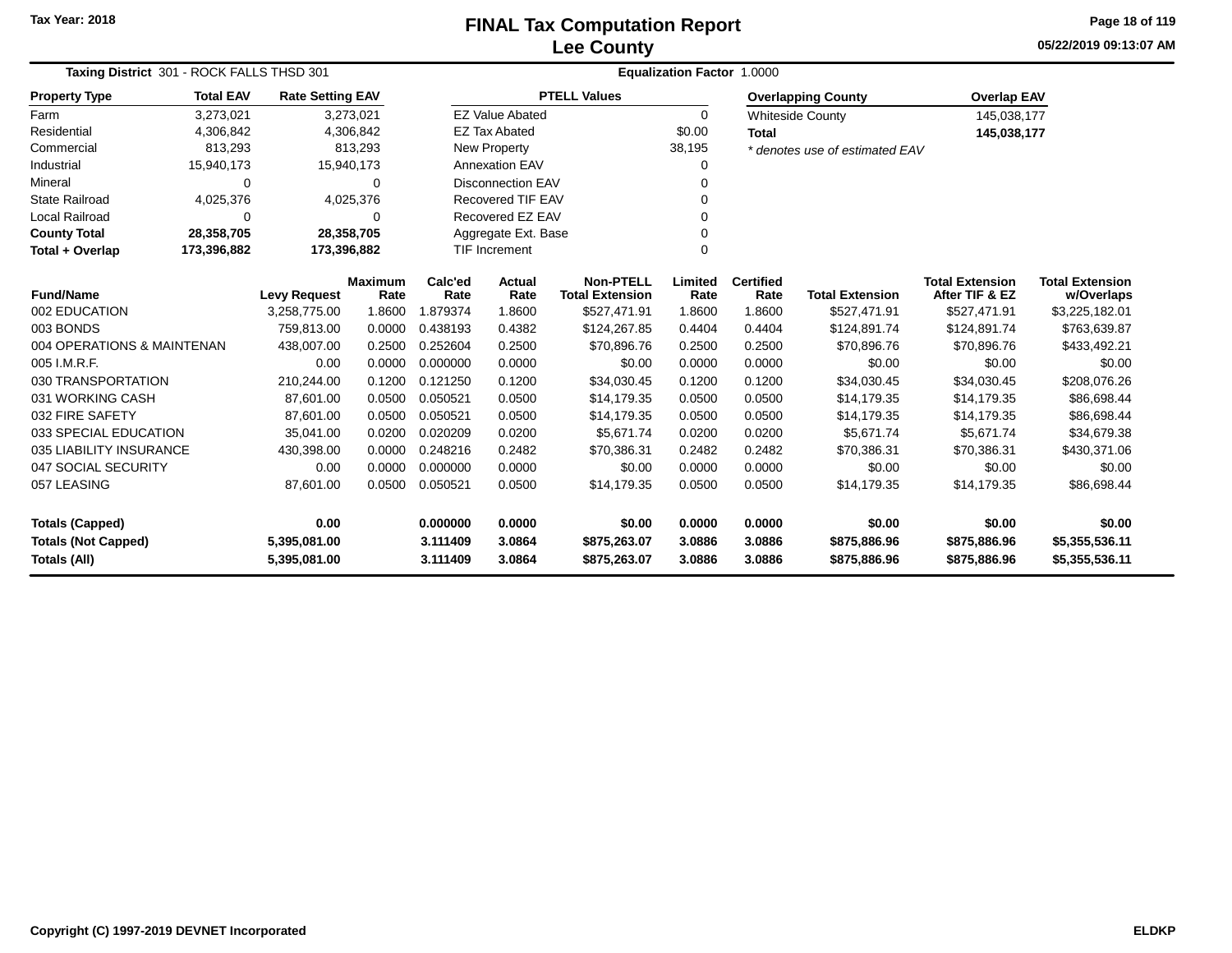**05/22/2019 09:13:07 AMPage 19 of 119**

| Taxing District 303 - LAMOILLE CUSD 303 |                  |                         |                        |                 |                                                  |                                            | <b>Equalization Factor 1.0000</b> |                          |                                |                                          |                                      |
|-----------------------------------------|------------------|-------------------------|------------------------|-----------------|--------------------------------------------------|--------------------------------------------|-----------------------------------|--------------------------|--------------------------------|------------------------------------------|--------------------------------------|
| <b>Property Type</b>                    | <b>Total EAV</b> | <b>Rate Setting EAV</b> |                        |                 |                                                  | <b>PTELL Values</b>                        |                                   |                          | <b>Overlapping County</b>      | <b>Overlap EAV</b>                       |                                      |
| Farm                                    | 948,974          |                         | 948,974                |                 | <b>EZ Value Abated</b>                           |                                            | $\Omega$                          | <b>Bureau County</b>     |                                | 45,755,519                               |                                      |
| Residential                             | 60,281           |                         | 60,281                 |                 | <b>EZ Tax Abated</b>                             |                                            | \$0.00                            | <b>Total</b>             |                                | 45,755,519                               |                                      |
| Commercial                              | 0                |                         | O                      |                 | New Property                                     |                                            | 16,081                            |                          | * denotes use of estimated EAV |                                          |                                      |
| Industrial                              | 0                |                         |                        |                 | <b>Annexation EAV</b>                            |                                            | 0                                 |                          |                                |                                          |                                      |
| Mineral                                 | 0                |                         | $\Omega$               |                 | <b>Disconnection EAV</b>                         |                                            | 0                                 |                          |                                |                                          |                                      |
| <b>State Railroad</b>                   | 0                |                         | $\Omega$               |                 | <b>Recovered TIF EAV</b>                         |                                            | $\Omega$                          |                          |                                |                                          |                                      |
| <b>Local Railroad</b>                   | 0                |                         | $\Omega$               |                 | Recovered EZ EAV                                 |                                            | 0                                 |                          |                                |                                          |                                      |
| <b>County Total</b>                     | 1,009,255        |                         | 1,009,255              |                 | Aggregate Ext. Base<br>0<br><b>TIF Increment</b> |                                            |                                   |                          |                                |                                          |                                      |
| Total + Overlap                         | 46,764,774       | 46,764,774              |                        |                 |                                                  |                                            | $\Omega$                          |                          |                                |                                          |                                      |
| <b>Fund/Name</b>                        |                  | <b>Levy Request</b>     | <b>Maximum</b><br>Rate | Calc'ed<br>Rate | Actual<br>Rate                                   | <b>Non-PTELL</b><br><b>Total Extension</b> | Limited<br>Rate                   | <b>Certified</b><br>Rate | <b>Total Extension</b>         | <b>Total Extension</b><br>After TIF & EZ | <b>Total Extension</b><br>w/Overlaps |
| 002 EDUCATION                           |                  | 1,506,665.00            | 3.3000                 | 3.221795        | 3.2218                                           | \$32,516.18                                | 3.2218                            | 3.2218                   | \$32,516.18                    | \$32,516.18                              | \$1,506,667.49                       |
| 003 BONDS                               |                  | 147,500.00              | 0.0000                 | 0.315408        | 0.3154                                           | \$3,183.19                                 | 0.3170                            | 0.3170                   | \$3,199.34                     | \$3,199.34                               | \$148,244.33                         |
| 004 OPERATIONS & MAINTENAN              |                  | 319,596.00              | 0.7000                 | 0.683412        | 0.6834                                           | \$6,897.25                                 | 0.6834                            | 0.6834                   | \$6,897.25                     | \$6,897.25                               | \$319,590.47                         |
| 005 I.M.R.F.                            |                  | 71,681.00               | 0.0000                 | 0.153280        | 0.1533                                           | \$1.547.19                                 | 0.1533                            | 0.1533                   | \$1,547.19                     | \$1,547.19                               | \$71,690.40                          |
| 030 TRANSPORTATION                      |                  | 91,313.00               | 0.2000                 | 0.195260        | 0.1953                                           | \$1,971.08                                 | 0.1953                            | 0.1953                   | \$1,971.08                     | \$1,971.08                               | \$91,331.60                          |
| 031 WORKING CASH                        |                  | 22,828.00               | 0.0500                 | 0.048815        | 0.0488                                           | \$492.52                                   | 0.0488                            | 0.0488                   | \$492.52                       | \$492.52                                 | \$22,821.21                          |
| 032 FIRE SAFETY                         |                  | 22,828.00               | 0.0500                 | 0.048815        | 0.0488                                           | \$492.52                                   | 0.0488                            | 0.0488                   | \$492.52                       | \$492.52                                 | \$22,821.21                          |
| 033 SPECIAL EDUCATION                   |                  | 18,263.00               | 0.0400                 | 0.039053        | 0.0391                                           | \$394.62                                   | 0.0391                            | 0.0391                   | \$394.62                       | \$394.62                                 | \$18,285.03                          |
| 035 LIABILITY INSURANCE                 |                  | 313,000.00              | 0.0000                 | 0.669307        | 0.6693                                           | \$6,754.94                                 | 0.6693                            | 0.6693                   | \$6,754.94                     | \$6,754.94                               | \$312,996.63                         |
| 047 SOCIAL SECURITY                     |                  | 91,313.00               | 0.0000                 | 0.195260        | 0.1953                                           | \$1,971.08                                 | 0.1953                            | 0.1953                   | \$1,971.08                     | \$1,971.08                               | \$91,331.60                          |
| 057 LEASING                             |                  | 22,828.00               | 0.0500                 | 0.048815        | 0.0488                                           | \$492.52                                   | 0.0488                            | 0.0488                   | \$492.52                       | \$492.52                                 | \$22,821.21                          |
| 0.00<br><b>Totals (Capped)</b>          |                  | 0.000000                | 0.0000                 | \$0.00          | 0.0000                                           | 0.0000                                     | \$0.00                            | \$0.00                   | \$0.00                         |                                          |                                      |
| <b>Totals (Not Capped)</b>              |                  | 2,627,815.00            |                        | 5.619220        | 5.6193                                           | \$56,713.09                                | 5.6209                            | 5.6209                   | \$56,729.24                    | \$56,729.24                              | \$2,628,601.18                       |
| <b>Totals (All)</b><br>2,627,815.00     |                  |                         |                        | 5.619220        | 5.6193                                           | \$56,713.09                                | 5.6209                            | 5.6209                   | \$56,729.24                    | \$56,729.24                              | \$2,628,601.18                       |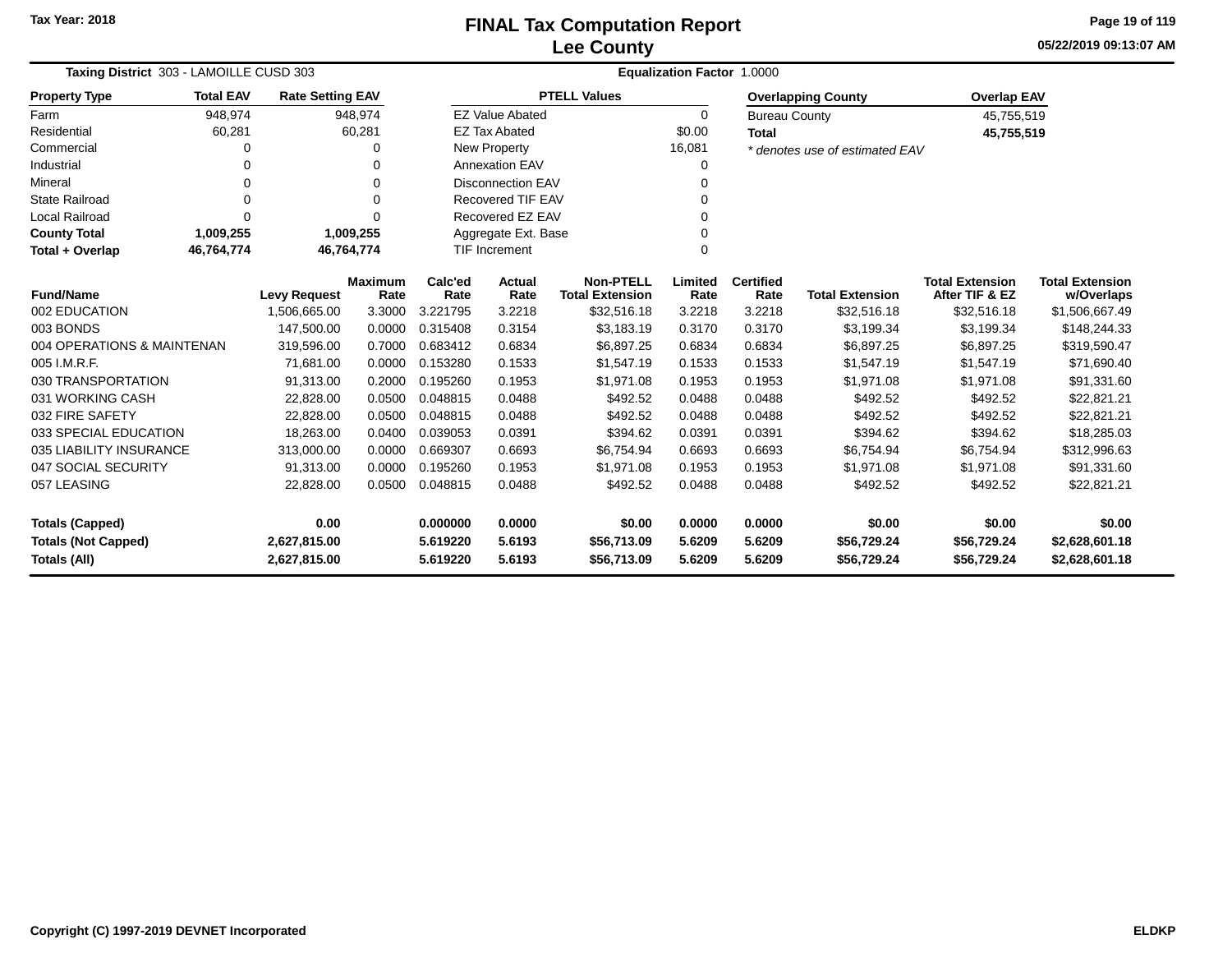**05/22/2019 09:13:07 AMPage 20 of 119**

| Taxing District 340 - BUREAU VALLEY CUSD 340 |                                   |                         |           | Equalization Factor 1.0000 |                          |                        |          |                      |                                |                        |                        |  |
|----------------------------------------------|-----------------------------------|-------------------------|-----------|----------------------------|--------------------------|------------------------|----------|----------------------|--------------------------------|------------------------|------------------------|--|
| <b>Property Type</b>                         | <b>Total EAV</b>                  | <b>Rate Setting EAV</b> |           |                            |                          | <b>PTELL Values</b>    |          |                      | <b>Overlapping County</b>      | <b>Overlap EAV</b>     |                        |  |
| Farm                                         | 8,705,702                         |                         | 8,705,702 |                            | <b>EZ Value Abated</b>   |                        | $\Omega$ | <b>Bureau County</b> |                                | 140,314,102            |                        |  |
| Residential                                  | 973,922                           |                         | 973,922   |                            | <b>EZ Tax Abated</b>     |                        | \$0.00   |                      | <b>Whiteside County</b>        | 1,624,974              |                        |  |
| Commercial                                   | $\Omega$                          |                         | 0         |                            | New Property             |                        | 64,265   | <b>Total</b>         |                                | 141,939,076            |                        |  |
| Industrial                                   | 799                               |                         | 799       |                            | <b>Annexation EAV</b>    |                        | 0        |                      | * denotes use of estimated EAV |                        |                        |  |
| Mineral                                      | $\Omega$                          |                         | $\Omega$  |                            | <b>Disconnection EAV</b> |                        | O        |                      |                                |                        |                        |  |
| <b>State Railroad</b>                        | 296,103                           |                         | 296,103   |                            | <b>Recovered TIF EAV</b> |                        | 0        |                      |                                |                        |                        |  |
| <b>Local Railroad</b>                        | $\Omega$                          |                         | 0         |                            | Recovered EZ EAV         |                        | 0        |                      |                                |                        |                        |  |
| <b>County Total</b>                          | 9,976,526                         |                         | 9,976,526 |                            | Aggregate Ext. Base      |                        | 0        |                      |                                |                        |                        |  |
| Total + Overlap                              | 151,915,602                       | 151,915,602             |           |                            | <b>TIF Increment</b>     |                        | $\Omega$ |                      |                                |                        |                        |  |
|                                              | <b>Fund/Name</b><br>002 EDUCATION |                         |           | Calc'ed                    | Actual                   | <b>Non-PTELL</b>       | Limited  | <b>Certified</b>     |                                | <b>Total Extension</b> | <b>Total Extension</b> |  |
|                                              |                                   | <b>Levy Request</b>     | Rate      | Rate                       | Rate                     | <b>Total Extension</b> | Rate     | Rate                 | <b>Total Extension</b>         | After TIF & EZ         | w/Overlaps             |  |
|                                              |                                   | 4,105,749.00            | 2.7500    | 2.702651                   | 2.7027                   | \$269,635.57           | 2.7027   | 2.7027               | \$269,635.57                   | \$269,635.57           | \$4,105,822.98         |  |
| 003 BONDS                                    |                                   | 1,309,056.66            | 0.0000    | 0.861700                   | 0.8617                   | \$85,967.72            | 0.8660   | 0.8660               | \$86,396.72                    | \$86,396.72            | \$1,315,589.11         |  |
| 004 OPERATIONS & MAINTENAN                   |                                   | 760.324.00              | 0.5000    | 0.500491                   | 0.5000                   | \$49,882.63            | 0.5000   | 0.5000               | \$49,882.63                    | \$49,882.63            | \$759,578.01           |  |
| 005 I.M.R.F.                                 |                                   | 230,000.00              | 0.0000    | 0.151400                   | 0.1514                   | \$15,104.46            | 0.1514   | 0.1514               | \$15,104.46                    | \$15,104.46            | \$230,000.22           |  |
| 030 TRANSPORTATION                           |                                   | 380,162.00              | 0.2500    | 0.250246                   | 0.2500                   | \$24,941.32            | 0.2500   | 0.2500               | \$24,941.32                    | \$24,941.32            | \$379,789.01           |  |
| 031 WORKING CASH                             |                                   | 76,032.00               | 0.0500    | 0.050049                   | 0.0500                   | \$4,988.26             | 0.0500   | 0.0500               | \$4,988.26                     | \$4,988.26             | \$75,957.80            |  |
| 032 FIRE SAFETY                              |                                   | 76,032.00               | 0.0500    | 0.050049                   | 0.0500                   | \$4,988.26             | 0.0500   | 0.0500               | \$4,988.26                     | \$4,988.26             | \$75,957.80            |  |
| 033 SPECIAL EDUCATION                        |                                   | 60,826.00               | 0.0400    | 0.040039                   | 0.0400                   | \$3,990.61             | 0.0400   | 0.0400               | \$3,990.61                     | \$3,990.61             | \$60,766.24            |  |
| 035 LIABILITY INSURANCE                      |                                   | 1,500,000.00            | 0.0000    | 0.987390                   | 0.9874                   | \$98,508.22            | 0.9874   | 0.9874               | \$98,508.22                    | \$98,508.22            | \$1,500,014.65         |  |
| 047 SOCIAL SECURITY                          |                                   | 250,000.00              | 0.0000    | 0.164565                   | 0.1646                   | \$16,421.36            | 0.1646   | 0.1646               | \$16,421.36                    | \$16,421.36            | \$250,053.08           |  |
| 057 LEASING                                  |                                   | 76,032.00               | 0.0500    | 0.050049                   | 0.0500                   | \$4,988.26             | 0.0500   | 0.0500               | \$4,988.26                     | \$4,988.26             | \$75,957.80            |  |
| 0.00<br><b>Totals (Capped)</b>               |                                   | 0.000000                | 0.0000    | \$0.00                     | 0.0000                   | 0.0000                 | \$0.00   | \$0.00               | \$0.00                         |                        |                        |  |
| <b>Totals (Not Capped)</b><br>8,824,213.66   |                                   |                         | 5.808629  | 5.8078                     | \$579,416.67             | 5.8121                 | 5.8121   | \$579,845.67         | \$579,845.67                   | \$8,829,486.70         |                        |  |
| <b>Totals (All)</b><br>8,824,213.66          |                                   |                         |           | 5.808629                   | 5.8078                   | \$579,416.67           | 5.8121   | 5.8121               | \$579,845.67                   | \$579,845.67           | \$8,829,486.70         |  |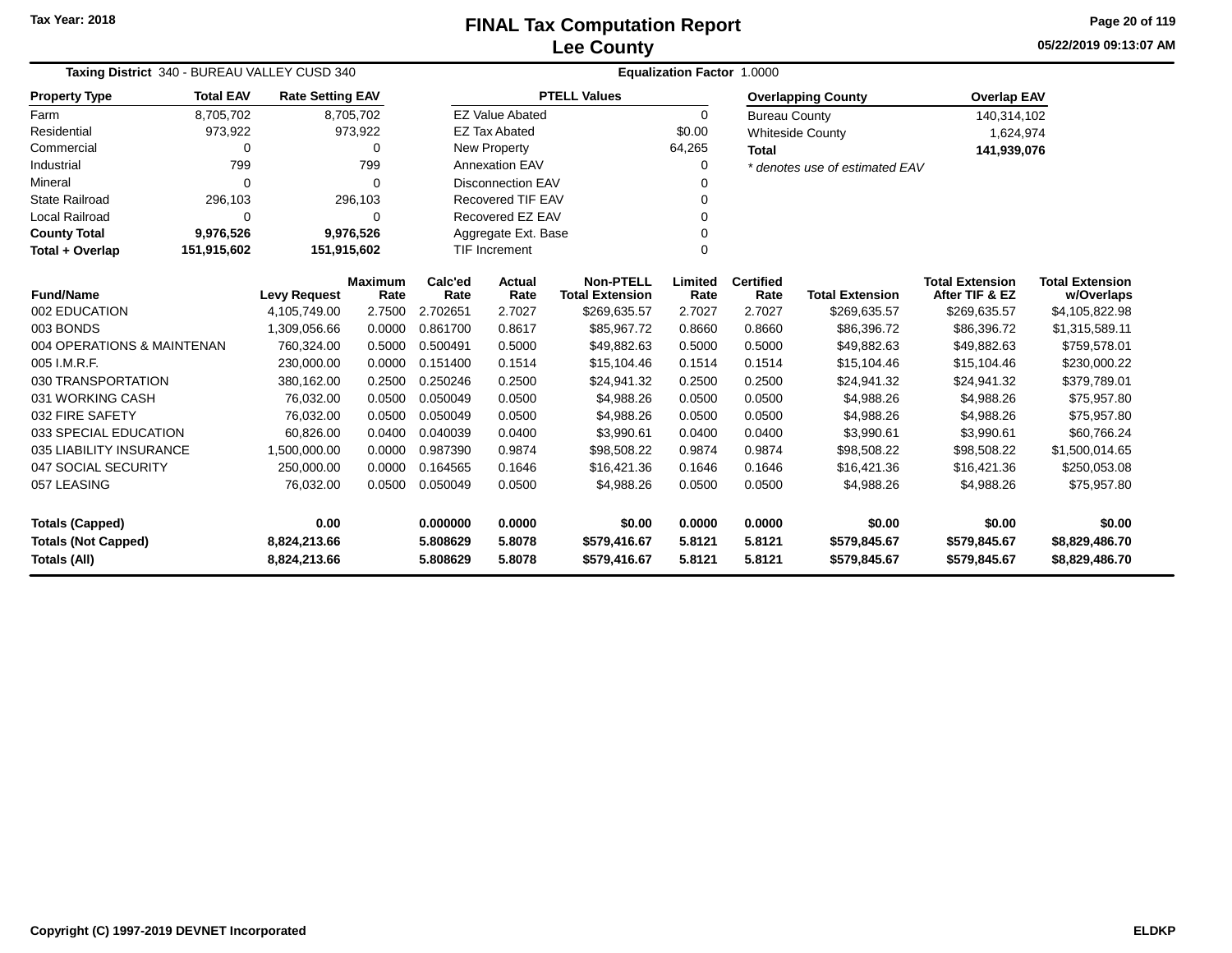# **Lee CountyFINAL Tax Computation Report**

**05/22/2019 09:13:07 AM Page 21 of 119**

| Taxing District 425 - INDIAN CREEK CUSD 425   |                  |                         |                        | <b>Equalization Factor 1.0000</b> |                                  |                                            |                 |                          |                                |                                          |                                      |
|-----------------------------------------------|------------------|-------------------------|------------------------|-----------------------------------|----------------------------------|--------------------------------------------|-----------------|--------------------------|--------------------------------|------------------------------------------|--------------------------------------|
| <b>Property Type</b>                          | <b>Total EAV</b> | <b>Rate Setting EAV</b> |                        |                                   |                                  | <b>PTELL Values</b>                        |                 |                          | <b>Overlapping County</b>      | <b>Overlap EAV</b>                       |                                      |
| Farm                                          | 8,496,247        |                         | 8,496,247              |                                   | <b>EZ Value Abated</b>           |                                            | 0               | DeKalb County            |                                | 156,061,868                              |                                      |
| Residential                                   | 6,365,486        |                         | 6,365,486              |                                   | <b>EZ Tax Abated</b>             |                                            | \$0.00          | LaSalle County           |                                | 19,759                                   |                                      |
| Commercial                                    | 574,086          |                         | 574,086                |                                   | <b>New Property</b>              |                                            | 25,567          | <b>Total</b>             |                                | 156,081,627                              |                                      |
| Industrial                                    | 78,500           |                         | 78,500                 |                                   | <b>Annexation EAV</b>            |                                            | 0               |                          | * denotes use of estimated EAV |                                          |                                      |
| Mineral                                       | 1,644,632        |                         | 1,644,632              |                                   | <b>Disconnection EAV</b>         |                                            |                 |                          |                                |                                          |                                      |
| <b>State Railroad</b>                         | 477,787          |                         | 477,787                |                                   | Recovered TIF EAV                |                                            | $\Omega$        |                          |                                |                                          |                                      |
| <b>Local Railroad</b>                         | 0                |                         | 0                      |                                   | Recovered EZ EAV                 |                                            | $\Omega$        |                          |                                |                                          |                                      |
| <b>County Total</b>                           | 17,636,738       |                         | 17,636,738             |                                   | Aggregate Ext. Base<br>8,573,551 |                                            |                 |                          |                                |                                          |                                      |
| Total + Overlap<br>173,718,365<br>173,718,365 |                  |                         |                        |                                   | <b>TIF Increment</b>             |                                            | $\Omega$        |                          |                                |                                          |                                      |
| <b>Fund/Name</b>                              |                  | <b>Levy Request</b>     | <b>Maximum</b><br>Rate | Calc'ed<br>Rate                   | Actual<br>Rate                   | <b>Non-PTELL</b><br><b>Total Extension</b> | Limited<br>Rate | <b>Certified</b><br>Rate | <b>Total Extension</b>         | <b>Total Extension</b><br>After TIF & EZ | <b>Total Extension</b><br>w/Overlaps |
| 002 EDUCATION                                 |                  | 6,350,000.00            | 0.0000                 | 3.655342                          | 3.6553                           | \$644,675.68                               | 3.5727          | 3.5727                   | \$630,107.74                   | \$630,107.74                             | \$6,206,436.03                       |
| 003 BONDS                                     |                  | 630,861.00              | 0.0000                 | 0.363152                          | 0.3632                           | \$64,056.63                                | 0.3650          | 0.3650                   | \$64,374.09                    | \$64,374.09                              | \$634,072.03                         |
| 004 OPERATIONS & MAINTENAN                    |                  | 845,000.00              | 0.7500                 | 0.486420                          | 0.4864                           | \$85,785.09                                | 0.4754          | 0.4754                   | \$83,845.05                    | \$83,845.05                              | \$825,857.11                         |
| 005 I.M.R.F.                                  |                  | 112,000.00              | 0.0000                 | 0.064472                          | 0.0645                           | \$11,375.70                                | 0.0630          | 0.0630                   | \$11,111.14                    | \$11.111.14                              | \$109,442.57                         |
| 030 TRANSPORTATION                            |                  | 445,000.00              | 0.0000                 | 0.256162                          | 0.2562                           | \$45,185.32                                | 0.2504          | 0.2504                   | \$44,162.39                    | \$44,162.39                              | \$434,990.79                         |
| 031 WORKING CASH                              |                  | 5,500.00                | 0.0500                 | 0.003166                          | 0.0032                           | \$564.38                                   | 0.0031          | 0.0031                   | \$546.74                       | \$546.74                                 | \$5,385.27                           |
| 032 FIRE SAFETY                               |                  | 70,000.00               | 0.1000                 | 0.040295                          | 0.0403                           | \$7,107.61                                 | 0.0394          | 0.0394                   | \$6,948.87                     | \$6,948.87                               | \$68,445.04                          |
| 033 SPECIAL EDUCATION                         |                  | 840,000.00              | 0.8000                 | 0.483541                          | 0.4835                           | \$85,273.63                                | 0.4726          | 0.4726                   | \$83,351.22                    | \$83,351.22                              | \$820,992.99                         |
| 035 LIABILITY INSURANCE                       |                  | 148,000.00              | 0.0000                 | 0.085195                          | 0.0852                           | \$15,026.50                                | 0.0833          | 0.0833                   | \$14,691.40                    | \$14,691.40                              | \$144,707.40                         |
| 047 SOCIAL SECURITY                           |                  | 160,000.00              | 0.0000                 | 0.092103                          | 0.0921                           | \$16,243.44                                | 0.0900          | 0.0900                   | \$15,873.06                    | \$15,873.06                              | \$156,346.53                         |
| 057 LEASING                                   |                  | 5,000.00                | 0.1000                 | 0.002878                          | 0.0029                           | \$511.47                                   | 0.0028          | 0.0028                   | \$493.83                       | \$493.83                                 | \$4,864.11                           |
| <b>Totals (Capped)</b><br>8,980,500.00        |                  |                         | 5.169574               | 5.1696                            | \$911,748.82                     | 5.0527                                     | 5.0527          | \$891,131.44             | \$891,131.44                   | \$8,777,467.84                           |                                      |
| <b>Totals (Not Capped)</b>                    |                  | 630,861.00              |                        | 0.363152                          | 0.3632                           | \$64,056.63                                | 0.3650          | 0.3650                   | \$64,374.09                    | \$64,374.09                              | \$634,072.03                         |
| Totals (All)                                  | 9,611,361.00     |                         | 5.532726               | 5.5328                            | \$975,805.45                     | 5.4177                                     | 5.4177          | \$955,505.53             | \$955,505.53                   | \$9,411,539.87                           |                                      |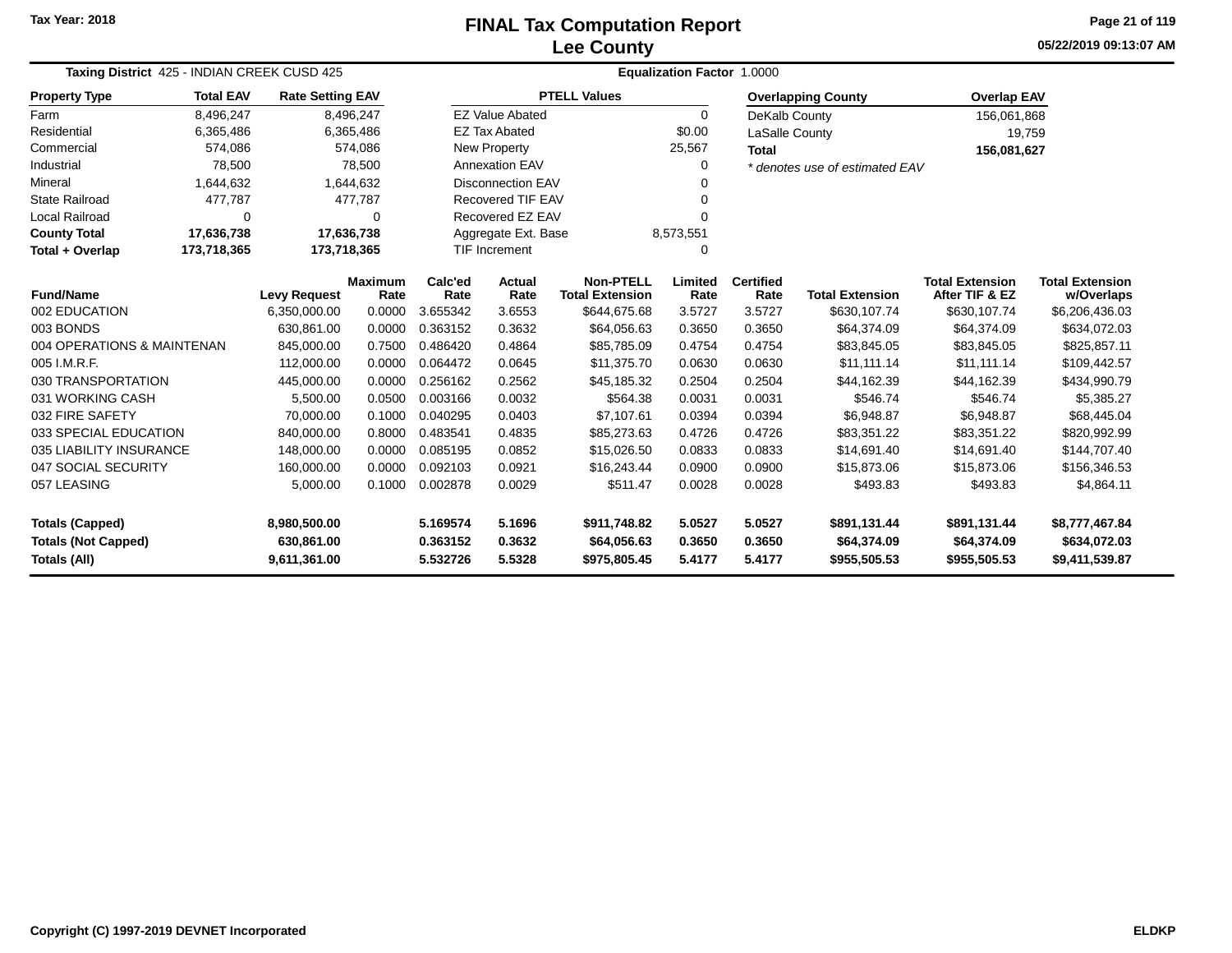**05/22/2019 09:13:07 AMPage 22 of 119**

| Taxing District 505 - OHIO HIGH CHSD 505 | Equalization Factor 1.0000 |                                   |                |                  |                                             |                                        |                |                      |                                        |                                          |                            |
|------------------------------------------|----------------------------|-----------------------------------|----------------|------------------|---------------------------------------------|----------------------------------------|----------------|----------------------|----------------------------------------|------------------------------------------|----------------------------|
| <b>Property Type</b>                     | <b>Total EAV</b>           | <b>Rate Setting EAV</b>           |                |                  |                                             | <b>PTELL Values</b>                    |                |                      | <b>Overlapping County</b>              | <b>Overlap EAV</b>                       |                            |
| Farm                                     | 3,829,906                  |                                   | 3,829,906      |                  | <b>EZ Value Abated</b>                      |                                        | $\Omega$       | <b>Bureau County</b> |                                        | 26,166,482                               |                            |
| Residential                              | 414,894                    |                                   | 414,894        |                  | <b>EZ Tax Abated</b>                        |                                        | \$0.00         | <b>Total</b>         |                                        | 26,166,482                               |                            |
| Commercial                               | 0                          |                                   | $\Omega$       |                  | New Property                                |                                        | 9,966          |                      | * denotes use of estimated EAV         |                                          |                            |
| Industrial                               | 141,617                    |                                   | 141,617        |                  | <b>Annexation EAV</b>                       |                                        |                |                      |                                        |                                          |                            |
| Mineral                                  | 4,654,229                  |                                   | 4,654,229      |                  | <b>Disconnection EAV</b>                    |                                        | 0              |                      |                                        |                                          |                            |
| <b>State Railroad</b>                    | 0                          |                                   | 0              |                  | Recovered TIF EAV                           |                                        |                |                      |                                        |                                          |                            |
| <b>Local Railroad</b>                    | $\Omega$                   |                                   | $\Omega$       |                  | Recovered EZ EAV                            |                                        |                |                      |                                        |                                          |                            |
| <b>County Total</b>                      | 9,040,646                  |                                   | 9,040,646      |                  | Aggregate Ext. Base<br><b>TIF Increment</b> |                                        |                |                      |                                        |                                          |                            |
| Total + Overlap                          | 35,207,128                 | 35,207,128                        |                |                  |                                             |                                        | $\Omega$       |                      |                                        |                                          |                            |
| <b>Fund/Name</b>                         |                            |                                   | <b>Maximum</b> | Calc'ed          | <b>Actual</b><br>Rate                       | <b>Non-PTELL</b>                       | Limited        | <b>Certified</b>     |                                        | <b>Total Extension</b><br>After TIF & EZ | <b>Total Extension</b>     |
| 002 EDUCATION                            |                            | <b>Levy Request</b><br>662,500.00 | Rate<br>2.9500 | Rate<br>1.881721 | 1.8817                                      | <b>Total Extension</b><br>\$170,117.84 | Rate<br>1.8817 | Rate<br>1.8817       | <b>Total Extension</b><br>\$170,117.84 | \$170,117.84                             | w/Overlaps<br>\$662,492.53 |
| 003 BONDS                                |                            | 92,308.45                         | 0.0000         | 0.262187         | 0.2622                                      | \$23,704.57                            | 0.2635         | 0.2635               | \$23,822.10                            | \$23,822.10                              | \$92,770.78                |
| 004 OPERATIONS & MAINTENAN               |                            | 130,000.00                        | 0.3700         | 0.369243         | 0.3692                                      | \$33,378.07                            | 0.3692         | 0.3692               | \$33,378.07                            | \$33,378.07                              | \$129,984.72               |
| 005 I.M.R.F.                             |                            | 15,000.00                         | 0.0000         | 0.042605         | 0.0426                                      | \$3,851.32                             | 0.0426         | 0.0426               | \$3,851.32                             | \$3,851.32                               | \$14,998.24                |
| 030 TRANSPORTATION                       |                            | 52,000.00                         | 0.1200         | 0.147697         | 0.1200                                      | \$10,848.78                            | 0.1200         | 0.1200               | \$10,848.78                            | \$10,848.78                              | \$42,248.55                |
| 031 WORKING CASH                         |                            | 17,500.00                         | 0.0500         | 0.049706         | 0.0497                                      | \$4,493.20                             | 0.0497         | 0.0497               | \$4,493.20                             | \$4,493.20                               | \$17,497.94                |
| 032 FIRE SAFETY                          |                            | 17,500.00                         | 0.0500         | 0.049706         | 0.0497                                      | \$4.493.20                             | 0.0497         | 0.0497               | \$4,493.20                             | \$4,493.20                               | \$17,497.94                |
| 033 SPECIAL EDUCATION                    |                            | 7,000.00                          | 0.0200         | 0.019882         | 0.0199                                      | \$1,799.09                             | 0.0199         | 0.0199               | \$1,799.09                             | \$1,799.09                               | \$7,006.22                 |
| 035 LIABILITY INSURANCE                  |                            | 100,000.00                        | 0.0000         | 0.284033         | 0.2840                                      | \$25,675.43                            | 0.2840         | 0.2840               | \$25,675.43                            | \$25,675.43                              | \$99,988.24                |
| 047 SOCIAL SECURITY                      |                            | 15,000.00                         | 0.0000         | 0.042605         | 0.0426                                      | \$3,851.32                             | 0.0426         | 0.0426               | \$3,851.32                             | \$3,851.32                               | \$14,998.24                |
| 057 LEASING                              |                            | 17,500.00                         | 0.0500         | 0.049706         | 0.0497                                      | \$4,493.20                             | 0.0497         | 0.0497               | \$4,493.20                             | \$4,493.20                               | \$17,497.94                |
|                                          |                            |                                   |                |                  |                                             |                                        |                |                      |                                        |                                          |                            |
| <b>Totals (Capped)</b>                   |                            | 0.00                              |                | 0.000000         | 0.0000                                      | \$0.00                                 | 0.0000         | 0.0000               | \$0.00                                 | \$0.00                                   | \$0.00                     |
| <b>Totals (Not Capped)</b>               |                            | 1,126,308.45                      |                | 3.199091         | 3.1713                                      | \$286,706.02                           | 3.1726         | 3.1726               | \$286,823.55                           | \$286,823.55                             | \$1,116,981.34             |
| <b>Totals (All)</b>                      |                            | 1,126,308.45                      |                | 3.199091         | 3.1713                                      | \$286,706.02                           | 3.1726         | 3.1726               | \$286,823.55                           | \$286,823.55                             | \$1,116,981.34             |

۰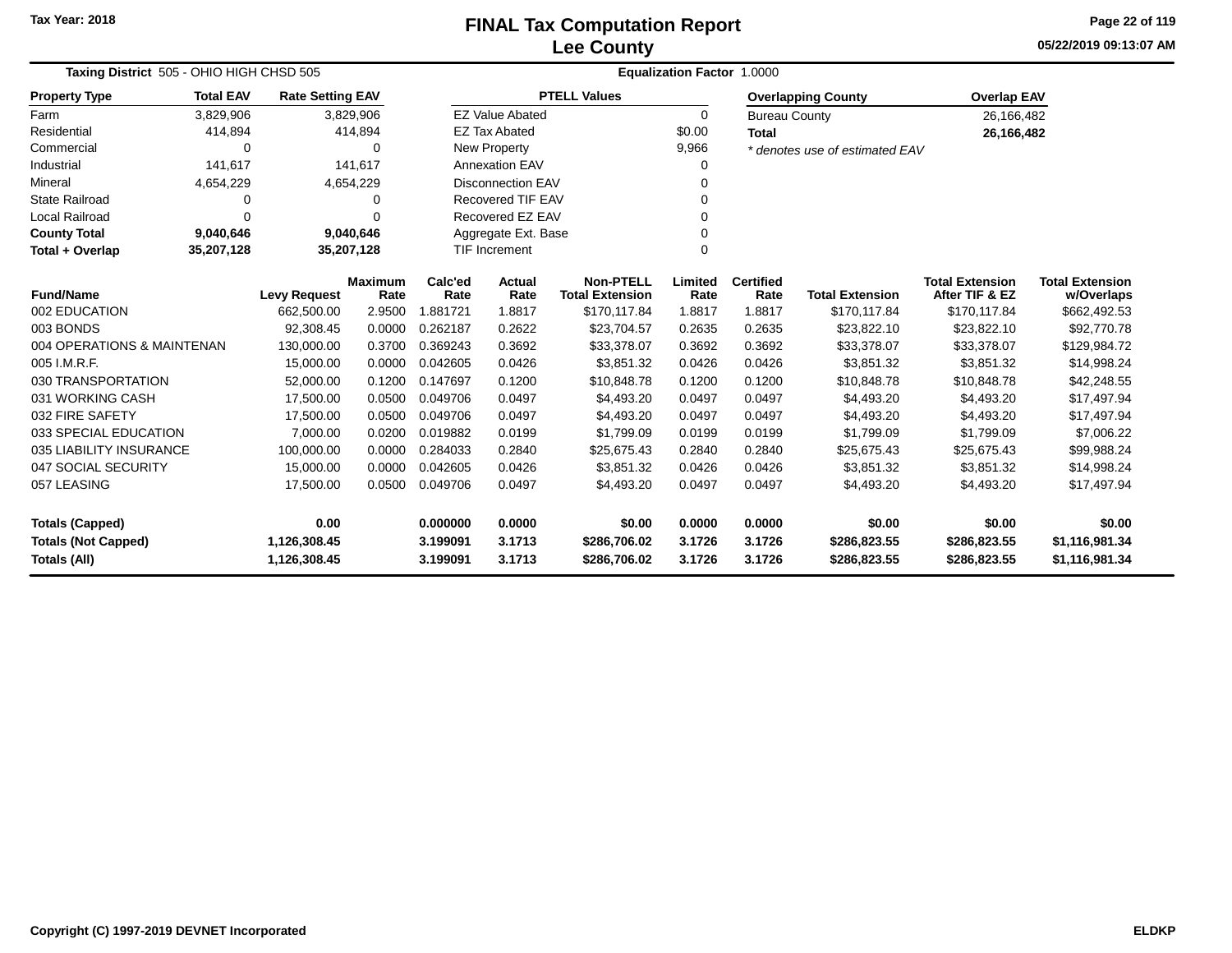# **Lee CountyFINAL Tax Computation Report**

**05/22/2019 09:13:07 AM Page 23 of 119**

| Taxing District 506 - SVCC SCHOOL DIST 506                                                                  |                                                        |                         |                        |                  |                                  |                                            | Equalization Factor 1.0000 |                                  |                                  |                                          |                                      |  |
|-------------------------------------------------------------------------------------------------------------|--------------------------------------------------------|-------------------------|------------------------|------------------|----------------------------------|--------------------------------------------|----------------------------|----------------------------------|----------------------------------|------------------------------------------|--------------------------------------|--|
| <b>Property Type</b>                                                                                        | <b>Total EAV</b>                                       | <b>Rate Setting EAV</b> |                        |                  |                                  | <b>PTELL Values</b>                        |                            |                                  | <b>Overlapping County</b>        | <b>Overlap EAV</b>                       |                                      |  |
| Farm                                                                                                        | 147,560,387                                            | 147,516,337             |                        |                  | <b>EZ Value Abated</b>           |                                            | 11,098,711                 | <b>Bureau County</b>             |                                  | 106,349,031                              |                                      |  |
| Residential                                                                                                 | 318,316,991                                            | 317,130,358             |                        |                  | <b>EZ Tax Abated</b>             |                                            | \$47,535.80                | Carroll County                   |                                  | 91,491,170                               |                                      |  |
| Commercial                                                                                                  | 81,951,150                                             |                         | 75,818,137             |                  | New Property                     |                                            | 4,922,089                  | <b>Henry County</b>              |                                  | 4,056,985                                |                                      |  |
| Industrial                                                                                                  | 72,569,616                                             |                         | 64,241,739             |                  | <b>Annexation EAV</b>            |                                            | $\Omega$                   | Ogle County                      |                                  | 125,819,935                              |                                      |  |
| Mineral                                                                                                     | 15,654,217                                             |                         | 15,654,217             |                  | <b>Disconnection EAV</b>         |                                            | 0                          |                                  | <b>Whiteside County</b>          | 812,249,361                              |                                      |  |
| <b>State Railroad</b>                                                                                       | 11,946,243                                             |                         | 11,946,243             |                  | <b>Recovered TIF EAV</b>         |                                            | 0                          | <b>Total</b>                     |                                  | 1,139,966,482                            |                                      |  |
| <b>Local Railroad</b>                                                                                       | 4,520                                                  |                         | 4,520                  |                  | Recovered EZ EAV                 |                                            |                            |                                  | * denotes use of estimated EAV   |                                          |                                      |  |
| <b>County Total</b>                                                                                         | 648,003,124                                            | 632,311,551             |                        |                  | Aggregate Ext. Base              |                                            |                            |                                  |                                  |                                          |                                      |  |
| Total + Overlap                                                                                             | <b>TIF Increment</b><br>1,787,969,606<br>1,772,278,033 |                         |                        |                  |                                  |                                            | 4,592,862                  |                                  |                                  |                                          |                                      |  |
| <b>Fund/Name</b>                                                                                            |                                                        | <b>Levy Request</b>     | <b>Maximum</b><br>Rate | Calc'ed<br>Rate  | Actual<br>Rate                   | <b>Non-PTELL</b><br><b>Total Extension</b> | Limited<br>Rate            | <b>Certified</b><br>Rate         | <b>Total Extension</b>           | <b>Total Extension</b><br>After TIF & EZ | <b>Total Extension</b><br>w/Overlaps |  |
| 003 BONDS                                                                                                   |                                                        | 1,045,450.00            | 0.0000                 | 0.058989         | 0.0590                           | \$373,063.82                               | 0.0593                     | 0.0593                           | \$384,265.85                     | \$374,960.75                             | \$1,050,960.87                       |  |
| 027 AUDIT                                                                                                   |                                                        | 54.000.00               | 0.0050                 | 0.003047         | 0.0030                           | \$18,969.35                                | 0.0030                     | 0.0030                           | \$19,440.09                      | \$18,969.35                              | \$53,168.34                          |  |
| 035 LIABILITY INS                                                                                           |                                                        | 336,000.00              | 0.0000                 | 0.018959         | 0.0190                           | \$120,139.19                               | 0.0190                     | 0.0190                           | \$123,120.59                     | \$120,139.19                             | \$336,732.83                         |  |
| 047 SOCIAL SECURITY                                                                                         |                                                        | 130.000.00              | 0.0000                 | 0.007335         | 0.0073                           | \$46,158,74                                | 0.0073                     | 0.0073                           | \$47,304.23                      | \$46,158,74                              | \$129,376.30                         |  |
| <b>136 OPERATIONS &amp; MAINTENAN</b>                                                                       |                                                        | 534,000.00              | 0.0300                 | 0.030131         | 0.0300                           | \$189,693.47                               | 0.0300                     | 0.0300                           | \$194,400.94                     | \$189,693.47                             | \$531,683.41                         |  |
| <b>141 FIRE SAFETY</b>                                                                                      |                                                        | 860,000.00              | 0.0500                 | 0.048525         | 0.0485                           | \$306,671.10                               | 0.0485                     | 0.0485                           | \$314,281.52                     | \$306,671.10                             | \$859,554.85                         |  |
| <b>149 ADDITIONAL TAX</b><br>0.0162<br>288,000.00<br>0.0162<br>0.016250<br>0.0162<br>\$102.434.47<br>0.0162 |                                                        |                         | \$104.976.51           | \$102,434.47     | \$287.109.04                     |                                            |                            |                                  |                                  |                                          |                                      |  |
| <b>159 EDUCATION</b>                                                                                        |                                                        | 4,400,000.00            | 0.2450                 | 0.248268         | 0.2450                           | \$1,549,163.30                             | 0.2450                     | 0.2450                           | \$1.587.607.65                   | \$1.549.163.30                           | \$4,342,081.18                       |  |
| <b>Totals (Capped)</b>                                                                                      |                                                        | 0.00                    |                        | 0.000000         | 0.0000                           | \$0.00                                     | 0.0000                     | 0.0000                           | \$0.00                           | \$0.00                                   | \$0.00                               |  |
| <b>Totals (Not Capped)</b><br>7,647,450.00<br>Totals (All)<br>7,647,450.00                                  |                                                        |                         | 0.431504<br>0.431504   | 0.4280<br>0.4280 | \$2,706,293.44<br>\$2,706,293.44 | 0.4283<br>0.4283                           | 0.4283<br>0.4283           | \$2,775,397.38<br>\$2,775,397.38 | \$2,708,190.37<br>\$2,708,190.37 | \$7,590,666.82<br>\$7,590,666.82         |                                      |  |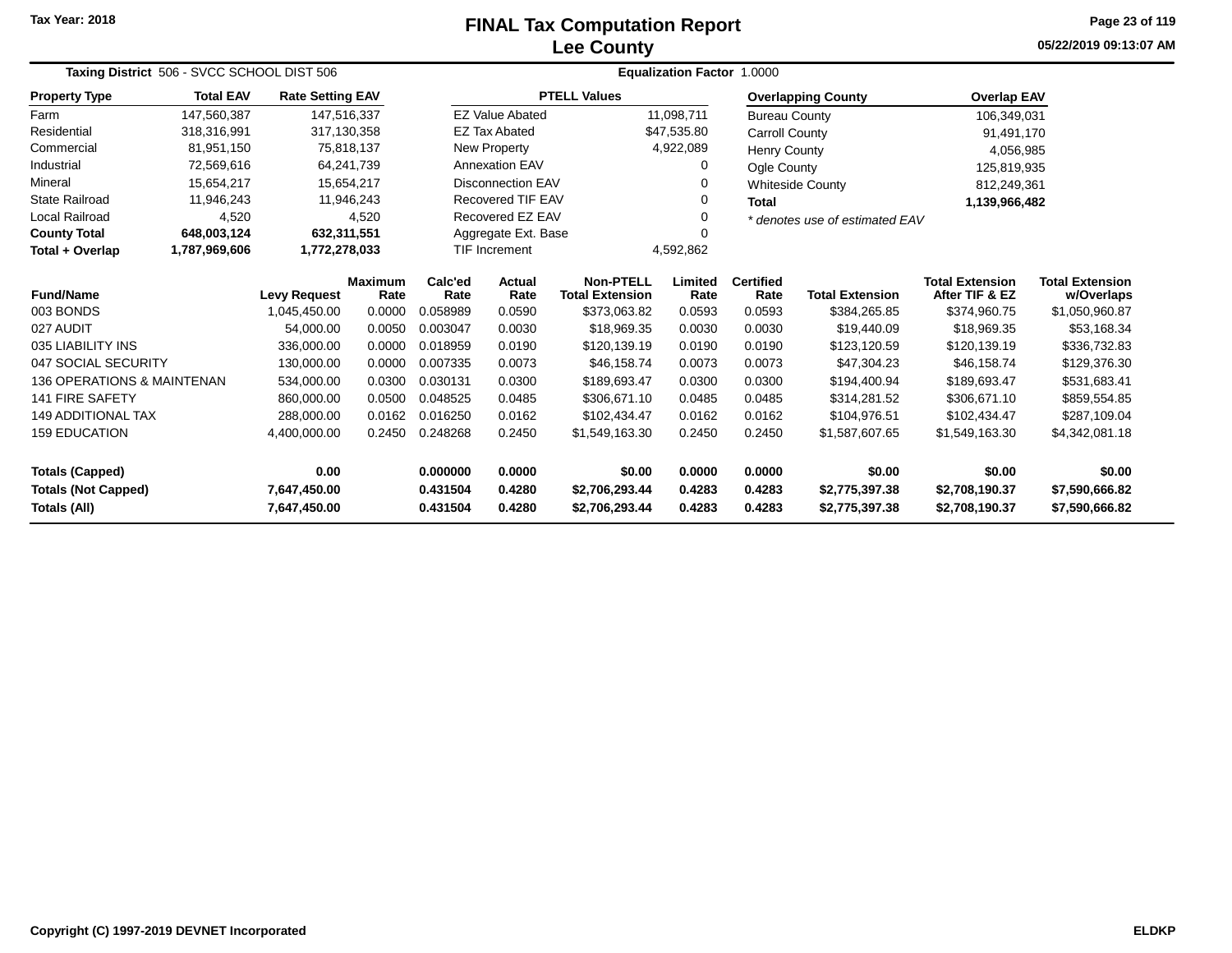# **Lee CountyFINAL Tax Computation Report**

**05/22/2019 09:13:07 AM Page 24 of 119**

| Taxing District 513 - IVCC SCHOOL DIST 513 |                  |                                                                                 |                 |                      | <b>Equalization Factor 1.0000</b>                                  |                                                |                          |                        |                                          |                                      |                                    |  |
|--------------------------------------------|------------------|---------------------------------------------------------------------------------|-----------------|----------------------|--------------------------------------------------------------------|------------------------------------------------|--------------------------|------------------------|------------------------------------------|--------------------------------------|------------------------------------|--|
| <b>Property Type</b>                       | <b>Total EAV</b> | <b>Rate Setting EAV</b>                                                         |                 |                      |                                                                    | <b>PTELL Values</b>                            |                          |                        | <b>Overlapping County</b>                | <b>Overlap EAV</b>                   |                                    |  |
| Farm                                       | 24,168,586       |                                                                                 | 24,168,586      |                      | <b>EZ Value Abated</b>                                             |                                                | $\Omega$                 | <b>Bureau County</b>   |                                          | 522,141,449                          |                                    |  |
| Residential                                | 9,297,922        |                                                                                 | 9,297,922       |                      | <b>EZ Tax Abated</b>                                               |                                                | \$0.00                   | DeKalb County          |                                          | 2,221,529                            |                                    |  |
| Commercial                                 | 1,881,376        |                                                                                 | 1,881,376       |                      | New Property                                                       |                                                | 98,154                   | <b>Grundy County</b>   |                                          | 22,034,492                           |                                    |  |
| Industrial                                 | 127,988          |                                                                                 | 127.988         |                      | Annexation EAV                                                     |                                                | 0                        | LaSalle County         |                                          | 2,330,487,159                        |                                    |  |
| Mineral                                    | 12,166,579       |                                                                                 | 12,166,579      |                      | <b>Disconnection EAV</b>                                           |                                                | 5,962                    |                        | Livingston County                        | 57,217,507                           |                                    |  |
| <b>State Railroad</b>                      | 0                |                                                                                 | 0               |                      | <b>Recovered TIF EAV</b>                                           |                                                | 0                        | <b>Marshall County</b> |                                          | 89,850,000                           |                                    |  |
| <b>Local Railroad</b>                      | 10,490           |                                                                                 | 10,490          |                      | Recovered EZ EAV                                                   |                                                | 0                        | Putnam County          |                                          | 197,840,532                          |                                    |  |
| <b>County Total</b>                        | 47,652,941       |                                                                                 | 47,652,941      |                      | Aggregate Ext. Base                                                |                                                | 0                        | <b>Total</b>           |                                          | 3,221,792,668                        |                                    |  |
| Total + Overlap                            | 3,269,445,609    | 3,269,445,609                                                                   |                 |                      | <b>TIF Increment</b><br>$\Omega$<br>* denotes use of estimated EAV |                                                |                          |                        |                                          |                                      |                                    |  |
| <b>Fund/Name</b><br><b>Levy Request</b>    |                  | <b>Maximum</b><br>Rate                                                          | Calc'ed<br>Rate | Actual<br>Rate       | <b>Non-PTELL</b><br><b>Total Extension</b>                         | Limited<br>Rate                                | <b>Certified</b><br>Rate | <b>Total Extension</b> | <b>Total Extension</b><br>After TIF & EZ | <b>Total Extension</b><br>w/Overlaps |                                    |  |
| 003 BONDS                                  |                  | 0.00                                                                            | 0.0000          | 0.000000             | 0.0000                                                             | \$0.00                                         | 0.0000                   | 0.0000                 | \$0.00                                   | \$0.00                               | \$0.00                             |  |
| 027 AUDIT                                  |                  | 37.200.00                                                                       | 0.0050          | 0.001138             | 0.0011                                                             | \$524.18                                       | 0.0011                   | 0.0011                 | \$524.18                                 | \$524.18                             | \$35,963.90                        |  |
| 035 LIABILITY INS                          |                  | 790,000.00                                                                      | 0.0000          | 0.024163             | 0.0242                                                             | \$11,532.01                                    | 0.0242                   | 0.0242                 | \$11,532.01                              | \$11,532.01                          | \$791,205.84                       |  |
| 047 SOCIAL SECURITY                        |                  | 200,000.00                                                                      | 0.0000          | 0.006117             | 0.0061                                                             | \$2,906.83                                     | 0.0061                   | 0.0061                 | \$2,906.83                               | \$2,906.83                           | \$199,436.18                       |  |
| 136 OPERATIONS & MAINTENAN                 |                  | 1,342,200.00                                                                    | 0.0400          | 0.041053             | 0.0400                                                             | \$19,061.18                                    | 0.0400                   | 0.0400                 | \$19,061.18                              | \$19,061.18                          | \$1,307,778.24                     |  |
| <b>141 FIRE SAFETY</b>                     |                  | 1,438,500.00                                                                    | 0.0500          | 0.043998             | 0.0440                                                             | \$20,967.29                                    | 0.0440                   | 0.0440                 | \$20,967.29                              | \$20,967.29                          | \$1,438,556.07                     |  |
| <b>149 ADDITIONAL TAX</b>                  |                  | 4,066,800.00                                                                    | 0.1212          | 0.124388             | 0.1212                                                             | 0.1212<br>\$57,755.36<br>0.1212<br>\$57,755.36 |                          |                        | \$57,755.36                              | \$3,962,568.08                       |                                    |  |
| <b>159 EDUCATION</b>                       |                  | 0.1300<br>0.133420<br>0.1300<br>0.1300<br>0.1300<br>4,362,100.00<br>\$61,948.82 |                 | \$61,948.82          | \$61,948.82                                                        | \$4,250,279.29                                 |                          |                        |                                          |                                      |                                    |  |
| <b>Totals (Capped)</b>                     |                  | 0.00                                                                            |                 | 0.000000             | 0.0000                                                             | \$0.00                                         | 0.0000                   | 0.0000                 | \$0.00                                   | \$0.00                               | \$0.00                             |  |
| <b>Totals (Not Capped)</b><br>Totals (All) |                  | 12,236,800.00<br>12,236,800.00                                                  |                 | 0.374277<br>0.374277 | 0.3666<br>0.3666                                                   | \$174,695.67<br>\$174,695.67                   | 0.3666<br>0.3666         | 0.3666<br>0.3666       | \$174,695.67<br>\$174,695.67             | \$174,695.67<br>\$174,695.67         | \$11,985,787.60<br>\$11,985,787.60 |  |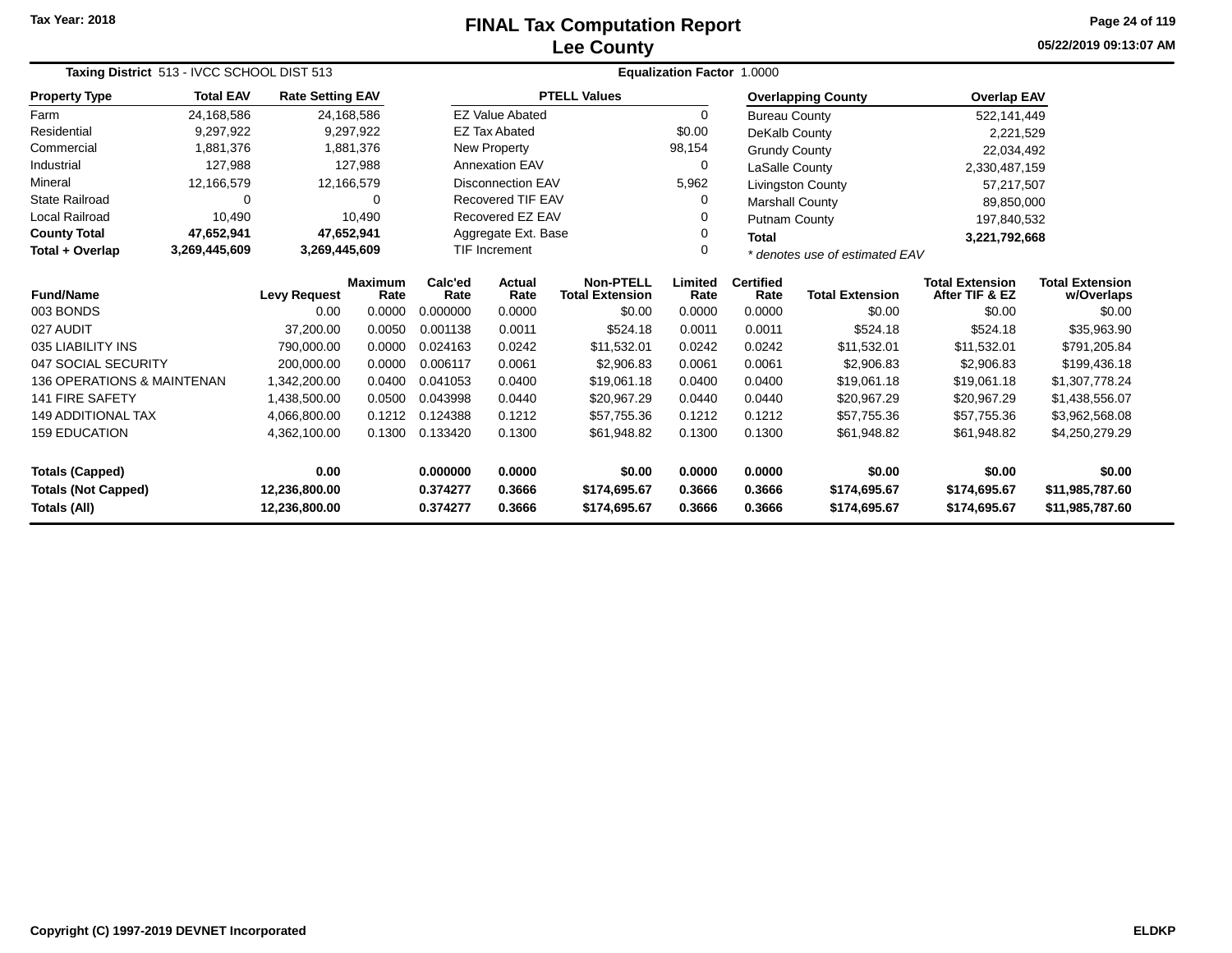# **Lee CountyFINAL Tax Computation Report**

**05/22/2019 09:13:07 AM Page 25 of 119**

|                                            | Taxing District 523 - KISHWAUKEE CC SD 523 |                                |                        |                      |                          |                                            | Equalization Factor 1.0000 |                          |                                |                                          |                                      |  |
|--------------------------------------------|--------------------------------------------|--------------------------------|------------------------|----------------------|--------------------------|--------------------------------------------|----------------------------|--------------------------|--------------------------------|------------------------------------------|--------------------------------------|--|
| <b>Property Type</b>                       | <b>Total EAV</b>                           | <b>Rate Setting EAV</b>        |                        |                      |                          | <b>PTELL Values</b>                        |                            |                          | <b>Overlapping County</b>      | <b>Overlap EAV</b>                       |                                      |  |
| Farm                                       | 50,324,622                                 | 50,312,501                     |                        |                      | <b>EZ Value Abated</b>   |                                            | $\Omega$                   | Boone County             |                                | 6,428,506                                |                                      |  |
| Residential                                | 30,589,323                                 |                                | 28,581,583             |                      | <b>EZ Tax Abated</b>     |                                            | \$0.00                     | DeKalb County            |                                | 1,715,621,157                            |                                      |  |
| Commercial                                 | 3,859,115                                  |                                | 3,652,081              |                      | New Property             |                                            | 158,246                    | <b>Kane County</b>       |                                | 8,683,582                                |                                      |  |
| Industrial                                 | 194,962                                    |                                | 194,962                |                      | <b>Annexation EAV</b>    |                                            | 5,962                      | LaSalle County           |                                | 19,759                                   |                                      |  |
| Mineral                                    | 5,504,408                                  |                                | 5,504,408              |                      | <b>Disconnection EAV</b> |                                            | 0                          | Ogle County              |                                | 410,844,286                              |                                      |  |
| <b>State Railroad</b>                      | 1,627,946                                  |                                | 1,627,946              |                      | <b>Recovered TIF EAV</b> |                                            | 0                          |                          | Winnebago County               | 622,348                                  |                                      |  |
| <b>Local Railroad</b>                      | $\Omega$                                   |                                | 0                      |                      | Recovered EZ EAV         |                                            | 0                          | <b>Total</b>             |                                | 2,142,219,638                            |                                      |  |
| <b>County Total</b>                        | 92,100,376                                 | 89,873,481                     |                        |                      | Aggregate Ext. Base      |                                            |                            |                          | * denotes use of estimated EAV |                                          |                                      |  |
| Total + Overlap                            | 2,234,320,014                              | 2,232,093,119                  |                        | <b>TIF Increment</b> |                          |                                            | 2,226,895                  |                          |                                |                                          |                                      |  |
| <b>Fund/Name</b>                           |                                            | <b>Levy Request</b>            | <b>Maximum</b><br>Rate | Calc'ed<br>Rate      | Actual<br>Rate           | <b>Non-PTELL</b><br><b>Total Extension</b> | Limited<br>Rate            | <b>Certified</b><br>Rate | <b>Total Extension</b>         | <b>Total Extension</b><br>After TIF & EZ | <b>Total Extension</b><br>w/Overlaps |  |
| 003 BONDS                                  |                                            | 4,293,506.26                   | 0.0000                 | 0.192353             | 0.1924                   | \$172,916.58                               | 0.1934                     | 0.1934                   | \$178,122.13                   | \$173,815.31                             | \$4,316,868.09                       |  |
| 027 AUDIT                                  |                                            | 83.500.00                      | 0.0050                 | 0.003741             | 0.0037                   | \$3,325.32                                 | 0.0037                     | 0.0037                   | \$3,407.71                     | \$3,325.32                               | \$82,587.45                          |  |
| 035 LIABILITY INSURANCE                    |                                            | 1,282,124.00                   | 0.0000                 | 0.057440             | 0.0574                   | \$51,587.38                                | 0.0574                     | 0.0574                   | \$52,865.62                    | \$51,587.38                              | \$1,281,221.45                       |  |
| 047 SOCIAL SECURITY                        |                                            | 279,320.00                     | 0.0000                 | 0.012514             | 0.0125                   | \$11,234.19                                | 0.0125                     | 0.0125                   | \$11.512.55                    | \$11.234.19                              | \$279.011.64                         |  |
| 136 OPERATIONS & MAINTENAN                 |                                            | 1,751,473.00                   | 0.0750                 | 0.078468             | 0.0750                   | \$67,405.11                                | 0.0750                     | 0.0750                   | \$69,075.28                    | \$67,405.11                              | \$1,674,069.84                       |  |
| <b>141 FIRE SAFETY</b>                     |                                            | 1,167,649.00                   | 0.0500                 | 0.052312             | 0.0500                   | \$44,936.74                                | 0.0500                     | 0.0500                   | \$46,050.19                    | \$44,936.74                              | \$1,116,046.56                       |  |
| <b>159 EDUCATION</b>                       |                                            | 6,422,068.00                   | 0.2750                 | 0.287715             | 0.2750                   | \$247,152.07                               | 0.2750                     | 0.2750                   | \$253,276.03                   | \$247,152.07                             | \$6,138,256.08                       |  |
| <b>Totals (Capped)</b>                     |                                            | 0.00                           |                        | 0.000000             | 0.0000                   | \$0.00                                     | 0.0000                     | 0.0000                   | \$0.00                         | \$0.00                                   | \$0.00                               |  |
| <b>Totals (Not Capped)</b><br>Totals (All) |                                            | 15,279,640.26<br>15,279,640.26 |                        | 0.684543<br>0.684543 | 0.6660<br>0.6660         | \$598,557.39<br>\$598,557.39               | 0.6670<br>0.6670           | 0.6670<br>0.6670         | \$614,309.51<br>\$614,309.51   | \$599,456.12<br>\$599,456.12             | \$14,888,061.11<br>\$14,888,061.11   |  |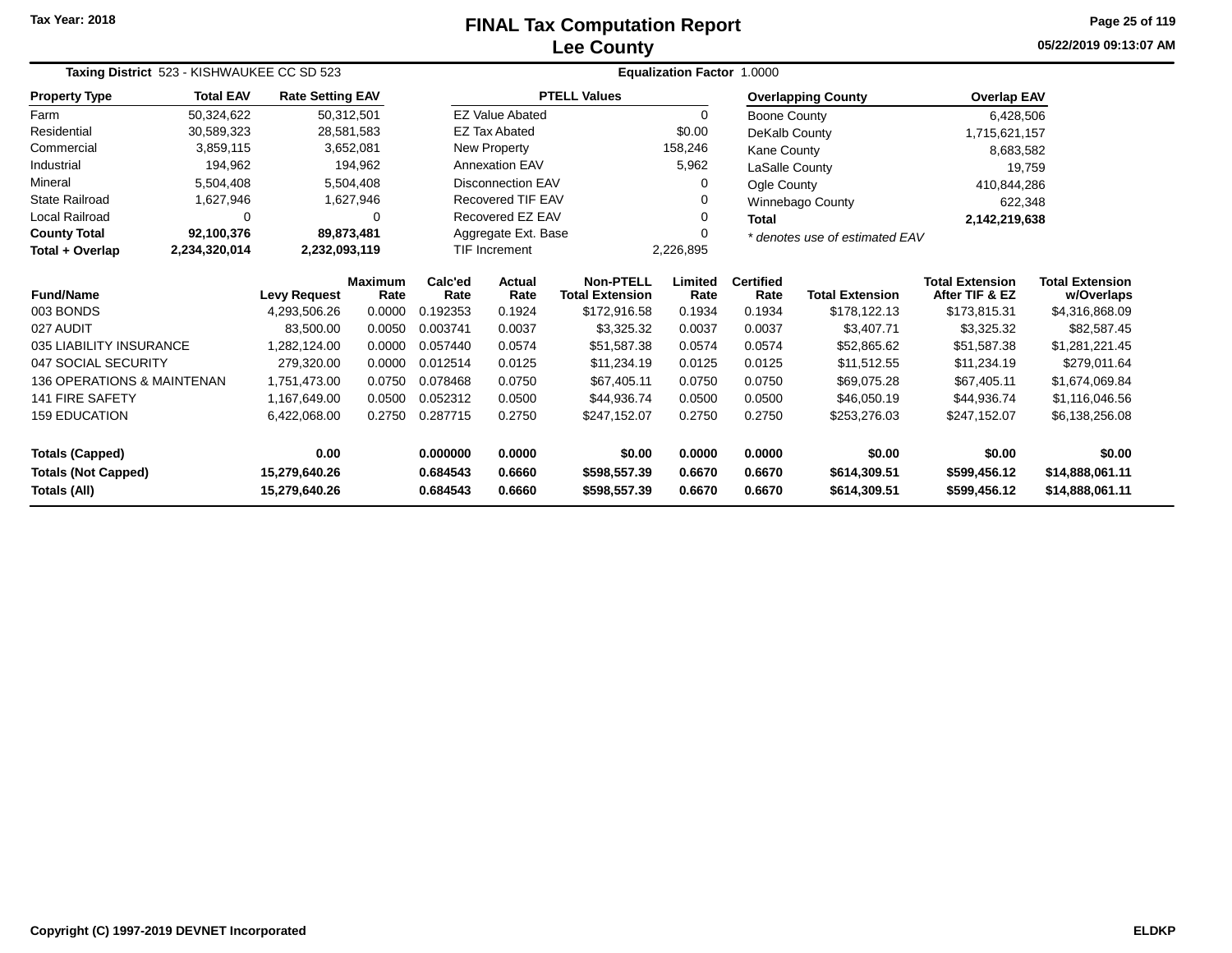## **Lee CountyFINAL Tax Computation Report**

**05/22/2019 09:13:07 AM Page 26 of 119**

| <b>Taxing District 600 - LEE COUNTY</b>                              |                  |                                      |                        |                                  | <b>Equalization Factor 1.0000</b> |                                            |                            |                            |                                            |                                            |                                            |  |
|----------------------------------------------------------------------|------------------|--------------------------------------|------------------------|----------------------------------|-----------------------------------|--------------------------------------------|----------------------------|----------------------------|--------------------------------------------|--------------------------------------------|--------------------------------------------|--|
| <b>Property Type</b>                                                 | <b>Total EAV</b> | <b>Rate Setting EAV</b>              |                        |                                  |                                   | <b>PTELL Values</b>                        |                            |                            |                                            |                                            |                                            |  |
| Farm                                                                 | 222,053,595      | 221,997,424                          |                        |                                  | <b>EZ Value Abated</b>            |                                            | 11,098,711                 |                            |                                            |                                            |                                            |  |
| Residential                                                          | 358,204,236      | 355,009,863                          |                        |                                  | <b>EZ Tax Abated</b>              |                                            | \$99,044.92                |                            |                                            |                                            |                                            |  |
| Commercial                                                           | 87,691,641       | 81,351,594                           |                        |                                  | New Property                      |                                            | 5,178,489                  |                            |                                            |                                            |                                            |  |
| Industrial                                                           | 72,892,566       | 64,564,689                           |                        |                                  | <b>Annexation EAV</b>             |                                            |                            |                            |                                            |                                            |                                            |  |
| Mineral                                                              | 33,325,204       | 33,325,204                           |                        |                                  | Disconnection EAV                 |                                            |                            |                            |                                            |                                            |                                            |  |
| <b>State Railroad</b>                                                | 13,574,189       | 13,574,189                           |                        |                                  | <b>Recovered TIF EAV</b>          |                                            |                            |                            |                                            |                                            |                                            |  |
| <b>Local Railroad</b>                                                | 15,010<br>15,010 |                                      |                        |                                  | Recovered EZ EAV                  |                                            | $\Omega$                   |                            |                                            |                                            |                                            |  |
| <b>County Total</b>                                                  | 787,756,441      | 769,837,973                          |                        |                                  | Aggregate Ext. Base               |                                            | 6,684,550                  |                            |                                            |                                            |                                            |  |
| Total + Overlap                                                      | 787,756,441      | 769,837,973                          |                        |                                  | TIF Increment                     |                                            | 6,819,757                  |                            |                                            |                                            |                                            |  |
| <b>Fund/Name</b>                                                     |                  | <b>Levy Request</b>                  | <b>Maximum</b><br>Rate | Calc'ed<br>Rate                  | Actual<br>Rate                    | <b>Non-PTELL</b><br><b>Total Extension</b> | Limited<br>Rate            | <b>Certified</b><br>Rate   | <b>Total Extension</b>                     | <b>Total Extension</b><br>After TIF & EZ   | <b>Total Extension</b><br>w/Overlaps       |  |
| 001 CORPORATE                                                        |                  | 3,416,811.00                         | 0.0000                 | 0.443835                         | 0.4438                            | \$3,416,540.92                             | 0.4344                     | 0.4344                     | \$3,422,013.98                             | \$3,344,176.15                             | \$3,344,176.15                             |  |
| 005 I.M.R.F.                                                         |                  | 762,500.00                           | 0.0000                 | 0.099047                         | 0.0990                            | \$762,139.59                               | 0.0969                     | 0.0969                     | \$763,335.99                               | \$745,973.00                               | \$745,973.00                               |  |
| 006 HIGHWAY                                                          |                  | 653,000.00                           | 0.2000                 | 0.084823                         | 0.0848                            | \$652,822.60                               | 0.0830                     | 0.0830                     | \$653,837.85                               | \$638,965.52                               | \$638,965.52                               |  |
| 008 BRIDGE                                                           |                  | 241,500.00                           | 0.2500                 | 0.031370                         | 0.0314                            | \$241,729.12                               | 0.0307                     | 0.0307                     | \$241,841.23                               | \$236,340.26                               | \$236,340.26                               |  |
| 020 TUBERCULOSIS SANATARIU                                           |                  | 12,500.00                            | 0.0750                 | 0.001624                         | 0.0016                            | \$12,317.41                                | 0.0016                     | 0.0016                     | \$12,604.10                                | \$12,317.41                                | \$12,317.41                                |  |
| 021 FEDERAL AID HIGHWAY MAT                                          |                  | 304,500.00                           | 0.0500                 | 0.039554                         | 0.0396                            | \$304,855.84                               | 0.0388                     | 0.0388                     | \$305,649.50                               | \$298,697.13                               | \$298,697.13                               |  |
| 022 COUNTY HEALTH DEPARTMI                                           |                  | 556,000.00                           | 0.1000                 | 0.072223                         | 0.0722                            | \$555,823.02                               | 0.0707                     | 0.0707                     | \$556,943.80                               | \$544,275.45                               | \$544,275.45                               |  |
| 035 LIABILITY INSURANCE                                              |                  | 356,966.00                           | 0.0000                 | 0.046369                         | 0.0464                            | \$357,204.82                               | 0.0454                     | 0.0454                     | \$357,641.42                               | \$349,506.44                               | \$349,506.44                               |  |
| 047 SOCIAL SECURITY                                                  |                  | 475,000.00                           | 0.0000                 | 0.061701                         | 0.0617                            | \$474,990.03                               | 0.0604                     | 0.0604                     | \$475,804.89                               | \$464,982.14                               | \$464,982.14                               |  |
| 053 EXTENSION EDUCATION                                              |                  | 100,000.00                           | 0.0500                 | 0.012990                         | 0.0130                            | \$100,078.94                               | 0.0127                     | 0.0127                     | \$100,045.07                               | \$97,769.42                                | \$97,769.42                                |  |
| 055 VETERANS ASSISTANCE                                              |                  | 37,500.00                            | 0.0400                 | 0.004871                         | 0.0049                            | \$37,722.06                                | 0.0048                     | 0.0048                     | \$37,812.31                                | \$36,952.22                                | \$36,952.22                                |  |
| 142 SENIOR CITIZENS SOCIAL S                                         |                  | 102,500.00                           | 0.0146                 | 0.013315                         | 0.0133                            | \$102,388.45                               | 0.0130                     | 0.0130                     | \$102,408.34                               | \$100,078.94                               | \$100,078.94                               |  |
| <b>Totals (Capped)</b><br><b>Totals (Not Capped)</b><br>Totals (All) |                  | 7,018,777.00<br>0.00<br>7,018,777.00 |                        | 0.911722<br>0.000000<br>0.911722 | 0.9117<br>0.0000<br>0.9117        | \$7,018,612.80<br>\$0.00<br>\$7,018,612.80 | 0.8924<br>0.0000<br>0.8924 | 0.8924<br>0.0000<br>0.8924 | \$7,029,938.48<br>\$0.00<br>\$7,029,938.48 | \$6,870,034.08<br>\$0.00<br>\$6,870,034.08 | \$6,870,034.08<br>\$0.00<br>\$6,870,034.08 |  |
|                                                                      |                  |                                      |                        |                                  |                                   |                                            |                            |                            |                                            |                                            |                                            |  |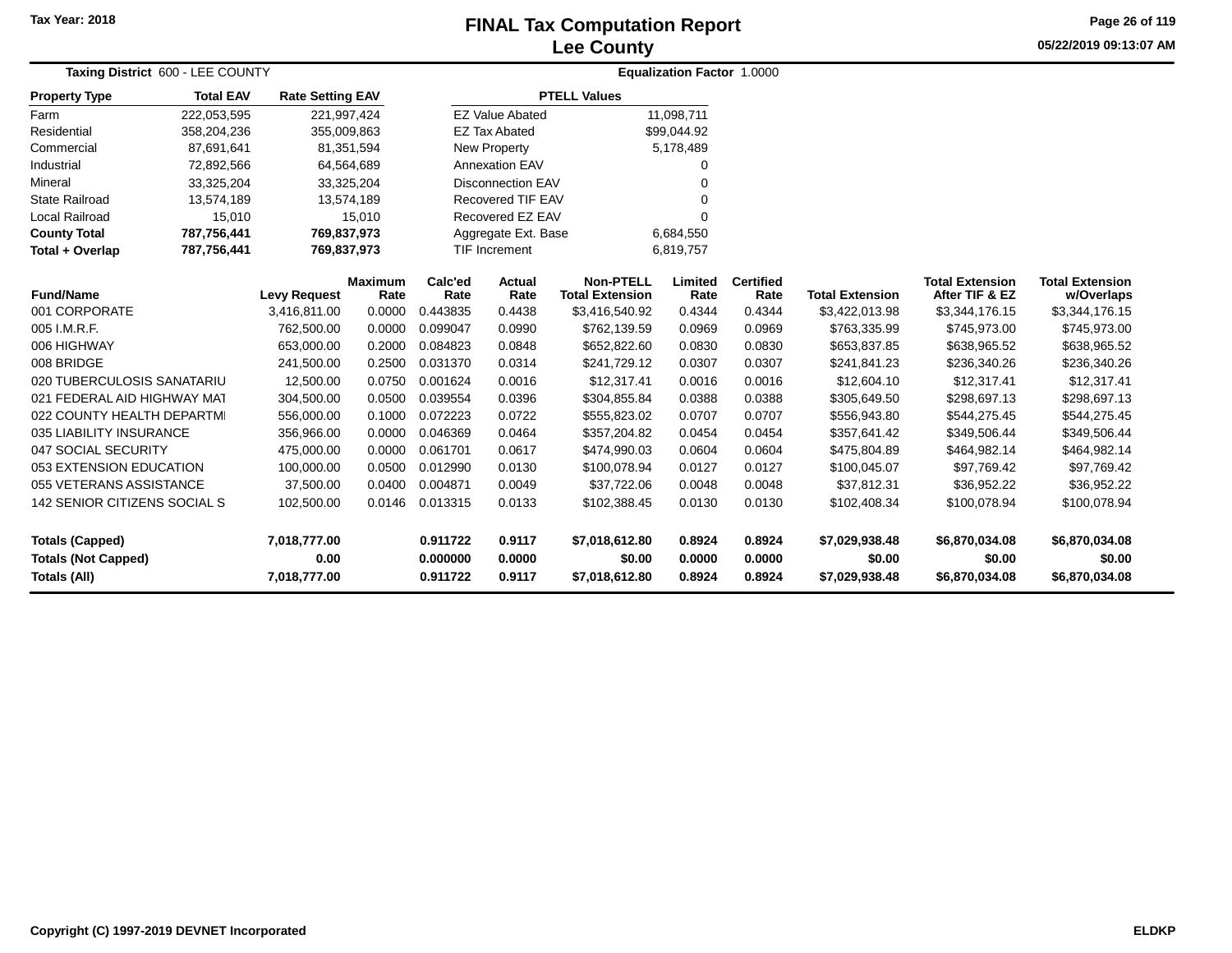## **Lee CountyFINAL Tax Computation Report**

**05/22/2019 09:13:07 AM Page 27 of 119**

| Taxing District 601 - ALTO TOWNSHIP                                  |                  |                                  |                                  | <b>Equalization Factor 1.0000</b> |                            |                                                           |                            |                                    |                                       |                                                         |                                                     |
|----------------------------------------------------------------------|------------------|----------------------------------|----------------------------------|-----------------------------------|----------------------------|-----------------------------------------------------------|----------------------------|------------------------------------|---------------------------------------|---------------------------------------------------------|-----------------------------------------------------|
| Property Type                                                        | <b>Total EAV</b> | <b>Rate Setting EAV</b>          |                                  |                                   |                            | <b>PTELL Values</b>                                       |                            |                                    |                                       |                                                         |                                                     |
| Farm                                                                 | 11,669,712       |                                  | 11,669,712                       |                                   | <b>EZ Value Abated</b>     |                                                           |                            |                                    |                                       |                                                         |                                                     |
| Residential                                                          | 6,718,723        |                                  | 6,718,723                        |                                   | <b>EZ Tax Abated</b>       |                                                           | \$0.00                     |                                    |                                       |                                                         |                                                     |
| Commercial                                                           | ,256,658         |                                  | 1,256,658                        |                                   | New Property               |                                                           | 17,079                     |                                    |                                       |                                                         |                                                     |
| Industrial                                                           | 139,988          |                                  | 139,988                          |                                   | <b>Annexation EAV</b>      |                                                           |                            |                                    |                                       |                                                         |                                                     |
| Mineral                                                              | 1,046,584        |                                  | 1,046,584                        |                                   | <b>Disconnection EAV</b>   |                                                           |                            |                                    |                                       |                                                         |                                                     |
| State Railroad                                                       | 1,549,688        |                                  | 1,549,688                        |                                   | Recovered TIF EAV          |                                                           |                            |                                    |                                       |                                                         |                                                     |
| Local Railroad                                                       | 0                |                                  |                                  |                                   | Recovered EZ EAV           |                                                           |                            |                                    |                                       |                                                         |                                                     |
| <b>County Total</b>                                                  | 22,381,353       |                                  | 22,381,353                       |                                   | Aggregate Ext. Base        |                                                           | 66,405                     |                                    |                                       |                                                         |                                                     |
| Total + Overlap                                                      | 22,381,353       |                                  | 22,381,353                       |                                   | <b>TIF Increment</b>       |                                                           | 0                          |                                    |                                       |                                                         |                                                     |
| <b>Fund/Name</b><br>001 CORPORATE                                    |                  | <b>Levy Request</b><br>69,724.00 | <b>Maximum</b><br>Rate<br>0.3700 | Calc'ed<br>Rate<br>0.311527       | Actual<br>Rate<br>0.3115   | <b>Non-PTELL</b><br><b>Total Extension</b><br>\$69,717.91 | Limited<br>Rate<br>0.3032  | <b>Certified</b><br>Rate<br>0.3032 | <b>Total Extension</b><br>\$67,860.26 | <b>Total Extension</b><br>After TIF & EZ<br>\$67,860.26 | <b>Total Extension</b><br>w/Overlaps<br>\$67,860.26 |
| <b>Totals (Capped)</b><br><b>Totals (Not Capped)</b><br>Totals (All) |                  | 69,724.00<br>0.00<br>69,724.00   |                                  | 0.311527<br>0.000000<br>0.311527  | 0.3115<br>0.0000<br>0.3115 | \$69,717.91<br>\$0.00<br>\$69,717.91                      | 0.3032<br>0.0000<br>0.3032 | 0.3032<br>0.0000<br>0.3032         | \$67,860.26<br>\$0.00<br>\$67,860.26  | \$67,860.26<br>\$0.00<br>\$67,860.26                    | \$67,860.26<br>\$0.00<br>\$67,860.26                |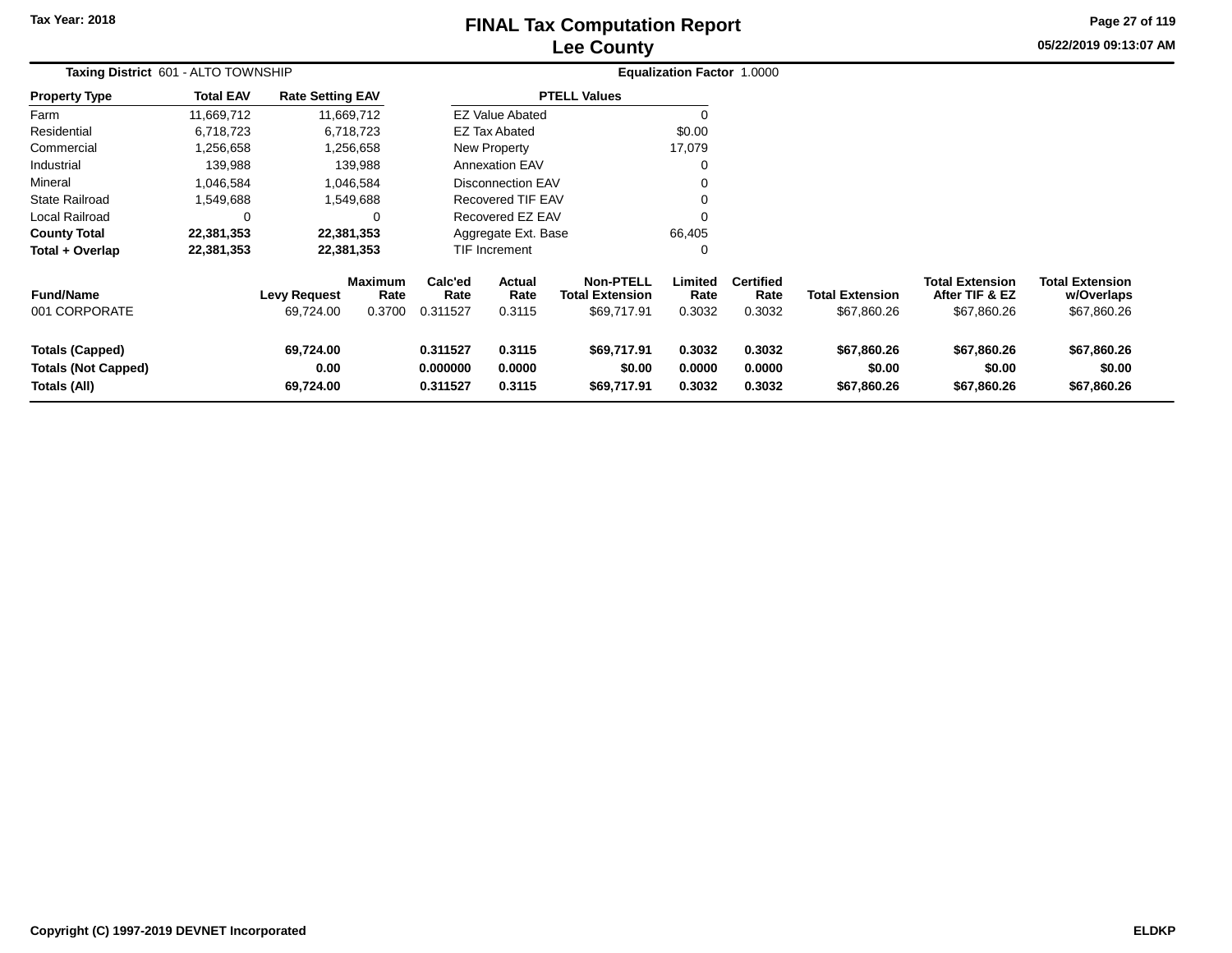### **Lee CountyFINAL Tax Computation Report**

**05/22/2019 09:13:07 AM Page 28 of 119**

|                            | Taxing District 601RB - ALTO TWP ROAD/BRIDGE |                         |                        |                 |                          |                                            | Equalization Factor 1.0000 |                          |                                 |                                          |                                      |
|----------------------------|----------------------------------------------|-------------------------|------------------------|-----------------|--------------------------|--------------------------------------------|----------------------------|--------------------------|---------------------------------|------------------------------------------|--------------------------------------|
| <b>Property Type</b>       | <b>Total EAV</b>                             | <b>Rate Setting EAV</b> |                        |                 |                          | <b>PTELL Values</b>                        |                            |                          | <b>Road and Bridge Transfer</b> |                                          |                                      |
| Farm                       | 11,669,712                                   |                         | 11,669,712             |                 | <b>EZ Value Abated</b>   |                                            | $\Omega$                   | <b>Municipality</b>      |                                 | <b>Fund</b>                              | <b>Amount Extended</b>               |
| Residential                | 6,718,723                                    |                         | 6,718,723              |                 | EZ Tax Abated            |                                            | \$0.00                     |                          |                                 |                                          |                                      |
| Commercial                 | 1,256,658                                    |                         | 1,256,658              |                 | New Property             |                                            | 17,079                     |                          | 711 - VILLAGE OF STEWARD        | 007                                      | \$2,306.07                           |
| Industrial                 | 139,988                                      |                         | 139,988                |                 | Annexation EAV           |                                            | $\Omega$                   | <b>Total</b>             |                                 |                                          | \$2,306.07                           |
| Mineral                    | 1,046,584                                    |                         | 1,046,584              |                 | <b>Disconnection EAV</b> |                                            |                            |                          |                                 |                                          |                                      |
| <b>State Railroad</b>      | 1,549,688                                    |                         | 1,549,688              |                 | <b>Recovered TIF EAV</b> |                                            |                            |                          |                                 |                                          |                                      |
| Local Railroad             | 0                                            |                         | 0                      |                 | Recovered EZ EAV         |                                            | $\Omega$                   |                          |                                 |                                          |                                      |
| <b>County Total</b>        | 22,381,353                                   |                         | 22,381,353             |                 | Aggregate Ext. Base      |                                            | 75,581                     |                          |                                 |                                          |                                      |
| Total + Overlap            | 22,381,353                                   |                         | 22,381,353             |                 | <b>TIF Increment</b>     |                                            | $\Omega$                   |                          |                                 |                                          |                                      |
| <b>Fund/Name</b>           |                                              | <b>Levy Request</b>     | <b>Maximum</b><br>Rate | Calc'ed<br>Rate | Actual<br>Rate           | <b>Non-PTELL</b><br><b>Total Extension</b> | Limited<br>Rate            | <b>Certified</b><br>Rate | <b>Total Extension</b>          | <b>Total Extension</b><br>After TIF & EZ | <b>Total Extension</b><br>w/Overlaps |
| 007 ROAD & BRIDGE          |                                              | 36,464.00               | 0.9400                 | 0.162921        | 0.1629                   | \$36,459.22                                | 0.1585                     | 0.1585                   | \$35,474.44                     | \$35,474.44                              | \$35,474.44                          |
| 009 PERMANENT ROAD         |                                              | 35,156.00               | 0.2500                 | 0.157077        | 0.1571                   | \$35,161.11                                | 0.1529                     | 0.1529                   | \$34,221.09                     | \$34,221.09                              | \$34,221.09                          |
| 010 EQUIPMENT & BUILDING   |                                              | 7,739.00                | 0.1000                 | 0.034578        | 0.0346                   | \$7,743.95                                 | 0.0337                     | 0.0337                   | \$7,542.52                      | \$7,542.52                               | \$7,542.52                           |
| <b>Totals (Capped)</b>     |                                              | 79,359.00               |                        | 0.354576        | 0.3546                   | \$79,364.28                                | 0.3451                     | 0.3451                   | \$77,238.05                     | \$77,238.05                              | \$77,238.05                          |
| <b>Totals (Not Capped)</b> |                                              | 0.00                    |                        | 0.000000        | 0.0000                   | \$0.00                                     | 0.0000                     | 0.0000                   | \$0.00                          | \$0.00                                   | \$0.00                               |
| Totals (All)               |                                              | 79,359.00               |                        | 0.354576        | 0.3546                   | \$79,364.28                                | 0.3451                     | 0.3451                   | \$77,238.05                     | \$77,238.05                              | \$77,238.05                          |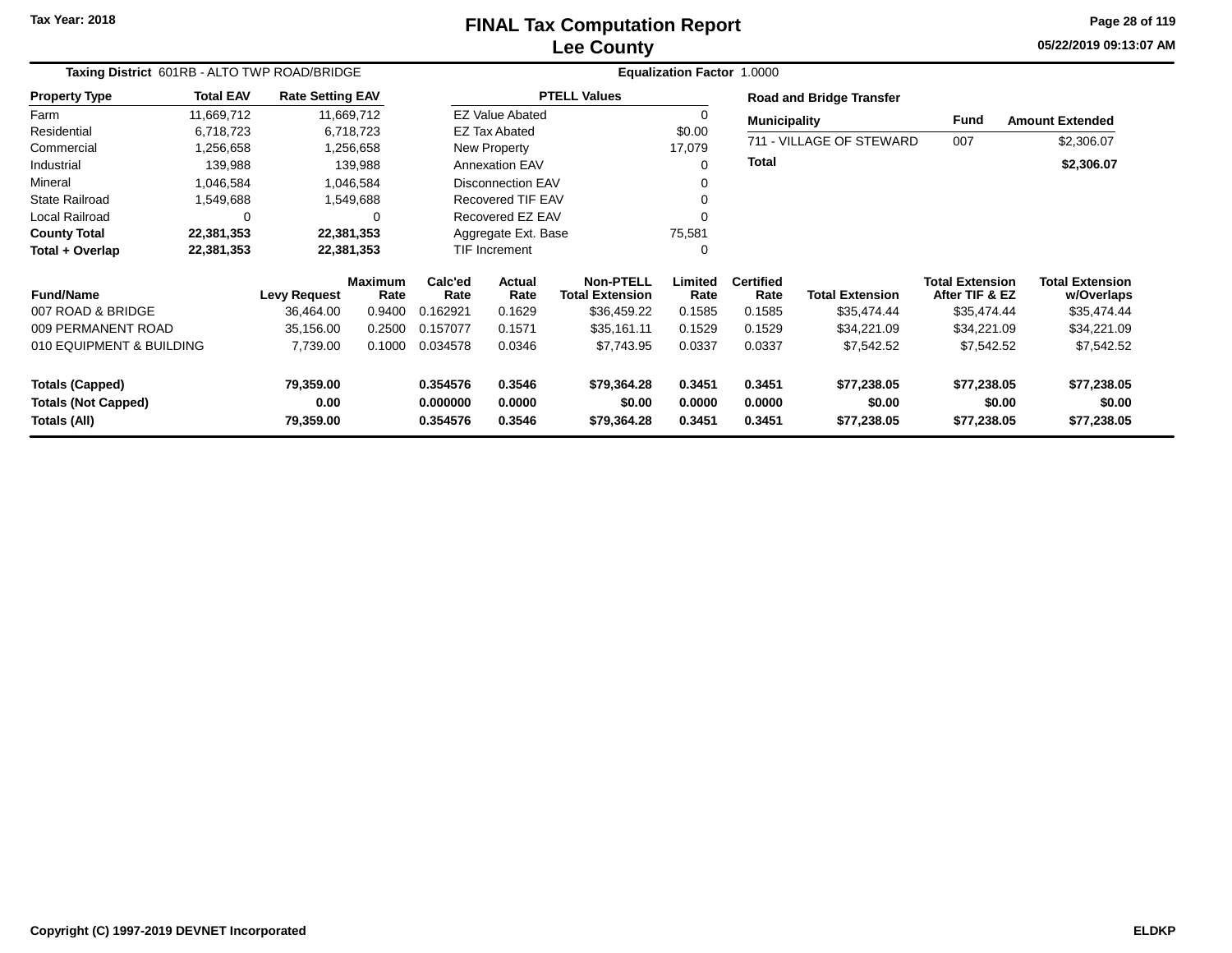# **Lee CountyFINAL Tax Computation Report**

**05/22/2019 09:13:07 AM Page 29 of 119**

|                                                                      | Taxing District 602 - AMBOY TOWNSHIP |                                  |                        |                                  |                            |                                            | Equalization Factor 1.0000 |                            |                                        |                                          |                                        |
|----------------------------------------------------------------------|--------------------------------------|----------------------------------|------------------------|----------------------------------|----------------------------|--------------------------------------------|----------------------------|----------------------------|----------------------------------------|------------------------------------------|----------------------------------------|
| <b>Property Type</b>                                                 | <b>Total EAV</b>                     | <b>Rate Setting EAV</b>          |                        |                                  |                            | <b>PTELL Values</b>                        |                            |                            |                                        |                                          |                                        |
| Farm                                                                 | 8,023,041                            |                                  | 8,023,041              |                                  | <b>EZ Value Abated</b>     |                                            |                            |                            |                                        |                                          |                                        |
| Residential                                                          | 22,684,228                           |                                  | 22,684,228             |                                  | <b>EZ Tax Abated</b>       |                                            | \$0.00                     |                            |                                        |                                          |                                        |
| Commercial                                                           | 5,999,521                            |                                  | 5,999,521              |                                  | New Property               |                                            | 282,776                    |                            |                                        |                                          |                                        |
| Industrial                                                           | 6,484,754                            |                                  | 6,484,754              |                                  | <b>Annexation EAV</b>      |                                            |                            |                            |                                        |                                          |                                        |
| Mineral                                                              | 0                                    |                                  | 0                      |                                  | Disconnection EAV          |                                            |                            |                            |                                        |                                          |                                        |
| <b>State Railroad</b>                                                | 0                                    |                                  | 0                      |                                  | <b>Recovered TIF EAV</b>   |                                            |                            |                            |                                        |                                          |                                        |
| <b>Local Railroad</b>                                                | 1,800                                |                                  | 1,800                  |                                  | Recovered EZ EAV           |                                            | $\Omega$                   |                            |                                        |                                          |                                        |
| <b>County Total</b>                                                  | 43,193,344                           |                                  | 43,193,344             |                                  | Aggregate Ext. Base        |                                            | 113,851                    |                            |                                        |                                          |                                        |
| Total + Overlap                                                      | 43,193,344                           |                                  | 43,193,344             |                                  | <b>TIF Increment</b>       |                                            | $\Omega$                   |                            |                                        |                                          |                                        |
| <b>Fund/Name</b>                                                     |                                      | <b>Levy Request</b>              | <b>Maximum</b><br>Rate | Calc'ed<br>Rate                  | Actual<br>Rate             | <b>Non-PTELL</b><br><b>Total Extension</b> | Limited<br>Rate            | <b>Certified</b><br>Rate   | <b>Total Extension</b>                 | <b>Total Extension</b><br>After TIF & EZ | <b>Total Extension</b><br>w/Overlaps   |
| 001 CORPORATE                                                        |                                      | 81,640.00                        | 0.2500                 | 0.189011                         | 0.1890                     | \$81,635.42                                | 0.1880                     | 0.1880                     | \$81,203.49                            | \$81,203.49                              | \$81,203.49                            |
| 054 GENERAL ASSISTANCE                                               |                                      | 36,000.00                        | 0.1000                 | 0.083346                         | 0.0833                     | \$35,980.06                                | 0.0829                     | 0.0829                     | \$35,807.28                            | \$35,807.28                              | \$35,807.28                            |
| <b>Totals (Capped)</b><br><b>Totals (Not Capped)</b><br>Totals (All) |                                      | 117,640.00<br>0.00<br>117,640.00 |                        | 0.272357<br>0.000000<br>0.272357 | 0.2723<br>0.0000<br>0.2723 | \$117,615.48<br>\$0.00<br>\$117,615.48     | 0.2709<br>0.0000<br>0.2709 | 0.2709<br>0.0000<br>0.2709 | \$117,010.77<br>\$0.00<br>\$117,010.77 | \$117,010.77<br>\$0.00<br>\$117,010.77   | \$117,010.77<br>\$0.00<br>\$117,010.77 |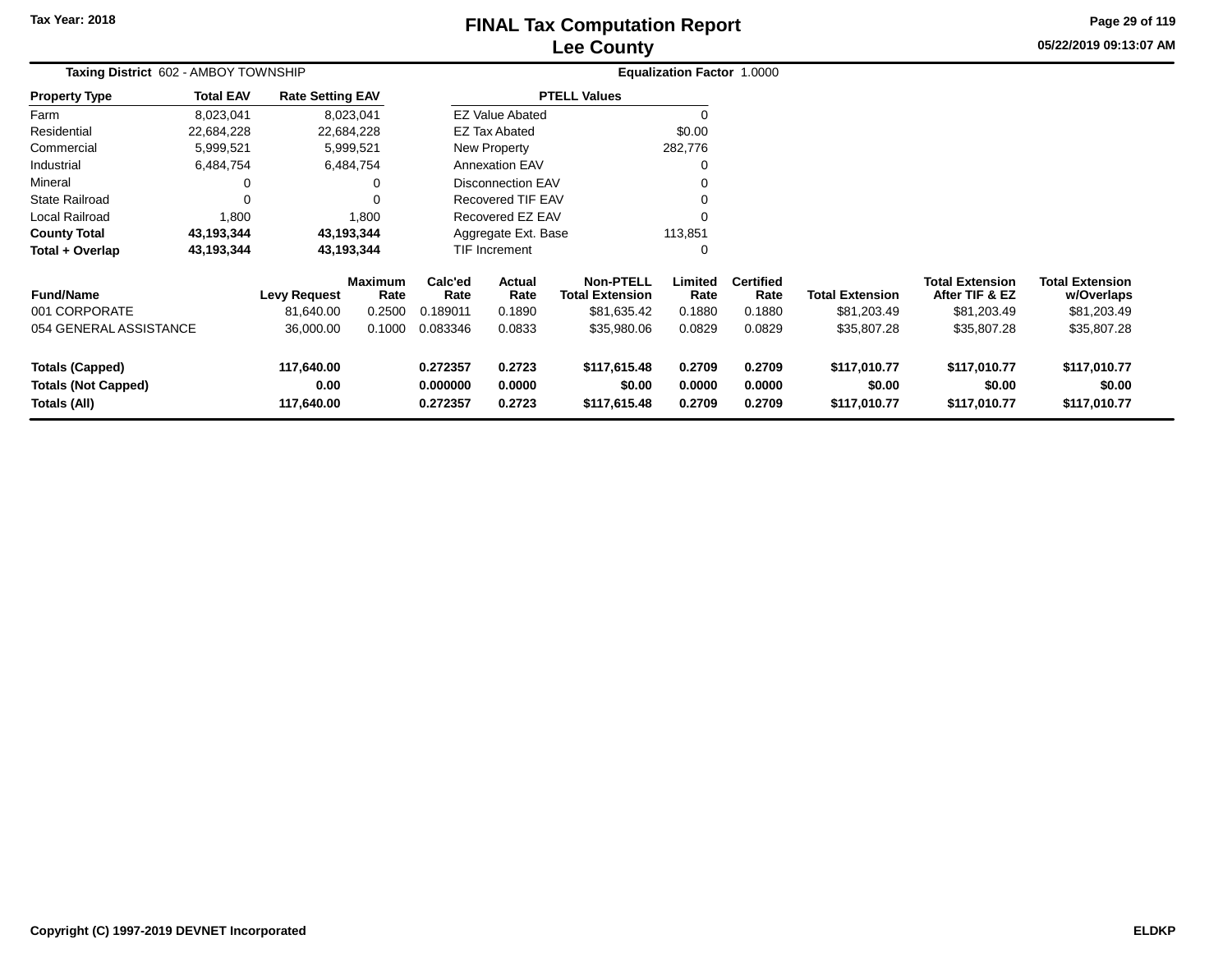**05/22/2019 09:13:07 AM Page 30 of 119**

| Taxing District 602RB - AMBOY TWP ROAD/BRIDGE |                  |                         |                        |                 | <b>Equalization Factor 1.0000</b> |                                            |                 |                          |                                 |                                          |                                      |
|-----------------------------------------------|------------------|-------------------------|------------------------|-----------------|-----------------------------------|--------------------------------------------|-----------------|--------------------------|---------------------------------|------------------------------------------|--------------------------------------|
| <b>Property Type</b>                          | <b>Total EAV</b> | <b>Rate Setting EAV</b> |                        |                 |                                   | <b>PTELL Values</b>                        |                 |                          | <b>Road and Bridge Transfer</b> |                                          |                                      |
| Farm                                          | 8,023,041        |                         | 8,023,041              |                 | <b>EZ Value Abated</b>            |                                            | 0               | <b>Municipality</b>      |                                 | Fund                                     | <b>Amount Extended</b>               |
| Residential                                   | 22,684,228       |                         | 22,684,228             |                 | <b>EZ Tax Abated</b>              |                                            | \$0.00          |                          |                                 |                                          |                                      |
| Commercial                                    | 5,999,521        |                         | 5,999,521              |                 | New Property                      |                                            | 282,776         |                          | 701 - CITY OF AMBOY             | 007                                      | \$16,588.04                          |
| Industrial                                    | 6,484,754        |                         | 6,484,754              |                 | <b>Annexation EAV</b>             |                                            | 0               | Total                    |                                 |                                          | \$16,588.04                          |
| Mineral                                       |                  |                         | Ω                      |                 | Disconnection EAV                 |                                            |                 |                          |                                 |                                          |                                      |
| <b>State Railroad</b>                         | $\Omega$         |                         |                        |                 | Recovered TIF EAV                 |                                            |                 |                          |                                 |                                          |                                      |
| Local Railroad                                | 1,800            |                         | 1,800                  |                 | Recovered EZ EAV                  |                                            |                 |                          |                                 |                                          |                                      |
| <b>County Total</b>                           | 43,193,344       | 43,193,344              |                        |                 | Aggregate Ext. Base               |                                            | 180,332         |                          |                                 |                                          |                                      |
| Total + Overlap                               | 43,193,344       |                         | 43,193,344             |                 | <b>TIF Increment</b>              |                                            | 0               |                          |                                 |                                          |                                      |
| <b>Fund/Name</b>                              |                  | <b>Levy Request</b>     | <b>Maximum</b><br>Rate | Calc'ed<br>Rate | Actual<br>Rate                    | <b>Non-PTELL</b><br><b>Total Extension</b> | Limited<br>Rate | <b>Certified</b><br>Rate | <b>Total Extension</b>          | <b>Total Extension</b><br>After TIF & EZ | <b>Total Extension</b><br>w/Overlaps |
| 007 ROAD & BRIDGE                             |                  | 65,800.00               | 0.6600                 | 0.152338        | 0.1523                            | \$65,783.46                                | 0.1492          | 0.1492                   | \$64,444.47                     | \$64,444.47                              | \$64,444.47                          |
| 008 BRIDGE JOINT W/COUNTY                     |                  | 12,400.00               | 0.2500                 | 0.028708        | 0.0287                            | \$12,396.49                                | 0.0281          | 0.0281                   | \$12,137.33                     | \$12,137.33                              | \$12,137.33                          |
| 009 PERMANENT ROAD                            |                  | 90,000.00               | 0.2500                 | 0.208365        | 0.2084                            | \$90,014.93                                | 0.2043          | 0.2043                   | \$88,244.00                     | \$88,244.00                              | \$88,244.00                          |
| 010 EQUIPMENT & BUILDING                      |                  | 13,400.00               | 0.1000                 | 0.031023        | 0.0310                            | \$13,389.94                                | 0.0304          | 0.0304                   | \$13,130.78                     | \$13,130.78                              | \$13,130.78                          |
| 035 LIABILITY INSURANCE                       |                  | 7,500.00                | 0.0000                 | 0.017364        | 0.0174                            | \$7,515.64                                 | 0.0171          | 0.0171                   | \$7,386.06                      | \$7,386.06                               | \$7,386.06                           |
| <b>Totals (Capped)</b>                        |                  | 189,100.00              |                        | 0.437798        | 0.4378                            | \$189,100.46                               | 0.4291          | 0.4291                   | \$185,342.64                    | \$185,342.64                             | \$185,342.64                         |
| <b>Totals (Not Capped)</b>                    |                  | 0.00                    |                        | 0.000000        | 0.0000                            | \$0.00                                     | 0.0000          | 0.0000                   | \$0.00                          | \$0.00                                   | \$0.00                               |
| Totals (All)                                  |                  | 189,100.00              |                        | 0.437798        | 0.4378                            | \$189,100.46                               | 0.4291          | 0.4291                   | \$185,342.64                    | \$185,342.64                             | \$185,342.64                         |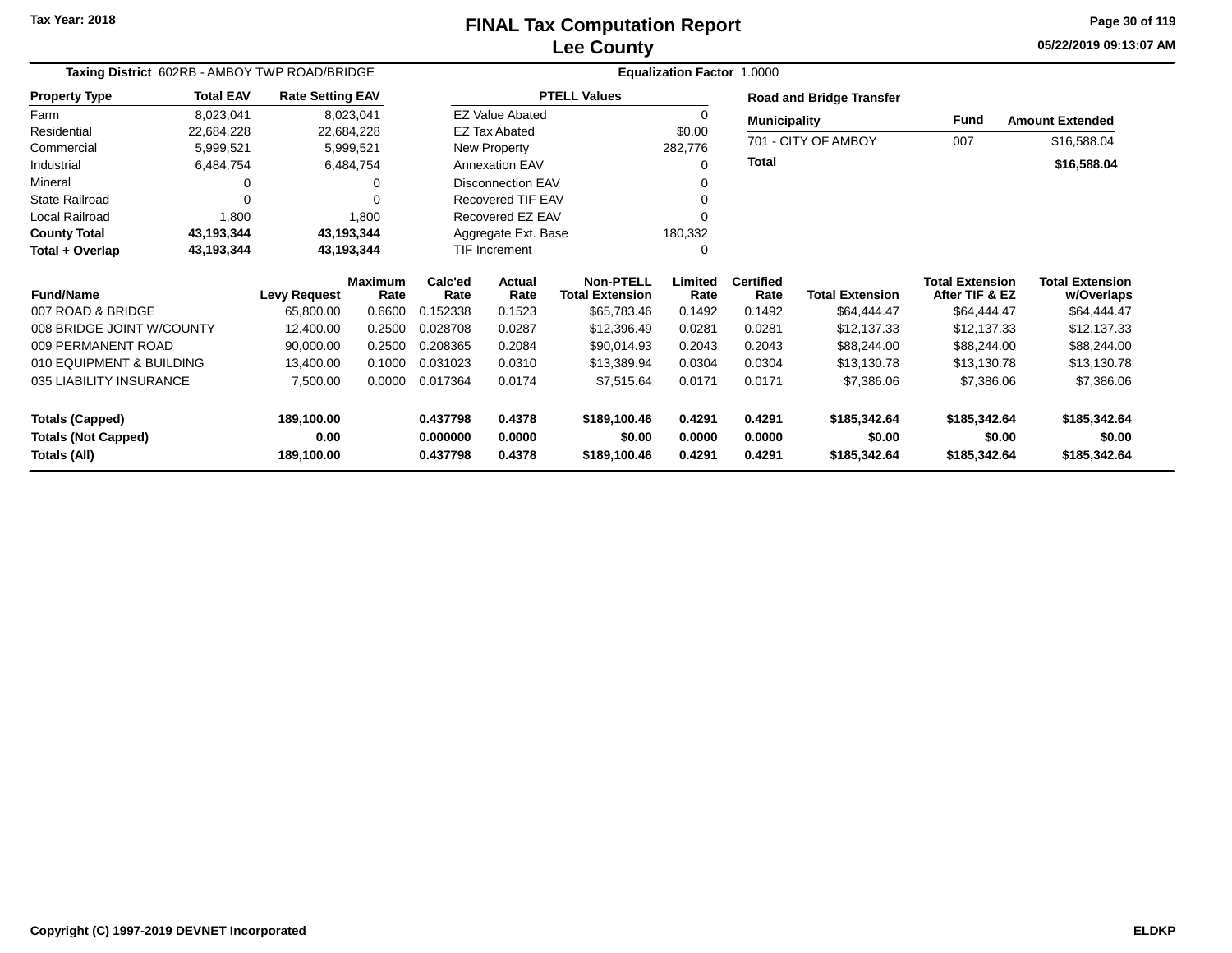# **Lee CountyFINAL Tax Computation Report**

**05/22/2019 09:13:07 AM Page 31 of 119**

|                                                                      | Taxing District 603 - ASHTON TOWNSHIP |                                |                        |                                  |                            |                                            | Equalization Factor 1.0000 |                            |                                      |                                          |                                      |  |
|----------------------------------------------------------------------|---------------------------------------|--------------------------------|------------------------|----------------------------------|----------------------------|--------------------------------------------|----------------------------|----------------------------|--------------------------------------|------------------------------------------|--------------------------------------|--|
| <b>Property Type</b>                                                 | <b>Total EAV</b>                      | <b>Rate Setting EAV</b>        |                        |                                  |                            | <b>PTELL Values</b>                        |                            |                            |                                      |                                          |                                      |  |
| Farm                                                                 | 5,429,382                             |                                | 5,429,382              |                                  | <b>EZ Value Abated</b>     |                                            | 1,112,772                  |                            |                                      |                                          |                                      |  |
| Residential                                                          | 9,729,175                             |                                | 9,729,175              |                                  | <b>EZ Tax Abated</b>       |                                            | \$2,206.63                 |                            |                                      |                                          |                                      |  |
| Commercial                                                           | 2,709,339                             |                                | 2,709,339              |                                  | New Property               |                                            | 140,614                    |                            |                                      |                                          |                                      |  |
| Industrial                                                           | 9,424,669                             |                                | 8,311,897              |                                  | <b>Annexation EAV</b>      |                                            | $\Omega$                   |                            |                                      |                                          |                                      |  |
| Mineral                                                              |                                       |                                | $\Omega$               |                                  | <b>Disconnection EAV</b>   |                                            | 0                          |                            |                                      |                                          |                                      |  |
| <b>State Railroad</b>                                                | 1,736,841                             |                                | 1,736,841              |                                  | Recovered TIF EAV          |                                            | $\Omega$                   |                            |                                      |                                          |                                      |  |
| Local Railroad                                                       |                                       |                                | $\Omega$               |                                  | Recovered EZ EAV           |                                            | $\Omega$                   |                            |                                      |                                          |                                      |  |
| <b>County Total</b>                                                  | 29,029,406                            |                                | 27,916,634             |                                  | Aggregate Ext. Base        |                                            | 53,956                     |                            |                                      |                                          |                                      |  |
| Total + Overlap                                                      | 29,029,406                            |                                | 27,916,634             |                                  | <b>TIF Increment</b><br>0  |                                            |                            |                            |                                      |                                          |                                      |  |
| <b>Fund/Name</b>                                                     |                                       | <b>Levy Request</b>            | <b>Maximum</b><br>Rate | Calc'ed<br>Rate                  | Actual<br>Rate             | <b>Non-PTELL</b><br><b>Total Extension</b> | Limited<br>Rate            | <b>Certified</b><br>Rate   | <b>Total Extension</b>               | <b>Total Extension</b><br>After TIF & EZ | <b>Total Extension</b><br>w/Overlaps |  |
| 001 CORPORATE                                                        |                                       | 47,777.00                      | 0.3200                 | 0.171142                         | 0.1711                     | \$47,765.36                                | 0.1672                     | 0.1672                     | \$48,537.17                          | \$46,676.61                              | \$46,676.61                          |  |
| 054 GENERAL ASSISTANCE                                               |                                       | 8,874.00                       | 0.3100                 | 0.031788                         | 0.0318                     | \$8,877.49                                 | 0.0311                     | 0.0311                     | \$9,028.15                           | \$8,682.07                               | \$8,682.07                           |  |
| <b>Totals (Capped)</b><br><b>Totals (Not Capped)</b><br>Totals (All) |                                       | 56,651.00<br>0.00<br>56,651.00 |                        | 0.202930<br>0.000000<br>0.202930 | 0.2029<br>0.0000<br>0.2029 | \$56,642.85<br>\$0.00<br>\$56,642.85       | 0.1983<br>0.0000<br>0.1983 | 0.1983<br>0.0000<br>0.1983 | \$57,565.32<br>\$0.00<br>\$57,565.32 | \$55,358.68<br>\$0.00<br>\$55,358.68     | \$55,358.68<br>\$0.00<br>\$55,358.68 |  |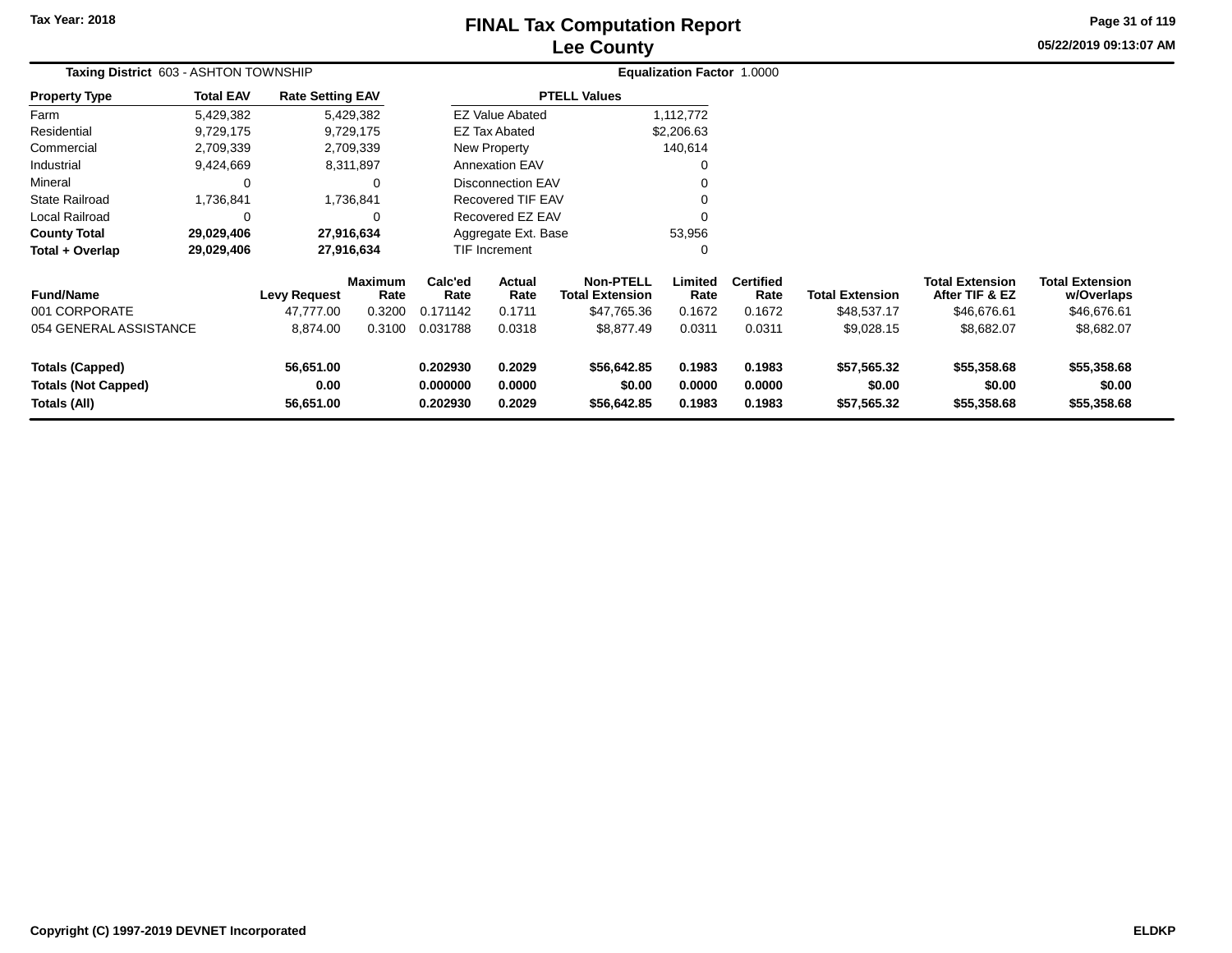**05/22/2019 09:13:07 AM Page 32 of 119**

|                                                      | Taxing District 603RB - ASHTON TWP ROAD/BRIDGE |                         |                        |                      |                          |                                            | <b>Equalization Factor 1.0000</b> |                          |                                 |                                          |                                      |
|------------------------------------------------------|------------------------------------------------|-------------------------|------------------------|----------------------|--------------------------|--------------------------------------------|-----------------------------------|--------------------------|---------------------------------|------------------------------------------|--------------------------------------|
| <b>Property Type</b>                                 | <b>Total EAV</b>                               | <b>Rate Setting EAV</b> |                        |                      |                          | <b>PTELL Values</b>                        |                                   |                          | <b>Road and Bridge Transfer</b> |                                          |                                      |
| Farm                                                 | 5,429,382                                      | 5,429,382               |                        |                      | <b>EZ Value Abated</b>   |                                            | 1,112,772                         | <b>Municipality</b>      |                                 | Fund                                     | <b>Amount Extended</b>               |
| Residential                                          | 9,729,175                                      | 9,729,175               |                        |                      | <b>EZ Tax Abated</b>     |                                            | \$4,597.97                        |                          |                                 |                                          |                                      |
| Commercial                                           | 2,709,339                                      | 2,709,339               |                        |                      | New Property             |                                            | 140,614                           |                          | 702 - VILLAGE OF ASHTON         | 007                                      | \$11,464.28                          |
| Industrial                                           | 9,424,669                                      | 8,311,897               |                        |                      | <b>Annexation EAV</b>    |                                            | 0                                 | <b>Total</b>             |                                 |                                          | \$11,464.28                          |
| Mineral                                              | ∩                                              |                         | 0                      |                      | <b>Disconnection EAV</b> |                                            |                                   |                          |                                 |                                          |                                      |
| <b>State Railroad</b>                                | 1,736,841                                      | 1,736,841               |                        |                      | <b>Recovered TIF EAV</b> |                                            |                                   |                          |                                 |                                          |                                      |
| Local Railroad                                       |                                                |                         | 0                      |                      | Recovered EZ EAV         |                                            |                                   |                          |                                 |                                          |                                      |
| <b>County Total</b>                                  | 29,029,406                                     |                         | 27,916,634             |                      | Aggregate Ext. Base      |                                            | 112,410                           |                          |                                 |                                          |                                      |
| Total + Overlap                                      | 29,029,406                                     |                         | 27,916,634             |                      | <b>TIF Increment</b>     |                                            | $\Omega$                          |                          |                                 |                                          |                                      |
| <b>Fund/Name</b>                                     |                                                | <b>Levy Request</b>     | <b>Maximum</b><br>Rate | Calc'ed<br>Rate      | Actual<br>Rate           | <b>Non-PTELL</b><br><b>Total Extension</b> | Limited<br>Rate                   | <b>Certified</b><br>Rate | <b>Total Extension</b>          | <b>Total Extension</b><br>After TIF & EZ | <b>Total Extension</b><br>w/Overlaps |
| 007 ROAD & BRIDGE                                    |                                                | 56,623.00               | 0.6600                 | 0.202829             | 0.2028                   | \$56,614.93                                | 0.1981                            | 0.1981                   | \$57,507.25                     | \$55,302.85                              | \$55,302.85                          |
| 008 BRIDGE JOINT W/COUNTY                            |                                                | 8,775.00                | 0.2500                 | 0.031433             | 0.0314                   | \$8,765.82                                 | 0.0307                            | 0.0307                   | \$8,912.03                      | \$8,570.41                               | \$8,570.41                           |
| 009 PERMANENT ROAD                                   |                                                | 44,832.00               | 0.2500                 | 0.160592             | 0.1606                   | \$44,834.11                                | 0.1569                            | 0.1569                   | \$45,547.14                     | \$43,801.20                              | \$43,801.20                          |
| 010 EQUIPMENT & BUILDING                             |                                                | 7,852.00                | 0.1000                 | 0.028127             | 0.0281                   | \$7,844.57                                 | 0.0275                            | 0.0275                   | \$7,983.09                      | \$7,677.07                               | \$7,677.07                           |
| <b>Totals (Capped)</b><br><b>Totals (Not Capped)</b> |                                                | 118,082.00<br>0.00      |                        | 0.422981<br>0.000000 | 0.4229<br>0.0000         | \$118,059.43<br>\$0.00                     | 0.4132<br>0.0000                  | 0.4132<br>0.0000         | \$119,949.51<br>\$0.00          | \$115,351.53<br>\$0.00                   | \$115,351.53<br>\$0.00               |
| Totals (All)                                         |                                                | 118,082.00              |                        | 0.422981             | 0.4229                   | \$118,059.43                               | 0.4132                            | 0.4132                   | \$119,949.51                    | \$115,351.53                             | \$115,351.53                         |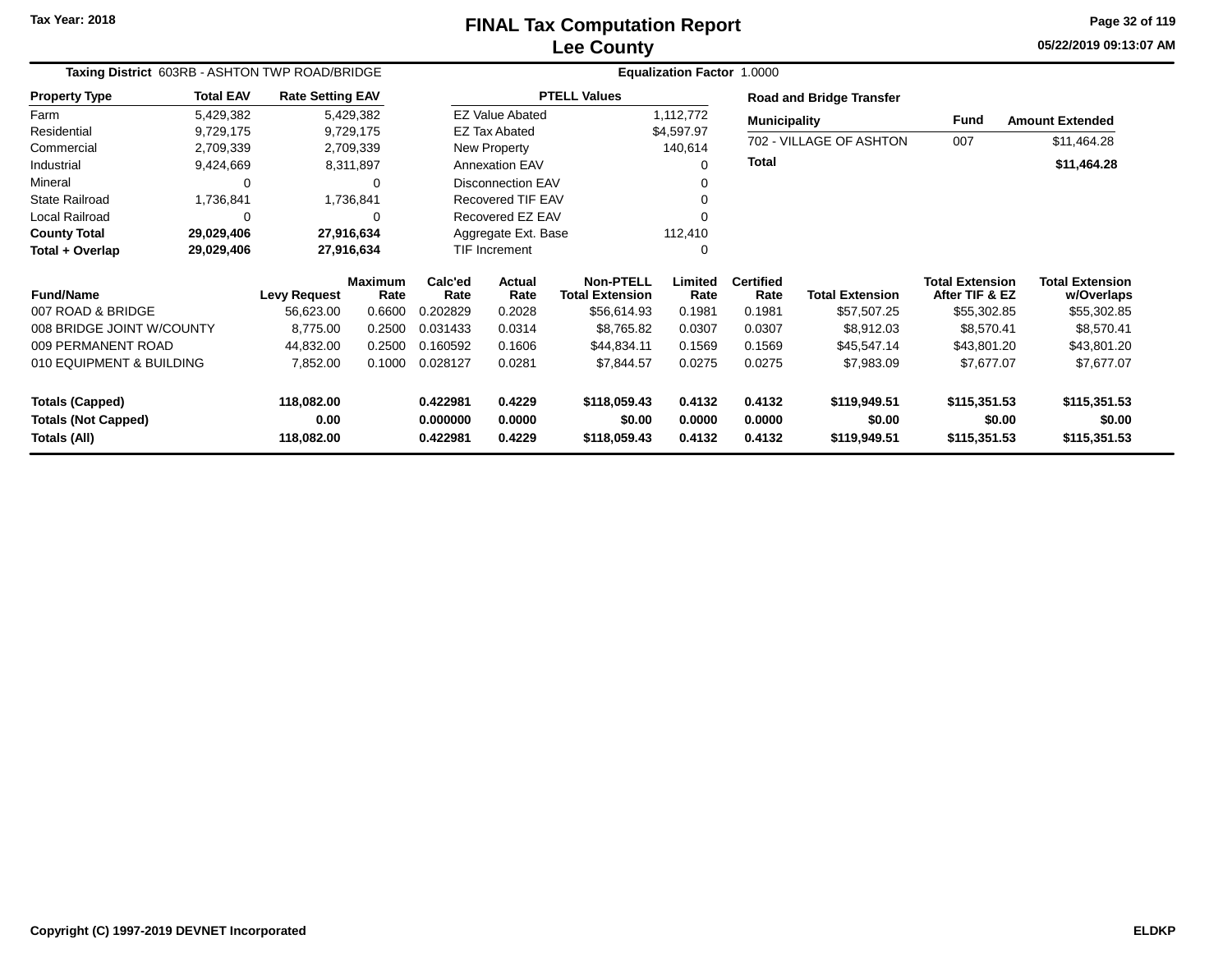**05/22/2019 09:13:07 AM Page 33 of 119**

|                                                                      | Taxing District 604 - BRADFORD TOWNSHIP |                                            |                                            |                                         |                                    |                                                                       | <b>Equalization Factor 1.0000</b>   |                                              |                                                   |                                                                     |                                                                 |
|----------------------------------------------------------------------|-----------------------------------------|--------------------------------------------|--------------------------------------------|-----------------------------------------|------------------------------------|-----------------------------------------------------------------------|-------------------------------------|----------------------------------------------|---------------------------------------------------|---------------------------------------------------------------------|-----------------------------------------------------------------|
| <b>Property Type</b>                                                 | <b>Total EAV</b>                        | <b>Rate Setting EAV</b>                    |                                            |                                         |                                    | <b>PTELL Values</b>                                                   |                                     |                                              |                                                   |                                                                     |                                                                 |
| Farm                                                                 | 14,901,173                              |                                            | 14,901,173                                 |                                         | <b>EZ Value Abated</b>             |                                                                       |                                     |                                              |                                                   |                                                                     |                                                                 |
| Residential                                                          | 1,928,273                               |                                            | 1,928,273                                  |                                         | <b>EZ Tax Abated</b>               |                                                                       | \$0.00                              |                                              |                                                   |                                                                     |                                                                 |
| Commercial                                                           |                                         |                                            | 0                                          |                                         | New Property                       |                                                                       | 207,346                             |                                              |                                                   |                                                                     |                                                                 |
| Industrial                                                           | $\Omega$                                |                                            | 0                                          |                                         | <b>Annexation EAV</b>              |                                                                       | 0                                   |                                              |                                                   |                                                                     |                                                                 |
| Mineral                                                              |                                         |                                            | 0                                          |                                         | Disconnection EAV                  |                                                                       |                                     |                                              |                                                   |                                                                     |                                                                 |
| <b>State Railroad</b>                                                |                                         |                                            | $\Omega$                                   |                                         | <b>Recovered TIF EAV</b>           |                                                                       |                                     |                                              |                                                   |                                                                     |                                                                 |
| Local Railroad                                                       | $\Omega$                                |                                            |                                            |                                         | Recovered EZ EAV                   |                                                                       |                                     |                                              |                                                   |                                                                     |                                                                 |
| <b>County Total</b>                                                  | 16,829,446                              |                                            | 16,829,446                                 |                                         | Aggregate Ext. Base                |                                                                       | 31,669                              |                                              |                                                   |                                                                     |                                                                 |
| Total + Overlap                                                      | 16,829,446                              |                                            | 16,829,446                                 |                                         | TIF Increment                      |                                                                       | 0                                   |                                              |                                                   |                                                                     |                                                                 |
| <b>Fund/Name</b><br>001 CORPORATE<br>027 AUDIT                       |                                         | <b>Levy Request</b><br>32,400.00<br>841.00 | <b>Maximum</b><br>Rate<br>0.4300<br>0.0050 | Calc'ed<br>Rate<br>0.192520<br>0.004997 | Actual<br>Rate<br>0.1925<br>0.0050 | <b>Non-PTELL</b><br><b>Total Extension</b><br>\$32,396.68<br>\$841.47 | Limited<br>Rate<br>0.1896<br>0.0049 | <b>Certified</b><br>Rate<br>0.1896<br>0.0049 | <b>Total Extension</b><br>\$31,908.63<br>\$824.64 | <b>Total Extension</b><br>After TIF & EZ<br>\$31,908.63<br>\$824.64 | <b>Total Extension</b><br>w/Overlaps<br>\$31,908.63<br>\$824.64 |
| <b>Totals (Capped)</b><br><b>Totals (Not Capped)</b><br>Totals (All) |                                         | 33,241.00<br>0.00<br>33,241.00             |                                            | 0.197517<br>0.000000<br>0.197517        | 0.1975<br>0.0000<br>0.1975         | \$33,238.15<br>\$0.00<br>\$33,238.15                                  | 0.1945<br>0.0000<br>0.1945          | 0.1945<br>0.0000<br>0.1945                   | \$32,733.27<br>\$0.00<br>\$32,733.27              | \$32,733.27<br>\$0.00<br>\$32,733.27                                | \$32,733.27<br>\$0.00<br>\$32,733.27                            |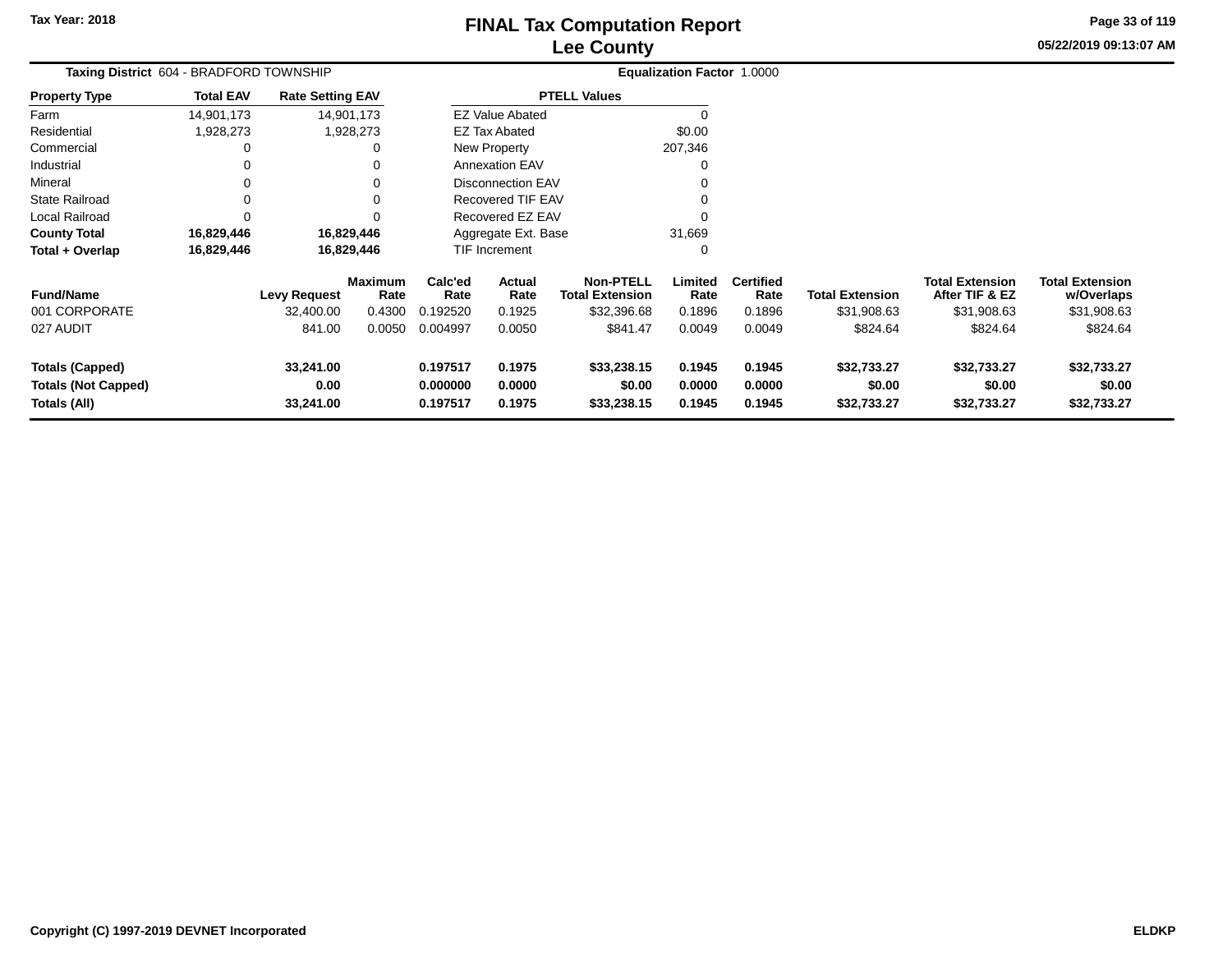**05/22/2019 09:13:07 AM Page 34 of 119**

| Taxing District 604RB - BRADFORD TWP ROAD/BRIDGE |                  |                         |                 |                 |                          |                                            | <b>Equalization Factor 1.0000</b> |                          |                        |                                          |                                      |
|--------------------------------------------------|------------------|-------------------------|-----------------|-----------------|--------------------------|--------------------------------------------|-----------------------------------|--------------------------|------------------------|------------------------------------------|--------------------------------------|
| <b>Property Type</b>                             | <b>Total EAV</b> | <b>Rate Setting EAV</b> |                 |                 |                          | <b>PTELL Values</b>                        |                                   |                          |                        |                                          |                                      |
| Farm                                             | 14,901,173       | 14,901,173              |                 |                 | <b>EZ Value Abated</b>   |                                            | $\Omega$                          |                          |                        |                                          |                                      |
| Residential                                      | 1,928,273        |                         | 1,928,273       |                 | <b>EZ Tax Abated</b>     |                                            | \$0.00                            |                          |                        |                                          |                                      |
| Commercial                                       |                  |                         |                 |                 | New Property             |                                            | 207,346                           |                          |                        |                                          |                                      |
| Industrial                                       |                  |                         |                 |                 | <b>Annexation EAV</b>    |                                            |                                   |                          |                        |                                          |                                      |
| Mineral                                          |                  |                         | 0               |                 | <b>Disconnection EAV</b> |                                            |                                   |                          |                        |                                          |                                      |
| <b>State Railroad</b>                            |                  |                         | 0               |                 | <b>Recovered TIF EAV</b> |                                            |                                   |                          |                        |                                          |                                      |
| Local Railroad                                   |                  |                         |                 |                 | Recovered EZ EAV         |                                            |                                   |                          |                        |                                          |                                      |
| <b>County Total</b>                              | 16,829,446       | 16,829,446              |                 |                 | Aggregate Ext. Base      |                                            | 51,292                            |                          |                        |                                          |                                      |
| Total + Overlap                                  | 16,829,446       | 16,829,446              |                 |                 | TIF Increment            |                                            | 0                                 |                          |                        |                                          |                                      |
| <b>Fund/Name</b>                                 |                  | Levy Request            | Maximum<br>Rate | Calc'ed<br>Rate | Actual<br>Rate           | <b>Non-PTELL</b><br><b>Total Extension</b> | Limited<br>Rate                   | <b>Certified</b><br>Rate | <b>Total Extension</b> | <b>Total Extension</b><br>After TIF & EZ | <b>Total Extension</b><br>w/Overlaps |
| 007 ROAD & BRIDGE                                |                  | 15,200.00               | 0.6600          | 0.090318        | 0.0903                   | \$15,196.99                                | 0.0889                            | 0.0889                   | \$14,961.38            | \$14,961.38                              | \$14,961.38                          |
| 008 BRIDGE JOINT W/ COUNTY                       |                  | 10,200.00               | 0.2500          | 0.060608        | 0.0606                   | \$10,198.64                                | 0.0597                            | 0.0597                   | \$10,047.18            | \$10,047.18                              | \$10,047.18                          |
| 009 PERMANENT ROAD                               |                  | 14,850.00               | 0.2500          | 0.088238        | 0.0882                   | \$14,843.57                                | 0.0869                            | 0.0869                   | \$14,624.79            | \$14,624.79                              | \$14,624.79                          |
| 010 EQUIPMENT & BUILDING                         |                  | 12,500.00               | 0.1000          | 0.074275        | 0.0743                   | \$12,504.28                                | 0.0732                            | 0.0732                   | \$12,319.15            | \$12,319.15                              | \$12,319.15                          |
| 090 ROAD DAMAGE                                  |                  | 1,100.00                | 0.0330          | 0.006536        | 0.0065                   | \$1,093.91                                 | 0.0064                            | 0.0064                   | \$1,077.08             | \$1,077.08                               | \$1,077.08                           |
| <b>Totals (Capped)</b>                           |                  | 53,850.00               |                 | 0.319975        | 0.3199                   | \$53,837.39                                | 0.3151                            | 0.3151                   | \$53,029.58            | \$53,029.58                              | \$53,029.58                          |
| <b>Totals (Not Capped)</b>                       |                  | 0.00                    |                 | 0.000000        | 0.0000                   | \$0.00                                     | 0.0000                            | 0.0000                   | \$0.00                 | \$0.00                                   | \$0.00                               |
| <b>Totals (All)</b>                              |                  | 53,850.00               |                 | 0.319975        | 0.3199                   | \$53,837.39                                | 0.3151                            | 0.3151                   | \$53,029.58            | \$53,029.58                              | \$53,029.58                          |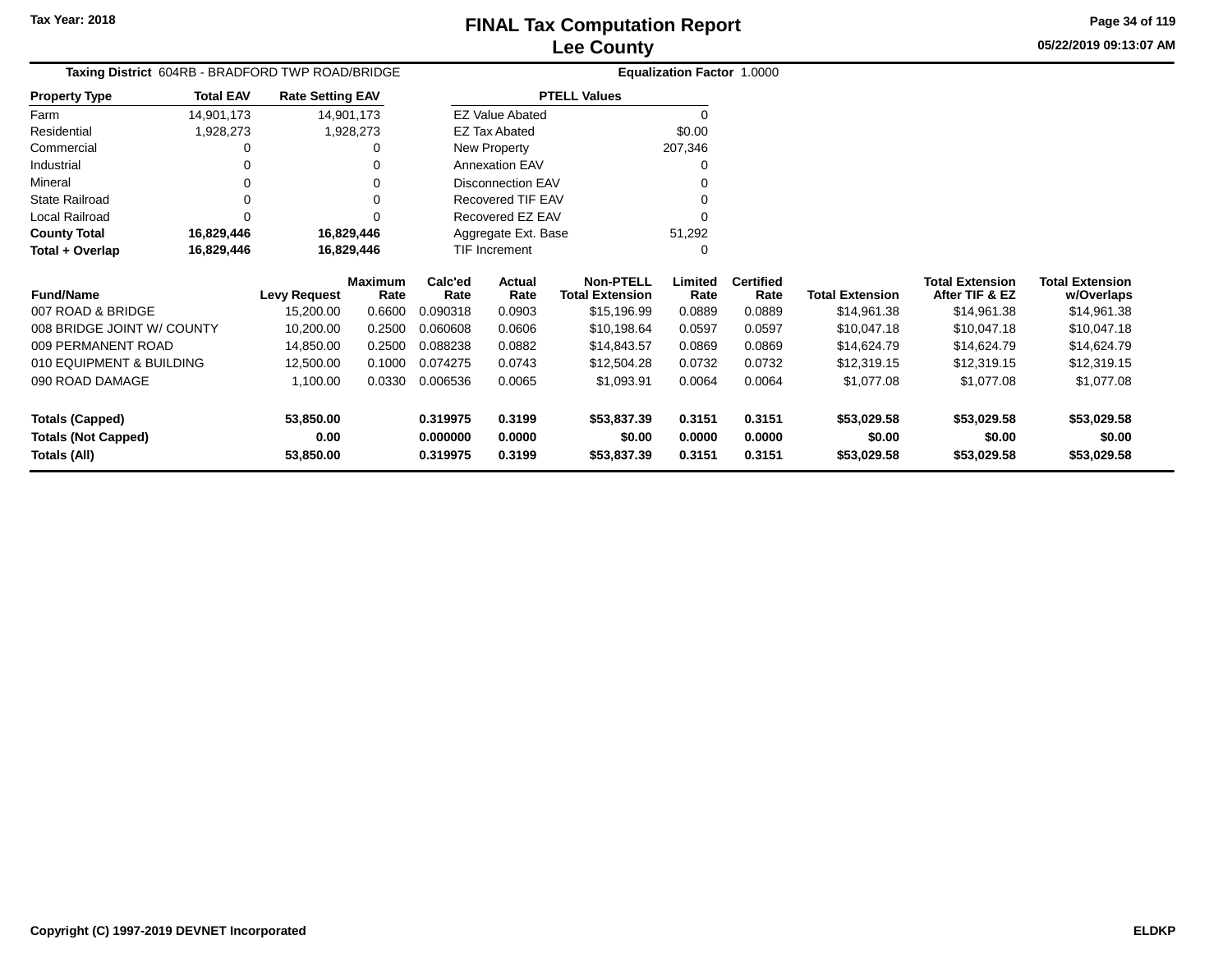## **Lee CountyFINAL Tax Computation Report**

**05/22/2019 09:13:07 AM Page 35 of 119**

|                                                      | Taxing District 605 - BROOKLYN TOWNSHIP |                         |                 |                      |                          |                                            | <b>Equalization Factor 1.0000</b> |                          |                        |                                          |                                      |
|------------------------------------------------------|-----------------------------------------|-------------------------|-----------------|----------------------|--------------------------|--------------------------------------------|-----------------------------------|--------------------------|------------------------|------------------------------------------|--------------------------------------|
| <b>Property Type</b>                                 | <b>Total EAV</b>                        | <b>Rate Setting EAV</b> |                 |                      |                          | <b>PTELL Values</b>                        |                                   |                          |                        |                                          |                                      |
| Farm                                                 | 13,384,646                              |                         | 13,384,646      |                      | <b>EZ Value Abated</b>   |                                            |                                   |                          |                        |                                          |                                      |
| Residential                                          | 6,648,473                               |                         | 6,648,473       |                      | EZ Tax Abated            |                                            | \$0.00                            |                          |                        |                                          |                                      |
| Commercial                                           | 1,548,434                               |                         | 1,548,434       |                      | New Property             |                                            | 57,700                            |                          |                        |                                          |                                      |
| Industrial                                           | 127,988                                 |                         | 127,988         |                      | <b>Annexation EAV</b>    |                                            |                                   |                          |                        |                                          |                                      |
| Mineral                                              | 13,963,724                              |                         | 13,963,724      |                      | <b>Disconnection EAV</b> |                                            |                                   |                          |                        |                                          |                                      |
| <b>State Railroad</b>                                | $\Omega$                                |                         | 0               |                      | Recovered TIF EAV        |                                            |                                   |                          |                        |                                          |                                      |
| Local Railroad                                       | 2,400<br>2,400                          |                         |                 |                      | Recovered EZ EAV         |                                            |                                   |                          |                        |                                          |                                      |
| <b>County Total</b>                                  | 35,675,665                              |                         | 35,675,665      |                      | Aggregate Ext. Base      |                                            | 98,984                            |                          |                        |                                          |                                      |
| Total + Overlap                                      | 35,675,665                              |                         | 35,675,665      |                      | <b>TIF Increment</b>     |                                            | 0                                 |                          |                        |                                          |                                      |
| <b>Fund/Name</b>                                     |                                         | <b>Levy Request</b>     | Maximum<br>Rate | Calc'ed<br>Rate      | Actual<br>Rate           | <b>Non-PTELL</b><br><b>Total Extension</b> | Limited<br>Rate                   | <b>Certified</b><br>Rate | <b>Total Extension</b> | <b>Total Extension</b><br>After TIF & EZ | <b>Total Extension</b><br>w/Overlaps |
| 001 CORPORATE                                        |                                         | 93,500.00               | 0.2523          | 0.262083             | 0.2523                   | \$90,009.70                                | 0.2523                            | 0.2523                   | \$90,009.70            | \$90,009.70                              | \$90,009.70                          |
| 035 LIABILITY INSURANCE                              |                                         | 6,300.00                | 0.0000          | 0.017659             | 0.0177                   | \$6,314.59                                 | 0.0177                            | 0.0177                   | \$6,314.59             | \$6,314.59                               | \$6,314.59                           |
| 054 GENERAL ASSISTANCE                               |                                         | 500.00                  | 0.0000          | 0.001402             | 0.0014                   | \$499.46                                   | 0.0014                            | 0.0014                   | \$499.46               | \$499.46                                 | \$499.46                             |
| <b>Totals (Capped)</b><br><b>Totals (Not Capped)</b> |                                         | 100,300.00<br>0.00      |                 | 0.281144<br>0.000000 | 0.2714<br>0.0000         | \$96,823.75<br>\$0.00                      | 0.2714<br>0.0000                  | 0.2714<br>0.0000         | \$96,823.75<br>\$0.00  | \$96,823.75<br>\$0.00                    | \$96,823.75<br>\$0.00                |
| Totals (All)                                         |                                         | 100,300.00              |                 | 0.281144             | 0.2714                   | \$96,823.75                                | 0.2714                            | 0.2714                   | \$96,823.75            | \$96,823.75                              | \$96,823.75                          |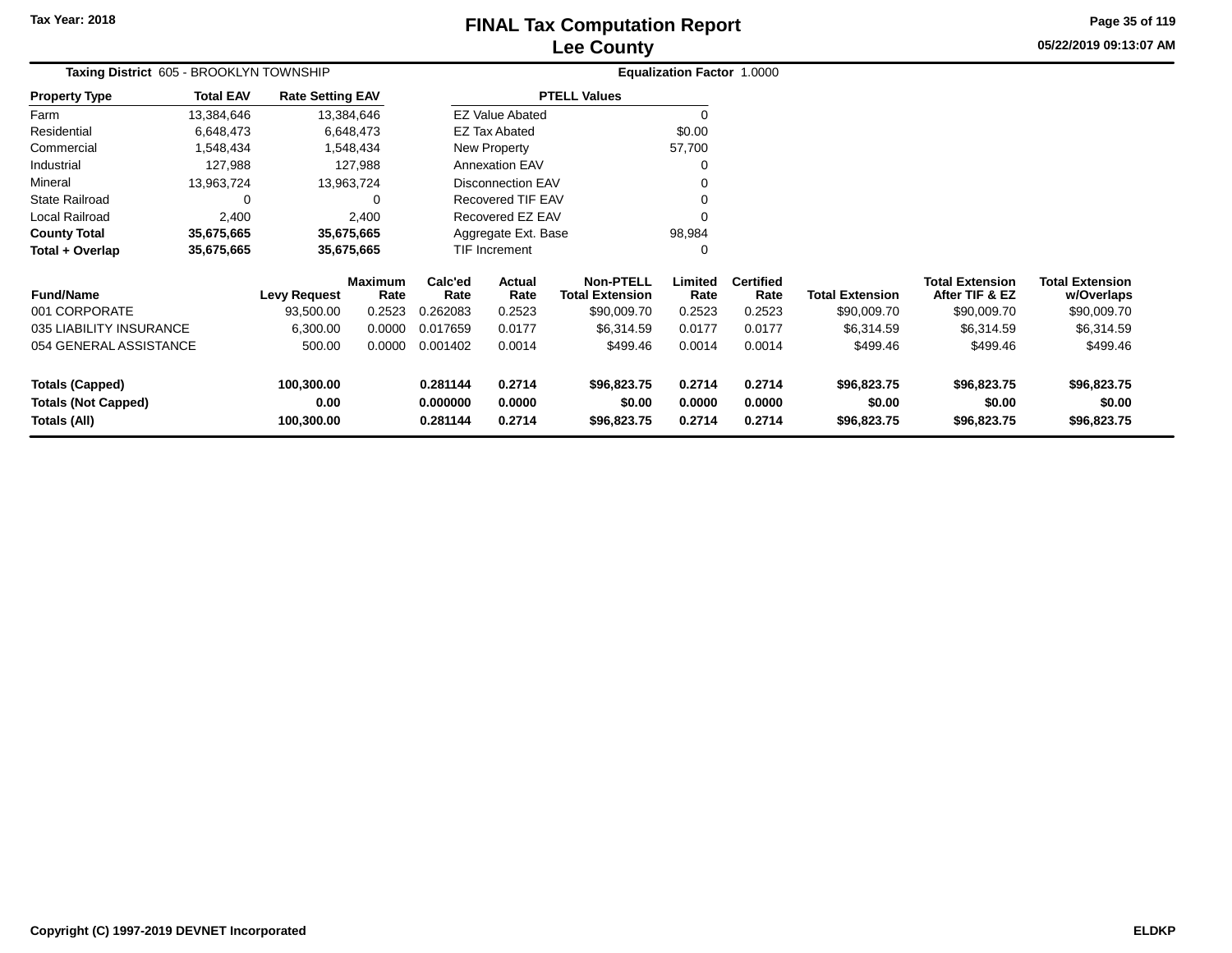**05/22/2019 09:13:07 AM Page 36 of 119**

| Taxing District 605RB - BROOKLYN TWP ROAD/BRIDGE |                  |                         |                        |                 | Equalization Factor 1.0000 |                                            |                 |                          |                                  |                                          |                                      |
|--------------------------------------------------|------------------|-------------------------|------------------------|-----------------|----------------------------|--------------------------------------------|-----------------|--------------------------|----------------------------------|------------------------------------------|--------------------------------------|
| <b>Property Type</b>                             | <b>Total EAV</b> | <b>Rate Setting EAV</b> |                        |                 |                            | <b>PTELL Values</b>                        |                 |                          | <b>Road and Bridge Transfer</b>  |                                          |                                      |
| Farm                                             | 13,384,646       |                         | 13,384,646             |                 | <b>EZ Value Abated</b>     |                                            | $\mathbf 0$     | <b>Municipality</b>      |                                  | <b>Fund</b>                              | <b>Amount Extended</b>               |
| Residential                                      | 6,648,473        |                         | 6,648,473              |                 | <b>EZ Tax Abated</b>       |                                            | \$0.00          |                          | 703 - VILLAGE OF COMPTON         |                                          |                                      |
| Commercial                                       | 1,548,434        |                         | 1,548,434              |                 | New Property               |                                            | 57,700          |                          |                                  | 007                                      | \$1,596.16                           |
| Industrial                                       | 127,988          |                         | 127,988                |                 | Annexation EAV             |                                            | $\Omega$        |                          | 713 - VILLAGE OF WEST BROOKL 007 |                                          | \$893.52                             |
| Mineral                                          | 13,963,724       | 13,963,724              |                        |                 | <b>Disconnection EAV</b>   |                                            | $\Omega$        | <b>Total</b>             |                                  |                                          | \$2,489.68                           |
| <b>State Railroad</b>                            | $\Omega$         |                         | 0                      |                 | Recovered TIF EAV          |                                            | $\Omega$        |                          |                                  |                                          |                                      |
| Local Railroad                                   | 2,400            |                         | 2,400                  |                 | Recovered EZ EAV           |                                            | ∩               |                          |                                  |                                          |                                      |
| <b>County Total</b>                              | 35,675,665       | 35,675,665              |                        |                 | Aggregate Ext. Base        |                                            | 171,203         |                          |                                  |                                          |                                      |
| Total + Overlap                                  | 35,675,665       |                         | 35,675,665             |                 | <b>TIF Increment</b>       |                                            | 0               |                          |                                  |                                          |                                      |
| <b>Fund/Name</b>                                 |                  | <b>Levy Request</b>     | <b>Maximum</b><br>Rate | Calc'ed<br>Rate | Actual<br>Rate             | <b>Non-PTELL</b><br><b>Total Extension</b> | Limited<br>Rate | <b>Certified</b><br>Rate | <b>Total Extension</b>           | <b>Total Extension</b><br>After TIF & EZ | <b>Total Extension</b><br>w/Overlaps |
| 007 ROAD & BRIDGE                                |                  | 45,000.00               | 0.6600                 | 0.126136        | 0.1261                     | \$44,987.01                                | 0.1241          | 0.1241                   | \$44,273.50                      | \$44,273.50                              | \$44,273.50                          |
| 008 BRIDGE JOINT W/ COUNTY                       |                  | 10,000.00               | 0.2500                 | 0.028030        | 0.0280                     | \$9,989.19                                 | 0.0275          | 0.0275                   | \$9,810.81                       | \$9,810.81                               | \$9,810.81                           |
| 009 PERMANENT ROAD                               |                  | 84,000.00               | 0.2500                 | 0.235455        | 0.2355                     | \$84,016.19                                | 0.2317          | 0.2317                   | \$82,660.52                      | \$82,660.52                              | \$82,660.52                          |
| 010 EQUIPMENT & BUILDING                         |                  | 32,000.00               | 0.1000                 | 0.089697        | 0.0897                     | \$32,001.07                                | 0.0882          | 0.0882                   | \$31,465.94                      | \$31,465.94                              | \$31,465.94                          |
| 035 LIABILITY INS                                |                  | 7,000.00                | 0.0000                 | 0.019621        | 0.0196                     | \$6,992.43                                 | 0.0193          | 0.0193                   | \$6,885.40                       | \$6,885.40                               | \$6,885.40                           |
| <b>Totals (Capped)</b>                           |                  | 178,000.00              |                        | 0.498939        | 0.4989                     | \$177,985.89                               | 0.4908          | 0.4908                   | \$175,096.17                     | \$175,096.17                             | \$175,096.17                         |
| <b>Totals (Not Capped)</b>                       |                  | 0.00                    |                        | 0.000000        | 0.0000                     | \$0.00                                     | 0.0000          | 0.0000                   | \$0.00                           | \$0.00                                   | \$0.00                               |
| Totals (All)                                     |                  | 178,000.00              |                        | 0.498939        | 0.4989                     | \$177,985.89                               | 0.4908          | 0.4908                   | \$175,096.17                     | \$175,096.17                             | \$175,096.17                         |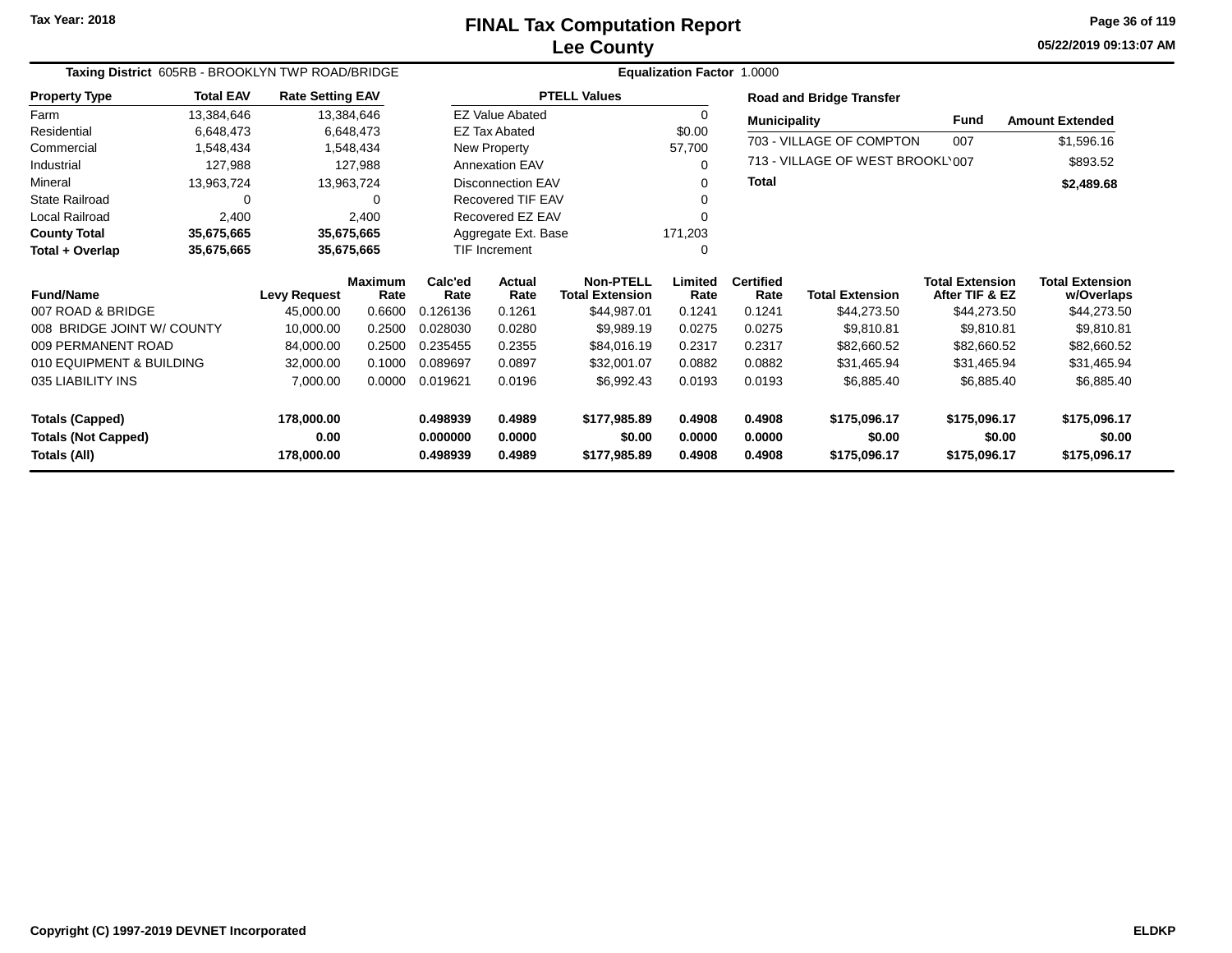**05/22/2019 09:13:07 AMPage 37 of 119**

| Taxing District 606 - FRANKLIN GROVE TOWNSHIP |                          |                         |                        |                 |                          |                                            | Equalization Factor 1.0000 |                          |                        |                                          |                                      |
|-----------------------------------------------|--------------------------|-------------------------|------------------------|-----------------|--------------------------|--------------------------------------------|----------------------------|--------------------------|------------------------|------------------------------------------|--------------------------------------|
| <b>Property Type</b>                          | <b>Total EAV</b>         | <b>Rate Setting EAV</b> |                        |                 |                          | <b>PTELL Values</b>                        |                            |                          |                        |                                          |                                      |
| Farm                                          | 9,663,311                | 9,663,311               |                        |                 | <b>EZ Value Abated</b>   |                                            | $\mathbf 0$                |                          |                        |                                          |                                      |
| Residential                                   | 9,911,053                |                         | 9,911,053              |                 | <b>EZ Tax Abated</b>     |                                            | \$0.00                     |                          |                        |                                          |                                      |
| Commercial                                    | 2,606,231                | 2,606,231               |                        |                 | New Property             |                                            | 62,690                     |                          |                        |                                          |                                      |
| Industrial                                    | 46,085                   |                         | 46,085                 |                 | <b>Annexation EAV</b>    |                                            | 0                          |                          |                        |                                          |                                      |
| Mineral                                       | 0                        |                         | $\Omega$               |                 | <b>Disconnection EAV</b> |                                            |                            |                          |                        |                                          |                                      |
| <b>State Railroad</b>                         | 979,155                  |                         | 979,155                |                 | Recovered TIF EAV        |                                            |                            |                          |                        |                                          |                                      |
| Local Railroad                                | $\Omega$                 |                         | $\Omega$               |                 | Recovered EZ EAV         |                                            | $\Omega$                   |                          |                        |                                          |                                      |
| <b>County Total</b>                           | 23,205,835               | 23,205,835              |                        |                 | Aggregate Ext. Base      |                                            | 41,706                     |                          |                        |                                          |                                      |
| Total + Overlap                               | 23,205,835<br>23,205,835 |                         |                        | TIF Increment   |                          | $\Omega$                                   |                            |                          |                        |                                          |                                      |
| <b>Fund/Name</b>                              |                          | <b>Levy Request</b>     | <b>Maximum</b><br>Rate | Calc'ed<br>Rate | Actual<br>Rate           | <b>Non-PTELL</b><br><b>Total Extension</b> | Limited<br>Rate            | <b>Certified</b><br>Rate | <b>Total Extension</b> | <b>Total Extension</b><br>After TIF & EZ | <b>Total Extension</b><br>w/Overlaps |
| 001 CORPORATE                                 |                          | 28,829.00               | 0.3600                 | 0.124232        | 0.1242                   | \$28,821.65                                | 0.1212                     | 0.1212                   | \$28,125.47            | \$28,125.47                              | \$28,125.47                          |
| 027 AUDIT                                     |                          | 1,131.00                | 0.0050                 | 0.004874        | 0.0049                   | \$1,137.09                                 | 0.0048                     | 0.0048                   | \$1,113.88             | \$1,113.88                               | \$1,113.88                           |
| 035 LIABILITY INSURANCE                       |                          | 3,607.00                | 0.0000                 | 0.015544        | 0.0155                   | \$3,596.90                                 | 0.0151                     | 0.0151                   | \$3,504.08             | \$3,504.08                               | \$3,504.08                           |
| 047 SOCIAL SECURITY                           |                          | 1,720.00                | 0.0000                 | 0.007412        | 0.0074                   | \$1,717.23                                 | 0.0072                     | 0.0072                   | \$1,670.82             | \$1,670.82                               | \$1,670.82                           |
| 054 GENERAL ASSISTANCE                        |                          | 8,462.00                | 0.1000                 | 0.036465        | 0.0365                   | \$8,470.13                                 | 0.0356                     | 0.0356                   | \$8,261.28             | \$8,261.28                               | \$8,261.28                           |
| <b>Totals (Capped)</b>                        |                          | 43,749.00               |                        | 0.188527        | 0.1885                   | \$43,743.00                                | 0.1839                     | 0.1839                   | \$42,675.53            | \$42,675.53                              | \$42,675.53                          |
| <b>Totals (Not Capped)</b>                    |                          | 0.00                    |                        | 0.000000        | 0.0000                   | \$0.00                                     | 0.0000                     | 0.0000                   | \$0.00                 | \$0.00                                   | \$0.00                               |
| Totals (All)                                  |                          | 43,749.00               |                        | 0.188527        | 0.1885                   | \$43,743.00                                | 0.1839                     | 0.1839                   | \$42,675.53            | \$42,675.53                              | \$42,675.53                          |

**0.188527 0.1885 \$43,743.00 0.1839 0.1839 \$42,675.53 \$42,675.53 \$42,675.53**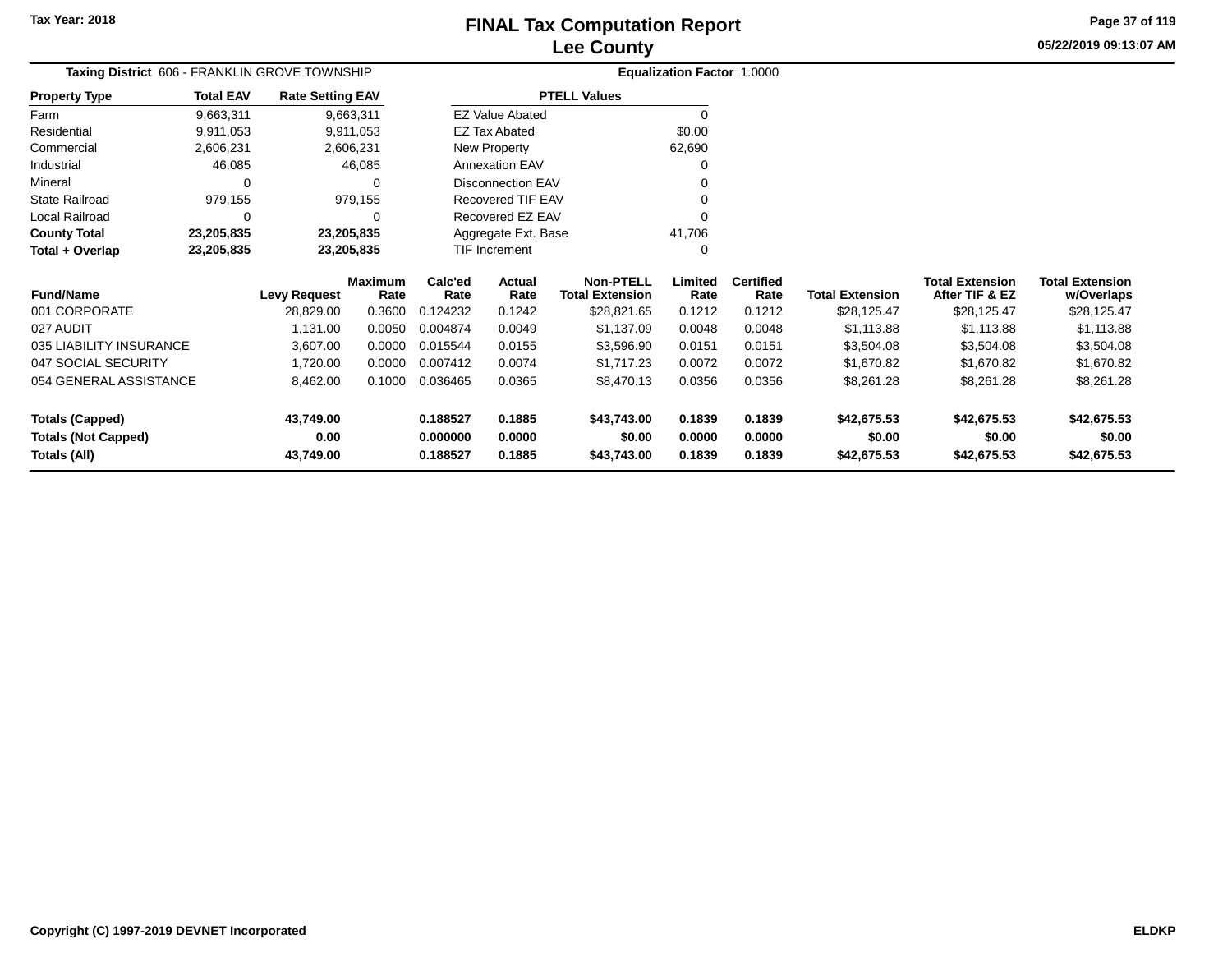**05/22/2019 09:13:07 AM Page 38 of 119**

| Taxing District 606RB - FRANKLIN GROVE ROAD/BRIDGE |                  |                         |                |          |                          |                        | Equalization Factor 1.0000 |                     |                                   |                        |                        |
|----------------------------------------------------|------------------|-------------------------|----------------|----------|--------------------------|------------------------|----------------------------|---------------------|-----------------------------------|------------------------|------------------------|
| <b>Property Type</b>                               | <b>Total EAV</b> | <b>Rate Setting EAV</b> |                |          |                          | <b>PTELL Values</b>    |                            |                     | <b>Road and Bridge Transfer</b>   |                        |                        |
| Farm                                               | 9,663,311        |                         | 9,663,311      |          | <b>EZ Value Abated</b>   |                        | 0                          | <b>Municipality</b> |                                   | Fund                   | <b>Amount Extended</b> |
| Residential                                        | 9,911,053        |                         | 9,911,053      |          | <b>EZ Tax Abated</b>     |                        | \$0.00                     |                     | 706 - VILLAGE OF FRANKLIN GRO 007 |                        |                        |
| Commercial                                         | 2,606,231        |                         | 2,606,231      |          | New Property             |                        | 62,690                     |                     |                                   |                        | \$5,310.53             |
| Industrial                                         | 46,085           |                         | 46,085         |          | <b>Annexation EAV</b>    |                        | $\Omega$                   | Total               |                                   |                        | \$5,310.53             |
| Mineral                                            |                  |                         | 0              |          | Disconnection EAV        |                        |                            |                     |                                   |                        |                        |
| <b>State Railroad</b>                              | 979,155          |                         | 979,155        |          | <b>Recovered TIF EAV</b> |                        |                            |                     |                                   |                        |                        |
| Local Railroad                                     |                  |                         | 0              |          | Recovered EZ EAV         |                        | 0                          |                     |                                   |                        |                        |
| <b>County Total</b>                                | 23,205,835       |                         | 23,205,835     |          | Aggregate Ext. Base      |                        | 86,333                     |                     |                                   |                        |                        |
| Total + Overlap                                    | 23,205,835       |                         | 23,205,835     |          | TIF Increment            |                        | 0                          |                     |                                   |                        |                        |
|                                                    |                  |                         | <b>Maximum</b> | Calc'ed  | Actual                   | <b>Non-PTELL</b>       | Limited                    | <b>Certified</b>    |                                   | <b>Total Extension</b> | <b>Total Extension</b> |
| <b>Fund/Name</b>                                   |                  | <b>Levy Request</b>     | Rate           | Rate     | Rate                     | <b>Total Extension</b> | Rate                       | Rate                | <b>Total Extension</b>            | After TIF & EZ         | w/Overlaps             |
| 007 ROAD & BRIDGE                                  |                  | 27,886.00               | 0.6600         | 0.120168 | 0.1202                   | \$27,893.41            | 0.1173                     | 0.1173              | \$27,220.44                       | \$27,220.44            | \$27,220.44            |
| 008 BRIDGE JOINT W/ COUNTY                         |                  | 354.00                  | 0.2500         | 0.001526 | 0.0015                   | \$348.09               | 0.0015                     | 0.0015              | \$348.09                          | \$348.09               | \$348.09               |
| 009 PERMANENT ROAD                                 |                  | 49,100.00               | 0.2500         | 0.211585 | 0.2116                   | \$49,103.55            | 0.2065                     | 0.2065              | \$47,920.05                       | \$47,920.05            | \$47,920.05            |
| 010 EQUIPMENT & BUILDING                           |                  | 6,977.00                | 0.1000         | 0.030066 | 0.0301                   | \$6.984.96             | 0.0294                     | 0.0294              | \$6,822.52                        | \$6,822.52             | \$6,822.52             |
| 027 AUDIT                                          |                  | 566.00                  | 0.0025         | 0.002439 | 0.0024                   | \$556.94               | 0.0023                     | 0.0023              | \$533.73                          | \$533.73               | \$533.73               |
| 035 LIABILITY INSURANCE                            |                  | 3.818.00                | 0.0000         | 0.016453 | 0.0165                   | \$3,828.96             | 0.0161                     | 0.0161              | \$3,736.14                        | \$3,736.14             | \$3,736.14             |
| 047 SOCIAL SECURITY                                |                  | 1,862.00                | 0.0000         | 0.008024 | 0.0080                   | \$1,856.47             | 0.0078                     | 0.0078              | \$1,810.06                        | \$1,810.06             | \$1,810.06             |
|                                                    |                  |                         |                |          |                          |                        |                            |                     |                                   |                        |                        |
| <b>Totals (Capped)</b>                             |                  | 90,563.00               |                | 0.390261 | 0.3903                   | \$90,572.38            | 0.3809                     | 0.3809              | \$88,391.03                       | \$88,391.03            | \$88,391.03            |
| <b>Totals (Not Capped)</b>                         |                  | 0.00                    |                | 0.000000 | 0.0000                   | \$0.00                 | 0.0000                     | 0.0000              | \$0.00                            | \$0.00                 | \$0.00                 |
| Totals (All)                                       |                  | 90,563.00               |                | 0.390261 | 0.3903                   | \$90,572.38            | 0.3809                     | 0.3809              | \$88,391.03                       | \$88,391.03            | \$88,391.03            |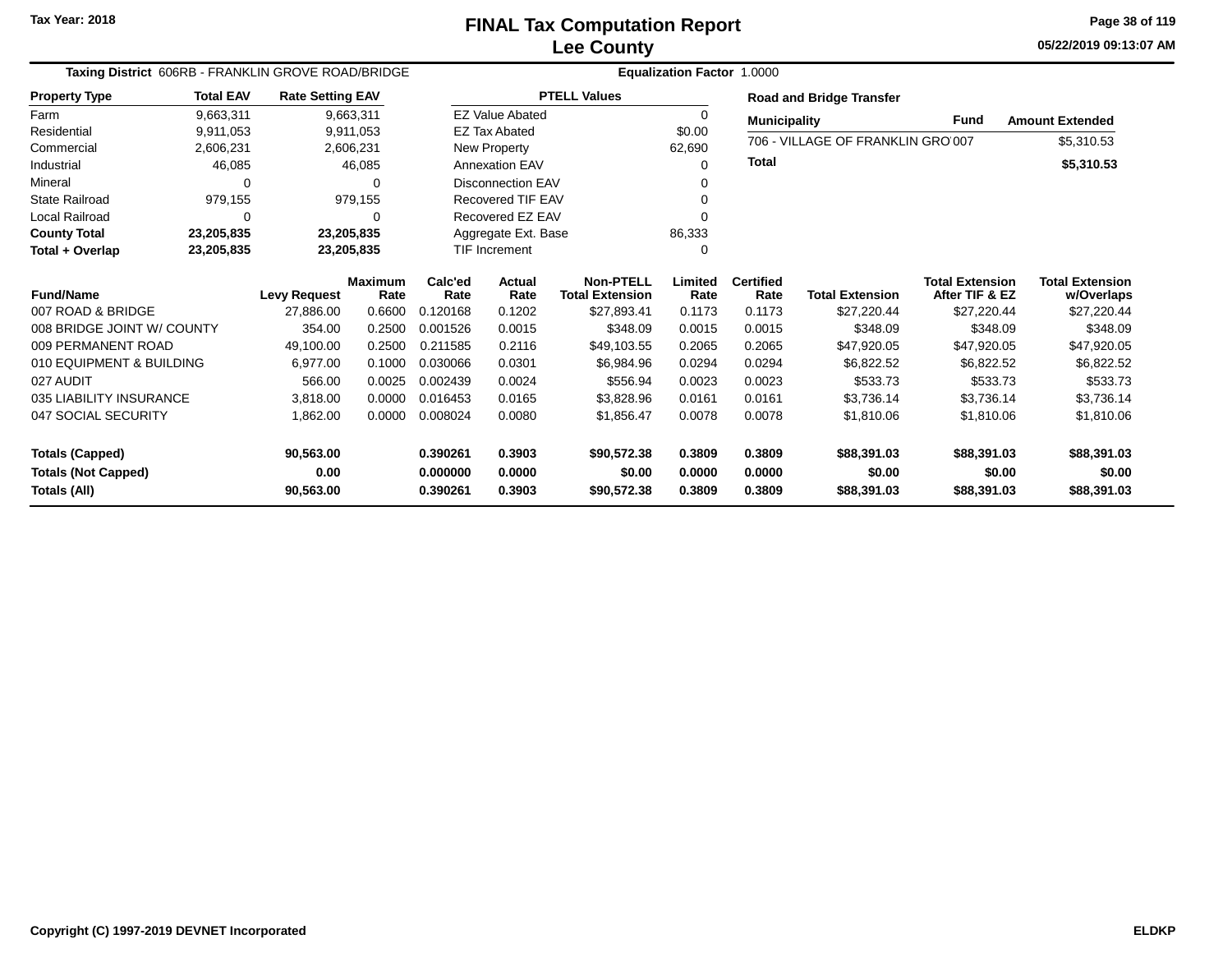# **Lee CountyFINAL Tax Computation Report**

**05/22/2019 09:13:07 AM Page 39 of 119**

| Taxing District 607 - DIXON TOWNSHIP             |                  |                         |                        |                      |                          |                                            | Equalization Factor 1.0000 |                          |                        |                                          |                                      |  |
|--------------------------------------------------|------------------|-------------------------|------------------------|----------------------|--------------------------|--------------------------------------------|----------------------------|--------------------------|------------------------|------------------------------------------|--------------------------------------|--|
| <b>Property Type</b>                             | <b>Total EAV</b> | <b>Rate Setting EAV</b> |                        |                      |                          | <b>PTELL Values</b>                        |                            |                          |                        |                                          |                                      |  |
| Farm                                             | 7,645,675        |                         | 7,645,675              |                      | <b>EZ Value Abated</b>   |                                            | 1,079,864                  |                          |                        |                                          |                                      |  |
| Residential                                      | 156,367,530      | 155,180,897             |                        |                      | EZ Tax Abated            |                                            | \$2,144.61                 |                          |                        |                                          |                                      |  |
| Commercial                                       | 42,082,745       | 37,601,712              |                        |                      | New Property             |                                            | 1,059,231                  |                          |                        |                                          |                                      |  |
| Industrial                                       | 9,981,407        |                         | 9,976,347              |                      | <b>Annexation EAV</b>    |                                            | 0                          |                          |                        |                                          |                                      |  |
| Mineral                                          | 0                |                         | 0                      |                      | <b>Disconnection EAV</b> |                                            | 0                          |                          |                        |                                          |                                      |  |
| State Railroad                                   | 1,595,082        |                         | 1,595,082              |                      | <b>Recovered TIF EAV</b> |                                            |                            |                          |                        |                                          |                                      |  |
| Local Railroad                                   | 0                |                         | 0                      |                      | Recovered EZ EAV         |                                            |                            |                          |                        |                                          |                                      |  |
| <b>County Total</b>                              | 217,672,439      | 211,999,713             |                        |                      | Aggregate Ext. Base      |                                            | 410,283                    |                          |                        |                                          |                                      |  |
| Total + Overlap                                  | 217,672,439      | 211,999,713             |                        | <b>TIF Increment</b> |                          |                                            | 4,592,862                  |                          |                        |                                          |                                      |  |
| <b>Fund/Name</b>                                 |                  | <b>Levy Request</b>     | <b>Maximum</b><br>Rate | Calc'ed<br>Rate      | Actual<br>Rate           | <b>Non-PTELL</b><br><b>Total Extension</b> | Limited<br>Rate            | <b>Certified</b><br>Rate | <b>Total Extension</b> | <b>Total Extension</b><br>After TIF & EZ | <b>Total Extension</b><br>w/Overlaps |  |
| 001 CORPORATE                                    |                  | 335,500.00              | 0.2500                 | 0.158255             | 0.1583                   | \$335,595.55                               | 0.1547                     | 0.1547                   | \$336,739.26           | \$327,963.56                             | \$327,963.56                         |  |
| 005 I.M.R.F.                                     |                  | 30,000.00               | 0.0000                 | 0.014151             | 0.0142                   | \$30,103.96                                | 0.0139                     | 0.0139                   | \$30,256.47            | \$29,467.96                              | \$29,467.96                          |  |
| 035 LIABILITY INSURANCE                          |                  | 10,000.00               | 0.0000                 | 0.004717             | 0.0047                   | \$9,963.99                                 | 0.0046                     | 0.0046                   | \$10,012.93            | \$9,751.99                               | \$9,751.99                           |  |
| 047 SOCIAL SECURITY                              |                  | 25,000.00               | 0.0000                 | 0.011793             | 0.0118                   | \$25,015.97                                | 0.0115                     | 0.0115                   | \$25,032.33            | \$24,379.97                              | \$24,379.97                          |  |
| 054 GENERAL ASSISTANCE                           |                  | 30,000.00               | 0.1000                 | 0.014151             | 0.0142                   | \$30,103.96                                | 0.0139                     | 0.0139                   | \$30,256.47            | \$29,467.96                              | \$29,467.96                          |  |
| <b>Totals (Capped)</b>                           |                  | 430,500.00              |                        | 0.203067             | 0.2032                   | \$430,783.43                               | 0.1986                     | 0.1986                   | \$432,297.46           | \$421,031.44                             | \$421,031.44                         |  |
| <b>Totals (Not Capped)</b>                       |                  | 0.00                    |                        | 0.000000             | 0.0000                   | \$0.00                                     | 0.0000                     | 0.0000                   | \$0.00                 | \$0.00                                   | \$0.00                               |  |
| Totals (All)<br>430,500.00<br>0.2032<br>0.203067 |                  | \$430,783.43            | 0.1986                 | 0.1986               | \$432,297.46             | \$421,031.44                               | \$421,031.44               |                          |                        |                                          |                                      |  |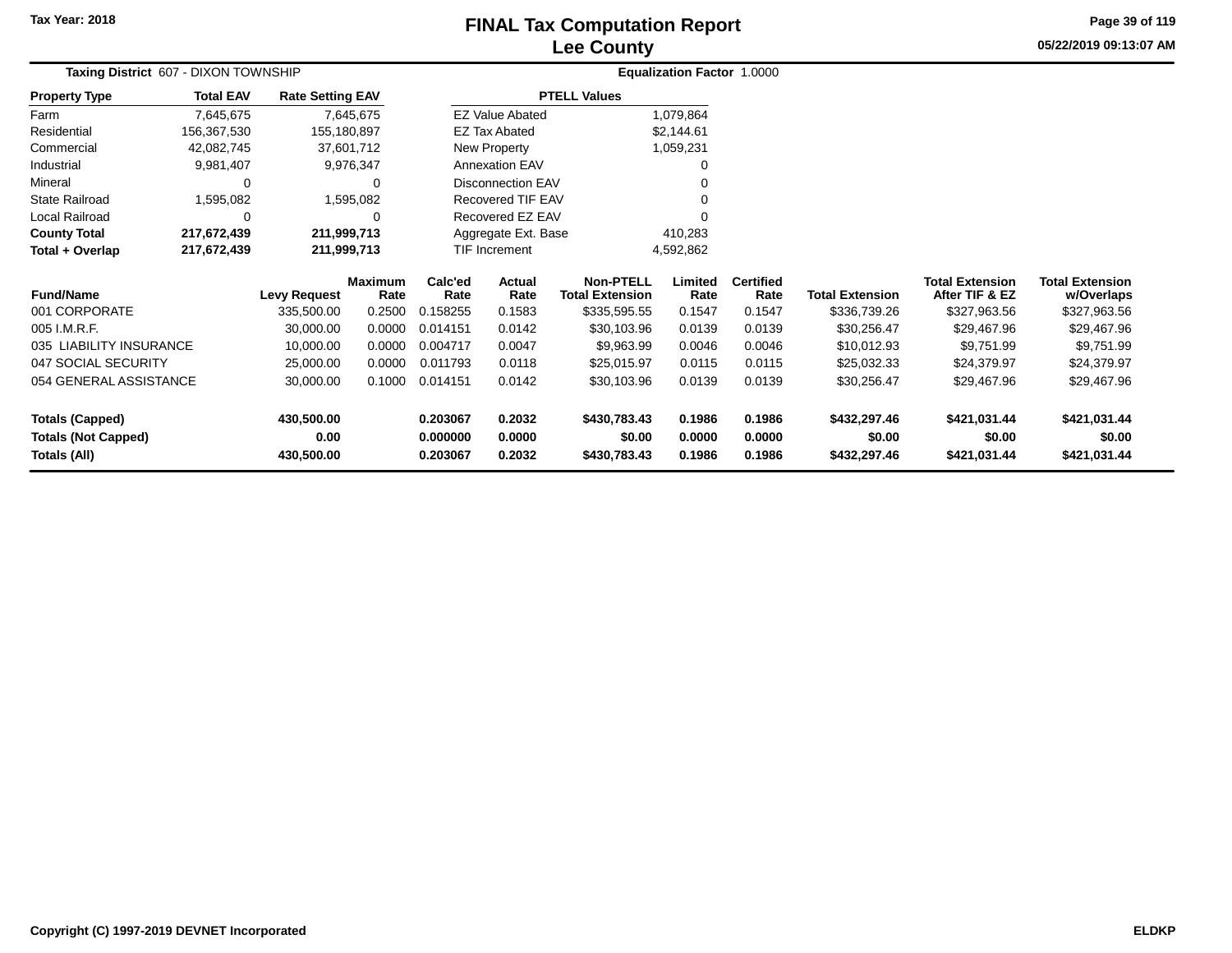# **Lee CountyFINAL Tax Computation Report**

**05/22/2019 09:13:07 AM Page 40 of 119**

| Taxing District 607RB - DIXON TWP ROAD/BRIDGE                        |                  |                                  |                        | Equalization Factor 1.0000       |                            |                                            |                            |                            |                                        |                                          |                                        |  |
|----------------------------------------------------------------------|------------------|----------------------------------|------------------------|----------------------------------|----------------------------|--------------------------------------------|----------------------------|----------------------------|----------------------------------------|------------------------------------------|----------------------------------------|--|
| <b>Property Type</b>                                                 | <b>Total EAV</b> | <b>Rate Setting EAV</b>          |                        |                                  |                            | <b>PTELL Values</b>                        |                            |                            | <b>Road and Bridge Transfer</b>        |                                          |                                        |  |
| Farm                                                                 | 7,645,675        |                                  | 7,645,675              |                                  | <b>EZ Value Abated</b>     |                                            | 1,079,864                  | <b>Municipality</b>        |                                        | <b>Fund</b>                              | <b>Amount Extended</b>                 |  |
| Residential                                                          | 156,367,530      | 155,180,897                      |                        |                                  | <b>EZ Tax Abated</b>       |                                            | \$2,574.41                 |                            |                                        |                                          |                                        |  |
| Commercial                                                           | 42,082,745       |                                  | 37,601,712             |                                  | New Property               |                                            | 1,059,231                  |                            | 705 - CITY OF DIXON                    | 007                                      | \$68,100.67                            |  |
| Industrial                                                           | 9,981,407        |                                  | 9,976,347              |                                  | Annexation EAV             |                                            |                            | <b>Total</b>               |                                        |                                          | \$68,100.67                            |  |
| Mineral                                                              | 0                |                                  | 0                      |                                  | <b>Disconnection EAV</b>   |                                            |                            |                            |                                        |                                          |                                        |  |
| <b>State Railroad</b>                                                | 1,595,082        |                                  | 1,595,082              |                                  | Recovered TIF EAV          |                                            |                            |                            |                                        |                                          |                                        |  |
| <b>Local Railroad</b>                                                | 0                |                                  | $\Omega$               |                                  | Recovered EZ EAV           |                                            |                            |                            |                                        |                                          |                                        |  |
| <b>County Total</b>                                                  | 217,672,439      | 211,999,713                      |                        |                                  | Aggregate Ext. Base        |                                            | 492,505                    |                            |                                        |                                          |                                        |  |
| Total + Overlap                                                      | 217,672,439      | 211,999,713                      |                        |                                  | <b>TIF Increment</b>       |                                            | 4,592,862                  |                            |                                        |                                          |                                        |  |
| <b>Fund/Name</b>                                                     |                  | <b>Levy Request</b>              | <b>Maximum</b><br>Rate | Calc'ed<br>Rate                  | <b>Actual</b><br>Rate      | <b>Non-PTELL</b><br><b>Total Extension</b> | Limited<br>Rate            | <b>Certified</b><br>Rate   | <b>Total Extension</b>                 | <b>Total Extension</b><br>After TIF & EZ | <b>Total Extension</b><br>w/Overlaps   |  |
| 007 ROAD & BRIDGE                                                    |                  | 190,700.00                       | 0.6600                 | 0.089953                         | 0.0900                     | \$190,799.74                               | 0.0879                     | 0.0879                     | \$191,334.07                           | \$186,347.75                             | \$186,347.75                           |  |
| 009 PERMANENT ROAD                                                   |                  | 326,430.00                       | 0.2500                 | 0.153977                         | 0.1540                     | \$326,479.56                               | 0.1505                     | 0.1505                     | \$327,597.02                           | \$319,059.57                             | \$319,059.57                           |  |
| <b>Totals (Capped)</b><br><b>Totals (Not Capped)</b><br>Totals (All) |                  | 517,130.00<br>0.00<br>517,130.00 |                        | 0.243930<br>0.000000<br>0.243930 | 0.2440<br>0.0000<br>0.2440 | \$517,279.30<br>\$0.00<br>\$517,279.30     | 0.2384<br>0.0000<br>0.2384 | 0.2384<br>0.0000<br>0.2384 | \$518,931.09<br>\$0.00<br>\$518,931.09 | \$505,407.32<br>\$0.00<br>\$505,407.32   | \$505,407.32<br>\$0.00<br>\$505,407.32 |  |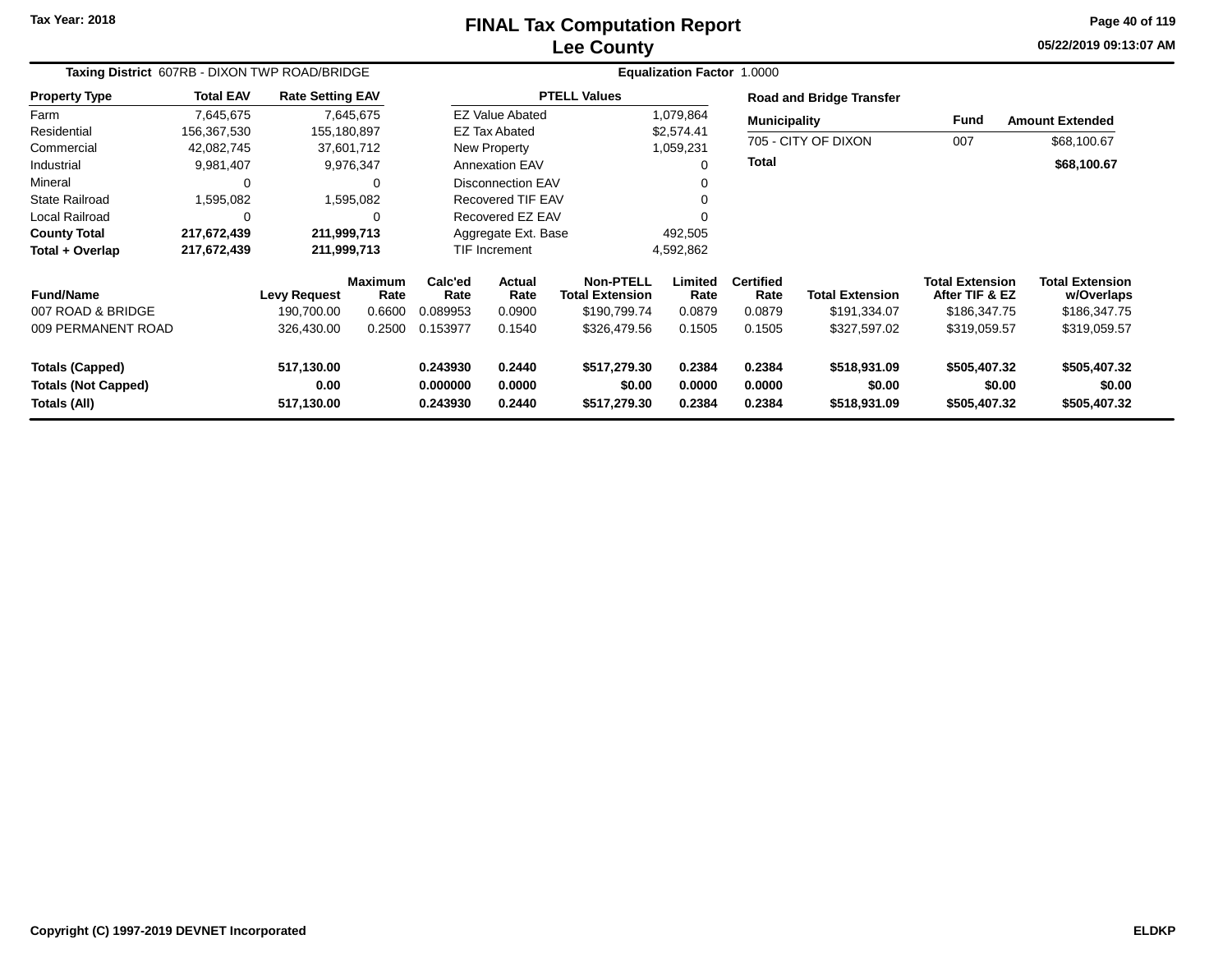**05/22/2019 09:13:07 AM Page 41 of 119**

| Taxing District 608 - EAST GROVE TOWNSHIP |                  |                         |                        |                 |                          |                                            | Equalization Factor 1.0000 |                          |                        |                                          |                                      |
|-------------------------------------------|------------------|-------------------------|------------------------|-----------------|--------------------------|--------------------------------------------|----------------------------|--------------------------|------------------------|------------------------------------------|--------------------------------------|
| <b>Property Type</b>                      | <b>Total EAV</b> | <b>Rate Setting EAV</b> |                        |                 |                          | <b>PTELL Values</b>                        |                            |                          |                        |                                          |                                      |
| Farm                                      | 7,237,150        |                         | 7,237,150              |                 | <b>EZ Value Abated</b>   |                                            | $\Omega$                   |                          |                        |                                          |                                      |
| Residential                               | 2,004,746        |                         | 2,004,746              |                 | <b>EZ Tax Abated</b>     |                                            | \$0.00                     |                          |                        |                                          |                                      |
| Commercial                                | 0                |                         | 0                      |                 | New Property             |                                            | 23,976                     |                          |                        |                                          |                                      |
| Industrial                                | 141,617          |                         | 141,617                |                 | <b>Annexation EAV</b>    |                                            | 0                          |                          |                        |                                          |                                      |
| Mineral                                   | 4,432,599        |                         | 4,432,599              |                 | <b>Disconnection EAV</b> |                                            |                            |                          |                        |                                          |                                      |
| <b>State Railroad</b>                     | 0                |                         | 0                      |                 | Recovered TIF EAV        |                                            |                            |                          |                        |                                          |                                      |
| Local Railroad                            | 0                |                         | 0                      |                 | Recovered EZ EAV         |                                            | $\Omega$                   |                          |                        |                                          |                                      |
| <b>County Total</b>                       | 13,816,112       |                         | 13,816,112             |                 | Aggregate Ext. Base      |                                            | 57,180                     |                          |                        |                                          |                                      |
| Total + Overlap                           | 13,816,112       |                         | 13,816,112             |                 | TIF Increment            |                                            | 0                          |                          |                        |                                          |                                      |
| <b>Fund/Name</b>                          |                  | Levy Request            | <b>Maximum</b><br>Rate | Calc'ed<br>Rate | Actual<br>Rate           | <b>Non-PTELL</b><br><b>Total Extension</b> | Limited<br>Rate            | <b>Certified</b><br>Rate | <b>Total Extension</b> | <b>Total Extension</b><br>After TIF & EZ | <b>Total Extension</b><br>w/Overlaps |
| 001 CORPORATE                             |                  | 55,477.00               | 0.4500                 | 0.401538        | 0.4015                   | \$55,471.69                                | 0.4015                     | 0.4015                   | \$55,471.69            | \$55,471.69                              | \$55,471.69                          |
| 054 GENERAL ASSISTANCE                    |                  | 1,700.00                | 0.1000                 | 0.012305        | 0.0123                   | \$1,699.38                                 | 0.0123                     | 0.0123                   | \$1,699.38             | \$1,699.38                               | \$1,699.38                           |
| <b>Totals (Capped)</b>                    |                  | 57,177.00               |                        | 0.413843        | 0.4138                   | \$57,171.07                                | 0.4138                     | 0.4138                   | \$57,171.07            | \$57,171.07                              | \$57,171.07                          |
| <b>Totals (Not Capped)</b>                |                  | 0.00                    |                        | 0.000000        | 0.0000                   | \$0.00                                     | 0.0000                     | 0.0000                   | \$0.00                 | \$0.00                                   | \$0.00                               |
| Totals (All)<br>57,177.00                 |                  |                         | 0.413843               | 0.4138          | \$57,171.07              | 0.4138                                     | 0.4138                     | \$57,171.07              | \$57,171.07            | \$57,171.07                              |                                      |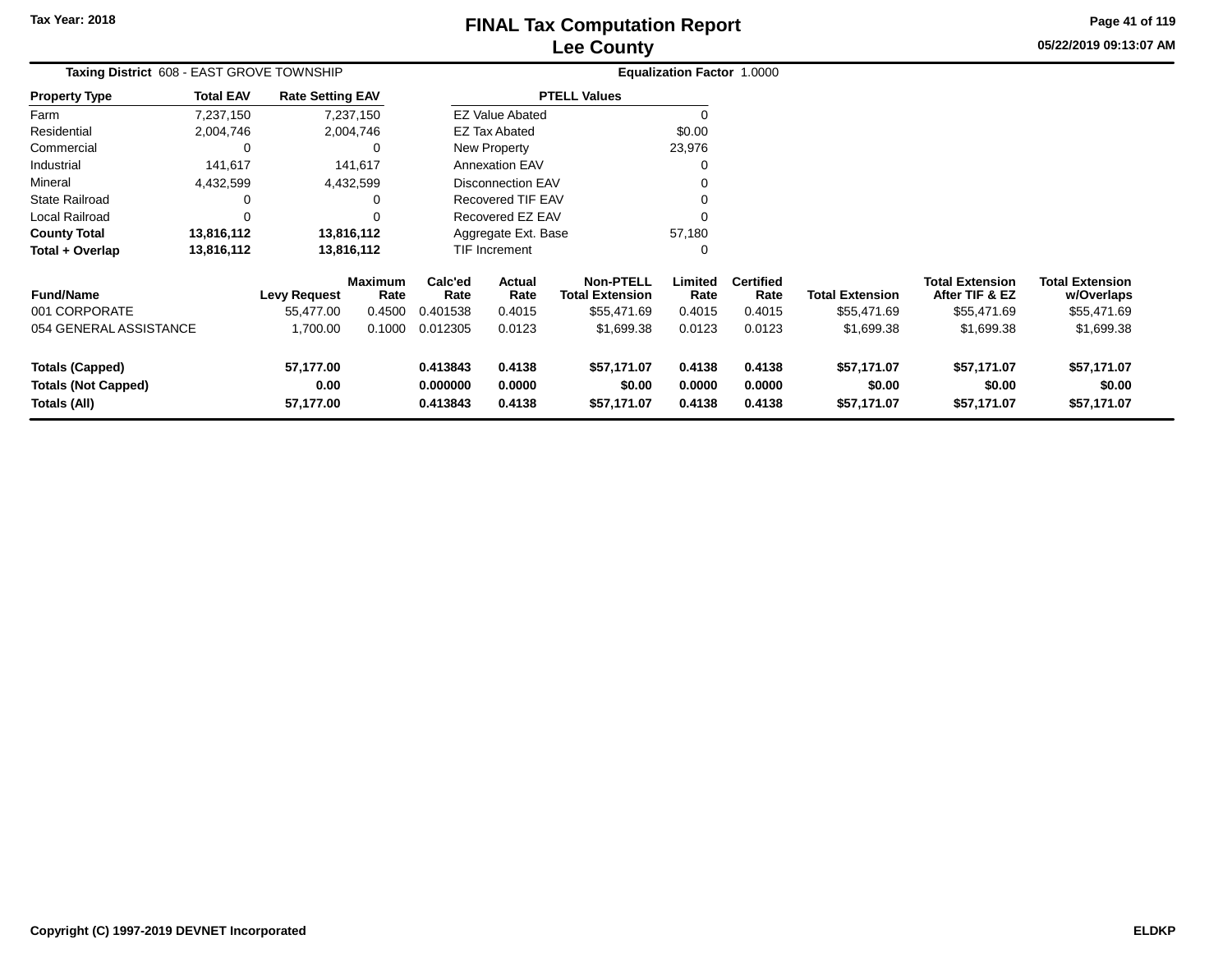**05/22/2019 09:13:07 AMPage 42 of 119**

|          | <b>Lee County</b>                                |                                   |  |
|----------|--------------------------------------------------|-----------------------------------|--|
| /BRIDGE  |                                                  | <b>Equalization Factor 1.0000</b> |  |
| ıg EAV   | <b>PTELL Values</b>                              |                                   |  |
| 37,150   | <b>EZ Value Abated</b>                           |                                   |  |
| 04.746   | EZ Tax Abated                                    | \$0.00                            |  |
| 0        | New Property                                     | 23,976                            |  |
| $\cdots$ | $\sim$ $\sim$ $\sim$ $\sim$ $\sim$ $\sim$ $\sim$ | $\sim$                            |  |

| Taxing District 608RB - EAST GROVE TWP RD/BRIDGE |                         |                        |                 |                        |                                            | <b>Equalization Factor 1.0000</b> |                          |      |
|--------------------------------------------------|-------------------------|------------------------|-----------------|------------------------|--------------------------------------------|-----------------------------------|--------------------------|------|
| <b>Total EAV</b><br><b>Property Type</b>         | <b>Rate Setting EAV</b> |                        |                 |                        | <b>PTELL Values</b>                        |                                   |                          |      |
| Farm<br>7,237,150                                |                         | 7,237,150              |                 | <b>EZ Value Abated</b> |                                            |                                   |                          |      |
| Residential<br>2,004,746                         |                         | 2,004,746              |                 | EZ Tax Abated          |                                            | \$0.00                            |                          |      |
| Commercial                                       | 0                       | 0                      |                 | New Property           |                                            | 23,976                            |                          |      |
| Industrial<br>141.617                            |                         | 141.617                |                 | <b>Annexation EAV</b>  |                                            |                                   |                          |      |
| Mineral<br>4,432,599                             |                         | 4,432,599              |                 | Disconnection EAV      |                                            |                                   |                          |      |
| <b>State Railroad</b>                            | 0                       | 0                      |                 | Recovered TIF EAV      |                                            |                                   |                          |      |
| Local Railroad                                   | 0                       | 0                      |                 | Recovered EZ EAV       |                                            |                                   |                          |      |
| 13,816,112<br><b>County Total</b>                |                         | 13,816,112             |                 | Aggregate Ext. Base    |                                            | 112,269                           |                          |      |
| Total + Overlap<br>13,816,112                    |                         | 13,816,112             |                 | <b>TIF Increment</b>   |                                            | 0                                 |                          |      |
| <b>Fund/Name</b>                                 | <b>Levy Request</b>     | <b>Maximum</b><br>Rate | Calc'ed<br>Rate | Actual<br>Rate         | <b>Non-PTELL</b><br><b>Total Extension</b> | Limited<br>Rate                   | <b>Certified</b><br>Rate | Tota |
| 007 ROAD & BRIDGE                                | 83.653.00               | 0.6600                 | 0.605474        | 0.6055                 | \$83.656.56                                | 0.6055                            | 0.6055                   |      |

| <b>Fund/Name</b>           | Levy Request | Maximum<br>Rate | Calc'ed<br>Rate | Actual<br>Rate | <b>Non-PTELL</b><br><b>Total Extension</b> | Limited<br>Rate | <b>Certified</b><br>Rate | <b>Total Extension</b> | <b>Total Extension</b><br>After TIF & EZ | <b>Total Extension</b><br>w/Overlaps |
|----------------------------|--------------|-----------------|-----------------|----------------|--------------------------------------------|-----------------|--------------------------|------------------------|------------------------------------------|--------------------------------------|
| 007 ROAD & BRIDGE          | 83.653.00    | 0.6600          | 0.605474        | 0.6055         | \$83,656.56                                | 0.6055          | 0.6055                   | \$83.656.56            | \$83,656.56                              | \$83,656.56                          |
| 008 BRIDGE JOINT W/ COUNTY | 7.224.00     | 0.2500          | 0.052287        | 0.0523         | \$7,225.83                                 | 0.0523          | 0.0523                   | \$7,225.83             | \$7,225.83                               | \$7,225.83                           |
| 009 PERMANENT ROAD         | 21.390.00    | 0.2500          | 0.154819        | 0.1548         | \$21.387.34                                | 0.1548          | 0.1548                   | \$21,387.34            | \$21,387.34                              | \$21,387.34                          |
| <b>Totals (Capped)</b>     | 112.267.00   |                 | 0.812580        | 0.8126         | \$112,269.73                               | 0.8126          | 0.8126                   | \$112,269.73           | \$112,269.73                             | \$112,269.73                         |
| <b>Totals (Not Capped)</b> | 0.00         |                 | 0.000000        | 0.0000         | \$0.00                                     | 0.0000          | 0.0000                   | \$0.00                 | \$0.00                                   | \$0.00                               |
| Totals (All)               | 112.267.00   |                 | 0.812580        | 0.8126         | \$112,269.73                               | 0.8126          | 0.8126                   | \$112,269.73           | \$112,269.73                             | \$112,269.73                         |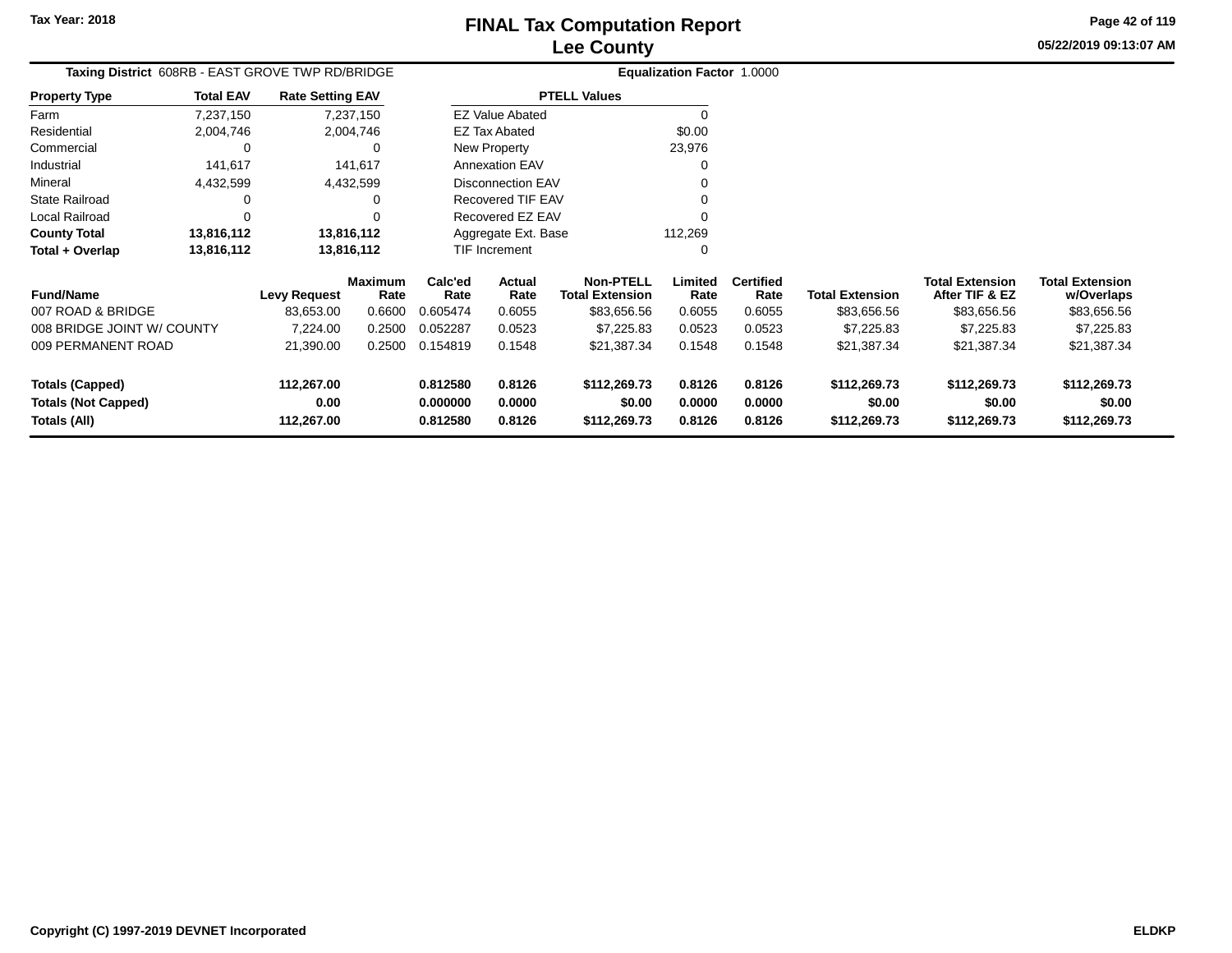**05/22/2019 09:13:07 AM Page 43 of 119**

| Taxing District 609 - HAMILTON TOWNSHIP                              |                  |                                |                        |                                  |                            | Equalization Factor 1.0000                 |                            |                            |                                      |                                          |                                      |
|----------------------------------------------------------------------|------------------|--------------------------------|------------------------|----------------------------------|----------------------------|--------------------------------------------|----------------------------|----------------------------|--------------------------------------|------------------------------------------|--------------------------------------|
| <b>Property Type</b>                                                 | <b>Total EAV</b> | <b>Rate Setting EAV</b>        |                        |                                  |                            | <b>PTELL Values</b>                        |                            |                            |                                      |                                          |                                      |
| Farm                                                                 | 7,942,640        |                                | 7,942,640              |                                  | <b>EZ Value Abated</b>     |                                            |                            |                            |                                      |                                          |                                      |
| Residential                                                          | 804,342          |                                | 804,342                |                                  | <b>EZ Tax Abated</b>       |                                            | \$0.00                     |                            |                                      |                                          |                                      |
| Commercial                                                           | 0                |                                | 0                      | New Property<br>64,265           |                            |                                            |                            |                            |                                      |                                          |                                      |
| Industrial                                                           | 799              |                                | 799                    | <b>Annexation EAV</b>            |                            |                                            |                            |                            |                                      |                                          |                                      |
| Mineral                                                              | 0                |                                | 0                      | <b>Disconnection EAV</b>         |                            |                                            |                            |                            |                                      |                                          |                                      |
| <b>State Railroad</b>                                                | 221,705          |                                | 221,705                |                                  | <b>Recovered TIF EAV</b>   |                                            |                            |                            |                                      |                                          |                                      |
| Local Railroad                                                       | 0                |                                | 0                      |                                  | Recovered EZ EAV           |                                            |                            |                            |                                      |                                          |                                      |
| <b>County Total</b>                                                  | 8,969,486        |                                | 8,969,486              |                                  | Aggregate Ext. Base        |                                            | 33,992                     |                            |                                      |                                          |                                      |
| Total + Overlap                                                      | 8,969,486        |                                | 8,969,486              |                                  | <b>TIF Increment</b><br>0  |                                            |                            |                            |                                      |                                          |                                      |
| <b>Fund/Name</b>                                                     |                  | <b>Levy Request</b>            | <b>Maximum</b><br>Rate | Calc'ed<br>Rate                  | <b>Actual</b><br>Rate      | <b>Non-PTELL</b><br><b>Total Extension</b> | Limited<br>Rate            | <b>Certified</b><br>Rate   | <b>Total Extension</b>               | <b>Total Extension</b><br>After TIF & EZ | <b>Total Extension</b><br>w/Overlaps |
| 001 CORPORATE                                                        |                  | 32,750.00                      | 0.4500                 | 0.365127                         | 0.3651                     | \$32,747.59                                | 0.3580                     | 0.3580                     | \$32,110.76                          | \$32,110.76                              | \$32,110.76                          |
| 054 GENERAL ASSISTANCE                                               |                  | 2,900.00                       | 0.1000                 | 0.032332                         | 0.0323                     | \$2,897.14                                 | 0.0317                     | 0.0317                     | \$2,843.33                           | \$2,843.33                               | \$2,843.33                           |
| <b>Totals (Capped)</b><br><b>Totals (Not Capped)</b><br>Totals (All) |                  | 35,650.00<br>0.00<br>35,650.00 |                        | 0.397459<br>0.000000<br>0.397459 | 0.3974<br>0.0000<br>0.3974 | \$35,644.73<br>\$0.00<br>\$35,644.73       | 0.3897<br>0.0000<br>0.3897 | 0.3897<br>0.0000<br>0.3897 | \$34,954.09<br>\$0.00<br>\$34,954.09 | \$34,954.09<br>\$0.00<br>\$34,954.09     | \$34,954.09<br>\$0.00<br>\$34,954.09 |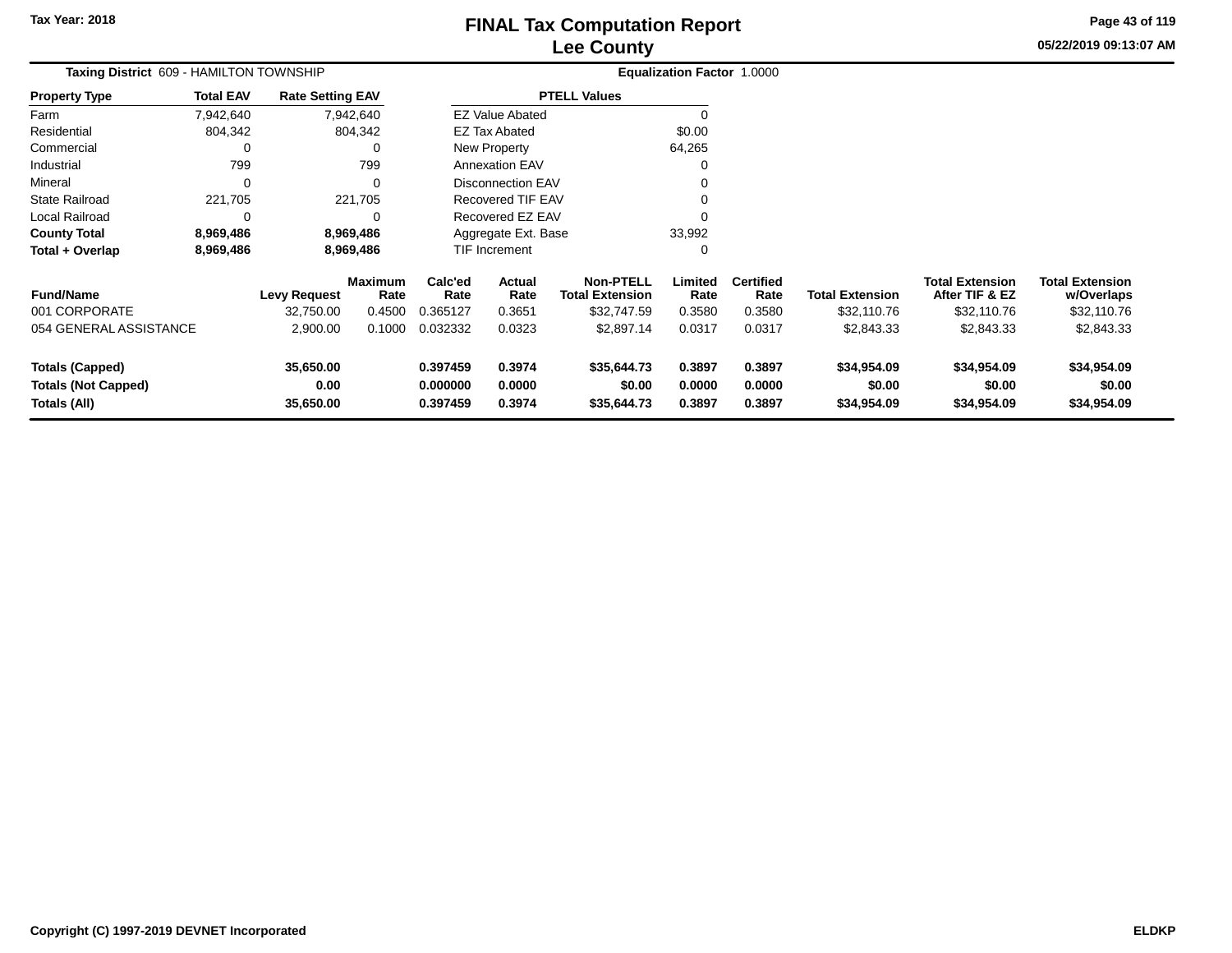**05/22/2019 09:13:07 AM Page 44 of 119**

| Taxing District 609RB - HAMILTON TWP ROAD/BRIDGE |                  |                         |           |          | <b>Equalization Factor 1.0000</b> |                        |         |                  |                        |      |
|--------------------------------------------------|------------------|-------------------------|-----------|----------|-----------------------------------|------------------------|---------|------------------|------------------------|------|
| <b>Property Type</b>                             | <b>Total EAV</b> | <b>Rate Setting EAV</b> |           |          |                                   | <b>PTELL Values</b>    |         |                  |                        |      |
| Farm                                             | 7,942,640        |                         | 7,942,640 |          | <b>EZ Value Abated</b>            |                        |         |                  |                        |      |
| Residential                                      | 804.342          |                         | 804.342   |          | <b>EZ Tax Abated</b>              |                        | \$0.00  |                  |                        |      |
| Commercial                                       | 0                |                         | 0         |          | New Property                      |                        | 64,265  |                  |                        |      |
| Industrial                                       | 799              |                         | 799       |          | <b>Annexation EAV</b>             |                        |         |                  |                        |      |
| Mineral                                          | 0                |                         | 0         |          | Disconnection EAV                 |                        |         |                  |                        |      |
| State Railroad                                   | 221.705          |                         | 221,705   |          | Recovered TIF EAV                 |                        |         |                  |                        |      |
| Local Railroad                                   | 0                |                         |           |          | Recovered EZ EAV                  |                        |         |                  |                        |      |
| <b>County Total</b>                              | 8,969,486        |                         | 8,969,486 |          | Aggregate Ext. Base               |                        | 39,133  |                  |                        |      |
| Total + Overlap                                  | 8,969,486        |                         | 8,969,486 |          | TIF Increment                     |                        |         |                  |                        |      |
|                                                  |                  |                         | Maximum   | Calc'ed  | Actual                            | <b>Non-PTELL</b>       | Limited | <b>Certified</b> |                        | Tota |
| <b>Fund/Name</b>                                 |                  | <b>Levy Request</b>     | Rate      | Rate     | Rate                              | <b>Total Extension</b> | Rate    | Rate             | <b>Total Extension</b> | Aft  |
| 007 ROAD & BRIDGE                                |                  | 31.500.00               | 0.6600    | 0.351191 | 0.3512                            | \$31,500.83            | 0.3441  | 0.3441           | \$30,864.00            |      |
| 008 BRIDGE IOINT W/COLINTY                       |                  | 1.500.00                | N 2500 L  | 0.016723 | 0.0167                            | \$1 497 ON             | 0.0164  | 0.0164           | \$1.471.00             |      |

| <b>Fund/Name</b>                                              | Levv Reauest                   | <b>Maximum</b><br>Rate | Calc'ed<br>Rate                  | Actual<br>Rate             | <b>Non-PTELL</b><br><b>Total Extension</b> | Limited<br>Rate            | <b>Certified</b><br>Rate   | <b>Total Extension</b>               | <b>Total Extension</b><br>After TIF & EZ | Total Extension<br>w/Overlaps        |
|---------------------------------------------------------------|--------------------------------|------------------------|----------------------------------|----------------------------|--------------------------------------------|----------------------------|----------------------------|--------------------------------------|------------------------------------------|--------------------------------------|
| 007 ROAD & BRIDGE                                             | 31.500.00                      | 0.6600                 | 0.351191                         | 0.3512                     | \$31,500.83                                | 0.3441                     | 0.3441                     | \$30,864.00                          | \$30,864.00                              | \$30,864.00                          |
| 008 BRIDGE JOINT W/ COUNTY                                    | 1,500.00                       | 0.2500                 | 0.016723                         | 0.0167                     | \$1,497.90                                 | 0.0164                     | 0.0164                     | \$1,471.00                           | \$1.471.00                               | \$1,471.00                           |
| 009 PERMANENT ROAD                                            | 6.500.00                       | 0.2500                 | 0.072468                         | 0.0725                     | \$6,502.88                                 | 0.0710                     | 0.0710                     | \$6,368.34                           | \$6,368.34                               | \$6,368.34                           |
| 010 EQUIPMENT & BUILDING                                      | 1.570.00                       | 0.1000                 | 0.017504                         | 0.0175                     | \$1,569.66                                 | 0.0171                     | 0.0171                     | \$1,533.78                           | \$1,533.78                               | \$1,533.78                           |
| Totals (Capped)<br><b>Totals (Not Capped)</b><br>Totals (All) | 41.070.00<br>0.00<br>41.070.00 |                        | 0.457886<br>0.000000<br>0.457886 | 0.4579<br>0.0000<br>0.4579 | \$41.071.27<br>\$0.00<br>\$41.071.27       | 0.4486<br>0.0000<br>0.4486 | 0.4486<br>0.0000<br>0.4486 | \$40.237.12<br>\$0.00<br>\$40.237.12 | \$40.237.12<br>\$0.00<br>\$40,237.12     | \$40,237.12<br>\$0.00<br>\$40,237.12 |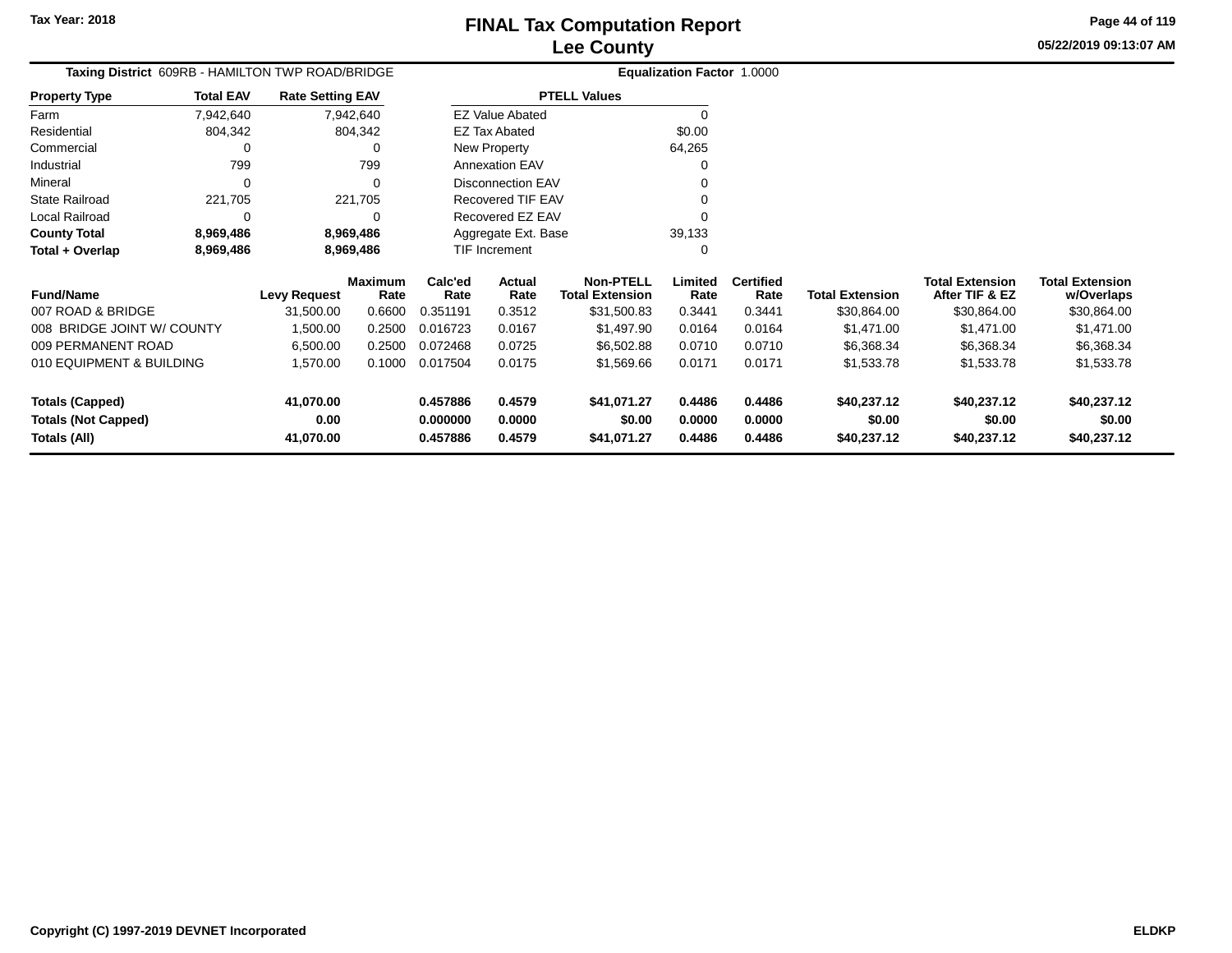# **Lee CountyFINAL Tax Computation Report**

**05/22/2019 09:13:07 AM Page 45 of 119**

| Taxing District 610 - HARMON TOWNSHIP |                  |                         |                        |                 |                          |                                            | Equalization Factor 1.0000 |                          |                        |                                          |                                      |
|---------------------------------------|------------------|-------------------------|------------------------|-----------------|--------------------------|--------------------------------------------|----------------------------|--------------------------|------------------------|------------------------------------------|--------------------------------------|
| <b>Property Type</b>                  | <b>Total EAV</b> | <b>Rate Setting EAV</b> |                        |                 |                          | <b>PTELL Values</b>                        |                            |                          |                        |                                          |                                      |
| Farm                                  | 7,472,580        |                         | 7,472,580              |                 | <b>EZ Value Abated</b>   |                                            | $\Omega$                   |                          |                        |                                          |                                      |
| Residential                           | 2,281,408        |                         | 2,281,408              |                 | EZ Tax Abated            |                                            | \$0.00                     |                          |                        |                                          |                                      |
| Commercial                            | 1,876,734        |                         | 1,876,734              |                 | New Property             |                                            | 64,999                     |                          |                        |                                          |                                      |
| Industrial                            | 1,312,226        |                         | 1,312,226              |                 | <b>Annexation EAV</b>    |                                            | $\Omega$                   |                          |                        |                                          |                                      |
| Mineral                               | 0                |                         | $\Omega$               |                 | <b>Disconnection EAV</b> |                                            | $\Omega$                   |                          |                        |                                          |                                      |
| <b>State Railroad</b>                 | 903,351          |                         | 903,351                |                 | Recovered TIF EAV        |                                            |                            |                          |                        |                                          |                                      |
| Local Railroad                        | 0                |                         | $\Omega$               |                 | Recovered EZ EAV         |                                            | $\Omega$                   |                          |                        |                                          |                                      |
| <b>County Total</b>                   | 13,846,299       |                         | 13,846,299             |                 | Aggregate Ext. Base      |                                            | 68,989                     |                          |                        |                                          |                                      |
| Total + Overlap                       | 13,846,299       |                         | 13,846,299             | TIF Increment   |                          |                                            | $\Omega$                   |                          |                        |                                          |                                      |
| <b>Fund/Name</b>                      |                  | <b>Levy Request</b>     | <b>Maximum</b><br>Rate | Calc'ed<br>Rate | Actual<br>Rate           | <b>Non-PTELL</b><br><b>Total Extension</b> | Limited<br>Rate            | <b>Certified</b><br>Rate | <b>Total Extension</b> | <b>Total Extension</b><br>After TIF & EZ | <b>Total Extension</b><br>w/Overlaps |
| 001 CORPORATE                         |                  | 64,438.00               | 0.4500                 | 0.465381        | 0.4500                   | \$62,308.35                                | 0.4500                     | 0.4500                   | \$62,308.35            | \$62,308.35                              | \$62,308.35                          |
| 019 COMMUNITY BLDG                    |                  | 6,500.00                | 0.1000                 | 0.046944        | 0.0469                   | \$6,493.91                                 | 0.0469                     | 0.0469                   | \$6,493.91             | \$6,493.91                               | \$6,493.91                           |
| 054 GENERAL ASSISTANCE                |                  | 1,500.00                | 0.1000                 | 0.010833        | 0.0108                   | \$1,495.40                                 | 0.0108                     | 0.0108                   | \$1,495.40             | \$1,495.40                               | \$1,495.40                           |
| <b>Totals (Capped)</b>                |                  | 72,438.00               |                        | 0.523158        | 0.5077                   | \$70,297.66                                | 0.5077                     | 0.5077                   | \$70,297.66            | \$70,297.66                              | \$70,297.66                          |
| <b>Totals (Not Capped)</b>            |                  | 0.00                    |                        | 0.000000        | 0.0000                   | \$0.00                                     | 0.0000                     | 0.0000                   | \$0.00                 | \$0.00                                   | \$0.00                               |
| Totals (All)<br>72,438.00             |                  |                         | 0.523158               | 0.5077          | \$70,297.66              | 0.5077                                     | 0.5077                     | \$70,297.66              | \$70,297.66            | \$70,297.66                              |                                      |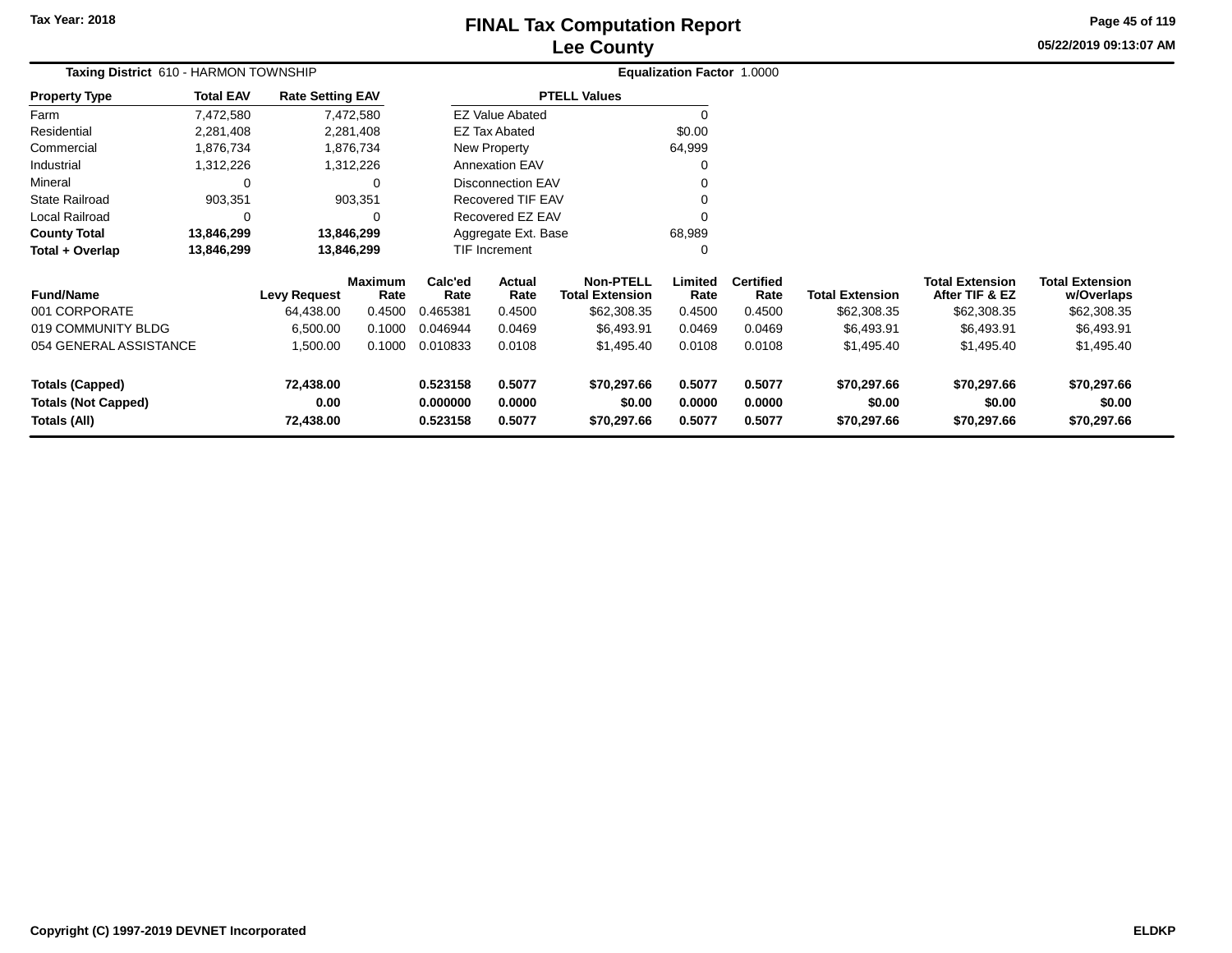**05/22/2019 09:13:07 AM Page 46 of 119**

| Taxing District 610RB - HARMON TWP ROAD/BRIDGE |                  |                         |                 | Equalization Factor 1.0000 |                          |                                            |                  |                          |                                 |                                          |                                      |  |
|------------------------------------------------|------------------|-------------------------|-----------------|----------------------------|--------------------------|--------------------------------------------|------------------|--------------------------|---------------------------------|------------------------------------------|--------------------------------------|--|
| <b>Property Type</b>                           | <b>Total EAV</b> | <b>Rate Setting EAV</b> |                 |                            |                          | <b>PTELL Values</b>                        |                  |                          | <b>Road and Bridge Transfer</b> |                                          |                                      |  |
| Farm                                           | 7,472,580        |                         | 7,472,580       |                            | <b>EZ Value Abated</b>   |                                            | 0                | <b>Municipality</b>      |                                 | <b>Fund</b>                              | <b>Amount Extended</b>               |  |
| Residential                                    | 2,281,408        |                         | 2,281,408       |                            | <b>EZ Tax Abated</b>     |                                            | \$0.00           |                          |                                 |                                          |                                      |  |
| Commercial                                     | 1,876,734        |                         | 1,876,734       |                            | <b>New Property</b>      |                                            | 64,999           |                          | 707 - VILLAGE OF HARMON         | 007                                      | \$1,885.56                           |  |
| Industrial                                     | 1,312,226        |                         | 1,312,226       |                            | <b>Annexation EAV</b>    |                                            | 0                | Total                    |                                 |                                          | \$1,885.56                           |  |
| Mineral                                        | 0                |                         | $\Omega$        |                            | <b>Disconnection EAV</b> |                                            | 0                |                          |                                 |                                          |                                      |  |
| <b>State Railroad</b>                          | 903,351          |                         | 903,351         |                            | <b>Recovered TIF EAV</b> |                                            | 0                |                          |                                 |                                          |                                      |  |
| Local Railroad                                 | $\Omega$         |                         | $\Omega$        |                            | Recovered EZ EAV         |                                            | O                |                          |                                 |                                          |                                      |  |
| <b>County Total</b>                            | 13,846,299       | 13,846,299              |                 | Aggregate Ext. Base        |                          |                                            | 38,463           |                          |                                 |                                          |                                      |  |
| Total + Overlap                                | 13,846,299       | 13,846,299              |                 | TIF Increment              |                          |                                            | 0                |                          |                                 |                                          |                                      |  |
| <b>Fund/Name</b>                               |                  | <b>Levy Request</b>     | Maximum<br>Rate | Calc'ed<br>Rate            | Actual<br>Rate           | <b>Non-PTELL</b><br><b>Total Extension</b> | Limited<br>Rate  | <b>Certified</b><br>Rate | <b>Total Extension</b>          | <b>Total Extension</b><br>After TIF & EZ | <b>Total Extension</b><br>w/Overlaps |  |
| 007 ROAD & BRIDGE                              |                  | 29,886.00               | 0.6600          | 0.215841                   | 0.2158                   | \$29,880.31                                | 0.2109           | 0.2109                   | \$29,201.84                     | \$29,201.84                              | \$29,201.84                          |  |
| 008 BRIDGE JOINT W/ COUNTY                     |                  | 9,000.00                | 0.2500          | 0.064999                   | 0.0650                   | \$9,000.09                                 | 0.0635           | 0.0635                   | \$8,792.40                      | \$8,792.40                               | \$8,792.40                           |  |
| 090 ROAD DAMAGE                                |                  | 1,500.00                | 0.0330          | 0.010833                   | 0.0108                   | \$1,495.40                                 | 0.0106           | 0.0106                   | \$1,467.71                      | \$1,467.71                               | \$1,467.71                           |  |
| <b>Totals (Capped)</b>                         |                  | 40,386.00               |                 | 0.291673                   | 0.2916                   | \$40,375.80                                | 0.2850           | 0.2850                   | \$39,461.95                     | \$39,461.95                              | \$39,461.95                          |  |
| <b>Totals (Not Capped)</b><br>Totals (All)     |                  | 0.00<br>40,386.00       |                 | 0.000000<br>0.291673       | 0.0000<br>0.2916         | \$0.00<br>\$40,375.80                      | 0.0000<br>0.2850 | 0.0000<br>0.2850         | \$0.00<br>\$39,461.95           | \$0.00<br>\$39,461.95                    | \$0.00<br>\$39,461.95                |  |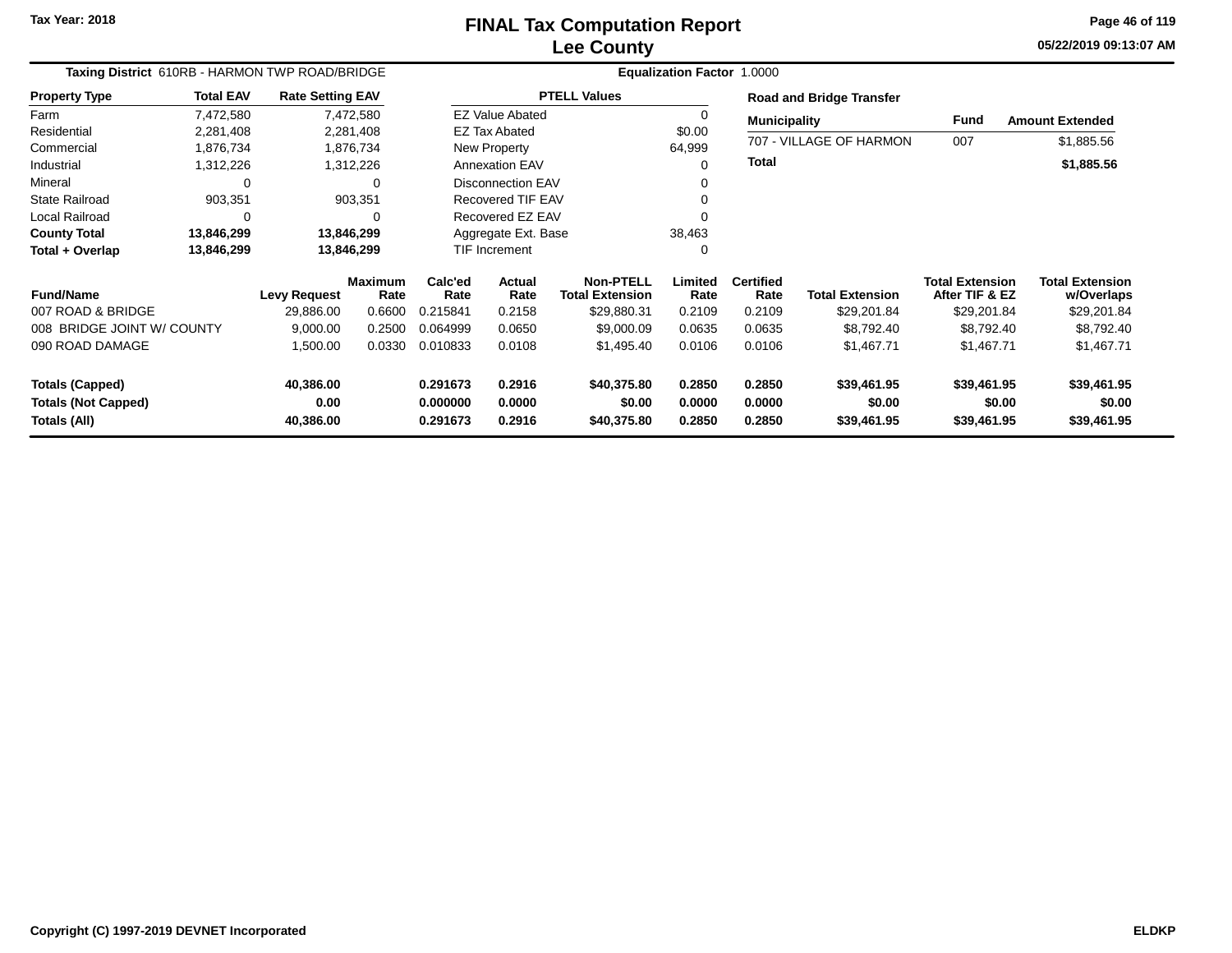# **Lee CountyFINAL Tax Computation Report**

**05/22/2019 09:13:07 AM Page 47 of 119**

| Taxing District 611 - LEE CENTER TOWNSHIP                            |                  |                                |                 |                                  | <b>Equalization Factor 1.0000</b> |                                            |                            |                            |                                      |                                          |                                      |
|----------------------------------------------------------------------|------------------|--------------------------------|-----------------|----------------------------------|-----------------------------------|--------------------------------------------|----------------------------|----------------------------|--------------------------------------|------------------------------------------|--------------------------------------|
| <b>Property Type</b>                                                 | <b>Total EAV</b> | <b>Rate Setting EAV</b>        |                 |                                  |                                   | <b>PTELL Values</b>                        |                            |                            |                                      |                                          |                                      |
| Farm                                                                 | 8,895,336        |                                | 8,895,336       |                                  | <b>EZ Value Abated</b>            |                                            |                            |                            |                                      |                                          |                                      |
| Residential                                                          | 6,509,522        |                                | 6,509,522       |                                  | <b>EZ Tax Abated</b>              |                                            | \$0.00                     |                            |                                      |                                          |                                      |
| Commercial                                                           | 2,298,588        |                                | 2,298,588       |                                  | New Property                      |                                            | 280,212                    |                            |                                      |                                          |                                      |
| Industrial                                                           | 124              |                                | 124             |                                  | <b>Annexation EAV</b>             |                                            | 0                          |                            |                                      |                                          |                                      |
| Mineral                                                              | 1,583,065        |                                | 1,583,065       |                                  | <b>Disconnection EAV</b>          |                                            |                            |                            |                                      |                                          |                                      |
| <b>State Railroad</b>                                                | 7,283            |                                | 7,283           |                                  | Recovered TIF EAV                 |                                            |                            |                            |                                      |                                          |                                      |
| Local Railroad                                                       | 0                |                                | 0               |                                  | Recovered EZ EAV                  |                                            |                            |                            |                                      |                                          |                                      |
| <b>County Total</b>                                                  | 19,293,918       |                                | 19,293,918      | Aggregate Ext. Base              |                                   |                                            | 70,438                     |                            |                                      |                                          |                                      |
| Total + Overlap                                                      | 19,293,918       |                                | 19,293,918      |                                  | TIF Increment                     |                                            | 0                          |                            |                                      |                                          |                                      |
| <b>Fund/Name</b>                                                     |                  | Levy Request                   | Maximum<br>Rate | Calc'ed<br>Rate                  | Actual<br>Rate                    | <b>Non-PTELL</b><br><b>Total Extension</b> | Limited<br>Rate            | <b>Certified</b><br>Rate   | <b>Total Extension</b>               | <b>Total Extension</b><br>After TIF & EZ | <b>Total Extension</b><br>w/Overlaps |
| 001 CORPORATE                                                        |                  | 70,286.00                      | 0.4000          | 0.364291                         | 0.3643                            | \$70,287.74                                | 0.3595                     | 0.3595                     | \$69,361.64                          | \$69,361.64                              | \$69,361.64                          |
| 054 GENERAL ASSISTANCE                                               |                  | 3,674.00                       | 0.1000          | 0.019042                         | 0.0190                            | \$3,665.84                                 | 0.0187                     | 0.0187                     | \$3,607.96                           | \$3,607.96                               | \$3,607.96                           |
| <b>Totals (Capped)</b><br><b>Totals (Not Capped)</b><br>Totals (All) |                  | 73,960.00<br>0.00<br>73,960.00 |                 | 0.383333<br>0.000000<br>0.383333 | 0.3833<br>0.0000<br>0.3833        | \$73,953.58<br>\$0.00<br>\$73,953.58       | 0.3782<br>0.0000<br>0.3782 | 0.3782<br>0.0000<br>0.3782 | \$72,969.60<br>\$0.00<br>\$72,969.60 | \$72,969.60<br>\$0.00<br>\$72,969.60     | \$72,969.60<br>\$0.00<br>\$72,969.60 |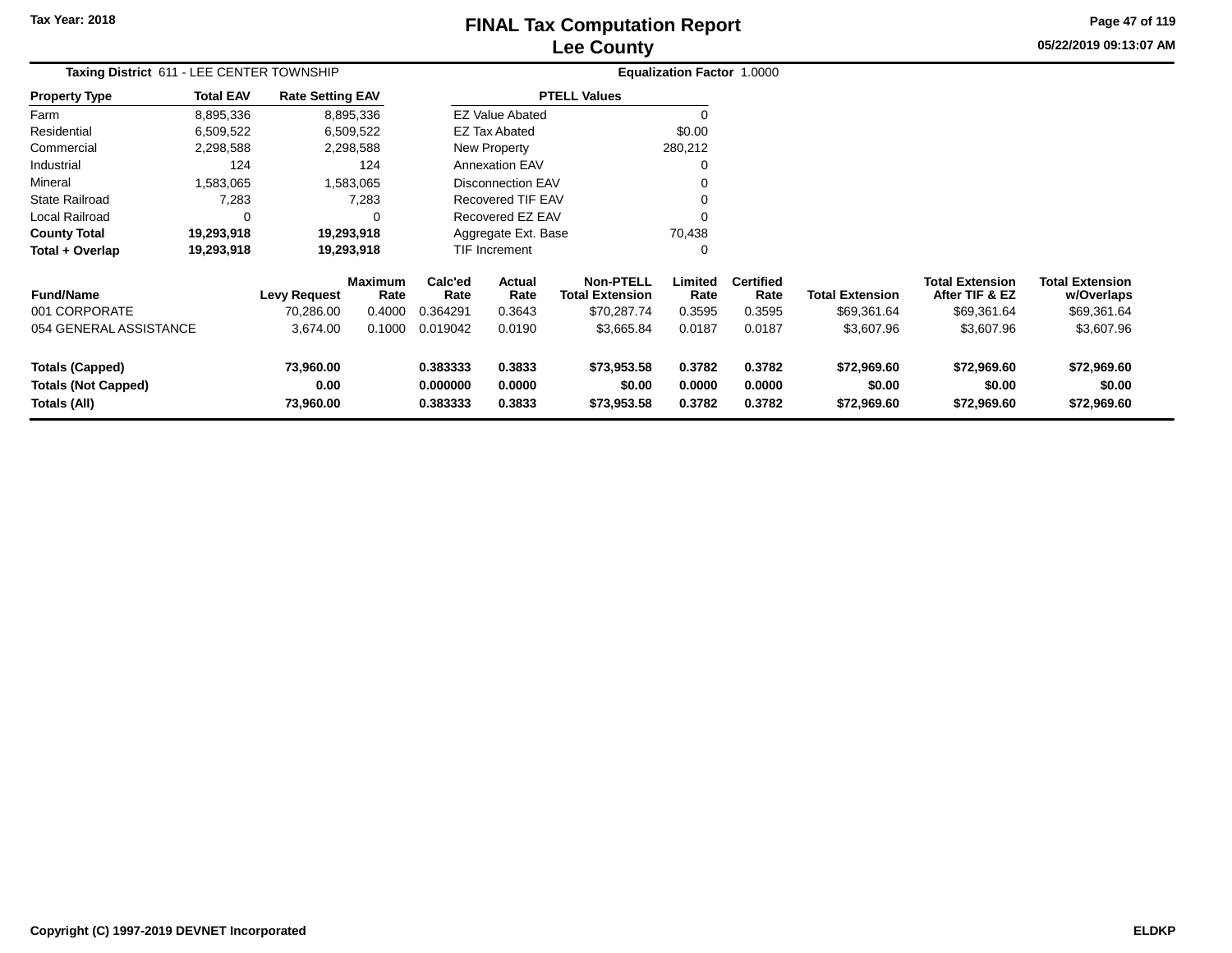# **Lee CountyFINAL Tax Computation Report**

**05/22/2019 09:13:07 AMPage 48 of 119**

| Taxing District 611RB - LEE CENTER TWP RD/BRIDGE |                  |                         | <b>Equalization Factor 1.0000</b> |          |                       |                        |         |                  |                        |                        |  |
|--------------------------------------------------|------------------|-------------------------|-----------------------------------|----------|-----------------------|------------------------|---------|------------------|------------------------|------------------------|--|
| <b>Property Type</b>                             | <b>Total EAV</b> | <b>Rate Setting EAV</b> |                                   |          |                       | <b>PTELL Values</b>    |         |                  |                        |                        |  |
| Farm                                             | 8,895,336        |                         | 8.895.336                         |          | EZ Value Abated       |                        | 0       |                  |                        |                        |  |
| Residential                                      | 6,509,522        |                         | 6,509,522                         |          | <b>EZ Tax Abated</b>  |                        | \$0.00  |                  |                        |                        |  |
| Commercial                                       | 2,298,588        |                         | 2,298,588                         |          | New Property          |                        | 280,212 |                  |                        |                        |  |
| Industrial                                       | 124              |                         | 124                               |          | <b>Annexation EAV</b> |                        | 0       |                  |                        |                        |  |
| Mineral                                          | 1,583,065        |                         | 1,583,065                         |          | Disconnection EAV     |                        | 0       |                  |                        |                        |  |
| <b>State Railroad</b>                            | 7,283            |                         | 7,283                             |          | Recovered TIF EAV     |                        | 0       |                  |                        |                        |  |
| Local Railroad                                   |                  |                         | 0                                 |          | Recovered EZ EAV      |                        | 0       |                  |                        |                        |  |
| <b>County Total</b>                              | 19,293,918       |                         | 19,293,918                        |          | Aggregate Ext. Base   |                        | 77,347  |                  |                        |                        |  |
| Total + Overlap                                  | 19,293,918       |                         | 19,293,918                        |          | TIF Increment         |                        | 0       |                  |                        |                        |  |
|                                                  |                  |                         | Maximum                           | Calc'ed  | Actual                | <b>Non-PTELL</b>       | Limited | <b>Certified</b> |                        | <b>Total Extension</b> |  |
| <b>Fund/Name</b>                                 |                  | <b>Levy Request</b>     | Rate                              | Rate     | Rate                  | <b>Total Extension</b> | Rate    | Rate             | <b>Total Extension</b> | After TIF & EZ         |  |
| 007 ROAD & BRIDGE                                |                  | 75.513.00               | 0.6600                            | 0.391382 | 0.3914                | \$75.516.40            | 0.3861  | 0.3861           | \$74.493.82            | \$74,493.82            |  |

| <b>Fund/Name</b>           | <b>Levy Request</b> | <b>Maximum</b><br>Rate | Calc'ed<br>Rate | Actual<br>Rate | <b>Non-PTELL</b><br><b>Total Extension</b> | Limited<br>Rate | <b>Certified</b><br>Rate | <b>Total Extension</b> | <b>Total Extension</b><br>After TIF & EZ | <b>Total Extension</b><br>w/Overlaps |
|----------------------------|---------------------|------------------------|-----------------|----------------|--------------------------------------------|-----------------|--------------------------|------------------------|------------------------------------------|--------------------------------------|
| 007 ROAD & BRIDGE          | 75.513.00           | 0.6600                 | 1.391382        | 0.3914         | \$75,516.40                                | 0.3861          | 0.3861                   | \$74,493.82            | \$74,493.82                              | \$74,493.82                          |
| 008 BRIDGE JOINT W/ COUNTY | 0.00                | 0.2500                 | 0.000000        | 0.0000         | \$0.00                                     | 0.0000          | 0.0000                   | \$0.00                 | \$0.00                                   | \$0.00                               |
| 009 PERMANENT ROAD         | 1.000.00            | 0.2500                 | 0.005183        | 0.0052         | \$1,003.28                                 | 0.0051          | 0.0051                   | \$983.99               | \$983.99                                 | \$983.99                             |
| 010 EQUIPMENT & BUILDING   | 500.00              | 0.1000                 | 0.002592        | 0.0026         | \$501.64                                   | 0.0026          | 0.0026                   | \$501.64               | \$501.64                                 | \$501.64                             |
| 035 LIABILITY INSURANCE    | 4,200.00            | 0.0000                 | 0.021769        | 0.0218         | \$4,206.07                                 | 0.0215          | 0.0215                   | \$4,148,19             | \$4,148,19                               | \$4,148.19                           |
| Totals (Capped)            | 81.213.00           |                        | 0.420926        | 0.4210         | \$81.227.39                                | 0.4153          | 0.4153                   | \$80.127.64            | \$80.127.64                              | \$80,127.64                          |
| <b>Totals (Not Capped)</b> | 0.00                |                        | 0.000000        | 0.0000         | \$0.00                                     | 0.0000          | 0.0000                   | \$0.00                 | \$0.00                                   | \$0.00                               |
| Totals (All)               | 81.213.00           |                        | 0.420926        | 0.4210         | \$81,227.39                                | 0.4153          | 0.4153                   | \$80.127.64            | \$80,127.64                              | \$80,127.64                          |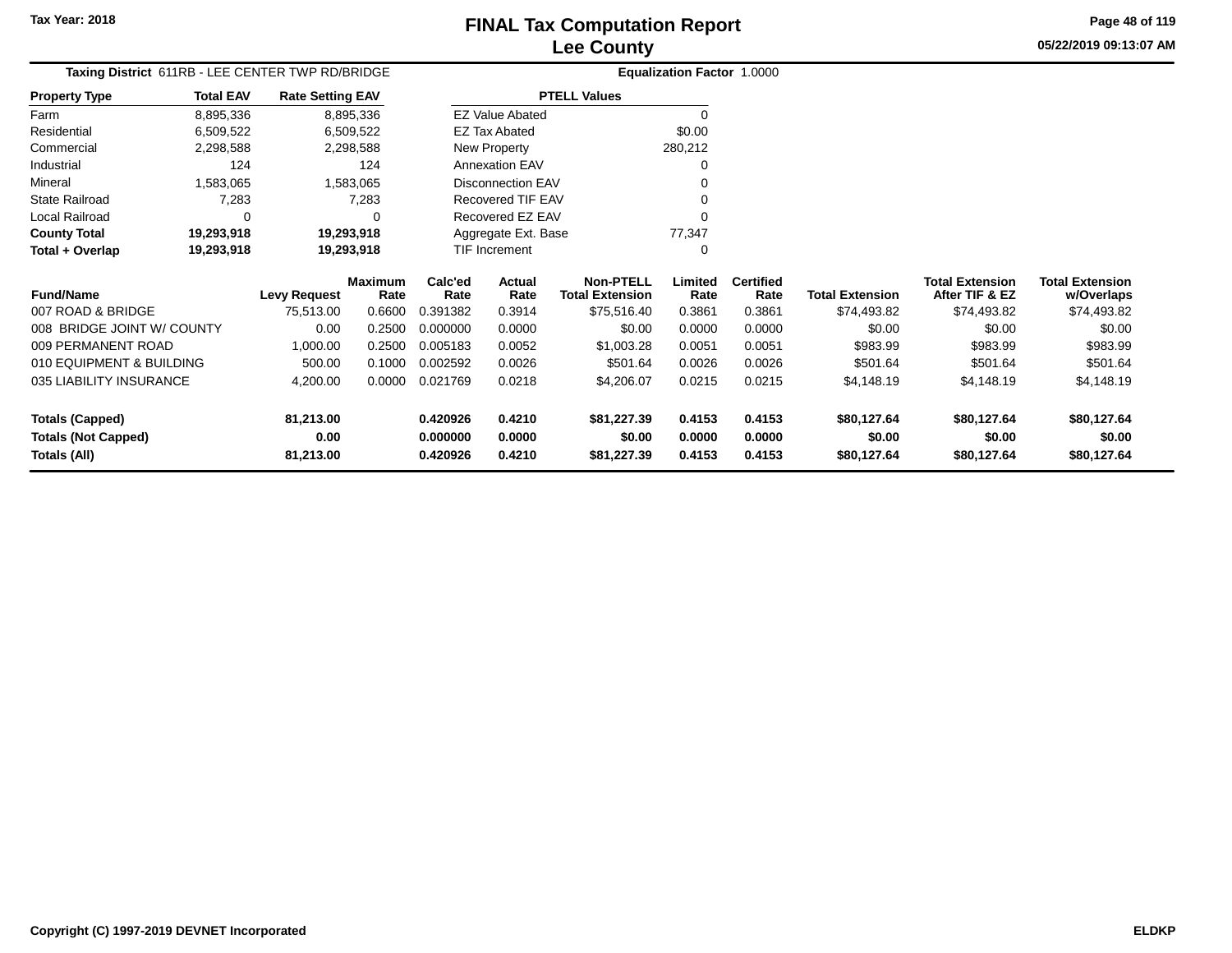# **Lee CountyFINAL Tax Computation Report**

**05/22/2019 09:13:07 AMPage 49 of 119**

| Taxing District 612 - MARION TOWNSHIP |                  |                         |                        |                      |                          |                                            | Equalization Factor 1.0000 |                          |                        |                                          |                                      |
|---------------------------------------|------------------|-------------------------|------------------------|----------------------|--------------------------|--------------------------------------------|----------------------------|--------------------------|------------------------|------------------------------------------|--------------------------------------|
| Property Type                         | <b>Total EAV</b> | <b>Rate Setting EAV</b> |                        |                      |                          | <b>PTELL Values</b>                        |                            |                          |                        |                                          |                                      |
| Farm                                  | 8,801,182        |                         | 8,801,182              |                      | <b>EZ Value Abated</b>   |                                            | 0                          |                          |                        |                                          |                                      |
| Residential                           | 1,849,238        |                         | 1,849,238              |                      | <b>EZ Tax Abated</b>     |                                            | \$0.00                     |                          |                        |                                          |                                      |
| Commercial                            | 1,957,451        |                         | 1,957,451              |                      | New Property             |                                            | 7,475                      |                          |                        |                                          |                                      |
| Industrial                            | 69,434           |                         | 69,434                 |                      | <b>Annexation EAV</b>    |                                            | 0                          |                          |                        |                                          |                                      |
| Mineral                               | 0                |                         |                        |                      | <b>Disconnection EAV</b> |                                            |                            |                          |                        |                                          |                                      |
| State Railroad                        | 0                |                         |                        |                      | Recovered TIF EAV        |                                            |                            |                          |                        |                                          |                                      |
| Local Railroad                        | 0                |                         |                        |                      | Recovered EZ EAV         |                                            |                            |                          |                        |                                          |                                      |
| <b>County Total</b>                   | 12,677,305       |                         | 12,677,305             |                      | Aggregate Ext. Base      |                                            | 45,558                     |                          |                        |                                          |                                      |
| Total + Overlap                       | 12,677,305       |                         | 12,677,305             | <b>TIF Increment</b> |                          |                                            | 0                          |                          |                        |                                          |                                      |
| <b>Fund/Name</b>                      |                  | <b>Levy Request</b>     | <b>Maximum</b><br>Rate | Calc'ed<br>Rate      | Actual<br>Rate           | <b>Non-PTELL</b><br><b>Total Extension</b> | Limited<br>Rate            | <b>Certified</b><br>Rate | <b>Total Extension</b> | <b>Total Extension</b><br>After TIF & EZ | <b>Total Extension</b><br>w/Overlaps |
| 001 CORPORATE                         |                  | 47,800.00               | 0.4500                 | 0.377052             | 0.3771                   | \$47,806.12                                | 0.3596                     | 0.3596                   | \$45,587.59            | \$45,587.59                              | \$45,587.59                          |
| 035 LIABILITY INSURANCE               |                  | 1,000.00                | 0.0000                 | 0.007888             | 0.0079                   | \$1,001.51                                 | 0.0075                     | 0.0075                   | \$950.80               | \$950.80                                 | \$950.80                             |
| 054 GENERAL ASSISTANCE                |                  | 0.00                    | 0.0000                 | 0.000000             | 0.0000                   | \$0.00                                     | 0.0000                     | 0.0000                   | \$0.00                 | \$0.00                                   | \$0.00                               |
| <b>Totals (Capped)</b>                |                  | 48,800.00               |                        | 0.384940             | 0.3850                   | \$48,807.63                                | 0.3671                     | 0.3671                   | \$46,538.39            | \$46,538.39                              | \$46,538.39                          |
| <b>Totals (Not Capped)</b><br>0.00    |                  |                         | 0.000000               | 0.0000               | \$0.00                   | 0.0000                                     | 0.0000                     | \$0.00                   | \$0.00                 | \$0.00                                   |                                      |
| Totals (All)                          |                  | 48,800.00               |                        | 0.384940             | 0.3850                   | \$48,807.63                                | 0.3671                     | 0.3671                   | \$46,538.39            | \$46,538.39                              | \$46,538.39                          |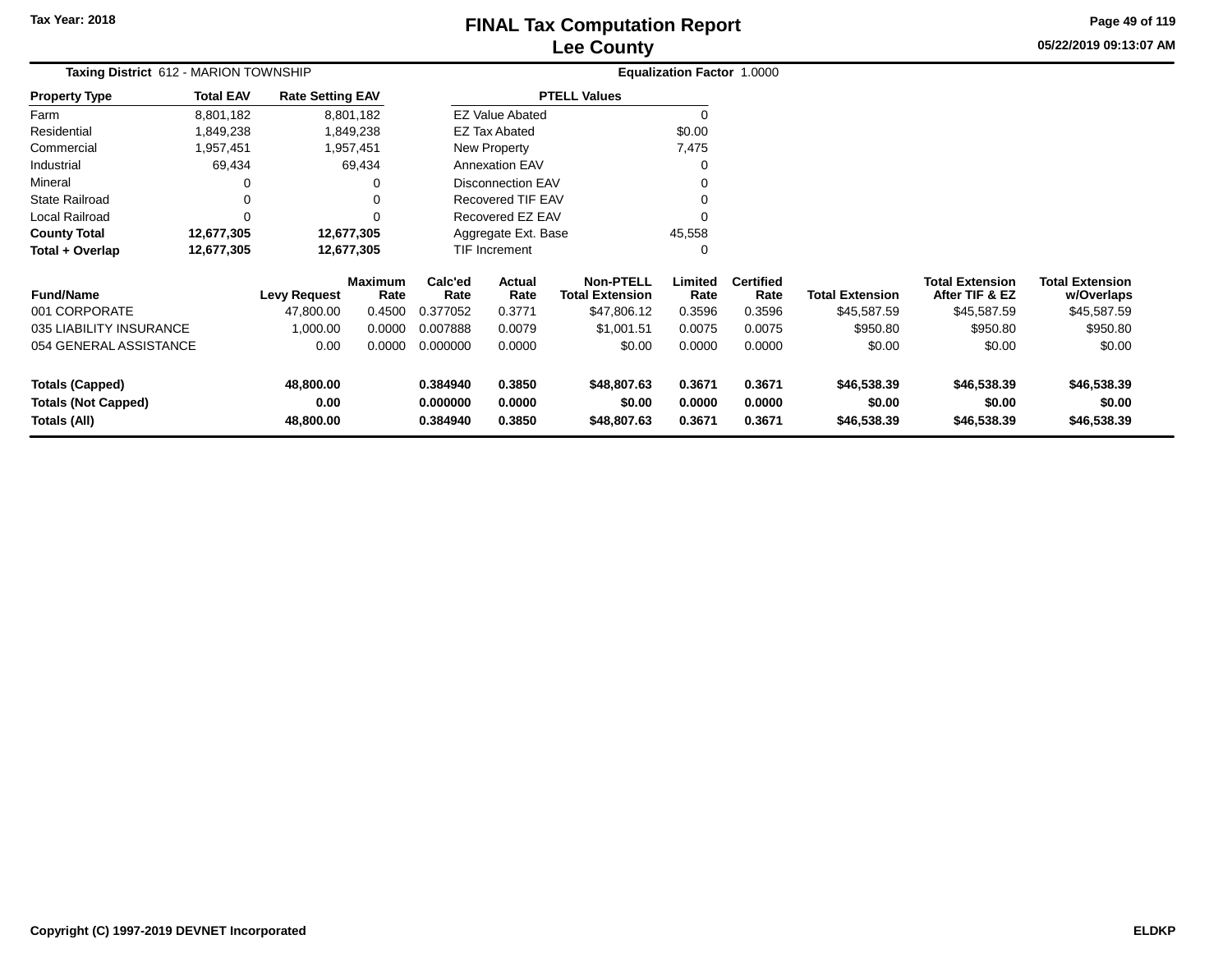**05/22/2019 09:13:07 AM Page 50 of 119**

| Taxing District 612RB - MARION TWP ROAD/BRIDGE |                  |                         |                 | Equalization Factor 1.0000 |                          |                                            |                 |                          |                                 |                                          |                                      |  |
|------------------------------------------------|------------------|-------------------------|-----------------|----------------------------|--------------------------|--------------------------------------------|-----------------|--------------------------|---------------------------------|------------------------------------------|--------------------------------------|--|
| <b>Property Type</b>                           | <b>Total EAV</b> | <b>Rate Setting EAV</b> |                 |                            |                          | <b>PTELL Values</b>                        |                 |                          | <b>Road and Bridge Transfer</b> |                                          |                                      |  |
| Farm                                           | 8,801,182        |                         | 8,801,182       |                            | <b>EZ Value Abated</b>   |                                            | $\Omega$        | <b>Municipality</b>      |                                 | <b>Fund</b>                              | <b>Amount Extended</b>               |  |
| Residential                                    | 1,849,238        |                         | 1,849,238       |                            | <b>EZ Tax Abated</b>     |                                            | \$0.00          |                          |                                 |                                          |                                      |  |
| Commercial                                     | 1,957,451        | 1,957,451               |                 |                            | New Property             |                                            | 7,475           |                          | 701 - CITY OF AMBOY             | 007                                      | \$446.26                             |  |
| Industrial                                     | 69,434           |                         | 69,434          |                            | <b>Annexation EAV</b>    |                                            |                 | Total                    |                                 |                                          | \$446.26                             |  |
| Mineral                                        |                  |                         | 0               |                            | <b>Disconnection EAV</b> |                                            |                 |                          |                                 |                                          |                                      |  |
| <b>State Railroad</b>                          |                  |                         | 0               |                            | <b>Recovered TIF EAV</b> |                                            |                 |                          |                                 |                                          |                                      |  |
| Local Railroad                                 | 0                |                         | $\Omega$        |                            | Recovered EZ EAV         |                                            |                 |                          |                                 |                                          |                                      |  |
| <b>County Total</b>                            | 12,677,305       | 12,677,305              |                 |                            | Aggregate Ext. Base      |                                            | 67,461          |                          |                                 |                                          |                                      |  |
| Total + Overlap                                | 12,677,305       | 12,677,305              |                 |                            | TIF Increment            |                                            |                 |                          |                                 |                                          |                                      |  |
| <b>Fund/Name</b>                               |                  | <b>Levy Request</b>     | Maximum<br>Rate | Calc'ed<br>Rate            | <b>Actual</b><br>Rate    | <b>Non-PTELL</b><br><b>Total Extension</b> | Limited<br>Rate | <b>Certified</b><br>Rate | <b>Total Extension</b>          | <b>Total Extension</b><br>After TIF & EZ | <b>Total Extension</b><br>w/Overlaps |  |
| 007 ROAD & BRIDGE                              |                  | 41,500.00               | 0.6600          | 0.327357                   | 0.3274                   | \$41,505.50                                | 0.3195          | 0.3195                   | \$40,503.99                     | \$40,503.99                              | \$40,503.99                          |  |
| 008 BRIDGE JOINT W/ COUNTY                     |                  | 4,800.00                | 0.2500          | 0.037863                   | 0.0379                   | \$4,804.70                                 | 0.0370          | 0.0370                   | \$4,690.60                      | \$4,690.60                               | \$4,690.60                           |  |
| 009 PERMANENT ROAD                             |                  | 16,300.00               | 0.2500          | 0.128576                   | 0.1286                   | \$16,303.01                                | 0.1255          | 0.1255                   | \$15,910.02                     | \$15,910.02                              | \$15,910.02                          |  |
| 010 EQUIPMENT & BUILDING                       |                  | 3,800.00                | 0.1000          | 0.029975                   | 0.0300                   | \$3,803.19                                 | 0.0293          | 0.0293                   | \$3,714.45                      | \$3,714.45                               | \$3,714.45                           |  |
| 035 LIABILITY INSURANCE                        |                  | 4,200.00                | 0.0000          | 0.033130                   | 0.0331                   | \$4,196.19                                 | 0.0323          | 0.0323                   | \$4,094.77                      | \$4,094.77                               | \$4,094.77                           |  |
| <b>Totals (Capped)</b>                         |                  | 70,600.00               |                 | 0.556901                   | 0.5570                   | \$70,612.59                                | 0.5436          | 0.5436                   | \$68,913.83                     | \$68,913.83                              | \$68,913.83                          |  |
| <b>Totals (Not Capped)</b>                     |                  | 0.00                    |                 | 0.000000                   | 0.0000                   | \$0.00                                     | 0.0000          | 0.0000                   | \$0.00                          | \$0.00                                   | \$0.00                               |  |
| Totals (All)                                   |                  | 70,600.00               |                 | 0.556901                   | 0.5570                   | \$70,612.59                                | 0.5436          | 0.5436                   | \$68,913.83                     | \$68,913.83                              | \$68,913.83                          |  |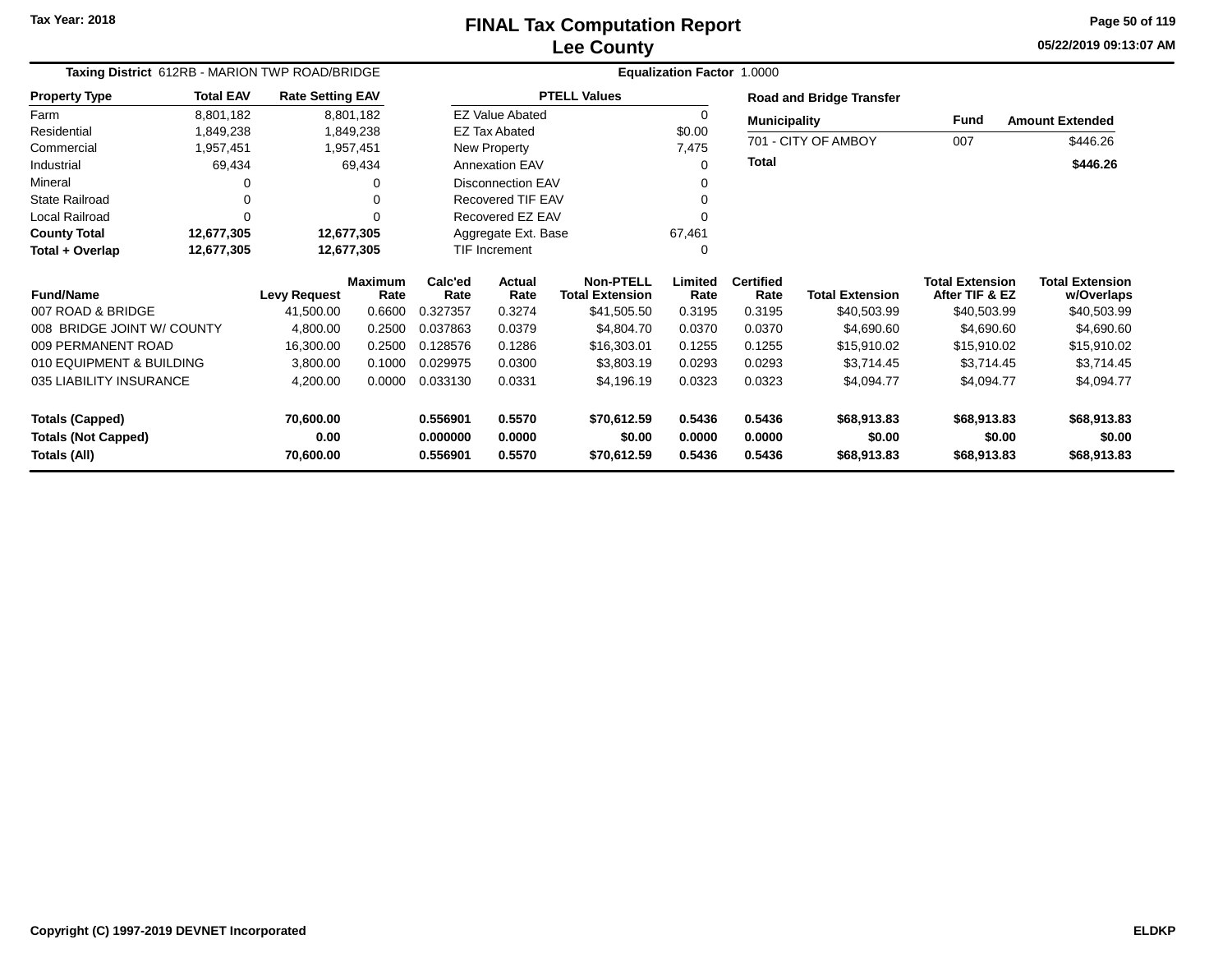# **Lee CountyFINAL Tax Computation Report**

**05/22/2019 09:13:07 AM Page 51 of 119**

| Taxing District 613 - MAY TOWNSHIP                                   |                  |                                |                                  | Equalization Factor 1.0000       |                            |                                                           |                            |                                    |                                       |                                                         |                                                     |
|----------------------------------------------------------------------|------------------|--------------------------------|----------------------------------|----------------------------------|----------------------------|-----------------------------------------------------------|----------------------------|------------------------------------|---------------------------------------|---------------------------------------------------------|-----------------------------------------------------|
| <b>Property Type</b>                                                 | <b>Total EAV</b> | <b>Rate Setting EAV</b>        |                                  |                                  |                            | <b>PTELL Values</b>                                       |                            |                                    |                                       |                                                         |                                                     |
| Farm                                                                 | 9,261,384        |                                | 9,261,384                        |                                  | <b>EZ Value Abated</b>     |                                                           |                            |                                    |                                       |                                                         |                                                     |
| Residential                                                          | 15,249,808       |                                | 15,249,808                       |                                  | EZ Tax Abated              |                                                           | \$0.00                     |                                    |                                       |                                                         |                                                     |
| Commercial                                                           | 1,027,313        |                                | 1,027,313                        |                                  | New Property               |                                                           | 268,529                    |                                    |                                       |                                                         |                                                     |
| Industrial                                                           | 6,455            |                                | 6,455                            |                                  | <b>Annexation EAV</b>      |                                                           | 0                          |                                    |                                       |                                                         |                                                     |
| Mineral                                                              | 8,421,937        |                                | 8,421,937                        |                                  | <b>Disconnection EAV</b>   |                                                           |                            |                                    |                                       |                                                         |                                                     |
| <b>State Railroad</b>                                                | 0                |                                | 0                                |                                  | <b>Recovered TIF EAV</b>   |                                                           | 0                          |                                    |                                       |                                                         |                                                     |
| <b>Local Railroad</b>                                                | 0                |                                | $\Omega$                         |                                  | Recovered EZ EAV           |                                                           |                            |                                    |                                       |                                                         |                                                     |
| <b>County Total</b>                                                  | 33,966,897       |                                | 33,966,897                       |                                  | Aggregate Ext. Base        |                                                           | 59,352                     |                                    |                                       |                                                         |                                                     |
| Total + Overlap                                                      | 33,966,897       |                                | 33,966,897                       |                                  | <b>TIF Increment</b>       |                                                           | 0                          |                                    |                                       |                                                         |                                                     |
| <b>Fund/Name</b><br>001 CORPORATE                                    |                  | Levy Request<br>59,345.00      | <b>Maximum</b><br>Rate<br>0.2500 | Calc'ed<br>Rate<br>0.174714      | Actual<br>Rate<br>0.1747   | <b>Non-PTELL</b><br><b>Total Extension</b><br>\$59,340.17 | Limited<br>Rate<br>0.1747  | <b>Certified</b><br>Rate<br>0.1747 | <b>Total Extension</b><br>\$59,340.17 | <b>Total Extension</b><br>After TIF & EZ<br>\$59,340.17 | <b>Total Extension</b><br>w/Overlaps<br>\$59,340.17 |
| <b>Totals (Capped)</b><br><b>Totals (Not Capped)</b><br>Totals (All) |                  | 59,345.00<br>0.00<br>59,345.00 |                                  | 0.174714<br>0.000000<br>0.174714 | 0.1747<br>0.0000<br>0.1747 | \$59,340.17<br>\$0.00<br>\$59,340.17                      | 0.1747<br>0.0000<br>0.1747 | 0.1747<br>0.0000<br>0.1747         | \$59,340.17<br>\$0.00<br>\$59,340.17  | \$59,340.17<br>\$0.00<br>\$59,340.17                    | \$59,340.17<br>\$0.00<br>\$59,340.17                |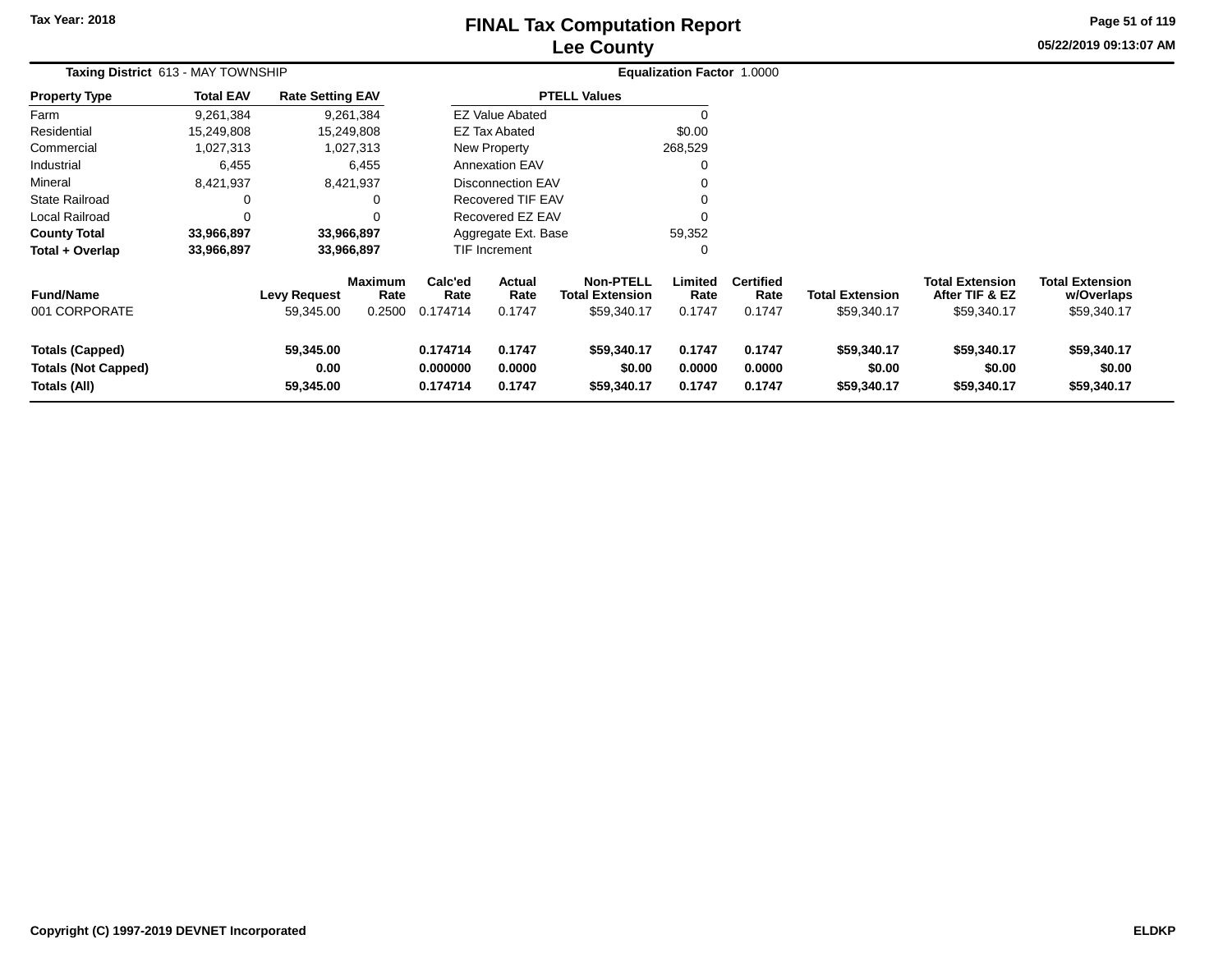# **Lee CountyFINAL Tax Computation Report**

**05/22/2019 09:13:07 AM Page 52 of 119**

| Taxing District 613RB - MAY TWP ROAD/BRIDGE                          |                  |                                   |                                  |                                  | <b>Equalization Factor 1.0000</b> |                                                            |                            |                                    |                                        |                                                          |                                                      |  |
|----------------------------------------------------------------------|------------------|-----------------------------------|----------------------------------|----------------------------------|-----------------------------------|------------------------------------------------------------|----------------------------|------------------------------------|----------------------------------------|----------------------------------------------------------|------------------------------------------------------|--|
| <b>Property Type</b>                                                 | <b>Total EAV</b> | <b>Rate Setting EAV</b>           |                                  |                                  |                                   | <b>PTELL Values</b>                                        |                            |                                    |                                        |                                                          |                                                      |  |
| Farm                                                                 | 9,261,384        |                                   | 9,261,384                        |                                  | <b>EZ Value Abated</b>            |                                                            |                            |                                    |                                        |                                                          |                                                      |  |
| Residential                                                          | 15,249,808       | 15,249,808                        |                                  |                                  | <b>EZ Tax Abated</b>              |                                                            | \$0.00                     |                                    |                                        |                                                          |                                                      |  |
| Commercial                                                           | 1,027,313        |                                   | 1,027,313                        |                                  | New Property                      |                                                            | 268,529                    |                                    |                                        |                                                          |                                                      |  |
| Industrial                                                           | 6,455            |                                   | 6,455                            |                                  | <b>Annexation EAV</b>             |                                                            | 0                          |                                    |                                        |                                                          |                                                      |  |
| Mineral                                                              | 8,421,937        |                                   | 8,421,937                        |                                  | <b>Disconnection EAV</b>          |                                                            | 0                          |                                    |                                        |                                                          |                                                      |  |
| <b>State Railroad</b>                                                | 0                |                                   | 0                                |                                  | <b>Recovered TIF EAV</b>          |                                                            | 0                          |                                    |                                        |                                                          |                                                      |  |
| Local Railroad                                                       | 0                |                                   | 0                                |                                  | Recovered EZ EAV                  |                                                            | 0                          |                                    |                                        |                                                          |                                                      |  |
| <b>County Total</b>                                                  | 33,966,897       | 33,966,897                        |                                  |                                  | Aggregate Ext. Base               |                                                            | 100,901                    |                                    |                                        |                                                          |                                                      |  |
| Total + Overlap                                                      | 33,966,897       | 33,966,897                        |                                  |                                  | <b>TIF Increment</b>              |                                                            | 0                          |                                    |                                        |                                                          |                                                      |  |
| <b>Fund/Name</b><br>007 ROAD & BRIDGE                                |                  | <b>Levy Request</b><br>116,296.00 | <b>Maximum</b><br>Rate<br>0.6600 | Calc'ed<br>Rate<br>0.342380      | <b>Actual</b><br>Rate<br>0.3424   | <b>Non-PTELL</b><br><b>Total Extension</b><br>\$116,302.66 | Limited<br>Rate<br>0.3057  | <b>Certified</b><br>Rate<br>0.3057 | <b>Total Extension</b><br>\$103,836.80 | <b>Total Extension</b><br>After TIF & EZ<br>\$103,836.80 | <b>Total Extension</b><br>w/Overlaps<br>\$103,836.80 |  |
| <b>Totals (Capped)</b><br><b>Totals (Not Capped)</b><br>Totals (All) |                  | 116,296.00<br>0.00<br>116,296.00  |                                  | 0.342380<br>0.000000<br>0.342380 | 0.3424<br>0.0000<br>0.3424        | \$116,302.66<br>\$0.00<br>\$116,302.66                     | 0.3057<br>0.0000<br>0.3057 | 0.3057<br>0.0000<br>0.3057         | \$103,836.80<br>\$0.00<br>\$103,836.80 | \$103,836.80<br>\$0.00<br>\$103,836.80                   | \$103,836.80<br>\$0.00<br>\$103,836.80               |  |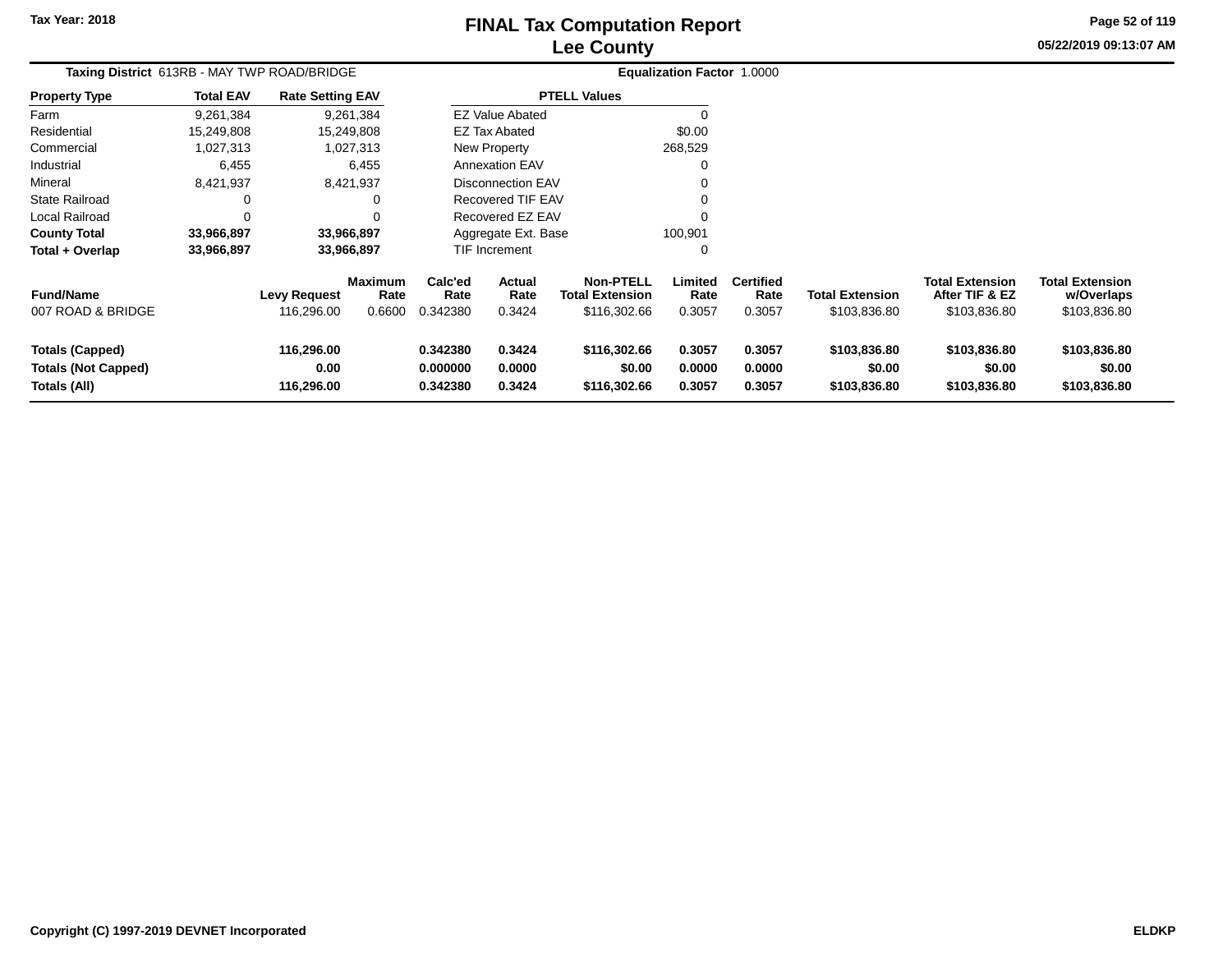# **Lee CountyFINAL Tax Computation Report**

**05/22/2019 09:13:07 AM Page 53 of 119**

| Taxing District 614 - NACHUSA TOWNSHIP      | Equalization Factor 1.0000 |                         |                        |                               |                          |                                            |                 |                          |                        |                                          |                                      |
|---------------------------------------------|----------------------------|-------------------------|------------------------|-------------------------------|--------------------------|--------------------------------------------|-----------------|--------------------------|------------------------|------------------------------------------|--------------------------------------|
| <b>Property Type</b>                        | <b>Total EAV</b>           | <b>Rate Setting EAV</b> |                        |                               |                          | <b>PTELL Values</b>                        |                 |                          |                        |                                          |                                      |
| Farm                                        | 9,407,581                  |                         | 9,407,581              |                               | <b>EZ Value Abated</b>   |                                            | 0               |                          |                        |                                          |                                      |
| Residential                                 | 3,876,633                  |                         | 3,876,633              |                               | <b>EZ Tax Abated</b>     |                                            | \$0.00          |                          |                        |                                          |                                      |
| Commercial                                  | 1,025,720                  |                         | 1,025,720              |                               | New Property             |                                            | 417,797         |                          |                        |                                          |                                      |
| Industrial                                  | 383,057                    |                         | 383,057                |                               | <b>Annexation EAV</b>    |                                            | 0               |                          |                        |                                          |                                      |
| Mineral                                     | 0                          |                         | 0                      |                               | <b>Disconnection EAV</b> |                                            |                 |                          |                        |                                          |                                      |
| State Railroad                              | 922,708                    |                         | 922,708                |                               | Recovered TIF EAV        |                                            |                 |                          |                        |                                          |                                      |
| Local Railroad                              | 1,630                      |                         | 1,630                  |                               | Recovered EZ EAV         |                                            | $\Omega$        |                          |                        |                                          |                                      |
| County Total                                | 15,617,329                 |                         | 15,617,329             | 33,062<br>Aggregate Ext. Base |                          |                                            |                 |                          |                        |                                          |                                      |
| Total + Overlap<br>15,617,329<br>15,617,329 |                            |                         |                        |                               | TIF Increment            |                                            | 0               |                          |                        |                                          |                                      |
| <b>Fund/Name</b>                            |                            | <b>Levy Request</b>     | <b>Maximum</b><br>Rate | Calc'ed<br>Rate               | Actual<br>Rate           | <b>Non-PTELL</b><br><b>Total Extension</b> | Limited<br>Rate | <b>Certified</b><br>Rate | <b>Total Extension</b> | <b>Total Extension</b><br>After TIF & EZ | <b>Total Extension</b><br>w/Overlaps |
| 001 CORPORATE                               |                            | 31,103.00               | 0.4400                 | 0.199157                      | 0.1992                   | \$31,109.72                                | 0.1990          | 0.1990                   | \$31,078.48            | \$31,078.48                              | \$31,078.48                          |
| 047 SOCIAL SECURITY                         |                            | 2,812.00                | 0.0000                 | 0.018006                      | 0.0180                   | \$2,811.12                                 | 0.0180          | 0.0180                   | \$2,811.12             | \$2,811.12                               | \$2,811.12                           |
| 054 GENERAL ASSISTANCE                      |                            | 798.00                  | 0.1000                 | 0.005110                      | 0.0051                   | \$796.48                                   | 0.0051          | 0.0051                   | \$796.48               | \$796.48                                 | \$796.48                             |
| <b>Totals (Capped)</b>                      |                            | 34,713.00               |                        | 0.222273                      | 0.2223                   | \$34,717.32                                | 0.2221          | 0.2221                   | \$34,686.08            | \$34,686.08                              | \$34,686.08                          |
| <b>Totals (Not Capped)</b>                  |                            | 0.00                    |                        | 0.000000                      | 0.0000                   | \$0.00                                     | 0.0000          |                          | \$0.00                 | \$0.00                                   | \$0.00                               |
| Totals (All)                                |                            | 34,713.00               |                        | 0.222273                      | 0.2223                   | \$34,717.32                                | 0.2221          | 0.2221                   | \$34,686.08            | \$34,686.08                              | \$34,686.08                          |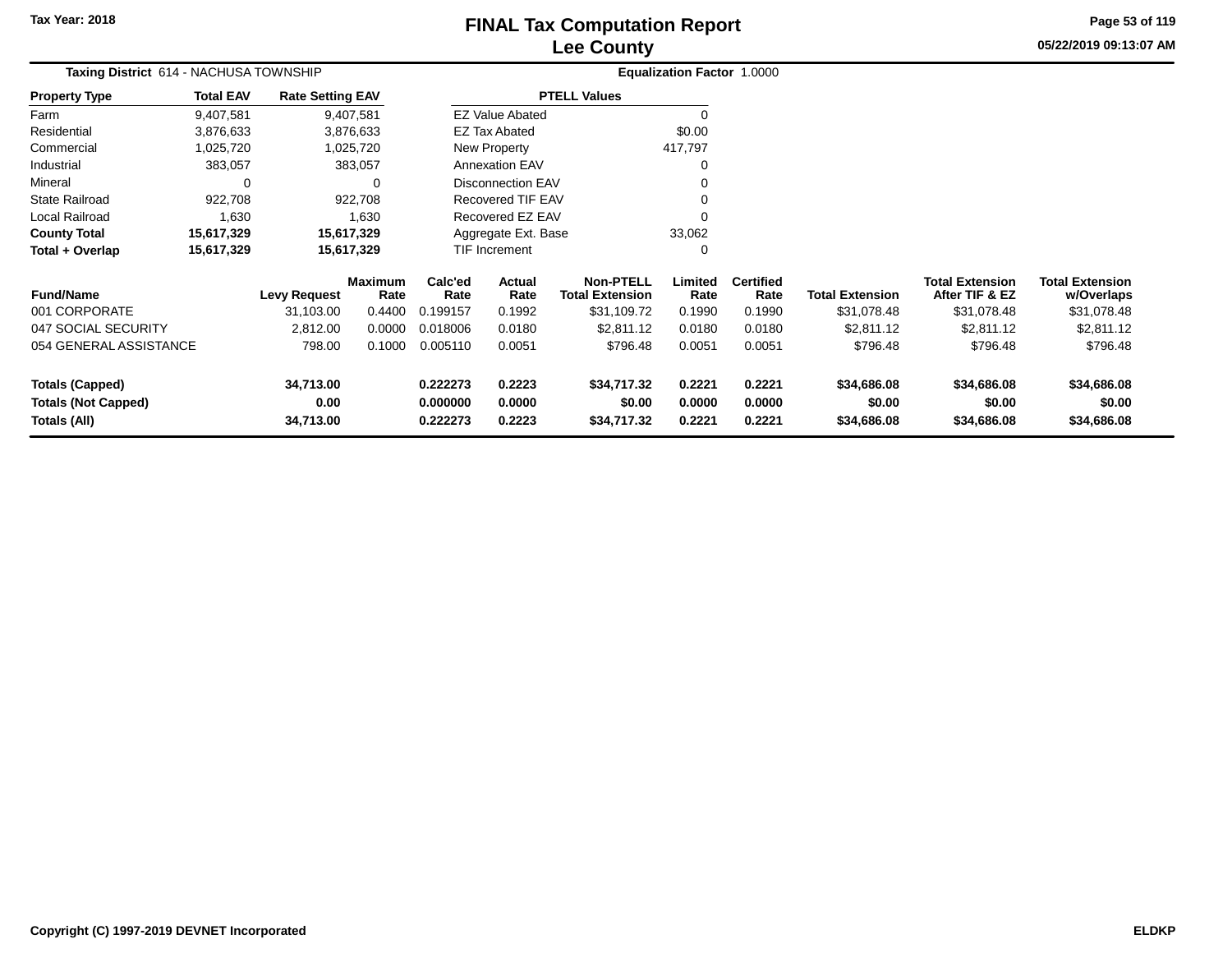# **Lee CountyFINAL Tax Computation Report**

**05/22/2019 09:13:07 AMPage 54 of 119**

> **w/Overlaps**\$31,859.35

| Taxing District 614RB - NACHUSA TWP ROAD/BRIDGE              |                  |                         |                        |                 |                       |                                            | Equalization Factor 1.0000 |                          |                        |                                          |                                      |
|--------------------------------------------------------------|------------------|-------------------------|------------------------|-----------------|-----------------------|--------------------------------------------|----------------------------|--------------------------|------------------------|------------------------------------------|--------------------------------------|
| <b>Property Type</b>                                         | <b>Total EAV</b> | <b>Rate Setting EAV</b> |                        |                 |                       | <b>PTELL Values</b>                        |                            |                          |                        |                                          |                                      |
| Farm                                                         | 9,407,581        |                         | 9,407,581              |                 | EZ Value Abated       |                                            |                            |                          |                        |                                          |                                      |
| Residential                                                  | 3,876,633        |                         | 3,876,633              |                 | <b>EZ Tax Abated</b>  |                                            | \$0.00                     |                          |                        |                                          |                                      |
| Commercial                                                   | 1,025,720        |                         | 1,025,720              |                 | New Property          |                                            | 417,797                    |                          |                        |                                          |                                      |
| Industrial                                                   | 383,057          |                         | 383,057                |                 | <b>Annexation EAV</b> |                                            |                            |                          |                        |                                          |                                      |
| Mineral                                                      |                  |                         | ∩                      |                 | Disconnection EAV     |                                            |                            |                          |                        |                                          |                                      |
| <b>State Railroad</b>                                        | 922,708          |                         | 922.708                |                 | Recovered TIF EAV     |                                            |                            |                          |                        |                                          |                                      |
| Local Railroad                                               | 1,630            |                         | 1,630                  |                 | Recovered EZ EAV      |                                            |                            |                          |                        |                                          |                                      |
| <b>County Total</b>                                          | 15,617,329       |                         | 15,617,329             |                 | Aggregate Ext. Base   |                                            | 57,752                     |                          |                        |                                          |                                      |
| Total + Overlap                                              | 15,617,329       |                         | 15,617,329             |                 | TIF Increment         |                                            |                            |                          |                        |                                          |                                      |
| <b>Fund/Name</b>                                             |                  | <b>Levy Request</b>     | <b>Maximum</b><br>Rate | Calc'ed<br>Rate | Actual<br>Rate        | <b>Non-PTELL</b><br><b>Total Extension</b> | Limited<br>Rate            | <b>Certified</b><br>Rate | <b>Total Extension</b> | <b>Total Extension</b><br>After TIF & EZ | <b>Total Extension</b><br>w/Overlaps |
| 007 ROAD & BRIDGE                                            |                  | 31,887.00               | 0.6600                 | 0.204177        | 0.2042                | \$31,890.59                                | 0.2040                     | 0.2040                   | \$31,859.35            | \$31,859.35                              | \$31,859.35                          |
| 008 BRIDGE JOINT W/ COUNTY<br>0.2500<br>0.009246<br>1,444.00 |                  | 0.0092                  | \$1,436.79             | 0.0092          | 0.0092                | \$1,436.79                                 | \$1,436.79                 | \$1,436.79               |                        |                                          |                                      |
| 009 PERMANENT ROAD                                           |                  | 21,806.00               | 0.2500                 | 0.139627        | 0.1396                | \$21,801.79                                | 0.1395                     | 0.1395                   | \$21,786.17            | \$21,786.17                              | \$21,786.17                          |
| 010 EQUIPMENT & BUILDING<br>5,501.00<br>0.1000               |                  | 0.035224                | 0.0352                 | \$5,497.30      | 0.0352                | 0.0352                                     | \$5,497.30                 | \$5,497.30               | \$5,497.30             |                                          |                                      |

| 009 PERMANENT ROAD<br>010 EQUIPMENT & BUILDING | 21.806.00<br>5.501.00 | 0.2500<br>0.1000 | 0.139627<br>0.035224 | 0.1396<br>0.0352 | \$21.801.79<br>\$5.497.30 | 0.1395<br>0.0352 | 0.1395<br>0.0352 | \$21.786.17<br>\$5,497.30 | \$21.786.17<br>\$5,497.30 | \$21.786.17<br>\$5,497.30 |
|------------------------------------------------|-----------------------|------------------|----------------------|------------------|---------------------------|------------------|------------------|---------------------------|---------------------------|---------------------------|
| Totals (Capped)                                | 60.638.00             |                  | 0.388274             | 0.3882           | \$60.626.47               | 0.3879           | 0.3879           | \$60,579.61               | \$60,579.61               | \$60,579.61               |
| <b>Totals (Not Capped)</b>                     | 0.00                  |                  | 0.000000             | 0.0000           | \$0.00                    | 0.0000           | 0.0000           | \$0.00                    | \$0.00                    | \$0.00                    |
| Totals (All)                                   | 60.638.00             |                  | 0.388274             | 0.3882           | \$60.626.47               | 0.3879           | 0.3879           | \$60,579.61               | \$60,579.61               | \$60,579.61               |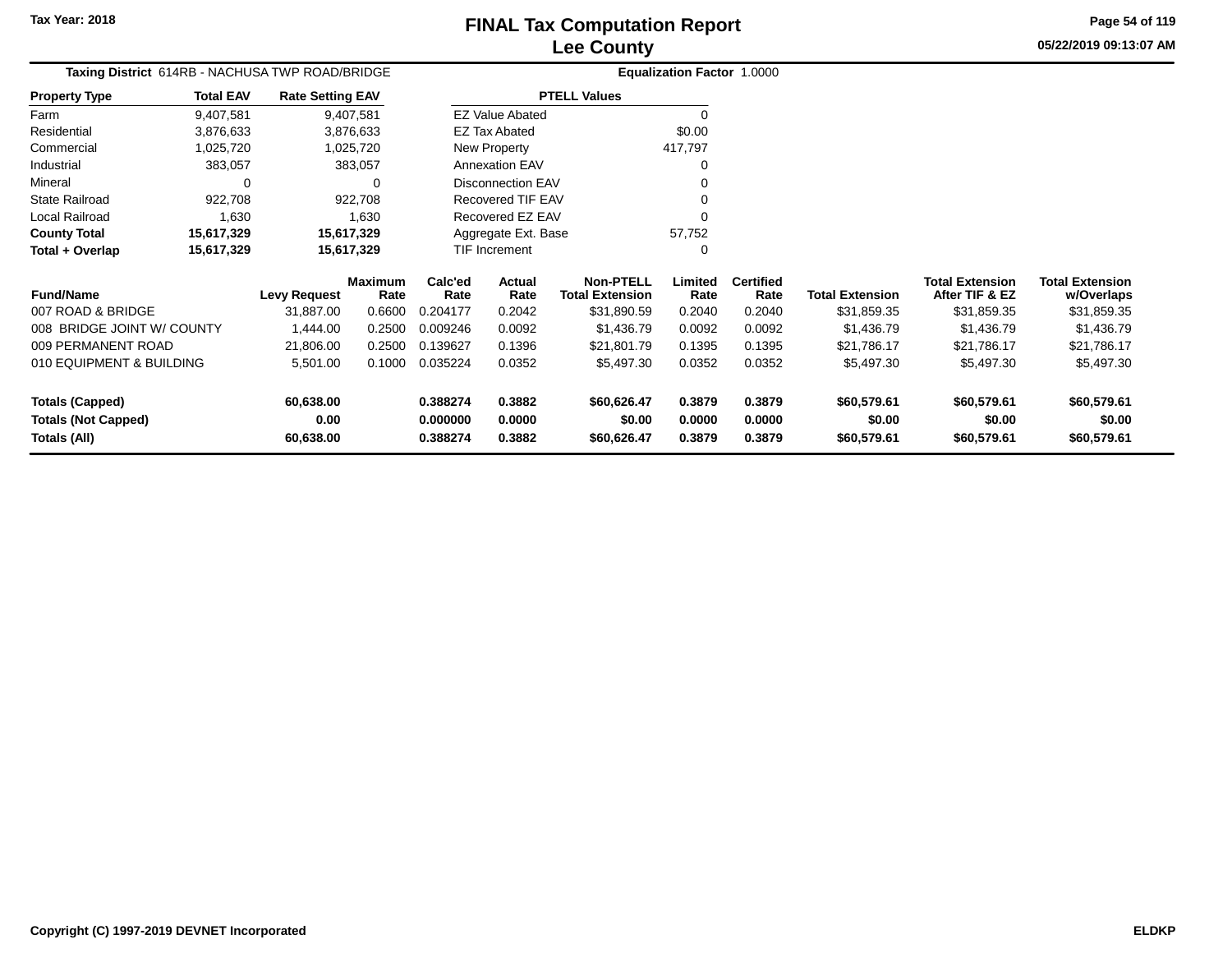# **Lee CountyFINAL Tax Computation Report**

**05/22/2019 09:13:07 AM Page 55 of 119**

| Taxing District 615 - NELSON TOWNSHIP |                                                   |           |                                                                                                                                |                  |                                                                                          |                                                                                                                                                                 |                          |                                      |                                          |                                      |
|---------------------------------------|---------------------------------------------------|-----------|--------------------------------------------------------------------------------------------------------------------------------|------------------|------------------------------------------------------------------------------------------|-----------------------------------------------------------------------------------------------------------------------------------------------------------------|--------------------------|--------------------------------------|------------------------------------------|--------------------------------------|
| <b>Total EAV</b>                      |                                                   |           |                                                                                                                                |                  |                                                                                          |                                                                                                                                                                 |                          |                                      |                                          |                                      |
| 5,048,999                             |                                                   |           |                                                                                                                                |                  |                                                                                          |                                                                                                                                                                 |                          |                                      |                                          |                                      |
| 9,965,466                             |                                                   |           |                                                                                                                                |                  |                                                                                          | \$0.00                                                                                                                                                          |                          |                                      |                                          |                                      |
| 587,531                               |                                                   |           |                                                                                                                                |                  |                                                                                          | 98,145                                                                                                                                                          |                          |                                      |                                          |                                      |
| 14,627,947                            |                                                   |           |                                                                                                                                |                  |                                                                                          |                                                                                                                                                                 |                          |                                      |                                          |                                      |
| 0                                     |                                                   | 0         |                                                                                                                                |                  |                                                                                          |                                                                                                                                                                 |                          |                                      |                                          |                                      |
| 4,401,662                             |                                                   |           |                                                                                                                                |                  |                                                                                          |                                                                                                                                                                 |                          |                                      |                                          |                                      |
| 0                                     |                                                   | 0         |                                                                                                                                |                  |                                                                                          |                                                                                                                                                                 |                          |                                      |                                          |                                      |
| 34,631,605                            |                                                   |           |                                                                                                                                |                  |                                                                                          | 26,069                                                                                                                                                          |                          |                                      |                                          |                                      |
| 34,631,605                            |                                                   |           |                                                                                                                                |                  |                                                                                          | 0                                                                                                                                                               |                          |                                      |                                          |                                      |
|                                       | Levy Request                                      | Rate      | Calc'ed<br>Rate                                                                                                                | Actual<br>Rate   | <b>Non-PTELL</b><br><b>Total Extension</b>                                               | Limited<br>Rate                                                                                                                                                 | <b>Certified</b><br>Rate | <b>Total Extension</b>               | <b>Total Extension</b><br>After TIF & EZ | <b>Total Extension</b><br>w/Overlaps |
|                                       | 19,115.00                                         | 0.2599    | 0.055195                                                                                                                       | 0.0552           | \$19,116.65                                                                              | 0.0552                                                                                                                                                          | 0.0552                   | \$19,116.65                          | \$19,116.65                              | \$19,116.65                          |
|                                       | 4,179.00                                          | 0.0000    | 0.012067                                                                                                                       | 0.0121           | \$4,190.42                                                                               | 0.0121                                                                                                                                                          | 0.0121                   | \$4,190.42                           | \$4,190.42                               | \$4,190.42                           |
|                                       | 2,364.00                                          | 0.0000    | 0.006826                                                                                                                       | 0.0068           | \$2,354.95                                                                               | 0.0068                                                                                                                                                          | 0.0068                   | \$2,354.95                           | \$2,354.95                               | \$2,354.95                           |
|                                       | 959.00                                            | 0.1000    | 0.002769                                                                                                                       | 0.0028           | \$969.68                                                                                 | 0.0028                                                                                                                                                          | 0.0028                   | \$969.68                             | \$969.68                                 | \$969.68                             |
|                                       | 26,617.00<br>0.00                                 |           | 0.076857<br>0.000000                                                                                                           | 0.0769<br>0.0000 | \$26,631.70<br>\$0.00                                                                    | 0.0769<br>0.0000                                                                                                                                                | 0.0769<br>0.0000         | \$26,631.70<br>\$0.00                | \$26,631.70<br>\$0.00                    | \$26,631.70<br>\$0.00<br>\$26,631.70 |
|                                       | 035 LIABILITY INSURANCE<br>054 GENERAL ASSISTANCE | 26,617.00 | <b>Rate Setting EAV</b><br>5,048,999<br>9,965,466<br>587,531<br>14,627,947<br>4,401,662<br>34,631,605<br>34,631,605<br>Maximum | 0.076857         | <b>EZ Tax Abated</b><br>New Property<br>Annexation EAV<br><b>TIF Increment</b><br>0.0769 | <b>PTELL Values</b><br><b>EZ Value Abated</b><br><b>Disconnection EAV</b><br><b>Recovered TIF EAV</b><br>Recovered EZ EAV<br>Aggregate Ext. Base<br>\$26,631.70 | 0.0769                   | Equalization Factor 1.0000<br>0.0769 | \$26,631.70                              | \$26,631.70                          |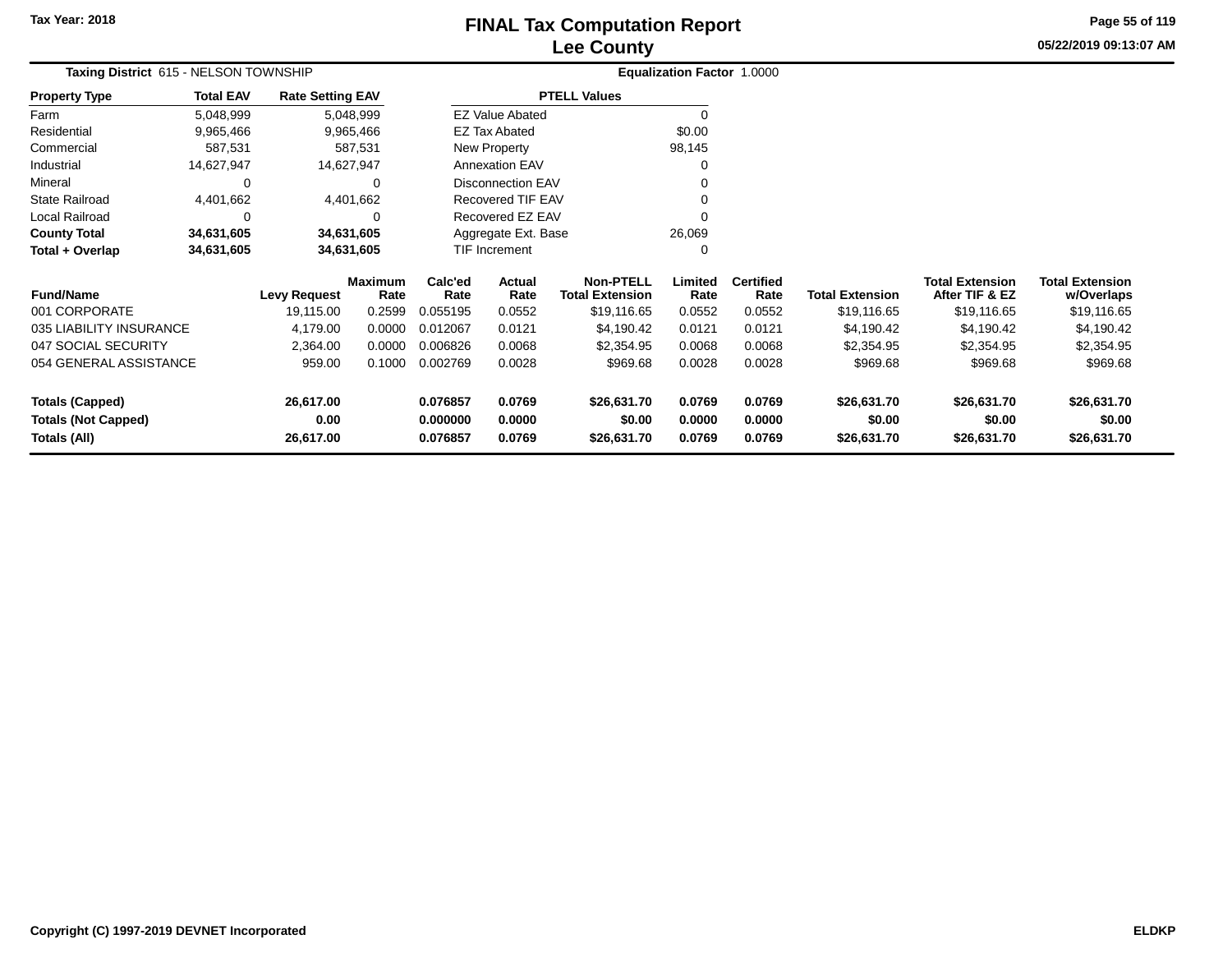# **Lee CountyFINAL Tax Computation Report**

**05/22/2019 09:13:07 AM Page 56 of 119**

| Taxing District 615RB - NELSON TWP ROAD/BRIDGE                       |                  |                                |                        |                                  |                            |                                            | Equalization Factor 1.0000 |                            |                                      |                                          |                                      |
|----------------------------------------------------------------------|------------------|--------------------------------|------------------------|----------------------------------|----------------------------|--------------------------------------------|----------------------------|----------------------------|--------------------------------------|------------------------------------------|--------------------------------------|
| <b>Property Type</b>                                                 | <b>Total EAV</b> | <b>Rate Setting EAV</b>        |                        |                                  |                            | <b>PTELL Values</b>                        |                            |                            | <b>Road and Bridge Transfer</b>      |                                          |                                      |
| Farm                                                                 | 5,048,999        |                                | 5,048,999              |                                  | <b>EZ Value Abated</b>     |                                            |                            | <b>Municipality</b>        |                                      | <b>Fund</b>                              | <b>Amount Extended</b>               |
| Residential                                                          | 9,965,466        |                                | 9,965,466              |                                  | <b>EZ Tax Abated</b>       |                                            | \$0.00                     |                            |                                      |                                          |                                      |
| Commercial                                                           | 587,531          |                                | 587,531                |                                  | <b>New Property</b>        |                                            | 98,145                     |                            | 709 - VILLAGE OF NELSON              | 007                                      | \$680.04                             |
| Industrial                                                           | 14,627,947       | 14,627,947                     |                        |                                  | <b>Annexation EAV</b>      |                                            | $\Omega$                   | <b>Total</b>               |                                      |                                          | \$680.04                             |
| Mineral                                                              | 0                |                                | 0                      |                                  | <b>Disconnection EAV</b>   |                                            |                            |                            |                                      |                                          |                                      |
| <b>State Railroad</b>                                                | 4,401,662        |                                | 4,401,662              |                                  | <b>Recovered TIF EAV</b>   |                                            |                            |                            |                                      |                                          |                                      |
| Local Railroad                                                       | $\Omega$         |                                | $\Omega$               |                                  | Recovered EZ EAV           |                                            | $\Omega$                   |                            |                                      |                                          |                                      |
| <b>County Total</b>                                                  | 34,631,605       |                                | 34,631,605             |                                  | Aggregate Ext. Base        |                                            | 56,400                     |                            |                                      |                                          |                                      |
| Total + Overlap                                                      | 34,631,605       |                                | 34,631,605             |                                  | <b>TIF Increment</b>       |                                            | $\Omega$                   |                            |                                      |                                          |                                      |
| <b>Fund/Name</b>                                                     |                  | <b>Levy Request</b>            | <b>Maximum</b><br>Rate | Calc'ed<br>Rate                  | <b>Actual</b><br>Rate      | <b>Non-PTELL</b><br><b>Total Extension</b> | Limited<br>Rate            | <b>Certified</b><br>Rate   | <b>Total Extension</b>               | <b>Total Extension</b><br>After TIF & EZ | <b>Total Extension</b><br>w/Overlaps |
| 007 ROAD & BRIDGE                                                    |                  | 30,385.00                      | 0.6600                 | 0.087738                         | 0.0877                     | \$30,371.92                                | 0.0877                     | 0.0877                     | \$30,371.92                          | \$30,371.92                              | \$30,371.92                          |
| 009 PERMANENT ROAD                                                   |                  | 27,199.00                      | 0.2500                 | 0.078538                         | 0.0785                     | \$27,185.81                                | 0.0785                     | 0.0785                     | \$27,185.81                          | \$27,185.81                              | \$27,185.81                          |
| <b>Totals (Capped)</b><br><b>Totals (Not Capped)</b><br>Totals (All) |                  | 57,584.00<br>0.00<br>57,584.00 |                        | 0.166276<br>0.000000<br>0.166276 | 0.1662<br>0.0000<br>0.1662 | \$57,557.73<br>\$0.00<br>\$57,557.73       | 0.1662<br>0.0000<br>0.1662 | 0.1662<br>0.0000<br>0.1662 | \$57,557.73<br>\$0.00<br>\$57,557.73 | \$57,557.73<br>\$0.00<br>\$57,557.73     | \$57,557.73<br>\$0.00<br>\$57,557.73 |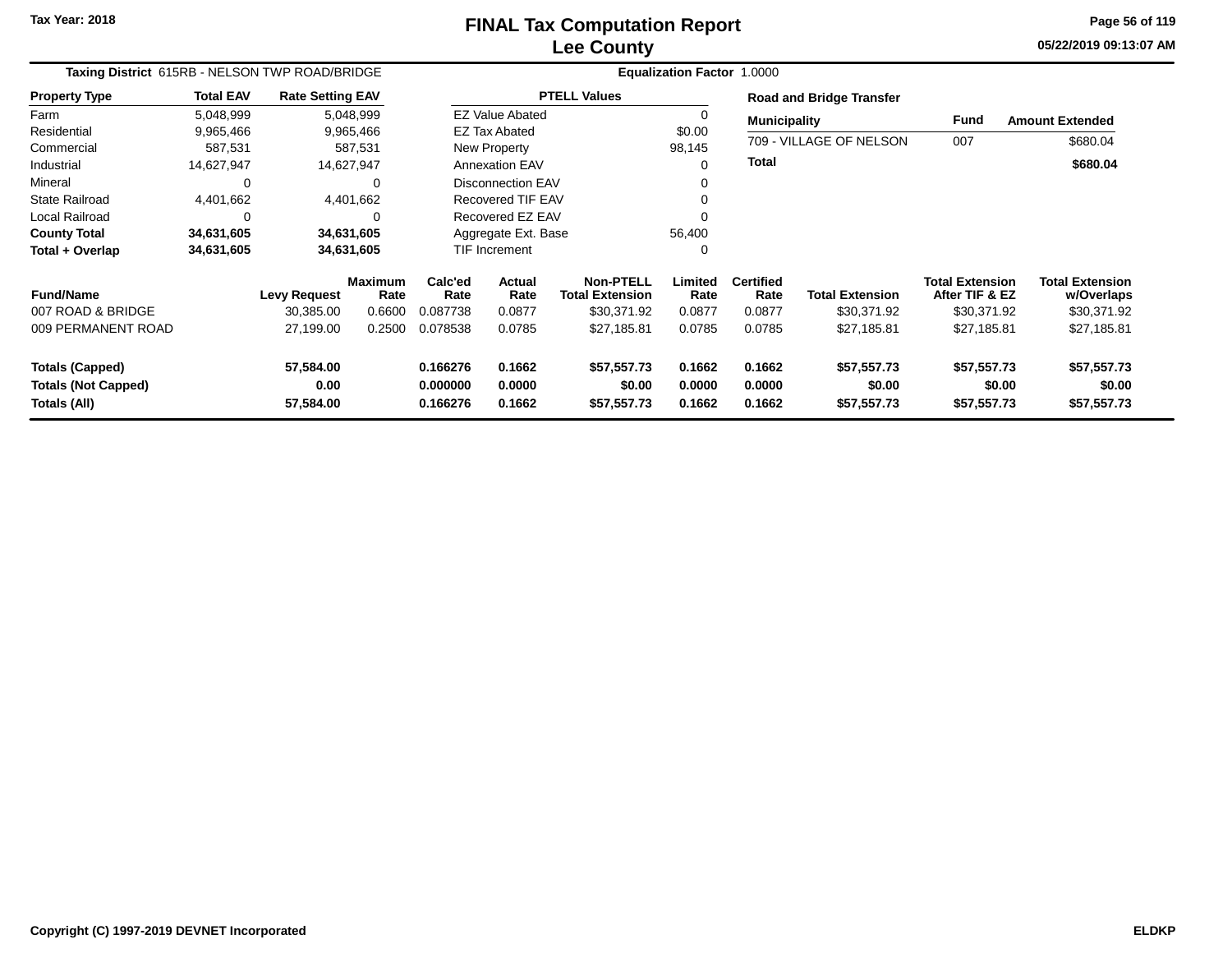# **Lee CountyFINAL Tax Computation Report**

**05/22/2019 09:13:07 AMPage 57 of 119**

| Taxing District 616 - PALMYRA TOWNSHIP     |                  |                         |                        |                      |                          |                                            | <b>Equalization Factor 1.0000</b> |                          |                        |                                          |                                      |
|--------------------------------------------|------------------|-------------------------|------------------------|----------------------|--------------------------|--------------------------------------------|-----------------------------------|--------------------------|------------------------|------------------------------------------|--------------------------------------|
| <b>Property Type</b>                       | <b>Total EAV</b> | <b>Rate Setting EAV</b> |                        |                      |                          | <b>PTELL Values</b>                        |                                   |                          |                        |                                          |                                      |
| Farm                                       | 11,306,041       |                         | 11,306,041             |                      | <b>EZ Value Abated</b>   |                                            | $\Omega$                          |                          |                        |                                          |                                      |
| Residential                                | 51,134,145       |                         | 51,134,145             |                      | <b>EZ Tax Abated</b>     |                                            | \$0.00                            |                          |                        |                                          |                                      |
| Commercial                                 | 5,042,500        |                         | 5,042,500              |                      | New Property             |                                            | 732,613                           |                          |                        |                                          |                                      |
| Industrial                                 | 985              |                         | 985                    |                      | <b>Annexation EAV</b>    |                                            | 0                                 |                          |                        |                                          |                                      |
| Mineral                                    |                  |                         |                        |                      | <b>Disconnection EAV</b> |                                            |                                   |                          |                        |                                          |                                      |
| State Railroad                             | 0                |                         |                        |                      | <b>Recovered TIF EAV</b> |                                            |                                   |                          |                        |                                          |                                      |
| Local Railroad                             | $\Omega$         |                         |                        |                      | Recovered EZ EAV         |                                            | $\Omega$                          |                          |                        |                                          |                                      |
| <b>County Total</b>                        | 67,483,671       |                         | 67,483,671             |                      | Aggregate Ext. Base      |                                            | 101,870                           |                          |                        |                                          |                                      |
| Total + Overlap                            | 67,483,671       |                         | 67,483,671             |                      | <b>TIF Increment</b>     |                                            | 0                                 |                          |                        |                                          |                                      |
| <b>Fund/Name</b>                           |                  | <b>Levy Request</b>     | <b>Maximum</b><br>Rate | Calc'ed<br>Rate      | Actual<br>Rate           | <b>Non-PTELL</b><br><b>Total Extension</b> | Limited<br>Rate                   | <b>Certified</b><br>Rate | <b>Total Extension</b> | <b>Total Extension</b><br>After TIF & EZ | <b>Total Extension</b><br>w/Overlaps |
| 001 CORPORATE                              |                  | 91,370.00               | 0.2500                 | 0.135396             | 0.1354                   | \$91,372.89                                | 0.1354                            | 0.1354                   | \$91,372.89            | \$91,372.89                              | \$91,372.89                          |
| 047 SOCIAL SECURITY                        |                  | 4,871.00                | 0.0000                 | 0.007218             | 0.0072                   | \$4,858.82                                 | 0.0072                            | 0.0072                   | \$4,858.82             | \$4,858.82                               | \$4,858.82                           |
| 054 GENERAL ASSISTANCE                     |                  | 8,163.00                | 0.1000                 | 0.012096             | 0.0121                   | \$8,165.52                                 | 0.0121                            | 0.0121                   | \$8,165.52             | \$8,165.52                               | \$8,165.52                           |
| <b>Totals (Capped)</b>                     |                  | 104,404.00              |                        | 0.154710             | 0.1547                   | \$104,397.23                               | 0.1547                            | 0.1547                   | \$104,397.23           | \$104,397.23                             | \$104,397.23                         |
| <b>Totals (Not Capped)</b><br>Totals (All) |                  | 0.00<br>104,404.00      |                        | 0.000000<br>0.154710 | 0.0000<br>0.1547         | \$0.00<br>\$104,397.23                     | 0.0000<br>0.1547                  | 0.0000<br>0.1547         | \$0.00<br>\$104,397.23 | \$0.00<br>\$104,397.23                   | \$0.00<br>\$104,397.23               |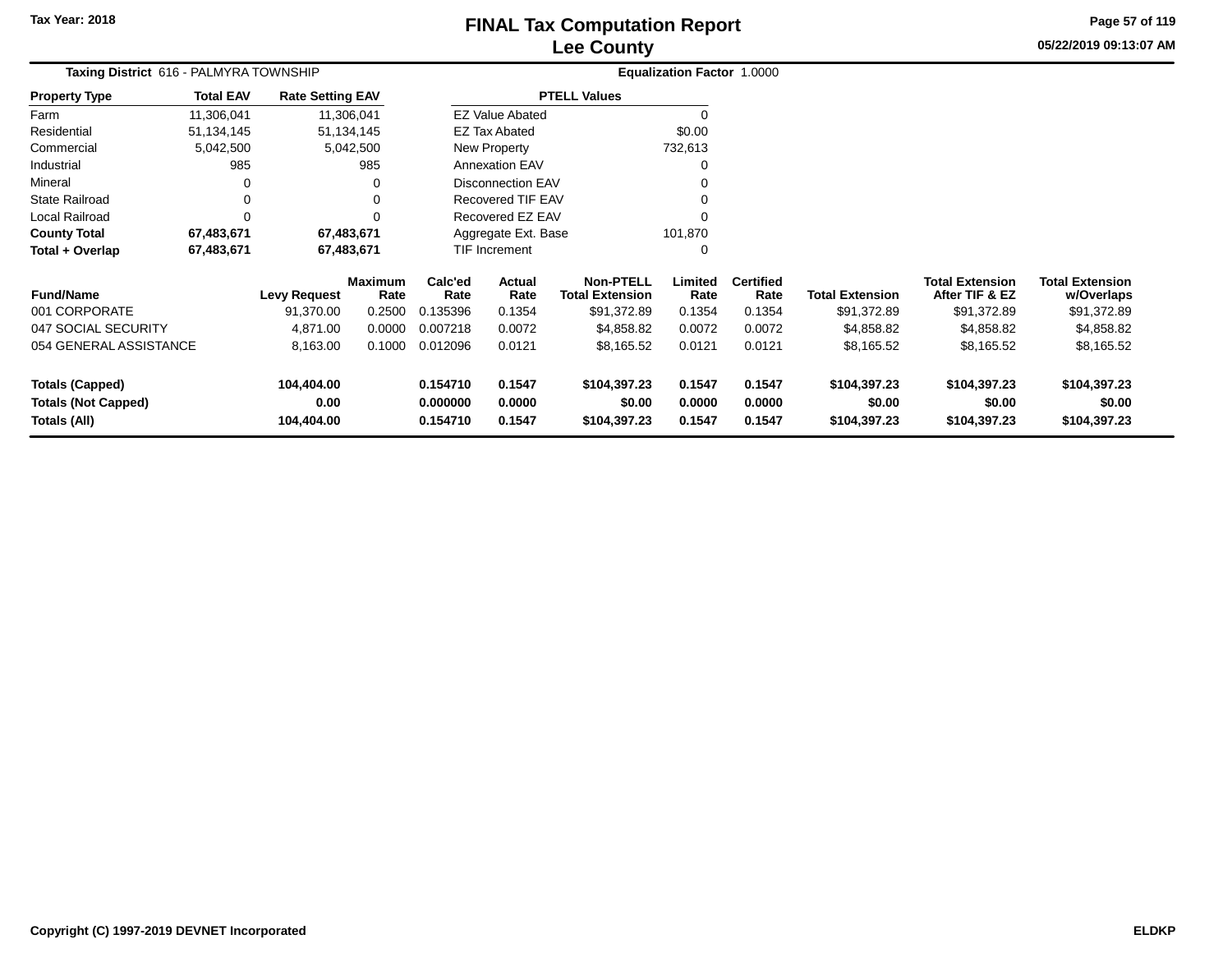**05/22/2019 09:13:07 AMPage 58 of 119**

| Taxing District 616RB - PALMYRA TWP ROAD/BRIDGE |                  |                         |                        |                 |                          |                                            | Equalization Factor 1.0000 |                          |                        |                                          |                                      |
|-------------------------------------------------|------------------|-------------------------|------------------------|-----------------|--------------------------|--------------------------------------------|----------------------------|--------------------------|------------------------|------------------------------------------|--------------------------------------|
| <b>Property Type</b>                            | <b>Total EAV</b> | <b>Rate Setting EAV</b> |                        |                 |                          | <b>PTELL Values</b>                        |                            |                          |                        |                                          |                                      |
| Farm                                            | 11,306,041       |                         | 11,306,041             |                 | <b>EZ Value Abated</b>   |                                            | $\Omega$                   |                          |                        |                                          |                                      |
| Residential                                     | 51,134,145       |                         | 51,134,145             |                 | <b>EZ Tax Abated</b>     |                                            | \$0.00                     |                          |                        |                                          |                                      |
| Commercial                                      | 5,042,500        |                         | 5,042,500              |                 | New Property             |                                            | 732,613                    |                          |                        |                                          |                                      |
| Industrial                                      | 985              |                         | 985                    |                 | <b>Annexation EAV</b>    |                                            | 0                          |                          |                        |                                          |                                      |
| Mineral                                         | 0                |                         | 0                      |                 | <b>Disconnection EAV</b> |                                            |                            |                          |                        |                                          |                                      |
| <b>State Railroad</b>                           | 0                |                         |                        |                 | Recovered TIF EAV        |                                            |                            |                          |                        |                                          |                                      |
| Local Railroad                                  | $\Omega$         |                         |                        |                 | Recovered EZ EAV         |                                            |                            |                          |                        |                                          |                                      |
| <b>County Total</b>                             | 67,483,671       |                         | 67,483,671             |                 | Aggregate Ext. Base      |                                            | 141,629                    |                          |                        |                                          |                                      |
| Total + Overlap                                 | 67,483,671       |                         | 67,483,671             |                 | <b>TIF Increment</b>     |                                            | 0                          |                          |                        |                                          |                                      |
| <b>Fund/Name</b>                                |                  | <b>Levy Request</b>     | <b>Maximum</b><br>Rate | Calc'ed<br>Rate | Actual<br>Rate           | <b>Non-PTELL</b><br><b>Total Extension</b> | Limited<br>Rate            | <b>Certified</b><br>Rate | <b>Total Extension</b> | <b>Total Extension</b><br>After TIF & EZ | <b>Total Extension</b><br>w/Overlaps |
| 007 ROAD & BRIDGE                               |                  | 113,750.00              | 0.6600                 | 0.168559        | 0.1686                   | \$113,777.47                               | 0.1660                     | 0.1660                   | \$112,022.89           | \$112,022.89                             | \$112,022.89                         |
| 008 BRIDGE JOINT W/ COUNTY                      |                  | 7,850.00                | 0.2500                 | 0.011632        | 0.0116                   | \$7,828.11                                 | 0.0114                     | 0.0114                   | \$7,693.14             | \$7,693.14                               | \$7,693.14                           |
| 010 EQUIPMENT & BUILDING                        |                  | 24,230.00               | 0.1000                 | 0.035905        | 0.0359                   | \$24,226.64                                | 0.0353                     | 0.0353                   | \$23,821.74            | \$23,821.74                              | \$23,821.74                          |
| 047 SOCIAL SECURITY                             |                  | 2,415.00                | 0.0000                 | 0.003579        | 0.0036                   | \$2,429.41                                 | 0.0035                     | 0.0035                   | \$2,361.93             | \$2,361.93                               | \$2,361.93                           |
| 090 ROAD DAMAGE                                 |                  | 196.00                  | 0.0330                 | 0.000290        | 0.0003                   | \$202.45                                   | 0.0003                     | 0.0003                   | \$202.45               | \$202.45                                 | \$202.45                             |
| <b>Totals (Capped)</b>                          |                  | 148,441.00              |                        | 0.219965        | 0.2200                   | \$148,464.08                               | 0.2165                     | 0.2165                   | \$146,102.15           | \$146,102.15                             | \$146,102.15                         |
| <b>Totals (Not Capped)</b>                      |                  | 0.00                    |                        | 0.000000        | 0.0000                   | \$0.00                                     | 0.0000                     | 0.0000                   | \$0.00                 | \$0.00                                   | \$0.00                               |
| Totals (All)                                    |                  | 148,441.00              |                        | 0.219965        | 0.2200                   | \$148,464.08                               | 0.2165                     | 0.2165                   | \$146,102.15           | \$146,102.15                             | \$146,102.15                         |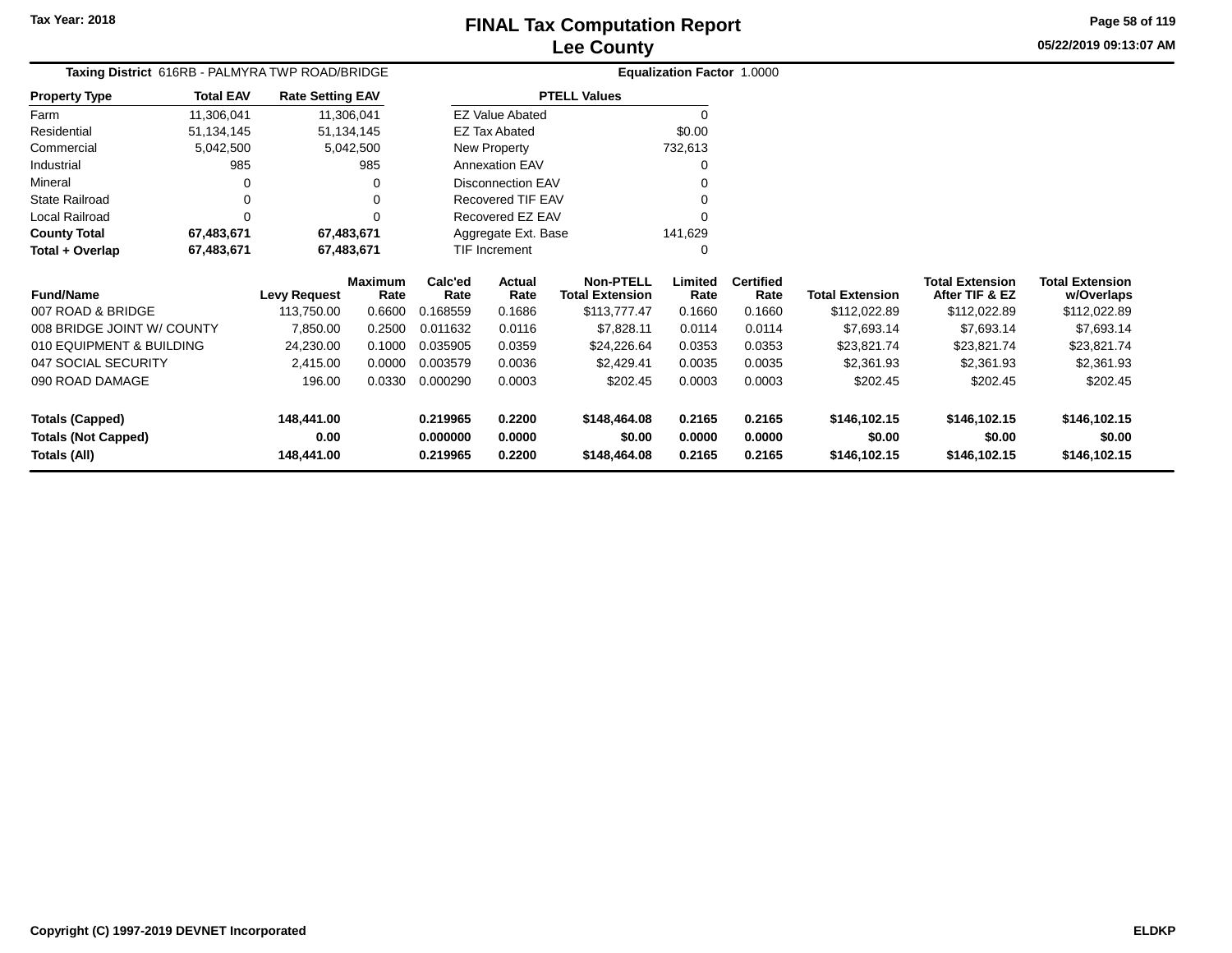# **Lee CountyFINAL Tax Computation Report**

**05/22/2019 09:13:07 AM Page 59 of 119**

| Taxing District 617 - REYNOLDS TOWNSHIP                              |                  |                                  |                                  |                                  |                            |                                                           | Equalization Factor 1.0000 |                                    |                                       |                                                         |                                                     |
|----------------------------------------------------------------------|------------------|----------------------------------|----------------------------------|----------------------------------|----------------------------|-----------------------------------------------------------|----------------------------|------------------------------------|---------------------------------------|---------------------------------------------------------|-----------------------------------------------------|
| <b>Property Type</b>                                                 | <b>Total EAV</b> | <b>Rate Setting EAV</b>          |                                  |                                  |                            | <b>PTELL Values</b>                                       |                            |                                    |                                       |                                                         |                                                     |
| Farm                                                                 | 13,999,939       |                                  | 13,999,939                       |                                  | <b>EZ Value Abated</b>     |                                                           |                            |                                    |                                       |                                                         |                                                     |
| Residential                                                          | 2,862,285        |                                  | 2,862,285                        |                                  | <b>EZ Tax Abated</b>       |                                                           | \$0.00                     |                                    |                                       |                                                         |                                                     |
| Commercial                                                           | 100,313          |                                  | 100,313                          |                                  | New Property               |                                                           | 320,322                    |                                    |                                       |                                                         |                                                     |
| Industrial                                                           | 58               |                                  | 58                               |                                  | <b>Annexation EAV</b>      |                                                           |                            |                                    |                                       |                                                         |                                                     |
| Mineral                                                              | $\Omega$         |                                  | $\Omega$                         |                                  | Disconnection EAV          |                                                           |                            |                                    |                                       |                                                         |                                                     |
| State Railroad                                                       | 267,831          |                                  | 267,831                          |                                  | Recovered TIF EAV          |                                                           |                            |                                    |                                       |                                                         |                                                     |
| Local Railroad                                                       | 0                |                                  | $\Omega$                         |                                  | Recovered EZ EAV           |                                                           |                            |                                    |                                       |                                                         |                                                     |
| <b>County Total</b>                                                  | 17,230,426       |                                  | 17,230,426                       |                                  | Aggregate Ext. Base        |                                                           | 48,091                     |                                    |                                       |                                                         |                                                     |
| Total + Overlap                                                      | 17,230,426       |                                  | 17,230,426                       |                                  | TIF Increment              |                                                           | 0                          |                                    |                                       |                                                         |                                                     |
| <b>Fund/Name</b><br>001 CORPORATE                                    |                  | <b>Levy Request</b><br>50,495.00 | <b>Maximum</b><br>Rate<br>0.4200 | Calc'ed<br>Rate<br>0.293057      | Actual<br>Rate<br>0.2931   | <b>Non-PTELL</b><br><b>Total Extension</b><br>\$50,502.38 | Limited<br>Rate<br>0.2904  | <b>Certified</b><br>Rate<br>0.2904 | <b>Total Extension</b><br>\$50,037.16 | <b>Total Extension</b><br>After TIF & EZ<br>\$50,037.16 | <b>Total Extension</b><br>w/Overlaps<br>\$50,037.16 |
| <b>Totals (Capped)</b><br><b>Totals (Not Capped)</b><br>Totals (All) |                  | 50,495.00<br>0.00<br>50,495.00   |                                  | 0.293057<br>0.000000<br>0.293057 | 0.2931<br>0.0000<br>0.2931 | \$50,502.38<br>\$0.00<br>\$50,502.38                      | 0.2904<br>0.0000<br>0.2904 | 0.2904<br>0.0000<br>0.2904         | \$50,037.16<br>\$0.00<br>\$50,037.16  | \$50,037.16<br>\$0.00<br>\$50,037.16                    | \$50,037.16<br>\$0.00<br>\$50,037.16                |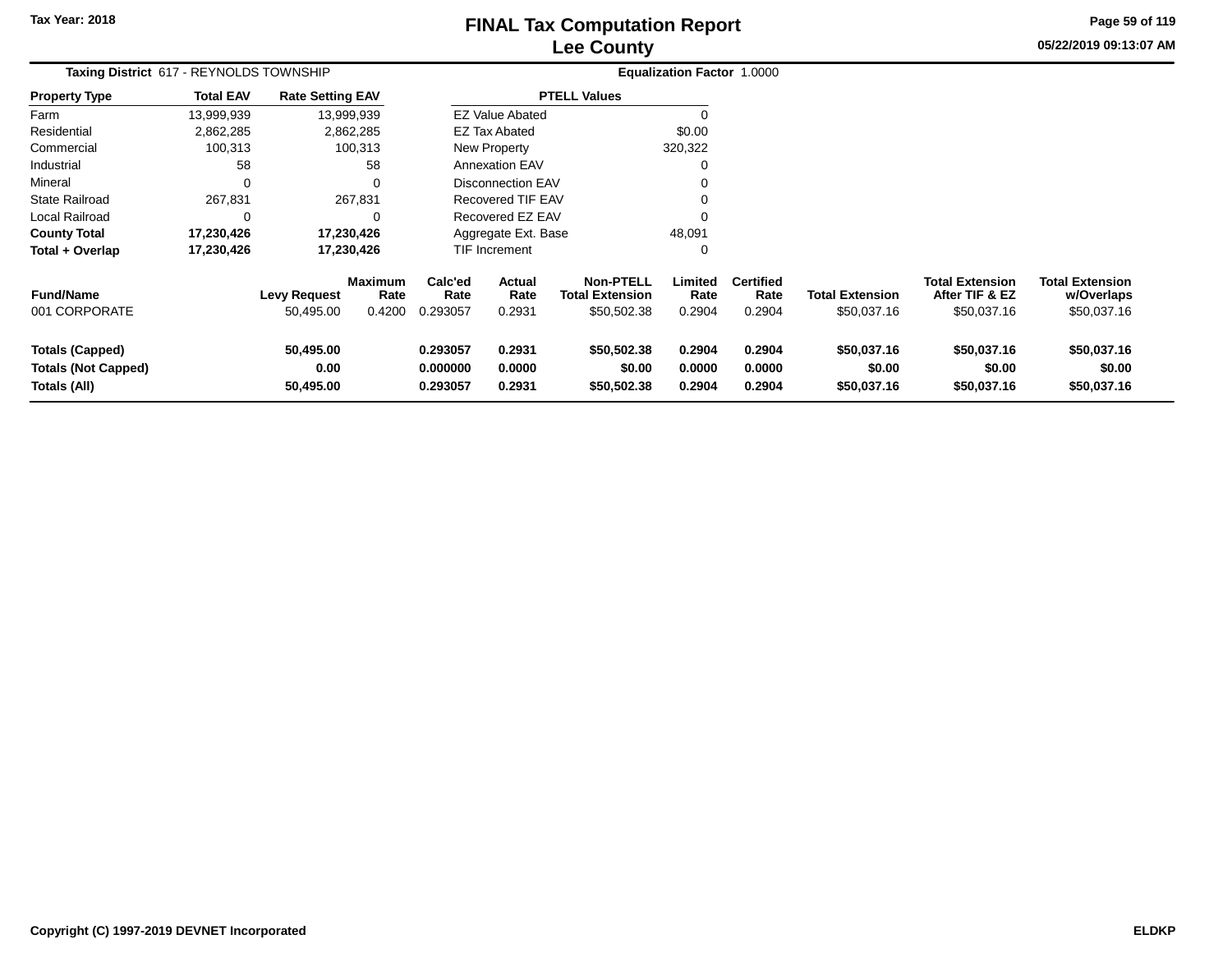**05/22/2019 09:13:07 AMPage 60 of 119**

|                            |                  |                         | Taxing District 617RB - REYNOLDS TWP RD/BRIDGE |                 |                          |                        |                  | Equalization Factor 1.0000 |                          |                        |                                          |                                      |
|----------------------------|------------------|-------------------------|------------------------------------------------|-----------------|--------------------------|------------------------|------------------|----------------------------|--------------------------|------------------------|------------------------------------------|--------------------------------------|
| <b>Property Type</b>       | <b>Total EAV</b> | <b>Rate Setting EAV</b> |                                                |                 |                          | <b>PTELL Values</b>    |                  |                            |                          |                        |                                          |                                      |
| Farm                       | 13,999,939       | 13,999,939              |                                                |                 | EZ Value Abated          |                        |                  |                            |                          |                        |                                          |                                      |
| Residential                | 2,862,285        |                         | 2,862,285                                      |                 | EZ Tax Abated            |                        |                  | \$0.00                     |                          |                        |                                          |                                      |
| Commercial                 | 100,313          |                         | 100,313                                        |                 | New Property             |                        |                  | 320,322                    |                          |                        |                                          |                                      |
| Industrial                 | 58               |                         | -58                                            |                 | <b>Annexation EAV</b>    |                        |                  |                            |                          |                        |                                          |                                      |
| Mineral                    |                  |                         | 0                                              |                 | <b>Disconnection EAV</b> |                        |                  |                            |                          |                        |                                          |                                      |
| <b>State Railroad</b>      | 267,831          |                         | 267,831                                        |                 | Recovered TIF EAV        |                        |                  |                            |                          |                        |                                          |                                      |
| Local Railroad             |                  |                         | $\Omega$                                       |                 | Recovered EZ EAV         |                        |                  |                            |                          |                        |                                          |                                      |
| <b>County Total</b>        | 17,230,426       | 17,230,426              |                                                |                 | Aggregate Ext. Base      |                        |                  | 51,037                     |                          |                        |                                          |                                      |
| Total + Overlap            | 17,230,426       | 17,230,426              |                                                |                 | <b>TIF Increment</b>     |                        |                  |                            |                          |                        |                                          |                                      |
| <b>Fund/Name</b>           |                  | Levy Request            | <b>Maximum</b><br>Rate                         | Calc'ed<br>Rate | Actual<br>Rate           | <b>Total Extension</b> | <b>Non-PTELL</b> | Limited<br>Rate            | <b>Certified</b><br>Rate | <b>Total Extension</b> | <b>Total Extension</b><br>After TIF & EZ | <b>Total Extension</b><br>w/Overlaps |
| 007 ROAD & BRIDGE          |                  | 22.792.00               | 0.6600                                         | 0.132278        | 0.1323                   |                        | \$22,795.85      | 0.1311                     | 0.1311                   | \$22,589.09            | \$22,589.09                              | \$22,589.09                          |
| 008 BRIDGE JOINT W/ COUNTY |                  | 2.821.00                | 0.2500                                         | 0.016372        | 0.0164                   |                        | \$2,825.79       | 0.0162                     | 0.0162                   | \$2.791.33             | \$2,791.33                               | \$2,791.33                           |
|                            |                  |                         |                                                |                 |                          |                        |                  |                            |                          |                        |                                          |                                      |

| 007 ROAD & BRIDGE          | 22.792.00 | 0.6600 | 0.132278 | 0.1323 | \$22,795.85 | 0.1311 | 0.1311 | \$22,589.09 | \$22,589.09 | \$22,589.09 |
|----------------------------|-----------|--------|----------|--------|-------------|--------|--------|-------------|-------------|-------------|
| 008 BRIDGE JOINT W/COUNTY  | 2.821.00  | 0.2500 | 0.016372 | 0.0164 | \$2,825.79  | 0.0162 | 0.0162 | \$2.791.33  | \$2.791.33  | \$2.791.33  |
| 009 PERMANENT ROAD         | 23.115.00 | 0.2500 | 0.134152 | 0.1342 | \$23.123.23 | 0.1330 | 0.1330 | \$22.916.47 | \$22.916.47 | \$22,916.47 |
| 010 EQUIPMENT & BUILDING   | 4.861.00  | 0.1000 | 0.028212 | 0.0282 | \$4,858.98  | 0.0279 | 0.0279 | \$4,807.29  | \$4,807.29  | \$4,807.29  |
| <b>Totals (Capped)</b>     | 53.589.00 |        | 0.311014 | 0.3111 | \$53,603.85 | 0.3082 | 0.3082 | \$53.104.18 | \$53.104.18 | \$53,104.18 |
| <b>Totals (Not Capped)</b> | 0.00      |        | 0.000000 | 0.0000 | \$0.00      | 0.0000 | 0.0000 | \$0.00      | \$0.00      | \$0.00      |
| Totals (All)               | 53,589.00 |        | 0.311014 | 0.3111 | \$53,603.85 | 0.3082 | 0.3082 | \$53,104.18 | \$53.104.18 | \$53,104.18 |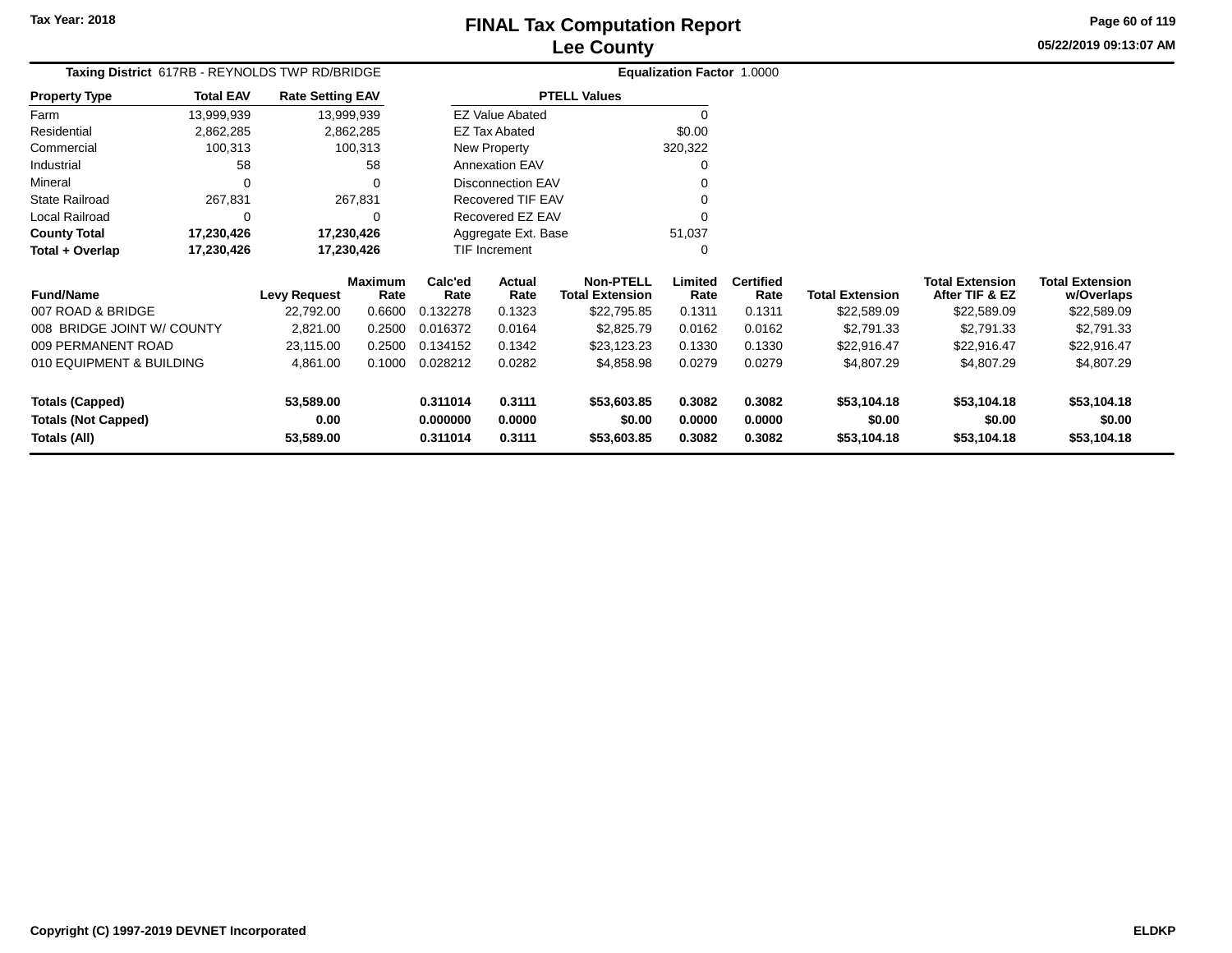# **Lee CountyFINAL Tax Computation Report**

**05/22/2019 09:13:07 AM Page 61 of 119**

| Taxing District 618 - SOUTH DIXON TOWNSHIP |                  |                         |                        |                 |                          |                                            | <b>Equalization Factor 1.0000</b> |                          |                        |                                          |                                      |
|--------------------------------------------|------------------|-------------------------|------------------------|-----------------|--------------------------|--------------------------------------------|-----------------------------------|--------------------------|------------------------|------------------------------------------|--------------------------------------|
| <b>Property Type</b>                       | <b>Total EAV</b> | <b>Rate Setting EAV</b> |                        |                 |                          | <b>PTELL Values</b>                        |                                   |                          |                        |                                          |                                      |
| Farm                                       | 9,642,816        |                         | 9,598,766              |                 | <b>EZ Value Abated</b>   |                                            | 1,051,195                         |                          |                        |                                          |                                      |
| Residential                                | 12,340,039       |                         | 12,340,039             |                 | <b>EZ Tax Abated</b>     |                                            | \$1,073.28                        |                          |                        |                                          |                                      |
| Commercial                                 | 11,219,162       |                         | 10,272,779             |                 | New Property             |                                            | 758,472                           |                          |                        |                                          |                                      |
| Industrial                                 | 30,077,700       |                         | 30,016,938             |                 | <b>Annexation EAV</b>    |                                            |                                   |                          |                        |                                          |                                      |
| Mineral                                    | 0                |                         | $\Omega$               |                 | <b>Disconnection EAV</b> |                                            |                                   |                          |                        |                                          |                                      |
| <b>State Railroad</b>                      | 910,625          |                         | 910,625                |                 | Recovered TIF EAV        |                                            |                                   |                          |                        |                                          |                                      |
| Local Railroad                             | 1,090            |                         | 1,090                  |                 | Recovered EZ EAV         |                                            |                                   |                          |                        |                                          |                                      |
| <b>County Total</b>                        | 64,191,432       | 63,140,237              |                        |                 | Aggregate Ext. Base      |                                            | 65,034                            |                          |                        |                                          |                                      |
| Total + Overlap                            | 64,191,432       | 63,140,237              |                        |                 | TIF Increment            |                                            |                                   |                          |                        |                                          |                                      |
| <b>Fund/Name</b>                           |                  | <b>Levy Request</b>     | <b>Maximum</b><br>Rate | Calc'ed<br>Rate | Actual<br>Rate           | <b>Non-PTELL</b><br><b>Total Extension</b> | Limited<br>Rate                   | <b>Certified</b><br>Rate | <b>Total Extension</b> | <b>Total Extension</b><br>After TIF & EZ | <b>Total Extension</b><br>w/Overlaps |
| 001 CORPORATE                              |                  | 42,400.00               | 0.2500                 | 0.067152        | 0.0672                   | \$42,430.24                                | 0.0672                            | 0.0672                   | \$43,136.64            | \$42,430.24                              | \$42,430.24                          |
| 027 AUDIT                                  |                  | 3,200.00                | 0.0050                 | 0.005068        | 0.0050                   | \$3,157.01                                 | 0.0050                            | 0.0050                   | \$3,209.57             | \$3,157.01                               | \$3,157.01                           |
| 035 LIABILITY INSURANCE                    |                  | 7,000.00                | 0.0000                 | 0.011086        | 0.0111                   | \$7,008.57                                 | 0.0111                            | 0.0111                   | \$7,125.25             | \$7,008.57                               | \$7,008.57                           |
| 047 SOCIAL SECURITY                        |                  | 7,100.00                | 0.0000                 | 0.011245        | 0.0112                   | \$7,071.71                                 | 0.0112                            | 0.0112                   | \$7,189.44             | \$7,071.71                               | \$7,071.71                           |
| 054 GENERAL ASSISTANCE                     |                  | 4,800.00                | 0.1000                 | 0.007602        | 0.0076                   | \$4,798.66                                 | 0.0076                            | 0.0076                   | \$4,878.55             | \$4,798.66                               | \$4,798.66                           |
| <b>Totals (Capped)</b>                     |                  | 64,500.00               |                        | 0.102153        | 0.1021                   | \$64,466.19                                | 0.1021                            | 0.1021                   | \$65,539.45            | \$64,466.19                              | \$64,466.19                          |
| <b>Totals (Not Capped)</b>                 |                  | 0.00                    |                        | 0.000000        | 0.0000                   | \$0.00                                     | 0.0000                            | 0.0000                   | \$0.00                 | \$0.00                                   | \$0.00                               |
| Totals (All)                               |                  | 64,500.00               |                        | 0.102153        | 0.1021                   | \$64,466.19                                | 0.1021                            | 0.1021                   | \$65,539.45            | \$64,466.19                              | \$64,466.19                          |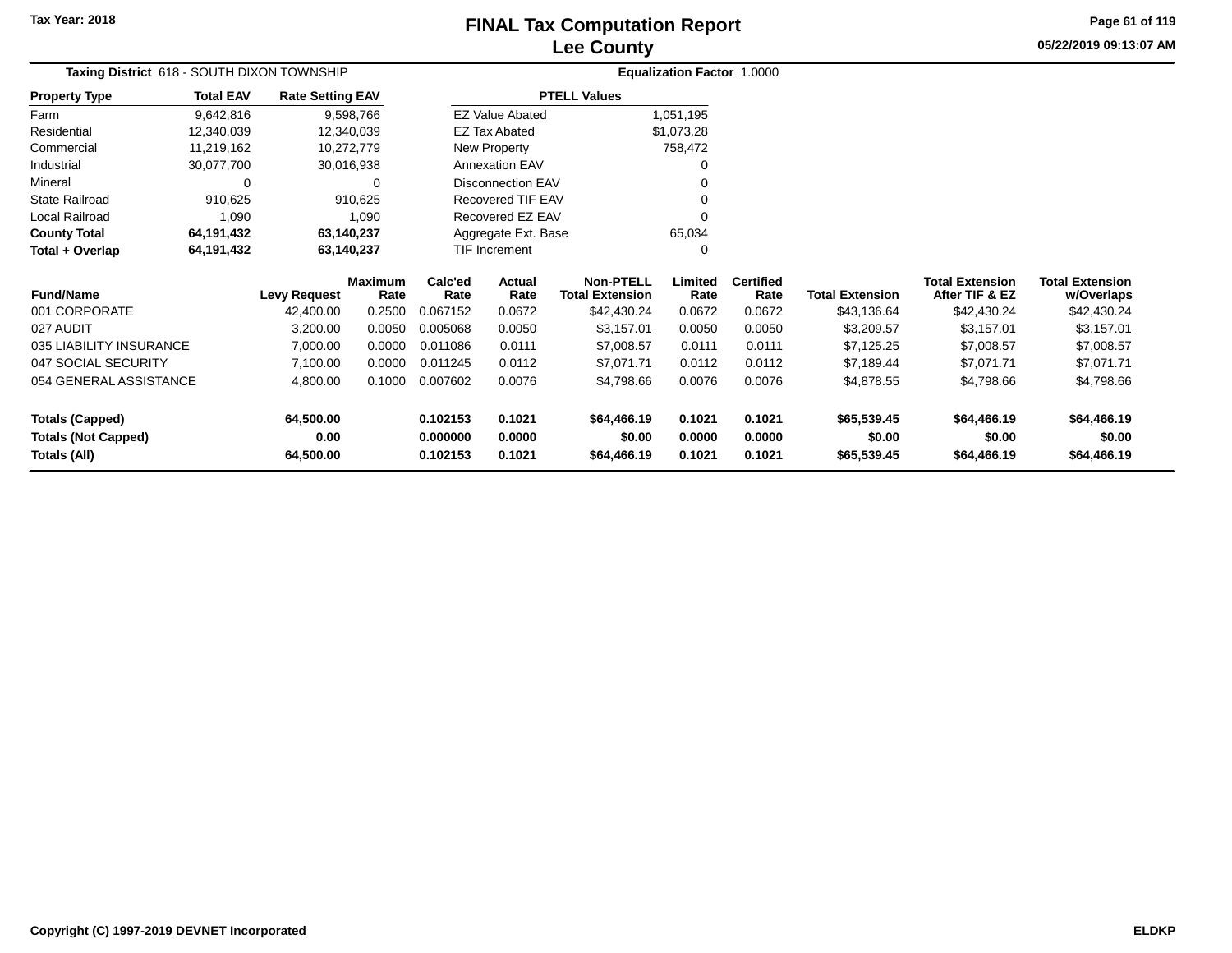**05/22/2019 09:13:07 AM Page 62 of 119**

| Taxing District 618RB - SOUTH DIXON TWP RD/BRIDGE |                  |                         |                 |                 |                          |                                            | <b>Equalization Factor 1.0000</b> |                          |                                 |                                          |                                      |
|---------------------------------------------------|------------------|-------------------------|-----------------|-----------------|--------------------------|--------------------------------------------|-----------------------------------|--------------------------|---------------------------------|------------------------------------------|--------------------------------------|
| <b>Property Type</b>                              | <b>Total EAV</b> | <b>Rate Setting EAV</b> |                 |                 |                          | <b>PTELL Values</b>                        |                                   |                          | <b>Road and Bridge Transfer</b> |                                          |                                      |
| Farm                                              | 9,642,816        |                         | 9,598,766       |                 | <b>EZ Value Abated</b>   |                                            | 1,051,195                         | <b>Municipality</b>      |                                 | Fund                                     | <b>Amount Extended</b>               |
| Residential                                       | 12,340,039       |                         | 12,340,039      |                 | <b>EZ Tax Abated</b>     |                                            | \$2,063.49                        |                          |                                 |                                          |                                      |
| Commercial                                        | 11,219,162       |                         | 10,272,779      |                 | New Property             |                                            | 758,472                           |                          | 705 - CITY OF DIXON             | 007                                      | \$2,316.71                           |
| Industrial                                        | 30,077,700       |                         | 30,016,938      |                 | <b>Annexation EAV</b>    |                                            | 0                                 | <b>Total</b>             |                                 |                                          | \$2,316.71                           |
| Mineral                                           | 0                |                         | 0               |                 | <b>Disconnection EAV</b> |                                            |                                   |                          |                                 |                                          |                                      |
| <b>State Railroad</b>                             | 910,625          |                         | 910,625         |                 | Recovered TIF EAV        |                                            |                                   |                          |                                 |                                          |                                      |
| Local Railroad                                    | 1,090            |                         | 1,090           |                 | Recovered EZ EAV         |                                            | 0                                 |                          |                                 |                                          |                                      |
| <b>County Total</b>                               | 64,191,432       |                         | 63,140,237      |                 | Aggregate Ext. Base      |                                            | 121,932                           |                          |                                 |                                          |                                      |
| Total + Overlap                                   | 64,191,432       |                         | 63,140,237      |                 | <b>TIF Increment</b>     |                                            | 0                                 |                          |                                 |                                          |                                      |
| <b>Fund/Name</b>                                  |                  | Levy Request            | Maximum<br>Rate | Calc'ed<br>Rate | Actual<br>Rate           | <b>Non-PTELL</b><br><b>Total Extension</b> | Limited<br>Rate                   | <b>Certified</b><br>Rate | <b>Total Extension</b>          | <b>Total Extension</b><br>After TIF & EZ | <b>Total Extension</b><br>w/Overlaps |
| 007 ROAD & BRIDGE                                 |                  | 10,000.00               | 0.6600          | 0.015838        | 0.0158                   | \$9,976.16                                 | 0.0158                            | 0.0158                   | \$10,142.25                     | \$9,976.16                               | \$9,976.16                           |
| 009 PERMANENT ROAD                                |                  | 84,000.00               | 0.2500          | 0.133037        | 0.1330                   | \$83,976.52                                | 0.1330                            | 0.1330                   | \$85,374.60                     | \$83,976.52                              | \$83,976.52                          |
| 010 EQUIPMENT & BUILDING                          |                  | 30,000.00               | 0.1000          | 0.047513        | 0.0475                   | \$29,991.61                                | 0.0475                            | 0.0475                   | \$30,490.93                     | \$29,991.61                              | \$29,991.61                          |
| <b>Totals (Capped)</b>                            |                  | 124,000.00              |                 | 0.196388        | 0.1963                   | \$123,944.29                               | 0.1963                            | 0.1963                   | \$126,007.78                    | \$123,944.29                             | \$123,944.29                         |
| <b>Totals (Not Capped)</b>                        |                  | 0.00                    |                 | 0.000000        | 0.0000                   | \$0.00                                     | 0.0000                            | 0.0000                   | \$0.00                          | \$0.00                                   | \$0.00                               |
| Totals (All)                                      |                  | 124,000.00              |                 | 0.196388        | 0.1963                   | \$123,944.29                               | 0.1963                            | 0.1963                   | \$126,007.78                    | \$123,944.29                             | \$123,944.29                         |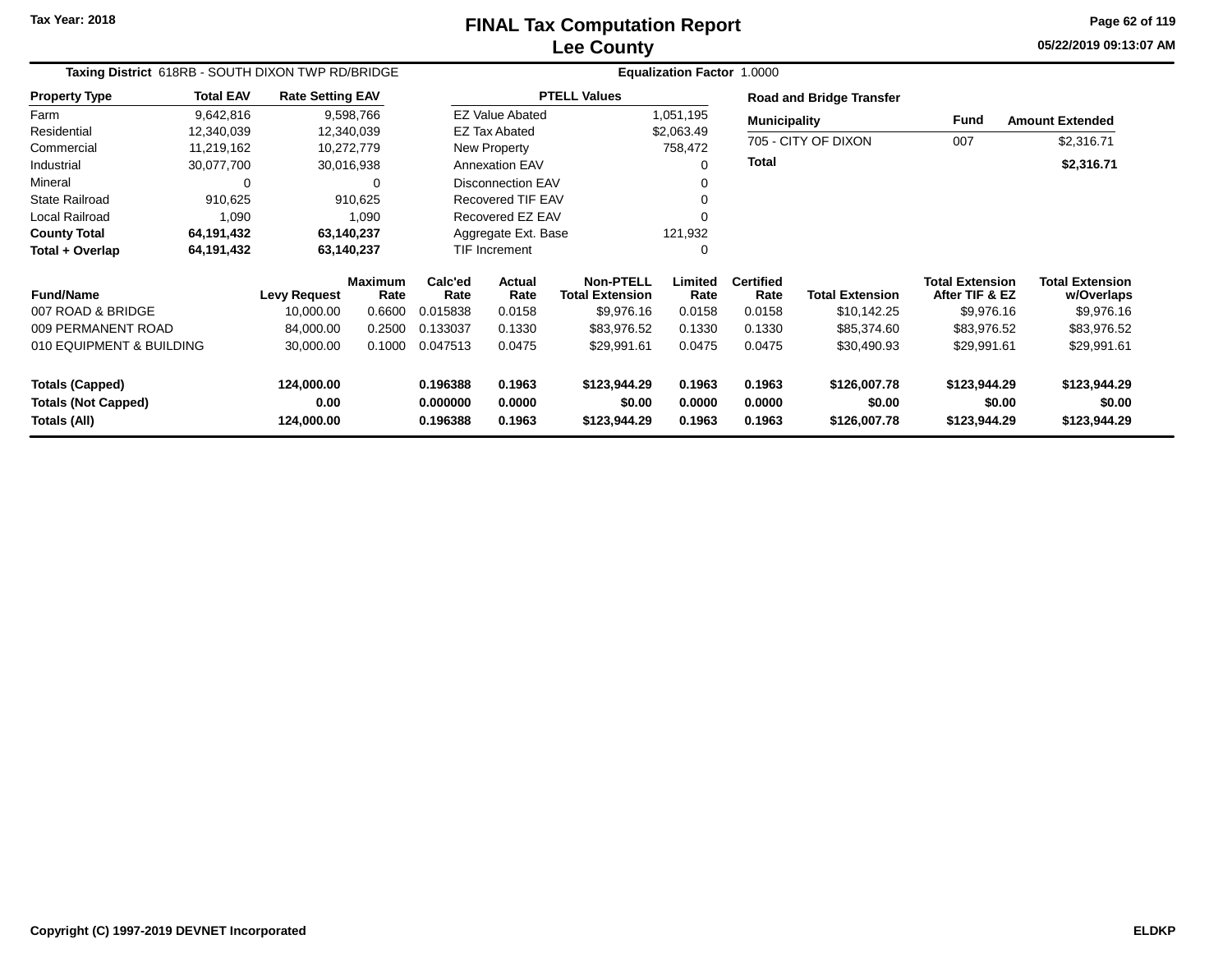# **Lee CountyFINAL Tax Computation Report**

**05/22/2019 09:13:07 AM Page 63 of 119**

| Taxing District 619 - SUBLETTE TOWNSHIP |                  |                         |                        |                 |                          |                                            | Equalization Factor 1.0000 |                          |                        |                                          |                                      |
|-----------------------------------------|------------------|-------------------------|------------------------|-----------------|--------------------------|--------------------------------------------|----------------------------|--------------------------|------------------------|------------------------------------------|--------------------------------------|
| Property Type                           | <b>Total EAV</b> | <b>Rate Setting EAV</b> |                        |                 |                          | <b>PTELL Values</b>                        |                            |                          |                        |                                          |                                      |
| Farm                                    | 14,453,289       |                         | 14,453,289             |                 | <b>EZ Value Abated</b>   |                                            |                            |                          |                        |                                          |                                      |
| Residential                             | 10,416,447       |                         | 10,416,447             |                 | <b>EZ Tax Abated</b>     |                                            | \$0.00                     |                          |                        |                                          |                                      |
| Commercial                              | 3,599,289        |                         | 3,599,289              |                 | New Property             |                                            | 148,708                    |                          |                        |                                          |                                      |
| Industrial                              | 12,357           |                         | 12,357                 |                 | <b>Annexation EAV</b>    |                                            | 0                          |                          |                        |                                          |                                      |
| Mineral                                 | 1,216,616        |                         | 1,216,616              |                 | <b>Disconnection EAV</b> |                                            |                            |                          |                        |                                          |                                      |
| State Railroad                          |                  |                         |                        |                 | Recovered TIF EAV        |                                            |                            |                          |                        |                                          |                                      |
| Local Railroad                          | 8,090            |                         | 8,090                  |                 | Recovered EZ EAV         |                                            |                            |                          |                        |                                          |                                      |
| <b>County Total</b>                     | 29,706,088       |                         | 29,706,088             |                 | Aggregate Ext. Base      |                                            | 49,080                     |                          |                        |                                          |                                      |
| Total + Overlap                         | 29,706,088       |                         | 29,706,088             |                 | TIF Increment            |                                            | 0                          |                          |                        |                                          |                                      |
| <b>Fund/Name</b>                        |                  | <b>Levy Request</b>     | <b>Maximum</b><br>Rate | Calc'ed<br>Rate | Actual<br>Rate           | <b>Non-PTELL</b><br><b>Total Extension</b> | Limited<br>Rate            | <b>Certified</b><br>Rate | <b>Total Extension</b> | <b>Total Extension</b><br>After TIF & EZ | <b>Total Extension</b><br>w/Overlaps |
| 001 CORPORATE                           |                  | 41,168.00               | 0.3000                 | 0.138584        | 0.1386                   | \$41,172.64                                | 0.1335                     | 0.1335                   | \$39,657.63            | \$39,657.63                              | \$39,657.63                          |
| 019 COMMUNITY BLDG                      |                  | 10,180.00               | 0.1000                 | 0.034269        | 0.0343                   | \$10,189.19                                | 0.0330                     | 0.0330                   | \$9,803.01             | \$9,803.01                               | \$9,803.01                           |
| 054 GENERAL ASSISTANCE                  |                  | 914.00                  | 0.0000                 | 0.003077        | 0.0031                   | \$920.89                                   | 0.0030                     | 0.0030                   | \$891.18               | \$891.18                                 | \$891.18                             |
| <b>Totals (Capped)</b>                  |                  | 52,262.00               |                        | 0.175930        | 0.1760                   | \$52,282.72                                | 0.1695                     | 0.1695                   | \$50,351.82            | \$50,351.82                              | \$50,351.82                          |
| <b>Totals (Not Capped)</b>              |                  | 0.00                    |                        | 0.000000        | 0.0000                   | \$0.00                                     | 0.0000                     | 0.0000                   | \$0.00                 | \$0.00                                   | \$0.00                               |
| Totals (All)                            |                  | 52,262.00               |                        | 0.175930        | 0.1760                   | \$52,282.72                                | 0.1695                     | 0.1695                   | \$50,351.82            | \$50,351.82                              | \$50,351.82                          |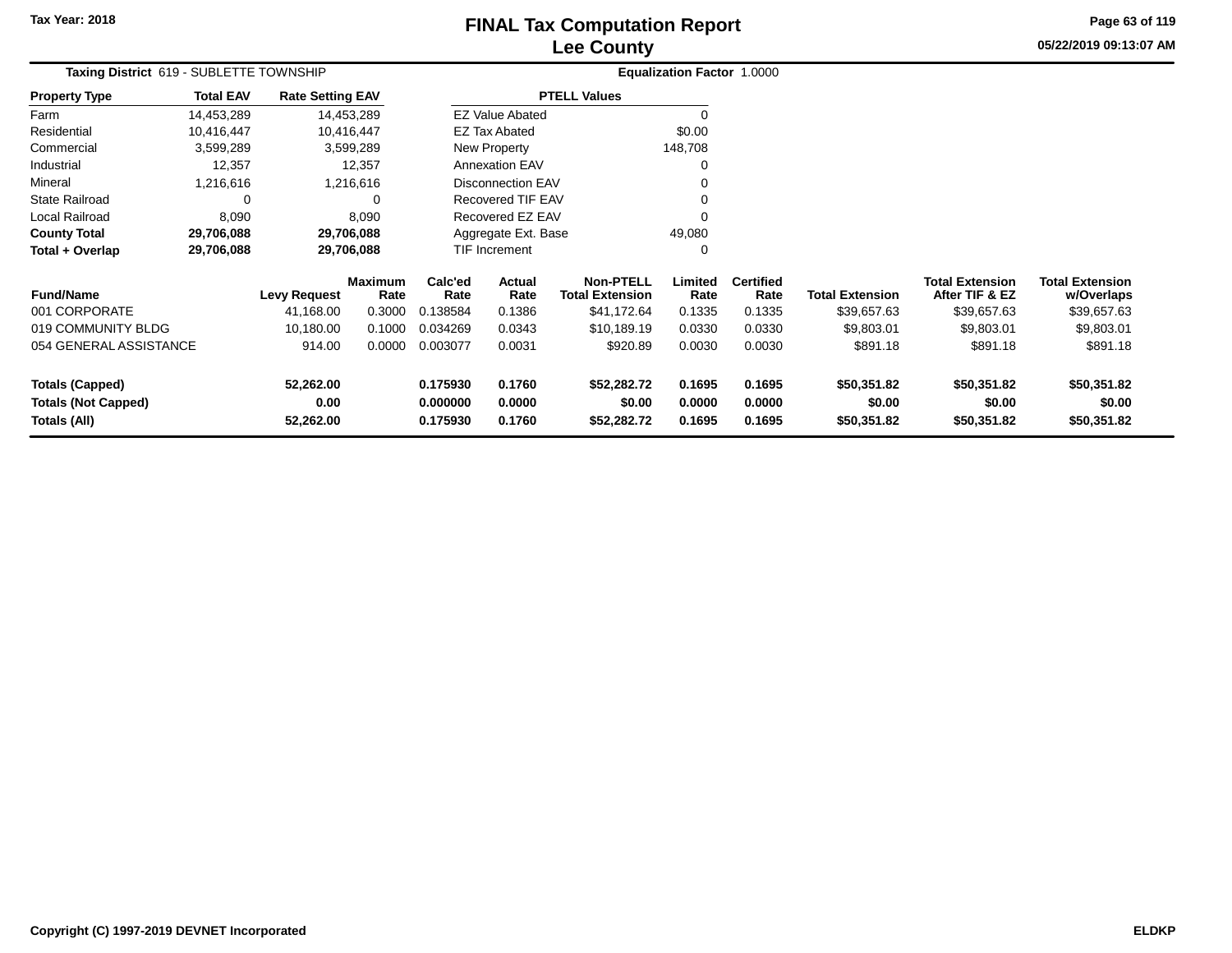**05/22/2019 09:13:07 AM Page 64 of 119**

| Taxing District 619RB - SUBLETTE TWP ROAD/BRIDGE |                  |                         |                        |                      |                          |                                     | Equalization Factor 1.0000 |                          |                                 |                                          |                                      |
|--------------------------------------------------|------------------|-------------------------|------------------------|----------------------|--------------------------|-------------------------------------|----------------------------|--------------------------|---------------------------------|------------------------------------------|--------------------------------------|
| <b>Property Type</b>                             | <b>Total EAV</b> | <b>Rate Setting EAV</b> |                        |                      |                          | <b>PTELL Values</b>                 |                            |                          | <b>Road and Bridge Transfer</b> |                                          |                                      |
| Farm                                             | 14,453,289       |                         | 14,453,289             |                      | <b>EZ Value Abated</b>   |                                     | 0                          | <b>Municipality</b>      |                                 | Fund                                     | <b>Amount Extended</b>               |
| Residential                                      | 10,416,447       |                         | 10,416,447             |                      | <b>EZ Tax Abated</b>     |                                     | \$0.00                     |                          |                                 |                                          |                                      |
| Commercial                                       | 3,599,289        |                         | 3,599,289              |                      | New Property             |                                     | 148,708                    |                          | 712 - VILLAGE OF SUBLETTE       | 007                                      | \$10,875.97                          |
| Industrial                                       | 12,357           |                         | 12,357                 |                      | <b>Annexation EAV</b>    |                                     | 0                          | <b>Total</b>             |                                 |                                          | \$10,875.97                          |
| Mineral                                          | 1,216,616        |                         | 1,216,616              |                      | <b>Disconnection EAV</b> |                                     | 0                          |                          |                                 |                                          |                                      |
| <b>State Railroad</b>                            | $\Omega$         |                         | 0                      |                      | <b>Recovered TIF EAV</b> |                                     | 0                          |                          |                                 |                                          |                                      |
| Local Railroad                                   | 8,090            |                         | 8,090                  |                      | Recovered EZ EAV         |                                     | n                          |                          |                                 |                                          |                                      |
| <b>County Total</b>                              | 29,706,088       |                         | 29,706,088             |                      | Aggregate Ext. Base      |                                     | 104,313                    |                          |                                 |                                          |                                      |
| Total + Overlap                                  | 29,706,088       |                         | 29,706,088             |                      | TIF Increment            |                                     | 0                          |                          |                                 |                                          |                                      |
| <b>Fund/Name</b>                                 |                  | <b>Levy Request</b>     | <b>Maximum</b><br>Rate | Calc'ed<br>Rate      | <b>Actual</b><br>Rate    | Non-PTELL<br><b>Total Extension</b> | Limited<br>Rate            | <b>Certified</b><br>Rate | <b>Total Extension</b>          | <b>Total Extension</b><br>After TIF & EZ | <b>Total Extension</b><br>w/Overlaps |
| 007 ROAD & BRIDGE                                |                  | 97,500.00               | 0.6600                 | 0.328216             | 0.3282                   | \$97,495.38                         | 0.3238                     | 0.3238                   | \$96,188.31                     | \$96,188.31                              | \$96,188.31                          |
| 008 BRIDGE JOINT W/ COUNTY                       |                  | 0.00                    | 0.2500                 | 0.000000             | 0.0000                   | \$0.00                              | 0.0000                     | 0.0000                   | \$0.00                          | \$0.00                                   | \$0.00                               |
| 010 EQUIPMENT & BUILDING                         |                  | 11,000.00               | 0.1000                 | 0.037029             | 0.0370                   | \$10,991.25                         | 0.0365                     | 0.0365                   | \$10,842.72                     | \$10,842.72                              | \$10,842.72                          |
| <b>Totals (Capped)</b>                           |                  | 108,500.00              |                        | 0.365245             | 0.3652                   | \$108,486.63                        | 0.3603                     | 0.3603                   | \$107,031.03                    | \$107,031.03                             | \$107,031.03                         |
| <b>Totals (Not Capped)</b><br>Totals (All)       |                  | 0.00<br>108,500.00      |                        | 0.000000<br>0.365245 | 0.0000<br>0.3652         | \$0.00<br>\$108,486.63              | 0.0000<br>0.3603           | 0.0000<br>0.3603         | \$0.00<br>\$107,031.03          | \$0.00<br>\$107,031.03                   | \$0.00<br>\$107,031.03               |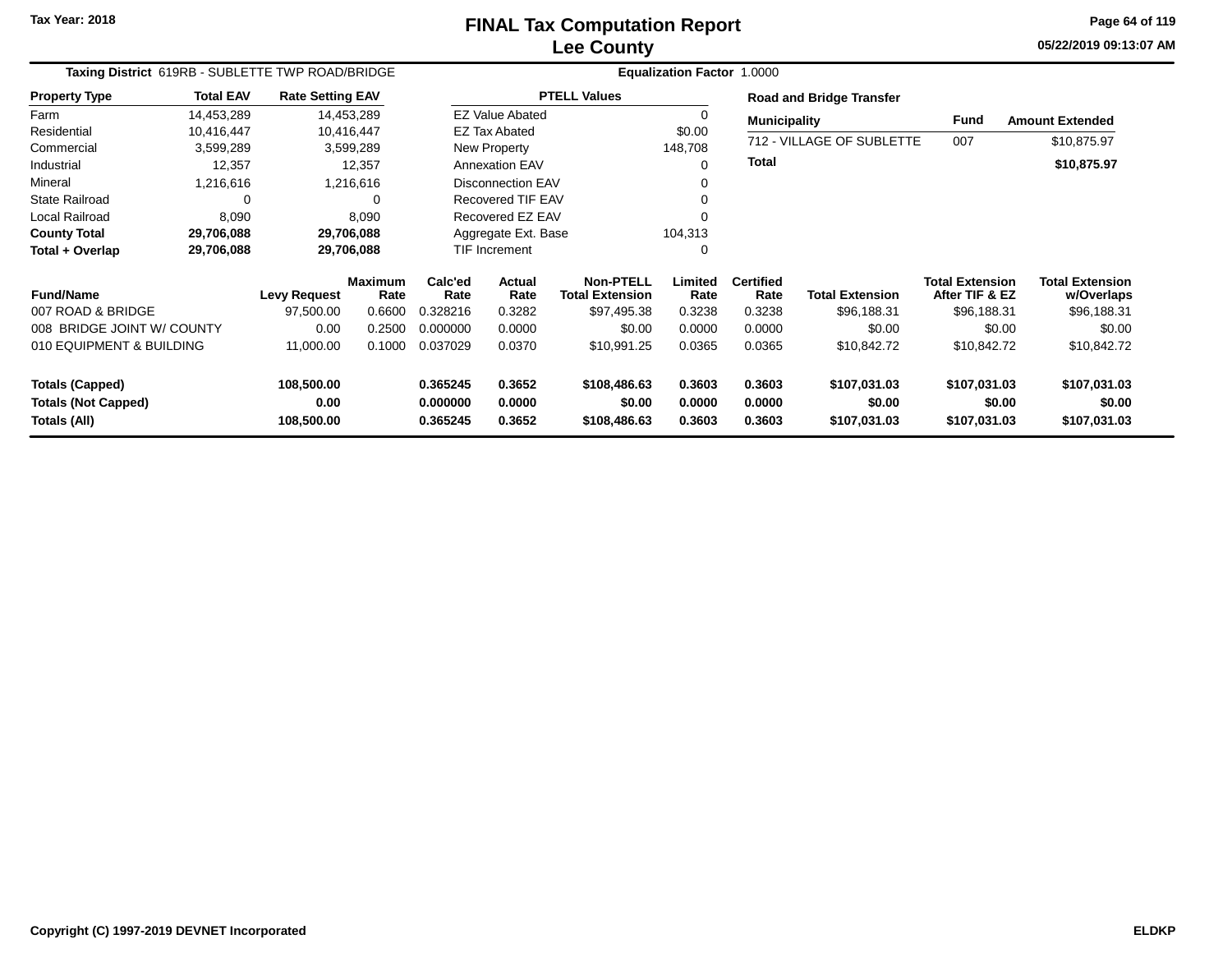# **Lee CountyFINAL Tax Computation Report**

**05/22/2019 09:13:07 AM Page 65 of 119**

| Taxing District 620 - VIOLA TOWNSHIP                                 |                  |                                |                        |                                  |                            |                                            | <b>Equalization Factor 1.0000</b> |                            |                                      |                                          |                                      |  |
|----------------------------------------------------------------------|------------------|--------------------------------|------------------------|----------------------------------|----------------------------|--------------------------------------------|-----------------------------------|----------------------------|--------------------------------------|------------------------------------------|--------------------------------------|--|
| Property Type                                                        | <b>Total EAV</b> | <b>Rate Setting EAV</b>        |                        |                                  |                            | <b>PTELL Values</b>                        |                                   |                            |                                      |                                          |                                      |  |
| Farm                                                                 | 11,644,161       |                                | 11,644,161             |                                  | <b>EZ Value Abated</b>     |                                            | 0                                 |                            |                                      |                                          |                                      |  |
| Residential                                                          | 3,086,100        |                                | 3,086,100              |                                  | <b>EZ Tax Abated</b>       |                                            | \$0.00                            |                            |                                      |                                          |                                      |  |
| Commercial                                                           | 826,796          |                                | 826,796                |                                  | New Property               |                                            | 24,373                            |                            |                                      |                                          |                                      |  |
| Industrial                                                           | 0                |                                | 0                      |                                  | <b>Annexation EAV</b>      |                                            | 0                                 |                            |                                      |                                          |                                      |  |
| Mineral                                                              | 101,473          |                                | 101,473                |                                  | <b>Disconnection EAV</b>   |                                            |                                   |                            |                                      |                                          |                                      |  |
| State Railroad                                                       | 0                |                                |                        |                                  | <b>Recovered TIF EAV</b>   |                                            |                                   |                            |                                      |                                          |                                      |  |
| Local Railroad                                                       | 0                |                                |                        |                                  | Recovered EZ EAV           |                                            | $\Omega$                          |                            |                                      |                                          |                                      |  |
| <b>County Total</b>                                                  | 15,658,530       |                                | 15,658,530             |                                  | Aggregate Ext. Base        |                                            | 44,210                            |                            |                                      |                                          |                                      |  |
| Total + Overlap                                                      | 15,658,530       |                                | 15,658,530             |                                  | TIF Increment              |                                            | 0                                 |                            |                                      |                                          |                                      |  |
| <b>Fund/Name</b>                                                     |                  | <b>Levy Request</b>            | <b>Maximum</b><br>Rate | Calc'ed<br>Rate                  | <b>Actual</b><br>Rate      | <b>Non-PTELL</b><br><b>Total Extension</b> | Limited<br>Rate                   | <b>Certified</b><br>Rate   | <b>Total Extension</b>               | <b>Total Extension</b><br>After TIF & EZ | <b>Total Extension</b><br>w/Overlaps |  |
| 001 CORPORATE                                                        |                  | 46,400.00                      | 0.4400                 | 0.296324                         | 0.2963                     | \$46,396.22                                | 0.2887                            | 0.2887                     | \$45,206.18                          | \$45,206.18                              | \$45,206.18                          |  |
| 054 GENERAL ASSISTANCE                                               |                  | 0.00                           | 0.1000                 | 0.000000                         | 0.0000                     | \$0.00                                     | 0.0000                            | 0.0000                     | \$0.00                               | \$0.00                                   | \$0.00                               |  |
| <b>Totals (Capped)</b><br><b>Totals (Not Capped)</b><br>Totals (All) |                  | 46,400.00<br>0.00<br>46,400.00 |                        | 0.296324<br>0.000000<br>0.296324 | 0.2963<br>0.0000<br>0.2963 | \$46,396.22<br>\$0.00<br>\$46,396.22       | 0.2887<br>0.0000<br>0.2887        | 0.2887<br>0.0000<br>0.2887 | \$45,206.18<br>\$0.00<br>\$45,206.18 | \$45,206.18<br>\$0.00<br>\$45,206.18     | \$45,206.18<br>\$0.00<br>\$45,206.18 |  |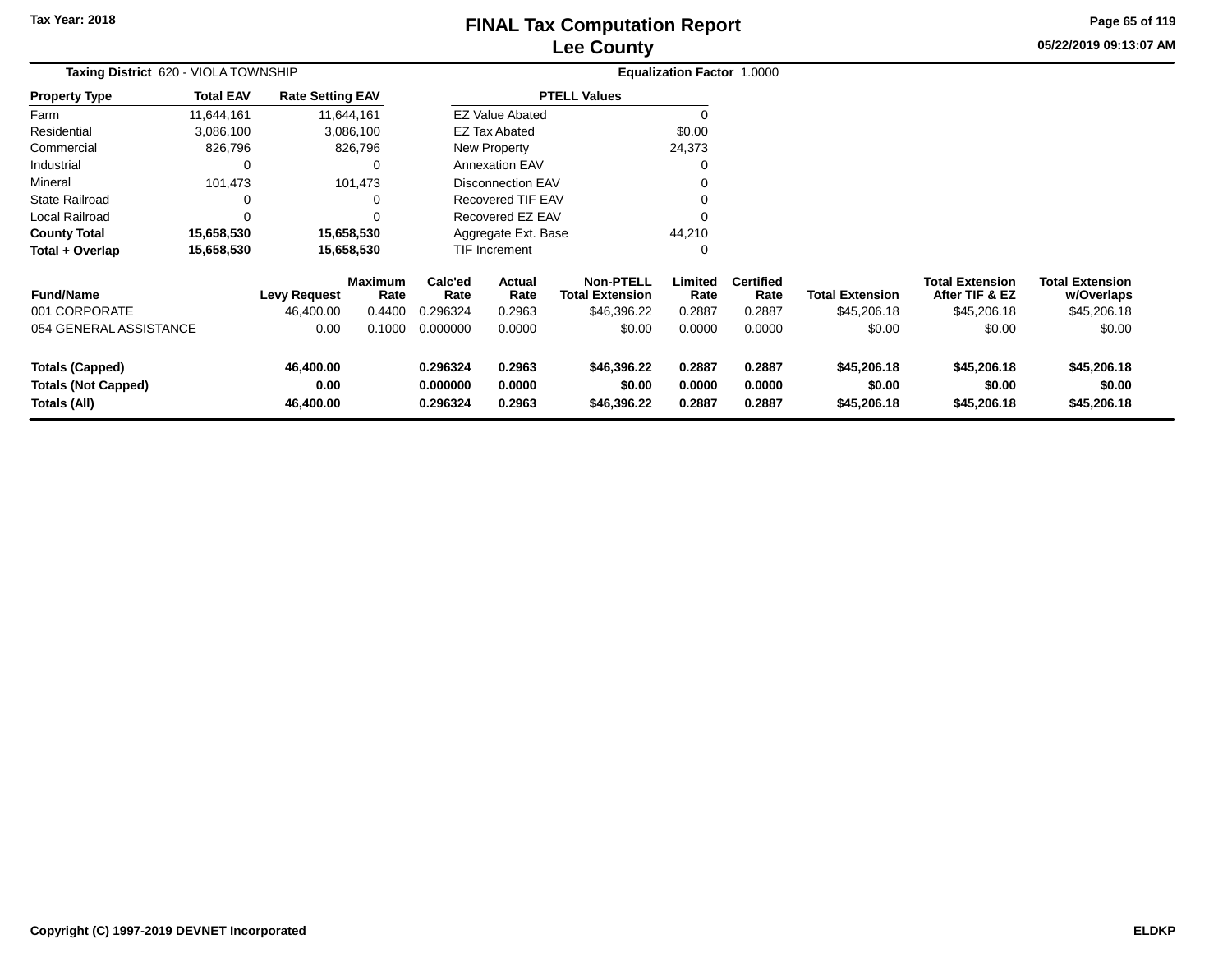# **Lee CountyFINAL Tax Computation Report**

**05/22/2019 09:13:07 AMPage 66 of 119**

|          |                                               |                         | Lee County             |                                   |
|----------|-----------------------------------------------|-------------------------|------------------------|-----------------------------------|
|          | Taxing District 620RB - VIOLA TWP ROAD/BRIDGE |                         |                        | <b>Equalization Factor 1.0000</b> |
| rty Type | <b>Total EAV</b>                              | <b>Rate Setting EAV</b> | <b>PTELL Values</b>    |                                   |
|          | 11.644.161                                    | 11.644.161              | <b>EZ Value Abated</b> |                                   |
| ential   | 3,086,100                                     | 3.086.100               | EZ Tax Abated          | \$0.00                            |
|          | 0.0070                                        | 0.0070                  | $\blacksquare$         | $\sim$ $\sim$ $\sim$              |

| <b>Property Type</b>  | <b>Total EAV</b> | <b>Rate Setting EAV</b> | <b>PTELL Values</b>    |        |  |  |  |
|-----------------------|------------------|-------------------------|------------------------|--------|--|--|--|
| Farm                  | 11,644,161       | 11,644,161              | <b>EZ Value Abated</b> | O      |  |  |  |
| Residential           | 3,086,100        | 3,086,100               | <b>EZ Tax Abated</b>   | \$0.00 |  |  |  |
| Commercial            | 826,796          | 826,796                 | New Property           | 24,373 |  |  |  |
| Industrial            | 0                | 0                       | <b>Annexation EAV</b>  | 0      |  |  |  |
| Mineral               | 101.473          | 101.473                 | Disconnection EAV      | 0      |  |  |  |
| <b>State Railroad</b> | 0                | 0                       | Recovered TIF EAV      |        |  |  |  |
| Local Railroad        | 0                | 0                       | Recovered EZ EAV       |        |  |  |  |
| <b>County Total</b>   | 15,658,530       | 15,658,530              | Aggregate Ext. Base    | 69.227 |  |  |  |
| Total + Overlap       | 15,658,530       | 15,658,530              | <b>TIF Increment</b>   |        |  |  |  |

| <b>Fund/Name</b>                                                     | Levy Request                   | <b>Maximum</b><br>Rate | Calc'ed<br>Rate                  | Actual<br>Rate             | <b>Non-PTELL</b><br><b>Total Extension</b> | Limited<br>Rate            | <b>Certified</b><br>Rate   | <b>Total Extension</b>               | <b>Total Extension</b><br>After TIF & EZ | <b>Total Extension</b><br>w/Overlaps |
|----------------------------------------------------------------------|--------------------------------|------------------------|----------------------------------|----------------------------|--------------------------------------------|----------------------------|----------------------------|--------------------------------------|------------------------------------------|--------------------------------------|
| 007 ROAD & BRIDGE                                                    | 32,600.00                      | 0.6600                 | 0.208193                         | 0.2082                     | \$32,601.06                                | 0.2028                     | 0.2028                     | \$31,755.50                          | \$31,755.50                              | \$31,755.50                          |
| 008 BRIDGE JOINT W/ COUNTY                                           | 8,390.00                       | 0.2500                 | 0.053581                         | 0.0536                     | \$8,392.97                                 | 0.0522                     | 0.0522                     | \$8,173,75                           | \$8,173,75                               | \$8.173.75                           |
| 009 PERMANENT ROAD                                                   | 25.360.00                      | 0.2500                 | 0.161957                         | 0.1620                     | \$25,366,82                                | 0.1578                     | 0.1578                     | \$24,709.16                          | \$24,709.16                              | \$24,709.16                          |
| 010 EQUIPMENT & BUILDING                                             | 6.320.00                       | 0.1000                 | 0.040361                         | 0.0404                     | \$6,326,05                                 | 0.0393                     | 0.0393                     | \$6.153.80                           | \$6.153.80                               | \$6,153.80                           |
| <b>Totals (Capped)</b><br><b>Totals (Not Capped)</b><br>Totals (All) | 72.670.00<br>0.00<br>72.670.00 |                        | 0.464092<br>0.000000<br>0.464092 | 0.4642<br>0.0000<br>0.4642 | \$72,686.90<br>\$0.00<br>\$72,686,90       | 0.4521<br>0.0000<br>0.4521 | 0.4521<br>0.0000<br>0.4521 | \$70.792.21<br>\$0.00<br>\$70.792.21 | \$70,792.21<br>\$0.00<br>\$70.792.21     | \$70,792.21<br>\$0.00<br>\$70,792.21 |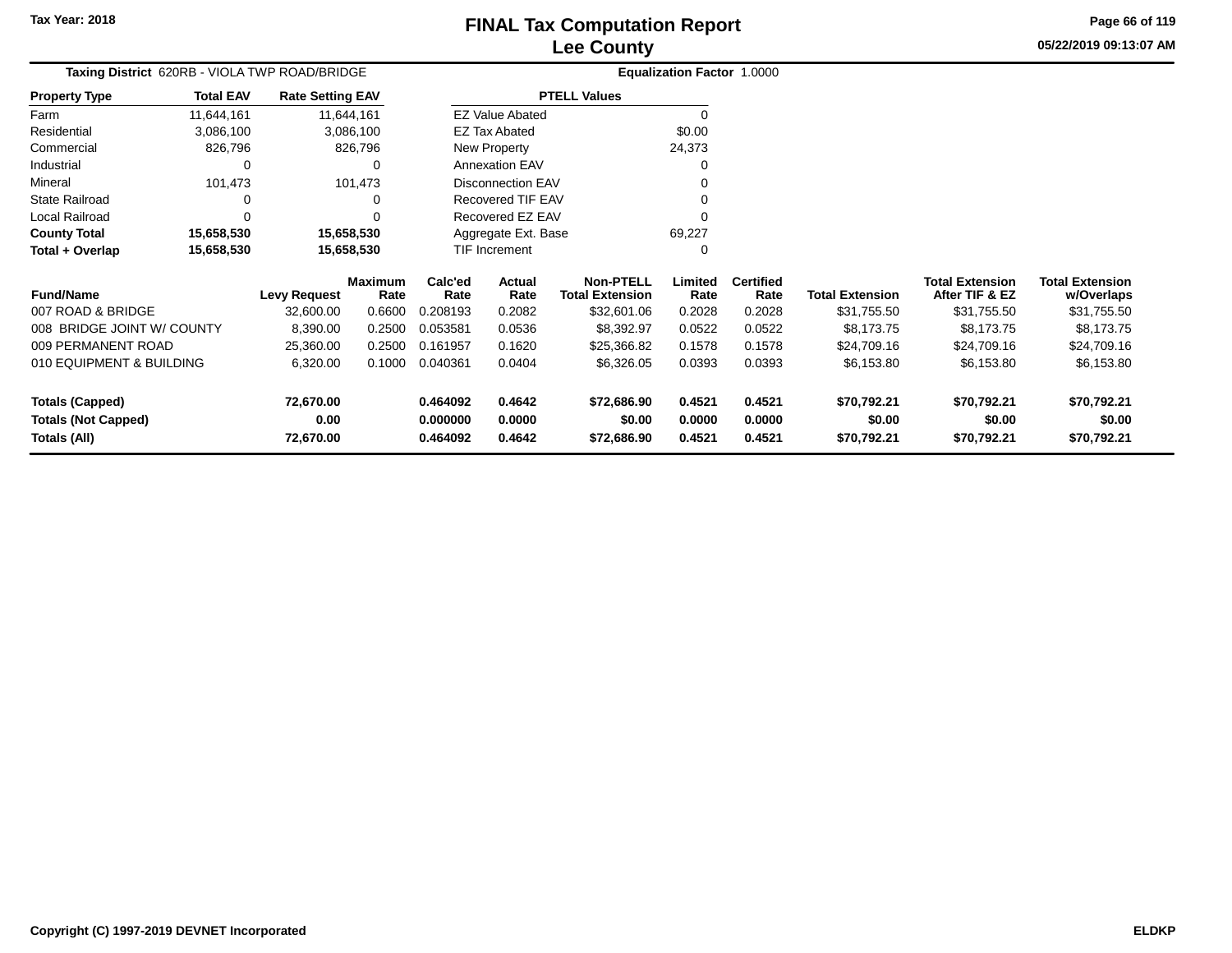# **Lee CountyFINAL Tax Computation Report**

**05/22/2019 09:13:07 AM Page 67 of 119**

| Taxing District 621 - WILLOW CREEK TOWNSHIP                          |                  |                                  |                                  |                                  |                                                          |                                                           | Equalization Factor 1.0000 |                                    |                                       |                                                         |                                                     |  |
|----------------------------------------------------------------------|------------------|----------------------------------|----------------------------------|----------------------------------|----------------------------------------------------------|-----------------------------------------------------------|----------------------------|------------------------------------|---------------------------------------|---------------------------------------------------------|-----------------------------------------------------|--|
| Property Type                                                        | <b>Total EAV</b> | <b>Rate Setting EAV</b>          |                                  |                                  |                                                          | <b>PTELL Values</b>                                       |                            |                                    |                                       |                                                         |                                                     |  |
| Farm                                                                 | 12,315,005       |                                  | 12,315,005                       |                                  | <b>EZ Value Abated</b>                                   |                                                           | $\Omega$                   |                                    |                                       |                                                         |                                                     |  |
| Residential                                                          | 8,624,598        |                                  | 8,624,598                        |                                  | <b>EZ Tax Abated</b>                                     |                                                           | \$0.00                     |                                    |                                       |                                                         |                                                     |  |
| Commercial                                                           | 672,726          |                                  | 672,726                          |                                  | <b>New Property</b>                                      |                                                           | 25,567                     |                                    |                                       |                                                         |                                                     |  |
| Industrial                                                           | 49,918           |                                  | 49,918                           |                                  | <b>Annexation EAV</b>                                    |                                                           | 0                          |                                    |                                       |                                                         |                                                     |  |
| Mineral                                                              | 2,202,059        |                                  | 2,202,059                        |                                  | <b>Disconnection EAV</b>                                 |                                                           | 0                          |                                    |                                       |                                                         |                                                     |  |
| State Railroad                                                       | 78,258           |                                  | 78,258                           |                                  | Recovered TIF EAV                                        |                                                           | $\Omega$                   |                                    |                                       |                                                         |                                                     |  |
| Local Railroad                                                       | 0                |                                  |                                  |                                  |                                                          |                                                           | $\Omega$                   |                                    |                                       |                                                         |                                                     |  |
| <b>County Total</b>                                                  | 23,942,564       |                                  | 23,942,564                       |                                  | Recovered EZ EAV<br>Aggregate Ext. Base<br>TIF Increment |                                                           | 48,761                     |                                    |                                       |                                                         |                                                     |  |
| Total + Overlap                                                      | 23,942,564       |                                  | 23,942,564                       |                                  |                                                          |                                                           | 0                          |                                    |                                       |                                                         |                                                     |  |
| <b>Fund/Name</b><br>001 CORPORATE                                    |                  | <b>Levy Request</b><br>61,660.00 | <b>Maximum</b><br>Rate<br>0.3600 | Calc'ed<br>Rate<br>0.257533      | Actual<br>Rate<br>0.2575                                 | <b>Non-PTELL</b><br><b>Total Extension</b><br>\$61,652.10 | Limited<br>Rate<br>0.2082  | <b>Certified</b><br>Rate<br>0.2082 | <b>Total Extension</b><br>\$49,848.42 | <b>Total Extension</b><br>After TIF & EZ<br>\$49,848.42 | <b>Total Extension</b><br>w/Overlaps<br>\$49,848.42 |  |
| <b>Totals (Capped)</b><br><b>Totals (Not Capped)</b><br>Totals (All) |                  | 61,660.00<br>0.00<br>61,660.00   |                                  | 0.257533<br>0.000000<br>0.257533 | 0.2575<br>0.0000<br>0.2575                               | \$61,652.10<br>\$0.00<br>\$61,652.10                      | 0.2082<br>0.0000<br>0.2082 | 0.2082<br>0.0000<br>0.2082         | \$49,848.42<br>\$0.00<br>\$49,848.42  | \$49,848.42<br>\$0.00<br>\$49,848.42                    | \$49,848.42<br>\$0.00<br>\$49,848.42                |  |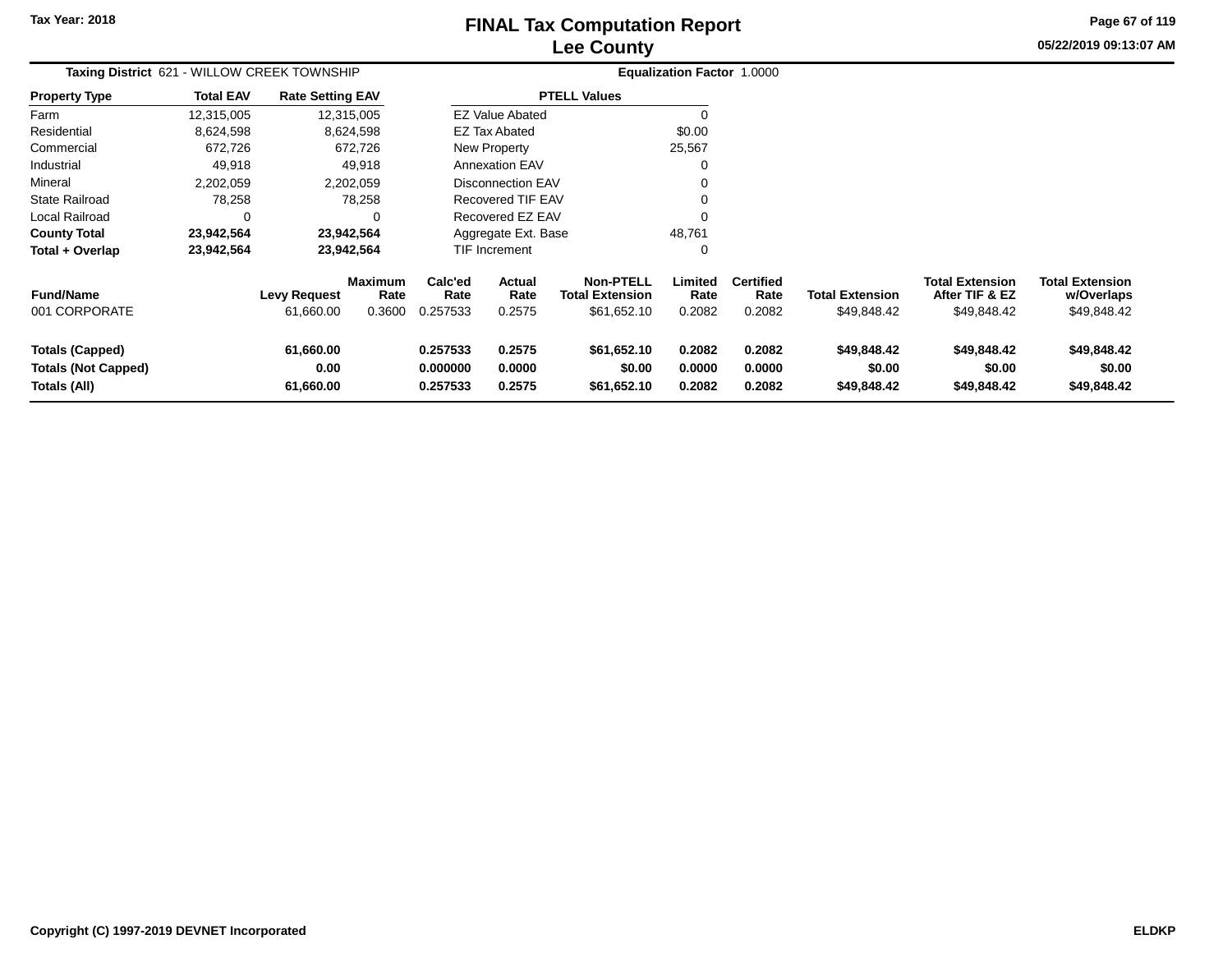**05/22/2019 09:13:07 AM Page 68 of 119**

| Taxing District 621RB - WILLOW CRK TWP RD/BRIDGE |                  |                         |                        |                      |                          | <b>Equalization Factor 1.0000</b>          |                  |                          |                                 |                                          |                                      |
|--------------------------------------------------|------------------|-------------------------|------------------------|----------------------|--------------------------|--------------------------------------------|------------------|--------------------------|---------------------------------|------------------------------------------|--------------------------------------|
| <b>Property Type</b>                             | <b>Total EAV</b> | <b>Rate Setting EAV</b> |                        |                      |                          | <b>PTELL Values</b>                        |                  |                          | <b>Road and Bridge Transfer</b> |                                          |                                      |
| Farm                                             | 12,315,005       | 12,315,005              |                        |                      | <b>EZ Value Abated</b>   |                                            | 0                | <b>Municipality</b>      |                                 | Fund                                     | <b>Amount Extended</b>               |
| Residential                                      | 8,624,598        |                         | 8,624,598              |                      | <b>EZ Tax Abated</b>     |                                            | \$0.00           |                          |                                 |                                          |                                      |
| Commercial                                       | 672,726          |                         | 672,726                |                      | New Property             |                                            | 25,567           |                          | 708 - VILLAGE OF LEE            | 007                                      | \$3,621.50                           |
| Industrial                                       | 49,918           |                         | 49,918                 |                      | <b>Annexation EAV</b>    |                                            | 0                | <b>Total</b>             |                                 |                                          | \$3,621.50                           |
| Mineral                                          | 2,202,059        |                         | 2,202,059              |                      | Disconnection EAV        |                                            | 0                |                          |                                 |                                          |                                      |
| <b>State Railroad</b>                            | 78,258           |                         | 78,258                 |                      | <b>Recovered TIF EAV</b> |                                            | 0                |                          |                                 |                                          |                                      |
| <b>Local Railroad</b>                            | 0                |                         | 0                      |                      | Recovered EZ EAV         |                                            |                  |                          |                                 |                                          |                                      |
| <b>County Total</b>                              | 23,942,564       | 23,942,564              |                        |                      | Aggregate Ext. Base      |                                            | 132,341          |                          |                                 |                                          |                                      |
| Total + Overlap                                  | 23,942,564       | 23,942,564              |                        |                      | TIF Increment            |                                            | 0                |                          |                                 |                                          |                                      |
| <b>Fund/Name</b>                                 |                  | <b>Levy Request</b>     | <b>Maximum</b><br>Rate | Calc'ed<br>Rate      | Actual<br>Rate           | <b>Non-PTELL</b><br><b>Total Extension</b> | Limited<br>Rate  | <b>Certified</b><br>Rate | <b>Total Extension</b>          | <b>Total Extension</b><br>After TIF & EZ | <b>Total Extension</b><br>w/Overlaps |
| 007 ROAD & BRIDGE                                |                  | 90,300.00               | 0.6600                 | 0.377153             | 0.3772                   | \$90,311.35                                | 0.3062           | 0.3062                   | \$73,312.13                     | \$73,312.13                              | \$73,312.13                          |
| 008 BRIDGE JOINT W/ COUNTY                       |                  | 13,600.00               | 0.2500                 | 0.056803             | 0.0568                   | \$13,599.38                                | 0.0461           | 0.0461                   | \$11,037.52                     | \$11,037.52                              | \$11,037.52                          |
| 009 PERMANENT ROAD                               |                  | 53,200.00               | 0.2500                 | 0.222198             | 0.2222                   | \$53,200.38                                | 0.1804           | 0.1804                   | \$43,192.39                     | \$43,192.39                              | \$43,192.39                          |
| 010 EQUIPMENT & BUILDING                         |                  | 9,500.00                | 0.1000                 | 0.039678             | 0.0397                   | \$9,505.20                                 | 0.0322           | 0.0322                   | \$7,709.51                      | \$7,709.51                               | \$7,709.51                           |
| <b>Totals (Capped)</b>                           |                  | 166,600.00              |                        | 0.695832             | 0.6959                   | \$166,616.31                               | 0.5649           | 0.5649                   | \$135,251.55                    | \$135,251.55                             | \$135,251.55                         |
| <b>Totals (Not Capped)</b><br>Totals (All)       |                  | 0.00<br>166,600.00      |                        | 0.000000<br>0.695832 | 0.0000<br>0.6959         | \$0.00<br>\$166,616.31                     | 0.0000<br>0.5649 | 0.0000<br>0.5649         | \$0.00<br>\$135,251.55          | \$0.00<br>\$135,251.55                   | \$0.00<br>\$135,251.55               |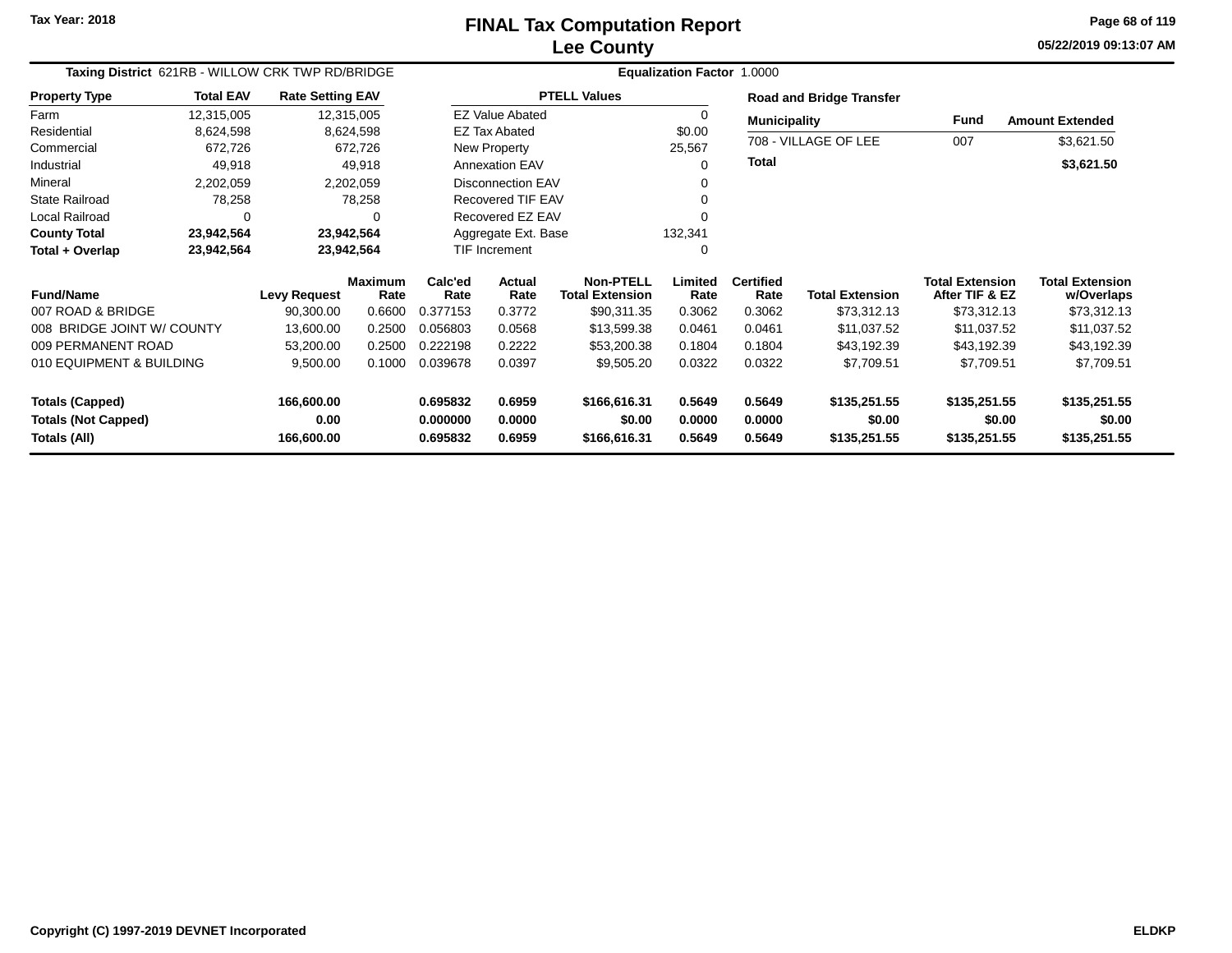# **Lee CountyFINAL Tax Computation Report**

**05/22/2019 09:13:07 AM Page 69 of 119**

| Taxing District 622 - WYOMING TOWNSHIP |                  |                         |                        |                 | Equalization Factor 1.0000 |                                            |                 |                          |                        |                                          |                                      |
|----------------------------------------|------------------|-------------------------|------------------------|-----------------|----------------------------|--------------------------------------------|-----------------|--------------------------|------------------------|------------------------------------------|--------------------------------------|
| <b>Property Type</b>                   | <b>Total EAV</b> | <b>Rate Setting EAV</b> |                        |                 |                            | <b>PTELL Values</b>                        |                 |                          |                        |                                          |                                      |
| Farm                                   | 13,908,552       | 13,896,431              |                        |                 | <b>EZ Value Abated</b>     |                                            | 0               |                          |                        |                                          |                                      |
| Residential                            | 13,212,004       |                         | 11,204,264             |                 | <b>EZ Tax Abated</b>       |                                            | \$0.00          |                          |                        |                                          |                                      |
| Commercial                             | 1,254,590        |                         | 1,047,556              |                 | New Property               |                                            | 115,600         |                          |                        |                                          |                                      |
| Industrial                             | 4,998            |                         | 4,998                  |                 | <b>Annexation EAV</b>      |                                            | 0               |                          |                        |                                          |                                      |
| Mineral                                | 357,147          |                         | 357,147                |                 | <b>Disconnection EAV</b>   |                                            | 0               |                          |                        |                                          |                                      |
| <b>State Railroad</b>                  | 0                |                         | 0                      |                 | Recovered TIF EAV          |                                            | 0               |                          |                        |                                          |                                      |
| Local Railroad                         | 0                |                         |                        |                 | Recovered EZ EAV           |                                            | 0               |                          |                        |                                          |                                      |
| <b>County Total</b>                    | 28,737,291       |                         | 26,510,396             |                 | Aggregate Ext. Base        |                                            | 145,614         |                          |                        |                                          |                                      |
| Total + Overlap                        | 28,737,291       |                         | 26,510,396             | TIF Increment   |                            |                                            | 2,226,895       |                          |                        |                                          |                                      |
| <b>Fund/Name</b>                       |                  | <b>Levy Request</b>     | <b>Maximum</b><br>Rate | Calc'ed<br>Rate | <b>Actual</b><br>Rate      | <b>Non-PTELL</b><br><b>Total Extension</b> | Limited<br>Rate | <b>Certified</b><br>Rate | <b>Total Extension</b> | <b>Total Extension</b><br>After TIF & EZ | <b>Total Extension</b><br>w/Overlaps |
| 001 CORPORATE                          |                  | 87,000.00               | 0.3300                 | 0.328173        | 0.3282                     | \$87,007.12                                | 0.3282          | 0.3282                   | \$94,315.79            | \$87,007.12                              | \$87,007.12                          |
| 005 IMRF                               |                  | 10,000.00               | 0.0000                 | 0.037721        | 0.0377                     | \$9,994.42                                 | 0.0377          | 0.0377                   | \$10,833.96            | \$9,994.42                               | \$9,994.42                           |
| 017 CEMETERY                           |                  | 39,000.00               | 0.2000                 | 0.147112        | 0.1471                     | \$38,996.79                                | 0.1471          | 0.1471                   | \$42,272.56            | \$38,996.79                              | \$38,996.79                          |
| 035 LIABILITY INS                      |                  | 4,000.00                | 0.0000                 | 0.015088        | 0.0151                     | \$4,003.07                                 | 0.0151          | 0.0151                   | \$4,339.33             | \$4,003.07                               | \$4,003.07                           |
| 047 SOCIAL SECURITY                    |                  | 8,500.00                | 0.0000                 | 0.032063        | 0.0321                     | \$8,509.84                                 | 0.0321          | 0.0321                   | \$9,224.67             | \$8,509.84                               | \$8,509.84                           |
| 054 GENERAL ASSISTANCE                 |                  | 100.00                  | 0.1000                 | 0.000377        | 0.0004                     | \$106.04                                   | 0.0004          | 0.0004                   | \$114.95               | \$106.04                                 | \$106.04                             |
| <b>Totals (Capped)</b>                 |                  | 148,600.00              |                        | 0.560534        | 0.5606                     | \$148,617.28                               | 0.5606          | 0.5606                   | \$161,101.26           | \$148,617.28                             | \$148,617.28                         |
| <b>Totals (Not Capped)</b>             |                  | 0.00                    |                        | 0.000000        | 0.0000                     | \$0.00                                     | 0.0000          | 0.0000                   | \$0.00                 | \$0.00                                   | \$0.00                               |
| <b>Totals (All)</b>                    |                  | 148,600.00              |                        | 0.560534        | 0.5606<br>\$148,617.28     |                                            | 0.5606          | 0.5606                   | \$161,101.26           | \$148,617.28                             | \$148,617.28                         |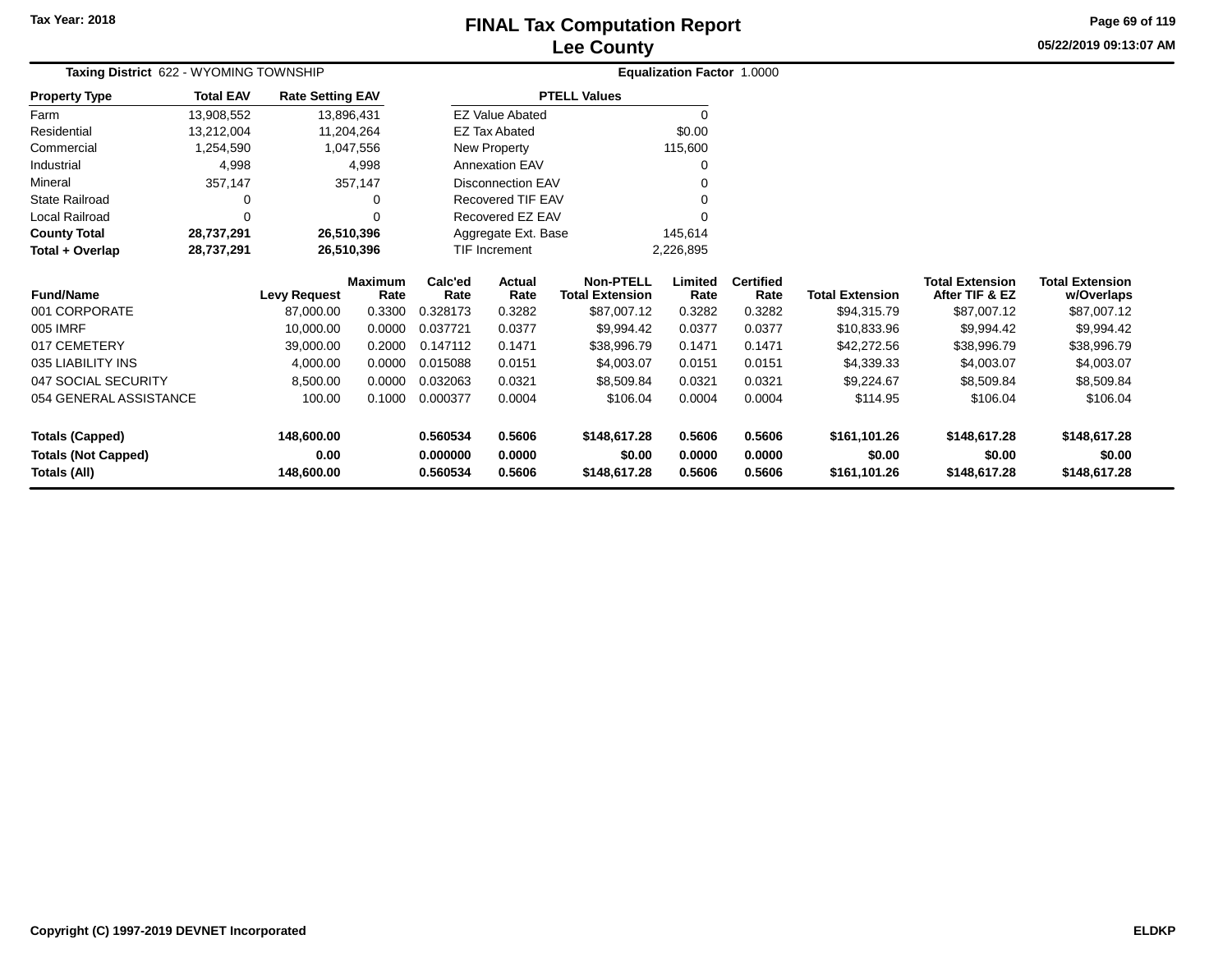**05/22/2019 09:13:07 AM Page 70 of 119**

| Taxing District 622RB - WYOMING TWP ROAD/BRIDGE |                  |                         |                        | Equalization Factor 1.0000 |                          |                                            |                                 |                          |                          |                                          |                                      |  |
|-------------------------------------------------|------------------|-------------------------|------------------------|----------------------------|--------------------------|--------------------------------------------|---------------------------------|--------------------------|--------------------------|------------------------------------------|--------------------------------------|--|
| <b>Property Type</b>                            | <b>Total EAV</b> | <b>Rate Setting EAV</b> |                        |                            |                          | <b>PTELL Values</b>                        | <b>Road and Bridge Transfer</b> |                          |                          |                                          |                                      |  |
| Farm                                            | 13,908,552       | 13,896,431              |                        |                            | <b>EZ Value Abated</b>   |                                            | O                               | <b>Municipality</b>      |                          | <b>Fund</b>                              | <b>Amount Extended</b>               |  |
| Residential                                     | 13,212,004       | 11,204,264              |                        |                            | <b>EZ Tax Abated</b>     |                                            | \$0.00                          |                          |                          |                                          |                                      |  |
| Commercial                                      | 1,254,590        |                         | 1,047,556              | <b>New Property</b>        |                          |                                            | 115,600                         |                          | 710 - VILLAGE OF PAW PAW | 007                                      | \$8,081.11                           |  |
| Industrial                                      | 4,998            |                         | 4,998                  | <b>Annexation EAV</b>      |                          |                                            | 0                               | Total                    |                          |                                          | \$8,081.11                           |  |
| Mineral                                         | 357,147          |                         | 357,147                | <b>Disconnection EAV</b>   |                          |                                            | O                               |                          |                          |                                          |                                      |  |
| <b>State Railroad</b>                           | 0                |                         | $\Omega$               |                            | <b>Recovered TIF EAV</b> |                                            | $\Omega$                        |                          |                          |                                          |                                      |  |
| Local Railroad                                  | 0                |                         | 0                      | Recovered EZ EAV           |                          |                                            |                                 |                          |                          |                                          |                                      |  |
| <b>County Total</b>                             | 28,737,291       | 26,510,396              |                        | Aggregate Ext. Base        |                          |                                            | 130,446                         |                          |                          |                                          |                                      |  |
| Total + Overlap                                 | 28,737,291       | 26,510,396              |                        |                            | TIF Increment            | 2,226,895                                  |                                 |                          |                          |                                          |                                      |  |
| <b>Fund/Name</b>                                |                  | <b>Levy Request</b>     | <b>Maximum</b><br>Rate | Calc'ed<br>Rate            | Actual<br>Rate           | <b>Non-PTELL</b><br><b>Total Extension</b> | Limited<br>Rate                 | <b>Certified</b><br>Rate | <b>Total Extension</b>   | <b>Total Extension</b><br>After TIF & EZ | <b>Total Extension</b><br>w/Overlaps |  |
| 007 ROAD & BRIDGE                               |                  | 55,000.00               | 0.6600                 | 0.207466                   | 0.2075                   | \$55,009.07                                | 0.2048                          | 0.2048                   | \$58,853.97              | \$54,293.29                              | \$54,293.29                          |  |
| 008 BRIDGE JOINT W/COUNTY                       |                  | 500.00                  | 0.2500                 | 0.001886                   | 0.0019                   | \$503.70                                   | 0.0019                          | 0.0019                   | \$546.01                 | \$503.70                                 | \$503.70                             |  |
| 009 PERMANENT ROAD                              |                  | 55,000.00               | 0.2500                 | 0.207466                   | 0.2075                   | \$55,009.07                                | 0.2048                          | 0.2048                   | \$58,853.97              | \$54,293.29                              | \$54,293.29                          |  |
| 010 EQUIPMENT & BUILDING                        |                  | 25,000.00               | 0.1000                 | 0.094303                   | 0.0943                   | \$24,999.30                                | 0.0931                          | 0.0931                   | \$26,754.42              | \$24,681.18                              | \$24,681.18                          |  |
| <b>Totals (Capped)</b>                          |                  | 135,500.00              |                        | 0.511121                   | 0.5112                   | \$135,521.14                               | 0.5046                          | 0.5046                   | \$145,008.37             | \$133,771.46                             | \$133,771.46                         |  |
| <b>Totals (Not Capped)</b><br>Totals (All)      |                  | 0.00<br>135,500.00      |                        | 0.000000<br>0.511121       | 0.0000<br>0.5112         | \$0.00<br>\$135,521.14                     | 0.0000<br>0.5046                | 0.0000<br>0.5046         | \$0.00<br>\$145,008.37   | \$0.00<br>\$133,771.46                   | \$0.00<br>\$133,771.46               |  |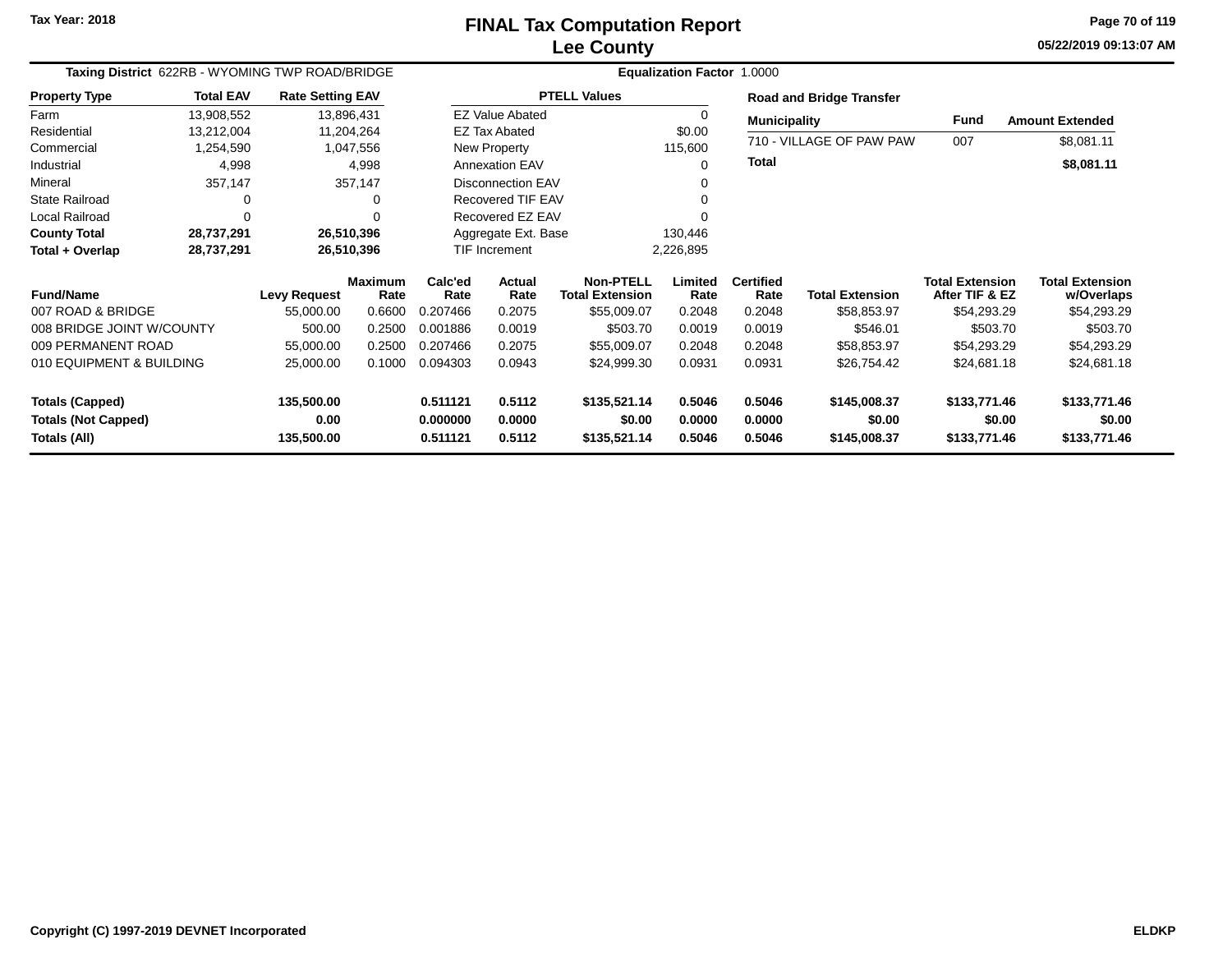### **Lee CountyFINAL Tax Computation Report**

**05/22/2019 09:13:07 AM Page 71 of 119**

| Taxing District 701 - CITY OF AMBOY | <b>Equalization Factor 1.0000</b> |                         |                        |                 |                                  |                                            |                 |                          |                                  |                                          |                                      |
|-------------------------------------|-----------------------------------|-------------------------|------------------------|-----------------|----------------------------------|--------------------------------------------|-----------------|--------------------------|----------------------------------|------------------------------------------|--------------------------------------|
| <b>Property Type</b>                | <b>Total EAV</b>                  | <b>Rate Setting EAV</b> |                        |                 |                                  | <b>PTELL Values</b>                        |                 |                          | <b>Road and Bridge Transfer</b>  |                                          |                                      |
| Farm                                | 1,105,700                         |                         | 1,105,700              |                 | <b>EZ Value Abated</b>           |                                            | 782,307         | <b>Road District</b>     |                                  | <b>Fund</b>                              | <b>Amount Extended</b>               |
| Residential                         | 17,264,490                        | 17,264,490              |                        |                 | <b>EZ Tax Abated</b>             |                                            | \$11,074.33     |                          | 602RB - AMBOY TWP ROAD/BRID 007  |                                          |                                      |
| Commercial                          | 5,361,220                         |                         | 4,961,696              |                 | <b>New Property</b>              |                                            | 169,137         |                          |                                  |                                          | \$16,588.04                          |
| Industrial                          | 1,476,162                         |                         | 1,093,379              |                 | <b>Annexation EAV</b>            |                                            | $\Omega$        |                          | 612RB - MARION TWP ROAD/BRII 007 |                                          | \$446.26                             |
| Mineral                             | 0                                 |                         | $\Omega$               |                 | <b>Disconnection EAV</b>         |                                            | $\Omega$        | <b>Total</b>             |                                  |                                          | \$17,034.30                          |
| State Railroad                      | $\mathbf 0$                       |                         | $\Omega$               |                 | <b>Recovered TIF EAV</b>         |                                            |                 |                          |                                  |                                          |                                      |
| <b>Local Railroad</b>               | $\Omega$                          |                         | $\Omega$               |                 | Recovered EZ EAV<br>$\Omega$     |                                            |                 |                          |                                  |                                          |                                      |
| <b>County Total</b>                 | 25,207,572                        |                         | 24,425,265             |                 | Aggregate Ext. Base              |                                            | 336,306         |                          |                                  |                                          |                                      |
| Total + Overlap                     | 25,207,572                        | 24,425,265              |                        |                 | <b>TIF Increment</b><br>$\Omega$ |                                            |                 |                          |                                  |                                          |                                      |
| <b>Fund/Name</b>                    |                                   | <b>Levy Request</b>     | <b>Maximum</b><br>Rate | Calc'ed<br>Rate | <b>Actual</b><br>Rate            | <b>Non-PTELL</b><br><b>Total Extension</b> | Limited<br>Rate | <b>Certified</b><br>Rate | <b>Total Extension</b>           | <b>Total Extension</b><br>After TIF & EZ | <b>Total Extension</b><br>w/Overlaps |
| 001 CORPORATE                       |                                   | 63.400.00               | 0.4375                 | 0.259567        | 0.2596                           | \$63,407.99                                | 0.2548          | 0.2548                   | \$64,228.89                      | \$62,235.58                              | \$62,235.58                          |
| 003 BONDS & INTEREST                |                                   | 0.00                    | 0.0000                 | 0.000000        | 0.0000                           | \$0.00                                     | 0.0000          | 0.0000                   | \$0.00                           | \$0.00                                   | \$0.00                               |
| 005 I.M.R.F.                        |                                   | 75,000.00               | 0.0000                 | 0.307059        | 0.3071                           | \$75,009.99                                | 0.3015          | 0.3015                   | \$76,000.83                      | \$73,642.17                              | \$73,642.17                          |
| 007 CITY SHARE OF TWNSHP R          |                                   | 0.00                    | 0.0000                 | 0.000000        | 0.0000                           | \$0.00                                     | 0.0000          | 0.0000                   | \$0.00                           | \$0.00                                   | \$0.00                               |
| 014 POLICE PROTECTION               |                                   | 19,000.00               | 0.6000                 | 0.077788        | 0.0778                           | \$19,002.86                                | 0.0764          | 0.0764                   | \$19,258.59                      | \$18,660.90                              | \$18,660.90                          |
| 016 LIBRARY                         |                                   | 35,000.00               | 0.1500                 | 0.143294        | 0.1433                           | \$35,001.40                                | 0.1407          | 0.1407                   | \$35,467.05                      | \$34,366.35                              | \$34,366.35                          |
| 027 AUDIT                           |                                   | 9,200.00                | 0.0000                 | 0.037666        | 0.0377                           | \$9,208.32                                 | 0.0370          | 0.0370                   | \$9,326.80                       | \$9,037.35                               | \$9,037.35                           |
| 035 LIABILITY INS                   |                                   | 63,000.00               | 0.0000                 | 0.257930        | 0.2579                           | \$62,992.76                                | 0.2532          | 0.2532                   | \$63,825.57                      | \$61,844.77                              | \$61,844.77                          |
| 041 STREET LIGHTING                 |                                   | 12,600.00               | 0.0500                 | 0.051586        | 0.0500                           | \$12,212.63                                | 0.0491          | 0.0491                   | \$12,376.92                      | \$11,992.81                              | \$11,992.81                          |
| 042 CITY PARK                       |                                   | 3,500.00                | 0.0750                 | 0.014329        | 0.0143                           | \$3,492.81                                 | 0.0140          | 0.0140                   | \$3,529.06                       | \$3,419.54                               | \$3,419.54                           |
| 044 BAND                            |                                   | 10.00                   | 0.0400                 | 0.000041        | 0.0000                           | \$0.00                                     | 0.0000          | 0.0000                   | \$0.00                           | \$0.00                                   | \$0.00                               |
| 046 EMERGENCY & DISASTER            |                                   | 10.00                   | 0.0500                 | 0.000041        | 0.0000                           | \$0.00                                     | 0.0000          | 0.0000                   | \$0.00                           | \$0.00                                   | \$0.00                               |
| 047 SOCIAL SECURITY                 |                                   | 49,000.00               | 0.0000                 | 0.200612        | 0.2006                           | \$48,997.08                                | 0.1969          | 0.1969                   | \$49,633.71                      | \$48,093.35                              | \$48,093.35                          |
| 048 SCHOOL CROSSING GUARD           |                                   | 5,000.00                | 0.0200                 | 0.020471        | 0.0200                           | \$4,885.05                                 | 0.0196          | 0.0196                   | \$4,940.68                       | \$4,787.35                               | \$4,787.35                           |
| 062 WORKMENS COMP                   |                                   | 18,000.00               | 0.0000                 | 0.073694        | 0.0737                           | \$18,001.42                                | 0.0724          | 0.0724                   | \$18,250.28                      | \$17,683.89                              | \$17,683.89                          |
| <b>Totals (Capped)</b>              |                                   | 352,720.00              |                        | 1.444078        | 1.4420                           | \$352,212.31                               | 1.4156          | 1.4156                   | \$356,838.38                     | \$345,764.06                             | \$345,764.06                         |
| <b>Totals (Not Capped)</b>          |                                   | 0.00                    |                        | 0.000000        | 0.0000                           | \$0.00                                     | 0.0000          | 0.0000                   | \$0.00                           | \$0.00                                   | \$0.00                               |
| Totals (All)                        |                                   | 352,720.00              |                        | 1.444078        | 1.4420                           | \$352,212.31                               | 1.4156          | 1.4156                   | \$356,838.38                     | \$345,764.06                             | \$345,764.06                         |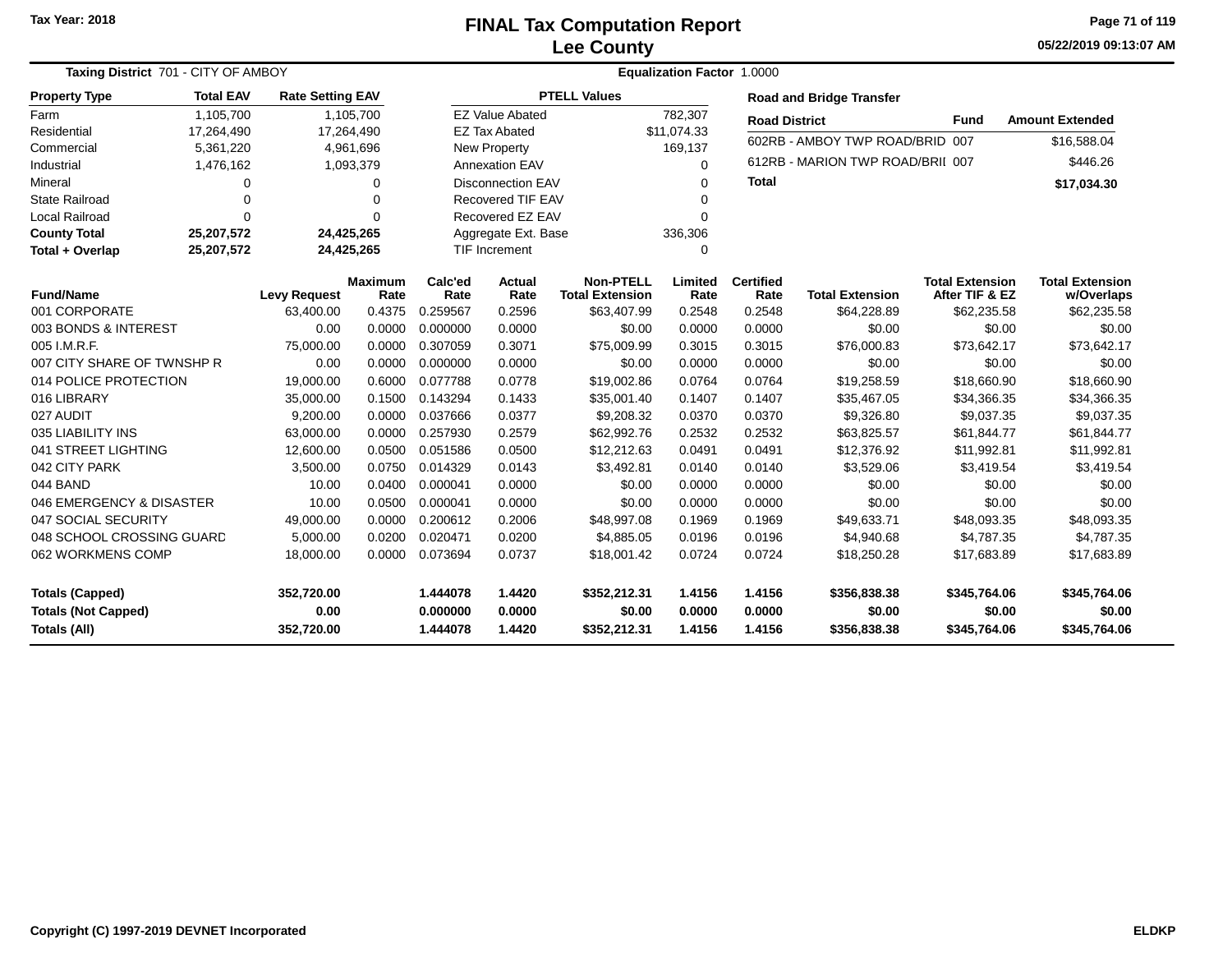**05/22/2019 09:13:07 AM Page 72 of 119**

| Taxing District 702 - VILLAGE OF ASHTON                              |                  |                                  |                        | Equalization Factor 1.0000       |                            |                                            |                            |                            |                                        |                                          |                                        |  |  |
|----------------------------------------------------------------------|------------------|----------------------------------|------------------------|----------------------------------|----------------------------|--------------------------------------------|----------------------------|----------------------------|----------------------------------------|------------------------------------------|----------------------------------------|--|--|
| <b>Property Type</b>                                                 | <b>Total EAV</b> | <b>Rate Setting EAV</b>          |                        |                                  |                            | <b>PTELL Values</b>                        |                            |                            | <b>Road and Bridge Transfer</b>        |                                          |                                        |  |  |
| Farm                                                                 | 84,843           |                                  | 84,843                 |                                  | <b>EZ Value Abated</b>     |                                            | $\Omega$                   | <b>Road District</b>       |                                        | <b>Fund</b>                              | <b>Amount Extended</b>                 |  |  |
| Residential                                                          | 7,857,618        |                                  | 7,857,618              |                                  | <b>EZ Tax Abated</b>       |                                            | \$0.00                     |                            | 603RB - ASHTON TWP ROAD/BRII 007       |                                          |                                        |  |  |
| Commercial                                                           | 2,032,492        |                                  | 2,032,492              |                                  | New Property               |                                            | 15,153                     |                            |                                        |                                          | \$11,464.28                            |  |  |
| Industrial                                                           | 1,355,367        |                                  | 1,355,367              | Annexation EAV                   |                            |                                            | 0                          | <b>Total</b>               |                                        |                                          | \$11,464.28                            |  |  |
| Mineral                                                              | 0                |                                  | 0                      | <b>Disconnection EAV</b>         |                            |                                            |                            |                            |                                        |                                          |                                        |  |  |
| <b>State Railroad</b>                                                | 238,072          |                                  | 238,072                |                                  | Recovered TIF EAV          |                                            |                            |                            |                                        |                                          |                                        |  |  |
| Local Railroad                                                       | $\Omega$         |                                  | $\Omega$               |                                  | Recovered EZ EAV           |                                            |                            |                            |                                        |                                          |                                        |  |  |
| <b>County Total</b>                                                  | 11,568,392       |                                  | 11,568,392             |                                  | Aggregate Ext. Base        |                                            |                            |                            |                                        |                                          |                                        |  |  |
| Total + Overlap                                                      | 11,568,392       |                                  | 11,568,392             |                                  | <b>TIF Increment</b>       |                                            | $\Omega$                   |                            |                                        |                                          |                                        |  |  |
| <b>Fund/Name</b>                                                     |                  | <b>Levy Request</b>              | <b>Maximum</b><br>Rate | Calc'ed<br>Rate                  | <b>Actual</b><br>Rate      | <b>Non-PTELL</b><br><b>Total Extension</b> | Limited<br>Rate            | <b>Certified</b><br>Rate   | <b>Total Extension</b>                 | <b>Total Extension</b><br>After TIF & EZ | <b>Total Extension</b><br>w/Overlaps   |  |  |
| 001 CORPORATE                                                        |                  | 29,138.00                        | 0.4375                 | 0.251876                         | 0.2519                     | \$29,140.78                                | 0.2519                     | 0.2519                     | \$29,140.78                            | \$29,140.78                              | \$29,140.78                            |  |  |
| 005 I.M.R.F.                                                         |                  | 14,929.00                        | 0.0000                 | 0.129050                         | 0.1290                     | \$14,923.23                                | 0.1290                     | 0.1290                     | \$14,923.23                            | \$14,923.23                              | \$14,923.23                            |  |  |
| 007 CITY SHARE OF TWNSHP R                                           |                  | 0.00                             | 0.0000                 | 0.000000                         | 0.0000                     | \$0.00                                     | 0.0000                     | 0.0000                     | \$0.00                                 | \$0.00                                   | \$0.00                                 |  |  |
| 014 POLICE PROTECTION                                                |                  | 11,841.00                        | 0.6000                 | 0.102357                         | 0.1024                     | \$11,846.03                                | 0.1024                     | 0.1024                     | \$11,846.03                            | \$11,846.03                              | \$11,846.03                            |  |  |
| 016 LIBRARY                                                          |                  | 15,440.00                        | 0.1500                 | 0.133467                         | 0.1335                     | \$15,443.80                                | 0.1335                     | 0.1335                     | \$15,443.80                            | \$15,443.80                              | \$15,443.80                            |  |  |
| 017 CEMETERY                                                         |                  | 365.00                           | 0.0250                 | 0.003155                         | 0.0032                     | \$370.19                                   | 0.0032                     | 0.0032                     | \$370.19                               | \$370.19                                 | \$370.19                               |  |  |
| 025 GARBAGE                                                          |                  | 94.00                            | 0.2000                 | 0.000813                         | 0.0008                     | \$92.55                                    | 0.0008                     | 0.0008                     | \$92.55                                | \$92.55                                  | \$92.55                                |  |  |
| 027 AUDIT                                                            |                  | 8,284.00                         | 0.0000                 | 0.071609                         | 0.0716                     | \$8,282.97                                 | 0.0716                     | 0.0716                     | \$8,282.97                             | \$8,282.97                               | \$8,282.97                             |  |  |
| 035 LIABILITY INSURANCE                                              |                  | 20,052.00                        | 0.0000                 | 0.173334                         | 0.1733                     | \$20,048.02                                | 0.1733                     | 0.1733                     | \$20,048.02                            | \$20,048.02                              | \$20,048.02                            |  |  |
| 047 SOCIAL SECURITY                                                  |                  | 14,731.00                        | 0.0000                 | 0.127338                         | 0.1273                     | \$14,726.56                                | 0.1273                     | 0.1273                     | \$14,726.56                            | \$14,726.56                              | \$14,726.56                            |  |  |
| 060 UNEMPLOYMENT INSURANC                                            |                  | 542.00                           | 0.0000                 | 0.004685                         | 0.0047                     | \$543.71                                   | 0.0047                     | 0.0047                     | \$543.71                               | \$543.71                                 | \$543.71                               |  |  |
| 062 WORKMENS COMP                                                    |                  | 7,094.00                         | 0.0000                 | 0.061322                         | 0.0613                     | \$7.091.42                                 | 0.0613                     | 0.0613                     | \$7,091.42                             | \$7,091.42                               | \$7,091.42                             |  |  |
| <b>Totals (Capped)</b><br><b>Totals (Not Capped)</b><br>Totals (All) |                  | 122,510.00<br>0.00<br>122,510.00 |                        | 1.059006<br>0.000000<br>1.059006 | 1.0590<br>0.0000<br>1.0590 | \$122,509.26<br>\$0.00<br>\$122,509.26     | 1.0590<br>0.0000<br>1.0590 | 1.0590<br>0.0000<br>1.0590 | \$122,509.26<br>\$0.00<br>\$122,509.26 | \$122,509.26<br>\$0.00<br>\$122,509.26   | \$122,509.26<br>\$0.00<br>\$122,509.26 |  |  |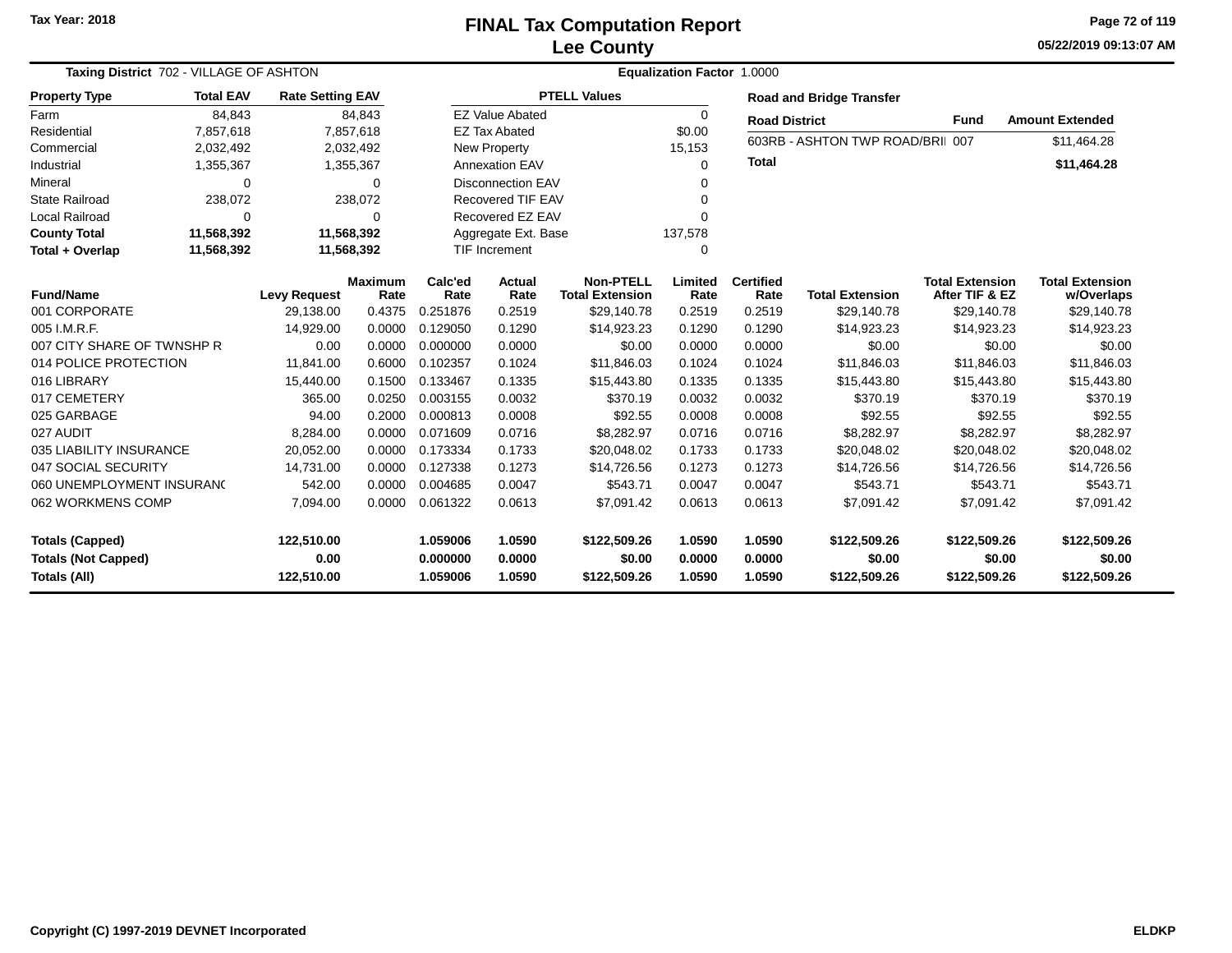**05/22/2019 09:13:07 AM Page 73 of 119**

|                                                                                                      | Taxing District 703 - VILLAGE OF COMPTON |                         |                                                                |                 | <b>Equalization Factor 1.0000</b>  |                                            |                            |                                    |                                    |                                          |                                      |  |  |  |
|------------------------------------------------------------------------------------------------------|------------------------------------------|-------------------------|----------------------------------------------------------------|-----------------|------------------------------------|--------------------------------------------|----------------------------|------------------------------------|------------------------------------|------------------------------------------|--------------------------------------|--|--|--|
| <b>Property Type</b>                                                                                 | <b>Total EAV</b>                         | <b>Rate Setting EAV</b> |                                                                |                 |                                    | <b>PTELL Values</b>                        |                            |                                    | <b>Road and Bridge Transfer</b>    |                                          |                                      |  |  |  |
| Farm                                                                                                 | 6,200                                    |                         | 6,200                                                          |                 | <b>EZ Value Abated</b>             |                                            |                            | <b>Road District</b>               |                                    | <b>Fund</b>                              | <b>Amount Extended</b>               |  |  |  |
| Residential                                                                                          | 2,277,640                                |                         | 2,277,640                                                      |                 | <b>EZ Tax Abated</b>               |                                            | \$0.00                     |                                    |                                    |                                          |                                      |  |  |  |
| Commercial                                                                                           | 284,061                                  |                         | 284,061                                                        |                 | <b>New Property</b>                |                                            | 14,089                     |                                    | 605RB - BROOKLYN TWP ROAD/E 007    |                                          | \$1,596.16                           |  |  |  |
| Industrial                                                                                           | $\Omega$                                 |                         | 0                                                              |                 | <b>Annexation EAV</b>              |                                            | 0                          | <b>Total</b>                       |                                    |                                          | \$1,596.16                           |  |  |  |
| Mineral                                                                                              | 0                                        |                         | 0                                                              |                 | <b>Disconnection EAV</b>           |                                            |                            |                                    |                                    |                                          |                                      |  |  |  |
| <b>State Railroad</b>                                                                                | $\Omega$                                 |                         |                                                                |                 | <b>Recovered TIF EAV</b>           |                                            |                            |                                    |                                    |                                          |                                      |  |  |  |
| Local Railroad                                                                                       | 2,400                                    |                         | 2,400                                                          |                 | Recovered EZ EAV                   |                                            |                            |                                    |                                    |                                          |                                      |  |  |  |
| <b>County Total</b>                                                                                  | 2,570,301                                |                         | 2,570,301                                                      |                 | Aggregate Ext. Base                |                                            | 3,207                      |                                    |                                    |                                          |                                      |  |  |  |
| Total + Overlap                                                                                      | 2,570,301                                |                         | 2,570,301                                                      |                 | TIF Increment                      |                                            | 0                          |                                    |                                    |                                          |                                      |  |  |  |
| <b>Fund/Name</b>                                                                                     |                                          | <b>Levy Request</b>     | <b>Maximum</b><br>Rate                                         | Calc'ed<br>Rate | <b>Actual</b><br>Rate              | <b>Non-PTELL</b><br><b>Total Extension</b> | Limited<br>Rate            | <b>Certified</b><br>Rate           | <b>Total Extension</b>             | <b>Total Extension</b><br>After TIF & EZ | <b>Total Extension</b><br>w/Overlaps |  |  |  |
| 001 CORPORATE                                                                                        |                                          | 3,454.00                | 0.4375                                                         | 0.134381        | 0.1344                             | \$3,454.48                                 | 0.1281                     | 0.1281                             | \$3,292.56                         | \$3,292.56                               | \$3,292.56                           |  |  |  |
| 007 CITY SHARE OF TWNSHP R                                                                           |                                          | 0.00                    | 0.0000                                                         | 0.000000        | 0.0000                             | \$0.00                                     | 0.0000                     | 0.0000                             | \$0.00                             | \$0.00                                   | \$0.00                               |  |  |  |
| 3,454.00<br><b>Totals (Capped)</b><br>0.00<br><b>Totals (Not Capped)</b><br>3,454.00<br>Totals (All) |                                          |                         | 0.134381<br>0.1344<br>0.0000<br>0.000000<br>0.1344<br>0.134381 |                 | \$3,454.48<br>\$0.00<br>\$3,454.48 | 0.1281<br>0.0000<br>0.1281                 | 0.1281<br>0.0000<br>0.1281 | \$3,292.56<br>\$0.00<br>\$3,292.56 | \$3,292.56<br>\$0.00<br>\$3,292.56 | \$3,292.56<br>\$0.00<br>\$3,292.56       |                                      |  |  |  |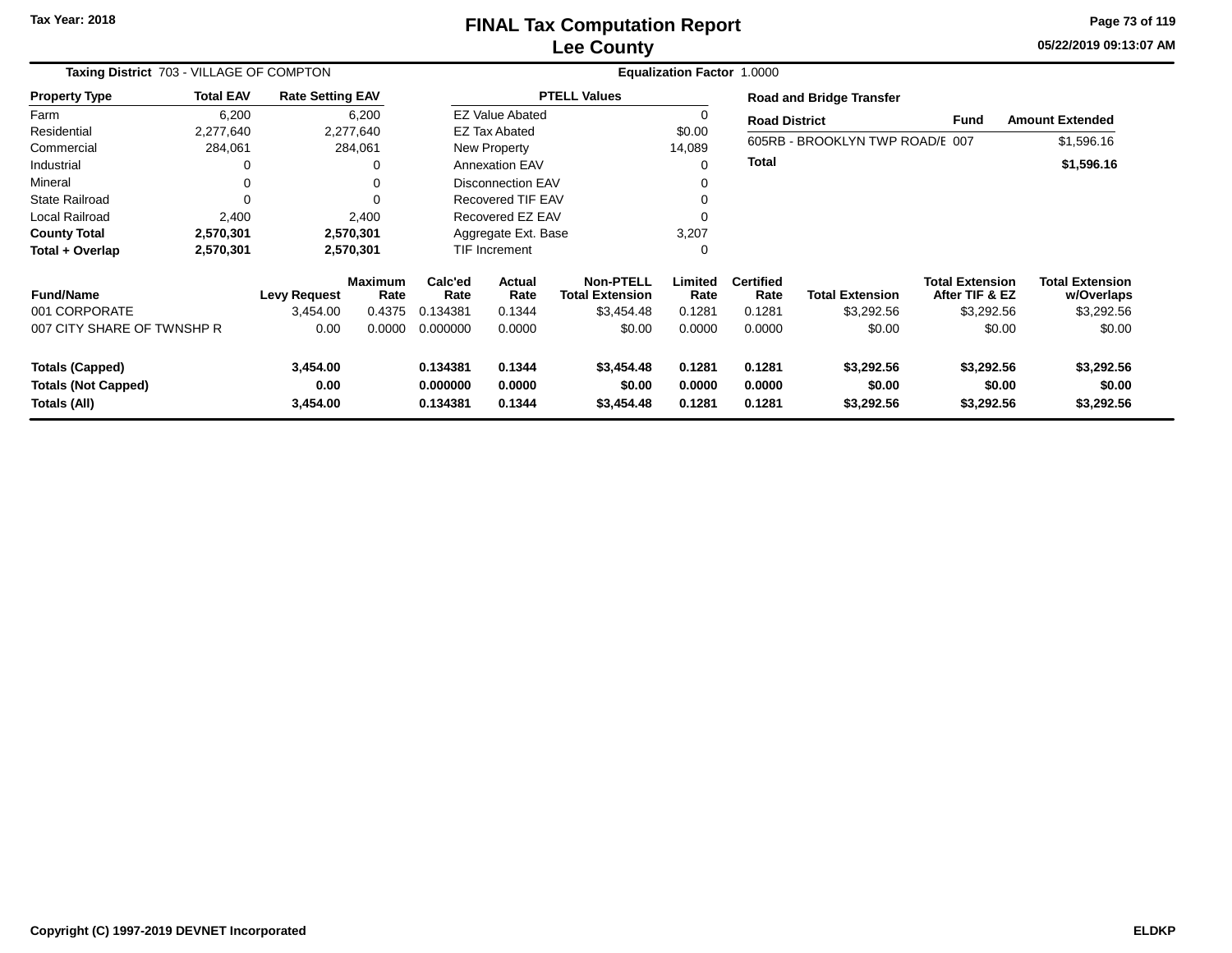#### **Lee CountyFINAL Tax Computation Report**

**05/22/2019 09:13:07 AM Page 74 of 119**

|                            | Taxing District 705 - CITY OF DIXON |                         | <b>Equalization Factor 1.0000</b> |                          |                        |                                            |                 |                          |                                  |                                          |                                      |  |
|----------------------------|-------------------------------------|-------------------------|-----------------------------------|--------------------------|------------------------|--------------------------------------------|-----------------|--------------------------|----------------------------------|------------------------------------------|--------------------------------------|--|
| <b>Property Type</b>       | <b>Total EAV</b>                    | <b>Rate Setting EAV</b> |                                   |                          |                        | <b>PTELL Values</b>                        |                 |                          | <b>Road and Bridge Transfer</b>  |                                          |                                      |  |
| Farm                       | 277,454                             |                         | 277,454                           |                          | <b>EZ Value Abated</b> |                                            | 2,029,509       | <b>Road District</b>     |                                  | <b>Fund</b>                              | <b>Amount Extended</b>               |  |
| Residential                | 113,238,513                         | 112,051,880             |                                   |                          | <b>EZ Tax Abated</b>   |                                            | \$39,175.63     |                          | 607RB - DIXON TWP ROAD/BRID(007  |                                          |                                      |  |
| Commercial                 | 48,630,784                          | 43,260,868              |                                   |                          | New Property           |                                            | 1,019,383       |                          |                                  |                                          | \$68,100.67                          |  |
| Industrial                 | 26,574,088                          | 26,508,266              |                                   |                          | <b>Annexation EAV</b>  |                                            | 501,128         |                          | 618RB - SOUTH DIXON TWP RD/E 007 |                                          | \$2,316.71                           |  |
| Mineral                    | $\Omega$                            |                         | 0                                 | <b>Disconnection EAV</b> |                        |                                            | 93,533          |                          |                                  |                                          | \$70,417.38                          |  |
| <b>State Railroad</b>      | 2,156,039                           |                         | 2,156,039                         | <b>Recovered TIF EAV</b> |                        |                                            | 0               |                          |                                  |                                          |                                      |  |
| Local Railroad             | $\Omega$                            |                         | 0                                 |                          | Recovered EZ EAV       | $\Omega$                                   |                 |                          |                                  |                                          |                                      |  |
| <b>County Total</b>        | 190,876,878                         | 184,254,507             |                                   |                          | Aggregate Ext. Base    | 3,456,526                                  |                 |                          |                                  |                                          |                                      |  |
| Total + Overlap            | 190,876,878                         | 184,254,507             |                                   | <b>TIF Increment</b>     |                        | 4,592,862                                  |                 |                          |                                  |                                          |                                      |  |
| <b>Fund/Name</b>           |                                     | <b>Levy Request</b>     | <b>Maximum</b><br>Rate            |                          | <b>Actual</b><br>Rate  | <b>Non-PTELL</b><br><b>Total Extension</b> | Limited<br>Rate | <b>Certified</b><br>Rate | <b>Total Extension</b>           | <b>Total Extension</b><br>After TIF & EZ | <b>Total Extension</b><br>w/Overlaps |  |
| 001 CORPORATE              |                                     | 374,379.00              | 0.4375                            | Rate<br>0.203186         | 0.2032                 | \$374,405.16                               | 0.1864          | 0.1864                   | \$355,794.50                     | \$343,450.40                             | \$343,450.40                         |  |
| 003 BONDS & INTEREST       | 0.00                                |                         | 0.0000                            | 0.000000                 | 0.0000                 | \$0.00                                     | 0.0000          | 0.0000                   | \$0.00                           | \$0.00                                   | \$0.00                               |  |
| 005 I.M.R.F.               |                                     | 0.00                    | 0.0000                            | 0.000000                 | 0.0000                 | \$0.00                                     | 0.0000          | 0.0000                   | \$0.00                           | \$0.00                                   | \$0.00                               |  |
| 007 CITY SHARE OF TWNSHP R |                                     | 0.00                    | 0.0000                            | 0.000000                 | 0.0000                 | \$0.00                                     | 0.0000          | 0.0000                   | \$0.00                           | \$0.00                                   | \$0.00                               |  |
| 014 POLICE PROTECTION      |                                     | 1,140,000.00            | 0.6000                            | 0.618709                 | 0.6000                 | \$1,105,527.04                             | 0.6000          | 0.6000                   | \$1,145,261.27                   | \$1,105,527.04                           | \$1,105,527.04                       |  |
| 015 POLICE PENSION         |                                     | 991,169.00              | 0.0000                            | 0.537935                 | 0.5379                 | \$991,104.99                               | 0.5379          | 0.5379                   | \$1,026,726.73                   | \$991,104.99                             | \$991,104.99                         |  |
| 016 LIBRARY                |                                     | 523,753.00              | 0.6000                            | 0.284255                 | 0.2843                 | \$523,835.56                               | 0.2843          | 0.2843                   | \$542,662.96                     | \$523,835.56                             | \$523,835.56                         |  |
| 017 CEMETERY               |                                     | 47,000.00               | 0.0250                            | 0.025508                 | 0.0250                 | \$46,063.63                                | 0.0250          | 0.0250                   | \$47,719.22                      | \$46,063.63                              | \$46,063.63                          |  |
| 027 AUDIT                  |                                     | 32,000.00               | 0.0000                            | 0.017367                 | 0.0174                 | \$32,060.28                                | 0.0174          | 0.0174                   | \$33,212.58                      | \$32,060.28                              | \$32,060.28                          |  |
| 028 LIBRARY MAINTENANCE    |                                     | 26,000.00               | 0.0000                            | 0.014111                 | 0.0141                 | \$25,979.89                                | 0.0141          | 0.0141                   | \$26,913.64                      | \$25,979.89                              | \$25,979.89                          |  |
| 035 LIABILITY INSURANCE    |                                     | 396,500.00              | 0.0000                            | 0.215192                 | 0.2152                 | \$396,515.70                               | 0.2152          | 0.2152                   | \$410,767.04                     | \$396,515.70                             | \$396,515.70                         |  |
| 040 STREET & BRIDGE        |                                     | 0.00                    | 0.1000                            | 0.000000                 | 0.0000                 | \$0.00                                     | 0.0000          | 0.0000                   | \$0.00                           | \$0.00                                   | \$0.00                               |  |
| 044 BAND                   |                                     | 0.00                    | 0.0400                            | 0.000000                 | 0.0000                 | \$0.00                                     | 0.0000          | 0.0000                   | \$0.00                           | \$0.00                                   | \$0.00                               |  |
| 045 PUBLIC BENEFIT         |                                     | 94,000.00               | 0.0500                            | 0.051016                 | 0.0500                 | \$92,127.25                                | 0.0500          | 0.0500                   | \$95,438.44                      | \$92,127.25                              | \$92,127.25                          |  |
| 046 EMERGENCY & DISASTER   |                                     | 0.00                    | 0.0500                            | 0.000000                 | 0.0000                 | \$0.00                                     | 0.0000          | 0.0000                   | \$0.00                           | \$0.00                                   | \$0.00                               |  |
| 047 SOCIAL SECURITY        |                                     | 0.00                    | 0.0000                            | 0.000000                 | 0.0000                 | \$0.00                                     | 0.0000          | 0.0000                   | \$0.00                           | \$0.00                                   | \$0.00                               |  |
| <b>Totals (Capped)</b>     |                                     | 3,624,801.00            |                                   | 1.967279                 | 1.9471                 | \$3,587,619.50                             | 1.9303          | 1.9303                   | \$3,684,496.38                   | \$3,556,664.74                           | \$3,556,664.74                       |  |
| <b>Totals (Not Capped)</b> |                                     | 0.00                    |                                   | 0.000000                 | 0.0000                 | \$0.00                                     | 0.0000          | 0.0000                   | \$0.00                           | \$0.00                                   | \$0.00                               |  |
| <b>Totals (All)</b>        |                                     | 3,624,801.00            |                                   | 1.967279                 | 1.9471                 | \$3,587,619.50                             | 1.9303          | 1.9303                   | \$3,684,496.38                   | \$3,556,664.74                           | \$3,556,664.74                       |  |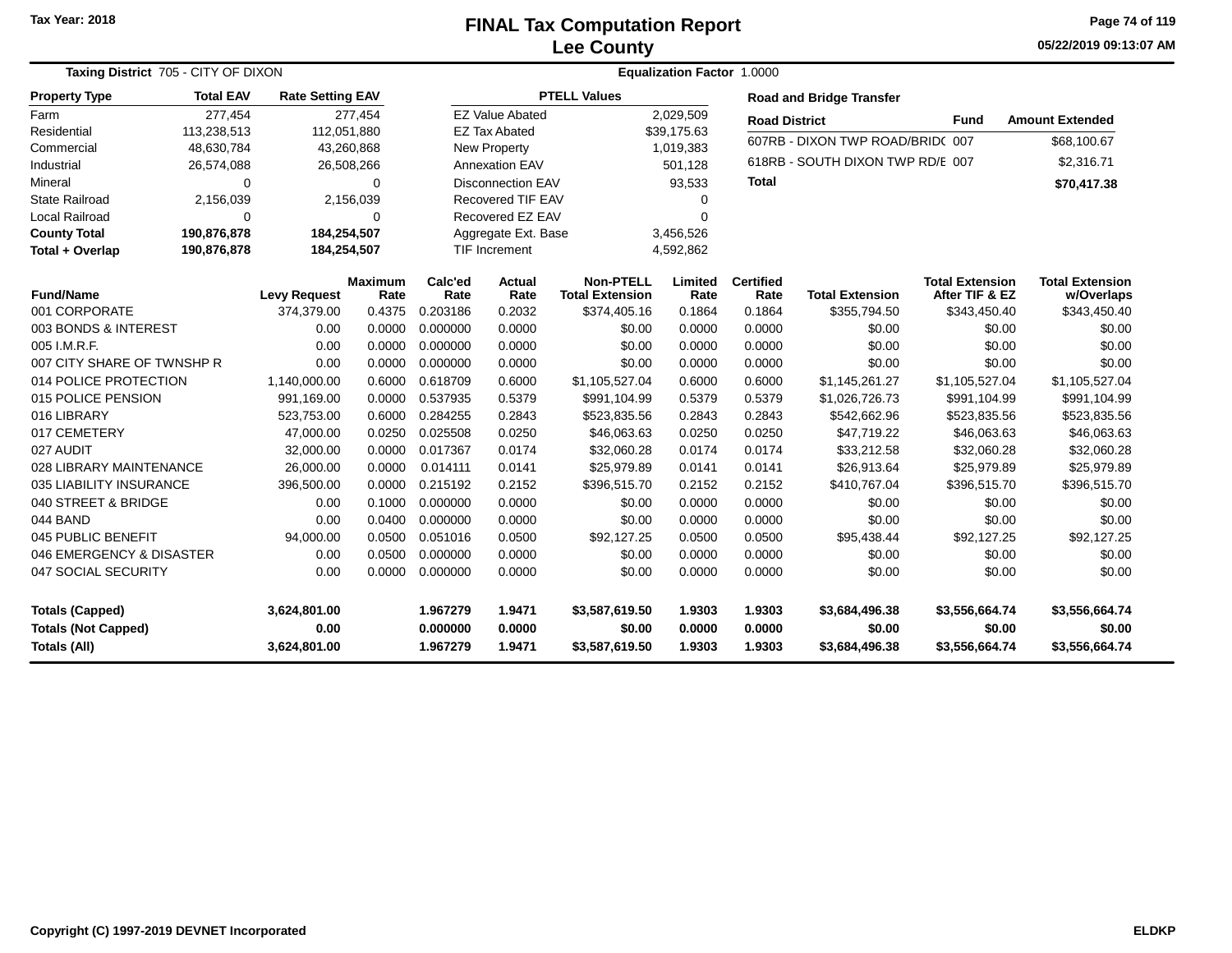**05/22/2019 09:13:07 AMPage 75 of 119**

| Taxing District 706 - VILLAGE OF FRANKLIN GROVE |                  |                         |           | <b>Equalization Factor 1.0000</b> |                          |                        |                  |                      |                                 |                        |                        |  |  |
|-------------------------------------------------|------------------|-------------------------|-----------|-----------------------------------|--------------------------|------------------------|------------------|----------------------|---------------------------------|------------------------|------------------------|--|--|
| <b>Property Type</b>                            | <b>Total EAV</b> | <b>Rate Setting EAV</b> |           |                                   |                          | <b>PTELL Values</b>    |                  |                      | <b>Road and Bridge Transfer</b> |                        |                        |  |  |
| Farm                                            | 23,150           |                         | 23,150    |                                   | <b>EZ Value Abated</b>   |                        | $\Omega$         | <b>Road District</b> |                                 | <b>Fund</b>            | <b>Amount Extended</b> |  |  |
| Residential                                     | 6,454,517        |                         | 6.454.517 |                                   | <b>EZ Tax Abated</b>     |                        | \$0.00           |                      |                                 |                        |                        |  |  |
| Commercial                                      | 2,399,526        |                         | 2,399,526 |                                   | New Property             |                        | 7,839            |                      | 606RB - FRANKLIN GROVE ROAC 007 |                        | \$5,310.53             |  |  |
| Industrial                                      | 0                |                         |           |                                   | <b>Annexation EAV</b>    |                        | $\Omega$         | <b>Total</b>         |                                 |                        | \$5,310.53             |  |  |
| Mineral                                         | $\Omega$         |                         |           |                                   | <b>Disconnection EAV</b> |                        |                  |                      |                                 |                        |                        |  |  |
| <b>State Railroad</b>                           | 169,710          |                         | 169,710   |                                   | <b>Recovered TIF EAV</b> |                        | U                |                      |                                 |                        |                        |  |  |
| <b>Local Railroad</b>                           | $\Omega$         |                         | $\Omega$  |                                   | Recovered EZ EAV         |                        | U                |                      |                                 |                        |                        |  |  |
| <b>County Total</b>                             | 9,046,903        |                         | 9,046,903 |                                   | Aggregate Ext. Base      |                        | 70,047           |                      |                                 |                        |                        |  |  |
| Total + Overlap                                 | 9,046,903        |                         | 9,046,903 | <b>TIF Increment</b>              |                          |                        | $\Omega$         |                      |                                 |                        |                        |  |  |
| <b>Fund/Name</b><br><b>Levy Request</b>         |                  | <b>Maximum</b>          | Calc'ed   | Actual                            | <b>Non-PTELL</b>         | Limited                | <b>Certified</b> |                      | <b>Total Extension</b>          | <b>Total Extension</b> |                        |  |  |
| 001 CORPORATE                                   |                  |                         | Rate      | Rate<br>0.389083                  | Rate                     | <b>Total Extension</b> | Rate             | Rate<br>0.3787       | <b>Total Extension</b>          | After TIF & EZ         | w/Overlaps             |  |  |
|                                                 |                  | 35,200.00               | 0.4375    |                                   | 0.3891                   | \$35,201.50            | 0.3787           |                      | \$34,260.62                     | \$34,260.62            | \$34,260.62            |  |  |
| 007 CITY SHARE OF TWNSHP R                      |                  | 0.00                    | 0.0000    | 0.000000                          | 0.0000                   | \$0.00                 | 0.0000           | 0.0000               | \$0.00                          | \$0.00                 | \$0.00                 |  |  |
| 014 POLICE PROTECTION                           |                  | 8,490.00                | 0.6000    | 0.093844                          | 0.0938                   | \$8,486.00             | 0.0913           | 0.0913               | \$8,259.82                      | \$8,259.82             | \$8,259.82             |  |  |
| 016 LIBRARY                                     |                  | 20,400.00               | 0.3000    | 0.225492                          | 0.2255                   | \$20,400.77            | 0.2195           | 0.2195               | \$19,857.95                     | \$19,857.95            | \$19,857.95            |  |  |
| 027 AUDIT                                       |                  | 1,890.00                | 0.0000    | 0.020891                          | 0.0209                   | \$1,890.80             | 0.0203           | 0.0203               | \$1,836.52                      | \$1,836.52             | \$1,836.52             |  |  |
| 035 LIABILITY INSURANCE                         |                  | 1,890.00                | 0.0000    | 0.020891                          | 0.0209                   | \$1,890.80             | 0.0203           | 0.0203               | \$1,836.52                      | \$1,836.52             | \$1,836.52             |  |  |
| 041 STREET LIGHTING                             |                  | 1,890.00                | 0.0500    | 0.020891                          | 0.0209                   | \$1,890.80             | 0.0203           | 0.0203               | \$1,836.52                      | \$1,836.52             | \$1,836.52             |  |  |
| 047 SOCIAL SECURITY                             |                  | 1,890.00                | 0.0000    | 0.020891                          | 0.0209                   | \$1.890.80             | 0.0203           | 0.0203               | \$1,836.52                      | \$1,836.52             | \$1,836.52             |  |  |
| 062 WORKMENS COMP                               |                  | 1,890.00                | 0.0000    | 0.020891                          | 0.0209                   | \$1,890.80             | 0.0203           | 0.0203               | \$1,836.52                      | \$1,836.52             | \$1,836.52             |  |  |
| <b>Totals (Capped)</b>                          |                  | 73,540.00               |           | 0.812874                          | 0.8129                   | \$73,542.27            | 0.7910           | 0.7910               | \$71,560.99                     | \$71,560.99            | \$71,560.99            |  |  |
| <b>Totals (Not Capped)</b>                      |                  | 0.00                    |           | 0.000000                          | 0.0000                   | \$0.00                 | 0.0000           | 0.0000               | \$0.00                          | \$0.00                 | \$0.00                 |  |  |
| Totals (All)                                    |                  | 73,540.00               |           | 0.812874                          | 0.8129                   | \$73,542.27            | 0.7910           | 0.7910               | \$71,560.99                     | \$71,560.99            | \$71,560.99            |  |  |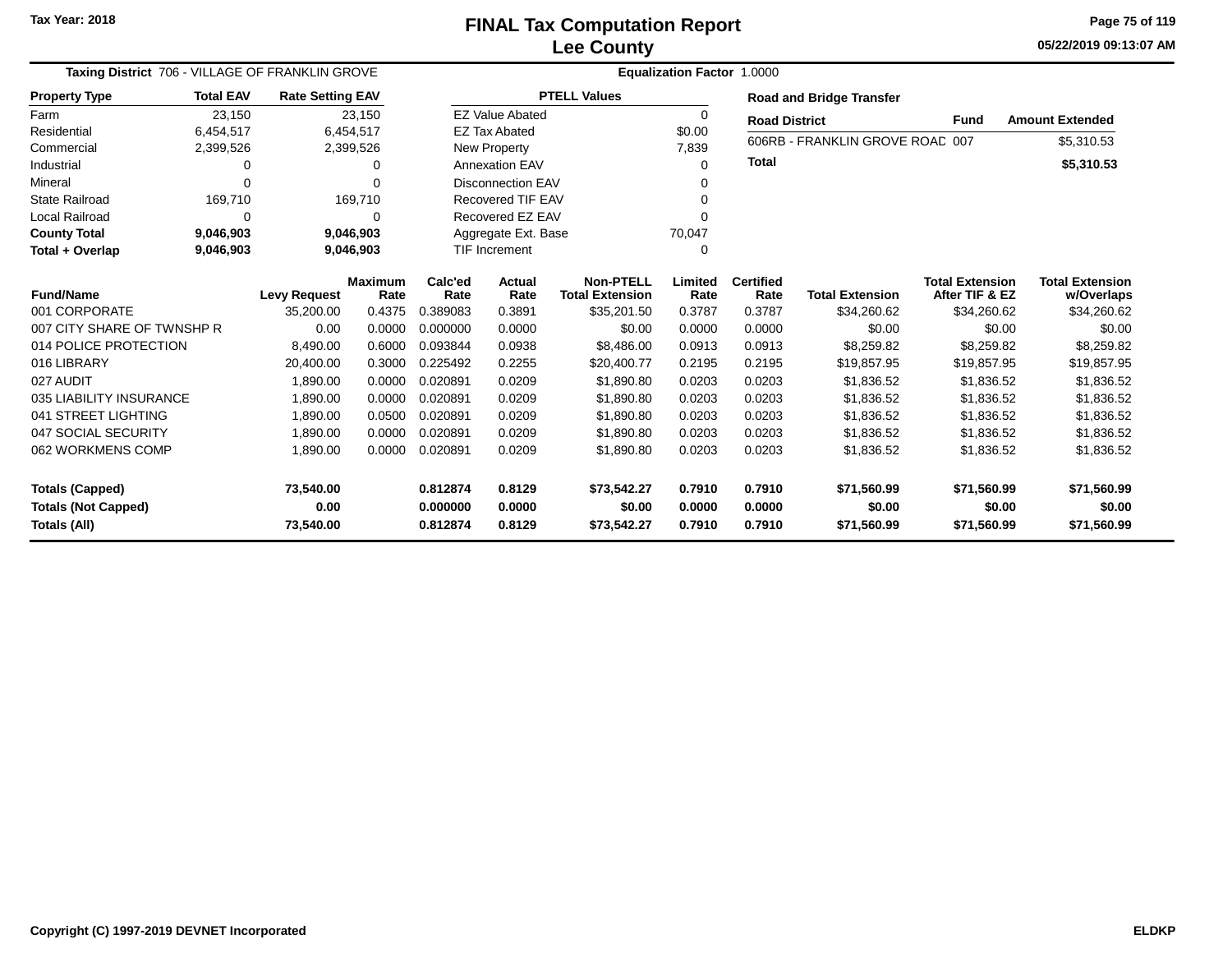### **Lee CountyFINAL Tax Computation Report**

**05/22/2019 09:13:07 AM Page 76 of 119**

| Taxing District 707 - VILLAGE OF HARMON    | Equalization Factor 1.0000 |                         |                        |                          |                                                              |                      |                  |                          |                                 |                                          |                                      |
|--------------------------------------------|----------------------------|-------------------------|------------------------|--------------------------|--------------------------------------------------------------|----------------------|------------------|--------------------------|---------------------------------|------------------------------------------|--------------------------------------|
| <b>Property Type</b>                       | <b>Total EAV</b>           | <b>Rate Setting EAV</b> |                        |                          |                                                              | <b>PTELL Values</b>  |                  |                          | <b>Road and Bridge Transfer</b> |                                          |                                      |
| Farm                                       | 14,249                     |                         | 14,249                 |                          | <b>EZ Value Abated</b>                                       |                      | 0                | <b>Road District</b>     |                                 | <b>Fund</b>                              | <b>Amount Extended</b>               |
| Residential                                | 897,728                    |                         | 897,728                |                          | <b>EZ Tax Abated</b>                                         |                      | \$0.00           |                          |                                 |                                          |                                      |
| Commercial                                 | 875,280                    |                         | 875,280                |                          | New Property                                                 |                      |                  |                          | 610RB - HARMON TWP ROAD/BR 007  |                                          | \$1,885.56                           |
| Industrial                                 | 0                          |                         | 0                      |                          | <b>Annexation EAV</b>                                        |                      |                  | <b>Total</b>             |                                 |                                          | \$1,885.56                           |
| Mineral                                    | 0                          |                         | 0                      |                          | <b>Disconnection EAV</b>                                     |                      |                  |                          |                                 |                                          |                                      |
| <b>State Railroad</b>                      | 0                          |                         | 0                      | <b>Recovered TIF EAV</b> |                                                              |                      |                  |                          |                                 |                                          |                                      |
| Local Railroad                             | 0                          |                         |                        | Recovered EZ EAV         |                                                              |                      |                  |                          |                                 |                                          |                                      |
| <b>County Total</b>                        | 1,787,257                  |                         | 1,787,257              |                          | Aggregate Ext. Base                                          |                      |                  |                          |                                 |                                          |                                      |
| Total + Overlap                            | 1,787,257                  |                         | 1,787,257              |                          | TIF Increment                                                |                      | $\Omega$         |                          |                                 |                                          |                                      |
| <b>Fund/Name</b>                           |                            | <b>Levy Request</b>     | <b>Maximum</b><br>Rate | Calc'ed<br>Rate          | <b>Non-PTELL</b><br>Actual<br>Rate<br><b>Total Extension</b> |                      | Limited<br>Rate  | <b>Certified</b><br>Rate | <b>Total Extension</b>          | <b>Total Extension</b><br>After TIF & EZ | <b>Total Extension</b><br>w/Overlaps |
| 001 CORPORATE                              |                            | 2,797.00                | 0.4375                 | 0.156497                 | 0.1565                                                       | \$2,797.06           | 0.1522           | 0.1522                   | \$2,720.21                      | \$2,720.21                               | \$2,720.21                           |
| 003 BONDS & INTEREST                       |                            | 0.00                    | 0.0000                 | 0.000000                 | 0.0000                                                       | \$0.00               | 0.0000           | 0.0000                   | \$0.00                          | \$0.00                                   | \$0.00                               |
| 007 CITY SHARE OF TWNSHP R                 |                            | 0.00                    | 0.0000                 | 0.000000                 | 0.0000                                                       | \$0.00               | 0.0000           | 0.0000                   | \$0.00                          | \$0.00                                   | \$0.00                               |
| <b>Totals (Capped)</b>                     |                            | 2,797.00                |                        | 0.156497                 | 0.1565                                                       | \$2,797.06           | 0.1522           | 0.1522                   | \$2,720.21                      | \$2,720.21                               | \$2,720.21                           |
| <b>Totals (Not Capped)</b><br>Totals (All) |                            | 0.00<br>2,797.00        |                        | 0.000000<br>0.156497     | 0.0000<br>0.1565                                             | \$0.00<br>\$2,797.06 | 0.0000<br>0.1522 | 0.0000<br>0.1522         | \$0.00<br>\$2,720.21            | \$0.00<br>\$2,720.21                     | \$0.00<br>\$2,720.21                 |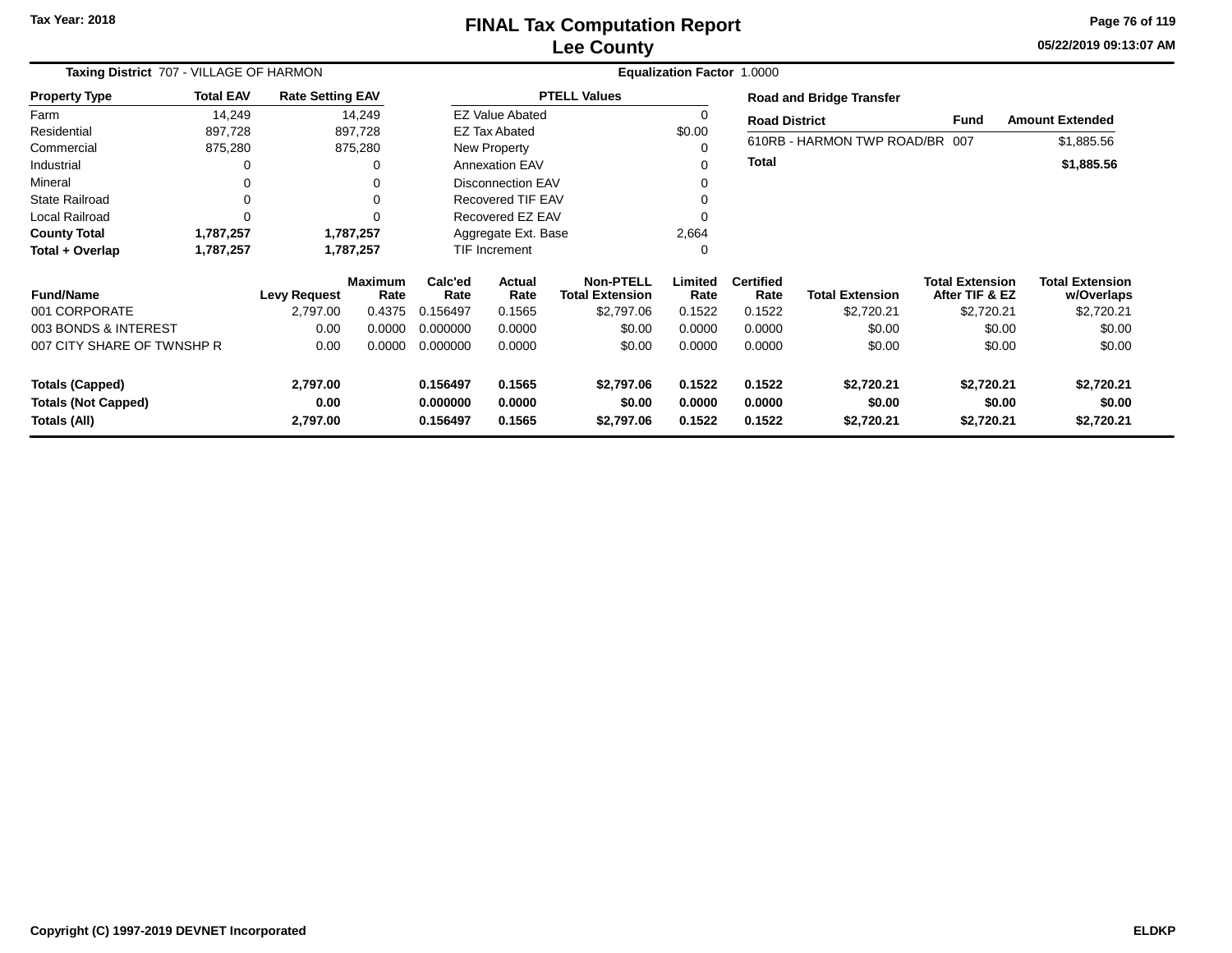**05/22/2019 09:13:07 AM Page 77 of 119**

| Taxing District 708 - VILLAGE OF LEE |                  |                         |                        | <b>Equalization Factor 1.0000</b> |                          |                                            |                 |                          |                                  |                                          |                                      |  |
|--------------------------------------|------------------|-------------------------|------------------------|-----------------------------------|--------------------------|--------------------------------------------|-----------------|--------------------------|----------------------------------|------------------------------------------|--------------------------------------|--|
| <b>Property Type</b>                 | <b>Total EAV</b> | <b>Rate Setting EAV</b> |                        |                                   |                          | <b>PTELL Values</b>                        |                 |                          | <b>Overlapping County</b>        | <b>Overlap EAV</b>                       |                                      |  |
| Farm                                 | 2,955            |                         | 2,955                  |                                   | <b>EZ Value Abated</b>   |                                            | 0               | DeKalb County            |                                  |                                          | 2,000,784                            |  |
| Residential                          | 2,136,750        |                         | 2,136,750              |                                   | <b>EZ Tax Abated</b>     |                                            | \$0.00          | Total                    |                                  |                                          | 2,000,784                            |  |
| Commercial                           | 103,454          |                         | 103,454                |                                   | <b>New Property</b>      |                                            | 0               |                          | * denotes use of estimated EAV   |                                          |                                      |  |
| Industrial                           | 44,033           |                         | 44,033                 |                                   | <b>Annexation EAV</b>    |                                            | 0               |                          |                                  |                                          |                                      |  |
| Mineral                              | $\Omega$         |                         | $\Omega$               |                                   | <b>Disconnection EAV</b> |                                            | 0               |                          | <b>Road and Bridge Transfer</b>  |                                          |                                      |  |
| <b>State Railroad</b>                | 78,258           |                         | 78,258                 |                                   | Recovered TIF EAV        |                                            | 0               | <b>Road District</b>     |                                  | <b>Fund</b>                              | <b>Amount Extended</b>               |  |
| Local Railroad                       | $\Omega$         |                         | $\Omega$               |                                   | Recovered EZ EAV         |                                            | 0               |                          | 621RB - WILLOW CRK TWP RD/BI 007 |                                          | \$3,621.50                           |  |
| <b>County Total</b>                  | 2,365,450        |                         | 2,365,450              |                                   | Aggregate Ext. Base      |                                            | 22,588          | <b>Total</b>             |                                  |                                          | \$3,621.50                           |  |
| Total + Overlap                      | 4,366,234        |                         | 4,366,234              |                                   | <b>TIF Increment</b>     |                                            | 0               |                          |                                  |                                          |                                      |  |
| <b>Fund/Name</b>                     |                  | <b>Levy Request</b>     | <b>Maximum</b><br>Rate | Calc'ed<br>Rate                   | Actual<br>Rate           | <b>Non-PTELL</b><br><b>Total Extension</b> | Limited<br>Rate | <b>Certified</b><br>Rate | <b>Total Extension</b>           | <b>Total Extension</b><br>After TIF & EZ | <b>Total Extension</b><br>w/Overlaps |  |
| 001 CORPORATE                        |                  | 7,075.00                | 0.4375                 | 0.162039                          | 0.1620                   | \$3,832.03                                 | 0.1619          | 0.1619                   | \$3,829.66                       | \$3,829.66                               | \$7,068.93                           |  |
| 007 CITY SHARE OF TWNSHP R           |                  | 0.00                    | 0.0000                 | 0.000000                          | 0.0000                   | \$0.00                                     | 0.0000          | 0.0000                   | \$0.00                           | \$0.00                                   | \$0.00                               |  |
| 025 GARBAGE DISPOSAL                 |                  | 2,514.00                | 0.2000                 | 0.057578                          | 0.0576                   | \$1,362.50                                 | 0.0576          | 0.0576                   | \$1,362.50                       | \$1,362.50                               | \$2,514.95                           |  |
| 027 AUDIT                            |                  | 2,814.00                | 0.0000                 | 0.064449                          | 0.0644                   | \$1,523.35                                 | 0.0644          | 0.0644                   | \$1,523.35                       | \$1,523.35                               | \$2,811.85                           |  |
| 035 LIABILITY INSURANCE              |                  | 5,819.00                | 0.0000                 | 0.133273                          | 0.1333                   | \$3.153.14                                 | 0.1332          | 0.1332                   | \$3,150.78                       | \$3,150.78                               | \$5,815.82                           |  |
| 072 WATERWORKS AND SEWAG             |                  | 4,850.00                | 0.1666                 | 0.111080                          | 0.1111                   | \$2,628.01                                 | 0.1111          | 0.1111                   | \$2,628.01                       | \$2,628.01                               | \$4,850.89                           |  |
| <b>Totals (Capped)</b><br>23,072.00  |                  |                         | 0.528419               | 0.5284                            | \$12,499.03              | 0.5282                                     | 0.5282          | \$12,494.30              | \$12,494.30                      | \$23,062.44                              |                                      |  |
| <b>Totals (Not Capped)</b>           |                  | 0.00                    |                        | 0.000000                          | 0.0000                   | \$0.00                                     | 0.0000          | 0.0000                   | \$0.00                           | \$0.00                                   | \$0.00                               |  |
| Totals (All)<br>23,072.00            |                  |                         | 0.528419               | 0.5284                            | \$12,499.03              | 0.5282                                     | 0.5282          | \$12,494.30              | \$12,494.30                      | \$23,062.44                              |                                      |  |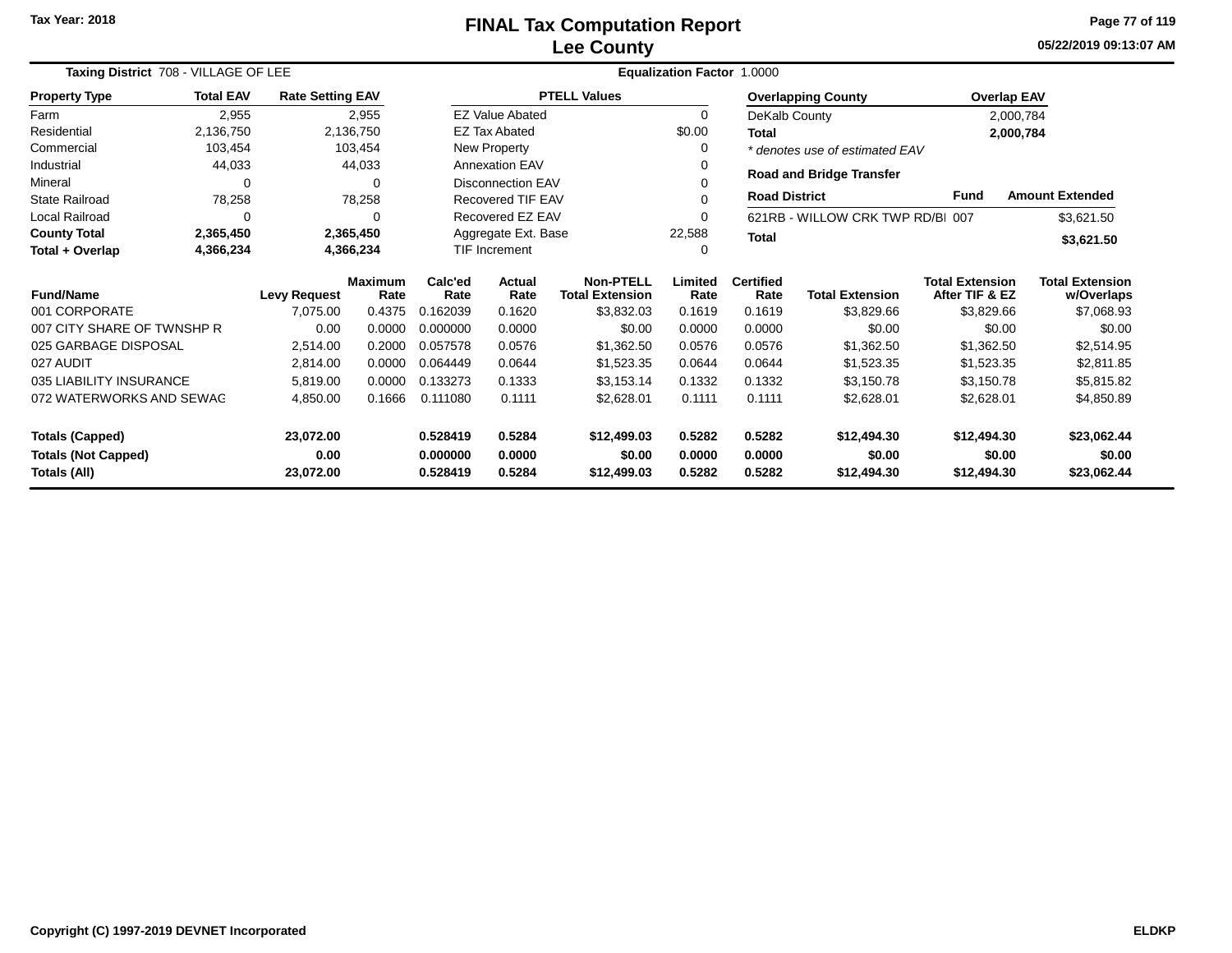# **Lee CountyFINAL Tax Computation Report**

**05/22/2019 09:13:07 AM Page 78 of 119**

| Taxing District 709 - VILLAGE OF NELSON    |                                       |                         |           | <b>Equalization Factor 1.0000</b> |                          |                                            |                  |                          |                                 |                                          |                                      |  |
|--------------------------------------------|---------------------------------------|-------------------------|-----------|-----------------------------------|--------------------------|--------------------------------------------|------------------|--------------------------|---------------------------------|------------------------------------------|--------------------------------------|--|
| <b>Property Type</b>                       | <b>Total EAV</b>                      | <b>Rate Setting EAV</b> |           |                                   |                          | <b>PTELL Values</b>                        |                  |                          | <b>Road and Bridge Transfer</b> |                                          |                                      |  |
| Farm                                       | 67,669                                |                         | 67,669    |                                   | <b>EZ Value Abated</b>   |                                            |                  | <b>Road District</b>     |                                 | Fund                                     | <b>Amount Extended</b>               |  |
| Residential                                | 863,995                               |                         | 863,995   |                                   | <b>EZ Tax Abated</b>     |                                            | \$0.00           |                          |                                 |                                          |                                      |  |
| Commercial                                 | 118,191                               |                         | 118,191   |                                   | New Property             |                                            |                  |                          | 615RB - NELSON TWP ROAD/BRI 007 |                                          | \$680.04                             |  |
| Industrial                                 | 0                                     |                         | 0         |                                   | <b>Annexation EAV</b>    |                                            | 0                | <b>Total</b>             |                                 |                                          | \$680.04                             |  |
| Mineral                                    | $\Omega$                              |                         | $\Omega$  |                                   | <b>Disconnection EAV</b> |                                            |                  |                          |                                 |                                          |                                      |  |
| <b>State Railroad</b>                      | 499,213                               |                         | 499,213   |                                   | <b>Recovered TIF EAV</b> |                                            |                  |                          |                                 |                                          |                                      |  |
| Local Railroad                             | 0                                     |                         | $\Omega$  |                                   | Recovered EZ EAV         |                                            |                  |                          |                                 |                                          |                                      |  |
| <b>County Total</b>                        | 1,549,068                             |                         | 1,549,068 |                                   | Aggregate Ext. Base      |                                            | 3,101            |                          |                                 |                                          |                                      |  |
| Total + Overlap                            | 1,549,068                             |                         | 1,549,068 |                                   | TIF Increment            |                                            | 0                |                          |                                 |                                          |                                      |  |
| <b>Fund/Name</b>                           | <b>Maximum</b><br><b>Levy Request</b> |                         | Rate      | Calc'ed<br>Rate                   | Actual<br>Rate           | <b>Non-PTELL</b><br><b>Total Extension</b> | Limited<br>Rate  | <b>Certified</b><br>Rate | <b>Total Extension</b>          | <b>Total Extension</b><br>After TIF & EZ | <b>Total Extension</b><br>w/Overlaps |  |
| 001 CORPORATE                              |                                       | 1,250.00                | 0.4375    | 0.080694                          | 0.0807                   | \$1,250.10                                 | 0.0807           | 0.0807                   | \$1,250.10                      | \$1,250.10                               | \$1,250.10                           |  |
| 007 CITY SHARE OF TWNSHP R                 |                                       | 0.00                    | 0.0000    | 0.000000                          | 0.0000                   | \$0.00                                     | 0.0000           | 0.0000                   | \$0.00                          | \$0.00                                   | \$0.00                               |  |
| 025 GARBAGE DISPOSAL                       |                                       | 950.00                  | 0.2000    | 0.061327                          | 0.0613                   | \$949.58                                   | 0.0613           | 0.0613                   | \$949.58                        | \$949.58                                 | \$949.58                             |  |
| 035 LIABILITY INSURANCE                    |                                       | 900.00                  | 0.0000    | 0.058100                          | 0.0581                   | \$900.01                                   | 0.0581           | 0.0581                   | \$900.01                        | \$900.01                                 | \$900.01                             |  |
| <b>Totals (Capped)</b>                     |                                       | 3,100.00                |           | 0.200121                          | 0.2001                   | \$3,099.69                                 | 0.2001           | 0.2001                   | \$3,099.69                      | \$3,099.69                               | \$3,099.69                           |  |
| <b>Totals (Not Capped)</b><br>Totals (All) |                                       | 0.00<br>3,100.00        |           | 0.000000<br>0.200121              | 0.0000<br>0.2001         | \$0.00<br>\$3,099.69                       | 0.0000<br>0.2001 | 0.0000<br>0.2001         | \$0.00<br>\$3,099.69            | \$0.00<br>\$3,099.69                     | \$0.00<br>\$3,099.69                 |  |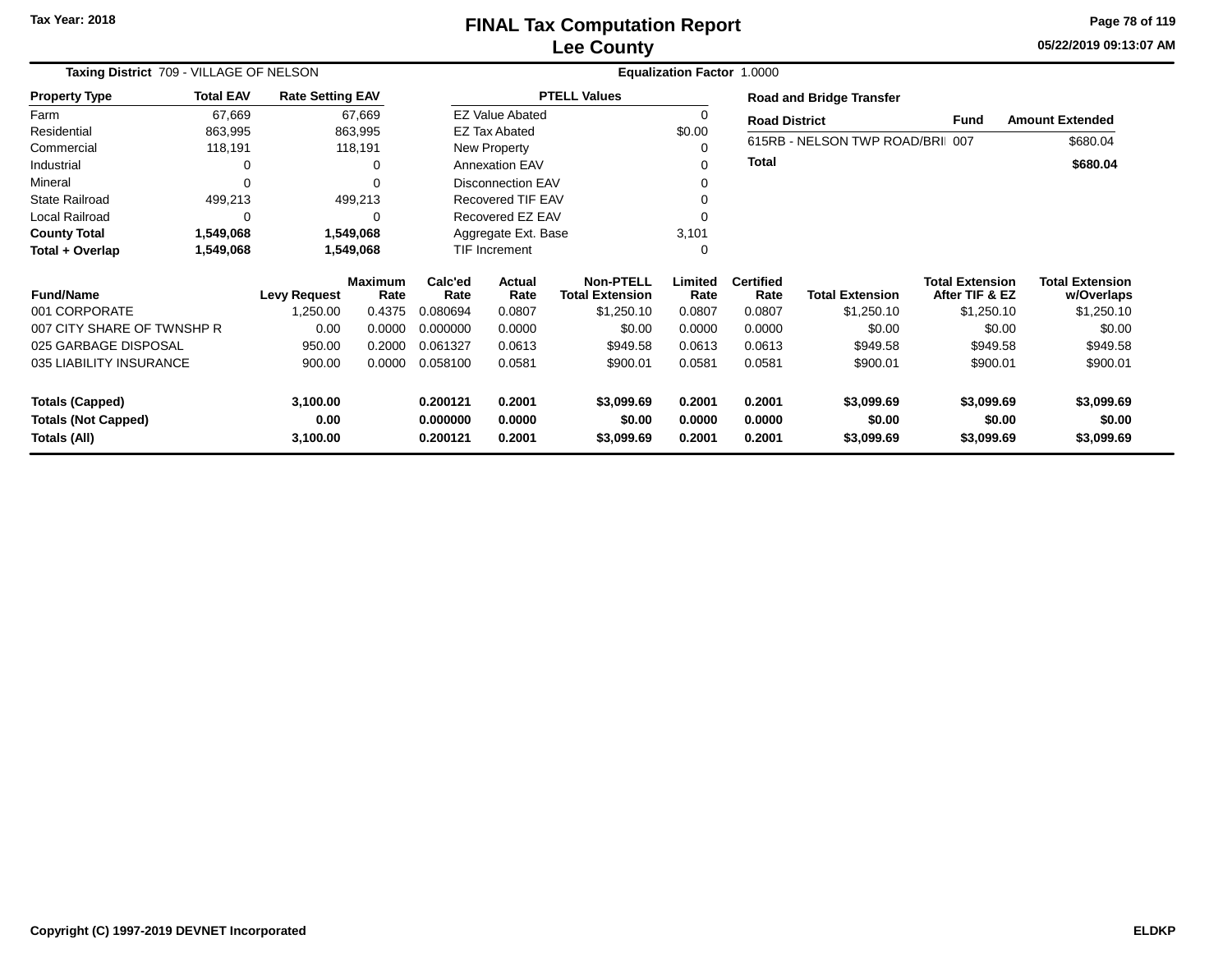**05/22/2019 09:13:07 AM Page 79 of 119**

| <b>Taxing District 710 - VILLAGE OF PAW PAW</b>                      |                  |                                |                        |                                   | 1.0000<br><b>Equalization Factor</b>                                            |                                      |                            |                            |                                          |                                      |                                      |  |
|----------------------------------------------------------------------|------------------|--------------------------------|------------------------|-----------------------------------|---------------------------------------------------------------------------------|--------------------------------------|----------------------------|----------------------------|------------------------------------------|--------------------------------------|--------------------------------------|--|
| <b>Property Type</b>                                                 | <b>Total EAV</b> | <b>Rate Setting EAV</b>        |                        |                                   |                                                                                 | <b>PTELL Values</b>                  |                            |                            | <b>Road and Bridge Transfer</b>          |                                      |                                      |  |
| Farm                                                                 | 87,869           |                                | 75,748                 |                                   | <b>EZ Value Abated</b>                                                          |                                      | 0                          | <b>Road District</b>       |                                          | Fund                                 | <b>Amount Extended</b>               |  |
| Residential                                                          | 9,100,425        |                                | 7,092,685              |                                   | <b>EZ Tax Abated</b>                                                            |                                      | \$0.00                     |                            | 622RB - WYOMING TWP ROAD/BI 007          |                                      |                                      |  |
| Commercial                                                           | 930,309          |                                | 723,275                |                                   | <b>New Property</b>                                                             |                                      | 0                          |                            |                                          |                                      | \$8,081.11                           |  |
| Industrial                                                           |                  |                                |                        |                                   | <b>Annexation EAV</b><br>0                                                      |                                      |                            | <b>Total</b>               |                                          |                                      | \$8,081.11                           |  |
| Mineral                                                              |                  |                                | ∩                      |                                   | <b>Disconnection EAV</b>                                                        |                                      |                            |                            |                                          |                                      |                                      |  |
| State Railroad                                                       | O                |                                | ∩                      | <b>Recovered TIF EAV</b><br>0     |                                                                                 |                                      |                            |                            |                                          |                                      |                                      |  |
| <b>Local Railroad</b>                                                | $\Omega$         |                                | $\Omega$               | Recovered EZ EAV                  |                                                                                 |                                      |                            |                            |                                          |                                      |                                      |  |
| <b>County Total</b>                                                  | 10,118,603       |                                | 7,891,708              |                                   | Aggregate Ext. Base<br>72,072                                                   |                                      |                            |                            |                                          |                                      |                                      |  |
| Total + Overlap                                                      | 10,118,603       |                                | 7,891,708              | <b>TIF Increment</b><br>2,226,895 |                                                                                 |                                      |                            |                            |                                          |                                      |                                      |  |
| <b>Fund/Name</b>                                                     |                  | <b>Levy Request</b>            | <b>Maximum</b><br>Rate | Calc'ed<br>Rate                   | <b>Non-PTELL</b><br>Limited<br>Actual<br>Rate<br><b>Total Extension</b><br>Rate |                                      | <b>Certified</b><br>Rate   | <b>Total Extension</b>     | <b>Total Extension</b><br>After TIF & EZ | <b>Total Extension</b><br>w/Overlaps |                                      |  |
| 001 CORPORATE                                                        |                  | 34,383.00                      | 0.4375                 | 0.435685                          | 0.4357                                                                          | \$34,384.17                          | 0.4237                     | 0.4237                     | \$42,872.52                              | \$33,437.17                          | \$33,437.17                          |  |
| 005 I.M.R.F.                                                         |                  | 4,244.00                       | 0.0000                 | 0.053778                          | 0.0538                                                                          | \$4,245.74                           | 0.0523                     | 0.0523                     | \$5,292.03                               | \$4.127.36                           | \$4,127.36                           |  |
| 007 CITY SHARE OF TWNSHP R                                           |                  | 0.00                           | 0.0000                 | 0.000000                          | 0.0000                                                                          | \$0.00                               | 0.0000                     | 0.0000                     | \$0.00                                   | \$0.00                               | \$0.00                               |  |
| 014 POLICE PROTECTION                                                |                  | 10,640.00                      | 0.6000                 | 0.134825                          | 0.1348                                                                          | \$10,638.02                          | 0.1311                     | 0.1311                     | \$13,265.49                              | \$10,346.03                          | \$10,346.03                          |  |
| 027 AUDIT                                                            |                  | 3,963.00                       | 0.0000                 | 0.050217                          | 0.0502                                                                          | \$3,961.64                           | 0.0488                     | 0.0488                     | \$4,937.88                               | \$3,851.15                           | \$3,851.15                           |  |
| 035 LIABILITY INSURANCE                                              |                  | 4,597.00                       | 0.0000                 | 0.058251                          | 0.0583                                                                          | \$4,600.87                           | 0.0567                     | 0.0567                     | \$5,737.25                               | \$4,474.60                           | \$4,474.60                           |  |
| 041 STREET LIGHTING                                                  |                  | 3,931.00                       | 0.0500                 | 0.049812                          | 0.0498                                                                          | \$3,930.07                           | 0.0484                     | 0.0484                     | \$4,897.40                               | \$3,819.59                           | \$3,819.59                           |  |
| 047 SOCIAL SECURITY                                                  |                  | 5,576.00                       | 0.0000                 | 0.070656                          | 0.0707                                                                          | \$5,579.44                           | 0.0687                     | 0.0687                     | \$6,951.48                               | \$5,421.60                           | \$5,421.60                           |  |
| 062 WORKMENS COMP                                                    |                  | 6,355.00                       | 0.0000                 | 0.080528                          | 0.0805                                                                          | \$6,352.82                           | 0.0783                     | 0.0783                     | \$7,922.87                               | \$6,179.21                           | \$6,179.21                           |  |
| 143 MEDICARE                                                         |                  | 1,981.00                       | 0.0000                 | 0.025102                          | 0.0251                                                                          | \$1,980.82                           | 0.0244                     | 0.0244                     | \$2,468.94                               | \$1,925.58                           | \$1,925.58                           |  |
| <b>Totals (Capped)</b><br><b>Totals (Not Capped)</b><br>Totals (All) |                  | 75,670.00<br>0.00<br>75,670.00 |                        | 0.958854<br>0.000000<br>0.958854  | 0.9589<br>0.0000<br>0.9589                                                      | \$75,673.59<br>\$0.00<br>\$75,673.59 | 0.9324<br>0.0000<br>0.9324 | 0.9324<br>0.0000<br>0.9324 | \$94,345.86<br>\$0.00<br>\$94,345.86     | \$73,582.29<br>\$0.00<br>\$73,582.29 | \$73,582.29<br>\$0.00<br>\$73,582.29 |  |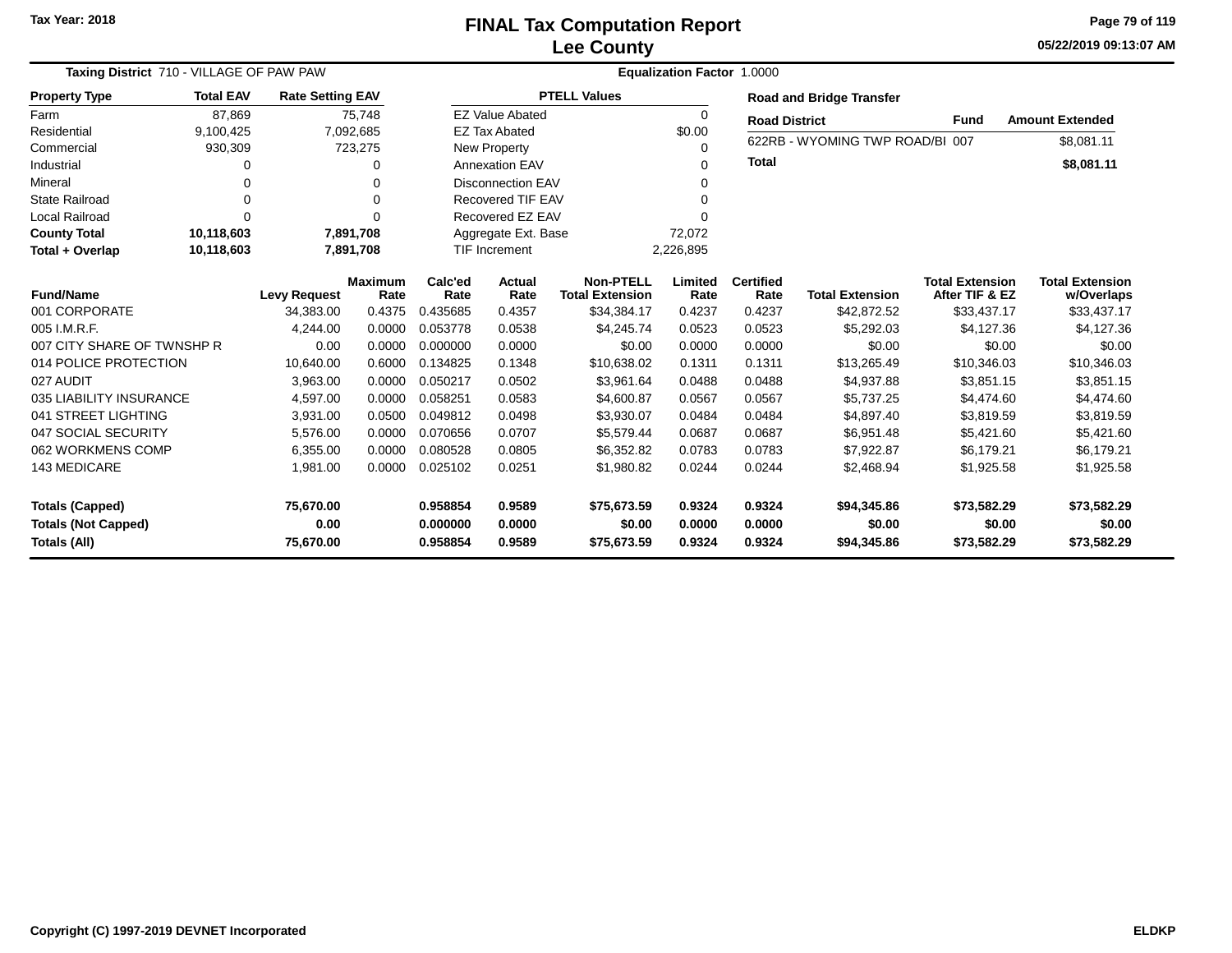**05/22/2019 09:13:07 AM Page 80 of 119**

| Taxing District 711 - VILLAGE OF STEWARD   |                  |                         |                        | Equalization Factor 1.0000 |                          |                                            |                  |                          |                                  |                                          |                                      |  |
|--------------------------------------------|------------------|-------------------------|------------------------|----------------------------|--------------------------|--------------------------------------------|------------------|--------------------------|----------------------------------|------------------------------------------|--------------------------------------|--|
| <b>Property Type</b>                       | <b>Total EAV</b> | <b>Rate Setting EAV</b> |                        |                            |                          | <b>PTELL Values</b>                        |                  |                          | <b>Road and Bridge Transfer</b>  |                                          |                                      |  |
| Farm                                       | $\Omega$         |                         |                        |                            | <b>EZ Value Abated</b>   |                                            | $\Omega$         | <b>Road District</b>     |                                  | Fund                                     | <b>Amount Extended</b>               |  |
| Residential                                | 2,566,892        |                         | 2,566,892              |                            | <b>EZ Tax Abated</b>     |                                            | \$0.00           |                          |                                  |                                          |                                      |  |
| Commercial                                 | 135,572          |                         | 135,572                |                            | New Property             |                                            |                  |                          | 601RB - ALTO TWP ROAD/BRIDGI 007 |                                          | \$2,306.07                           |  |
| Industrial                                 |                  |                         | 0                      |                            | Annexation EAV           |                                            |                  | <b>Total</b>             |                                  |                                          | \$2,306.07                           |  |
| Mineral                                    | $\Omega$         |                         | $\Omega$               |                            | <b>Disconnection EAV</b> |                                            |                  |                          |                                  |                                          |                                      |  |
| <b>State Railroad</b>                      | 205,570          |                         | 205,570                |                            | <b>Recovered TIF EAV</b> |                                            |                  |                          |                                  |                                          |                                      |  |
| <b>Local Railroad</b>                      | O                |                         | $\Omega$               |                            | Recovered EZ EAV         |                                            |                  |                          |                                  |                                          |                                      |  |
| <b>County Total</b>                        | 2,908,034        |                         | 2,908,034              |                            | Aggregate Ext. Base      |                                            | 4,210            |                          |                                  |                                          |                                      |  |
| Total + Overlap                            | 2,908,034        |                         | 2,908,034              |                            | TIF Increment            |                                            | 0                |                          |                                  |                                          |                                      |  |
| <b>Fund/Name</b>                           |                  | <b>Levy Request</b>     | <b>Maximum</b><br>Rate | Calc'ed<br>Rate            | Actual<br>Rate           | <b>Non-PTELL</b><br><b>Total Extension</b> | Limited<br>Rate  | <b>Certified</b><br>Rate | <b>Total Extension</b>           | <b>Total Extension</b><br>After TIF & EZ | <b>Total Extension</b><br>w/Overlaps |  |
| 001 CORPORATE                              |                  | 4,311.00                | 0.4375                 | 0.148245                   | 0.1482                   | \$4,309.71                                 | 0.1478           | 0.1478                   | \$4,298.07                       | \$4,298.07                               | \$4,298.07                           |  |
| 003 BONDS & INTEREST                       |                  | 0.00                    | 0.0000                 | 0.000000                   | 0.0000                   | \$0.00                                     | 0.0000           | 0.0000                   | \$0.00                           | \$0.00                                   | \$0.00                               |  |
| 007 CITY SHARE OF TWNSHP R                 |                  | 0.00                    | 0.0000                 | 0.000000                   | 0.0000                   | \$0.00                                     | 0.0000           | 0.0000                   | \$0.00                           | \$0.00                                   | \$0.00                               |  |
| <b>Totals (Capped)</b>                     |                  | 4,311.00                |                        | 0.148245                   | 0.1482                   | \$4,309.71                                 | 0.1478           | 0.1478                   | \$4,298.07                       | \$4,298.07                               | \$4,298.07                           |  |
| <b>Totals (Not Capped)</b><br>Totals (All) |                  | 0.00<br>4,311.00        |                        | 0.000000<br>0.148245       | 0.0000<br>0.1482         | \$0.00<br>\$4,309.71                       | 0.0000<br>0.1478 | 0.0000<br>0.1478         | \$0.00<br>\$4,298.07             | \$0.00<br>\$4,298.07                     | \$0.00<br>\$4,298.07                 |  |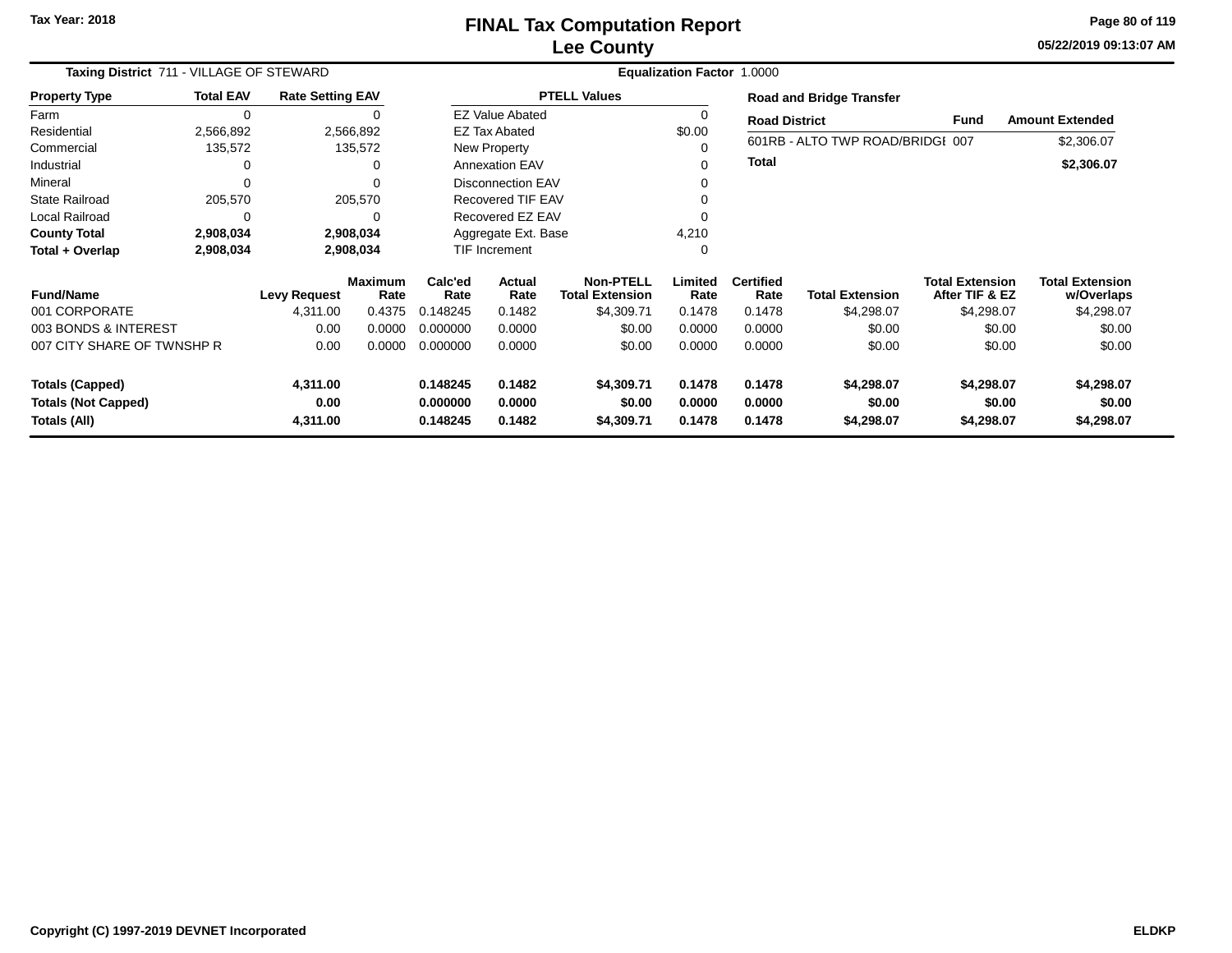### **Lee CountyFINAL Tax Computation Report**

**05/22/2019 09:13:07 AM Page 81 of 119**

|                                                                                                        | Taxing District 712 - VILLAGE OF SUBLETTE |                         |                                                                |                 | Equalization Factor 1.0000           |                                     |                            |                                      |                                      |                                          |                                      |  |  |  |
|--------------------------------------------------------------------------------------------------------|-------------------------------------------|-------------------------|----------------------------------------------------------------|-----------------|--------------------------------------|-------------------------------------|----------------------------|--------------------------------------|--------------------------------------|------------------------------------------|--------------------------------------|--|--|--|
| <b>Property Type</b>                                                                                   | <b>Total EAV</b>                          | <b>Rate Setting EAV</b> |                                                                |                 |                                      | <b>PTELL Values</b>                 |                            |                                      | <b>Road and Bridge Transfer</b>      |                                          |                                      |  |  |  |
| Farm                                                                                                   | 231,258                                   |                         | 231,258                                                        |                 | <b>EZ Value Abated</b>               |                                     | 0                          | <b>Road District</b>                 |                                      | <b>Fund</b>                              | <b>Amount Extended</b>               |  |  |  |
| Residential                                                                                            | 4,716,459                                 |                         | 4,716,459                                                      |                 | EZ Tax Abated                        |                                     | \$0.00                     |                                      |                                      |                                          |                                      |  |  |  |
| Commercial                                                                                             | 1,769,991                                 |                         | 1,769,991                                                      |                 | <b>New Property</b>                  |                                     | 42,676                     |                                      | 619RB - SUBLETTE TWP ROAD/B 007      |                                          | \$10,875.97                          |  |  |  |
| Industrial                                                                                             | 0                                         |                         | $\Omega$                                                       |                 | <b>Annexation EAV</b>                |                                     | 0                          | <b>Total</b>                         |                                      |                                          | \$10,875.97                          |  |  |  |
| Mineral                                                                                                | 0                                         |                         |                                                                |                 | <b>Disconnection EAV</b>             |                                     | 0                          |                                      |                                      |                                          |                                      |  |  |  |
| <b>State Railroad</b>                                                                                  | 0                                         |                         | $\Omega$                                                       |                 | <b>Recovered TIF EAV</b>             |                                     | $\mathbf 0$                |                                      |                                      |                                          |                                      |  |  |  |
| <b>Local Railroad</b>                                                                                  | $\Omega$                                  |                         |                                                                |                 | Recovered EZ EAV                     |                                     | $\Omega$                   |                                      |                                      |                                          |                                      |  |  |  |
| <b>County Total</b>                                                                                    | 6,717,708                                 |                         | 6,717,708                                                      |                 | Aggregate Ext. Base                  |                                     | 15,364                     |                                      |                                      |                                          |                                      |  |  |  |
| Total + Overlap                                                                                        | 6,717,708                                 |                         | 6,717,708                                                      |                 | <b>TIF Increment</b>                 |                                     | $\mathbf 0$                |                                      |                                      |                                          |                                      |  |  |  |
| <b>Fund/Name</b>                                                                                       |                                           | <b>Levy Request</b>     | <b>Maximum</b><br>Rate                                         | Calc'ed<br>Rate | <b>Actual</b><br>Rate                | Non-PTELL<br><b>Total Extension</b> | Limited<br>Rate            | <b>Certified</b><br>Rate             | <b>Total Extension</b>               | <b>Total Extension</b><br>After TIF & EZ | <b>Total Extension</b><br>w/Overlaps |  |  |  |
| 001 CORPORATE                                                                                          |                                           | 15,363.00               | 0.4375                                                         | 0.228694        | 0.2287                               | \$15,363.40                         | 0.2287                     | 0.2287                               | \$15,363.40                          | \$15,363.40                              | \$15,363.40                          |  |  |  |
| 007 CITY SHARE OF TWNSHP R                                                                             |                                           | 0.00                    | 0.0000                                                         | 0.000000        | 0.0000                               | \$0.00                              | 0.0000                     | 0.0000                               | \$0.00                               | \$0.00                                   | \$0.00                               |  |  |  |
| 15,363.00<br><b>Totals (Capped)</b><br>0.00<br><b>Totals (Not Capped)</b><br>15,363.00<br>Totals (All) |                                           |                         | 0.228694<br>0.2287<br>0.000000<br>0.0000<br>0.228694<br>0.2287 |                 | \$15,363.40<br>\$0.00<br>\$15,363.40 | 0.2287<br>0.0000<br>0.2287          | 0.2287<br>0.0000<br>0.2287 | \$15,363.40<br>\$0.00<br>\$15,363.40 | \$15,363.40<br>\$0.00<br>\$15,363.40 | \$15,363.40<br>\$0.00<br>\$15,363.40     |                                      |  |  |  |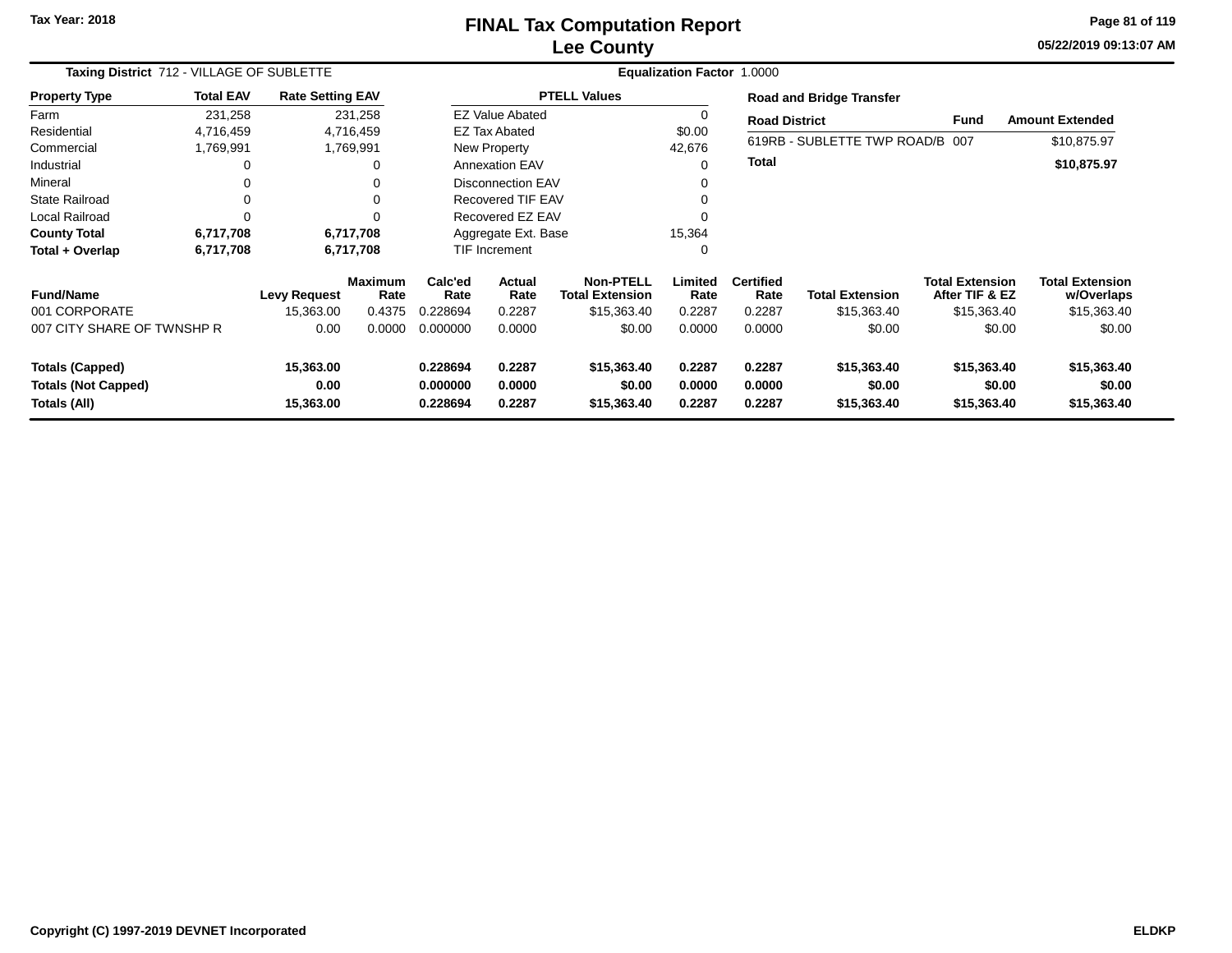**05/22/2019 09:13:07 AMPage 82 of 119**

| Taxing District 713 - VILLAGE OF WEST BROOKLYN |                  |                         |                 | Equalization Factor 1.0000 |                                            |                     |                          |                        |                                          |                                      |                        |  |  |
|------------------------------------------------|------------------|-------------------------|-----------------|----------------------------|--------------------------------------------|---------------------|--------------------------|------------------------|------------------------------------------|--------------------------------------|------------------------|--|--|
| <b>Property Type</b>                           | <b>Total EAV</b> | <b>Rate Setting EAV</b> |                 |                            |                                            | <b>PTELL Values</b> |                          |                        | <b>Road and Bridge Transfer</b>          |                                      |                        |  |  |
| Farm                                           | 0                |                         | 0               |                            | <b>EZ Value Abated</b>                     |                     | 0                        | <b>Road District</b>   |                                          | <b>Fund</b>                          | <b>Amount Extended</b> |  |  |
| Residential                                    | 1,273,433        |                         | 1,273,433       |                            | <b>EZ Tax Abated</b>                       |                     | \$0.00                   |                        |                                          |                                      |                        |  |  |
| Commercial                                     | 165,413          |                         | 165,413         |                            | New Property                               |                     | 0                        |                        | 605RB - BROOKLYN TWP ROAD/E 007          |                                      | \$893.52               |  |  |
| Industrial                                     |                  |                         | ∩               |                            | <b>Annexation EAV</b>                      |                     | 0                        | Total                  |                                          |                                      | \$893.52               |  |  |
| Mineral                                        |                  |                         | ∩               |                            | <b>Disconnection EAV</b>                   |                     | 0                        |                        |                                          |                                      |                        |  |  |
| <b>State Railroad</b>                          |                  |                         | $\Omega$        |                            | <b>Recovered TIF EAV</b>                   |                     | 0                        |                        |                                          |                                      |                        |  |  |
| <b>Local Railroad</b>                          | $\Omega$         |                         | $\Omega$        |                            | Recovered EZ EAV                           |                     | 0                        |                        |                                          |                                      |                        |  |  |
| <b>County Total</b>                            | 1,438,846        |                         | 1,438,846       |                            | Aggregate Ext. Base                        |                     | 11,526                   |                        |                                          |                                      |                        |  |  |
| Total + Overlap                                | 1,438,846        |                         | 1,438,846       | <b>TIF Increment</b>       |                                            |                     | 0                        |                        |                                          |                                      |                        |  |  |
| <b>Fund/Name</b><br><b>Levy Request</b>        |                  | <b>Maximum</b><br>Rate  | Calc'ed<br>Rate | Actual<br>Rate             | <b>Non-PTELL</b><br><b>Total Extension</b> | Limited<br>Rate     | <b>Certified</b><br>Rate | <b>Total Extension</b> | <b>Total Extension</b><br>After TIF & EZ | <b>Total Extension</b><br>w/Overlaps |                        |  |  |
| 001 CORPORATE                                  |                  | 5,006.00                | 0.4375          | 0.347918                   | 0.3479                                     | \$5,005.75          | 0.3383                   | 0.3383                 | \$4,867.62                               | \$4,867.62                           | \$4,867.62             |  |  |
| 007 CITY SHARE OF TWNSHP R                     |                  | 0.00                    | 0.0000          | 0.000000                   | 0.0000                                     | \$0.00              | 0.0000                   | 0.0000                 | \$0.00                                   | \$0.00                               | \$0.00                 |  |  |
| 027 AUDIT                                      |                  | 2,870.00                | 0.0000          | 0.199465                   | 0.1995                                     | \$2,870.50          | 0.1940                   | 0.1940                 | \$2,791.36                               | \$2,791.36                           | \$2,791.36             |  |  |
| 035 LIABILITY INSURANCE                        |                  | 2,436.00                | 0.0000          | 0.169302                   | 0.1693                                     | \$2,435.97          | 0.1646                   | 0.1646                 | \$2,368.34                               | \$2,368.34                           | \$2,368.34             |  |  |
| 041 STREET LIGHTING                            |                  | 460.00                  | 0.0500          | 0.031970                   | 0.0320                                     | \$460.43            | 0.0311                   | 0.0311                 | \$447.48                                 | \$447.48                             | \$447.48               |  |  |
| 047 SOCIAL SECURITY                            |                  | 460.00                  | 0.0000          | 0.031970                   | 0.0320                                     | \$460.43            | 0.0311                   | 0.0311                 | \$447.48                                 | \$447.48                             | \$447.48               |  |  |
| 062 WORKMANS COMP                              |                  | 871.00                  | 0.0000          | 0.060535                   | 0.0605                                     | \$870.50            | 0.0588                   | 0.0588                 | \$846.04                                 | \$846.04                             | \$846.04               |  |  |
| <b>Totals (Capped)</b>                         |                  | 12,103.00               |                 | 0.841160                   | 0.8412                                     | \$12,103.58         | 0.8179                   | 0.8179                 | \$11,768.32                              | \$11,768.32                          | \$11,768.32            |  |  |
| <b>Totals (Not Capped)</b>                     |                  | 0.00                    |                 | 0.000000                   | 0.0000                                     | \$0.00              | 0.0000                   | 0.0000                 | \$0.00                                   | \$0.00                               | \$0.00                 |  |  |
| Totals (All)                                   | 12,103.00        |                         |                 | 0.841160                   | 0.8412                                     | \$12,103.58         | 0.8179                   | 0.8179                 | \$11,768.32                              | \$11,768.32                          | \$11,768.32            |  |  |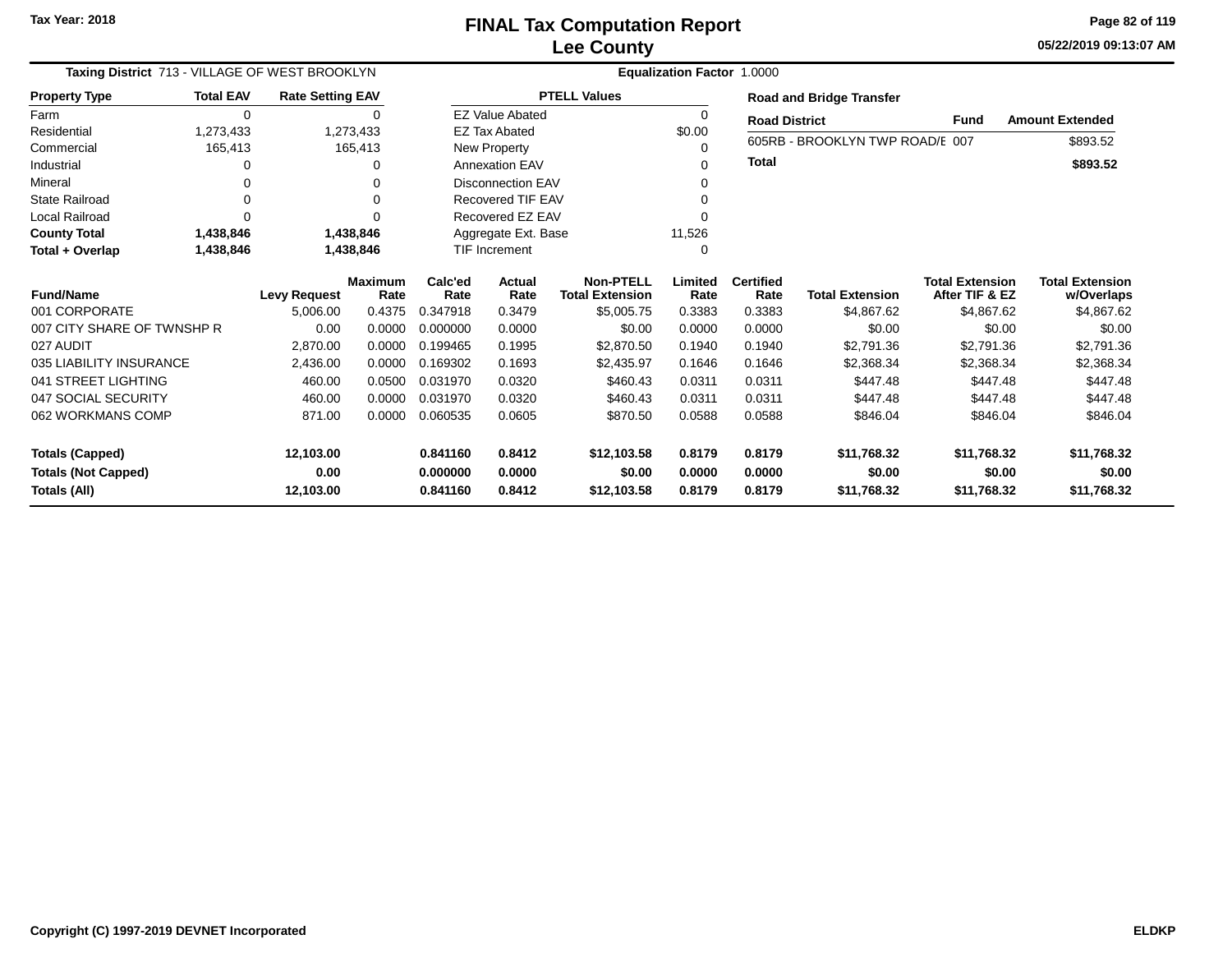**05/22/2019 09:13:07 AMPage 83 of 119**

| Taxing District 714 - CITY OF ROCHELLE     |                  |                              |                        | Equalization Factor 1.0000                                                      |                          |                     |                  |                          |                                |                                          |                                      |  |  |
|--------------------------------------------|------------------|------------------------------|------------------------|---------------------------------------------------------------------------------|--------------------------|---------------------|------------------|--------------------------|--------------------------------|------------------------------------------|--------------------------------------|--|--|
| <b>Property Type</b>                       | <b>Total EAV</b> | <b>Rate Setting EAV</b>      |                        |                                                                                 |                          | <b>PTELL Values</b> |                  |                          | <b>Overlapping County</b>      | <b>Overlap EAV</b>                       |                                      |  |  |
| Farm                                       | 4,434            |                              | 4,434                  |                                                                                 | <b>EZ Value Abated</b>   |                     | $\Omega$         | Ogle County              |                                | 225,294,807                              |                                      |  |  |
| Residential                                | 0                |                              | 0                      |                                                                                 | <b>EZ Tax Abated</b>     |                     | \$0.00           | <b>Total</b>             |                                | 225,294,807                              |                                      |  |  |
| Commercial                                 | 0                |                              | $\Omega$               |                                                                                 | New Property             |                     | 0                |                          | * denotes use of estimated EAV |                                          |                                      |  |  |
| Industrial                                 | 0                |                              | $\Omega$               |                                                                                 | <b>Annexation EAV</b>    |                     | 0                |                          |                                |                                          |                                      |  |  |
| Mineral                                    | 0                |                              | $\Omega$               |                                                                                 | <b>Disconnection EAV</b> |                     | 0                |                          |                                |                                          |                                      |  |  |
| <b>State Railroad</b>                      | $\Omega$         |                              | $\Omega$               |                                                                                 | <b>Recovered TIF EAV</b> |                     | 0                |                          |                                |                                          |                                      |  |  |
| <b>Local Railroad</b>                      | $\Omega$         |                              | $\Omega$               |                                                                                 | Recovered EZ EAV         |                     | 0                |                          |                                |                                          |                                      |  |  |
| <b>County Total</b>                        | 4,434            |                              | 4,434                  |                                                                                 | Aggregate Ext. Base      |                     | 0                |                          |                                |                                          |                                      |  |  |
| Total + Overlap                            | 225,299,241      | 225,299,241                  |                        | <b>TIF Increment</b>                                                            |                          |                     | $\Omega$         |                          |                                |                                          |                                      |  |  |
| <b>Fund/Name</b>                           |                  | <b>Levy Request</b>          | <b>Maximum</b><br>Rate | <b>Non-PTELL</b><br>Calc'ed<br>Actual<br><b>Total Extension</b><br>Rate<br>Rate |                          |                     | Limited<br>Rate  | <b>Certified</b><br>Rate | <b>Total Extension</b>         | <b>Total Extension</b><br>After TIF & EZ | <b>Total Extension</b><br>w/Overlaps |  |  |
| 001 CORPORATE                              |                  | 456,250.00                   | 0.2500                 | 0.202508                                                                        | 0.2025                   | \$8.98              | 0.2025           | 0.2025                   | \$8.98                         | \$8.98                                   | \$456,230.96                         |  |  |
| 003 BONDS & INTEREST                       |                  | 61,143.76                    | 0.0000                 | 0.027139                                                                        | 0.0271                   | \$1.20              | 0.0272           | 0.0272                   | \$1.21                         | \$1.21                                   | \$61,281.39                          |  |  |
| 005 I.M.R.F.                               |                  | 163,200.00                   | 0.0000                 | 0.072437                                                                        | 0.0724                   | \$3.21              | 0.0724           | 0.0724                   | \$3.21                         | \$3.21                                   | \$163,116.65                         |  |  |
| 012 FIRE PROTECTION                        |                  | 182,986.00                   | 0.0000                 | 0.081219                                                                        | 0.0812                   | \$3.60              | 0.0812           | 0.0812                   | \$3.60                         | \$3.60                                   | \$182,942.98                         |  |  |
| 013 FIRE PENSION                           |                  | 395,084.00                   | 0.0000                 | 0.175360                                                                        | 0.1754                   | \$7.78              | 0.1754           | 0.1754                   | \$7.78                         | \$7.78                                   | \$395,174.87                         |  |  |
| 014 POLICE PROTECTION                      |                  | 182,986.00                   | 0.0750                 | 0.081219                                                                        | 0.0750                   | \$3.33              | 0.0750           | 0.0750                   | \$3.33                         | \$3.33                                   | \$168,974.43                         |  |  |
| 015 POLICE PENSION                         |                  | 503,363.00                   | 0.0000                 | 0.223420                                                                        | 0.2234                   | \$9.91              | 0.2234           | 0.2234                   | \$9.91                         | \$9.91                                   | \$503,318.50                         |  |  |
| 027 AUDIT                                  |                  | 27.000.00                    | 0.0000                 | 0.011984                                                                        | 0.0120                   | \$0.53              | 0.0120           | 0.0120                   | \$0.53                         | \$0.53                                   | \$27,035.91                          |  |  |
| 035 LIABILITY INSURANCE                    |                  | 351,600.00                   | 0.0000                 | 0.156059                                                                        | 0.1561                   | \$6.92              | 0.1561           | 0.1561                   | \$6.92                         | \$6.92                                   | \$351,692.12                         |  |  |
| 041 STREET LIGHTING                        |                  | 0.00                         | 0.1016                 | 0.000000                                                                        | 0.0000                   | \$0.00              | 0.0000           | 0.0000                   | \$0.00                         | \$0.00                                   | \$0.00                               |  |  |
| 047 SOCIAL SECURITY                        |                  | 163,375.00                   | 0.0000                 | 0.072515                                                                        | 0.0725                   | \$3.21              | 0.0725           | 0.0725                   | \$3.21                         | \$3.21                                   | \$163,341.95                         |  |  |
| 048 SCHOOL CROSSING GUARD                  |                  | 48,796.00                    | 0.0200                 | 0.021658                                                                        | 0.0200                   | \$0.89              | 0.0200           | 0.0200                   | \$0.89                         | \$0.89                                   | \$45,059.85                          |  |  |
| 0.00<br><b>Totals (Capped)</b>             |                  |                              | 0.000000               | 0.0000                                                                          | \$0.00                   | 0.0000              | 0.0000           | \$0.00                   | \$0.00                         | \$0.00                                   |                                      |  |  |
| <b>Totals (Not Capped)</b><br>Totals (All) |                  | 2,535,783.76<br>2,535,783.76 |                        | 1.125518<br>1.125518                                                            | 1.1176<br>1.1176         | \$49.56<br>\$49.56  | 1.1177<br>1.1177 | 1.1177<br>1.1177         | \$49.57<br>\$49.57             | \$49.57<br>\$49.57                       | \$2,518,169.61<br>\$2,518,169.61     |  |  |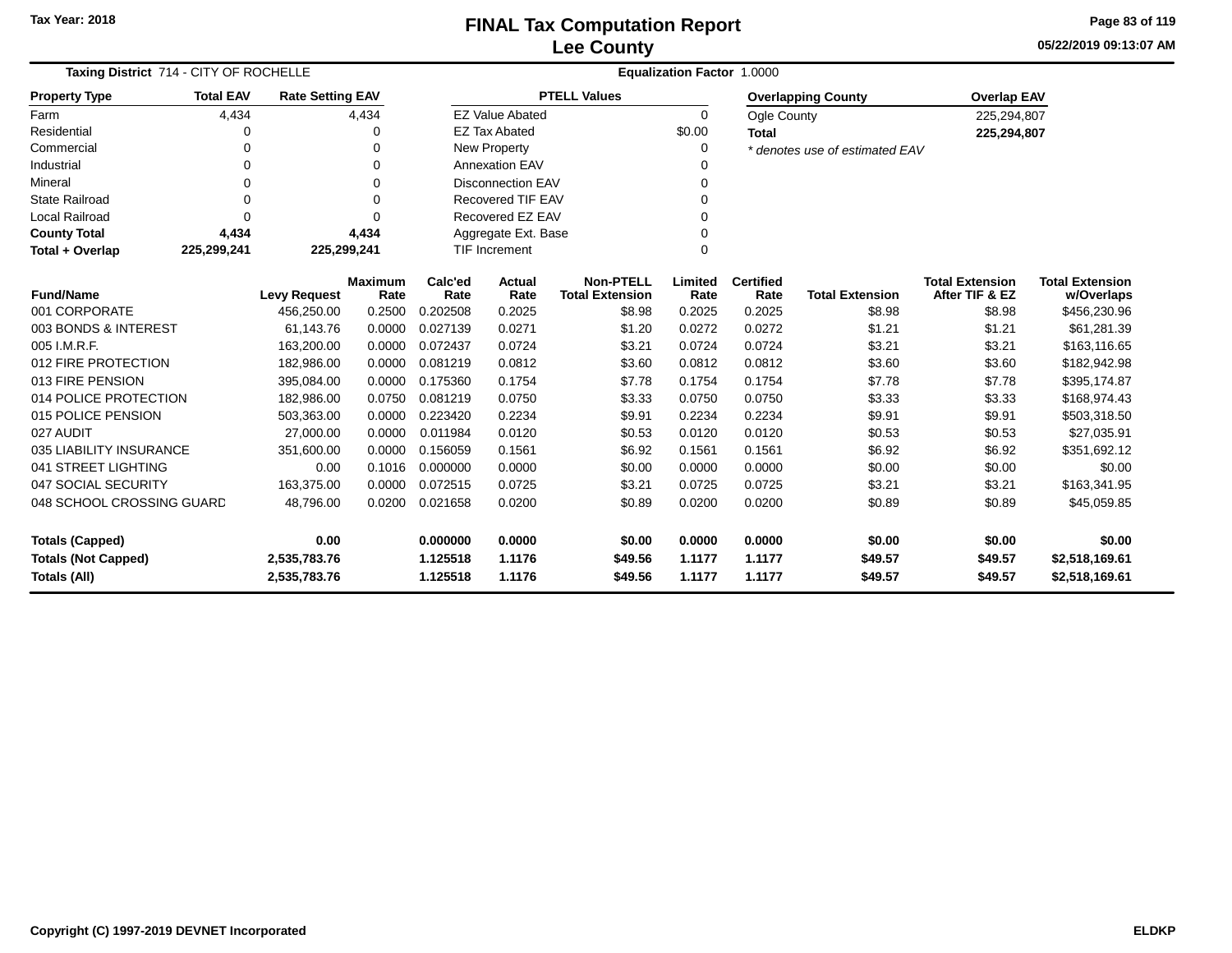### **Lee CountyFINAL Tax Computation Report**

**05/22/2019 09:13:07 AM Page 84 of 119**

|                                                                      | Taxing District 801 - AMBOY FIRE |                                   |                                  |                                                                |                                                    |                                        | Equalization Factor 1.0000 |                                    |                                        |                                                          |                                                      |  |
|----------------------------------------------------------------------|----------------------------------|-----------------------------------|----------------------------------|----------------------------------------------------------------|----------------------------------------------------|----------------------------------------|----------------------------|------------------------------------|----------------------------------------|----------------------------------------------------------|------------------------------------------------------|--|
| <b>Property Type</b>                                                 | <b>Total EAV</b>                 | <b>Rate Setting EAV</b>           |                                  |                                                                |                                                    | <b>PTELL Values</b>                    |                            |                                    |                                        |                                                          |                                                      |  |
| Farm                                                                 | 20,747,171                       | 20,747,171                        |                                  |                                                                | <b>EZ Value Abated</b>                             |                                        |                            |                                    |                                        |                                                          |                                                      |  |
| Residential                                                          | 31,936,556                       |                                   | 31,936,556                       |                                                                | <b>EZ Tax Abated</b>                               |                                        | \$0.00                     |                                    |                                        |                                                          |                                                      |  |
| Commercial                                                           | 10,579,999                       | 10,579,999                        |                                  |                                                                | New Property                                       |                                        | 694,437                    |                                    |                                        |                                                          |                                                      |  |
| Industrial                                                           | 6,550,053                        |                                   | 6,550,053                        |                                                                | <b>Annexation EAV</b>                              |                                        | 0                          |                                    |                                        |                                                          |                                                      |  |
| Mineral                                                              |                                  |                                   |                                  |                                                                | <b>Disconnection EAV</b>                           |                                        | 0                          |                                    |                                        |                                                          |                                                      |  |
| <b>State Railroad</b>                                                |                                  |                                   |                                  |                                                                | <b>Recovered TIF EAV</b>                           |                                        | 0                          |                                    |                                        |                                                          |                                                      |  |
| <b>Local Railroad</b>                                                | 1,800                            |                                   | 1,800                            |                                                                | Recovered EZ EAV                                   |                                        | $\Omega$                   |                                    |                                        |                                                          |                                                      |  |
| <b>County Total</b>                                                  | 69,815,579                       | 69,815,579                        |                                  |                                                                | Aggregate Ext. Base                                |                                        | 445,488                    |                                    |                                        |                                                          |                                                      |  |
| Total + Overlap                                                      | 69,815,579                       | 69,815,579                        |                                  |                                                                | TIF Increment                                      |                                        | 0                          |                                    |                                        |                                                          |                                                      |  |
| <b>Fund/Name</b><br>001 CORPORATE                                    |                                  | <b>Levy Request</b><br>280,134.00 | <b>Maximum</b><br>Rate<br>0.4000 | Calc'ed<br>Rate<br>0.401249                                    | Actual<br>Rate<br><b>Total Extension</b><br>0.4000 |                                        | Limited<br>Rate<br>0.3936  | <b>Certified</b><br>Rate<br>0.3936 | <b>Total Extension</b><br>\$274,794.12 | <b>Total Extension</b><br>After TIF & EZ<br>\$274,794.12 | <b>Total Extension</b><br>w/Overlaps<br>\$274,794.12 |  |
| 064 AMBULANCE                                                        |                                  | 187,628.00                        | 0.4000                           | 0.268748                                                       | 0.2687                                             | \$279,262.32<br>\$187,594.46           | 0.2644                     | 0.2644                             | \$184,592.39                           | \$184,592.39                                             | \$184,592.39                                         |  |
| <b>Totals (Capped)</b><br><b>Totals (Not Capped)</b><br>Totals (All) |                                  | 467,762.00<br>0.00<br>467,762.00  |                                  | 0.669997<br>0.6687<br>0.0000<br>0.000000<br>0.6687<br>0.669997 |                                                    | \$466,856.78<br>\$0.00<br>\$466,856.78 | 0.6580<br>0.0000<br>0.6580 | 0.6580<br>0.0000<br>0.6580         | \$459,386.51<br>\$0.00<br>\$459,386.51 | \$459,386.51<br>\$0.00<br>\$459,386.51                   | \$459,386.51<br>\$0.00<br>\$459,386.51               |  |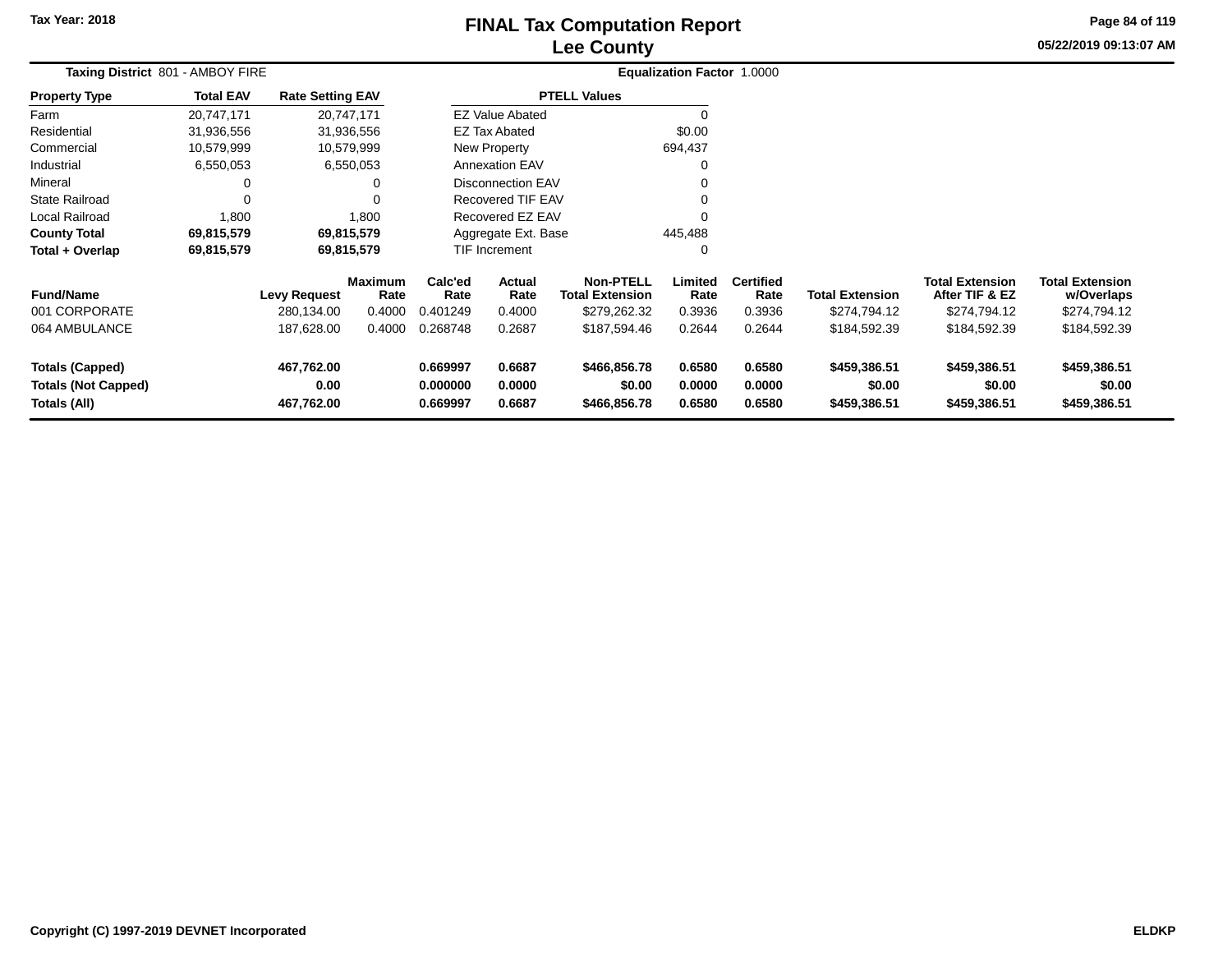# **Lee CountyFINAL Tax Computation Report**

**05/22/2019 09:13:07 AM Page 85 of 119**

| Taxing District 802 - ASHTON FIRE |                  |                         |                        |                 |                          |                                            | Equalization Factor 1.0000 |                          |                                |                                          |                                      |
|-----------------------------------|------------------|-------------------------|------------------------|-----------------|--------------------------|--------------------------------------------|----------------------------|--------------------------|--------------------------------|------------------------------------------|--------------------------------------|
| <b>Property Type</b>              | <b>Total EAV</b> | <b>Rate Setting EAV</b> |                        |                 |                          | <b>PTELL Values</b>                        |                            |                          | <b>Overlapping County</b>      | <b>Overlap EAV</b>                       |                                      |
| Farm                              | 20,145,761       |                         | 20,145,761             |                 | <b>EZ Value Abated</b>   |                                            | 7,740                      | Ogle County              |                                | 9,322,301                                |                                      |
| Residential                       | 12,318,222       |                         | 12,318,222             |                 | <b>EZ Tax Abated</b>     |                                            | \$40.84                    | <b>Total</b>             |                                | 9,322,301                                |                                      |
| Commercial                        | 2,622,174        |                         | 2,622,174              |                 | New Property             |                                            | 552,639                    |                          | * denotes use of estimated EAV |                                          |                                      |
| Industrial                        | 4,998,742        |                         | 4,991,002              |                 | <b>Annexation EAV</b>    |                                            | O                          |                          |                                |                                          |                                      |
| Mineral                           | 0                |                         | 0                      |                 | <b>Disconnection EAV</b> |                                            |                            |                          |                                |                                          |                                      |
| State Railroad                    | 1,684,359        |                         | 1,684,359              |                 | Recovered TIF EAV        |                                            |                            |                          |                                |                                          |                                      |
| Local Railroad                    | 0                |                         | $\Omega$               |                 | Recovered EZ EAV         |                                            |                            |                          |                                |                                          |                                      |
| <b>County Total</b>               | 41,769,258       |                         | 41,761,518             |                 | Aggregate Ext. Base      |                                            |                            |                          |                                |                                          |                                      |
| Total + Overlap                   | 51,091,559       |                         | 51,083,819             |                 | <b>TIF Increment</b>     |                                            |                            |                          |                                |                                          |                                      |
| <b>Fund/Name</b>                  |                  | <b>Levy Request</b>     | <b>Maximum</b><br>Rate | Calc'ed<br>Rate | Actual<br>Rate           | <b>Non-PTELL</b><br><b>Total Extension</b> | Limited<br>Rate            | <b>Certified</b><br>Rate | <b>Total Extension</b>         | <b>Total Extension</b><br>After TIF & EZ | <b>Total Extension</b><br>w/Overlaps |
| 001 CORPORATE                     |                  | 154,970.00              | 0.3000                 | 0.303364        | 0.3000                   | \$125,284.55                               | 0.3000                     | 0.3000                   | \$125,307.77                   | \$125,284.55                             | \$153,251.46                         |
| 027 AUDIT                         |                  | 2,580.00                | 0.0050                 | 0.005051        | 0.0050                   | \$2,088.08                                 | 0.0050                     | 0.0050                   | \$2,088.46                     | \$2,088.08                               | \$2,554.19                           |
| 035 LIABILITY INSURANCE           |                  | 0.00                    | 0.0000                 | 0.000000        | 0.0000                   | \$0.00                                     | 0.0000                     | 0.0000                   | \$0.00                         | \$0.00                                   | \$0.00                               |
| 062 WORKMANS COMP                 |                  | 15,200.00               | 0.0000                 | 0.029755        | 0.0298                   | \$12,444.93                                | 0.0298                     | 0.0298                   | \$12,447.24                    | \$12,444.93                              | \$15,222.98                          |
| 064 AMBULANCE                     |                  | 98,520.00               | 0.3000                 | 0.192860        | 0.1929                   | \$80,557.97                                | 0.1929                     | 0.1929                   | \$80,572.90                    | \$80,557.97                              | \$98,540.69                          |
| <b>Totals (Capped)</b>            |                  | 0.00                    |                        | 0.000000        | 0.0000                   | \$0.00                                     | 0.0000                     | 0.0000                   | \$0.00                         | \$0.00                                   | \$0.00                               |
| <b>Totals (Not Capped)</b>        |                  | 271,270.00              |                        | 0.531030        | 0.5277                   | \$220,375.53                               | 0.5277                     | 0.5277                   | \$220,416.37                   | \$220,375.53                             | \$269,569.32                         |
| Totals (All)                      |                  | 271,270.00              |                        | 0.531030        | 0.5277                   | \$220,375.53                               | 0.5277                     | 0.5277                   | \$220,416.37                   | \$220,375.53                             | \$269,569.32                         |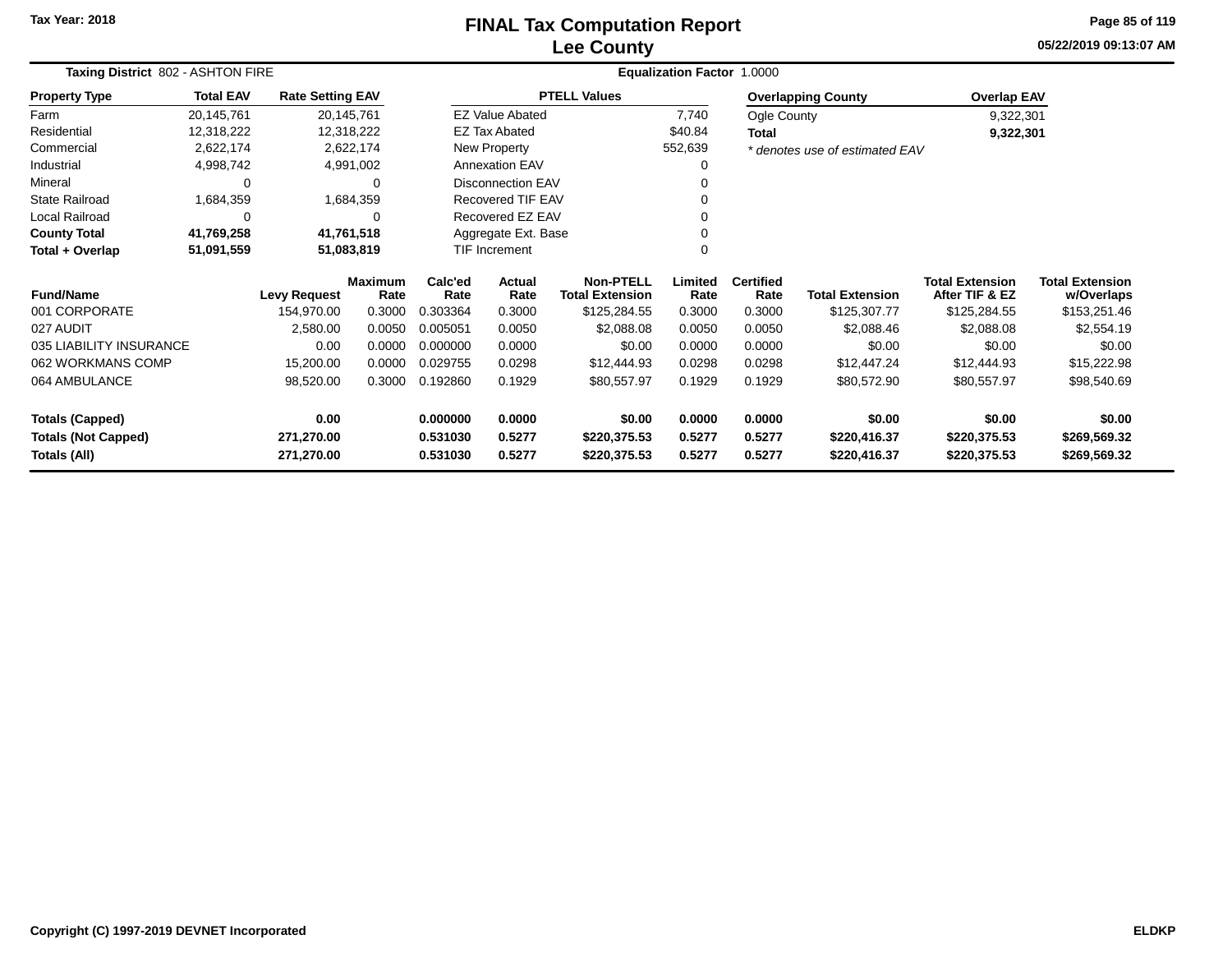### **Lee CountyFINAL Tax Computation Report**

**05/22/2019 09:13:07 AMPage 86 of 119**

| Taxing District 803 - COMPTON FIRE |                  |                         |                        |                 |                          |                                            | Equalization Factor 1.0000 |                          |                        |                                          |                                      |  |
|------------------------------------|------------------|-------------------------|------------------------|-----------------|--------------------------|--------------------------------------------|----------------------------|--------------------------|------------------------|------------------------------------------|--------------------------------------|--|
| <b>Property Type</b>               | <b>Total EAV</b> | <b>Rate Setting EAV</b> |                        |                 |                          | <b>PTELL Values</b>                        |                            |                          |                        |                                          |                                      |  |
| Farm                               | 14,366,292       |                         | 14,366,292             |                 | <b>EZ Value Abated</b>   |                                            |                            |                          |                        |                                          |                                      |  |
| Residential                        | 7,684,447        |                         | 7,684,447              |                 | EZ Tax Abated            |                                            | \$0.00                     |                          |                        |                                          |                                      |  |
| Commercial                         | 2,089,576        |                         | 2,089,576              |                 | New Property             |                                            | 38,874                     |                          |                        |                                          |                                      |  |
| Industrial                         | 78               |                         | 78                     |                 | <b>Annexation EAV</b>    |                                            | 227,920                    |                          |                        |                                          |                                      |  |
| Mineral                            | 9,479,426        |                         | 9,479,426              |                 | <b>Disconnection EAV</b> |                                            |                            |                          |                        |                                          |                                      |  |
| <b>State Railroad</b>              | 0                |                         | 0                      |                 | <b>Recovered TIF EAV</b> |                                            |                            |                          |                        |                                          |                                      |  |
| Local Railroad                     | 2,400            |                         | 2,400                  |                 | Recovered EZ EAV         |                                            | $\Omega$                   |                          |                        |                                          |                                      |  |
| <b>County Total</b>                | 33,622,219       |                         | 33,622,219             |                 | Aggregate Ext. Base      |                                            | 146,494                    |                          |                        |                                          |                                      |  |
| Total + Overlap                    | 33,622,219       |                         | 33,622,219             |                 | TIF Increment            |                                            | 0                          |                          |                        |                                          |                                      |  |
| <b>Fund/Name</b>                   |                  | <b>Levy Request</b>     | <b>Maximum</b><br>Rate | Calc'ed<br>Rate | Actual<br>Rate           | <b>Non-PTELL</b><br><b>Total Extension</b> | Limited<br>Rate            | <b>Certified</b><br>Rate | <b>Total Extension</b> | <b>Total Extension</b><br>After TIF & EZ | <b>Total Extension</b><br>w/Overlaps |  |
| 001 CORPORATE                      |                  | 113,800.00              | 0.4000                 | 0.338467        | 0.3385                   | \$113,811.21                               | 0.3318                     | 0.3318                   | \$111,558.52           | \$111,558.52                             | \$111,558.52                         |  |
| 035 LIABILITY INSURANCE            |                  | 15,000.00               | 0.0000                 | 0.044613        | 0.0446                   | \$14,995.51                                | 0.0437                     | 0.0437                   | \$14,692.91            | \$14,692.91                              | \$14,692.91                          |  |
| 064 AMBULANCE                      |                  | 25,000.00               | 0.4000                 | 0.074356        | 0.0744                   | \$25,014.93                                | 0.0729                     | 0.0729                   | \$24,510.60            | \$24,510.60                              | \$24,510.60                          |  |
| <b>Totals (Capped)</b>             |                  | 153,800.00              |                        | 0.457436        | 0.4575                   | \$153,821.65                               | 0.4484                     | 0.4484                   | \$150,762.03           | \$150,762.03                             | \$150,762.03                         |  |
| <b>Totals (Not Capped)</b>         |                  | 0.00                    |                        | 0.000000        | 0.0000                   | \$0.00                                     | 0.0000                     | 0.0000                   | \$0.00                 | \$0.00                                   | \$0.00                               |  |
| Totals (All)                       |                  | 153,800.00              |                        | 0.457436        | 0.4575                   | \$153,821.65                               | 0.4484                     | 0.4484                   | \$150,762.03           | \$150,762.03                             | \$150,762.03                         |  |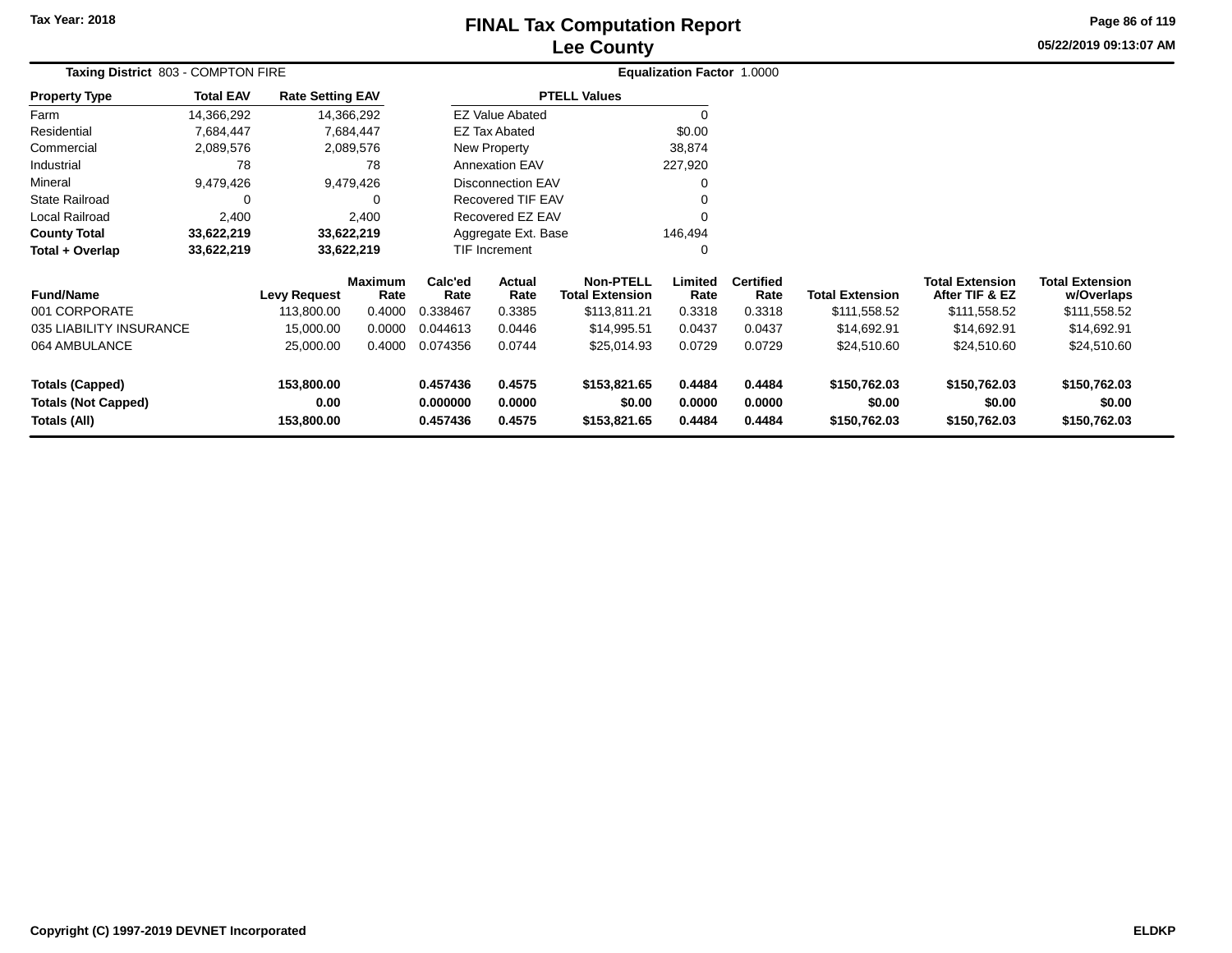# **Lee CountyFINAL Tax Computation Report**

**05/22/2019 09:13:07 AM Page 87 of 119**

|                            | Taxing District 804 - DIXON FIRE-RURAL |                         |                        |                 |                          | Equalization Factor 1.0000                 |                 |                          |                                |                                          |                                      |  |  |  |
|----------------------------|----------------------------------------|-------------------------|------------------------|-----------------|--------------------------|--------------------------------------------|-----------------|--------------------------|--------------------------------|------------------------------------------|--------------------------------------|--|--|--|
| <b>Property Type</b>       | <b>Total EAV</b>                       | <b>Rate Setting EAV</b> |                        |                 |                          | <b>PTELL Values</b>                        |                 |                          | <b>Overlapping County</b>      | <b>Overlap EAV</b>                       |                                      |  |  |  |
| Farm                       | 33,196,783                             | 33,196,783              |                        |                 | <b>EZ Value Abated</b>   |                                            | $\Omega$        | Ogle County              |                                | 32,334,304                               |                                      |  |  |  |
| Residential                | 137,614,443                            | 137,614,443             |                        |                 | <b>EZ Tax Abated</b>     |                                            | \$0.00          | <b>Total</b>             |                                | 32,334,304                               |                                      |  |  |  |
| Commercial                 | 39,226,090                             | 39,121,582              |                        |                 | New Property             |                                            | 2,529,923       |                          | * denotes use of estimated EAV |                                          |                                      |  |  |  |
| Industrial                 | 38,505,290                             | 38,505,290              |                        |                 | <b>Annexation EAV</b>    |                                            | 0               |                          |                                |                                          |                                      |  |  |  |
| Mineral                    |                                        |                         | $\Omega$               |                 | <b>Disconnection EAV</b> |                                            | 0               |                          |                                |                                          |                                      |  |  |  |
| <b>State Railroad</b>      | 3,639,704                              |                         | 3,639,704              |                 | Recovered TIF EAV        |                                            | 0               |                          |                                |                                          |                                      |  |  |  |
| <b>Local Railroad</b>      | 2,720                                  |                         | 2,720                  |                 | Recovered EZ EAV         |                                            | 0               |                          |                                |                                          |                                      |  |  |  |
| <b>County Total</b>        | 252,185,030                            | 252,080,522             |                        |                 | Aggregate Ext. Base      |                                            | 0               |                          |                                |                                          |                                      |  |  |  |
| Total + Overlap            | 284,519,334                            | 284,414,826             |                        |                 | TIF Increment            |                                            | 104,508         |                          |                                |                                          |                                      |  |  |  |
| <b>Fund/Name</b>           |                                        | <b>Levy Request</b>     | <b>Maximum</b><br>Rate | Calc'ed<br>Rate | <b>Actual</b><br>Rate    | <b>Non-PTELL</b><br><b>Total Extension</b> | Limited<br>Rate | <b>Certified</b><br>Rate | <b>Total Extension</b>         | <b>Total Extension</b><br>After TIF & EZ | <b>Total Extension</b><br>w/Overlaps |  |  |  |
| 001 CORPORATE              |                                        | 826,000.00              | 0.3000                 | 0.290421        | 0.2904                   | \$732,041.84                               | 0.2904          | 0.2904                   | \$732,345.33                   | \$732,041.84                             | \$825,940.65                         |  |  |  |
| 013 FIREFIGHTERS PENSION   |                                        | 450,000.00              | 0.0000                 | 0.158220        | 0.1582                   | \$398,791.39                               | 0.1582          | 0.1582                   | \$398,956.72                   | \$398,791.39                             | \$449,944.25                         |  |  |  |
| 027 AUDIT                  |                                        | 13,000.00               | 0.0050                 | 0.004571        | 0.0046                   | \$11,595.70                                | 0.0046          | 0.0046                   | \$11,600.51                    | \$11,595.70                              | \$13,083.08                          |  |  |  |
| 035 LIABILITY INSURANCE    |                                        | 27.000.00               | 0.0000                 | 0.009493        | 0.0095                   | \$23.947.65                                | 0.0095          | 0.0095                   | \$23,957.58                    | \$23,947.65                              | \$27,019.41                          |  |  |  |
| 060 UNEMPLOYMENT INSURANC  |                                        | 1,000.00                | 0.0000                 | 0.000352        | 0.0004                   | \$1,008.32                                 | 0.0004          | 0.0004                   | \$1,008.74                     | \$1,008.32                               | \$1,137.66                           |  |  |  |
| 062 WORKMENS COMP          |                                        | 50,000.00               | 0.0000                 | 0.017580        | 0.0176                   | \$44,366.17                                | 0.0176          | 0.0176                   | \$44,384.57                    | \$44,366.17                              | \$50,057.01                          |  |  |  |
| 064 AMBULANCE              |                                        | 826,000.00              | 0.3000                 | 0.290421        | 0.2904                   | \$732,041.84                               | 0.2904          | 0.2904                   | \$732,345.33                   | \$732,041.84                             | \$825,940.65                         |  |  |  |
| <b>Totals (Capped)</b>     |                                        | 0.00                    |                        | 0.000000        | 0.0000                   | \$0.00                                     | 0.0000          | 0.0000                   | \$0.00                         | \$0.00                                   | \$0.00                               |  |  |  |
| <b>Totals (Not Capped)</b> |                                        | 2,193,000.00            |                        | 0.771058        | 0.7711                   | \$1,943,792.91                             | 0.7711          | 0.7711                   | \$1,944,598.78                 | \$1,943,792.91                           | \$2,193,122.71                       |  |  |  |
| <b>Totals (All)</b>        |                                        | 2,193,000.00            |                        | 0.771058        | 0.7711                   | \$1,943,792.91                             | 0.7711          | 0.7711                   | \$1,944,598.78                 | \$1,943,792.91                           | \$2,193,122.71                       |  |  |  |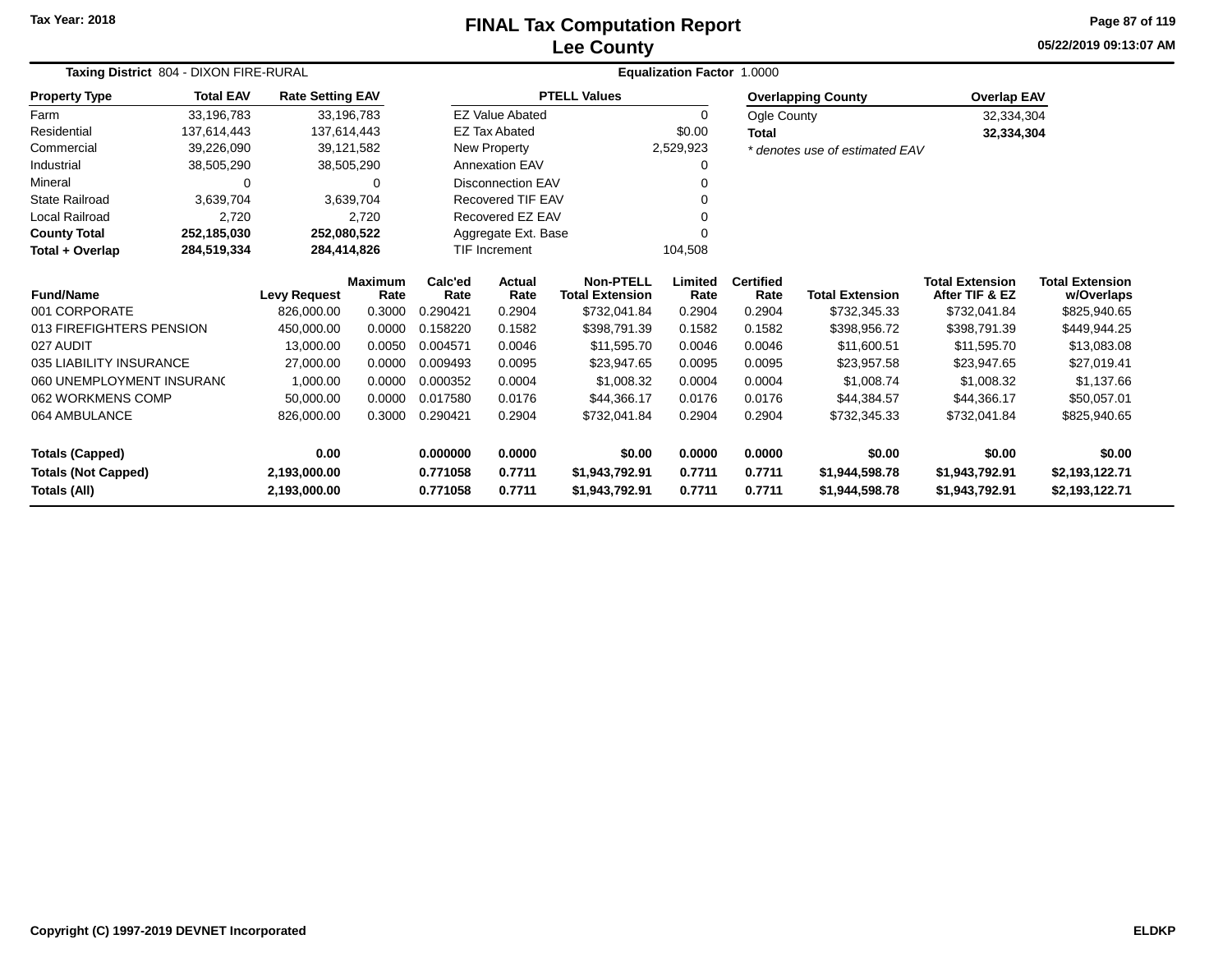**05/22/2019 09:13:07 AM Page 88 of 119**

| Taxing District 805 - EARLVILLE FIRE                                 |                  |                                  |                        |                                  | Equalization Factor 1.0000 |                                            |                            |                            |                                    |                                          |                                        |
|----------------------------------------------------------------------|------------------|----------------------------------|------------------------|----------------------------------|----------------------------|--------------------------------------------|----------------------------|----------------------------|------------------------------------|------------------------------------------|----------------------------------------|
| <b>Property Type</b>                                                 | <b>Total EAV</b> | <b>Rate Setting EAV</b>          |                        |                                  |                            | <b>PTELL Values</b>                        |                            |                            | <b>Overlapping County</b>          | <b>Overlap EAV</b>                       |                                        |
| Farm                                                                 | 1,092,685        |                                  | 1,092,685              |                                  | <b>EZ Value Abated</b>     |                                            | 0                          | DeKalb County              |                                    | 1,801,320                                |                                        |
| Residential                                                          | 137,654          |                                  | 137,654                |                                  | <b>EZ Tax Abated</b>       |                                            | \$0.00                     | LaSalle County             |                                    | 71,099,724                               |                                        |
| Commercial                                                           | 0                |                                  | $\Omega$               |                                  | New Property               |                                            | 0                          | <b>Total</b>               |                                    | 72,901,044                               |                                        |
| Industrial                                                           |                  |                                  | 0                      |                                  | <b>Annexation EAV</b>      |                                            |                            |                            | * denotes use of estimated EAV     |                                          |                                        |
| Mineral                                                              |                  |                                  | 0                      |                                  | <b>Disconnection EAV</b>   |                                            |                            |                            |                                    |                                          |                                        |
| <b>State Railroad</b>                                                | $\Omega$         |                                  | $\Omega$               |                                  | <b>Recovered TIF EAV</b>   |                                            |                            |                            |                                    |                                          |                                        |
| Local Railroad                                                       | $\Omega$         |                                  |                        |                                  | Recovered EZ EAV           |                                            |                            |                            |                                    |                                          |                                        |
| <b>County Total</b>                                                  | 1,230,339        |                                  | 1,230,339              |                                  | Aggregate Ext. Base        |                                            |                            |                            |                                    |                                          |                                        |
| Total + Overlap                                                      | 74,131,383       |                                  | 74,131,383             |                                  | TIF Increment              |                                            | $\Omega$                   |                            |                                    |                                          |                                        |
| <b>Fund/Name</b>                                                     |                  | Levy Request                     | <b>Maximum</b><br>Rate | Calc'ed<br>Rate                  | Actual<br>Rate             | <b>Non-PTELL</b><br><b>Total Extension</b> | Limited<br>Rate            | <b>Certified</b><br>Rate   | <b>Total Extension</b>             | <b>Total Extension</b><br>After TIF & EZ | <b>Total Extension</b><br>w/Overlaps   |
| 001 CORPORATE                                                        |                  | 105,125.00                       | 0.3000                 | 0.141809                         | 0.1418                     | \$1,744.62                                 | 0.1418                     | 0.1418                     | \$1,744.62                         | \$1,744.62                               | \$105,118.30                           |
| 064 AMBULANCE                                                        |                  | 169,000.00                       | 0.2500                 | 0.227974                         | 0.2280                     | \$2,805.17                                 | 0.2280                     | 0.2280                     | \$2,805.17                         | \$2,805.17                               | \$169,019.55                           |
| <b>Totals (Capped)</b><br><b>Totals (Not Capped)</b><br>Totals (All) |                  | 0.00<br>274,125.00<br>274,125.00 |                        | 0.000000<br>0.369783<br>0.369783 | 0.0000<br>0.3698<br>0.3698 | \$0.00<br>\$4,549.79<br>\$4,549.79         | 0.0000<br>0.3698<br>0.3698 | 0.0000<br>0.3698<br>0.3698 | \$0.00<br>\$4,549.79<br>\$4,549.79 | \$0.00<br>\$4,549.79<br>\$4,549.79       | \$0.00<br>\$274,137.85<br>\$274,137.85 |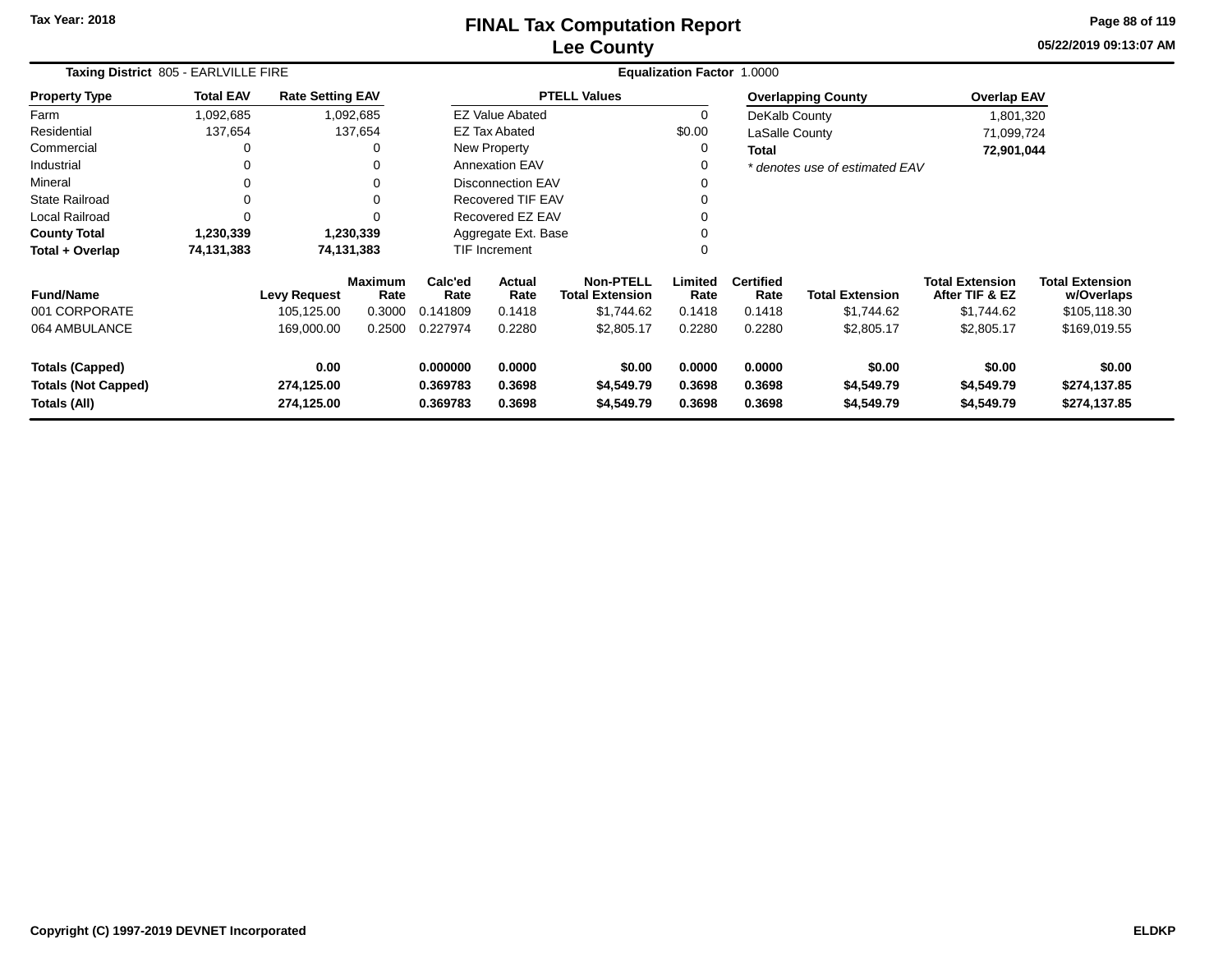# **Lee CountyFINAL Tax Computation Report**

**05/22/2019 09:13:07 AM Page 89 of 119**

| Taxing District 806 - FRANKLIN GROVE FIRE |                  |                         |                        |                 |                        |                                            | Equalization Factor 1.0000 |                          |                                |                                          |                                      |
|-------------------------------------------|------------------|-------------------------|------------------------|-----------------|------------------------|--------------------------------------------|----------------------------|--------------------------|--------------------------------|------------------------------------------|--------------------------------------|
| <b>Property Type</b>                      | <b>Total EAV</b> | <b>Rate Setting EAV</b> |                        |                 |                        | <b>PTELL Values</b>                        |                            |                          | <b>Overlapping County</b>      | <b>Overlap EAV</b>                       |                                      |
| Farm                                      | 15,886,623       |                         | 15,886,623             |                 | <b>EZ Value Abated</b> |                                            | 0                          | <b>Ogle County</b>       |                                | 7,353,391                                |                                      |
| Residential                               | 12,075,605       |                         | 12,075,605             |                 | <b>EZ Tax Abated</b>   |                                            | \$0.00                     | <b>Total</b>             |                                | 7,353,391                                |                                      |
| Commercial                                | 2,623,635        |                         | 2,623,635              |                 | New Property           |                                            | 351,686                    |                          | * denotes use of estimated EAV |                                          |                                      |
| Industrial                                | 4,472,012        |                         | 4,472,012              |                 | <b>Annexation EAV</b>  |                                            | 0                          |                          |                                |                                          |                                      |
| Mineral                                   | 0                |                         |                        |                 | Disconnection EAV      |                                            |                            |                          |                                |                                          |                                      |
| <b>State Railroad</b>                     | 1,894,647        |                         | 1,894,647              |                 | Recovered TIF EAV      |                                            |                            |                          |                                |                                          |                                      |
| Local Railroad                            | 0                |                         |                        |                 | Recovered EZ EAV       |                                            |                            |                          |                                |                                          |                                      |
| <b>County Total</b>                       | 36,952,522       |                         | 36,952,522             |                 | Aggregate Ext. Base    |                                            |                            |                          |                                |                                          |                                      |
| Total + Overlap                           | 44,305,913       |                         | 44,305,913             |                 | TIF Increment          |                                            | 0                          |                          |                                |                                          |                                      |
| <b>Fund/Name</b>                          |                  | <b>Levy Request</b>     | <b>Maximum</b><br>Rate | Calc'ed<br>Rate | <b>Actual</b><br>Rate  | <b>Non-PTELL</b><br><b>Total Extension</b> | Limited<br>Rate            | <b>Certified</b><br>Rate | <b>Total Extension</b>         | <b>Total Extension</b><br>After TIF & EZ | <b>Total Extension</b><br>w/Overlaps |
| 001 CORPORATE                             |                  | 132.900.00              | 0.3000                 | 0.299960        | 0.3000                 | \$110,857.57                               | 0.3000                     | 0.3000                   | \$110,857.57                   | \$110,857.57                             | \$132,917.74                         |
| 027 AUDIT                                 |                  | 2,200.00                | 0.0050                 | 0.004966        | 0.0050                 | \$1,847.63                                 | 0.0050                     | 0.0050                   | \$1,847.63                     | \$1,847.63                               | \$2,215.30                           |
| 035 LIABILITY INSURANCE                   |                  | 53,500.00               | 0.0000                 | 0.120751        | 0.1208                 | \$44,638.65                                | 0.1208                     | 0.1208                   | \$44,638.65                    | \$44,638.65                              | \$53,521.54                          |
| 047 SOCIAL SECURITY                       |                  | 5,500.00                | 0.0000                 | 0.012414        | 0.0124                 | \$4,582.11                                 | 0.0124                     | 0.0124                   | \$4,582.11                     | \$4,582.11                               | \$5,493.93                           |
| 064 AMBULANCE                             |                  | 66,500.00               | 0.1500                 | 0.150093        | 0.1500                 | \$55,428.78                                | 0.1500                     | 0.1500                   | \$55,428.78                    | \$55,428.78                              | \$66,458.87                          |
| <b>Totals (Capped)</b>                    |                  | 0.00                    |                        | 0.000000        | 0.0000                 | \$0.00                                     | 0.0000                     | 0.0000                   | \$0.00                         | \$0.00                                   | \$0.00                               |
| <b>Totals (Not Capped)</b>                |                  | 260,600.00              |                        | 0.588184        | 0.5882                 | \$217,354.74                               | 0.5882                     | 0.5882                   | \$217,354.74                   | \$217,354.74                             | \$260,607.38                         |
| Totals (All)                              |                  | 260,600.00              |                        | 0.588184        | 0.5882                 | \$217,354.74                               | 0.5882                     | 0.5882                   | \$217,354.74                   | \$217,354.74                             | \$260,607.38                         |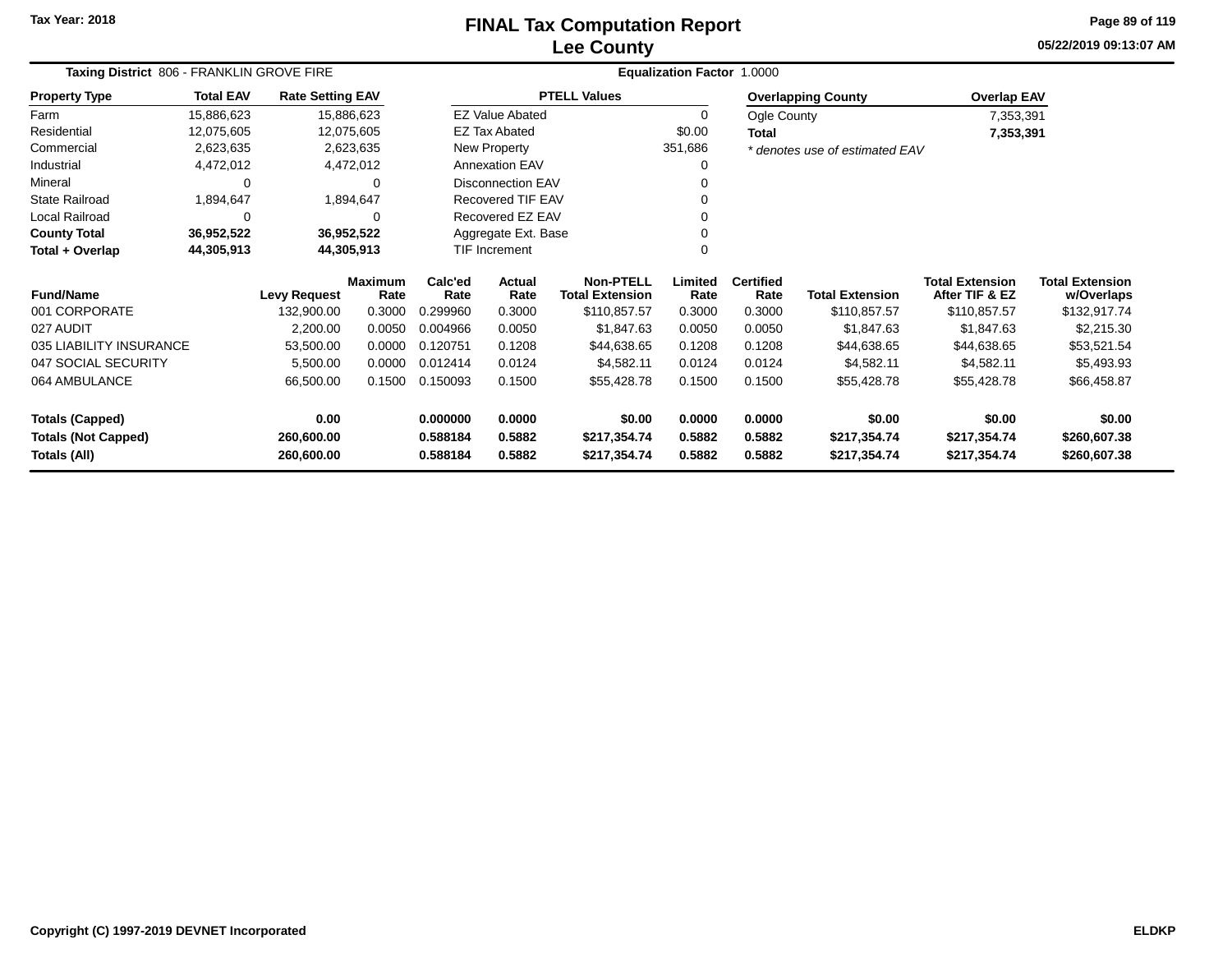# **Lee CountyFINAL Tax Computation Report**

**05/22/2019 09:13:07 AM Page 90 of 119**

| Taxing District 807 - LEE FIRE |                  |                         |                        |                 | Equalization Factor 1.0000 |                                            |                 |                          |                                |                                          |                                      |
|--------------------------------|------------------|-------------------------|------------------------|-----------------|----------------------------|--------------------------------------------|-----------------|--------------------------|--------------------------------|------------------------------------------|--------------------------------------|
| <b>Property Type</b>           | <b>Total EAV</b> | <b>Rate Setting EAV</b> |                        |                 |                            | <b>PTELL Values</b>                        |                 |                          | <b>Overlapping County</b>      | <b>Overlap EAV</b>                       |                                      |
| Farm                           | 7,251,220        |                         | 7,251,220              |                 | <b>EZ Value Abated</b>     |                                            | $\Omega$        | DeKalb County            |                                | 9,150,219                                |                                      |
| Residential                    | 5,648,548        |                         | 5,648,548              |                 | <b>EZ Tax Abated</b>       |                                            | \$0.00          | <b>Total</b>             |                                | 9,150,219                                |                                      |
| Commercial                     | 225,575          |                         | 225,575                |                 | New Property               |                                            | 19,240          |                          | * denotes use of estimated EAV |                                          |                                      |
| Industrial                     | 115,125          |                         | 115,125                |                 | <b>Annexation EAV</b>      |                                            | 0               |                          |                                |                                          |                                      |
| Mineral                        | 1,794,144        |                         | 1,794,144              |                 | <b>Disconnection EAV</b>   |                                            |                 |                          |                                |                                          |                                      |
| State Railroad                 | 477,786          |                         | 477,786                |                 | <b>Recovered TIF EAV</b>   |                                            | 0               |                          |                                |                                          |                                      |
| Local Railroad                 | 0                |                         | 0                      |                 | Recovered EZ EAV           |                                            |                 |                          |                                |                                          |                                      |
| <b>County Total</b>            | 15,512,398       |                         | 15,512,398             |                 | Aggregate Ext. Base        |                                            | 107,626         |                          |                                |                                          |                                      |
| Total + Overlap                | 24,662,617       |                         | 24,662,617             |                 | <b>TIF Increment</b>       |                                            | $\Omega$        |                          |                                |                                          |                                      |
| <b>Fund/Name</b>               |                  | <b>Levy Request</b>     | <b>Maximum</b><br>Rate | Calc'ed<br>Rate | Actual<br>Rate             | <b>Non-PTELL</b><br><b>Total Extension</b> | Limited<br>Rate | <b>Certified</b><br>Rate | <b>Total Extension</b>         | <b>Total Extension</b><br>After TIF & EZ | <b>Total Extension</b><br>w/Overlaps |
| 001 CORPORATE                  |                  | 75,000.00               | 0.4000                 | 0.304104        | 0.3041                     | \$47,173.20                                | 0.2984          | 0.2984                   | \$46,289.00                    | \$46,289.00                              | \$73,593.25                          |
| 035 LIABILITY INSURANCE        |                  | 8,700.00                | 0.0000                 | 0.035276        | 0.0353                     | \$5,475.88                                 | 0.0346          | 0.0346                   | \$5,367.29                     | \$5,367.29                               | \$8,533.27                           |
| 064 AMBULANCE                  |                  | 28,400.00               | 0.4000                 | 0.115154        | 0.1152                     | \$17,870.28                                | 0.1130          | 0.1130                   | \$17,529.01                    | \$17,529.01                              | \$27,868.76                          |
| <b>Totals (Capped)</b>         |                  | 112,100.00              |                        | 0.454534        | 0.4546                     | \$70,519.36                                | 0.4460          | 0.4460                   | \$69,185.30                    | \$69,185.30                              | \$109,995.28                         |
| <b>Totals (Not Capped)</b>     |                  | 0.00                    |                        | 0.000000        | 0.0000                     | \$0.00                                     | 0.0000          | 0.0000                   | \$0.00                         | \$0.00                                   | \$0.00                               |
| Totals (All)                   |                  | 112,100.00              |                        | 0.454534        | 0.4546                     | \$70,519.36                                | 0.4460          | 0.4460                   | \$69,185.30                    | \$69,185.30                              | \$109,995.28                         |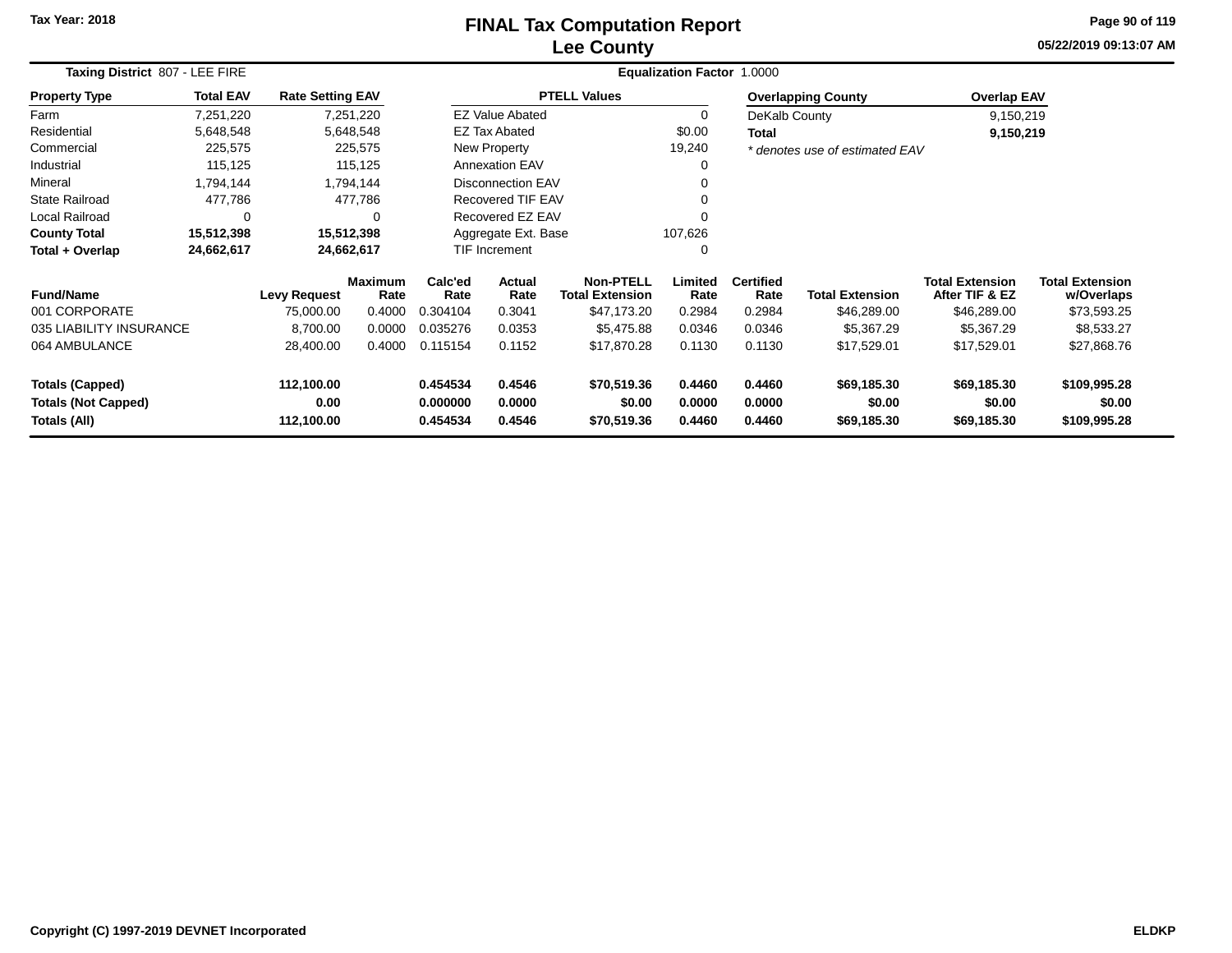# **Lee CountyFINAL Tax Computation Report**

**05/22/2019 09:13:07 AM Page 91 of 119**

| Taxing District 808 - OHIO FIRE                                      |                  |                                  |                        |                                  |                            |                                            | Equalization Factor 1.0000 |                            |                                      |                                          |                                        |
|----------------------------------------------------------------------|------------------|----------------------------------|------------------------|----------------------------------|----------------------------|--------------------------------------------|----------------------------|----------------------------|--------------------------------------|------------------------------------------|----------------------------------------|
| <b>Property Type</b>                                                 | <b>Total EAV</b> | <b>Rate Setting EAV</b>          |                        |                                  |                            | <b>PTELL Values</b>                        |                            |                            | <b>Overlapping County</b>            | <b>Overlap EAV</b>                       |                                        |
| Farm                                                                 | 7,995,376        |                                  | 7,995,376              |                                  | <b>EZ Value Abated</b>     |                                            |                            | <b>Bureau County</b>       |                                      | 31,018,762                               |                                        |
| Residential                                                          | 2,152,378        |                                  | 2,152,378              |                                  | EZ Tax Abated              |                                            | \$0.00                     | Total                      |                                      | 31,018,762                               |                                        |
| Commercial                                                           | C                |                                  | 0                      |                                  | New Property               |                                            | 23,976                     |                            | * denotes use of estimated EAV       |                                          |                                        |
| Industrial                                                           | 141,617          |                                  | 141,617                |                                  | <b>Annexation EAV</b>      |                                            | 0                          |                            |                                      |                                          |                                        |
| Mineral                                                              | 5,540,749        |                                  | 5,540,749              |                                  | <b>Disconnection EAV</b>   |                                            |                            |                            |                                      |                                          |                                        |
| State Railroad                                                       | 0                |                                  | 0                      |                                  | <b>Recovered TIF EAV</b>   |                                            |                            |                            |                                      |                                          |                                        |
| Local Railroad                                                       | $\Omega$         |                                  | $\Omega$               |                                  | Recovered EZ EAV           |                                            |                            |                            |                                      |                                          |                                        |
| <b>County Total</b>                                                  | 15,830,120       | 15,830,120                       |                        |                                  | Aggregate Ext. Base        |                                            |                            |                            |                                      |                                          |                                        |
| Total + Overlap                                                      | 46,848,882       | 46,848,882                       |                        |                                  | <b>TIF Increment</b>       |                                            |                            |                            |                                      |                                          |                                        |
| <b>Fund/Name</b>                                                     |                  | <b>Levy Request</b>              | <b>Maximum</b><br>Rate | Calc'ed<br>Rate                  | Actual<br>Rate             | <b>Non-PTELL</b><br><b>Total Extension</b> | Limited<br>Rate            | <b>Certified</b><br>Rate   | <b>Total Extension</b>               | <b>Total Extension</b><br>After TIF & EZ | <b>Total Extension</b><br>w/Overlaps   |
| 001 CORPORATE                                                        |                  | 105,700.00                       | 0.3000                 | 0.225619                         | 0.2256                     | \$35,712.75                                | 0.2256                     | 0.2256                     | \$35,712.75                          | \$35,712.75                              | \$105,691.08                           |
| 064 AMBULANCE                                                        |                  | 25,000.00                        | 0.2500                 | 0.053363                         | 0.0534                     | \$8,453.28                                 | 0.0534                     | 0.0534                     | \$8,453.28                           | \$8,453.28                               | \$25,017.30                            |
| <b>Totals (Capped)</b><br><b>Totals (Not Capped)</b><br>Totals (All) |                  | 0.00<br>130,700.00<br>130,700.00 |                        | 0.000000<br>0.278982<br>0.278982 | 0.0000<br>0.2790<br>0.2790 | \$0.00<br>\$44,166.03<br>\$44,166.03       | 0.0000<br>0.2790<br>0.2790 | 0.0000<br>0.2790<br>0.2790 | \$0.00<br>\$44,166.03<br>\$44,166.03 | \$0.00<br>\$44,166.03<br>\$44,166.03     | \$0.00<br>\$130,708.38<br>\$130,708.38 |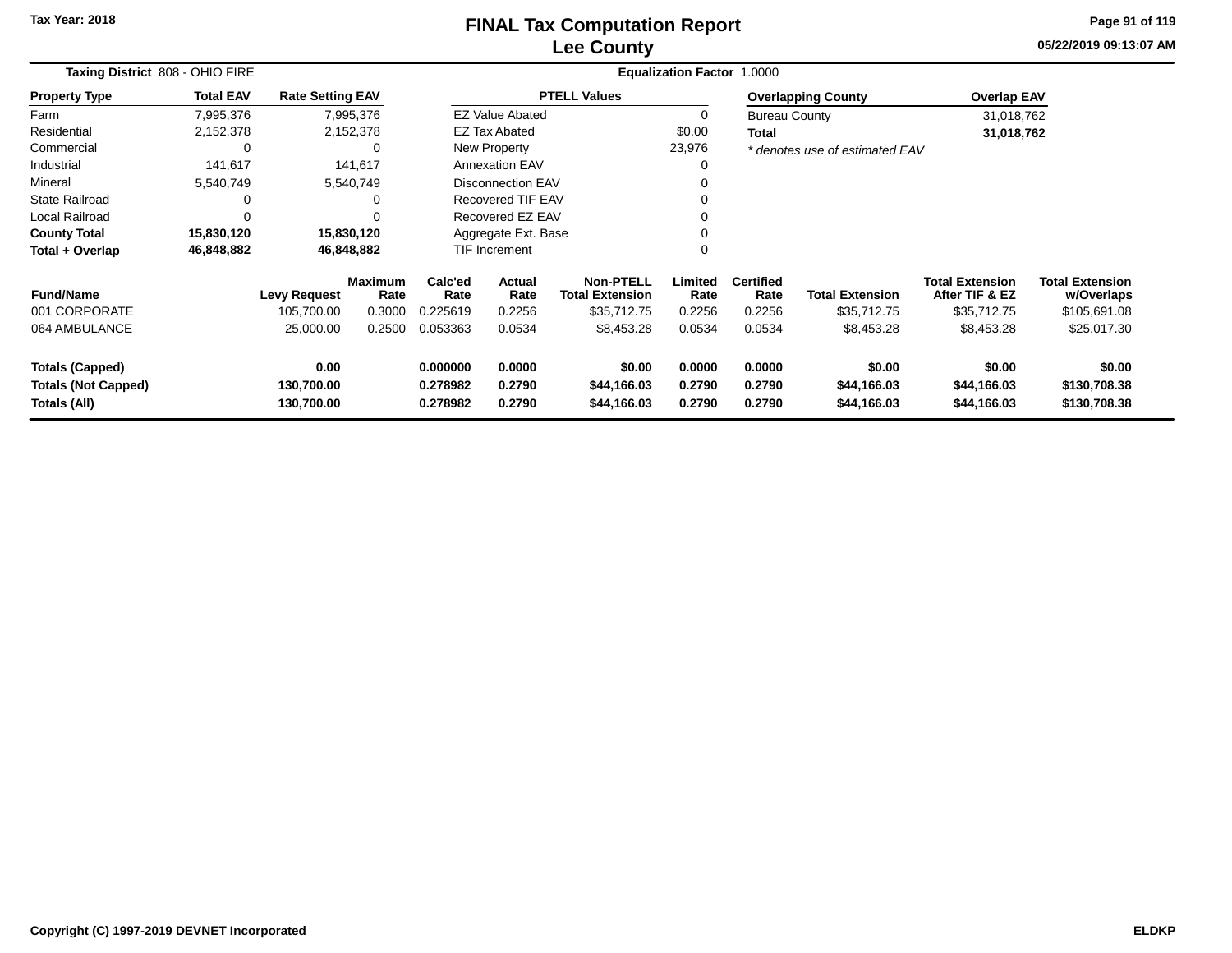#### **Lee CountyFINAL Tax Computation Report**

**05/22/2019 09:13:07 AM Page 92 of 119**

| Taxing District 809 - OGLE LEE FIRE |                            |                         |                        |                 |                          |                                            | Equalization Factor 1.0000 |                          |                                |                                          |                                      |
|-------------------------------------|----------------------------|-------------------------|------------------------|-----------------|--------------------------|--------------------------------------------|----------------------------|--------------------------|--------------------------------|------------------------------------------|--------------------------------------|
| <b>Property Type</b>                | <b>Total EAV</b>           | <b>Rate Setting EAV</b> |                        |                 |                          | <b>PTELL Values</b>                        |                            |                          | <b>Overlapping County</b>      | <b>Overlap EAV</b>                       |                                      |
| Farm                                | 15,890,701                 |                         | 15,890,701             |                 | <b>EZ Value Abated</b>   |                                            | 0                          | Ogle County              |                                | 97,666,218                               |                                      |
| Residential                         | 7,290,572                  |                         | 7,290,572              |                 | <b>EZ Tax Abated</b>     |                                            | \$0.00                     | Total                    |                                | 97,666,218                               |                                      |
| Commercial                          | 1,292,167                  |                         | 1,292,167              |                 | New Property             |                                            | 17,079                     |                          | * denotes use of estimated EAV |                                          |                                      |
| Industrial                          | 74,761                     |                         | 74,761                 |                 | <b>Annexation EAV</b>    |                                            |                            |                          |                                |                                          |                                      |
| Mineral                             | 0                          |                         | 0                      |                 | <b>Disconnection EAV</b> |                                            |                            |                          |                                |                                          |                                      |
| <b>State Railroad</b>               | 944,590                    |                         | 944,590                |                 | <b>Recovered TIF EAV</b> |                                            |                            |                          |                                |                                          |                                      |
| Local Railroad                      | 0                          |                         | <sup>0</sup>           |                 | Recovered EZ EAV         |                                            |                            |                          |                                |                                          |                                      |
| <b>County Total</b>                 | 25,492,791                 |                         | 25,492,791             |                 | Aggregate Ext. Base      |                                            |                            |                          |                                |                                          |                                      |
| Total + Overlap                     | 123,159,009<br>123,159,009 |                         |                        |                 | <b>TIF Increment</b>     |                                            |                            |                          |                                |                                          |                                      |
| <b>Fund/Name</b>                    | <b>Levy Request</b>        |                         | <b>Maximum</b><br>Rate | Calc'ed<br>Rate | Actual<br>Rate           | <b>Non-PTELL</b><br><b>Total Extension</b> | Limited<br>Rate            | <b>Certified</b><br>Rate | <b>Total Extension</b>         | <b>Total Extension</b><br>After TIF & EZ | <b>Total Extension</b><br>w/Overlaps |
| 001 CORPORATE                       |                            | 295,250.00              | 0.3000                 | 0.239731        | 0.2397                   | \$61,106.22                                | 0.2397                     | 0.2397                   | \$61,106.22                    | \$61,106.22                              | \$295,212.14                         |
| 027 AUDIT                           |                            | 7,000.00                | 0.0050                 | 0.005684        | 0.0050                   | \$1,274.64                                 | 0.0050                     | 0.0050                   | \$1,274.64                     | \$1,274.64                               | \$6,157.95                           |
| 035 LIABILITY INSURANCE             |                            | 20,000.00               | 0.0000                 | 0.016239        | 0.0162                   | \$4,129.83                                 | 0.0162                     | 0.0162                   | \$4,129.83                     | \$4,129.83                               | \$19,951.76                          |
| 062 WORKMANS COMP                   |                            | 33,000.00               | 0.0000                 | 0.026795        | 0.0268                   | \$6,832.07                                 | 0.0268                     | 0.0268                   | \$6,832.07                     | \$6,832.07                               | \$33,006.61                          |
| 064 AMBULANCE                       |                            | 219,050.00              | 0.3000                 | 0.177860        | 0.1779                   | \$45,351.68                                | 0.1779                     | 0.1779                   | \$45,351.68                    | \$45,351.68                              | \$219,099.88                         |
| <b>Totals (Capped)</b>              |                            | 0.00                    |                        | 0.000000        | 0.0000                   | \$0.00                                     | 0.0000                     | 0.0000                   | \$0.00                         | \$0.00                                   | \$0.00                               |
| <b>Totals (Not Capped)</b>          |                            | 574,300.00              |                        | 0.466309        | 0.4656                   | \$118,694.44                               | 0.4656                     | 0.4656                   | \$118,694.44                   | \$118,694.44                             | \$573,428.34                         |
| Totals (All)                        |                            | 574,300.00              |                        | 0.466309        | 0.4656                   | \$118,694.44                               | 0.4656                     | 0.4656                   | \$118,694.44                   | \$118,694.44                             | \$573,428.34                         |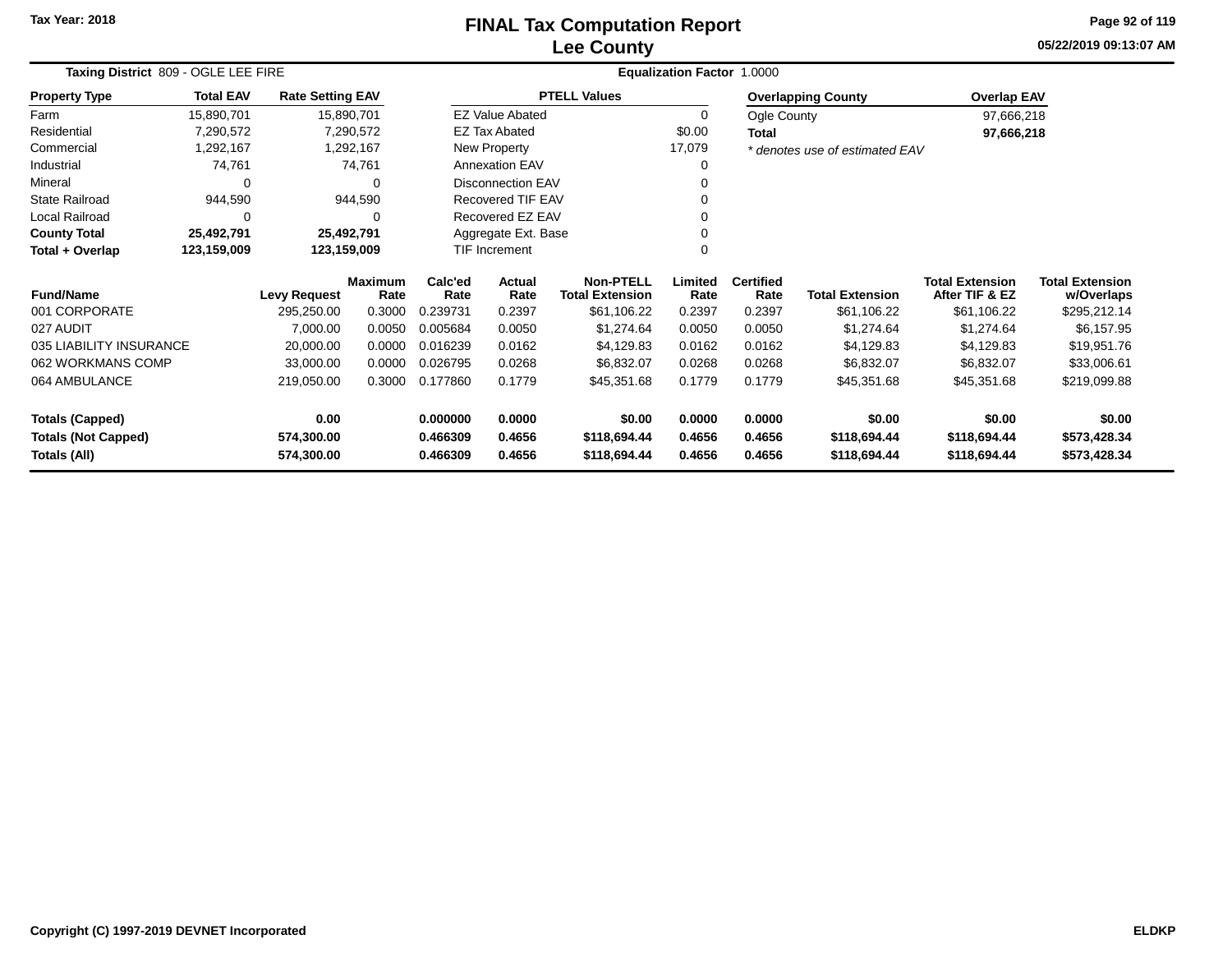# **Lee CountyFINAL Tax Computation Report**

**05/22/2019 09:13:07 AM Page 93 of 119**

| Taxing District 810 - PAW PAW FIRE                                   |                  |                                  |                        | Equalization Factor 1.0000       |                            |                                            |                            |                            |                                        |                                          |                                        |
|----------------------------------------------------------------------|------------------|----------------------------------|------------------------|----------------------------------|----------------------------|--------------------------------------------|----------------------------|----------------------------|----------------------------------------|------------------------------------------|----------------------------------------|
| <b>Property Type</b>                                                 | <b>Total EAV</b> | <b>Rate Setting EAV</b>          |                        |                                  |                            | <b>PTELL Values</b>                        |                            |                            | <b>Overlapping County</b>              | <b>Overlap EAV</b>                       |                                        |
| Farm                                                                 | 19,280,185       |                                  | 19,268,064             |                                  | <b>EZ Value Abated</b>     |                                            | 0                          | DeKalb County              |                                        | 13,618,870                               |                                        |
| Residential                                                          | 15,479,947       |                                  | 13,472,207             |                                  | EZ Tax Abated              |                                            | \$0.00                     | <b>Total</b>               |                                        | 13,618,870                               |                                        |
| Commercial                                                           | 1,345,066        |                                  | 1,138,032              |                                  | New Property               |                                            | 121,927                    |                            | * denotes use of estimated EAV         |                                          |                                        |
| Industrial                                                           | 4,998            |                                  | 4,998                  |                                  | <b>Annexation EAV</b>      |                                            | 0                          |                            |                                        |                                          |                                        |
| Mineral                                                              | 1,824,117        |                                  | 1,824,117              |                                  | <b>Disconnection EAV</b>   |                                            | 0                          |                            |                                        |                                          |                                        |
| <b>State Railroad</b>                                                | 0                |                                  |                        |                                  | Recovered TIF EAV          |                                            | 0                          |                            |                                        |                                          |                                        |
| Local Railroad                                                       | 0                |                                  |                        |                                  | Recovered EZ EAV           |                                            | $\Omega$                   |                            |                                        |                                          |                                        |
| <b>County Total</b>                                                  | 37,934,313       |                                  | 35,707,418             |                                  | Aggregate Ext. Base        |                                            | 150,027                    |                            |                                        |                                          |                                        |
| Total + Overlap                                                      | 51,553,183       |                                  | 49,326,288             |                                  | <b>TIF Increment</b>       |                                            | 2,226,895                  |                            |                                        |                                          |                                        |
| <b>Fund/Name</b>                                                     |                  | <b>Levy Request</b>              | <b>Maximum</b><br>Rate | Calc'ed<br>Rate                  | Actual<br>Rate             | <b>Non-PTELL</b><br><b>Total Extension</b> | Limited<br>Rate            | <b>Certified</b><br>Rate   | <b>Total Extension</b>                 | <b>Total Extension</b><br>After TIF & EZ | <b>Total Extension</b><br>w/Overlaps   |
| 001 CORPORATE                                                        |                  | 138,500.00                       | 0.4000                 | 0.280783                         | 0.2808                     | \$100,266.43                               | 0.2757                     | 0.2757                     | \$104,584.90                           | \$98,445.35                              | \$135,992.58                           |
| 035 LIABILITY INSURANCE                                              |                  | 18,000.00                        | 0.0000                 | 0.036492                         | 0.0365                     | \$13,033.21                                | 0.0358                     | 0.0358                     | \$13,580.48                            | \$12,783.26                              | \$17,658.81                            |
| <b>Totals (Capped)</b><br><b>Totals (Not Capped)</b><br>Totals (All) |                  | 156,500.00<br>0.00<br>156,500.00 |                        | 0.317275<br>0.000000<br>0.317275 | 0.3173<br>0.0000<br>0.3173 | \$113,299.64<br>\$0.00<br>\$113,299.64     | 0.3115<br>0.0000<br>0.3115 | 0.3115<br>0.0000<br>0.3115 | \$118,165.38<br>\$0.00<br>\$118,165.38 | \$111,228.61<br>\$0.00<br>\$111,228.61   | \$153,651.39<br>\$0.00<br>\$153,651.39 |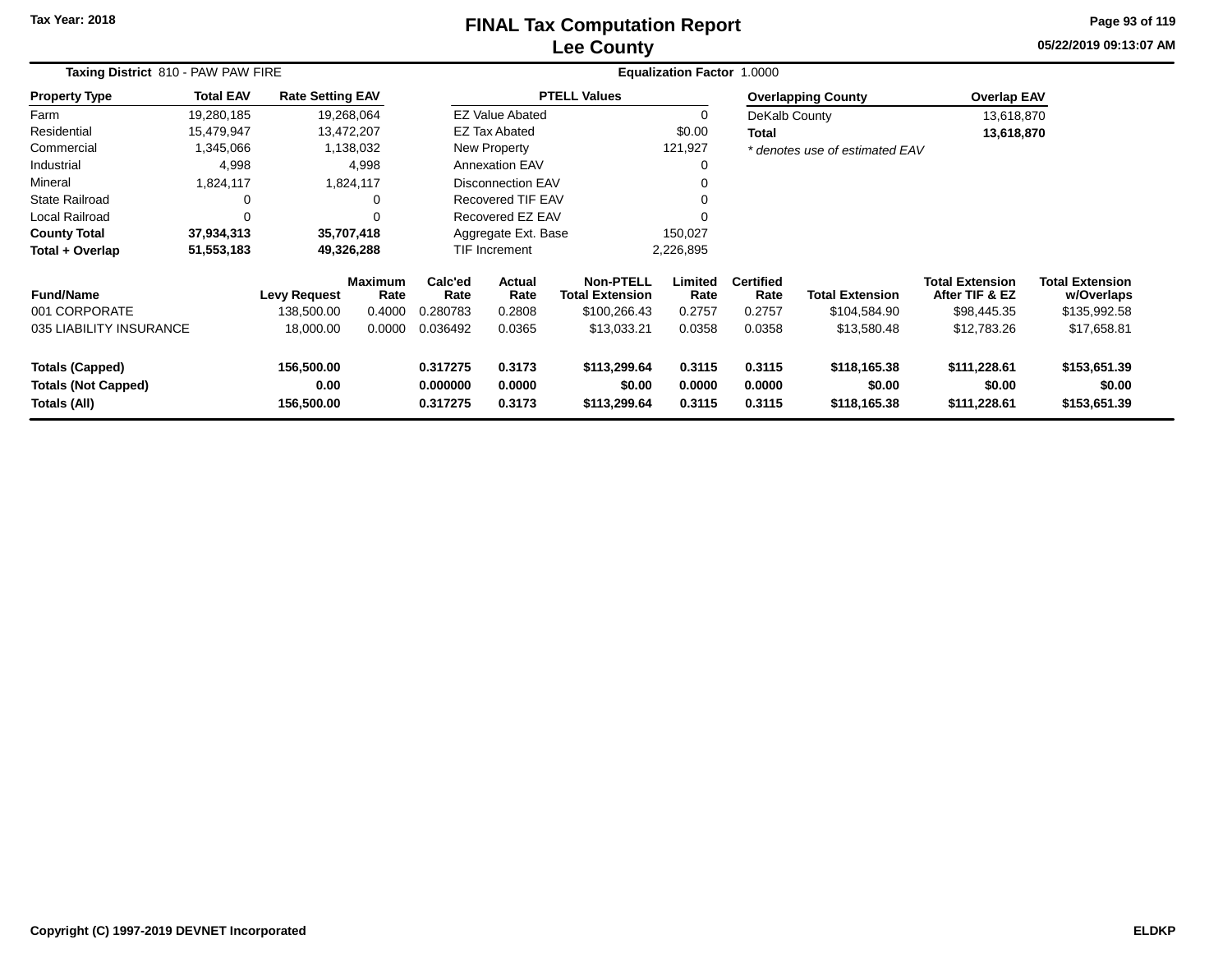**05/22/2019 09:13:07 AM Page 94 of 119**

| Taxing District 811 - POLO FIRE            |                  |                          |                        |                      |                          |                                            | Equalization Factor 1.0000 |                          |                                |                                          |                                      |
|--------------------------------------------|------------------|--------------------------|------------------------|----------------------|--------------------------|--------------------------------------------|----------------------------|--------------------------|--------------------------------|------------------------------------------|--------------------------------------|
| <b>Property Type</b>                       | <b>Total EAV</b> | <b>Rate Setting EAV</b>  |                        |                      |                          | <b>PTELL Values</b>                        |                            |                          | <b>Overlapping County</b>      | <b>Overlap EAV</b>                       |                                      |
| Farm                                       | 333,996          |                          | 333,996                |                      | <b>EZ Value Abated</b>   |                                            |                            | Carroll County           |                                | 528,259                                  |                                      |
| Residential                                | 0                |                          | 0                      |                      | <b>EZ Tax Abated</b>     |                                            | \$0.00                     | Ogle County              |                                | 83,867,703                               |                                      |
| Commercial                                 | 11,451           |                          | 11,451                 |                      | New Property             |                                            | 22,918                     |                          | <b>Whiteside County</b>        | 477,415                                  |                                      |
| Industrial                                 | 0                |                          | 0                      |                      | <b>Annexation EAV</b>    |                                            |                            | Total                    |                                | 84,873,377                               |                                      |
| Mineral                                    | 0                |                          | 0                      |                      | <b>Disconnection EAV</b> |                                            |                            |                          | * denotes use of estimated EAV |                                          |                                      |
| <b>State Railroad</b>                      | 0                |                          |                        |                      | <b>Recovered TIF EAV</b> |                                            |                            |                          |                                |                                          |                                      |
| <b>Local Railroad</b>                      | 0                |                          |                        |                      | Recovered EZ EAV         |                                            |                            |                          |                                |                                          |                                      |
| <b>County Total</b>                        | 345,447          |                          | 345,447                |                      | Aggregate Ext. Base      |                                            |                            |                          |                                |                                          |                                      |
| Total + Overlap                            | 85,218,824       |                          | 85,218,824             | TIF Increment        |                          |                                            |                            |                          |                                |                                          |                                      |
| <b>Fund/Name</b>                           |                  | <b>Levy Request</b>      | <b>Maximum</b><br>Rate | Calc'ed<br>Rate      | Actual<br>Rate           | <b>Non-PTELL</b><br><b>Total Extension</b> | Limited<br>Rate            | <b>Certified</b><br>Rate | <b>Total Extension</b>         | <b>Total Extension</b><br>After TIF & EZ | <b>Total Extension</b><br>w/Overlaps |
| 001 CORPORATE                              |                  | 244,000.00               | 0.4000                 | 0.286322             | 0.2863                   | \$989.01                                   | 0.2863                     | 0.2863                   | \$989.01                       | \$989.01                                 | \$243,981.49                         |
| 035 LIABILITY INSURANCE                    |                  | 86,000.00                | 0.0000                 | 0.100917             | 0.1009                   | \$348.56                                   | 0.1009                     | 0.1009                   | \$348.56                       | \$348.56                                 | \$85,985.79                          |
| 064 AMBULANCE                              |                  | 329,000.00               | 0.4000                 | 0.386065             | 0.3861                   | \$1,333.77                                 | 0.3861                     | 0.3861                   | \$1,333.77                     | \$1,333.77                               | \$329,029.88                         |
| <b>Totals (Capped)</b>                     |                  | 0.00                     |                        | 0.000000             | 0.0000                   | \$0.00                                     | 0.0000                     | 0.0000                   | \$0.00                         | \$0.00                                   | \$0.00                               |
| <b>Totals (Not Capped)</b><br>Totals (All) |                  | 659,000.00<br>659,000.00 |                        | 0.773304<br>0.773304 | 0.7733<br>0.7733         | \$2,671.34<br>\$2,671.34                   | 0.7733<br>0.7733           | 0.7733<br>0.7733         | \$2,671.34<br>\$2,671.34       | \$2,671.34<br>\$2,671.34                 | \$658,997.16<br>\$658,997.16         |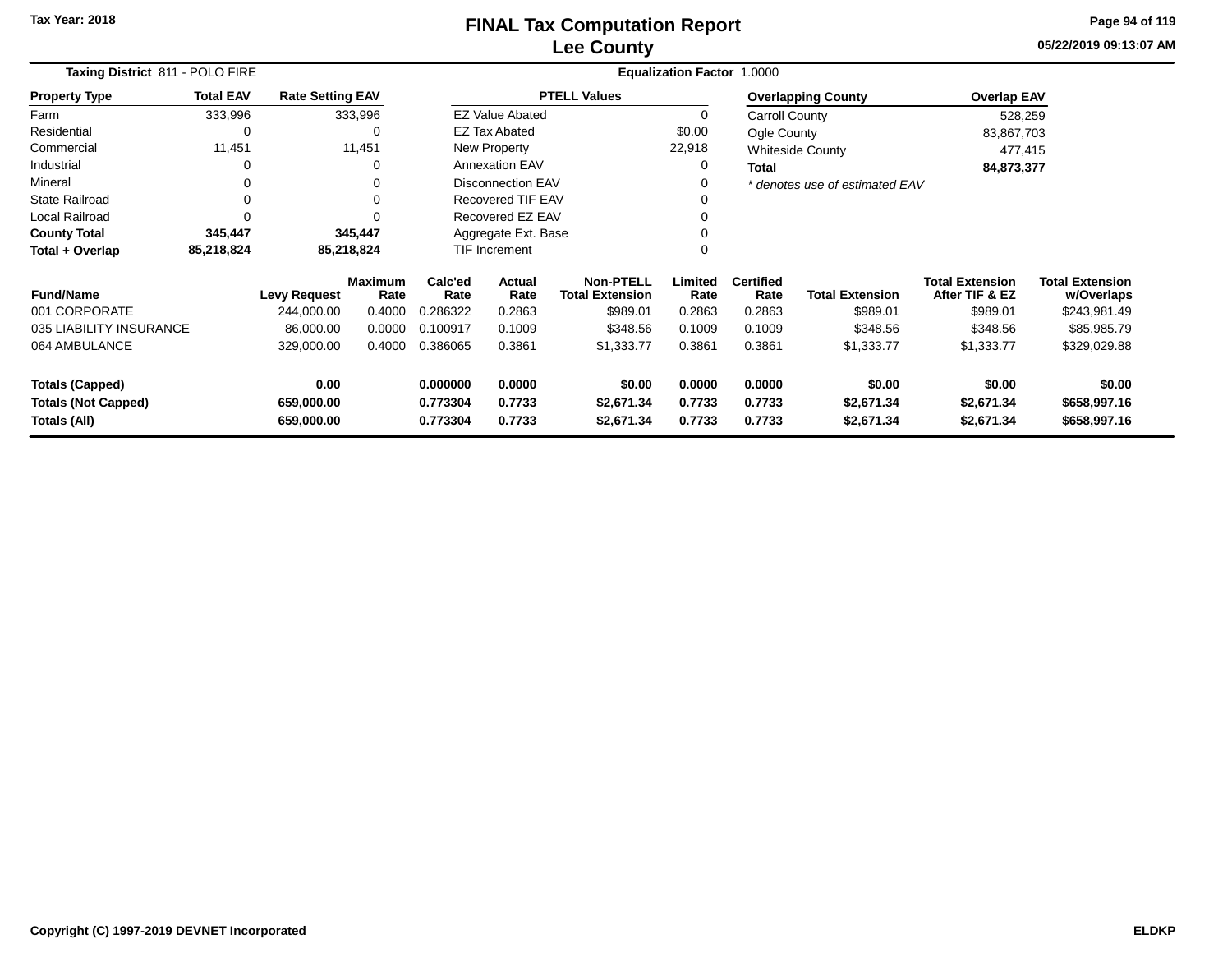# **Lee CountyFINAL Tax Computation Report**

**05/22/2019 09:13:07 AM Page 95 of 119**

| Taxing District 812 - ROCK FALLS FIRE                                |                  |                                   |                                  | <b>Equalization Factor 1.0000</b> |                            |                                                           |                            |                                    |                                       |                                                         |                                                      |  |
|----------------------------------------------------------------------|------------------|-----------------------------------|----------------------------------|-----------------------------------|----------------------------|-----------------------------------------------------------|----------------------------|------------------------------------|---------------------------------------|---------------------------------------------------------|------------------------------------------------------|--|
| <b>Property Type</b>                                                 | <b>Total EAV</b> | <b>Rate Setting EAV</b>           |                                  |                                   |                            | <b>PTELL Values</b>                                       |                            |                                    | <b>Overlapping County</b>             | <b>Overlap EAV</b>                                      |                                                      |  |
| Farm                                                                 | 2,941,020        |                                   | 2,941,020                        |                                   | <b>EZ Value Abated</b>     |                                                           | 0                          |                                    | <b>Whiteside County</b>               | 64,887,730                                              |                                                      |  |
| Residential                                                          | 4,426,082        |                                   | 4,426,082                        |                                   | <b>EZ Tax Abated</b>       |                                                           | \$0.00                     | Total                              |                                       | 64,887,730                                              |                                                      |  |
| Commercial                                                           | 813,293          |                                   | 813,293                          |                                   | New Property               |                                                           | 38,195                     |                                    | * denotes use of estimated EAV        |                                                         |                                                      |  |
| Industrial                                                           | 15,916,947       | 15,916,947                        |                                  |                                   | <b>Annexation EAV</b>      |                                                           | 0                          |                                    |                                       |                                                         |                                                      |  |
| Mineral                                                              | $\Omega$         |                                   | $\Omega$                         |                                   | Disconnection EAV          |                                                           |                            |                                    |                                       |                                                         |                                                      |  |
| <b>State Railroad</b>                                                | 3,836,406        |                                   | 3,836,406                        |                                   | <b>Recovered TIF EAV</b>   |                                                           | 0                          |                                    |                                       |                                                         |                                                      |  |
| Local Railroad                                                       | 0                |                                   | $\Omega$                         |                                   | Recovered EZ EAV           |                                                           | 0                          |                                    |                                       |                                                         |                                                      |  |
| <b>County Total</b>                                                  | 27,933,748       | 27,933,748                        |                                  |                                   | Aggregate Ext. Base        |                                                           | 0                          |                                    |                                       |                                                         |                                                      |  |
| Total + Overlap                                                      | 92,821,478       | 92,821,478                        |                                  |                                   | TIF Increment              |                                                           | 0                          |                                    |                                       |                                                         |                                                      |  |
| <b>Fund/Name</b><br>001 CORPORATE                                    |                  | <b>Levy Request</b><br>273,000.00 | <b>Maximum</b><br>Rate<br>0.3000 | Calc'ed<br>Rate<br>0.294113       | Actual<br>Rate<br>0.2941   | <b>Non-PTELL</b><br><b>Total Extension</b><br>\$82,153.15 | Limited<br>Rate<br>0.2941  | <b>Certified</b><br>Rate<br>0.2941 | <b>Total Extension</b><br>\$82,153.15 | <b>Total Extension</b><br>After TIF & EZ<br>\$82,153.15 | <b>Total Extension</b><br>w/Overlaps<br>\$272,987.97 |  |
| <b>Totals (Capped)</b><br><b>Totals (Not Capped)</b><br>Totals (All) |                  | 0.00<br>273,000.00<br>273,000.00  |                                  | 0.000000<br>0.294113<br>0.294113  | 0.0000<br>0.2941<br>0.2941 | \$0.00<br>\$82,153.15<br>\$82,153.15                      | 0.0000<br>0.2941<br>0.2941 | 0.0000<br>0.2941<br>0.2941         | \$0.00<br>\$82,153.15<br>\$82,153.15  | \$0.00<br>\$82,153.15<br>\$82,153.15                    | \$0.00<br>\$272,987.97<br>\$272,987.97               |  |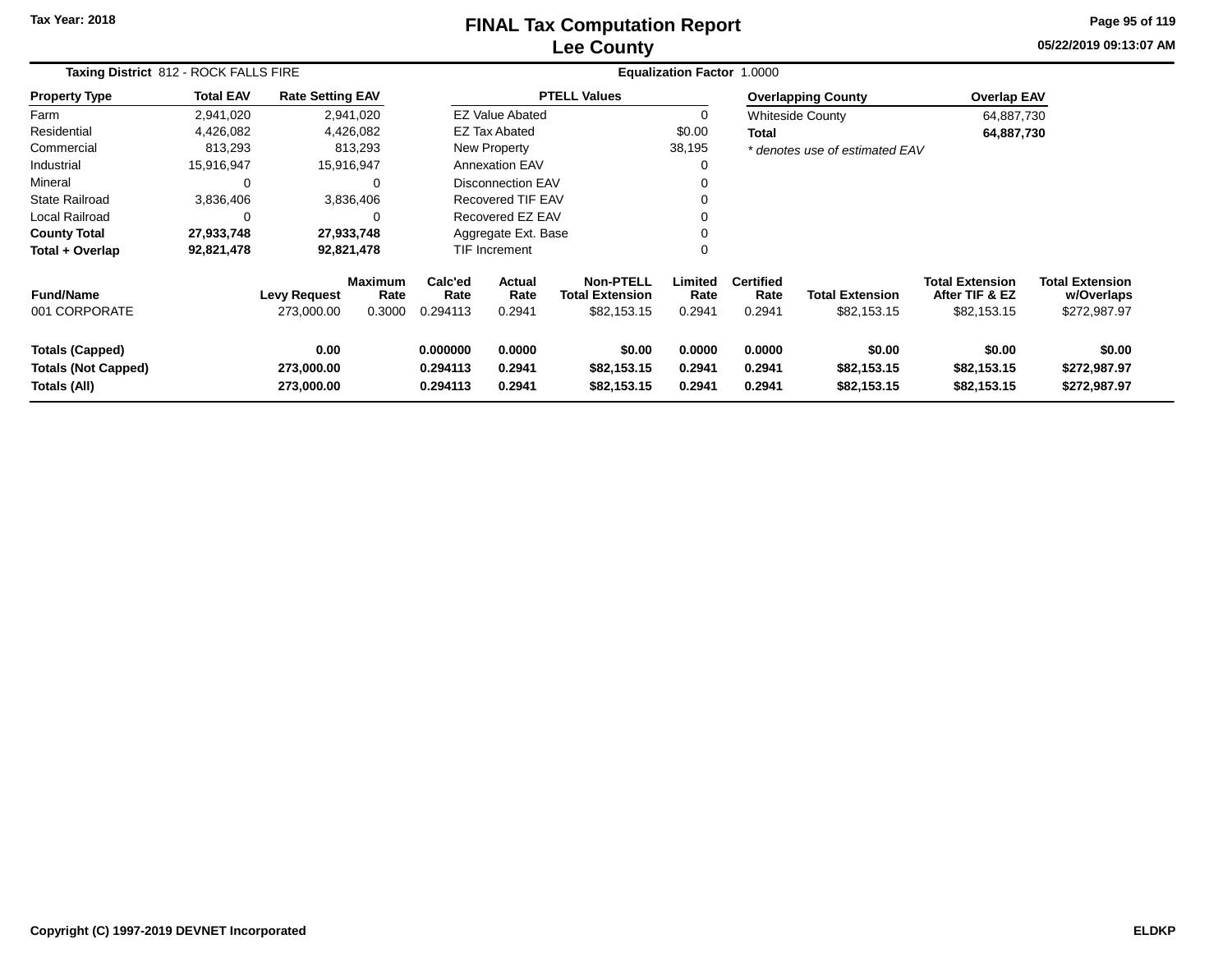# **Lee CountyFINAL Tax Computation Report**

**05/22/2019 09:13:07 AM Page 96 of 119**

| Taxing District 813 - STERLING FIRE                                  |                  |                                   |                                  |                                  | <b>Equalization Factor</b> | 1.0000                                                    |                            |                                    |                                       |                                                         |                                                      |
|----------------------------------------------------------------------|------------------|-----------------------------------|----------------------------------|----------------------------------|----------------------------|-----------------------------------------------------------|----------------------------|------------------------------------|---------------------------------------|---------------------------------------------------------|------------------------------------------------------|
| <b>Property Type</b>                                                 | <b>Total EAV</b> | <b>Rate Setting EAV</b>           |                                  |                                  |                            | <b>PTELL Values</b>                                       |                            |                                    | <b>Overlapping County</b>             | <b>Overlap EAV</b>                                      |                                                      |
| Farm                                                                 | 3,352,013        |                                   | 3,352,013                        |                                  | <b>EZ Value Abated</b>     |                                                           | 0                          |                                    | <b>Whiteside County</b>               | 129,735,859                                             |                                                      |
| Residential                                                          | 16,175,982       |                                   | 16,175,982                       |                                  | <b>EZ Tax Abated</b>       |                                                           | \$0.00                     | Total                              |                                       | 129,735,859                                             |                                                      |
| Commercial                                                           | 222,559          |                                   | 222,559                          |                                  | New Property               |                                                           | 135,299                    |                                    | * denotes use of estimated EAV        |                                                         |                                                      |
| Industrial                                                           |                  |                                   | 0                                |                                  | <b>Annexation EAV</b>      |                                                           | 0                          |                                    |                                       |                                                         |                                                      |
| Mineral                                                              |                  |                                   | 0                                |                                  | Disconnection EAV          |                                                           | 0                          |                                    |                                       |                                                         |                                                      |
| State Railroad                                                       |                  |                                   | 0                                |                                  | <b>Recovered TIF EAV</b>   |                                                           | 0                          |                                    |                                       |                                                         |                                                      |
| Local Railroad                                                       |                  |                                   | 0                                |                                  | Recovered EZ EAV           |                                                           | 0                          |                                    |                                       |                                                         |                                                      |
| <b>County Total</b>                                                  | 19,750,554       |                                   | 19,750,554                       |                                  | Aggregate Ext. Base        |                                                           | 0                          |                                    |                                       |                                                         |                                                      |
| Total + Overlap                                                      | 149,486,413      |                                   | 149,486,413                      |                                  | <b>TIF Increment</b>       |                                                           | 0                          |                                    |                                       |                                                         |                                                      |
| <b>Fund/Name</b><br>001 CORPORATE                                    |                  | <b>Levy Request</b><br>433,000.00 | <b>Maximum</b><br>Rate<br>0.3000 | Calc'ed<br>Rate<br>0.289658      | Actual<br>Rate<br>0.2897   | <b>Non-PTELL</b><br><b>Total Extension</b><br>\$57,217.35 | Limited<br>Rate<br>0.2897  | <b>Certified</b><br>Rate<br>0.2897 | <b>Total Extension</b><br>\$57,217.35 | <b>Total Extension</b><br>After TIF & EZ<br>\$57,217.35 | <b>Total Extension</b><br>w/Overlaps<br>\$433,062.14 |
| <b>Totals (Capped)</b><br><b>Totals (Not Capped)</b><br>Totals (All) |                  | 0.00<br>433,000.00<br>433,000.00  |                                  | 0.000000<br>0.289658<br>0.289658 | 0.0000<br>0.2897<br>0.2897 | \$0.00<br>\$57,217.35<br>\$57,217.35                      | 0.0000<br>0.2897<br>0.2897 | 0.0000<br>0.2897<br>0.2897         | \$0.00<br>\$57,217.35<br>\$57,217.35  | \$0.00<br>\$57,217.35<br>\$57,217.35                    | \$0.00<br>\$433,062.14<br>\$433,062.14               |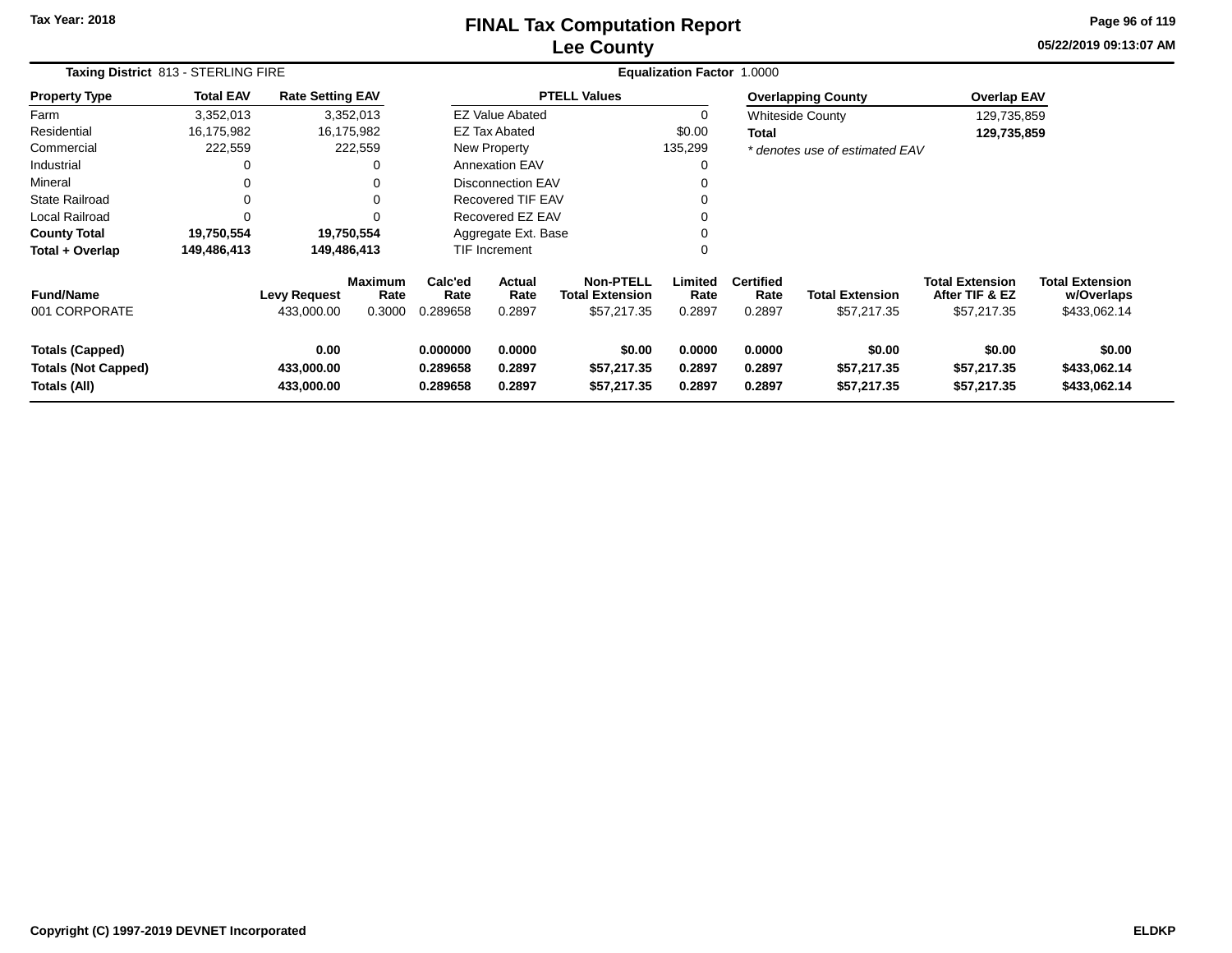# **Lee CountyFINAL Tax Computation Report**

**05/22/2019 09:13:07 AM Page 97 of 119**

| Taxing District 814 - SUBLETTE FIRE                                  |                  |                                  |                        |                                  | Equalization Factor 1.0000 |                                            |                            |                            |                                        |                                          |                                        |  |
|----------------------------------------------------------------------|------------------|----------------------------------|------------------------|----------------------------------|----------------------------|--------------------------------------------|----------------------------|----------------------------|----------------------------------------|------------------------------------------|----------------------------------------|--|
| <b>Property Type</b>                                                 | <b>Total EAV</b> | <b>Rate Setting EAV</b>          |                        |                                  |                            | <b>PTELL Values</b>                        |                            |                            |                                        |                                          |                                        |  |
| Farm                                                                 | 23,377,643       |                                  | 23,377,643             |                                  | <b>EZ Value Abated</b>     |                                            |                            |                            |                                        |                                          |                                        |  |
| Residential                                                          | 23,909,797       | 23,909,797                       |                        |                                  | <b>EZ Tax Abated</b>       |                                            | \$0.00                     |                            |                                        |                                          |                                        |  |
| Commercial                                                           | 4,315,555        |                                  | 4,315,555              |                                  | New Property               |                                            | 372,401                    |                            |                                        |                                          |                                        |  |
| Industrial                                                           | 18,812           |                                  | 18,812                 |                                  | <b>Annexation EAV</b>      |                                            |                            |                            |                                        |                                          |                                        |  |
| Mineral                                                              | 10,113,468       |                                  | 10,113,468             |                                  | <b>Disconnection EAV</b>   |                                            |                            |                            |                                        |                                          |                                        |  |
| <b>State Railroad</b>                                                | 7,283            |                                  | 7,283                  |                                  | <b>Recovered TIF EAV</b>   |                                            |                            |                            |                                        |                                          |                                        |  |
| Local Railroad                                                       | 8,090            |                                  | 8,090                  |                                  | Recovered EZ EAV           |                                            | $\Omega$                   |                            |                                        |                                          |                                        |  |
| <b>County Total</b>                                                  | 61,750,648       |                                  | 61,750,648             |                                  | Aggregate Ext. Base        |                                            | 142,323                    |                            |                                        |                                          |                                        |  |
| Total + Overlap                                                      | 61,750,648       |                                  | 61,750,648             |                                  | <b>TIF Increment</b>       |                                            | 0                          |                            |                                        |                                          |                                        |  |
| <b>Fund/Name</b>                                                     |                  | <b>Levy Request</b>              | <b>Maximum</b><br>Rate | Calc'ed<br>Rate                  | <b>Actual</b><br>Rate      | <b>Non-PTELL</b><br><b>Total Extension</b> | Limited<br>Rate            | <b>Certified</b><br>Rate   | <b>Total Extension</b>                 | <b>Total Extension</b><br>After TIF & EZ | <b>Total Extension</b><br>w/Overlaps   |  |
| 001 CORPORATE                                                        |                  | 70,800.00                        | 0.4000                 | 0.114655                         | 0.1147                     | \$70,827.99                                | 0.1147                     | 0.1147                     | \$70,827.99                            | \$70,827.99                              | \$70,827.99                            |  |
| 064 AMBULANCE                                                        |                  | 71,500.00                        | 0.4000                 | 0.115788                         | 0.1158                     | \$71,507.25                                | 0.1158                     | 0.1158                     | \$71,507.25                            | \$71,507.25                              | \$71,507.25                            |  |
| <b>Totals (Capped)</b><br><b>Totals (Not Capped)</b><br>Totals (All) |                  | 142,300.00<br>0.00<br>142,300.00 |                        | 0.230443<br>0.000000<br>0.230443 | 0.2305<br>0.0000<br>0.2305 | \$142,335.24<br>\$0.00<br>\$142,335.24     | 0.2305<br>0.0000<br>0.2305 | 0.2305<br>0.0000<br>0.2305 | \$142,335.24<br>\$0.00<br>\$142,335.24 | \$142,335.24<br>\$0.00<br>\$142,335.24   | \$142,335.24<br>\$0.00<br>\$142,335.24 |  |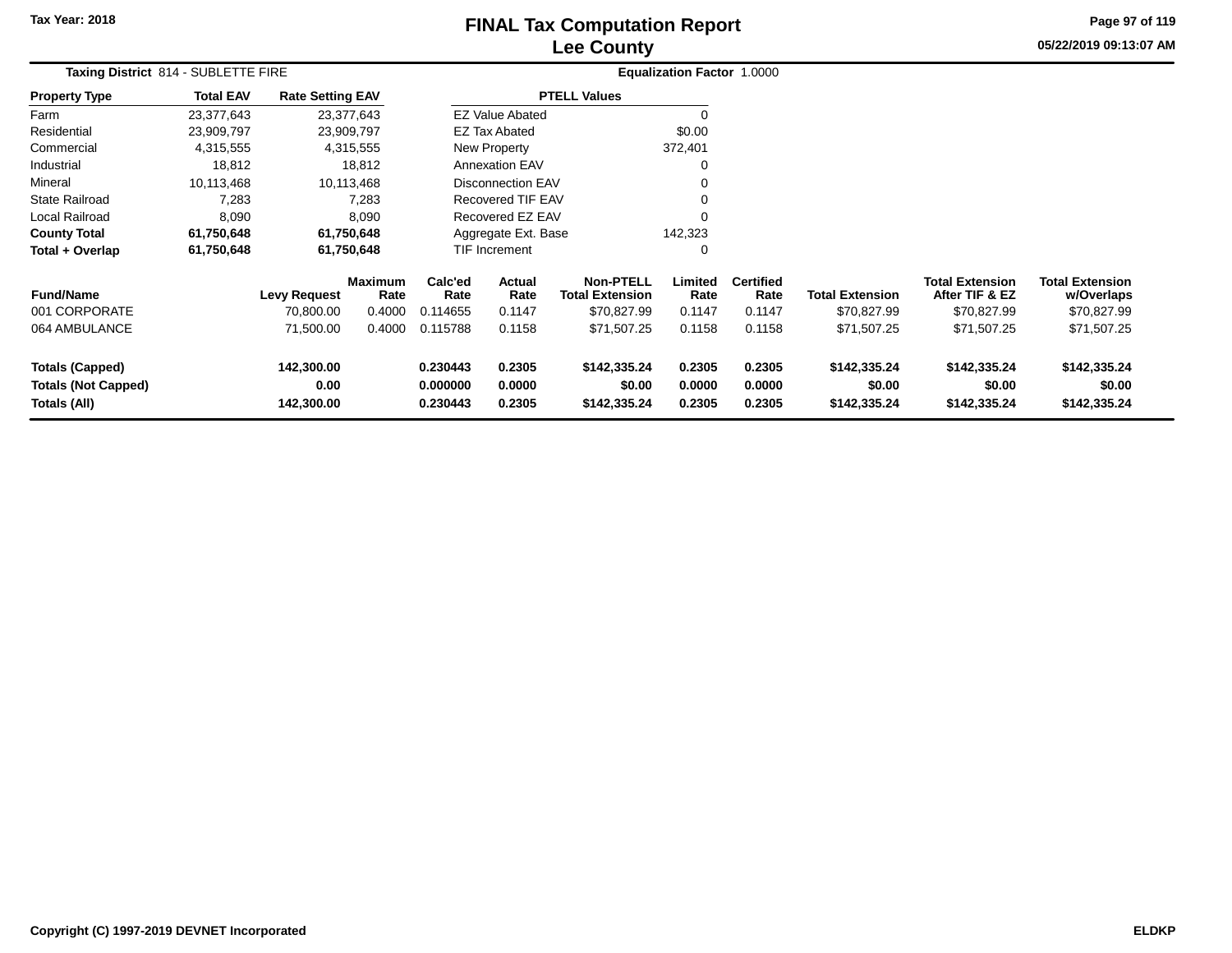### **Lee CountyFINAL Tax Computation Report**

**05/22/2019 09:13:07 AM Page 98 of 119**

| Taxing District 815 - WEST BROOKLYN FIRE                             |                  |                                  |                        |                                  |                            |                                            | <b>Equalization Factor 1.0000</b> |                            |                                        |                                          |                                        |  |
|----------------------------------------------------------------------|------------------|----------------------------------|------------------------|----------------------------------|----------------------------|--------------------------------------------|-----------------------------------|----------------------------|----------------------------------------|------------------------------------------|----------------------------------------|--|
| <b>Property Type</b>                                                 | <b>Total EAV</b> | <b>Rate Setting EAV</b>          |                        |                                  |                            | <b>PTELL Values</b>                        |                                   |                            |                                        |                                          |                                        |  |
| Farm                                                                 | 16,581,961       | 16,581,961                       |                        |                                  | <b>EZ Value Abated</b>     |                                            |                                   |                            |                                        |                                          |                                        |  |
| Residential                                                          | 3,721,563        |                                  | 3,721,563              |                                  | EZ Tax Abated              |                                            | \$0.00                            |                            |                                        |                                          |                                        |  |
| Commercial                                                           | 757,861          |                                  | 757,861                |                                  | New Property               |                                            | 45,639                            |                            |                                        |                                          |                                        |  |
| Industrial                                                           | 127,988          |                                  | 127,988                |                                  | <b>Annexation EAV</b>      |                                            |                                   |                            |                                        |                                          |                                        |  |
| Mineral                                                              | 4,573,300        |                                  | 4,573,300              |                                  | <b>Disconnection EAV</b>   |                                            | 227,920                           |                            |                                        |                                          |                                        |  |
| <b>State Railroad</b>                                                | 0                |                                  | 0                      |                                  | <b>Recovered TIF EAV</b>   |                                            |                                   |                            |                                        |                                          |                                        |  |
| <b>Local Railroad</b>                                                | 0                |                                  | $\Omega$               |                                  | Recovered EZ EAV           |                                            |                                   |                            |                                        |                                          |                                        |  |
| <b>County Total</b>                                                  | 25,762,673       | 25,762,673                       |                        |                                  | Aggregate Ext. Base        |                                            | 112,470                           |                            |                                        |                                          |                                        |  |
| Total + Overlap                                                      | 25,762,673       | 25,762,673                       |                        |                                  | <b>TIF Increment</b>       |                                            | $\Omega$                          |                            |                                        |                                          |                                        |  |
| <b>Fund/Name</b>                                                     |                  | <b>Levy Request</b>              | <b>Maximum</b><br>Rate | Calc'ed<br>Rate                  | Actual<br>Rate             | <b>Non-PTELL</b><br><b>Total Extension</b> | Limited<br>Rate                   | <b>Certified</b><br>Rate   | <b>Total Extension</b>                 | <b>Total Extension</b><br>After TIF & EZ | <b>Total Extension</b><br>w/Overlaps   |  |
| 001 CORPORATE                                                        |                  | 67,930.00                        | 0.4000                 | 0.263676                         | 0.2637                     | \$67,936.17                                | 0.2437                            | 0.2437                     | \$62,783.63                            | \$62,783.63                              | \$62,783.63                            |  |
| 064 AMBULANCE                                                        |                  | 55,479.00                        | 0.4000                 | 0.215346                         | 0.2153                     | \$55,467.03                                | 0.1989                            | 0.1989                     | \$51,241.96                            | \$51,241.96                              | \$51,241.96                            |  |
| <b>Totals (Capped)</b><br><b>Totals (Not Capped)</b><br>Totals (All) |                  | 123,409.00<br>0.00<br>123,409.00 |                        | 0.479022<br>0.000000<br>0.479022 | 0.4790<br>0.0000<br>0.4790 | \$123,403.20<br>\$0.00<br>\$123,403.20     | 0.4426<br>0.0000<br>0.4426        | 0.4426<br>0.0000<br>0.4426 | \$114,025.59<br>\$0.00<br>\$114,025.59 | \$114,025.59<br>\$0.00<br>\$114,025.59   | \$114,025.59<br>\$0.00<br>\$114,025.59 |  |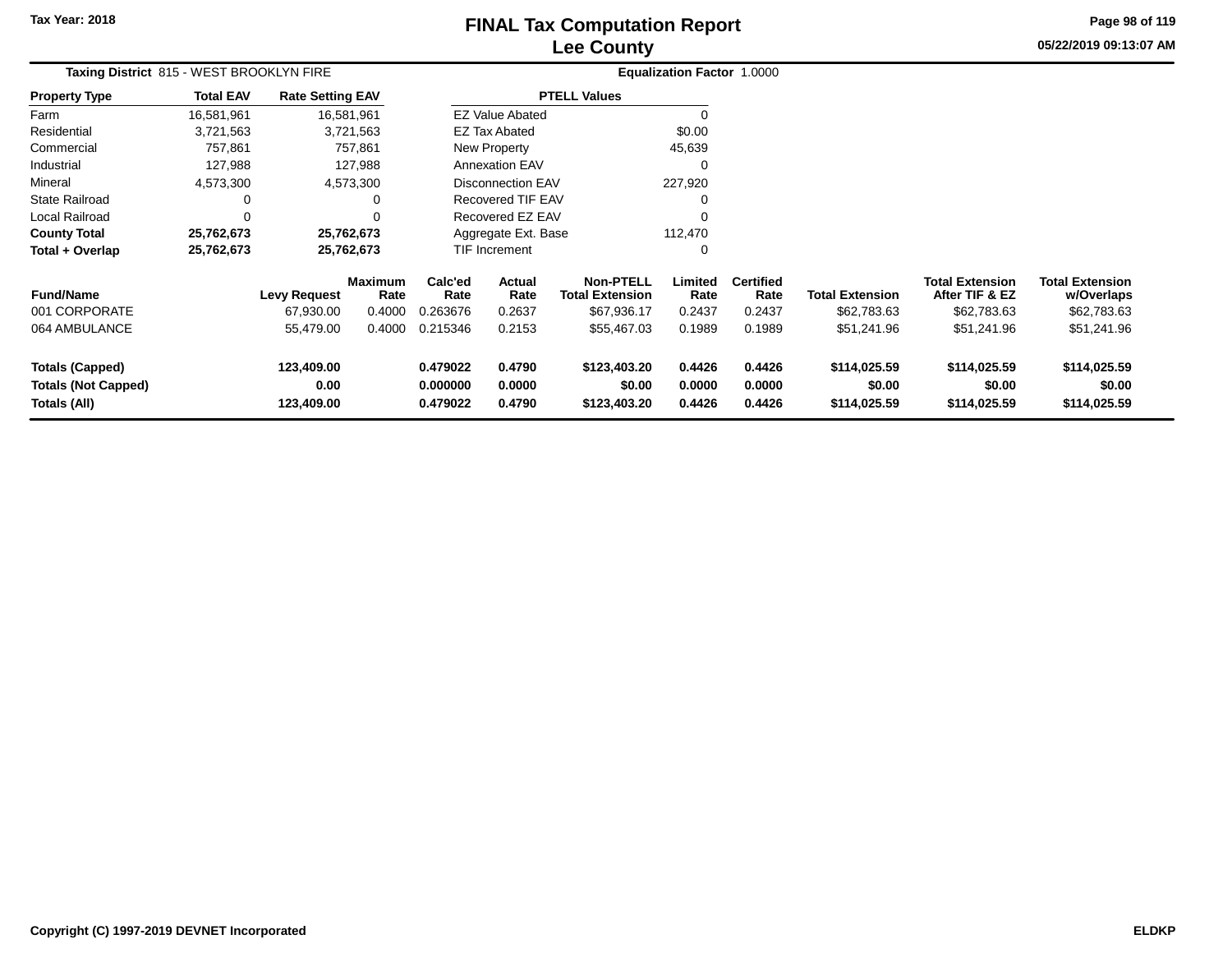# **Lee CountyFINAL Tax Computation Report**

**05/22/2019 09:13:07 AM Page 99 of 119**

| Taxing District 816 - DIXON FIRE-CITY                                |                  |                                    |                                            |                                         |                                           |                                                                      | Equalization Factor 1.0000          |                                              |                                                  |                                                                    |                                                                |
|----------------------------------------------------------------------|------------------|------------------------------------|--------------------------------------------|-----------------------------------------|-------------------------------------------|----------------------------------------------------------------------|-------------------------------------|----------------------------------------------|--------------------------------------------------|--------------------------------------------------------------------|----------------------------------------------------------------|
| <b>Property Type</b>                                                 | <b>Total EAV</b> | <b>Rate Setting EAV</b>            |                                            |                                         |                                           | <b>PTELL Values</b>                                                  |                                     |                                              |                                                  |                                                                    |                                                                |
| Farm                                                                 | 33,257           |                                    | 33,257                                     |                                         | <b>EZ Value Abated</b>                    |                                                                      |                                     |                                              |                                                  |                                                                    |                                                                |
| Residential                                                          | 73,697,892       |                                    | 72,511,259                                 |                                         | EZ Tax Abated                             |                                                                      | \$0.00                              |                                              |                                                  |                                                                    |                                                                |
| Commercial                                                           | 19,950,626       |                                    | 16,648,905                                 |                                         | New Property                              |                                                                      | 109,591                             |                                              |                                                  |                                                                    |                                                                |
| Industrial                                                           | 1,936,874        |                                    | 1,936,874                                  |                                         | <b>Annexation EAV</b>                     |                                                                      | 0                                   |                                              |                                                  |                                                                    |                                                                |
| Mineral                                                              | 0                |                                    | 0                                          |                                         | <b>Disconnection EAV</b>                  |                                                                      | 0                                   |                                              |                                                  |                                                                    |                                                                |
| <b>State Railroad</b>                                                | 0                |                                    | 0                                          |                                         | <b>Recovered TIF EAV</b>                  |                                                                      |                                     |                                              |                                                  |                                                                    |                                                                |
| Local Railroad                                                       | 0                |                                    | $\Omega$                                   |                                         | Recovered EZ EAV                          |                                                                      |                                     |                                              |                                                  |                                                                    |                                                                |
| <b>County Total</b>                                                  | 95,618,649       |                                    | 91,130,295                                 |                                         | Aggregate Ext. Base                       |                                                                      | 499,437                             |                                              |                                                  |                                                                    |                                                                |
| Total + Overlap                                                      | 95,618,649       |                                    | 91,130,295                                 |                                         | TIF Increment                             |                                                                      | 4,488,354                           |                                              |                                                  |                                                                    |                                                                |
| <b>Fund/Name</b><br>012 FIRE PROTECTION<br>013 FIRE PENSION          |                  | Levy Request<br>0.00<br>525,000.00 | <b>Maximum</b><br>Rate<br>0.6000<br>0.0000 | Calc'ed<br>Rate<br>0.000000<br>0.576098 | <b>Actual</b><br>Rate<br>0.0000<br>0.5761 | <b>Non-PTELL</b><br><b>Total Extension</b><br>\$0.00<br>\$525,001.63 | Limited<br>Rate<br>0.0000<br>0.5602 | <b>Certified</b><br>Rate<br>0.0000<br>0.5602 | <b>Total Extension</b><br>\$0.00<br>\$535,655.67 | <b>Total Extension</b><br>After TIF & EZ<br>\$0.00<br>\$510,511.91 | <b>Total Extension</b><br>w/Overlaps<br>\$0.00<br>\$510,511.91 |
| <b>Totals (Capped)</b><br><b>Totals (Not Capped)</b><br>Totals (All) |                  | 525,000.00<br>0.00<br>525,000.00   |                                            | 0.576098<br>0.000000<br>0.576098        | 0.5761<br>0.0000<br>0.5761                | \$525,001.63<br>\$0.00<br>\$525,001.63                               | 0.5602<br>0.0000<br>0.5602          | 0.5602<br>0.0000<br>0.5602                   | \$535,655.67<br>\$0.00<br>\$535,655.67           | \$510,511.91<br>\$0.00<br>\$510,511.91                             | \$510,511.91<br>\$0.00<br>\$510,511.91                         |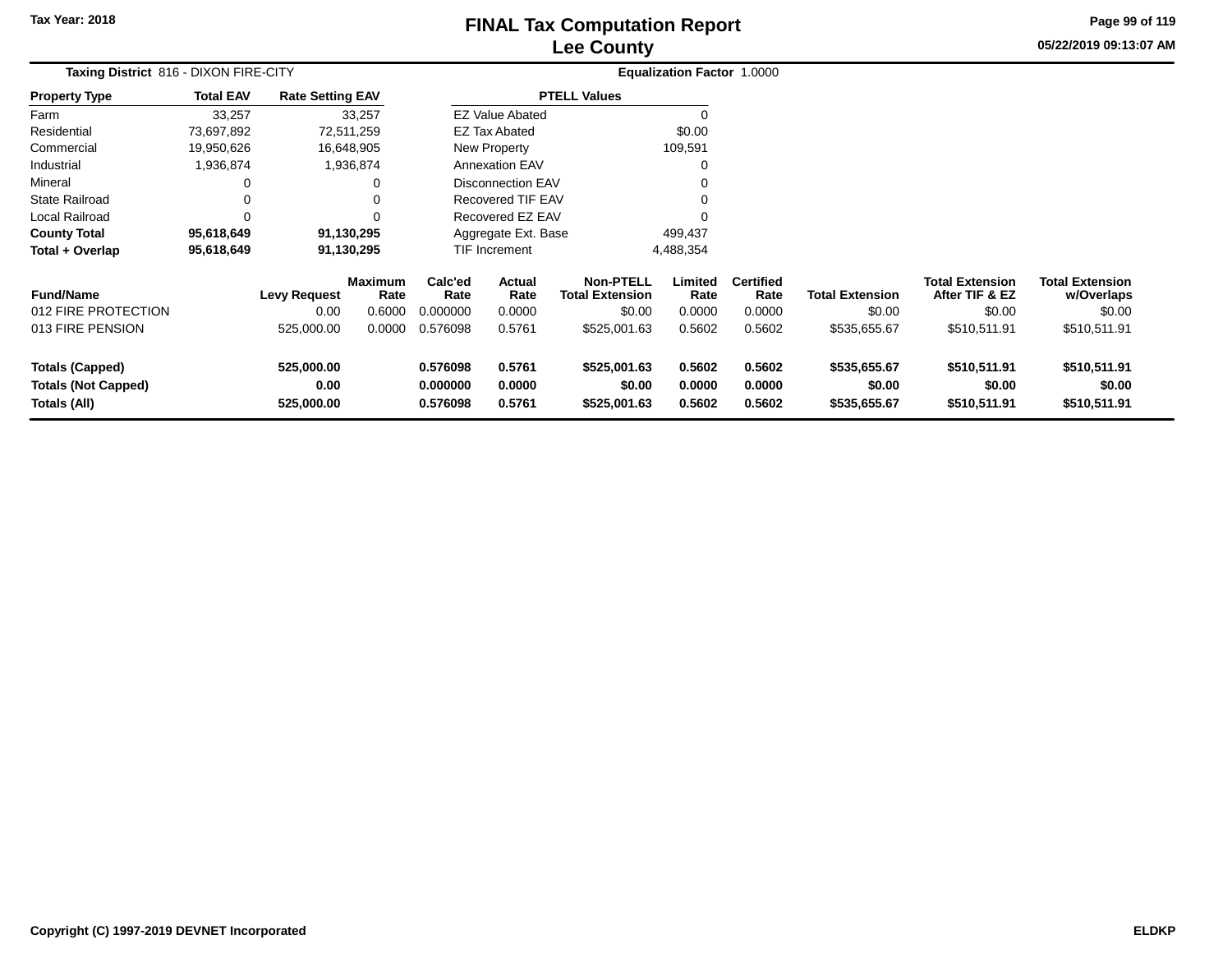**05/22/2019 09:13:07 AM Page 100 of 119**

| Taxing District 817 - WALNUT FIRE PROTECTION DISTRICT |                  |                          |                        |                      |                               |                                            | Equalization Factor 1.0000 |                          |                                |                                          |                                      |
|-------------------------------------------------------|------------------|--------------------------|------------------------|----------------------|-------------------------------|--------------------------------------------|----------------------------|--------------------------|--------------------------------|------------------------------------------|--------------------------------------|
| <b>Property Type</b>                                  | <b>Total EAV</b> | <b>Rate Setting EAV</b>  |                        |                      |                               | <b>PTELL Values</b>                        |                            |                          | <b>Overlapping County</b>      | Overlap EAV                              |                                      |
| Farm                                                  | 7,942,640        |                          | 7,942,640              |                      | <b>EZ Value Abated</b>        |                                            | 0                          | <b>Bureau County</b>     |                                | 35,497,014                               |                                      |
| Residential                                           | 804,342          |                          | 804,342                |                      | <b>EZ Tax Abated</b>          |                                            | \$0.00                     |                          | Whiteside County               | 5,066,448                                |                                      |
| Commercial                                            |                  |                          | 0                      |                      | <b>New Property</b>           |                                            | 64,265                     | <b>Total</b>             |                                | 40,563,462                               |                                      |
| Industrial                                            | 799              |                          | 799                    |                      | <b>Annexation EAV</b>         |                                            | 0                          |                          | * denotes use of estimated EAV |                                          |                                      |
| Mineral                                               | 0                |                          | 0                      |                      | <b>Disconnection EAV</b><br>0 |                                            |                            |                          |                                |                                          |                                      |
| <b>State Railroad</b>                                 | $\mathbf 0$      |                          | 0                      |                      | <b>Recovered TIF EAV</b>      |                                            | 0                          |                          |                                |                                          |                                      |
| <b>Local Railroad</b>                                 | $\Omega$         |                          |                        |                      | Recovered EZ EAV              |                                            | 0                          |                          |                                |                                          |                                      |
| <b>County Total</b>                                   | 8,747,781        |                          | 8,747,781              |                      | Aggregate Ext. Base           |                                            |                            |                          |                                |                                          |                                      |
| Total + Overlap                                       | 49,311,243       |                          | 49,311,243             |                      | <b>TIF Increment</b><br>0     |                                            |                            |                          |                                |                                          |                                      |
| <b>Fund/Name</b>                                      |                  | <b>Levy Request</b>      | <b>Maximum</b><br>Rate | Calc'ed<br>Rate      | Actual<br>Rate                | <b>Non-PTELL</b><br><b>Total Extension</b> | Limited<br>Rate            | <b>Certified</b><br>Rate | <b>Total Extension</b>         | <b>Total Extension</b><br>After TIF & EZ | <b>Total Extension</b><br>w/Overlaps |
| 001 CORPORATE                                         |                  | 133,536.00               | 0.4000                 | 0.270802             | 0.2708                        | \$23,688.99                                | 0.2708                     | 0.2708                   | \$23,688.99                    | \$23,688.99                              | \$133,534.85                         |
| 035 LIABILITY INSURANCE                               |                  | 0.00                     | 0.0000                 | 0.000000             | 0.0000                        | \$0.00                                     | 0.0000                     | 0.0000                   | \$0.00                         | \$0.00                                   | \$0.00                               |
| 064 AMBULANCE                                         |                  | 45,124.00                | 0.3000                 | 0.091509             | 0.0915                        | \$8,004.22                                 | 0.0915                     | 0.0915                   | \$8,004.22                     | \$8,004.22                               | \$45,119.79                          |
| <b>Totals (Capped)</b>                                |                  | 0.00                     |                        | 0.000000             | 0.0000                        | \$0.00                                     | 0.0000                     | 0.0000                   | \$0.00                         | \$0.00                                   | \$0.00                               |
| <b>Totals (Not Capped)</b><br>Totals (All)            |                  | 178,660.00<br>178,660.00 |                        | 0.362311<br>0.362311 | 0.3623<br>0.3623              | \$31,693.21<br>\$31,693.21                 | 0.3623<br>0.3623           | 0.3623<br>0.3623         | \$31,693.21<br>\$31,693.21     | \$31,693.21<br>\$31,693.21               | \$178,654.64<br>\$178,654.64         |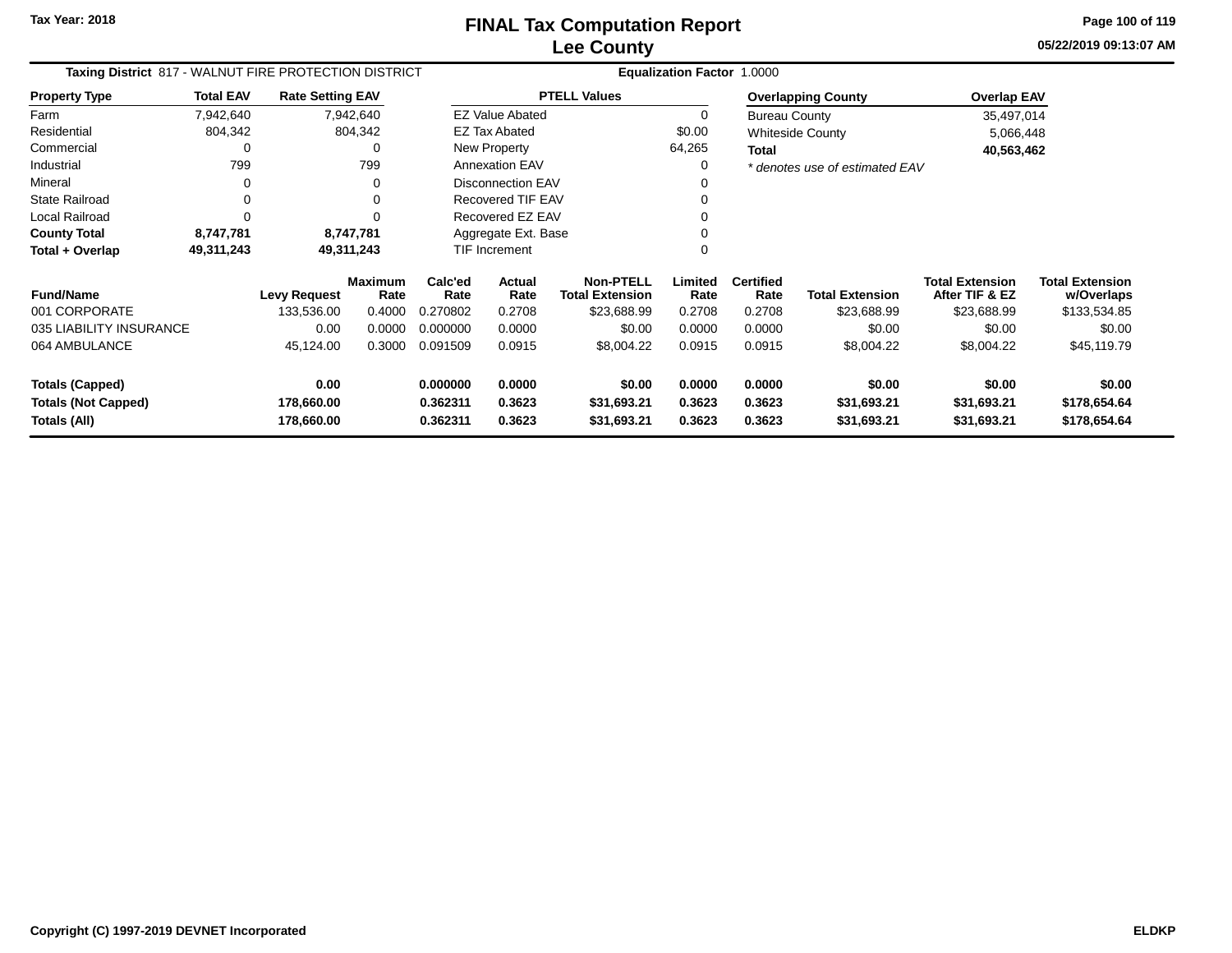**Page 101 of 119**

| Taxing District 821 - NACHUSA-FRANKLIN GROVE MTD                     |                  |                                |                                  | <b>Equalization Factor 1.0000</b> |                            |                                                           |                            |                                    |                                       |                                                         |                                                     |
|----------------------------------------------------------------------|------------------|--------------------------------|----------------------------------|-----------------------------------|----------------------------|-----------------------------------------------------------|----------------------------|------------------------------------|---------------------------------------|---------------------------------------------------------|-----------------------------------------------------|
| Property Type                                                        | <b>Total EAV</b> | <b>Rate Setting EAV</b>        |                                  |                                   |                            | <b>PTELL Values</b>                                       |                            |                                    |                                       |                                                         |                                                     |
| Farm                                                                 | 19,070,892       |                                | 19,070,892                       |                                   | <b>EZ Value Abated</b>     |                                                           | $\Omega$                   |                                    |                                       |                                                         |                                                     |
| Residential                                                          | 13,787,686       |                                | 13,787,686                       |                                   | <b>EZ Tax Abated</b>       |                                                           | \$0.00                     |                                    |                                       |                                                         |                                                     |
| Commercial                                                           | 3,631,951        |                                | 3,631,951                        |                                   | New Property               |                                                           | 480,487                    |                                    |                                       |                                                         |                                                     |
| Industrial                                                           | 429,142          |                                | 429,142                          |                                   | <b>Annexation EAV</b>      |                                                           | 0                          |                                    |                                       |                                                         |                                                     |
| Mineral                                                              | 0                |                                |                                  |                                   | <b>Disconnection EAV</b>   |                                                           |                            |                                    |                                       |                                                         |                                                     |
| State Railroad                                                       | 1,901,863        |                                | 1,901,863                        |                                   | Recovered TIF EAV          |                                                           |                            |                                    |                                       |                                                         |                                                     |
| Local Railroad                                                       | 1,630            |                                | 1,630                            |                                   | Recovered EZ EAV           |                                                           |                            |                                    |                                       |                                                         |                                                     |
| County Total                                                         | 38,823,164       |                                | 38,823,164                       |                                   | Aggregate Ext. Base        |                                                           | 11,913                     |                                    |                                       |                                                         |                                                     |
| Total + Overlap                                                      | 38,823,164       |                                | 38,823,164                       |                                   | <b>TIF Increment</b>       |                                                           | 0                          |                                    |                                       |                                                         |                                                     |
| <b>Fund/Name</b><br><b>147 CORPORATE</b>                             |                  | Levy Request<br>11,916.00      | <b>Maximum</b><br>Rate<br>0.0000 | Calc'ed<br>Rate<br>0.030693       | Actual<br>Rate<br>0.0307   | <b>Non-PTELL</b><br><b>Total Extension</b><br>\$11,918.71 | Limited<br>Rate<br>0.0307  | <b>Certified</b><br>Rate<br>0.0307 | <b>Total Extension</b><br>\$11,918.71 | <b>Total Extension</b><br>After TIF & EZ<br>\$11,918.71 | <b>Total Extension</b><br>w/Overlaps<br>\$11,918.71 |
| <b>Totals (Capped)</b><br><b>Totals (Not Capped)</b><br>Totals (All) |                  | 11,916.00<br>0.00<br>11,916.00 |                                  | 0.030693<br>0.000000<br>0.030693  | 0.0307<br>0.0000<br>0.0307 | \$11,918.71<br>\$0.00<br>\$11,918.71                      | 0.0307<br>0.0000<br>0.0307 | 0.0307<br>0.0000<br>0.0307         | \$11,918.71<br>\$0.00<br>\$11,918.71  | \$11,918.71<br>\$0.00<br>\$11,918.71                    | \$11,918.71<br>\$0.00<br>\$11,918.71                |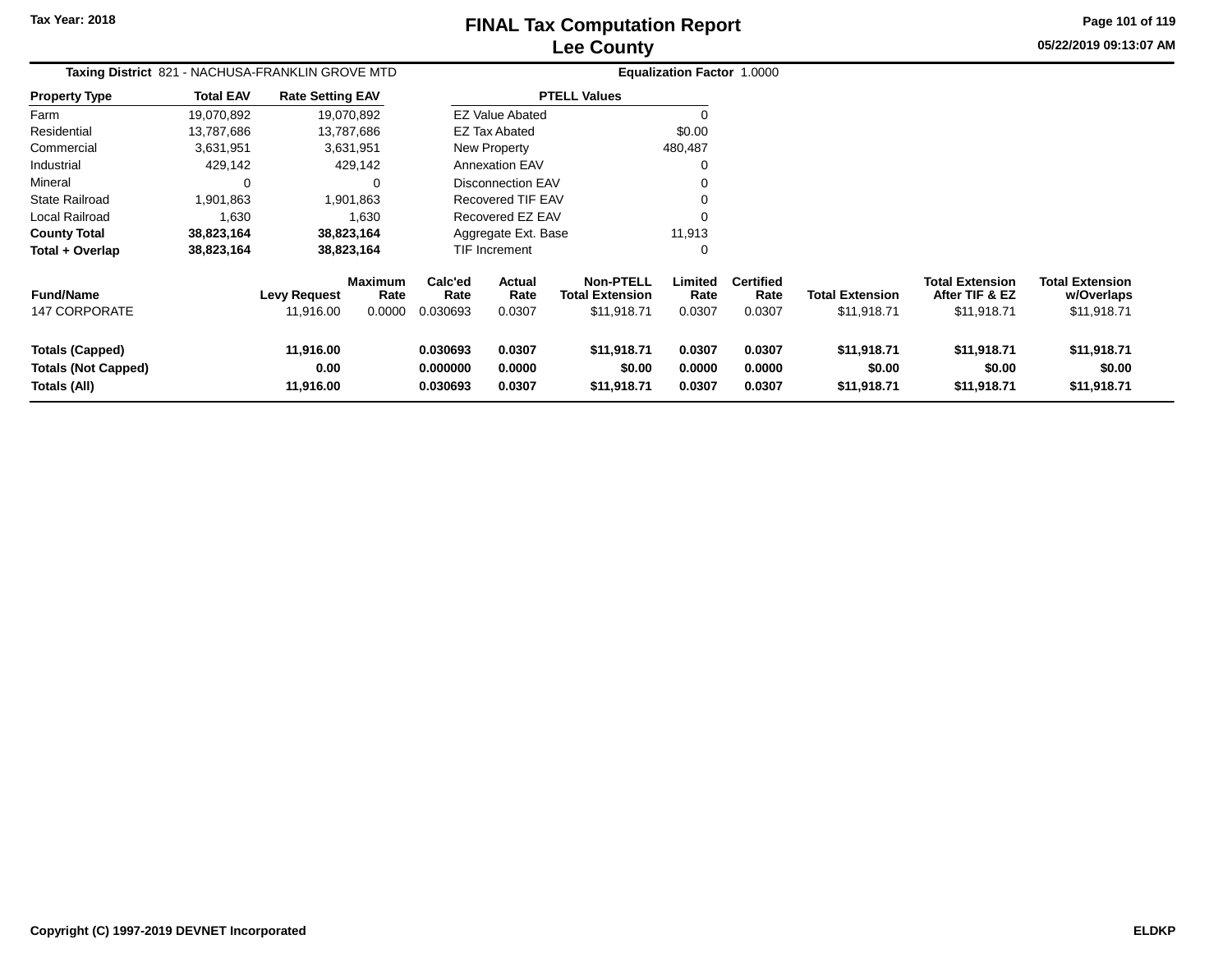# **Lee CountyFINAL Tax Computation Report**

**05/22/2019 09:13:07 AM Page 102 of 119**

| Taxing District 822 - ASHTON-BRADFORD MTD                            |                  |                                |                 |                                  | Equalization Factor 1.0000 |                                            |                            |                            |                                      |                                          |                                      |  |
|----------------------------------------------------------------------|------------------|--------------------------------|-----------------|----------------------------------|----------------------------|--------------------------------------------|----------------------------|----------------------------|--------------------------------------|------------------------------------------|--------------------------------------|--|
| <b>Property Type</b>                                                 | <b>Total EAV</b> | <b>Rate Setting EAV</b>        |                 |                                  |                            | <b>PTELL Values</b>                        |                            |                            |                                      |                                          |                                      |  |
| Farm                                                                 | 20,330,555       | 20,330,555                     |                 |                                  | <b>EZ Value Abated</b>     |                                            |                            |                            |                                      |                                          |                                      |  |
| Residential                                                          | 11,657,448       | 11,657,448                     |                 |                                  | <b>EZ Tax Abated</b>       |                                            | \$0.00                     |                            |                                      |                                          |                                      |  |
| Commercial                                                           | 2,709,339        | 2,709,339                      |                 |                                  | New Property               |                                            | 347,960                    |                            |                                      |                                          |                                      |  |
| Industrial                                                           | 9,424,669        | 9,424,669                      |                 |                                  | <b>Annexation EAV</b>      |                                            |                            |                            |                                      |                                          |                                      |  |
| Mineral                                                              | 0                |                                | 0               |                                  | <b>Disconnection EAV</b>   |                                            |                            |                            |                                      |                                          |                                      |  |
| <b>State Railroad</b>                                                | 1,736,841        | 1,736,841                      |                 |                                  | Recovered TIF EAV          |                                            | $\Omega$                   |                            |                                      |                                          |                                      |  |
| Local Railroad                                                       | $\Omega$         |                                | 0               |                                  | Recovered EZ EAV           |                                            | $\Omega$                   |                            |                                      |                                          |                                      |  |
| <b>County Total</b>                                                  | 45,858,852       | 45,858,852                     |                 |                                  | Aggregate Ext. Base        |                                            | 15,859                     |                            |                                      |                                          |                                      |  |
| Total + Overlap                                                      | 45,858,852       | 45,858,852                     |                 |                                  | TIF Increment              |                                            | 0                          |                            |                                      |                                          |                                      |  |
| <b>Fund/Name</b>                                                     |                  | <b>Levy Request</b>            | Maximum<br>Rate | Calc'ed<br>Rate                  | Actual<br>Rate             | <b>Non-PTELL</b><br><b>Total Extension</b> | Limited<br>Rate            | <b>Certified</b><br>Rate   | <b>Total Extension</b>               | <b>Total Extension</b><br>After TIF & EZ | <b>Total Extension</b><br>w/Overlaps |  |
| <b>147 CORPORATE</b>                                                 |                  | 16,650.00                      | 0.0000          | 0.036307                         | 0.0363                     | \$16,646.76                                | 0.0356                     | 0.0356                     | \$16,325.75                          | \$16,325.75                              | \$16,325.75                          |  |
| <b>Totals (Capped)</b><br><b>Totals (Not Capped)</b><br>Totals (All) |                  | 16,650.00<br>0.00<br>16,650.00 |                 | 0.036307<br>0.000000<br>0.036307 | 0.0363<br>0.0000<br>0.0363 | \$16,646.76<br>\$0.00<br>\$16,646.76       | 0.0356<br>0.0000<br>0.0356 | 0.0356<br>0.0000<br>0.0356 | \$16,325.75<br>\$0.00<br>\$16,325.75 | \$16,325.75<br>\$0.00<br>\$16,325.75     | \$16,325.75<br>\$0.00<br>\$16,325.75 |  |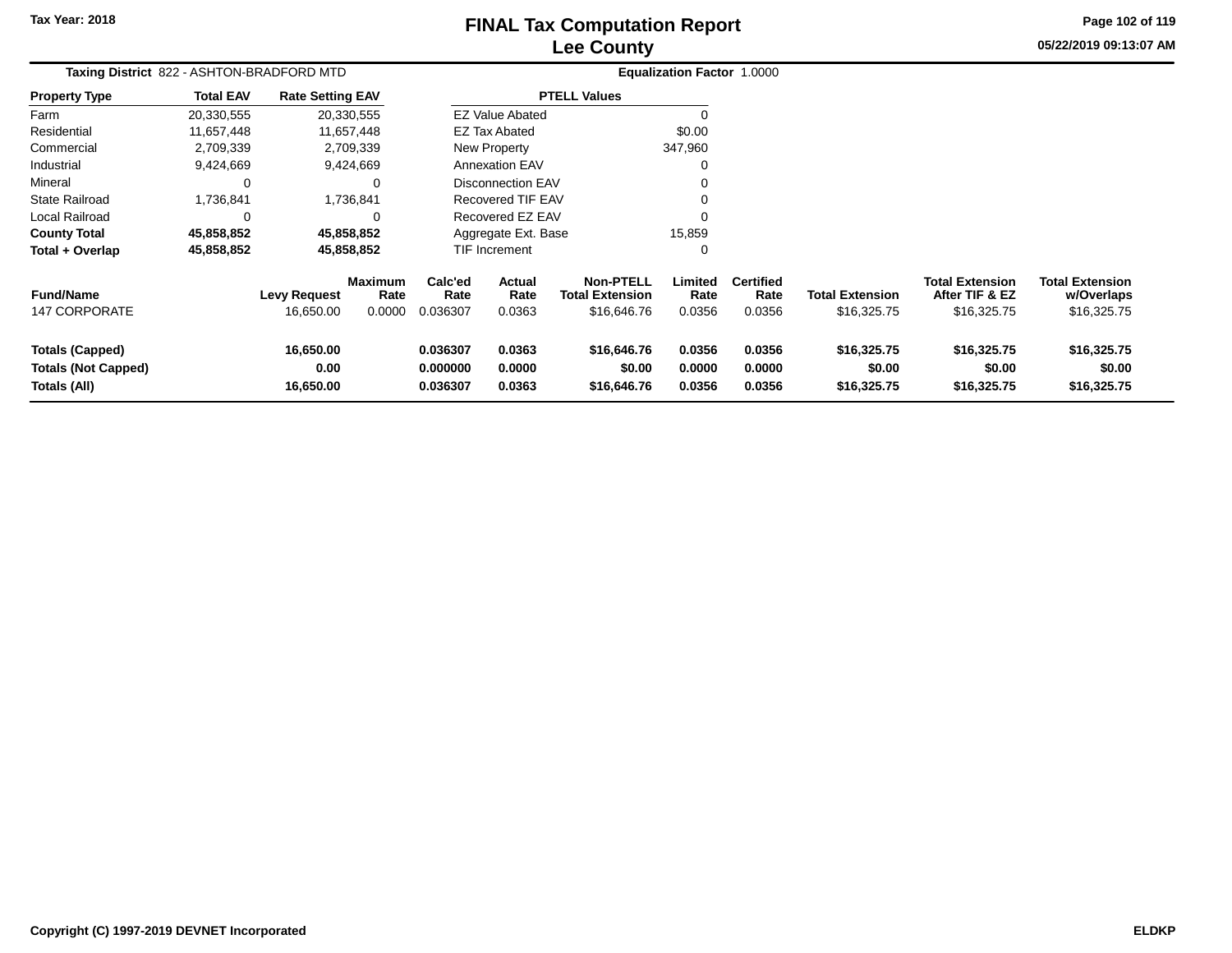# **Lee CountyFINAL Tax Computation Report**

**05/22/2019 09:13:07 AM Page 103 of 119**

| Taxing District 823 - REY-ALTO-VI-WC MTD                             |                  |                              |                        |                                  | <b>Equalization Factor 1.0000</b> |                                            |                            |                            |                                    |                                          |                                      |
|----------------------------------------------------------------------|------------------|------------------------------|------------------------|----------------------------------|-----------------------------------|--------------------------------------------|----------------------------|----------------------------|------------------------------------|------------------------------------------|--------------------------------------|
| <b>Property Type</b>                                                 | <b>Total EAV</b> | <b>Rate Setting EAV</b>      |                        |                                  |                                   | <b>PTELL Values</b>                        |                            |                            |                                    |                                          |                                      |
| Farm                                                                 | 49,628,817       |                              | 49,628,817             |                                  | <b>EZ Value Abated</b>            |                                            |                            |                            |                                    |                                          |                                      |
| Residential                                                          | 21,291,706       |                              | 21,291,706             |                                  | <b>EZ Tax Abated</b>              |                                            | \$0.00                     |                            |                                    |                                          |                                      |
| Commercial                                                           | 2,856,493        |                              | 2,856,493              |                                  | New Property                      |                                            | 387,341                    |                            |                                    |                                          |                                      |
| Industrial                                                           | 189,964          |                              | 189,964                |                                  | <b>Annexation EAV</b>             |                                            | 0                          |                            |                                    |                                          |                                      |
| Mineral                                                              | 3,350,116        |                              | 3,350,116              |                                  | <b>Disconnection EAV</b>          |                                            |                            |                            |                                    |                                          |                                      |
| <b>State Railroad</b>                                                | 1,895,777        |                              | 1,895,777              |                                  | Recovered TIF EAV                 |                                            |                            |                            |                                    |                                          |                                      |
| Local Railroad                                                       | 0                |                              | $\Omega$               |                                  | Recovered EZ EAV                  |                                            | $\Omega$                   |                            |                                    |                                          |                                      |
| <b>County Total</b>                                                  | 79,212,873       |                              | 79,212,873             |                                  | Aggregate Ext. Base               |                                            | 13,514                     |                            |                                    |                                          |                                      |
| Total + Overlap                                                      | 79,212,873       |                              | 79,212,873             |                                  | TIF Increment                     |                                            | 0                          |                            |                                    |                                          |                                      |
| <b>Fund/Name</b>                                                     |                  | <b>Levy Request</b>          | <b>Maximum</b><br>Rate | Calc'ed<br>Rate                  | <b>Actual</b><br>Rate             | <b>Non-PTELL</b><br><b>Total Extension</b> | Limited<br>Rate            | <b>Certified</b><br>Rate   | <b>Total Extension</b>             | <b>Total Extension</b><br>After TIF & EZ | <b>Total Extension</b><br>w/Overlaps |
| 147 CORPORATE                                                        |                  | 5,000.00                     | 0.0000                 | 0.006312                         | 0.0063                            | \$4,990.41                                 | 0.0063                     | 0.0063                     | \$4,990.41                         | \$4,990.41                               | \$4,990.41                           |
| <b>Totals (Capped)</b><br><b>Totals (Not Capped)</b><br>Totals (All) |                  | 5,000.00<br>0.00<br>5,000.00 |                        | 0.006312<br>0.000000<br>0.006312 | 0.0063<br>0.0000<br>0.0063        | \$4,990.41<br>\$0.00<br>\$4,990.41         | 0.0063<br>0.0000<br>0.0063 | 0.0063<br>0.0000<br>0.0063 | \$4,990.41<br>\$0.00<br>\$4,990.41 | \$4,990.41<br>\$0.00<br>\$4,990.41       | \$4,990.41<br>\$0.00<br>\$4,990.41   |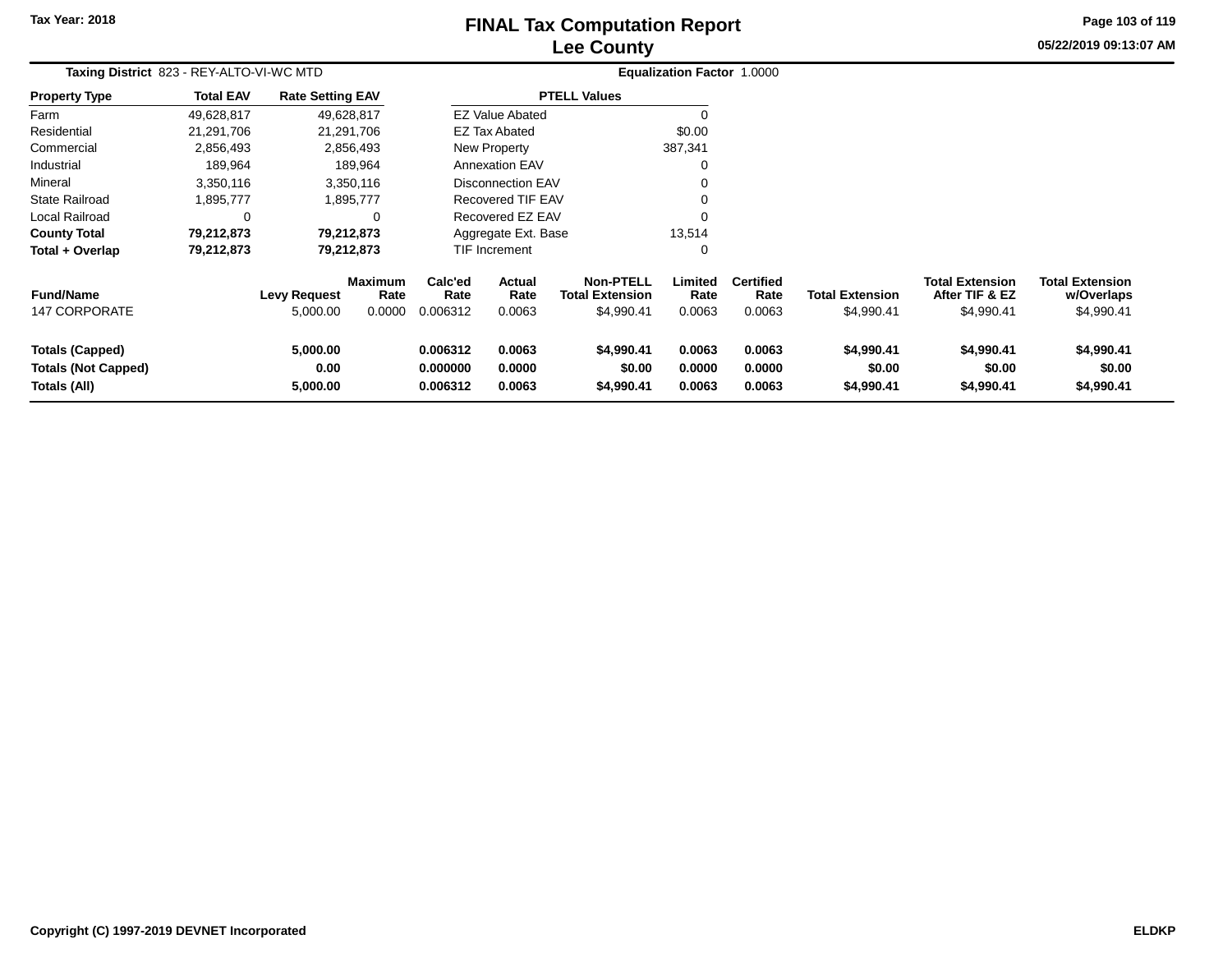# **Lee CountyFINAL Tax Computation Report**

**05/22/2019 09:13:07 AM Page 104 of 119**

| Taxing District 824 - NELSON-HARMON MTD                              |                  |                                  |                           |                                  |                                 |                                                           | Equalization Factor 1.0000 |                                    |                                       |                                                         |                                                     |
|----------------------------------------------------------------------|------------------|----------------------------------|---------------------------|----------------------------------|---------------------------------|-----------------------------------------------------------|----------------------------|------------------------------------|---------------------------------------|---------------------------------------------------------|-----------------------------------------------------|
| <b>Property Type</b>                                                 | <b>Total EAV</b> | <b>Rate Setting EAV</b>          |                           |                                  |                                 | <b>PTELL Values</b>                                       |                            |                                    |                                       |                                                         |                                                     |
| Farm                                                                 | 12,521,579       |                                  | 12,521,579                |                                  | <b>EZ Value Abated</b>          |                                                           | 0                          |                                    |                                       |                                                         |                                                     |
| Residential                                                          | 12,246,874       |                                  | 12,246,874                |                                  | <b>EZ Tax Abated</b>            |                                                           | \$0.00                     |                                    |                                       |                                                         |                                                     |
| Commercial                                                           | 2,464,265        |                                  | 2,464,265                 |                                  | New Property                    |                                                           | 163,144                    |                                    |                                       |                                                         |                                                     |
| Industrial                                                           | 15,940,173       |                                  | 15,940,173                |                                  | <b>Annexation EAV</b>           |                                                           | 0                          |                                    |                                       |                                                         |                                                     |
| Mineral                                                              | 0                |                                  |                           |                                  | <b>Disconnection EAV</b>        |                                                           | 0                          |                                    |                                       |                                                         |                                                     |
| <b>State Railroad</b>                                                | 5,305,013        |                                  | 5,305,013                 |                                  | Recovered TIF EAV               |                                                           | 0                          |                                    |                                       |                                                         |                                                     |
| Local Railroad                                                       | 0                |                                  |                           |                                  | Recovered EZ EAV                |                                                           | 0                          |                                    |                                       |                                                         |                                                     |
| <b>County Total</b>                                                  | 48,477,904       |                                  | 48,477,904                |                                  | Aggregate Ext. Base             |                                                           | 17,926                     |                                    |                                       |                                                         |                                                     |
| Total + Overlap                                                      | 48,477,904       |                                  | 48,477,904                |                                  | <b>TIF Increment</b>            |                                                           | 0                          |                                    |                                       |                                                         |                                                     |
| <b>Fund/Name</b><br><b>147 CORPORATE</b>                             |                  | <b>Levy Request</b><br>18,800.00 | Maximum<br>Rate<br>0.0000 | Calc'ed<br>Rate<br>0.038781      | <b>Actual</b><br>Rate<br>0.0388 | <b>Non-PTELL</b><br><b>Total Extension</b><br>\$18,809.43 | Limited<br>Rate<br>0.0379  | <b>Certified</b><br>Rate<br>0.0379 | <b>Total Extension</b><br>\$18,373.13 | <b>Total Extension</b><br>After TIF & EZ<br>\$18,373.13 | <b>Total Extension</b><br>w/Overlaps<br>\$18,373.13 |
| <b>Totals (Capped)</b><br><b>Totals (Not Capped)</b><br>Totals (All) |                  | 18,800.00<br>0.00<br>18,800.00   |                           | 0.038781<br>0.000000<br>0.038781 | 0.0388<br>0.0000<br>0.0388      | \$18,809.43<br>\$0.00<br>\$18,809.43                      | 0.0379<br>0.0000<br>0.0379 | 0.0379<br>0.0000<br>0.0379         | \$18,373.13<br>\$0.00<br>\$18,373.13  | \$18,373.13<br>\$0.00<br>\$18,373.13                    | \$18,373.13<br>\$0.00<br>\$18,373.13                |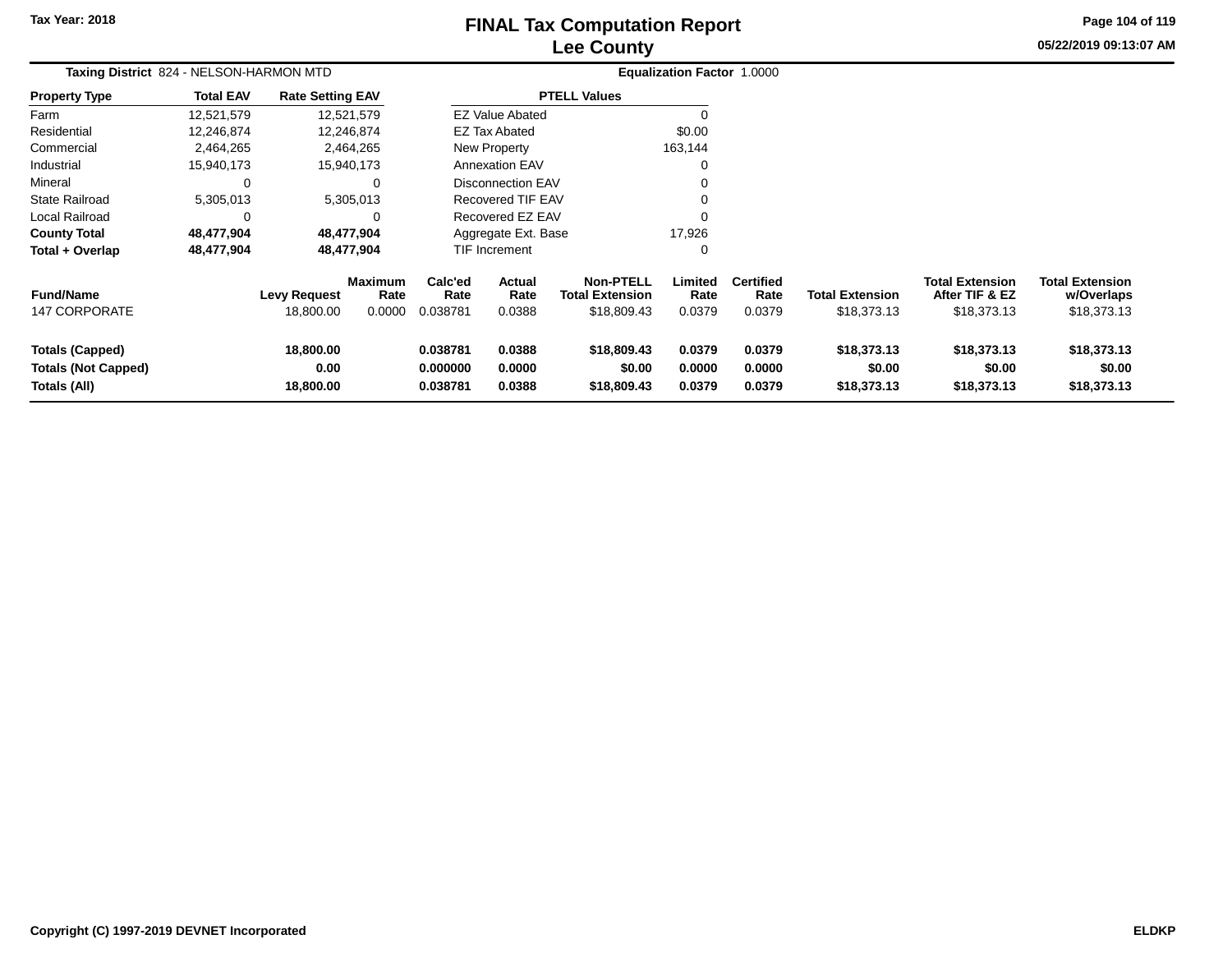# **Lee CountyFINAL Tax Computation Report**

**05/22/2019 09:13:07 AM Page 105 of 119**

| Taxing District 825 - E GR-HAM-MAR-SO DIX MTD                        |                  | Equalization Factor 1.0000       |                                  |                                  |                            |                                                           |                            |                                    |                                       |                                                         |                                                     |
|----------------------------------------------------------------------|------------------|----------------------------------|----------------------------------|----------------------------------|----------------------------|-----------------------------------------------------------|----------------------------|------------------------------------|---------------------------------------|---------------------------------------------------------|-----------------------------------------------------|
| <b>Property Type</b>                                                 | <b>Total EAV</b> | <b>Rate Setting EAV</b>          |                                  |                                  |                            | <b>PTELL Values</b>                                       |                            |                                    |                                       |                                                         |                                                     |
| Farm                                                                 | 33,623,788       |                                  | 33,623,788                       |                                  | <b>EZ Value Abated</b>     |                                                           |                            |                                    |                                       |                                                         |                                                     |
| Residential                                                          | 16,998,365       |                                  | 16,998,365                       |                                  | <b>EZ Tax Abated</b>       |                                                           | \$0.00                     |                                    |                                       |                                                         |                                                     |
| Commercial                                                           | 13,176,613       |                                  | 13,176,613                       |                                  | New Property               |                                                           | 854,188                    |                                    |                                       |                                                         |                                                     |
| Industrial                                                           | 30,289,550       |                                  | 30,289,550                       |                                  | <b>Annexation EAV</b>      |                                                           | O                          |                                    |                                       |                                                         |                                                     |
| Mineral                                                              | 4,432,599        |                                  | 4,432,599                        |                                  | Disconnection EAV          |                                                           |                            |                                    |                                       |                                                         |                                                     |
| <b>State Railroad</b>                                                | 1,132,330        |                                  | 1,132,330                        |                                  | Recovered TIF EAV          |                                                           |                            |                                    |                                       |                                                         |                                                     |
| Local Railroad                                                       | 1,090            |                                  | 1,090                            |                                  | Recovered EZ EAV           |                                                           |                            |                                    |                                       |                                                         |                                                     |
| <b>County Total</b>                                                  | 99,654,335       |                                  | 99,654,335                       |                                  | Aggregate Ext. Base        |                                                           | 18,526                     |                                    |                                       |                                                         |                                                     |
| Total + Overlap                                                      | 99,654,335       |                                  | 99,654,335                       |                                  | <b>TIF Increment</b>       |                                                           | 0                          |                                    |                                       |                                                         |                                                     |
| <b>Fund/Name</b><br>147 CORPORATE                                    |                  | <b>Levy Request</b><br>18,500.00 | <b>Maximum</b><br>Rate<br>0.0000 | Calc'ed<br>Rate<br>0.018564      | Actual<br>Rate<br>0.0186   | <b>Non-PTELL</b><br><b>Total Extension</b><br>\$18,535.71 | Limited<br>Rate<br>0.0186  | <b>Certified</b><br>Rate<br>0.0186 | <b>Total Extension</b><br>\$18,535.71 | <b>Total Extension</b><br>After TIF & EZ<br>\$18,535.71 | <b>Total Extension</b><br>w/Overlaps<br>\$18,535.71 |
| <b>Totals (Capped)</b><br><b>Totals (Not Capped)</b><br>Totals (All) |                  | 18,500.00<br>0.00<br>18,500.00   |                                  | 0.018564<br>0.000000<br>0.018564 | 0.0186<br>0.0000<br>0.0186 | \$18,535.71<br>\$0.00<br>\$18,535.71                      | 0.0186<br>0.0000<br>0.0186 | 0.0186<br>0.0000<br>0.0186         | \$18,535.71<br>\$0.00<br>\$18,535.71  | \$18,535.71<br>\$0.00<br>\$18,535.71                    | \$18,535.71<br>\$0.00<br>\$18,535.71                |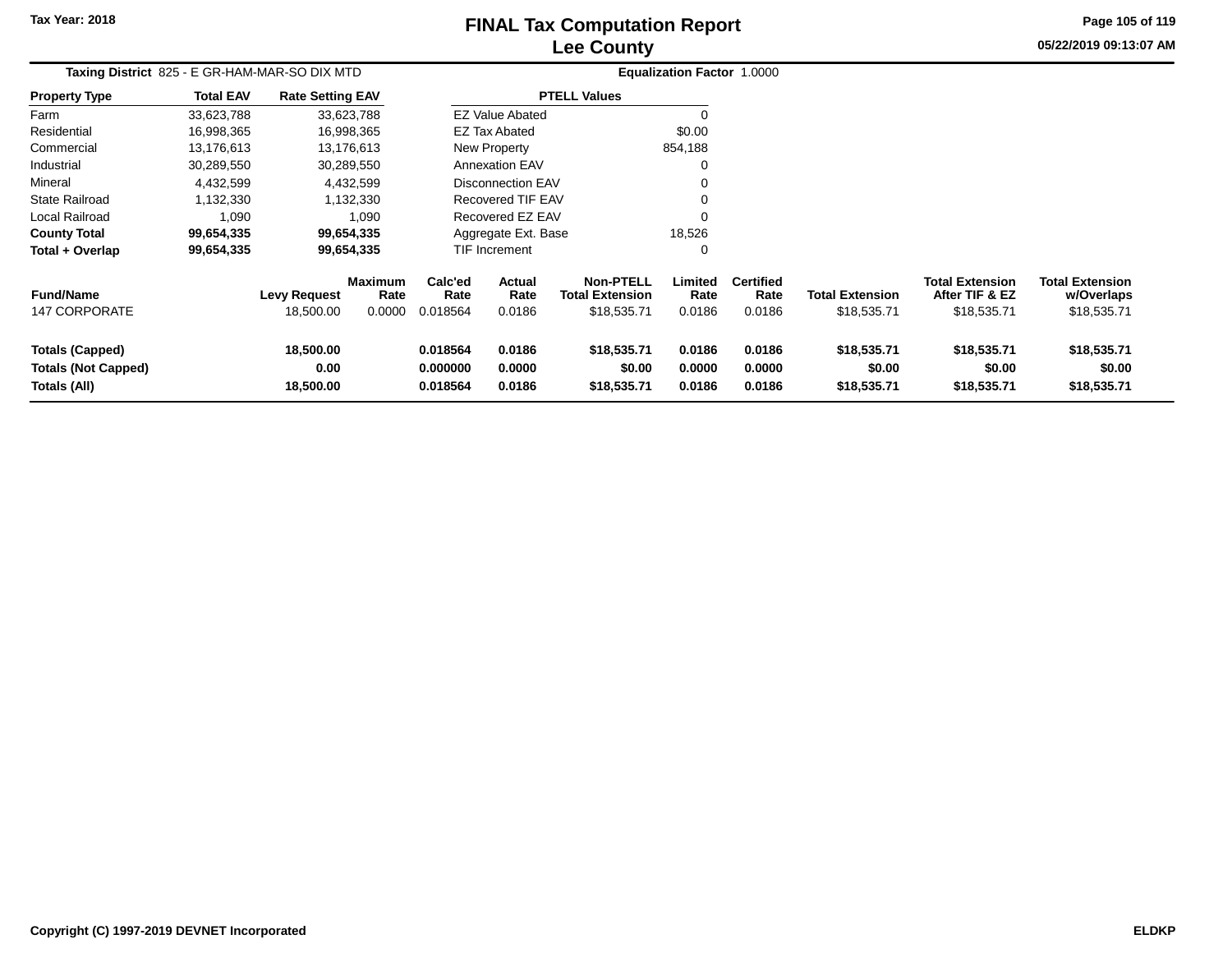**Property Type**

Farm ResidentialCommercial

Industrial

State Railroad

Local Railroad

**County Total**

**Total + Overlap**

Mineral

### **Lee CountyFINAL Tax Computation Report**

**Page 106 of 119**

|           |                                            |                         | <b>Lee County</b>      |                            | 05/22/2019 09:13:07 AM |
|-----------|--------------------------------------------|-------------------------|------------------------|----------------------------|------------------------|
|           | Taxing District 826 - AMBOY-LEE CENTER MTD |                         |                        | Equalization Factor 1.0000 |                        |
| rty Type  | <b>Total EAV</b>                           | <b>Rate Setting EAV</b> | <b>PTELL Values</b>    |                            |                        |
|           | 16,918,377                                 | 16,918,377              | <b>EZ Value Abated</b> | $\mathbf{0}$               |                        |
| ential    | 29,193,750                                 | 29,193,750              | <b>EZ Tax Abated</b>   | \$0.00                     |                        |
| ercial    | 8,298,109                                  | 8,298,109               | New Property           | 562,988                    |                        |
| rial      | 6.484.878                                  | 6.484.878               | <b>Annexation EAV</b>  | 0                          |                        |
|           | 1,583,065                                  | 1,583,065               | Disconnection EAV      | 0                          |                        |
| Railroad  | 7,283                                      | 7,283                   | Recovered TIF EAV      | 0                          |                        |
| Railroad  | 1.800                                      | 1.800                   | Recovered EZ EAV       | 0                          |                        |
| y Total   | 62,487,262                                 | 62,487,262              | Aggregate Ext. Base    | 29,942                     |                        |
| Overlap - | 62,487,262                                 | 62,487,262              | <b>TIF Increment</b>   | 0                          |                        |
|           |                                            |                         |                        |                            |                        |

| <b>Fund/Name</b><br>147 CORPORATE                    | <b>Levy Request</b><br>30.500.00 | <b>Maximum</b><br>Rate<br>0.0000 | Calc'ed<br>Rate<br>0.048810 | Actual<br>Rate<br>0.0488 | <b>Non-PTELL</b><br><b>Total Extension</b><br>\$30.493.78 | Limited<br>Rate<br>0.0488 | <b>Certified</b><br>Rate<br>0.0488 | <b>Total Extension</b><br>\$30,493.78 | <b>Total Extension</b><br>After TIF & EZ<br>\$30,493.78 | <b>Total Extension</b><br>w/Overlaps<br>\$30,493.78 |  |
|------------------------------------------------------|----------------------------------|----------------------------------|-----------------------------|--------------------------|-----------------------------------------------------------|---------------------------|------------------------------------|---------------------------------------|---------------------------------------------------------|-----------------------------------------------------|--|
| <b>Totals (Capped)</b><br><b>Totals (Not Capped)</b> | 30.500.00<br>0.00                |                                  | 0.048810<br>0.000000        | 0.0488<br>0.0000         | \$30,493.78<br>\$0.00                                     | 0.0488<br>0.0000          | 0.0488<br>0.0000                   | \$30,493.78<br>\$0.00                 | \$30,493.78<br>\$0.00                                   | \$30,493.78<br>\$0.00                               |  |
| Totals (All)                                         | 30.500.00                        |                                  | 0.048810                    | 0.0488                   | \$30,493.78                                               | 0.0488                    | 0.0488                             | \$30,493.78                           | \$30,493.78                                             | \$30,493.78                                         |  |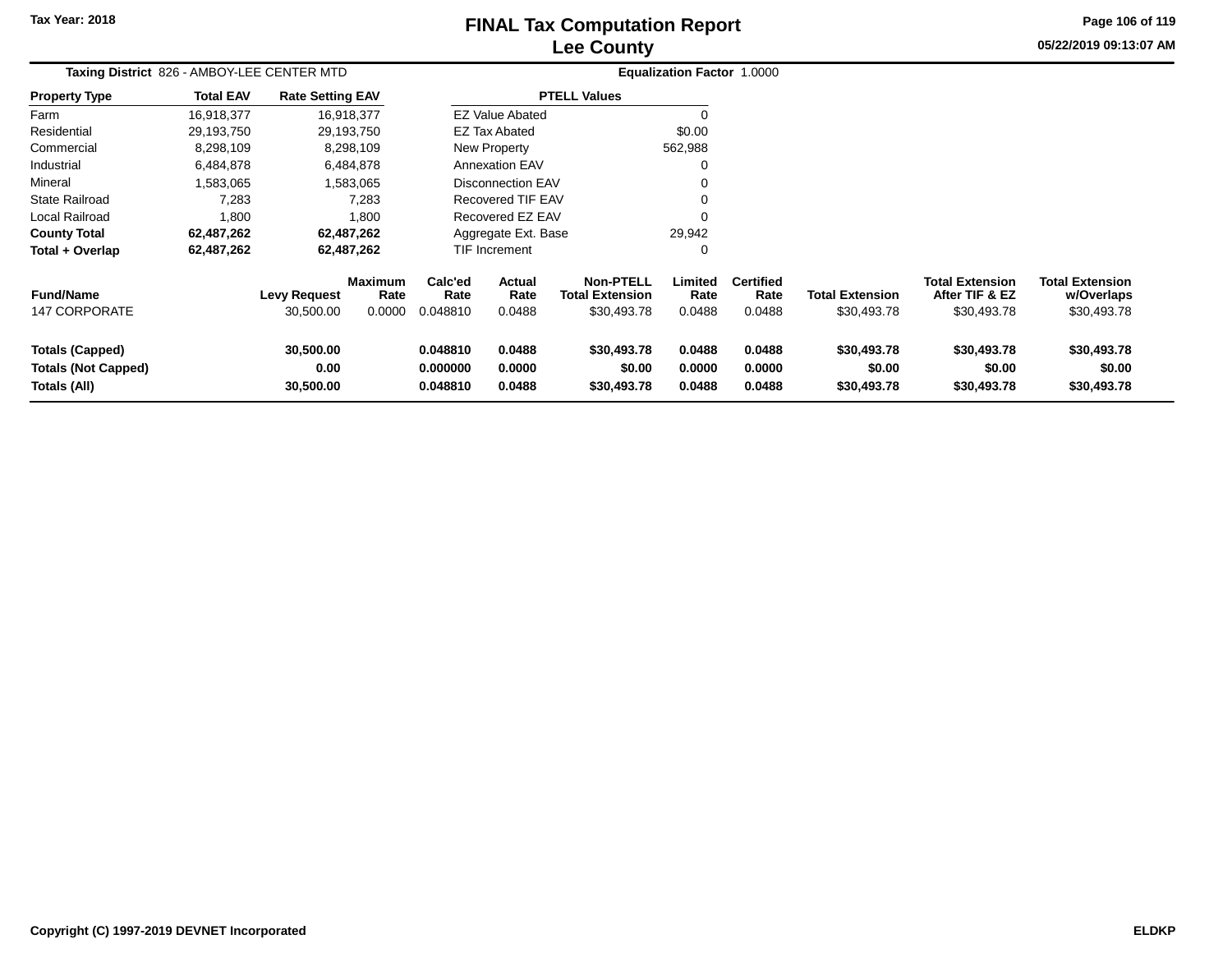### **Lee CountyFINAL Tax Computation Report**

**05/22/2019 09:13:07 AM Page 107 of 119**

| Taxing District 827 - MAY-SUBLETTE MTD                               |                  |                                  |                                  |                                  | <b>Equalization Factor 1.0000</b> |                                                           |                            |                                    |                                       |                                                         |                                                     |
|----------------------------------------------------------------------|------------------|----------------------------------|----------------------------------|----------------------------------|-----------------------------------|-----------------------------------------------------------|----------------------------|------------------------------------|---------------------------------------|---------------------------------------------------------|-----------------------------------------------------|
| <b>Property Type</b>                                                 | <b>Total EAV</b> | <b>Rate Setting EAV</b>          |                                  |                                  |                                   | <b>PTELL Values</b>                                       |                            |                                    |                                       |                                                         |                                                     |
| Farm                                                                 | 23,714,673       |                                  | 23,714,673                       |                                  | EZ Value Abated                   |                                                           |                            |                                    |                                       |                                                         |                                                     |
| Residential                                                          | 25,666,255       |                                  | 25,666,255                       |                                  | <b>EZ Tax Abated</b>              |                                                           | \$0.00                     |                                    |                                       |                                                         |                                                     |
| Commercial                                                           | 4,626,602        |                                  | 4,626,602                        |                                  | New Property                      |                                                           | 417,237                    |                                    |                                       |                                                         |                                                     |
| Industrial                                                           | 18,812           |                                  | 18,812                           |                                  | <b>Annexation EAV</b>             |                                                           | 0                          |                                    |                                       |                                                         |                                                     |
| Mineral                                                              | 9,638,553        |                                  | 9,638,553                        |                                  | <b>Disconnection EAV</b>          |                                                           |                            |                                    |                                       |                                                         |                                                     |
| <b>State Railroad</b>                                                | 0                |                                  | 0                                |                                  | <b>Recovered TIF EAV</b>          |                                                           | 0                          |                                    |                                       |                                                         |                                                     |
| Local Railroad                                                       | 8,090            |                                  | 8,090                            |                                  | Recovered EZ EAV                  |                                                           | $\Omega$                   |                                    |                                       |                                                         |                                                     |
| <b>County Total</b>                                                  | 63,672,985       |                                  | 63,672,985                       |                                  | Aggregate Ext. Base               |                                                           | 22,761                     |                                    |                                       |                                                         |                                                     |
| Total + Overlap                                                      | 63,672,985       |                                  | 63,672,985                       |                                  | TIF Increment                     |                                                           | $\Omega$                   |                                    |                                       |                                                         |                                                     |
| <b>Fund/Name</b><br><b>147 CORPORATE</b>                             |                  | <b>Levy Request</b><br>26,140.00 | <b>Maximum</b><br>Rate<br>0.0000 | Calc'ed<br>Rate<br>0.041054      | Actual<br>Rate<br>0.0411          | <b>Non-PTELL</b><br><b>Total Extension</b><br>\$26,169.60 | Limited<br>Rate<br>0.0367  | <b>Certified</b><br>Rate<br>0.0367 | <b>Total Extension</b><br>\$23,367.99 | <b>Total Extension</b><br>After TIF & EZ<br>\$23,367.99 | <b>Total Extension</b><br>w/Overlaps<br>\$23,367.99 |
| <b>Totals (Capped)</b><br><b>Totals (Not Capped)</b><br>Totals (All) |                  | 26,140.00<br>0.00<br>26,140.00   |                                  | 0.041054<br>0.000000<br>0.041054 | 0.0411<br>0.0000<br>0.0411        | \$26,169.60<br>\$0.00<br>\$26,169.60                      | 0.0367<br>0.0000<br>0.0367 | 0.0367<br>0.0000<br>0.0367         | \$23,367.99<br>\$0.00<br>\$23,367.99  | \$23,367.99<br>\$0.00<br>\$23,367.99                    | \$23,367.99<br>\$0.00<br>\$23,367.99                |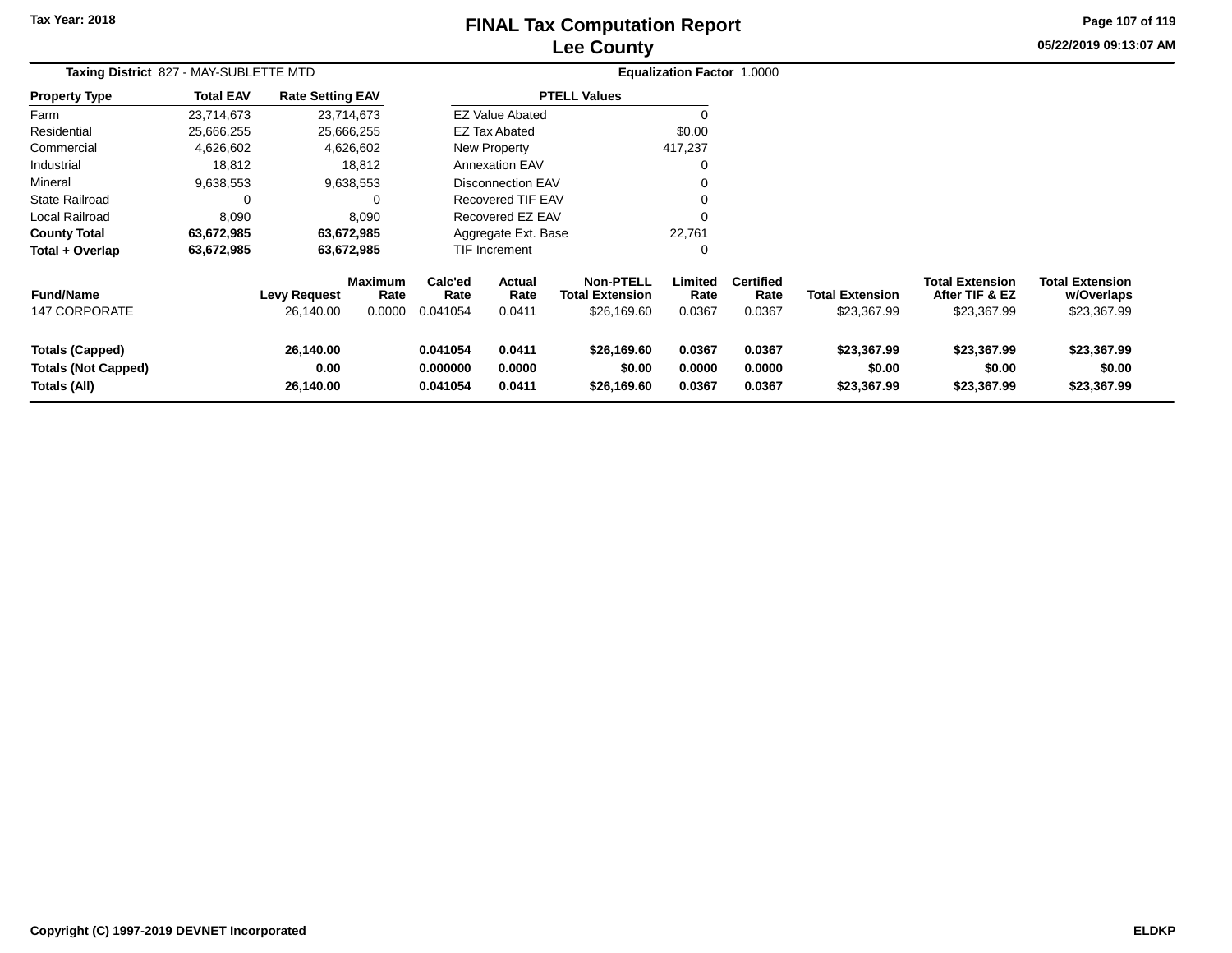### **Lee CountyFINAL Tax Computation Report**

**05/22/2019 09:13:07 AMPage 108 of 119**

| Taxing District 828 - BROOKLYN-WYOMING MTD                           |                  |                                  |                                  | Equalization Factor 1.0000       |                            |  |                                                           |                            |                                    |                                       |                                                         |                                                     |
|----------------------------------------------------------------------|------------------|----------------------------------|----------------------------------|----------------------------------|----------------------------|--|-----------------------------------------------------------|----------------------------|------------------------------------|---------------------------------------|---------------------------------------------------------|-----------------------------------------------------|
| <b>Property Type</b>                                                 | <b>Total EAV</b> | <b>Rate Setting EAV</b>          |                                  | <b>PTELL Values</b>              |                            |  |                                                           |                            |                                    |                                       |                                                         |                                                     |
| Farm                                                                 | 27,293,198       | 27,281,077                       |                                  | <b>EZ Value Abated</b>           |                            |  |                                                           |                            |                                    |                                       |                                                         |                                                     |
| Residential                                                          | 19,860,477       |                                  | 17,852,737                       | EZ Tax Abated                    |                            |  | \$0.00                                                    |                            |                                    |                                       |                                                         |                                                     |
| Commercial                                                           | 2,803,024        | 2,595,990                        |                                  | New Property                     |                            |  |                                                           | 173,300                    |                                    |                                       |                                                         |                                                     |
| Industrial                                                           | 132,986          | 132,986                          |                                  | <b>Annexation EAV</b>            |                            |  |                                                           | 0                          |                                    |                                       |                                                         |                                                     |
| Mineral                                                              | 14,320,871       | 14,320,871                       |                                  | <b>Disconnection EAV</b>         |                            |  |                                                           |                            |                                    |                                       |                                                         |                                                     |
| <b>State Railroad</b>                                                | 0                | 0                                |                                  | Recovered TIF EAV                |                            |  |                                                           |                            |                                    |                                       |                                                         |                                                     |
| Local Railroad                                                       | 2,400            | 2,400                            |                                  | Recovered EZ EAV                 |                            |  |                                                           |                            |                                    |                                       |                                                         |                                                     |
| <b>County Total</b>                                                  | 64,412,956       | 62,186,061                       |                                  | Aggregate Ext. Base              |                            |  |                                                           | 28,407                     |                                    |                                       |                                                         |                                                     |
| Total + Overlap                                                      | 64,412,956       | 62,186,061                       |                                  | TIF Increment                    |                            |  | 2,226,895                                                 |                            |                                    |                                       |                                                         |                                                     |
| <b>Fund/Name</b><br>147 CORPORATE                                    |                  | <b>Levy Request</b><br>15,000.00 | <b>Maximum</b><br>Rate<br>0.0000 | Calc'ed<br>Rate<br>0.024121      | Actual<br>Rate<br>0.0241   |  | <b>Non-PTELL</b><br><b>Total Extension</b><br>\$14,986.84 | Limited<br>Rate<br>0.0241  | <b>Certified</b><br>Rate<br>0.0241 | <b>Total Extension</b><br>\$15,523.52 | <b>Total Extension</b><br>After TIF & EZ<br>\$14,986.84 | <b>Total Extension</b><br>w/Overlaps<br>\$14,986.84 |
| <b>Totals (Capped)</b><br><b>Totals (Not Capped)</b><br>Totals (All) |                  | 15,000.00<br>0.00<br>15,000.00   |                                  | 0.024121<br>0.000000<br>0.024121 | 0.0241<br>0.0000<br>0.0241 |  | \$14,986.84<br>\$0.00<br>\$14,986.84                      | 0.0241<br>0.0000<br>0.0241 | 0.0241<br>0.0000<br>0.0241         | \$15,523.52<br>\$0.00<br>\$15,523.52  | \$14,986.84<br>\$0.00<br>\$14,986.84                    | \$14,986.84<br>\$0.00<br>\$14,986.84                |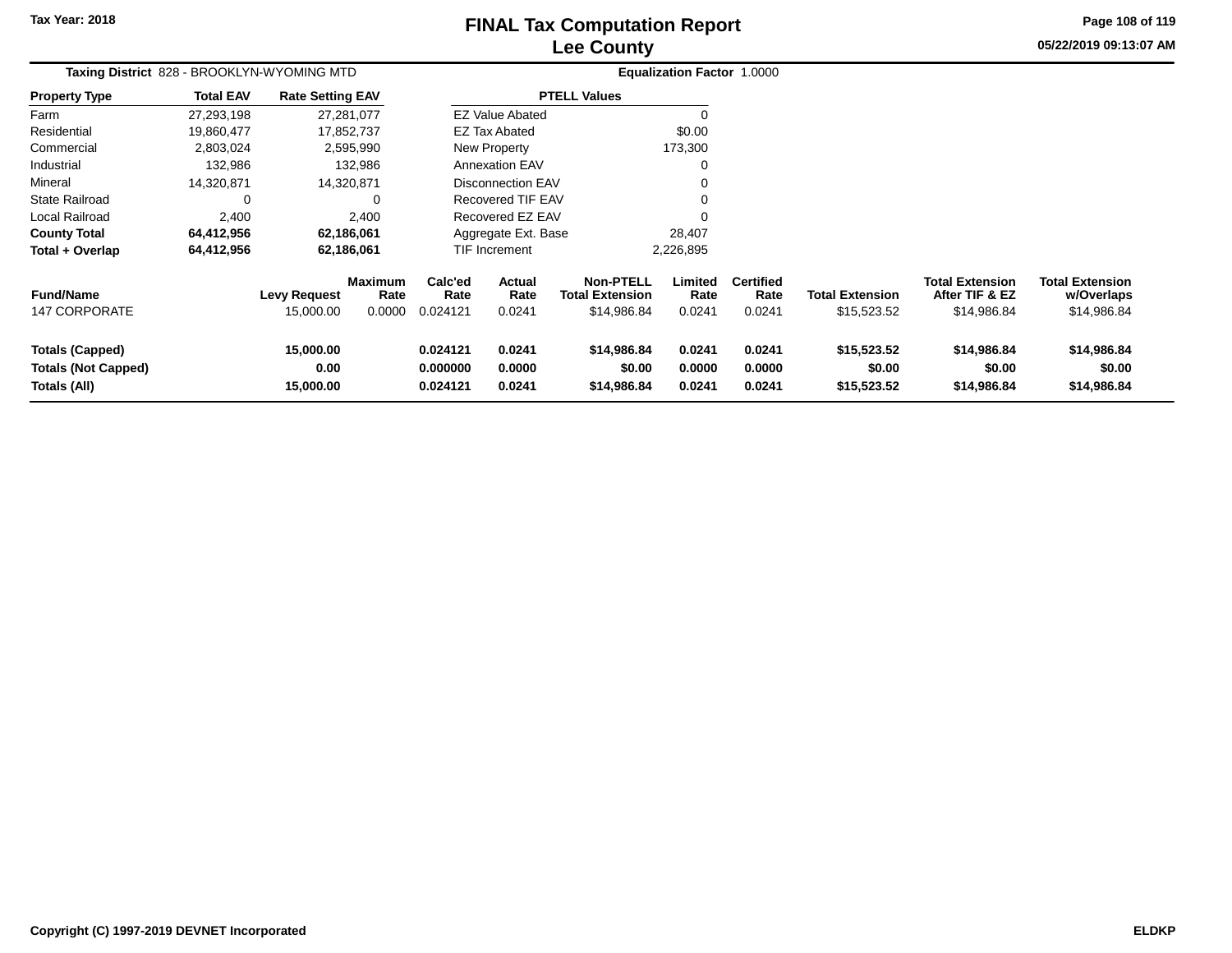**Page 109 of 119**

**05/22/2019 09:13:07 AM**

| <b>Taxing District 851 - DIXON PARK DISTRICT</b>  |                                                                       |                          |                        |                      |                          |                                            | <b>Equalization Factor 1.0000</b> |                          |                              |                                          |                                      |
|---------------------------------------------------|-----------------------------------------------------------------------|--------------------------|------------------------|----------------------|--------------------------|--------------------------------------------|-----------------------------------|--------------------------|------------------------------|------------------------------------------|--------------------------------------|
| <b>Property Type</b>                              | <b>Total EAV</b><br><b>Rate Setting EAV</b><br>1,014,754<br>1,014,754 |                          |                        |                      |                          | <b>PTELL Values</b>                        |                                   |                          |                              |                                          |                                      |
| Farm                                              |                                                                       |                          |                        |                      | <b>EZ Value Abated</b>   |                                            | 2,029,509                         |                          |                              |                                          |                                      |
| Residential                                       | 114,058,070                                                           | 112,871,437              |                        |                      | <b>EZ Tax Abated</b>     |                                            | \$10,058.24                       |                          |                              |                                          |                                      |
| Commercial                                        | 48,746,508                                                            |                          | 43,376,592             |                      | <b>New Property</b>      |                                            | 1,019,383                         |                          |                              |                                          |                                      |
| Industrial                                        | 26,574,088                                                            |                          | 26,508,266             |                      | <b>Annexation EAV</b>    |                                            | 501,128                           |                          |                              |                                          |                                      |
| Mineral                                           | 0                                                                     |                          | $\Omega$               |                      | <b>Disconnection EAV</b> |                                            | 0                                 |                          |                              |                                          |                                      |
| <b>State Railroad</b>                             | 1,403,136                                                             |                          | 1,403,136              |                      | Recovered TIF EAV        |                                            | $\Omega$                          |                          |                              |                                          |                                      |
| <b>Local Railroad</b>                             | 0                                                                     |                          | 0                      |                      | Recovered EZ EAV         |                                            | $\Omega$                          |                          |                              |                                          |                                      |
| <b>County Total</b>                               | 191,796,556                                                           | 185, 174, 185            |                        |                      | Aggregate Ext. Base      |                                            | 698,597                           |                          |                              |                                          |                                      |
| Total + Overlap                                   | 191,796,556                                                           | 185, 174, 185            |                        |                      | TIF Increment            |                                            | 4,592,862                         |                          |                              |                                          |                                      |
| <b>Fund/Name</b>                                  |                                                                       | <b>Levy Request</b>      | <b>Maximum</b><br>Rate | Calc'ed<br>Rate      | Actual<br>Rate           | <b>Non-PTELL</b><br><b>Total Extension</b> | Limited<br>Rate                   | <b>Certified</b><br>Rate | <b>Total Extension</b>       | <b>Total Extension</b><br>After TIF & EZ | <b>Total Extension</b><br>w/Overlaps |
| 001 CORPORATE                                     |                                                                       | 188,000.00               | 0.1000                 | 0.101526             | 0.1000                   | \$185,174.19                               | 0.1000                            | 0.1000                   | \$191,796.56                 | \$185,174.19                             | \$185,174.19                         |
| 003 BONDS & INTEREST                              |                                                                       | 149,095.00               | 0.0000                 | 0.080516             | 0.0805                   | \$149,065.22                               | 0.0809                            | 0.0809                   | \$155,163.41                 | \$149,805.92                             | \$149,805.92                         |
| 005 I.M.R.F.                                      |                                                                       | 15,000.00                | 0.0000                 | 0.008101             | 0.0081                   | \$14,999.11                                | 0.0081                            | 0.0081                   | \$15,535.52                  | \$14,999.11                              | \$14,999.11                          |
| 014 POLICE SYSTEM                                 |                                                                       | 30,000.00                | 0.0250                 | 0.016201             | 0.0162                   | \$29,998.22                                | 0.0162                            | 0.0162                   | \$31,071.04                  | \$29,998.22                              | \$29,998.22                          |
| 027 AUDIT                                         |                                                                       | 5,550.00                 | 0.0050                 | 0.002997             | 0.0030                   | \$5,555.23                                 | 0.0030                            | 0.0030                   | \$5,753.90                   | \$5,555.23                               | \$5,555.23                           |
| 035 LIABILITY INSURANCE                           |                                                                       | 37,000.00                | 0.0000                 | 0.019981             | 0.0200                   | \$37,034.84                                | 0.0200                            | 0.0200                   | \$38,359.31                  | \$37,034.84                              | \$37,034.84                          |
| 047 SOCIAL SECURITY                               |                                                                       | 39,000.00                | 0.0000                 | 0.021061             | 0.0211                   | \$39,071.75                                | 0.0211                            | 0.0211                   | \$40,469.07                  | \$39,071.75                              | \$39,071.75                          |
| 060 UNEMPLOYMENT INSURANC                         |                                                                       | 15,000.00                | 0.0000                 | 0.008101             | 0.0081                   | \$14,999.11                                | 0.0081                            | 0.0081                   | \$15,535.52                  | \$14,999.11                              | \$14,999.11                          |
| 062 WORKMANS COMP                                 |                                                                       | 30,000.00                | 0.0000                 | 0.016201             | 0.0162                   | \$29,998.22                                | 0.0162                            | 0.0162                   | \$31,071.04                  | \$29,998.22                              | \$29,998.22                          |
| <b>122 RECREATIONAL PROGRAMS</b>                  |                                                                       | 226,000.00               | 0.1200                 | 0.122047             | 0.1200                   | \$222,209.02                               | 0.1200                            | 0.1200                   | \$230,155.87                 | \$222,209.02                             | \$222,209.02                         |
| 123 AQUARIUM & MUSEUM                             |                                                                       | 131,800.00               | 0.0700                 | 0.071176             | 0.0700                   | \$129,621.93                               | 0.0700                            | 0.0700                   | \$134,257.59                 | \$129,621.93                             | \$129,621.93                         |
| 125 PAVING LIGHTS                                 |                                                                       | 9,410.00                 | 0.0050                 | 0.005082             | 0.0050                   | \$9,258.71                                 | 0.0050                            | 0.0050                   | \$9,589.83                   | \$9,258.71                               | \$9,258.71                           |
| 126 HANDICAPPED-JOINT RECR                        |                                                                       | 50,000.00                | 0.0400                 | 0.027002             | 0.0270                   | \$49,997.03                                | 0.0270                            | 0.0270                   | \$51,785.07                  | \$49,997.03                              | \$49,997.03                          |
| <b>Totals (Capped)</b>                            |                                                                       | 726,760.00               |                        | 0.392474             | 0.3877                   | \$717,920.33                               | 0.3877                            | 0.3877                   | \$743,595.25                 | \$717,920.33                             | \$717,920.33                         |
| <b>Totals (Not Capped)</b><br><b>Totals (All)</b> |                                                                       | 199,095.00<br>925,855.00 |                        | 0.107518<br>0.499992 | 0.1075<br>0.4952         | \$199,062.25<br>\$916,982.58               | 0.1079<br>0.4956                  | 0.1079<br>0.4956         | \$206,948.48<br>\$950,543.73 | \$199,802.95<br>\$917,723.28             | \$199,802.95<br>\$917,723.28         |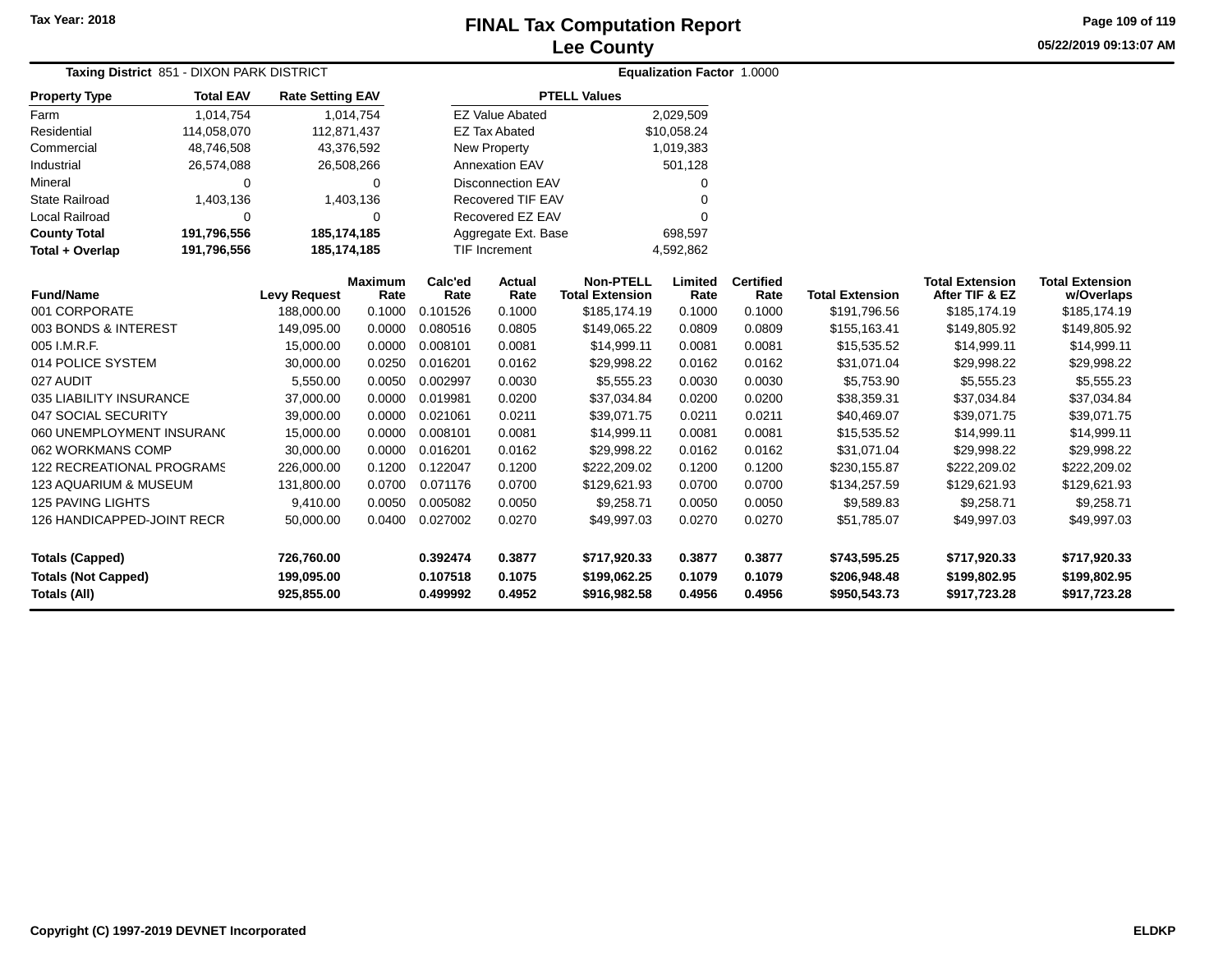**05/22/2019 09:13:07 AMPage 110 of 119**

| Taxing District 852 - WALNUT PARK DISTRICT  |                  |                         |                 |                 | Equalization Factor 1.0000 |                                            |                 |                          |                                |                                          |                                      |  |  |
|---------------------------------------------|------------------|-------------------------|-----------------|-----------------|----------------------------|--------------------------------------------|-----------------|--------------------------|--------------------------------|------------------------------------------|--------------------------------------|--|--|
| <b>Property Type</b>                        | <b>Total EAV</b> | <b>Rate Setting EAV</b> |                 |                 |                            | <b>PTELL Values</b>                        |                 |                          | <b>Overlapping County</b>      | <b>Overlap EAV</b>                       |                                      |  |  |
| Farm                                        | 8,734,758        |                         | 8,734,758       |                 | <b>EZ Value Abated</b>     |                                            | 0               | <b>Bureau County</b>     |                                | 31,876,731                               |                                      |  |  |
| Residential                                 | 996,950          |                         | 996,950         |                 | <b>EZ Tax Abated</b>       |                                            | \$0.00          |                          | <b>Whiteside County</b>        | 1,287,210                                |                                      |  |  |
| Commercial                                  | 0                |                         |                 |                 | New Property               |                                            | 64,265          | <b>Total</b>             |                                | 33,163,941                               |                                      |  |  |
| Industrial                                  | 24,025           |                         | 24,025          |                 | Annexation EAV             |                                            | 0               |                          | * denotes use of estimated EAV |                                          |                                      |  |  |
| Mineral                                     | $\Omega$<br>0    |                         |                 |                 | <b>Disconnection EAV</b>   |                                            |                 |                          |                                |                                          |                                      |  |  |
| <b>State Railroad</b>                       | 520,783          |                         | 520,783         |                 | Recovered TIF EAV          |                                            |                 |                          |                                |                                          |                                      |  |  |
| Local Railroad                              | 0                |                         | O               |                 | Recovered EZ EAV           |                                            |                 |                          |                                |                                          |                                      |  |  |
| <b>County Total</b>                         | 10,276,516       |                         | 10,276,516      |                 | Aggregate Ext. Base        |                                            |                 |                          |                                |                                          |                                      |  |  |
| Total + Overlap<br>43,440,457<br>43,440,457 |                  |                         | TIF Increment   |                 | U                          |                                            |                 |                          |                                |                                          |                                      |  |  |
| <b>Fund/Name</b>                            |                  | <b>Levy Request</b>     | Maximum<br>Rate | Calc'ed<br>Rate | Actual<br>Rate             | <b>Non-PTELL</b><br><b>Total Extension</b> | Limited<br>Rate | <b>Certified</b><br>Rate | <b>Total Extension</b>         | <b>Total Extension</b><br>After TIF & EZ | <b>Total Extension</b><br>w/Overlaps |  |  |
| 001 CORPORATE                               |                  | 41,200.00               | 0.1000          | 0.094843        | 0.0948                     | \$9,742.14                                 | 0.0948          | 0.0948                   | \$9,742.14                     | \$9,742.14                               | \$41,181.55                          |  |  |
| 003 BONDS & INTEREST                        |                  | 121,686.02              | 0.0000          | 0.280121        | 0.2801                     | \$28,784.52                                | 0.2815          | 0.2815                   | \$28,928.39                    | \$28,928.39                              | \$122,284.89                         |  |  |
| 035 LIABILITY INSURANCE                     |                  | 34,350.00               | 0.0000          | 0.079074        | 0.0791                     | \$8,128.72                                 | 0.0791          | 0.0791                   | \$8,128.72                     | \$8,128.72                               | \$34,361.40                          |  |  |
| 047 SOCIAL SECURITY                         |                  | 9,000.00                | 0.0000          | 0.020718        | 0.0207                     | \$2,127.24                                 | 0.0207          | 0.0207                   | \$2,127.24                     | \$2,127.24                               | \$8,992.17                           |  |  |
| <b>122 RECREATIONAL PROGRAMS</b>            |                  | 30,850.00               | 0.0750          | 0.071017        | 0.0710                     | \$7,296.33                                 | 0.0710          | 0.0710                   | \$7,296.33                     | \$7,296.33                               | \$30,842.72                          |  |  |
| <b>Totals (Capped)</b>                      |                  | 0.00                    |                 | 0.000000        | 0.0000                     | \$0.00                                     | 0.0000          | 0.0000                   | \$0.00                         | \$0.00                                   | \$0.00                               |  |  |
| <b>Totals (Not Capped)</b>                  |                  | 237,086.02              |                 | 0.545773        | 0.5457                     | \$56,078.95                                | 0.5471          | 0.5471                   | \$56,222.82                    | \$56,222.82                              | \$237,662.73                         |  |  |
| Totals (All)                                |                  | 237,086.02              |                 | 0.545773        | 0.5457                     | \$56,078.95                                | 0.5471          | 0.5471                   | \$56,222.82                    | \$56,222.82                              | \$237,662.73                         |  |  |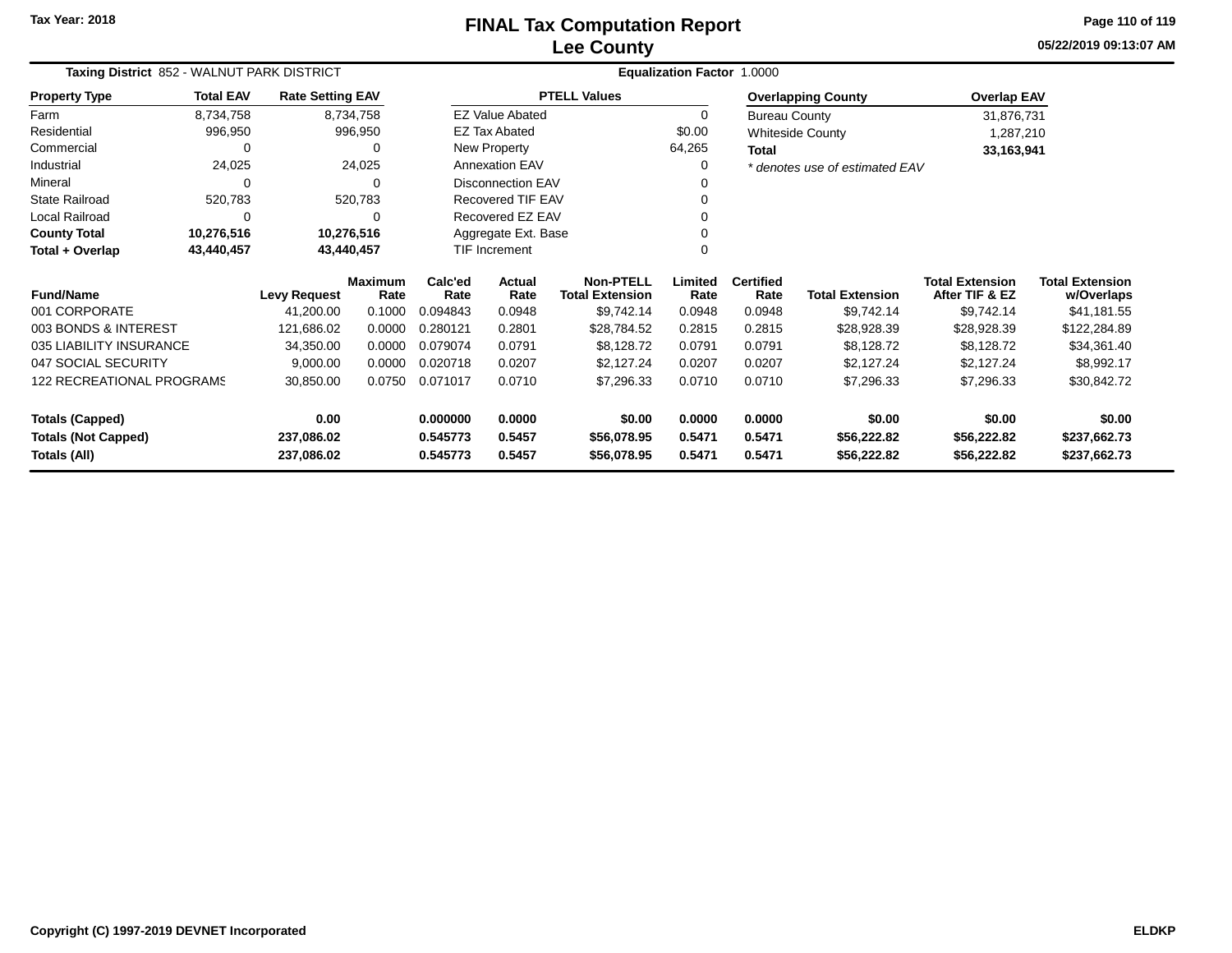**05/22/2019 09:13:07 AM Page 111 of 119**

| Taxing District 853 - FRANKLIN GROVE SANITARY                        |                  |                              |                        | <b>Equalization Factor 1.0000</b> |                            |                                            |                            |                            |                                    |                                          |                                      |
|----------------------------------------------------------------------|------------------|------------------------------|------------------------|-----------------------------------|----------------------------|--------------------------------------------|----------------------------|----------------------------|------------------------------------|------------------------------------------|--------------------------------------|
| Property Type                                                        | <b>Total EAV</b> | <b>Rate Setting EAV</b>      |                        |                                   |                            | <b>PTELL Values</b>                        |                            |                            |                                    |                                          |                                      |
| Farm                                                                 | 23,150           |                              | 23,150                 |                                   | <b>EZ Value Abated</b>     |                                            | $\Omega$                   |                            |                                    |                                          |                                      |
| Residential                                                          | 6,454,517        |                              | 6,454,517              |                                   | <b>EZ Tax Abated</b>       |                                            | \$0.00                     |                            |                                    |                                          |                                      |
| Commercial                                                           | 2,399,526        |                              | 2,399,526              |                                   | New Property               |                                            | 7,839                      |                            |                                    |                                          |                                      |
| Industrial                                                           | 0                |                              |                        |                                   | <b>Annexation EAV</b>      |                                            |                            |                            |                                    |                                          |                                      |
| Mineral                                                              | 0                |                              |                        |                                   | <b>Disconnection EAV</b>   |                                            |                            |                            |                                    |                                          |                                      |
| State Railroad                                                       | 169,710          |                              | 169,710                |                                   | Recovered TIF EAV          |                                            |                            |                            |                                    |                                          |                                      |
| Local Railroad                                                       | 0                |                              |                        |                                   | Recovered EZ EAV           |                                            |                            |                            |                                    |                                          |                                      |
| County Total                                                         | 9,046,903        |                              | 9,046,903              |                                   | Aggregate Ext. Base        |                                            | 5,610                      |                            |                                    |                                          |                                      |
| Total + Overlap                                                      | 9,046,903        |                              | 9,046,903              |                                   | <b>TIF Increment</b>       |                                            | 0                          |                            |                                    |                                          |                                      |
| <b>Fund/Name</b>                                                     |                  | <b>Levy Request</b>          | <b>Maximum</b><br>Rate | Calc'ed<br>Rate                   | Actual<br>Rate             | <b>Non-PTELL</b><br><b>Total Extension</b> | Limited<br>Rate            | <b>Certified</b><br>Rate   | <b>Total Extension</b>             | <b>Total Extension</b><br>After TIF & EZ | <b>Total Extension</b><br>w/Overlaps |
| 001 CORPORATE                                                        |                  | 4,550.00                     | 0.2000                 | 0.050294                          | 0.0503                     | \$4,550.59                                 | 0.0503                     | 0.0503                     | \$4,550.59                         | \$4,550.59                               | \$4,550.59                           |
| 073 CHLOR OF SEWAGE                                                  |                  | 1,057.00                     | 0.0500                 | 0.011684                          | 0.0117                     | \$1,058.49                                 | 0.0117                     | 0.0117                     | \$1,058.49                         | \$1,058.49                               | \$1,058.49                           |
| <b>Totals (Capped)</b><br><b>Totals (Not Capped)</b><br>Totals (All) |                  | 5,607.00<br>0.00<br>5,607.00 |                        | 0.061978<br>0.000000<br>0.061978  | 0.0620<br>0.0000<br>0.0620 | \$5,609.08<br>\$0.00<br>\$5,609.08         | 0.0620<br>0.0000<br>0.0620 | 0.0620<br>0.0000<br>0.0620 | \$5,609.08<br>\$0.00<br>\$5,609.08 | \$5,609.08<br>\$0.00<br>\$5,609.08       | \$5,609.08<br>\$0.00<br>\$5,609.08   |
|                                                                      |                  |                              |                        |                                   |                            |                                            |                            |                            |                                    |                                          |                                      |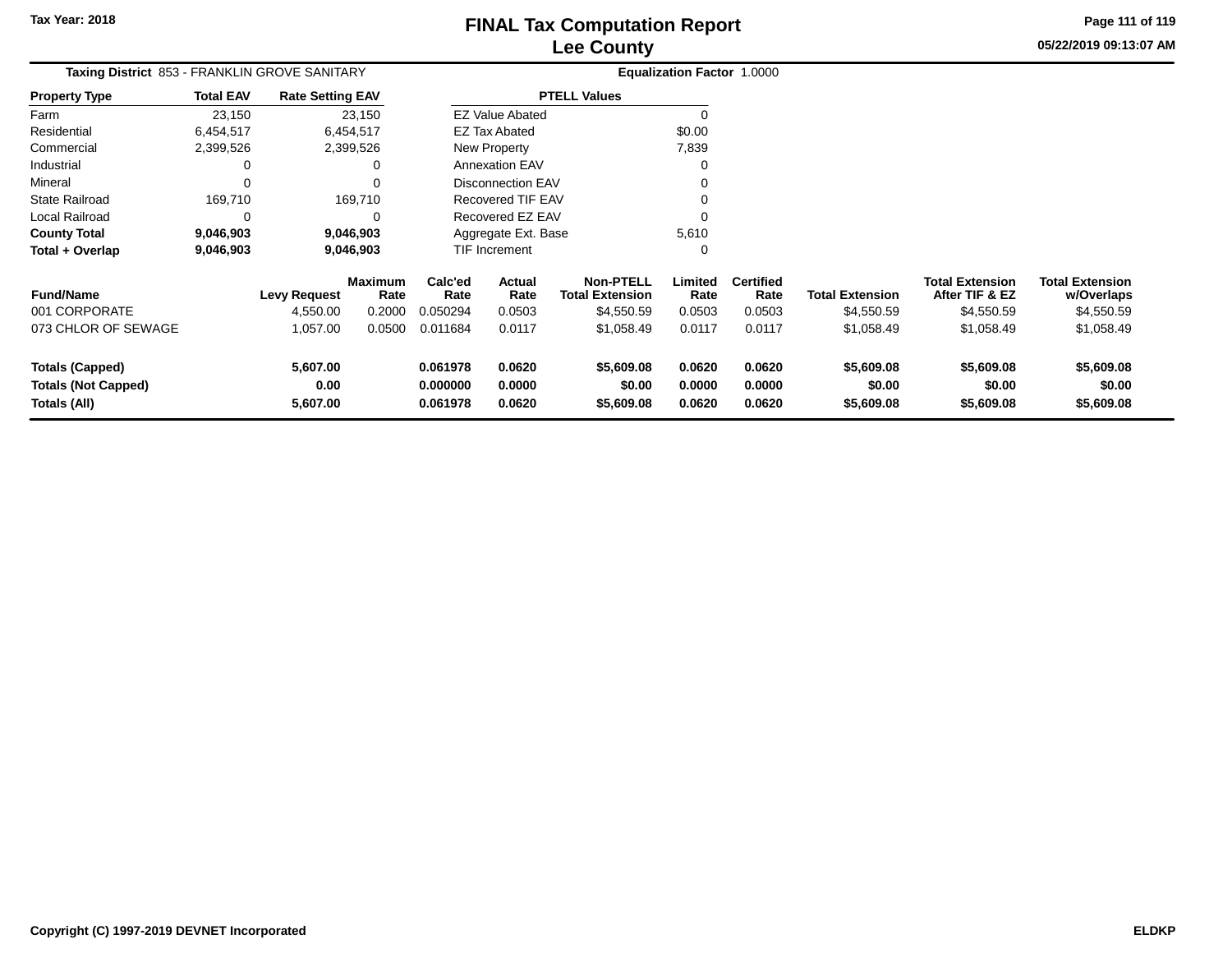**05/22/2019 09:13:07 AMPage 112 of 119**

| Taxing District 855 - PAW PAW SANITARY DISTRICT                      |                  |                                 |                                  |                                  |                            |                                                          | <b>Equalization Factor 1.0000</b> |                                    |                                      |                                                        |                                                    |
|----------------------------------------------------------------------|------------------|---------------------------------|----------------------------------|----------------------------------|----------------------------|----------------------------------------------------------|-----------------------------------|------------------------------------|--------------------------------------|--------------------------------------------------------|----------------------------------------------------|
| <b>Property Type</b>                                                 | <b>Total EAV</b> | <b>Rate Setting EAV</b>         |                                  |                                  |                            | <b>PTELL Values</b>                                      |                                   |                                    |                                      |                                                        |                                                    |
| Farm                                                                 | 87,869           |                                 | 75,748                           |                                  | <b>EZ Value Abated</b>     |                                                          |                                   |                                    |                                      |                                                        |                                                    |
| Residential                                                          | 9,100,425        |                                 | 7,092,685                        |                                  | <b>EZ Tax Abated</b>       |                                                          | \$0.00                            |                                    |                                      |                                                        |                                                    |
| Commercial                                                           | 930,309          |                                 | 723,275                          |                                  | New Property               |                                                          |                                   |                                    |                                      |                                                        |                                                    |
| Industrial                                                           | 0                |                                 |                                  |                                  | <b>Annexation EAV</b>      |                                                          |                                   |                                    |                                      |                                                        |                                                    |
| Mineral                                                              |                  |                                 |                                  |                                  | <b>Disconnection EAV</b>   |                                                          |                                   |                                    |                                      |                                                        |                                                    |
| State Railroad                                                       | 0                |                                 |                                  |                                  | Recovered TIF EAV          |                                                          |                                   |                                    |                                      |                                                        |                                                    |
| Local Railroad                                                       | 0                |                                 |                                  |                                  | Recovered EZ EAV           |                                                          |                                   |                                    |                                      |                                                        |                                                    |
| <b>County Total</b>                                                  | 10,118,603       |                                 | 7,891,708                        |                                  | Aggregate Ext. Base        |                                                          | 4,211                             |                                    |                                      |                                                        |                                                    |
| Total + Overlap                                                      | 10,118,603       |                                 | 7,891,708                        |                                  | <b>TIF Increment</b>       |                                                          | 2,226,895                         |                                    |                                      |                                                        |                                                    |
| <b>Fund/Name</b><br>001 CORPORATE                                    |                  | <b>Levy Request</b><br>4,416.00 | <b>Maximum</b><br>Rate<br>0.2000 | Calc'ed<br>Rate<br>0.055958      | Actual<br>Rate<br>0.0560   | <b>Non-PTELL</b><br><b>Total Extension</b><br>\$4,419.36 | Limited<br>Rate<br>0.0545         | <b>Certified</b><br>Rate<br>0.0545 | <b>Total Extension</b><br>\$5,514.64 | <b>Total Extension</b><br>After TIF & EZ<br>\$4,300.98 | <b>Total Extension</b><br>w/Overlaps<br>\$4,300.98 |
| <b>Totals (Capped)</b><br><b>Totals (Not Capped)</b><br>Totals (All) |                  | 4,416.00<br>0.00<br>4,416.00    |                                  | 0.055958<br>0.000000<br>0.055958 | 0.0560<br>0.0000<br>0.0560 | \$4,419.36<br>\$0.00<br>\$4,419.36                       | 0.0545<br>0.0000<br>0.0545        | 0.0545<br>0.0000<br>0.0545         | \$5,514.64<br>\$0.00<br>\$5,514.64   | \$4,300.98<br>\$0.00<br>\$4,300.98                     | \$4,300.98<br>\$0.00<br>\$4,300.98                 |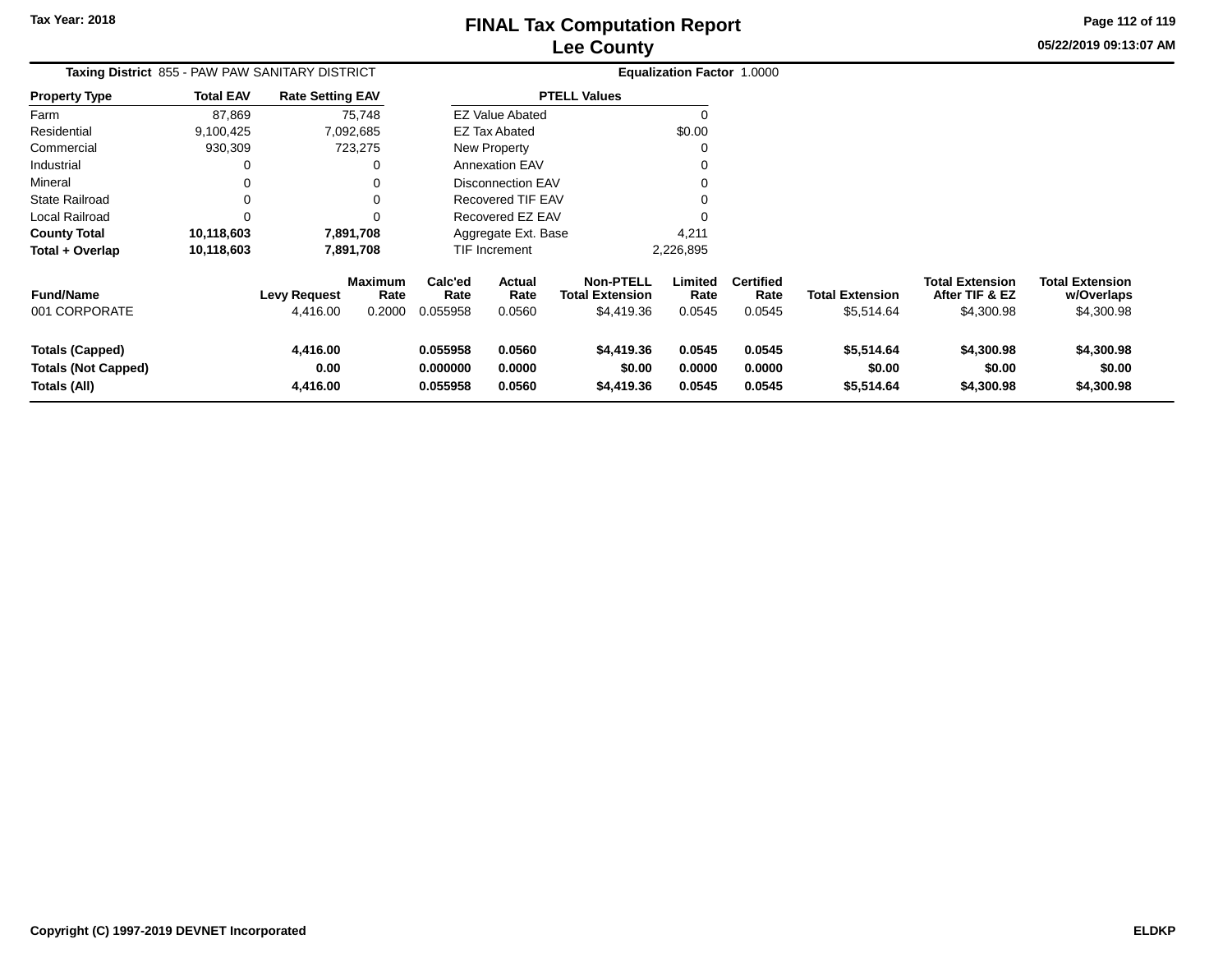**05/22/2019 09:13:07 AMPage 113 of 119**

| Taxing District 856 - LEE CENTER CEMETERY DIST |                         |                                 |                                                                                                                    |                  |                                                                                                 |                                                                                                                                                                                          |                          |                                      |                        |                                      |
|------------------------------------------------|-------------------------|---------------------------------|--------------------------------------------------------------------------------------------------------------------|------------------|-------------------------------------------------------------------------------------------------|------------------------------------------------------------------------------------------------------------------------------------------------------------------------------------------|--------------------------|--------------------------------------|------------------------|--------------------------------------|
| <b>Total EAV</b>                               |                         |                                 |                                                                                                                    |                  |                                                                                                 |                                                                                                                                                                                          |                          |                                      |                        |                                      |
| 4,114,979                                      |                         |                                 |                                                                                                                    |                  |                                                                                                 |                                                                                                                                                                                          |                          |                                      |                        |                                      |
| 2,527,650                                      |                         |                                 |                                                                                                                    |                  |                                                                                                 | \$0.00                                                                                                                                                                                   |                          |                                      |                        |                                      |
| 1,915,540                                      |                         |                                 |                                                                                                                    |                  |                                                                                                 | 234,185                                                                                                                                                                                  |                          |                                      |                        |                                      |
| 124                                            |                         | 124                             |                                                                                                                    |                  |                                                                                                 | 0                                                                                                                                                                                        |                          |                                      |                        |                                      |
| 0                                              |                         | 0                               |                                                                                                                    |                  |                                                                                                 |                                                                                                                                                                                          |                          |                                      |                        |                                      |
| $\Omega$                                       |                         |                                 |                                                                                                                    |                  |                                                                                                 |                                                                                                                                                                                          |                          |                                      |                        |                                      |
| $\Omega$                                       |                         |                                 |                                                                                                                    |                  |                                                                                                 |                                                                                                                                                                                          |                          |                                      |                        |                                      |
| 8,558,293                                      |                         |                                 |                                                                                                                    |                  |                                                                                                 | 4,832                                                                                                                                                                                    |                          |                                      |                        |                                      |
| 8,558,293                                      |                         |                                 |                                                                                                                    |                  |                                                                                                 | 0                                                                                                                                                                                        |                          |                                      |                        |                                      |
|                                                |                         |                                 | Calc'ed<br>Rate                                                                                                    | Actual<br>Rate   | <b>Non-PTELL</b>                                                                                | Limited<br>Rate                                                                                                                                                                          | <b>Certified</b><br>Rate | <b>Total Extension</b>               | <b>Total Extension</b> | <b>Total Extension</b><br>w/Overlaps |
|                                                | 4,400.00                | 0.0600                          | 0.051412                                                                                                           | 0.0514           | \$4,398.96                                                                                      | 0.0514                                                                                                                                                                                   | 0.0514                   | \$4,398.96                           | \$4,398.96             | \$4,398.96                           |
|                                                | 400.00                  | 0.0000                          | 0.004674                                                                                                           | 0.0047           | \$402.24                                                                                        | 0.0047                                                                                                                                                                                   | 0.0047                   | \$402.24                             | \$402.24               | \$402.24                             |
|                                                | 4,800.00<br>0.00        |                                 | 0.056086<br>0.000000                                                                                               | 0.0561<br>0.0000 | \$4,801.20<br>\$0.00                                                                            | 0.0561<br>0.0000                                                                                                                                                                         | 0.0561<br>0.0000         | \$4,801.20<br>\$0.00                 | \$4,801.20<br>\$0.00   | \$4,801.20<br>\$0.00<br>\$4,801.20   |
|                                                | 035 LIABILITY INSURANCE | <b>Levy Request</b><br>4,800.00 | <b>Rate Setting EAV</b><br>4,114,979<br>2,527,650<br>1,915,540<br>8,558,293<br>8,558,293<br><b>Maximum</b><br>Rate | 0.056086         | <b>EZ Tax Abated</b><br>New Property<br><b>Annexation EAV</b><br><b>TIF Increment</b><br>0.0561 | <b>PTELL Values</b><br><b>EZ Value Abated</b><br><b>Disconnection EAV</b><br><b>Recovered TIF EAV</b><br>Recovered EZ EAV<br>Aggregate Ext. Base<br><b>Total Extension</b><br>\$4,801.20 | 0.0561                   | Equalization Factor 1.0000<br>0.0561 | \$4,801.20             | After TIF & EZ<br>\$4,801.20         |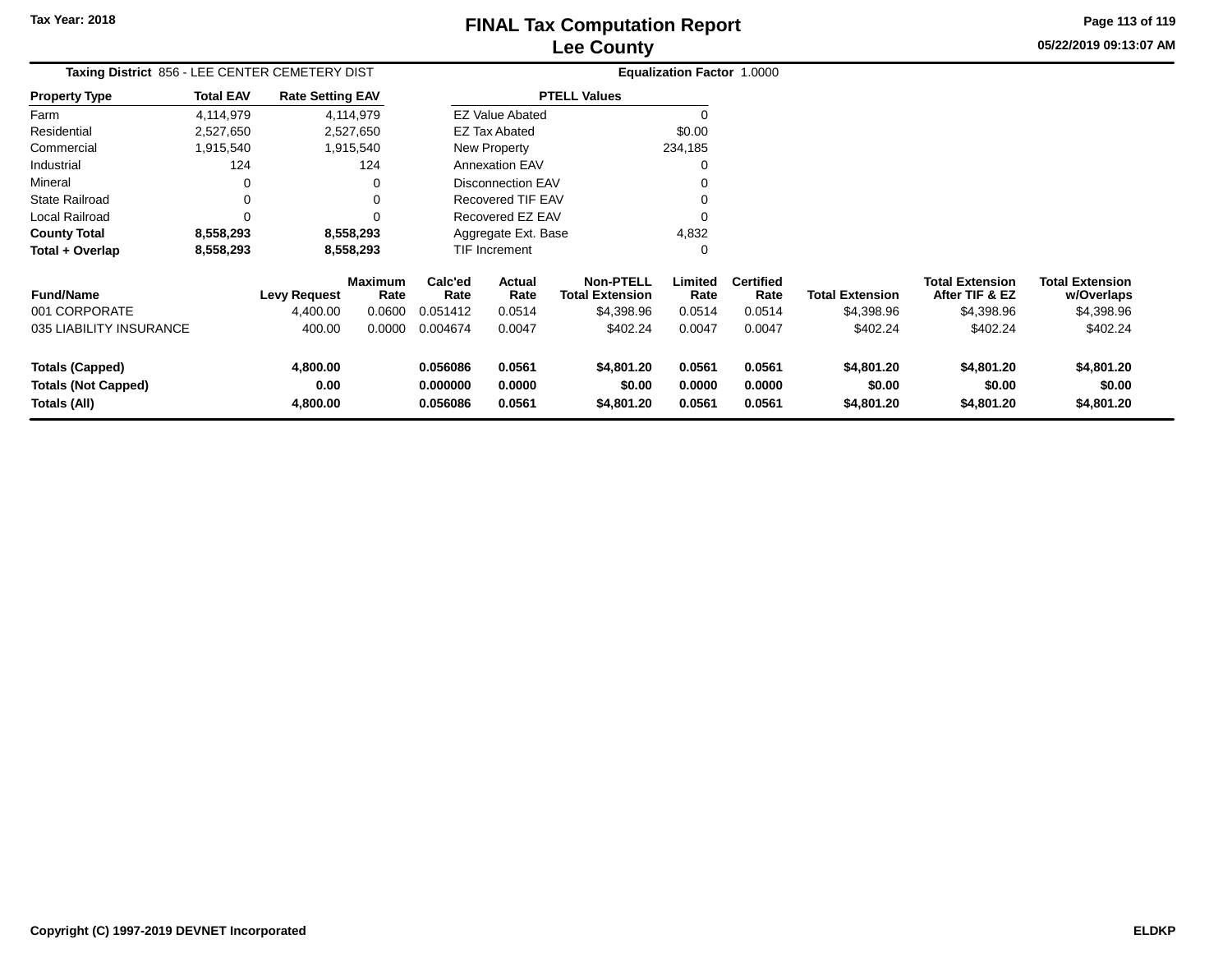**05/22/2019 09:13:07 AMPage 114 of 119**

| Taxing District 857 - OHIO PUBLIC LIBRARY DIST |                          |                         |                        |                      | Equalization Factor 1.0000 |                                            |                 |                          |                                |                                          |                                      |
|------------------------------------------------|--------------------------|-------------------------|------------------------|----------------------|----------------------------|--------------------------------------------|-----------------|--------------------------|--------------------------------|------------------------------------------|--------------------------------------|
| <b>Property Type</b>                           | <b>Total EAV</b>         | <b>Rate Setting EAV</b> |                        |                      |                            | <b>PTELL Values</b>                        |                 |                          | <b>Overlapping County</b>      | <b>Overlap EAV</b>                       |                                      |
| Farm                                           | 4,027,176                |                         | 4,027,176              |                      | <b>EZ Value Abated</b>     |                                            | 0               | <b>Bureau County</b>     |                                | 29,460,909                               |                                      |
| Residential                                    | 437,509                  |                         | 437,509                |                      | <b>EZ Tax Abated</b>       |                                            | \$0.00          | <b>Total</b>             |                                | 29,460,909                               |                                      |
| Commercial                                     | 0                        |                         | 0                      |                      | <b>New Property</b>        |                                            | 9,966           |                          | * denotes use of estimated EAV |                                          |                                      |
| Industrial                                     | 141,617                  |                         | 141,617                |                      | <b>Annexation EAV</b>      |                                            |                 |                          |                                |                                          |                                      |
| Mineral                                        | 4,432,599                |                         | 4,432,599              |                      | Disconnection EAV          |                                            |                 |                          |                                |                                          |                                      |
| State Railroad                                 |                          |                         | 0                      |                      | Recovered TIF EAV          |                                            |                 |                          |                                |                                          |                                      |
| Local Railroad                                 |                          |                         |                        |                      | Recovered EZ EAV           |                                            |                 |                          |                                |                                          |                                      |
| <b>County Total</b>                            | 9,038,901                |                         | 9,038,901              |                      | Aggregate Ext. Base        |                                            |                 |                          |                                |                                          |                                      |
| Total + Overlap                                | 38,499,810<br>38,499,810 |                         |                        | <b>TIF Increment</b> |                            |                                            |                 |                          |                                |                                          |                                      |
| <b>Fund/Name</b>                               |                          | <b>Levy Request</b>     | <b>Maximum</b><br>Rate | Calc'ed<br>Rate      | Actual<br>Rate             | <b>Non-PTELL</b><br><b>Total Extension</b> | Limited<br>Rate | <b>Certified</b><br>Rate | <b>Total Extension</b>         | <b>Total Extension</b><br>After TIF & EZ | <b>Total Extension</b><br>w/Overlaps |
| 001 CORPORATE                                  |                          | 57,000.00               | 0.1500                 | 0.148053             | 0.1481                     | \$13,386.61                                | 0.1481          | 0.1481                   | \$13,386.61                    | \$13,386.61                              | \$57,018.22                          |
| 004 BUILDING & MAINTENANCE                     |                          | 7,700.00                | 0.0200                 | 0.020000             | 0.0200                     | \$1,807.78                                 | 0.0200          | 0.0200                   | \$1,807.78                     | \$1,807.78                               | \$7,699.96                           |
| 031 WORKING CASH                               |                          | 0.00                    | 0.0500                 | 0.000000             | 0.0000                     | \$0.00                                     | 0.0000          | 0.0000                   | \$0.00                         | \$0.00                                   | \$0.00                               |
| 035 LIABILITY INSURANCE                        |                          | 5,000.00                | 0.0000                 | 0.012987             | 0.0130                     | \$1,175.06                                 | 0.0130          | 0.0130                   | \$1,175.06                     | \$1,175.06                               | \$5,004.98                           |
| 047 SOCIAL SECURITY                            |                          | 5,700.00                | 0.0000                 | 0.014805             | 0.0148                     | \$1,337.76                                 | 0.0148          | 0.0148                   | \$1,337.76                     | \$1,337.76                               | \$5,697.97                           |
| <b>Totals (Capped)</b>                         |                          | 0.00                    |                        | 0.000000             | 0.0000                     | \$0.00                                     | 0.0000          | 0.0000                   | \$0.00                         | \$0.00                                   | \$0.00                               |
| <b>Totals (Not Capped)</b>                     |                          | 75,400.00               |                        | 0.195845             | 0.1959                     | \$17,707.21                                | 0.1959          | 0.1959                   | \$17,707.21                    | \$17,707.21                              | \$75,421.13                          |
| Totals (All)                                   |                          | 75,400.00               |                        | 0.195845             | 0.1959                     | \$17,707.21                                | 0.1959          | 0.1959                   | \$17,707.21                    | \$17,707.21                              | \$75,421.13                          |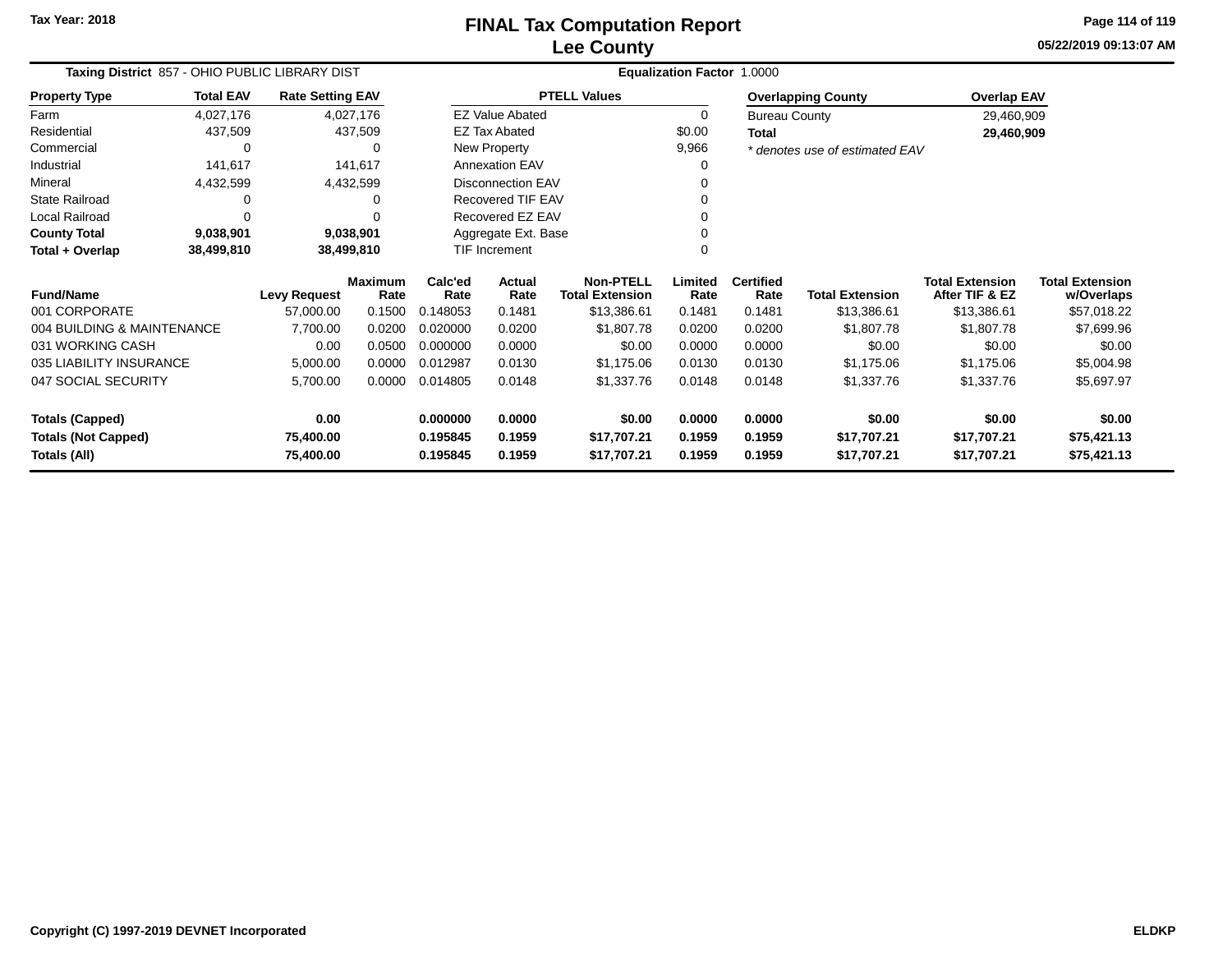**Totals (All)**

### **Lee CountyFINAL Tax Computation Report**

**0.444835 0.4448 \$35,102.32 0.4375 0.4375 \$44,268.89 \$34,526.22 \$34,526.22**

**05/22/2019 09:13:07 AMPage 115 of 119**

| Taxing District 858 - PAW PAW PUBLIC LIB DIST |                                             |                     |                        |                 |                          |                                            | <b>Equalization Factor 1.0000</b> |                          |                        |                                          |                                      |
|-----------------------------------------------|---------------------------------------------|---------------------|------------------------|-----------------|--------------------------|--------------------------------------------|-----------------------------------|--------------------------|------------------------|------------------------------------------|--------------------------------------|
| <b>Property Type</b>                          | <b>Total EAV</b><br><b>Rate Setting EAV</b> |                     |                        |                 |                          | <b>PTELL Values</b>                        |                                   |                          |                        |                                          |                                      |
| Farm                                          | 87,869                                      |                     | 75,748                 |                 | <b>EZ Value Abated</b>   |                                            | $\Omega$                          |                          |                        |                                          |                                      |
| Residential                                   | 9,100,425                                   |                     | 7,092,685              |                 | <b>EZ Tax Abated</b>     |                                            | \$0.00                            |                          |                        |                                          |                                      |
| Commercial                                    | 930,309                                     |                     | 723,275                |                 | <b>New Property</b>      |                                            |                                   |                          |                        |                                          |                                      |
| Industrial                                    |                                             |                     | 0                      |                 | <b>Annexation EAV</b>    |                                            |                                   |                          |                        |                                          |                                      |
| Mineral                                       |                                             |                     | 0                      |                 | <b>Disconnection EAV</b> |                                            |                                   |                          |                        |                                          |                                      |
| State Railroad                                |                                             |                     | 0                      |                 | Recovered TIF EAV        |                                            |                                   |                          |                        |                                          |                                      |
| Local Railroad                                | $\Omega$                                    |                     | $\Omega$               |                 | Recovered EZ EAV         |                                            |                                   |                          |                        |                                          |                                      |
| <b>County Total</b>                           | 10,118,603                                  |                     | 7,891,708              |                 | Aggregate Ext. Base      |                                            | 33,434                            |                          |                        |                                          |                                      |
| Total + Overlap                               | 10,118,603                                  |                     | 7,891,708              |                 | TIF Increment            |                                            | 2,226,895                         |                          |                        |                                          |                                      |
| <b>Fund/Name</b>                              |                                             | <b>Levy Request</b> | <b>Maximum</b><br>Rate | Calc'ed<br>Rate | Actual<br>Rate           | <b>Non-PTELL</b><br><b>Total Extension</b> | Limited<br>Rate                   | <b>Certified</b><br>Rate | <b>Total Extension</b> | <b>Total Extension</b><br>After TIF & EZ | <b>Total Extension</b><br>w/Overlaps |
| 001 CORPORATE                                 |                                             | 30,628.00           | 0.6000                 | 0.388104        | 0.3881                   | \$30,627.72                                | 0.3817                            | 0.3817                   | \$38,622.71            | \$30,122.65                              | \$30,122.65                          |
| 005 I.M.R.F.                                  |                                             | 1,540.00            | 0.0000                 | 0.019514        | 0.0195                   | \$1,538.88                                 | 0.0192                            | 0.0192                   | \$1,942.77             | \$1,515.21                               | \$1,515.21                           |
| 035 LIABILITY INSURANCE                       |                                             | 1,091.00            | 0.0000                 | 0.013825        | 0.0138                   | \$1,089.06                                 | 0.0136                            | 0.0136                   | \$1,376.13             | \$1,073.27                               | \$1,073.27                           |
| 047 SOCIAL SECURITY                           |                                             | 1,846.00            | 0.0000                 | 0.023392        | 0.0234                   | \$1,846.66                                 | 0.0230                            | 0.0230                   | \$2,327.28             | \$1,815.09                               | \$1,815.09                           |
| <b>Totals (Capped)</b>                        |                                             | 35,105.00           |                        | 0.444835        | 0.4448                   | \$35,102.32                                | 0.4375                            | 0.4375                   | \$44,268.89            | \$34,526.22                              | \$34,526.22                          |
| <b>Totals (Not Capped)</b>                    |                                             | 0.00                |                        | 0.000000        | 0.0000                   | \$0.00                                     | 0.0000                            | 0.0000                   | \$0.00                 | \$0.00                                   | \$0.00                               |

**35,105.00**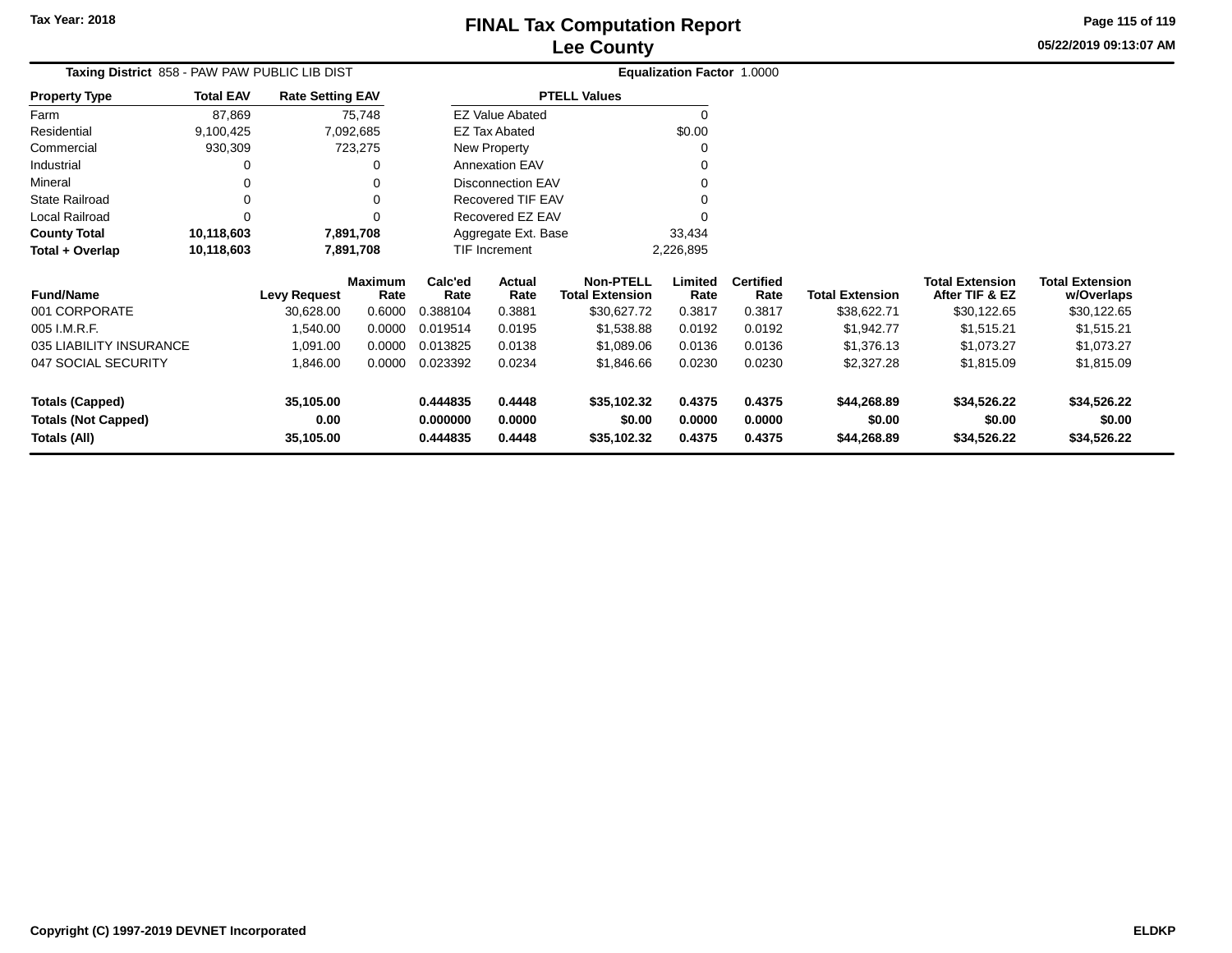**05/22/2019 09:13:07 AMPage 116 of 119**

| Taxing District 859 - EARLVILLE LIBRARY DISTRICT |                  |                         |                        | Equalization Factor 1.0000 |                        |                                            |                 |                          |                                |                                          |                                      |  |
|--------------------------------------------------|------------------|-------------------------|------------------------|----------------------------|------------------------|--------------------------------------------|-----------------|--------------------------|--------------------------------|------------------------------------------|--------------------------------------|--|
| <b>Property Type</b>                             | <b>Total EAV</b> | <b>Rate Setting EAV</b> |                        |                            |                        | <b>PTELL Values</b>                        |                 |                          | <b>Overlapping County</b>      | <b>Overlap EAV</b>                       |                                      |  |
| Farm                                             | 515,344          |                         | 515,344                |                            | <b>EZ Value Abated</b> |                                            | 0               | DeKalb County            |                                | 2,060,830                                |                                      |  |
| Residential                                      | 119,656          |                         | 119,656                |                            | <b>EZ Tax Abated</b>   |                                            | \$0.00          | LaSalle County           |                                | 61,189,880                               |                                      |  |
| Commercial                                       |                  |                         |                        |                            | New Property           |                                            | 0               | <b>Total</b>             |                                | 63,250,710                               |                                      |  |
| Industrial                                       |                  |                         |                        |                            | <b>Annexation EAV</b>  |                                            | 0               |                          | * denotes use of estimated EAV |                                          |                                      |  |
| Mineral                                          |                  |                         |                        | <b>Disconnection EAV</b>   |                        |                                            | 0               |                          |                                |                                          |                                      |  |
| <b>State Railroad</b>                            |                  |                         |                        | Recovered TIF EAV          |                        |                                            |                 |                          |                                |                                          |                                      |  |
| Local Railroad                                   |                  |                         |                        | Recovered EZ EAV           |                        |                                            |                 |                          |                                |                                          |                                      |  |
| <b>County Total</b>                              | 635,000          |                         | 635,000                |                            | Aggregate Ext. Base    |                                            |                 |                          |                                |                                          |                                      |  |
| Total + Overlap                                  | 63,885,710       | 63,885,710              |                        |                            | <b>TIF Increment</b>   |                                            | ∩               |                          |                                |                                          |                                      |  |
| <b>Fund/Name</b>                                 |                  | <b>Levy Request</b>     | <b>Maximum</b><br>Rate | Calc'ed<br>Rate            | <b>Actual</b><br>Rate  | <b>Non-PTELL</b><br><b>Total Extension</b> | Limited<br>Rate | <b>Certified</b><br>Rate | <b>Total Extension</b>         | <b>Total Extension</b><br>After TIF & EZ | <b>Total Extension</b><br>w/Overlaps |  |
| 001 CORPORATE                                    |                  | 89,000.00               | 0.1500                 | 0.139311                   | 0.1393                 | \$884.56                                   | 0.1393          | 0.1393                   | \$884.56                       | \$884.56                                 | \$88,992.79                          |  |
| 004 BUILDINGS, EQUIPMENT AN                      |                  | 11,850.00               | 0.0200                 | 0.018549                   | 0.0185                 | \$117.48                                   | 0.0185          | 0.0185                   | \$117.48                       | \$117.48                                 | \$11,818.86                          |  |
| 027 AUDIT                                        |                  | 2,600.00                | 0.0050                 | 0.004070                   | 0.0041                 | \$26.04                                    | 0.0041          | 0.0041                   | \$26.04                        | \$26.04                                  | \$2,619.31                           |  |
| 031 WORKING CASH                                 |                  | 0.00                    | 0.0500                 | 0.000000                   | 0.0000                 | \$0.00                                     | 0.0000          | 0.0000                   | \$0.00                         | \$0.00                                   | \$0.00                               |  |
| 035 LIABILITY INSURANCE                          |                  | 47,100.00               | 0.0000                 | 0.073725                   | 0.0737                 | \$468.00                                   | 0.0737          | 0.0737                   | \$468.00                       | \$468.00                                 | \$47,083.77                          |  |
| 047 SOCIAL SECURITY                              |                  | 10,000.00               | 0.0000                 | 0.015653                   | 0.0157                 | \$99.70                                    | 0.0157          | 0.0157                   | \$99.70                        | \$99.70                                  | \$10,030.06                          |  |
| <b>Totals (Capped)</b>                           |                  | 0.00                    |                        | 0.000000                   | 0.0000                 | \$0.00                                     | 0.0000          | 0.0000                   | \$0.00                         | \$0.00                                   | \$0.00                               |  |
| <b>Totals (Not Capped)</b>                       |                  | 160,550.00              |                        | 0.251308                   | 0.2513                 | \$1,595.78                                 | 0.2513          | 0.2513                   | \$1,595.78                     | \$1,595.78                               | \$160,544.79                         |  |
| Totals (All)<br>160,550.00                       |                  |                         | 0.251308               | 0.2513                     | \$1,595.78             | 0.2513                                     | 0.2513          | \$1,595.78               | \$1,595.78                     | \$160,544.79                             |                                      |  |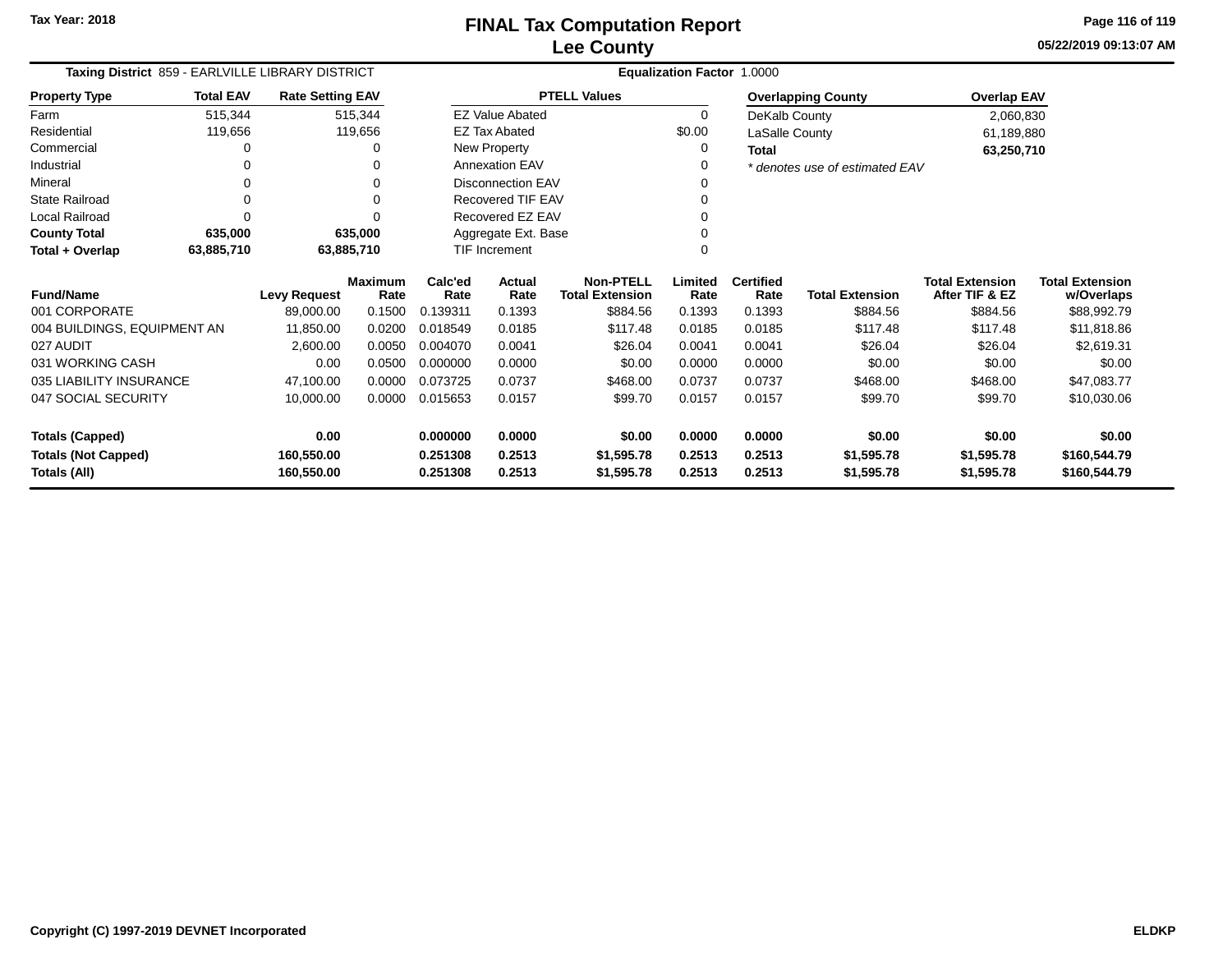**05/22/2019 09:13:07 AMPage 117 of 119**

| Taxing District TIF1 - DIXON CENTRAL BUSINESS (TIF1) |                  |                     |                 | Equalization Factor 1.0000 |                          |                                            |                 |                          |                        |                                          |                                      |
|------------------------------------------------------|------------------|---------------------|-----------------|----------------------------|--------------------------|--------------------------------------------|-----------------|--------------------------|------------------------|------------------------------------------|--------------------------------------|
| <b>Property Type</b>                                 | <b>Total EAV</b> | <b>TIF Base EAV</b> |                 |                            |                          | <b>PTELL Values</b>                        |                 |                          |                        |                                          |                                      |
| Farm                                                 |                  |                     |                 |                            | <b>EZ Value Abated</b>   |                                            | $\Omega$        |                          |                        |                                          |                                      |
| Residential                                          | 85,888           |                     | 34,660          |                            | EZ Tax Abated            |                                            | \$0.00          |                          |                        |                                          |                                      |
| Commercial                                           | 4,247,479        | 2,465,471           |                 |                            | <b>New Property</b>      |                                            | O               |                          |                        |                                          |                                      |
| Industrial                                           |                  |                     |                 |                            | <b>Annexation EAV</b>    |                                            |                 |                          |                        |                                          |                                      |
| Mineral                                              |                  |                     |                 |                            | <b>Disconnection EAV</b> |                                            |                 |                          |                        |                                          |                                      |
| <b>State Railroad</b>                                | 22,319           |                     |                 |                            | <b>Recovered TIF EAV</b> |                                            |                 |                          |                        |                                          |                                      |
| Local Railroad                                       |                  |                     |                 |                            | Recovered EZ EAV         |                                            |                 |                          |                        |                                          |                                      |
| <b>County Total</b>                                  | 4,355,686        | 2,500,131           |                 |                            | Aggregate Ext. Base      |                                            |                 |                          |                        |                                          |                                      |
| Total + Overlap                                      | 4,355,686        |                     | 2,500,131       |                            | TIF Increment            |                                            | 1,855,555       |                          |                        |                                          |                                      |
| <b>Fund/Name</b>                                     |                  | <b>Levy Request</b> | Maximum<br>Rate | Calc'ed<br>Rate            | Actual<br>Rate           | <b>Non-PTELL</b><br><b>Total Extension</b> | Limited<br>Rate | <b>Certified</b><br>Rate | <b>Total Extension</b> | <b>Total Extension</b><br>After TIF & EZ | <b>Total Extension</b><br>w/Overlaps |
| 098 INCREMENT FUND                                   |                  | 0.00                | 0.0000          | 0.000000                   | 0.0000                   | \$0.00                                     | 0.0000          | 0.0000                   | \$0.00                 | \$178,701.52                             | \$178,701.52                         |
| <b>Totals (Capped)</b>                               |                  | 0.00                |                 | 0.000000                   | 0.0000                   | \$0.00                                     | 0.0000          | 0.0000                   | \$0.00                 | \$0.00                                   | \$0.00                               |
| <b>Totals (Not Capped)</b>                           |                  | 0.00                |                 | 0.000000                   | 0.0000                   | \$0.00                                     | 0.0000          | 0.0000                   | \$0.00                 | \$178,701.52                             | \$178,701.52                         |
| Totals (All)                                         |                  | 0.00                |                 | 0.000000                   | 0.0000                   | \$0.00                                     | 0.0000          | 0.0000                   | \$0.00                 | \$178,701.52                             | \$178,701.52                         |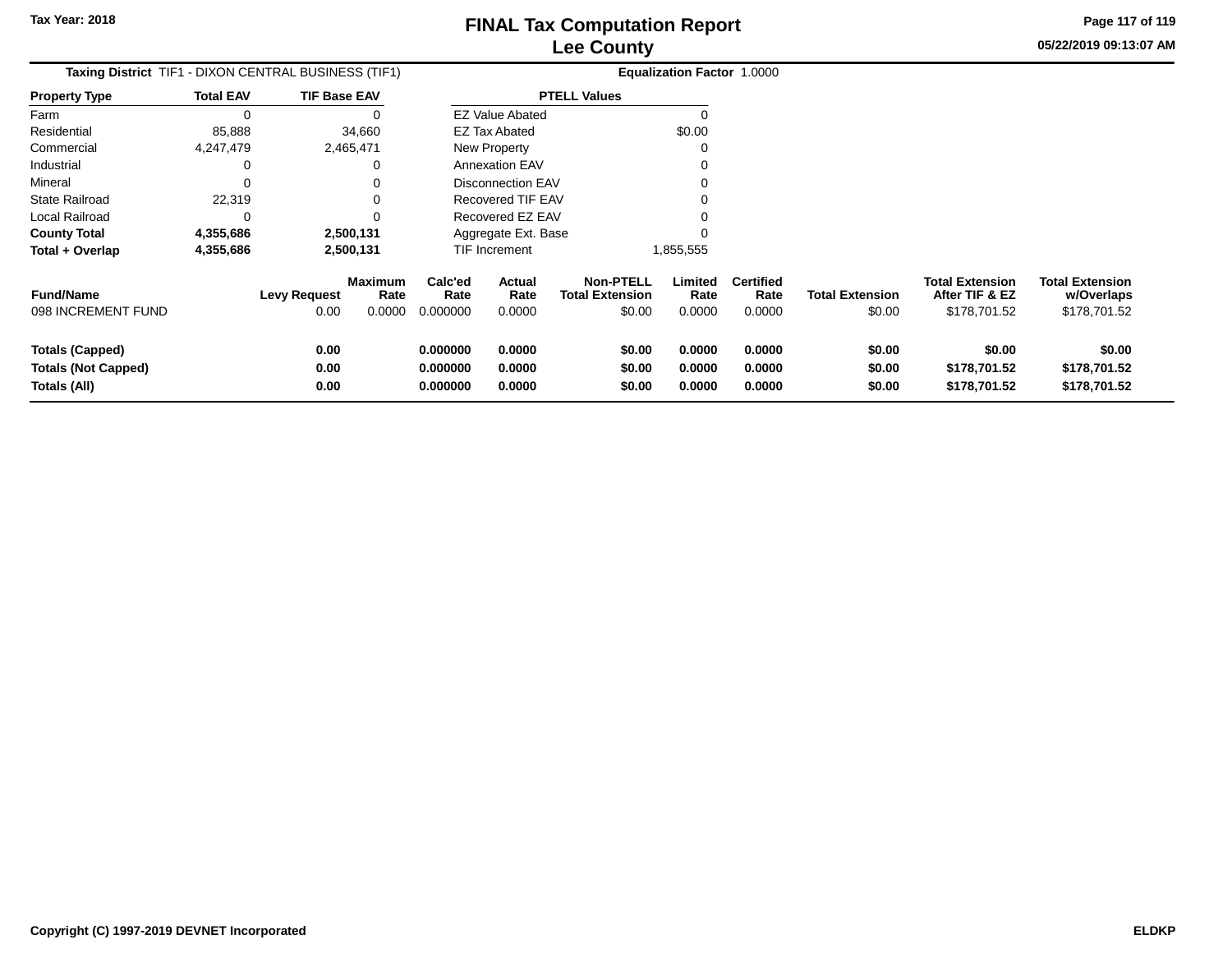**05/22/2019 09:13:07 AMPage 118 of 119**

| <b>FINAL TAX COMPUTATION REPORT</b> |  |
|-------------------------------------|--|
| <b>Lee County</b>                   |  |

| <b>Taxing District</b> TIF2 - VILLAGE OF PAW PAW (TIF2) |                  |                             |                                  |                             |                          |                                                      | <b>Equalization Factor 1.0000</b> |                                    |                                  |                                                          |                                                      |
|---------------------------------------------------------|------------------|-----------------------------|----------------------------------|-----------------------------|--------------------------|------------------------------------------------------|-----------------------------------|------------------------------------|----------------------------------|----------------------------------------------------------|------------------------------------------------------|
| <b>Property Type</b>                                    | <b>Total EAV</b> | <b>TIF Base EAV</b>         |                                  | <b>PTELL Values</b>         |                          |                                                      |                                   |                                    |                                  |                                                          |                                                      |
| Farm                                                    | 41,920           |                             | 29,799                           |                             | <b>EZ Value Abated</b>   |                                                      |                                   |                                    |                                  |                                                          |                                                      |
| Residential                                             | 3,954,955        |                             | 1,947,215                        |                             | <b>EZ Tax Abated</b>     |                                                      | \$0.00                            |                                    |                                  |                                                          |                                                      |
| Commercial                                              | 774,018          |                             | 566,984                          |                             | New Property             |                                                      |                                   |                                    |                                  |                                                          |                                                      |
| Industrial                                              | 0                |                             | 0                                |                             | <b>Annexation EAV</b>    |                                                      |                                   |                                    |                                  |                                                          |                                                      |
| Mineral                                                 |                  |                             | 0                                |                             | <b>Disconnection EAV</b> |                                                      |                                   |                                    |                                  |                                                          |                                                      |
| <b>State Railroad</b>                                   | 0                |                             | 0                                |                             | Recovered TIF EAV        |                                                      |                                   |                                    |                                  |                                                          |                                                      |
| Local Railroad                                          |                  |                             | 0                                |                             | Recovered EZ EAV         |                                                      |                                   |                                    |                                  |                                                          |                                                      |
| <b>County Total</b>                                     | 4,770,893        |                             | 2,543,998                        |                             | Aggregate Ext. Base      |                                                      |                                   |                                    |                                  |                                                          |                                                      |
| Total + Overlap                                         | 4,770,893        |                             | 2,543,998                        |                             | <b>TIF Increment</b>     |                                                      | 2,226,895                         |                                    |                                  |                                                          |                                                      |
| <b>Fund/Name</b><br>098 INCREMENT FUND                  |                  | <b>Levy Request</b><br>0.00 | <b>Maximum</b><br>Rate<br>0.0000 | Calc'ed<br>Rate<br>0.000000 | Actual<br>Rate<br>0.0000 | <b>Non-PTELL</b><br><b>Total Extension</b><br>\$0.00 | Limited<br>Rate<br>0.0000         | <b>Certified</b><br>Rate<br>0.0000 | <b>Total Extension</b><br>\$0.00 | <b>Total Extension</b><br>After TIF & EZ<br>\$247,678.14 | <b>Total Extension</b><br>w/Overlaps<br>\$247,678.14 |
|                                                         |                  |                             |                                  |                             |                          |                                                      |                                   |                                    |                                  |                                                          |                                                      |
| <b>Totals (Capped)</b>                                  |                  | 0.00                        |                                  | 0.000000                    | 0.0000                   | \$0.00                                               | 0.0000                            | 0.0000                             | \$0.00                           | \$0.00                                                   | \$0.00                                               |
| <b>Totals (Not Capped)</b>                              |                  | 0.00                        |                                  | 0.000000                    | 0.0000                   | \$0.00                                               | 0.0000                            | 0.0000                             | \$0.00                           | \$247,678.14                                             | \$247,678.14                                         |
| Totals (All)                                            |                  | 0.00                        |                                  | 0.000000                    | 0.0000                   | \$0.00                                               | 0.0000                            | 0.0000                             | \$0.00                           | \$247,678.14                                             | \$247,678.14                                         |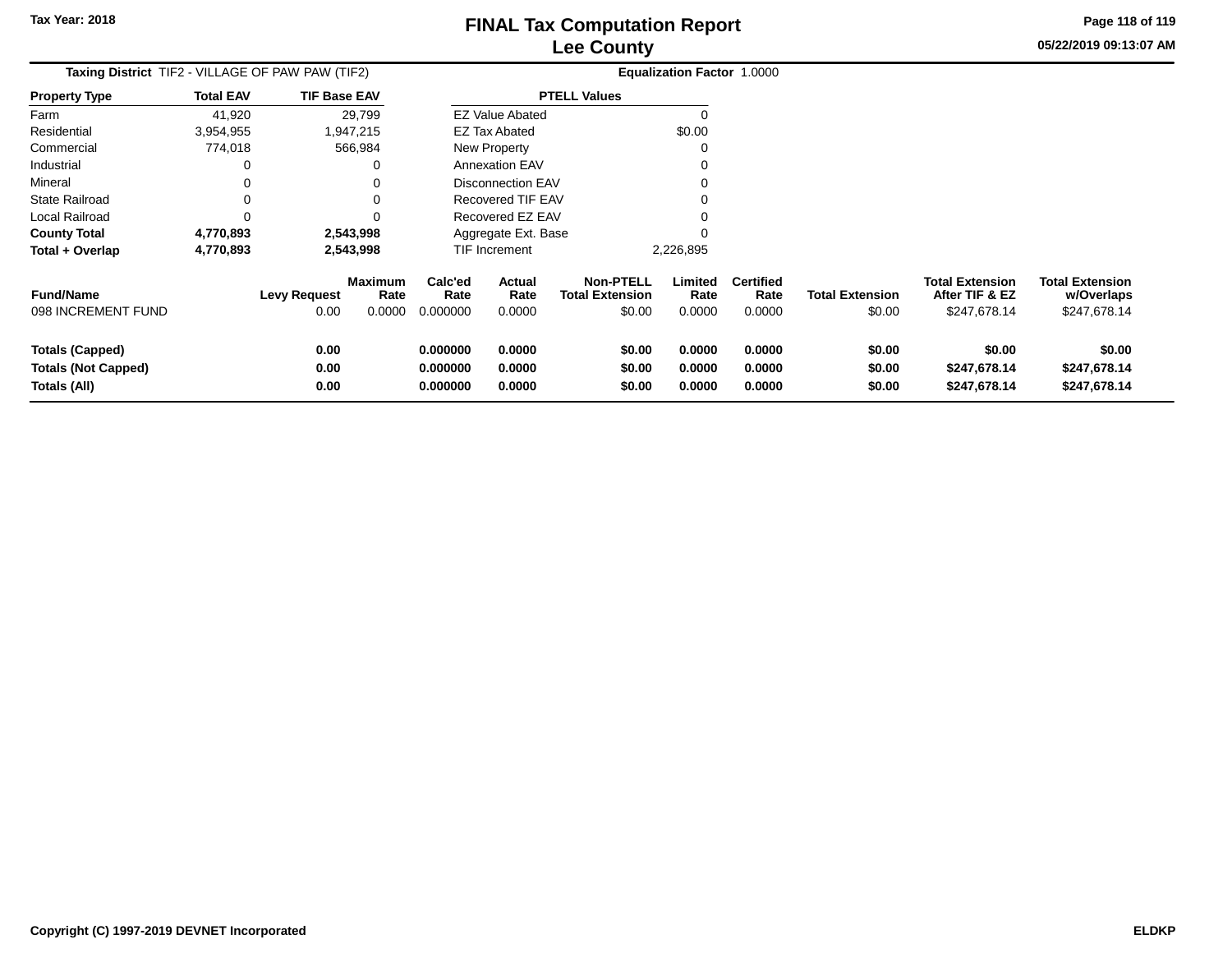**05/22/2019 09:13:07 AMPage 119 of 119**

| Taxing District_TIF3 - DIXON-CITY-RIVERFRONT (TIF3)                  |                  |                                                                 |                                  | <b>Equalization Factor 1.0000</b> |                                                      |                            |                                    |                                  |                                                          |                                                      |
|----------------------------------------------------------------------|------------------|-----------------------------------------------------------------|----------------------------------|-----------------------------------|------------------------------------------------------|----------------------------|------------------------------------|----------------------------------|----------------------------------------------------------|------------------------------------------------------|
| <b>Property Type</b>                                                 | <b>Total EAV</b> | <b>TIF Base EAV</b>                                             |                                  |                                   | <b>PTELL Values</b>                                  |                            |                                    |                                  |                                                          |                                                      |
| Farm                                                                 |                  |                                                                 |                                  | <b>EZ Value Abated</b>            |                                                      |                            |                                    |                                  |                                                          |                                                      |
| Residential                                                          | 2,185,793        | 1,050,388                                                       |                                  | <b>EZ Tax Abated</b>              |                                                      | \$0.00                     |                                    |                                  |                                                          |                                                      |
| Commercial                                                           | 4,605,506        | 2,981,285                                                       |                                  | New Property                      |                                                      |                            |                                    |                                  |                                                          |                                                      |
| Industrial                                                           |                  | 0                                                               |                                  | <b>Annexation EAV</b>             |                                                      |                            |                                    |                                  |                                                          |                                                      |
| Mineral                                                              |                  | 0                                                               |                                  | <b>Disconnection EAV</b>          |                                                      |                            |                                    |                                  |                                                          |                                                      |
| <b>State Railroad</b>                                                |                  | 0                                                               |                                  | Recovered TIF EAV                 |                                                      |                            |                                    |                                  |                                                          |                                                      |
| Local Railroad                                                       |                  | 0                                                               |                                  | Recovered EZ EAV                  |                                                      |                            |                                    |                                  |                                                          |                                                      |
| <b>County Total</b>                                                  | 6,791,299        | 4,031,673                                                       |                                  | Aggregate Ext. Base               |                                                      |                            |                                    |                                  |                                                          |                                                      |
| Total + Overlap                                                      | 6,791,299        | 4,031,673                                                       |                                  | TIF Increment                     |                                                      | 2,759,626                  |                                    |                                  |                                                          |                                                      |
| <b>Fund/Name</b><br>098 INCREMENT FUND                               |                  | <b>Maximum</b><br><b>Levy Request</b><br>Rate<br>0.00<br>0.0000 | Calc'ed<br>Rate<br>0.000000      | Actual<br>Rate<br>0.0000          | <b>Non-PTELL</b><br><b>Total Extension</b><br>\$0.00 | Limited<br>Rate<br>0.0000  | <b>Certified</b><br>Rate<br>0.0000 | <b>Total Extension</b><br>\$0.00 | <b>Total Extension</b><br>After TIF & EZ<br>\$265,989.36 | <b>Total Extension</b><br>w/Overlaps<br>\$265,989.36 |
| <b>Totals (Capped)</b><br><b>Totals (Not Capped)</b><br>Totals (All) |                  | 0.00<br>0.00<br>0.00                                            | 0.000000<br>0.000000<br>0.000000 | 0.0000<br>0.0000<br>0.0000        | \$0.00<br>\$0.00<br>\$0.00                           | 0.0000<br>0.0000<br>0.0000 | 0.0000<br>0.0000<br>0.0000         | \$0.00<br>\$0.00<br>\$0.00       | \$0.00<br>\$265,989.36<br>\$265,989.36                   | \$0.00<br>\$265,989.36<br>\$265,989.36               |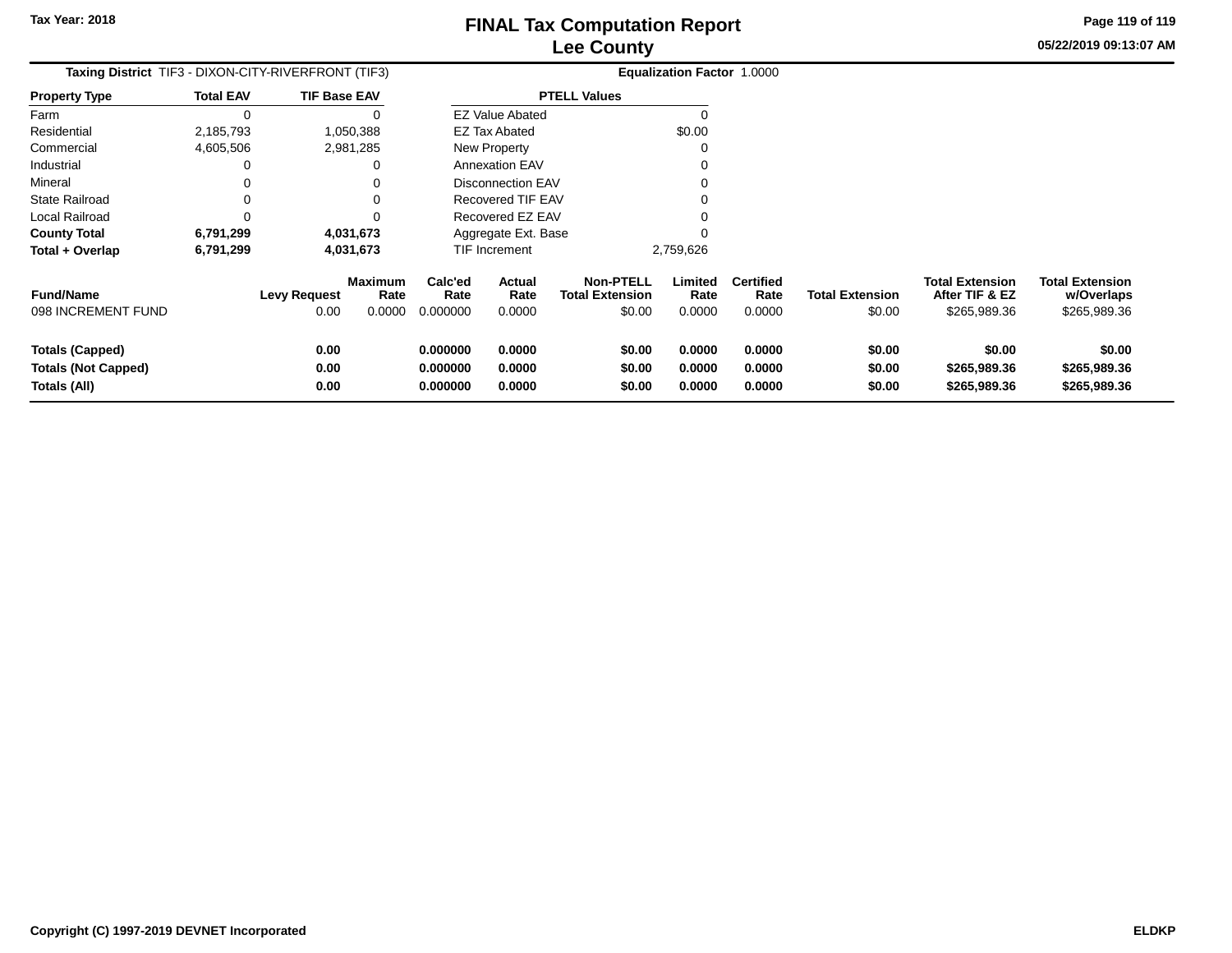## **PTELL Worksheet Tax Year: 2018 Page 1 of 83 Lee County**

**Taxing District** 220 - STEWARD ESD 220

| Aggregate Ext. Base $x$ (1 + Limit) x Rate Increase Factor =<br>\$805,562.71<br>1.021000 |                                                | 1.000000                            | <b>Numerator</b> | 822,480                           |                                      |                        |                    |                  |                                             |          |
|------------------------------------------------------------------------------------------|------------------------------------------------|-------------------------------------|------------------|-----------------------------------|--------------------------------------|------------------------|--------------------|------------------|---------------------------------------------|----------|
| <b>Current EAV</b><br>28,843,777                                                         | <b>Annexations</b><br>$\ddot{}$<br>$\mathbf 0$ | <b>Disconnections</b>               | $\equiv$<br>0    | <b>Adjusted EAV</b><br>28,843,777 |                                      |                        |                    |                  |                                             |          |
| <b>Adjusted EAV</b><br>- (<br>28,843,777                                                 | <b>New Property</b><br>x<br>17,079             | <b>State Multiplier</b><br>1.000000 | $\mathbf{r}$     | Overlap New Prop. -               | <b>TIF Recovery</b><br>0             | 0                      | <b>EZ Recovery</b> | $\equiv$<br>0    | <b>Denominator</b><br>28,826,698            |          |
| Numerator<br>822,480                                                                     | <b>Denominator</b><br>$\equiv$<br>28,826,698   | <b>Limiting Rate</b>                | 2.8532           | <b>District is Over the Limit</b> |                                      |                        |                    |                  |                                             |          |
| <b>Limiting Rate</b><br>2.8532                                                           | <b>Computed Rate</b><br>$\equiv$<br>3.108800   | <b>Reduction Factor</b><br>0.917782 |                  |                                   |                                      |                        |                    |                  |                                             |          |
| <b>Fund/Name</b>                                                                         | <b>Levy Request</b>                            | Max. Rate                           |                  | <b>Calc. Rate Actual Rate</b>     | <b>Non-PTELL</b><br><b>Extension</b> | <b>PTELL</b><br>Factor | Limited<br>Rate    | % Burden<br>Rate | <b>Lee County</b><br><b>Total Extension</b> | Percent  |
| ** 002 EDUCATION                                                                         | 628.785.00                                     | 0.0000                              | 2.179968         | 2.1800                            | \$625,754.33                         | 0.9178                 | 2.0007             | 0.0000           | \$574,287.47                                | 70.1213  |
| 003 BONDS                                                                                | 0.00                                           | 0.0000                              | 0.000000         | 0.0000                            | \$0.00                               | 1.0000                 | 0.0000             | 0.0000           | \$0.00                                      | 0.0000   |
| ** 004 OPERATIONS & MAINTEN/                                                             | 112,500.00                                     | 0.5500                              | 0.390032         | 0.3900                            | \$111,946.88                         | 0.9178                 | 0.3579             | 0.0000           | \$102,732.79                                | 12.5438  |
| ** 005 I.M.R.F.                                                                          | 500.00                                         | 0.0000                              | 0.001734         | 0.0017                            | \$487.97                             | 0.9178                 | 0.0016             | 0.0000           | \$459.27                                    | 0.0561   |
| ** 030 TRANSPORTATION                                                                    | 49,300.00                                      | 0.0000                              | 0.170921         | 0.1709                            | \$49,055.69                          | 0.9178                 | 0.1569             | 0.0000           | \$45,037.09                                 | 5.4991   |
| ** 031 WORKING CASH                                                                      | 9,400.00                                       | 0.0500                              | 0.032589         | 0.0326                            | \$9,357.61                           | 0.9178                 | 0.0299             | 0.0000           | \$8,582.59                                  | 1.0479   |
| ** 032 FIRE SAFETY                                                                       | 6,500.00                                       | 0.1000                              | 0.022535         | 0.0225                            | \$6.458.47                           | 0.9178                 | 0.0207             | 0.0000           | \$5,941.80                                  | 0.7255   |
| ** 033 SPECIAL EDUCATION                                                                 | 6,500.00                                       | 0.4000                              | 0.022535         | 0.0225                            | \$6,458.47                           | 0.9178                 | 0.0207             | 0.0000           | \$5,941.80                                  | 0.7255   |
| ** 035 LIABILITY INSURANCE                                                               | 62,500.00                                      | 0.0000                              | 0.216685         | 0.2167                            | \$62,202.28                          | 0.9178                 | 0.1989             | 0.0000           | \$57,092.91                                 | 6.9711   |
| ** 047 SOCIAL SECURITY                                                                   | 12,500.00                                      | 0.0000                              | 0.043337         | 0.0433                            | \$12,428.97                          | 0.9178                 | 0.0397             | 0.0000           | \$11,395.62                                 | 1.3914   |
| ** 057 LEASING                                                                           | 8,250.00                                       | 0.1000                              | 0.028602         | 0.0286                            | \$8,209.44                           | 0.9178                 | 0.0262             | 0.0000           | \$7,520.53                                  | 0.9183   |
| <b>Totals (Capped)</b>                                                                   | 896,735.00                                     |                                     | 3.108938         | 3.1088                            | \$892,360.11                         |                        | 2.8532             | 0.0000           | \$818,991.87                                | 100.0000 |
| <b>Totals (Not Capped)</b>                                                               | 0.00                                           |                                     | 0.000000         | 0.0000                            | \$0.00                               |                        | 0.0000             | 0.0000           | \$0.00                                      | 0.0000   |
| Totals (All)                                                                             | 896,735.00                                     |                                     | 3.108938         | 3.1088                            | \$892,360.11                         |                        | 2.8532             | 0.0000           | \$818,991.87                                | 100.0000 |
| ** Subject to PTELL                                                                      |                                                |                                     |                  |                                   |                                      |                        |                    |                  |                                             |          |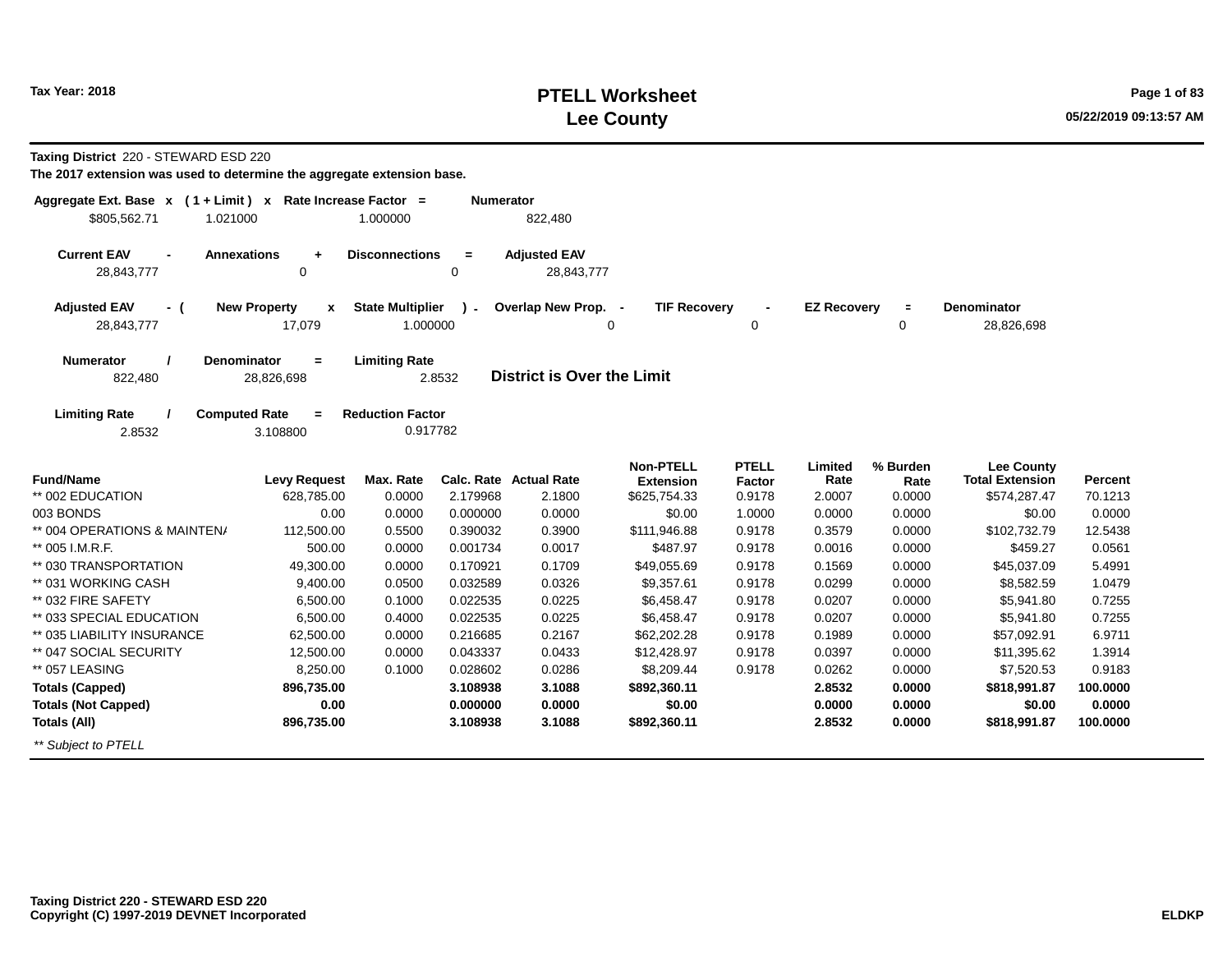## **PTELL Worksheet Tax Year: 2018 Page 2 of 83 Lee County**

**Taxing District** 271 - PAW PAW CUSD 271

| Aggregate Ext. Base $x$ (1 + Limit) x Rate Increase Factor =<br>\$2,220,200.17<br>1.021000 |                                                | 1.000000                            | <b>Numerator</b>     | 2,266,824                         |                                    |                  |                    |                |                                             |                |
|--------------------------------------------------------------------------------------------|------------------------------------------------|-------------------------------------|----------------------|-----------------------------------|------------------------------------|------------------|--------------------|----------------|---------------------------------------------|----------------|
| <b>Current EAV</b><br>$\blacksquare$<br>41,832,295                                         | <b>Annexations</b><br>$\ddot{}$<br>5,962       | <b>Disconnections</b>               | $\equiv$<br>$\Omega$ | <b>Adjusted EAV</b><br>41,826,333 |                                    |                  |                    |                |                                             |                |
| <b>Adjusted EAV</b><br>- (<br>41,826,333                                                   | <b>New Property</b><br>$\mathbf{x}$<br>115,600 | <b>State Multiplier</b><br>1.000000 | ν.                   | Overlap New Prop. -               | <b>TIF Recovery</b><br>0           | 0                | <b>EZ Recovery</b> | $\equiv$<br>0  | Denominator<br>41,710,733                   |                |
| <b>Numerator</b><br>2,266,824                                                              | Denominator<br>$\equiv$<br>41,710,733          | <b>Limiting Rate</b>                | 5.4346               | <b>District is Over the Limit</b> |                                    |                  |                    |                |                                             |                |
| <b>Limiting Rate</b><br>5.4346                                                             | <b>Computed Rate</b><br>$\equiv$<br>5.572000   | <b>Reduction Factor</b><br>0.975341 |                      |                                   |                                    |                  |                    |                |                                             |                |
| <b>Fund/Name</b>                                                                           | <b>Levy Request</b>                            | Max. Rate                           |                      | <b>Calc. Rate Actual Rate</b>     | <b>Non-PTELL</b>                   | <b>PTELL</b>     | Limited<br>Rate    | % Burden       | <b>Lee County</b><br><b>Total Extension</b> | <b>Percent</b> |
| ** 002 EDUCATION                                                                           | 1,705,000.00                                   | 0.0000                              | 4.075798             | 4.0758                            | <b>Extension</b><br>\$1,655,235.37 | Factor<br>0.9753 | 3.9751             | Rate<br>0.0000 | \$1,614,339.79                              | 58.9995        |
| 003 BONDS                                                                                  | 542,449.00                                     | 0.0000                              | 1.296723             | 1.2967                            | \$526,606.73                       | 1.0000           | 1.3032             | 0.0000         | \$529,246.46                                | 19.3425        |
| ** 004 OPERATIONS & MAINTEN/                                                               | 240,000.00                                     | 0.7500                              | 0.573719             | 0.5737                            | \$232,987.03                       | 0.9753           | 0.5595             | 0.0000         | \$227,220.22                                | 8.3043         |
| ** 005 I.M.R.F.                                                                            | 0.00                                           | 0.0000                              | 0.000000             | 0.0000                            | \$0.00                             | 1.0000           | 0.0000             | 0.0000         | \$0.00                                      | 0.0000         |
| ** 030 TRANSPORTATION                                                                      | 114,500.00                                     | 0.0000                              | 0.273712             | 0.2737                            | \$111,153.13                       | 0.9753           | 0.2669             | 0.0000         | \$108,391.56                                | 3.9614         |
| ** 031 WORKING CASH                                                                        | 21,000.00                                      | 0.0500                              | 0.050200             | 0.0500                            | \$20,305.65                        | 0.9753           | 0.0488             | 0.0000         | \$19,818.31                                 | 0.7243         |
| ** 032 FIRE SAFETY                                                                         | 8,000.00                                       | 0.1000                              | 0.019124             | 0.0191                            | \$7,756.76                         | 0.9753           | 0.0186             | 0.0000         | \$7,553.70                                  | 0.2761         |
| ** 033 SPECIAL EDUCATION                                                                   | 17,500.00                                      | 0.8000                              | 0.041834             | 0.0418                            | \$16,975.52                        | 0.9753           | 0.0408             | 0.0000         | \$16,569.41                                 | 0.6056         |
| ** 035 LIABILITY INSURANCE                                                                 | 160,000.00                                     | 0.0000                              | 0.382480             | 0.3825                            | \$155,338.22                       | 0.9753           | 0.3731             | 0.0000         | \$151,520.76                                | 5.5377         |
| ** 047 SOCIAL SECURITY                                                                     | 50,000.00                                      | 0.0000                              | 0.119525             | 0.1195                            | \$48,530.50                        | 0.9753           | 0.1165             | 0.0000         | \$47,312.16                                 | 1.7291         |
| ** 057 LEASING                                                                             | 15,000.00                                      | 0.1000                              | 0.035858             | 0.0359                            | \$14,579.46                        | 0.9753           | 0.0350             | 0.0000         | \$14,213.96                                 | 0.5195         |
| <b>Totals (Capped)</b>                                                                     | 2,331,000.00                                   |                                     | 5.572250             | 5.5720                            | \$2,262,861.64                     |                  | 5.4343             | 0.0000         | \$2,206,939.87                              | 80.6575        |
| <b>Totals (Not Capped)</b>                                                                 | 542,449.00                                     |                                     | 1.296723             | 1.2967                            | \$526,606.73                       |                  | 1.3032             | 0.0000         | \$529,246.46                                | 19.3425        |
| Totals (All)                                                                               | 2,873,449.00                                   |                                     | 6.868973             | 6.8687                            | \$2,789,468.37                     |                  | 6.7375             | 0.0000         | \$2,736,186.33                              | 100.0000       |
| ** Subject to PTELL                                                                        |                                                |                                     |                      |                                   |                                    |                  |                    |                |                                             |                |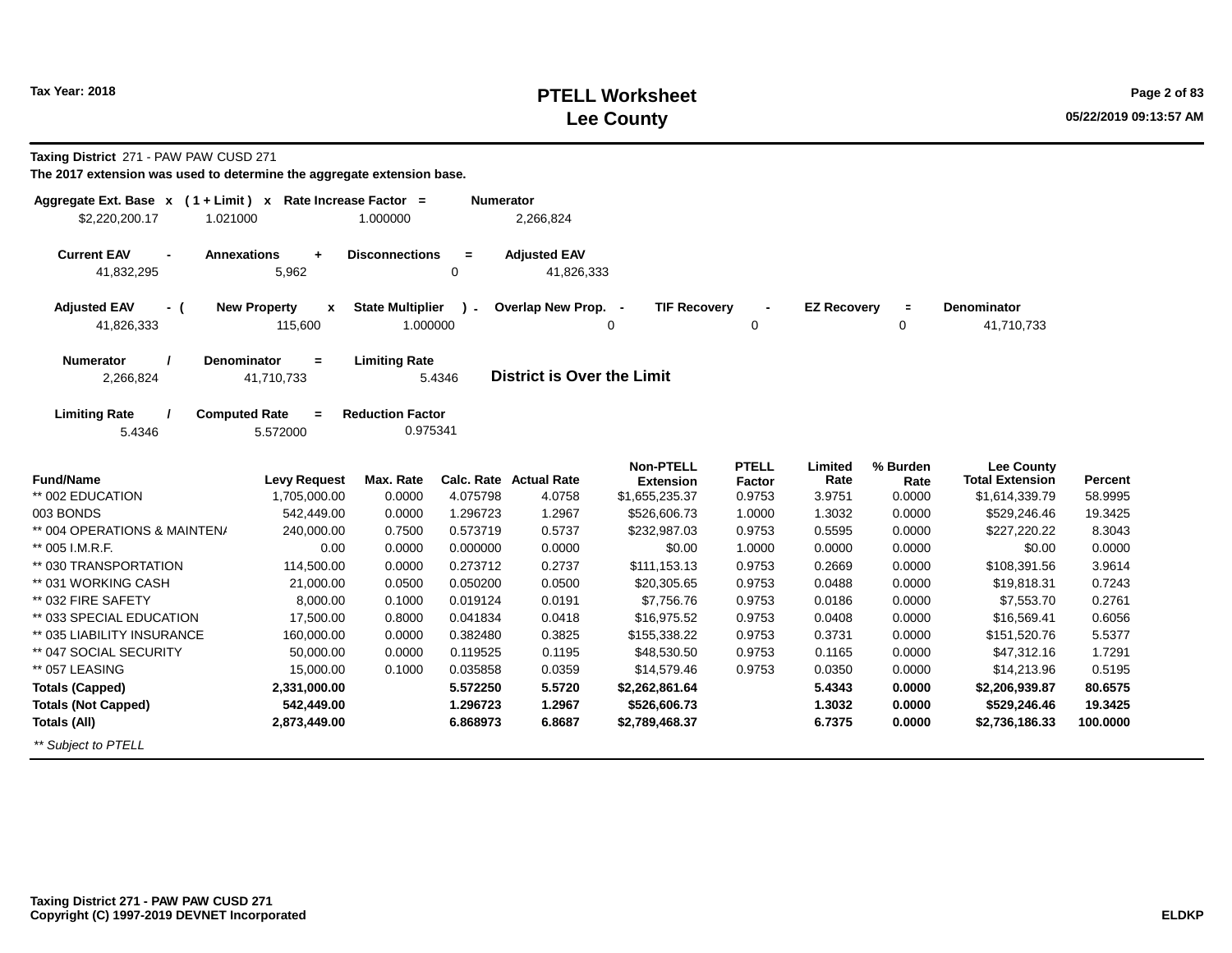## **PTELL Worksheet Tax Year: 2018 Page 3 of 83 Lee County**

**Taxing District** 272 - AMBOY CUSD 272

| Aggregate Ext. Base x (1+Limit) x Rate Increase Factor =<br>\$6,967,390.65<br>1.021000 |                                                | 1.000000                            | <b>Numerator</b>        | 7,113,706                          |                                    |                  |                    |                     |                                             |                |
|----------------------------------------------------------------------------------------|------------------------------------------------|-------------------------------------|-------------------------|------------------------------------|------------------------------------|------------------|--------------------|---------------------|---------------------------------------------|----------------|
| <b>Current EAV</b><br>$\blacksquare$<br>144,923,157                                    | <b>Annexations</b><br>$\ddot{}$<br>$\mathbf 0$ | <b>Disconnections</b>               | $\equiv$<br>$\mathbf 0$ | <b>Adjusted EAV</b><br>144,923,157 |                                    |                  |                    |                     |                                             |                |
| <b>Adjusted EAV</b><br>- (<br>144,923,157                                              | <b>New Property</b><br>x<br>1,146,289          | <b>State Multiplier</b><br>1.000000 | $\mathbf{r}$            | Overlap New Prop.                  | <b>TIF Recovery</b><br>0           | 0                | <b>EZ Recovery</b> | $\blacksquare$<br>0 | <b>Denominator</b><br>143,776,868           |                |
| <b>Numerator</b><br>7,113,706                                                          | <b>Denominator</b><br>$=$<br>143,776,868       | <b>Limiting Rate</b>                | 4.9477                  | <b>District is Over the Limit</b>  |                                    |                  |                    |                     |                                             |                |
| <b>Limiting Rate</b><br>4.9477                                                         | <b>Computed Rate</b><br>$=$<br>5.095300        | <b>Reduction Factor</b><br>0.971032 |                         |                                    |                                    |                  |                    |                     |                                             |                |
| <b>Fund/Name</b>                                                                       | <b>Levy Request</b>                            | Max. Rate                           |                         | <b>Calc. Rate Actual Rate</b>      | <b>Non-PTELL</b>                   | <b>PTELL</b>     | Limited<br>Rate    | % Burden            | <b>Lee County</b><br><b>Total Extension</b> | <b>Percent</b> |
| ** 002 EDUCATION                                                                       | 5,202,583.00                                   | 0.0000                              | 3.589891                | 3.5899                             | <b>Extension</b><br>\$5,202,596.41 | Factor<br>0.9710 | 3.4858             | Rate<br>0.0000      | \$5,051,731.41                              | 59.5557        |
| 003 BONDS                                                                              | 1,305,697.32                                   | 0.0000                              | 0.900958                | 0.9010                             | \$1,305,757.64                     | 1.0000           | 0.9055             | 0.0000              | \$1,312,279.19                              | 15.4707        |
| ** 004 OPERATIONS & MAINTEN/                                                           | 976,225.00                                     | 0.7500                              | 0.673616                | 0.6736                             | \$976,202.39                       | 0.9710           | 0.6541             | 0.0000              | \$947,942.37                                | 11.1755        |
| ** 005 I.M.R.F.                                                                        | 162,979.00                                     | 0.0000                              | 0.112459                | 0.1125                             | \$163,038.55                       | 0.9710           | 0.1092             | 0.0000              | \$158,256.09                                | 1.8657         |
| ** 030 TRANSPORTATION                                                                  | 590,988.00                                     | 0.0000                              | 0.407794                | 0.4078                             | \$590,996.63                       | 0.9710           | 0.3960             | 0.0000              | \$573,895.70                                | 6.7658         |
| ** 031 WORKING CASH                                                                    | 58,078.00                                      | 0.0500                              | 0.040075                | 0.0401                             | \$58,114.19                        | 0.9710           | 0.0389             | 0.0000              | \$56,375.11                                 | 0.6646         |
| ** 032 FIRE SAFETY                                                                     | 58,829.00                                      | 0.1000                              | 0.040593                | 0.0406                             | \$58,838.80                        | 0.9710           | 0.0394             | 0.0000              | \$57,099.72                                 | 0.6732         |
| ** 033 SPECIAL EDUCATION                                                               | 50,274.00                                      | 0.8000                              | 0.034690                | 0.0347                             | \$50,288.34                        | 0.9710           | 0.0337             | 0.0000              | \$48,839.10                                 | 0.5758         |
| ** 035 LIABILITY INSURANCE                                                             | 102,050.00                                     | 0.0000                              | 0.070417                | 0.0704                             | \$102,025.90                       | 0.9710           | 0.0684             | 0.0000              | \$99,127.44                                 | 1.1686         |
| ** 047 SOCIAL SECURITY                                                                 | 123,360.00                                     | 0.1024                              | 0.085121                | 0.0851                             | \$123,329.61                       | 0.9710           | 0.0826             | 0.0000              | \$119,706.53                                | 1.4112         |
| ** 057 LEASING                                                                         | 58,829.00                                      | 0.1000                              | 0.040593                | 0.0406                             | \$58,838.80                        | 0.9710           | 0.0394             | 0.0000              | \$57,099.72                                 | 0.6732         |
| <b>Totals (Capped)</b>                                                                 | 7,384,195.00                                   |                                     | 5.095249                | 5.0953                             | \$7,384,269.62                     |                  | 4.9475             | 0.0000              | \$7,170,073.19                              | 84.5293        |
| <b>Totals (Not Capped)</b>                                                             | 1,305,697.32                                   |                                     | 0.900958                | 0.9010                             | \$1,305,757.64                     |                  | 0.9055             | 0.0000              | \$1,312,279.19                              | 15.4707        |
| Totals (All)                                                                           | 8,689,892.32                                   |                                     | 5.996207                | 5.9963                             | \$8,690,027.26                     |                  | 5.8530             | 0.0000              | \$8,482,352.38                              | 100.0000       |
| ** Subject to PTELL                                                                    |                                                |                                     |                         |                                    |                                    |                  |                    |                     |                                             |                |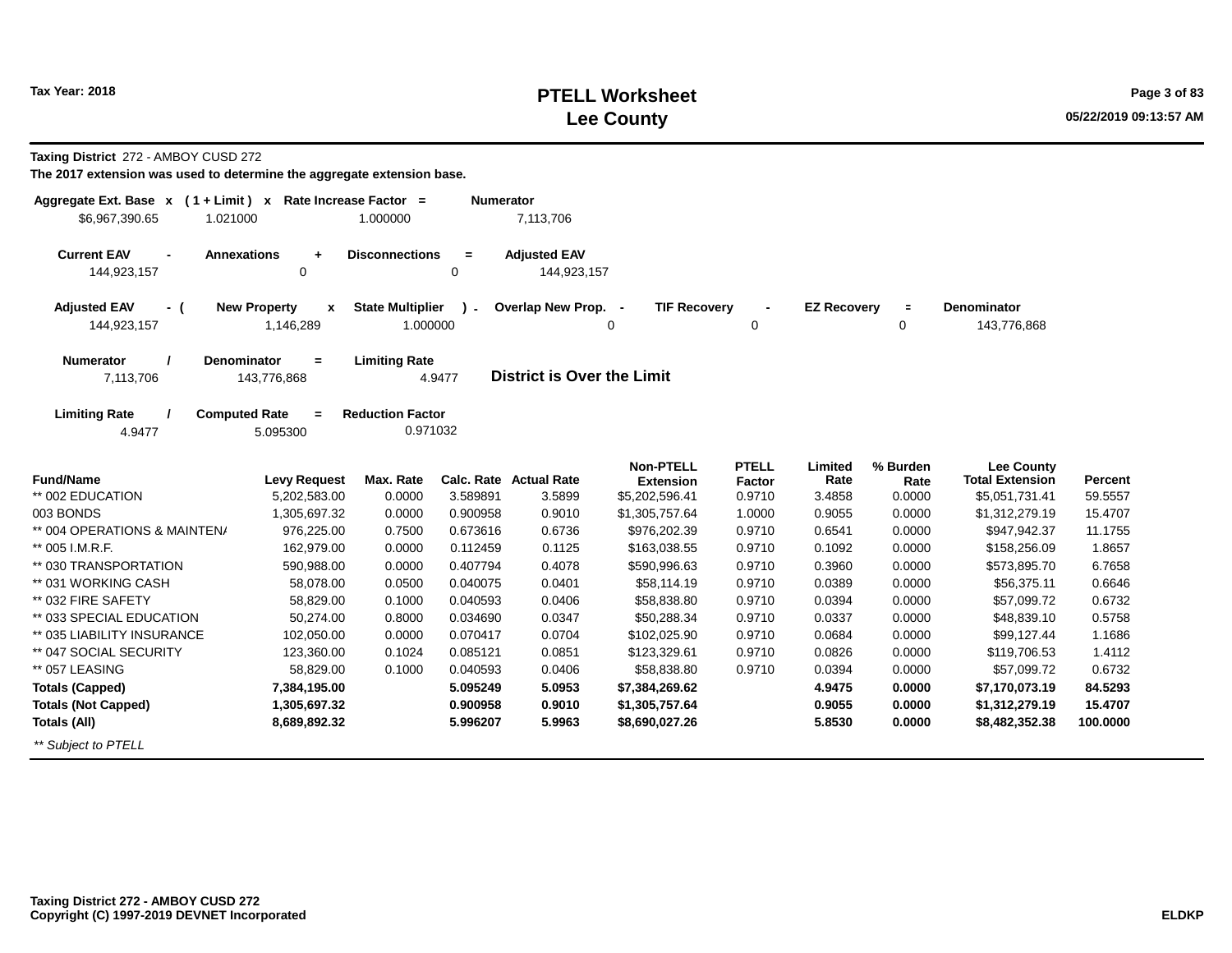## **PTELL Worksheet Tax Year: 2018 Page 4 of 83 Lee County**

**Taxing District** 425 - INDIAN CREEK CUSD 425

| Aggregate Ext. Base $x$ (1 + Limit) $x$ Rate Increase Factor =<br>\$8,573,550.87<br>1.021000 |                                            | 1.000000                | <b>Numerator</b> | 8,753,595                         |                     |              |                    |             |                        |          |
|----------------------------------------------------------------------------------------------|--------------------------------------------|-------------------------|------------------|-----------------------------------|---------------------|--------------|--------------------|-------------|------------------------|----------|
|                                                                                              |                                            |                         |                  |                                   |                     |              |                    |             |                        |          |
| <b>Current EAV</b><br>$\blacksquare$                                                         | <b>Annexations</b><br>$\ddot{\phantom{1}}$ | <b>Disconnections</b>   | $\equiv$         | <b>Adjusted EAV</b>               |                     |              |                    |             |                        |          |
| 173,718,365                                                                                  | $\mathbf 0$                                |                         | $\mathbf 0$      | 173,718,365                       |                     |              |                    |             |                        |          |
| <b>Adjusted EAV</b><br>- (                                                                   | <b>New Property</b><br>x                   | <b>State Multiplier</b> | $\mathcal{L}$    | Overlap New Prop. -               | <b>TIF Recovery</b> |              | <b>EZ Recovery</b> | $\equiv$    | <b>Denominator</b>     |          |
| 173,718,365                                                                                  | 25,567                                     | 1.000000                |                  | 451,039                           |                     | 0            |                    | $\mathbf 0$ | 173,241,759            |          |
| <b>Numerator</b>                                                                             | <b>Denominator</b><br>$=$                  | <b>Limiting Rate</b>    |                  |                                   |                     |              |                    |             |                        |          |
| 8,753,595                                                                                    | 173,241,759                                |                         | 5.0528           | <b>District is Over the Limit</b> |                     |              |                    |             |                        |          |
| <b>Limiting Rate</b>                                                                         | <b>Computed Rate</b><br>$=$                | <b>Reduction Factor</b> |                  |                                   |                     |              |                    |             |                        |          |
| 5.0528                                                                                       | 5.169600                                   | 0.977406                |                  |                                   |                     |              |                    |             |                        |          |
|                                                                                              |                                            |                         |                  |                                   | <b>Non-PTELL</b>    | <b>PTELL</b> | Limited            | % Burden    | <b>Lee County</b>      |          |
| <b>Fund/Name</b>                                                                             | <b>Levy Request</b>                        | Max. Rate               |                  | Calc. Rate Actual Rate            | <b>Extension</b>    | Factor       | Rate               | Rate        | <b>Total Extension</b> | Percent  |
| ** 002 EDUCATION                                                                             | 6,350,000.00                               | 0.0000                  | 3.655342         | 3.6553                            | \$644,675.68        | 0.9774       | 3.5727             | 0.0000      | \$630,107.74           | 65.9449  |
| 003 BONDS                                                                                    | 630,861.00                                 | 0.0000                  | 0.363152         | 0.3632                            | \$64,056.63         | 1.0000       | 0.3650             | 0.0000      | \$64,374.09            | 6.7372   |
| ** 004 OPERATIONS & MAINTEN/                                                                 | 845,000.00                                 | 0.7500                  | 0.486420         | 0.4864                            | \$85,785.09         | 0.9774       | 0.4754             | 0.0000      | \$83,845.05            | 8.7749   |
| ** 005 I.M.R.F.                                                                              | 112,000.00                                 | 0.0000                  | 0.064472         | 0.0645                            | \$11,375.70         | 0.9774       | 0.0630             | 0.0000      | \$11,111.14            | 1.1629   |
| ** 030 TRANSPORTATION                                                                        | 445,000.00                                 | 0.0000                  | 0.256162         | 0.2562                            | \$45,185.32         | 0.9774       | 0.2504             | 0.0000      | \$44,162.39            | 4.6219   |
| ** 031 WORKING CASH                                                                          | 5,500.00                                   | 0.0500                  | 0.003166         | 0.0032                            | \$564.38            | 0.9774       | 0.0031             | 0.0000      | \$546.74               | 0.0572   |
| ** 032 FIRE SAFETY                                                                           | 70,000.00                                  | 0.1000                  | 0.040295         | 0.0403                            | \$7,107.61          | 0.9774       | 0.0394             | 0.0000      | \$6,948.87             | 0.7272   |
| ** 033 SPECIAL EDUCATION                                                                     | 840,000.00                                 | 0.8000                  | 0.483541         | 0.4835                            | \$85,273.63         | 0.9774       | 0.4726             | 0.0000      | \$83,351.22            | 8.7233   |
| ** 035 LIABILITY INSURANCE                                                                   | 148,000.00                                 | 0.0000                  | 0.085195         | 0.0852                            | \$15,026.50         | 0.9774       | 0.0833             | 0.0000      | \$14,691.40            | 1.5376   |
| ** 047 SOCIAL SECURITY                                                                       | 160,000.00                                 | 0.0000                  | 0.092103         | 0.0921                            | \$16,243.44         | 0.9774       | 0.0900             | 0.0000      | \$15,873.06            | 1.6612   |
| ** 057 LEASING                                                                               | 5,000.00                                   | 0.1000                  | 0.002878         | 0.0029                            | \$511.47            | 0.9774       | 0.0028             | 0.0000      | \$493.83               | 0.0517   |
| <b>Totals (Capped)</b>                                                                       | 8,980,500.00                               |                         | 5.169574         | 5.1696                            | \$911,748.82        |              | 5.0527             | 0.0000      | \$891,131.44           | 93.2628  |
| <b>Totals (Not Capped)</b>                                                                   | 630,861.00                                 |                         | 0.363152         | 0.3632                            | \$64,056.63         |              | 0.3650             | 0.0000      | \$64,374.09            | 6.7372   |
| Totals (All)                                                                                 | 9,611,361.00                               |                         | 5.532726         | 5.5328                            | \$975,805.45        |              | 5.4177             | 0.0000      | \$955,505.53           | 100.0000 |
| ** Subject to PTELL                                                                          |                                            |                         |                  |                                   |                     |              |                    |             |                        |          |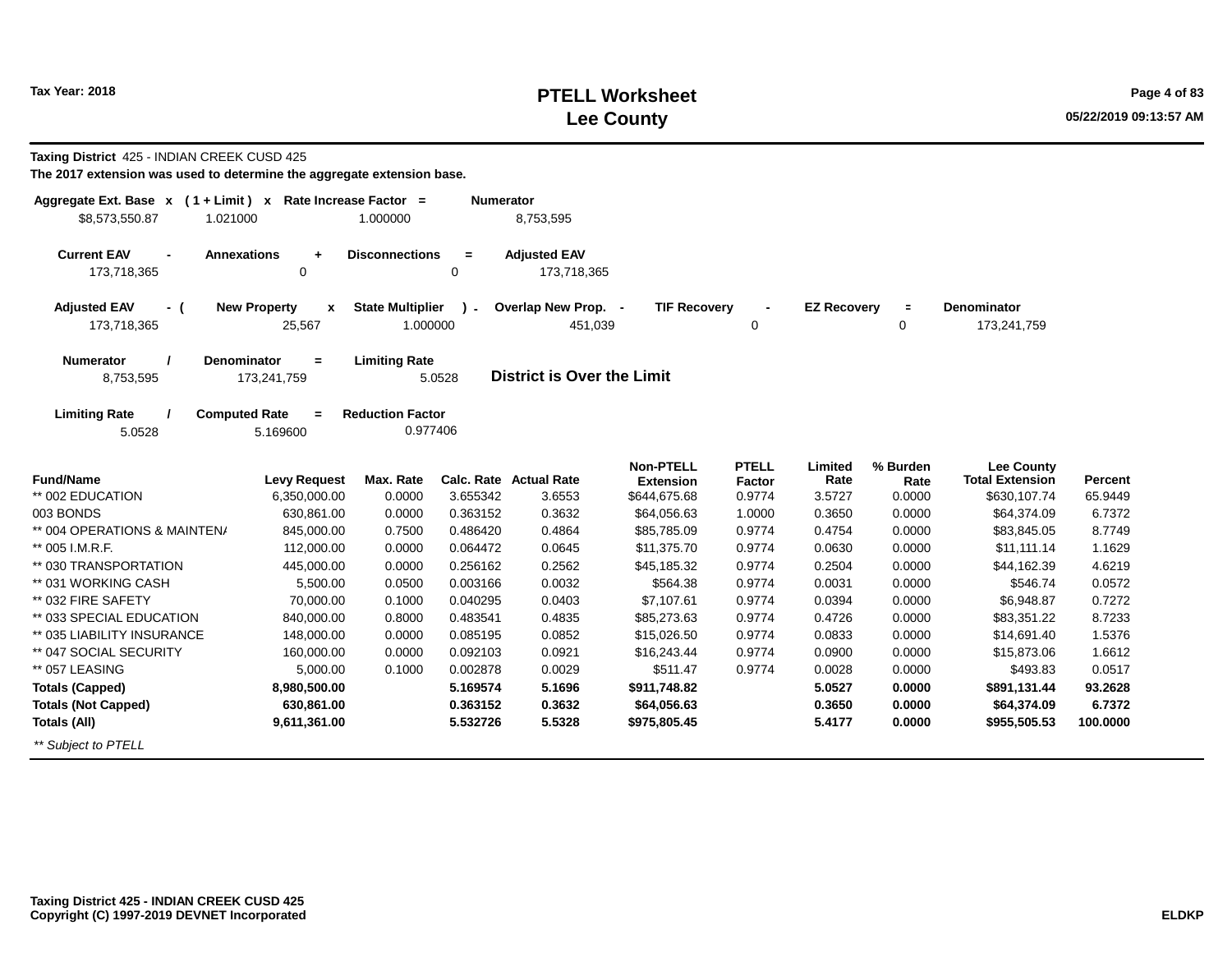## **PTELL Worksheet Tax Year: 2018 Page 5 of 83 Lee County**

**Taxing District** 600 - LEE COUNTY

| Aggregate Ext. Base x<br>$(1 + Limit) x$<br>\$6,684,550.11<br>1.021000 |                                     | Rate Increase Factor =<br>1.000000  | <b>Numerator</b> | 6,824,926                         |                                      |                        |                    |                  |                                             |          |
|------------------------------------------------------------------------|-------------------------------------|-------------------------------------|------------------|-----------------------------------|--------------------------------------|------------------------|--------------------|------------------|---------------------------------------------|----------|
|                                                                        |                                     |                                     |                  |                                   |                                      |                        |                    |                  |                                             |          |
| <b>Current EAV</b><br><b>Annexations</b><br>$\blacksquare$             | $\ddot{}$                           | <b>Disconnections</b>               | $\equiv$         | <b>Adjusted EAV</b>               |                                      |                        |                    |                  |                                             |          |
| 769,837,973                                                            | 0                                   |                                     | 0                | 769,837,973                       |                                      |                        |                    |                  |                                             |          |
| <b>Adjusted EAV</b><br>- (                                             | <b>New Property</b><br>$\mathbf{x}$ | <b>State Multiplier</b>             | $\mathbf{r}$     | Overlap New Prop. -               | <b>TIF Recovery</b>                  |                        | <b>EZ Recovery</b> | $\blacksquare$   | <b>Denominator</b>                          |          |
| 769,837,973                                                            | 5,178,489                           | 1.000000                            |                  |                                   | 0                                    | 0                      |                    | $\mathbf 0$      | 764,659,484                                 |          |
| <b>Numerator</b>                                                       | Denominator<br>$\equiv$             | <b>Limiting Rate</b>                |                  |                                   |                                      |                        |                    |                  |                                             |          |
| 6,824,926                                                              | 764,659,484                         |                                     | 0.8925           | <b>District is Over the Limit</b> |                                      |                        |                    |                  |                                             |          |
|                                                                        |                                     |                                     |                  |                                   |                                      |                        |                    |                  |                                             |          |
| <b>Limiting Rate</b><br><b>Computed Rate</b><br>0.8925                 | $\equiv$<br>0.911700                | <b>Reduction Factor</b><br>0.978940 |                  |                                   |                                      |                        |                    |                  |                                             |          |
|                                                                        |                                     |                                     |                  |                                   |                                      |                        |                    |                  |                                             |          |
| <b>Fund/Name</b>                                                       | <b>Levy Request</b>                 | Max. Rate                           |                  | Calc. Rate Actual Rate            | <b>Non-PTELL</b><br><b>Extension</b> | <b>PTELL</b><br>Factor | Limited<br>Rate    | % Burden<br>Rate | <b>Lee County</b><br><b>Total Extension</b> | Percent  |
| ** 001 CORPORATE                                                       | 3,416,811.00                        | 0.0000                              | 0.443835         | 0.4438                            | \$3,416,540.92                       | 0.9789                 | 0.4344             | 0.0000           | \$3,344,176.15                              | 48.6776  |
| ** 005 I.M.R.F.                                                        | 762,500.00                          | 0.0000                              | 0.099047         | 0.0990                            | \$762,139.59                         | 0.9789                 | 0.0969             | 0.0000           | \$745,973.00                                | 10.8584  |
| ** 006 HIGHWAY                                                         | 653,000.00                          | 0.2000                              | 0.084823         | 0.0848                            | \$652,822.60                         | 0.9789                 | 0.0830             | 0.0000           | \$638,965.52                                | 9.3008   |
| ** 008 BRIDGE                                                          | 241,500.00                          | 0.2500                              | 0.031370         | 0.0314                            | \$241,729.12                         | 0.9789                 | 0.0307             | 0.0000           | \$236,340.26                                | 3.4402   |
| ** 020 TUBERCULOSIS SANATAR                                            | 12,500.00                           | 0.0750                              | 0.001624         | 0.0016                            | \$12,317.41                          | 0.9789                 | 0.0016             | 0.0000           | \$12,317.41                                 | 0.1793   |
| ** 021 FEDERAL AID HIGHWAY M                                           | 304,500.00                          | 0.0500                              | 0.039554         | 0.0396                            | \$304,855.84                         | 0.9789                 | 0.0388             | 0.0000           | \$298,697.13                                | 4.3478   |
| ** 022 COUNTY HEALTH DEPART                                            | 556,000.00                          | 0.1000                              | 0.072223         | 0.0722                            | \$555,823.02                         | 0.9789                 | 0.0707             | 0.0000           | \$544,275.45                                | 7.9225   |
| ** 035 LIABILITY INSURANCE                                             | 356,966.00                          | 0.0000                              | 0.046369         | 0.0464                            | \$357,204.82                         | 0.9789                 | 0.0454             | 0.0000           | \$349,506.44                                | 5.0874   |
| ** 047 SOCIAL SECURITY                                                 | 475,000.00                          | 0.0000                              | 0.061701         | 0.0617                            | \$474,990.03                         | 0.9789                 | 0.0604             | 0.0000           | \$464,982.14                                | 6.7683   |
| ** 053 EXTENSION EDUCATION                                             | 100,000.00                          | 0.0500                              | 0.012990         | 0.0130                            | \$100,078.94                         | 0.9789                 | 0.0127             | 0.0000           | \$97,769.42                                 | 1.4231   |
| ** 055 VETERANS ASSISTANCE                                             | 37,500.00                           | 0.0400                              | 0.004871         | 0.0049                            | \$37,722.06                          | 0.9789                 | 0.0048             | 0.0000           | \$36,952.22                                 | 0.5379   |
| ** 142 SENIOR CITIZENS SOCIAL                                          | 102,500.00                          | 0.0146                              | 0.013315         | 0.0133                            | \$102,388.45                         | 0.9789                 | 0.0130             | 0.0000           | \$100,078.94                                | 1.4567   |
| <b>Totals (Capped)</b>                                                 | 7,018,777.00                        |                                     | 0.911722         | 0.9117                            | \$7,018,612.80                       |                        | 0.8924             | 0.0000           | \$6,870,034.08                              | 100.0000 |
| <b>Totals (Not Capped)</b>                                             | 0.00                                |                                     | 0.000000         | 0.0000                            | \$0.00                               |                        | 0.0000             | 0.0000           | \$0.00                                      | 0.0000   |
| Totals (All)                                                           | 7,018,777.00                        |                                     | 0.911722         | 0.9117                            | \$7,018,612.80                       |                        | 0.8924             | 0.0000           | \$6,870,034.08                              | 100.0000 |
| ** Subject to PTELL                                                    |                                     |                                     |                  |                                   |                                      |                        |                    |                  |                                             |          |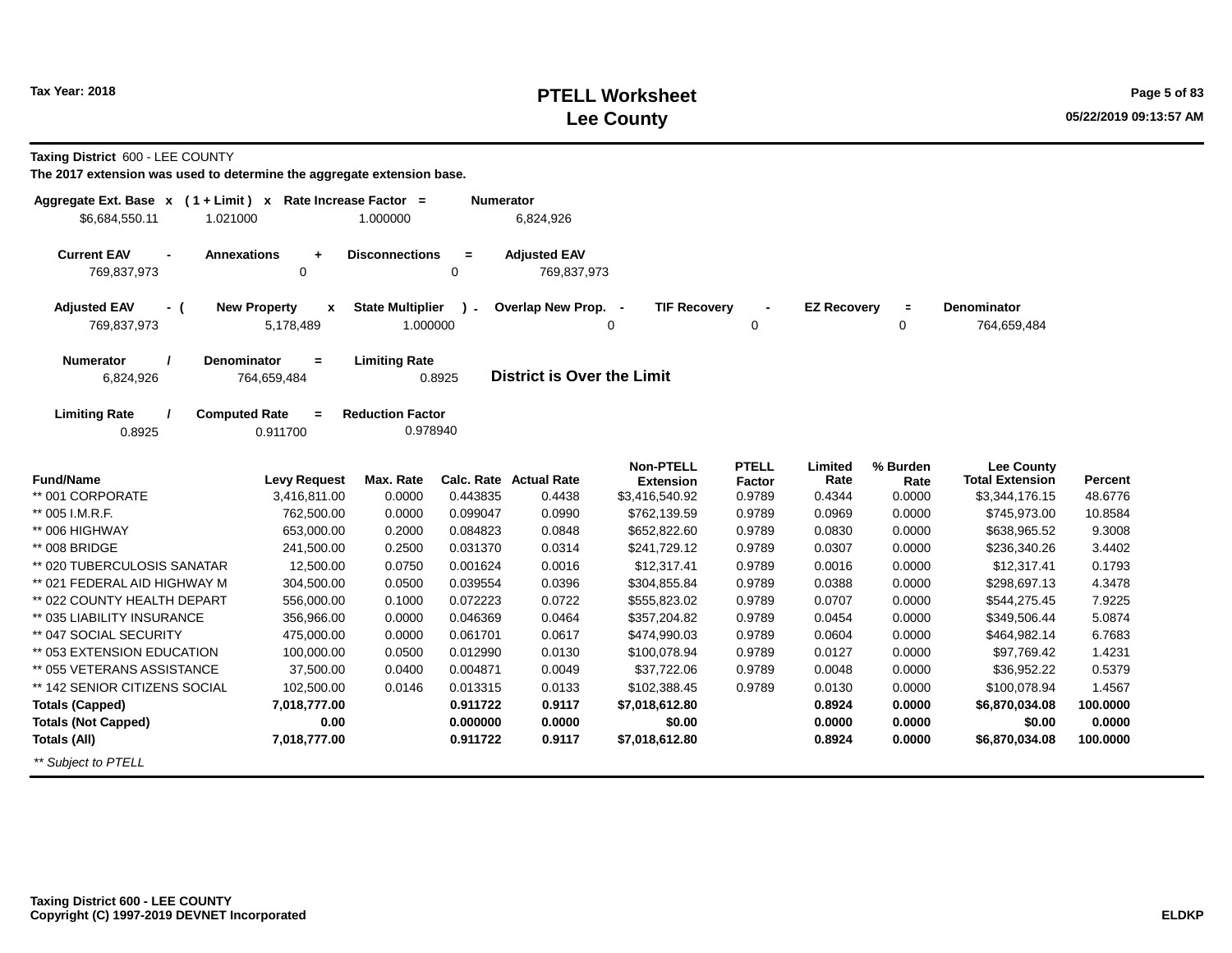#### **PTELL Worksheet Tax Year: 2018 Page 6 of 83 Lee County**

**Taxing District** 601 - ALTO TOWNSHIP

|                                                              | Aggregate Ext. Base $x$ (1 + Limit) x Rate Increase Factor = | <b>Numerator</b>                                    |                                         |                                                     |                                  |                           |                            |                                                            |                     |
|--------------------------------------------------------------|--------------------------------------------------------------|-----------------------------------------------------|-----------------------------------------|-----------------------------------------------------|----------------------------------|---------------------------|----------------------------|------------------------------------------------------------|---------------------|
| \$66,404.61                                                  | 1.021000                                                     | 1.000000                                            | 67,799                                  |                                                     |                                  |                           |                            |                                                            |                     |
| <b>Current EAV</b><br>$\overline{\phantom{a}}$<br>22,381,353 | <b>Annexations</b><br>$\ddot{\phantom{1}}$<br>0              | <b>Disconnections</b><br>$=$<br>$\mathbf 0$         | <b>Adjusted EAV</b><br>22,381,353       |                                                     |                                  |                           |                            |                                                            |                     |
| <b>Adjusted EAV</b><br>- (<br>22,381,353                     | <b>New Property</b><br>$\mathbf{x}$<br>17,079                | <b>State Multiplier</b><br>$\mathbf{r}$<br>1.000000 | Overlap New Prop. -<br>0                | <b>TIF Recovery</b>                                 | $\blacksquare$<br>0              | <b>EZ Recovery</b>        | $\equiv$<br>0              | Denominator<br>22,364,274                                  |                     |
| <b>Numerator</b><br>67,799                                   | Denominator<br>$=$<br>22,364,274                             | <b>Limiting Rate</b><br>0.3032                      | <b>District is Over the Limit</b>       |                                                     |                                  |                           |                            |                                                            |                     |
| <b>Limiting Rate</b><br>0.3032                               | <b>Computed Rate</b><br>$=$<br>0.311500                      | <b>Reduction Factor</b><br>0.973355                 |                                         |                                                     |                                  |                           |                            |                                                            |                     |
| <b>Fund/Name</b><br>** 001 CORPORATE                         | <b>Levy Request</b><br>69,724.00                             | Max. Rate<br>0.3700<br>0.311527                     | <b>Calc. Rate Actual Rate</b><br>0.3115 | <b>Non-PTELL</b><br><b>Extension</b><br>\$69,717.91 | <b>PTELL</b><br>Factor<br>0.9734 | Limited<br>Rate<br>0.3032 | % Burden<br>Rate<br>0.0000 | <b>Lee County</b><br><b>Total Extension</b><br>\$67,860.26 | Percent<br>100.0000 |
| <b>Totals (Capped)</b>                                       | 69,724.00                                                    | 0.311527                                            | 0.3115                                  | \$69,717.91                                         |                                  | 0.3032                    | 0.0000                     | \$67,860.26                                                | 100.0000            |
| <b>Totals (Not Capped)</b>                                   | 0.00                                                         | 0.000000                                            | 0.0000                                  | \$0.00                                              |                                  | 0.0000                    | 0.0000                     | \$0.00                                                     | 0.0000              |
| Totals (All)                                                 | 69,724.00                                                    | 0.311527                                            | 0.3115                                  | \$69,717.91                                         |                                  | 0.3032                    | 0.0000                     | \$67,860.26                                                | 100.0000            |
| ** Subject to PTELL                                          |                                                              |                                                     |                                         |                                                     |                                  |                           |                            |                                                            |                     |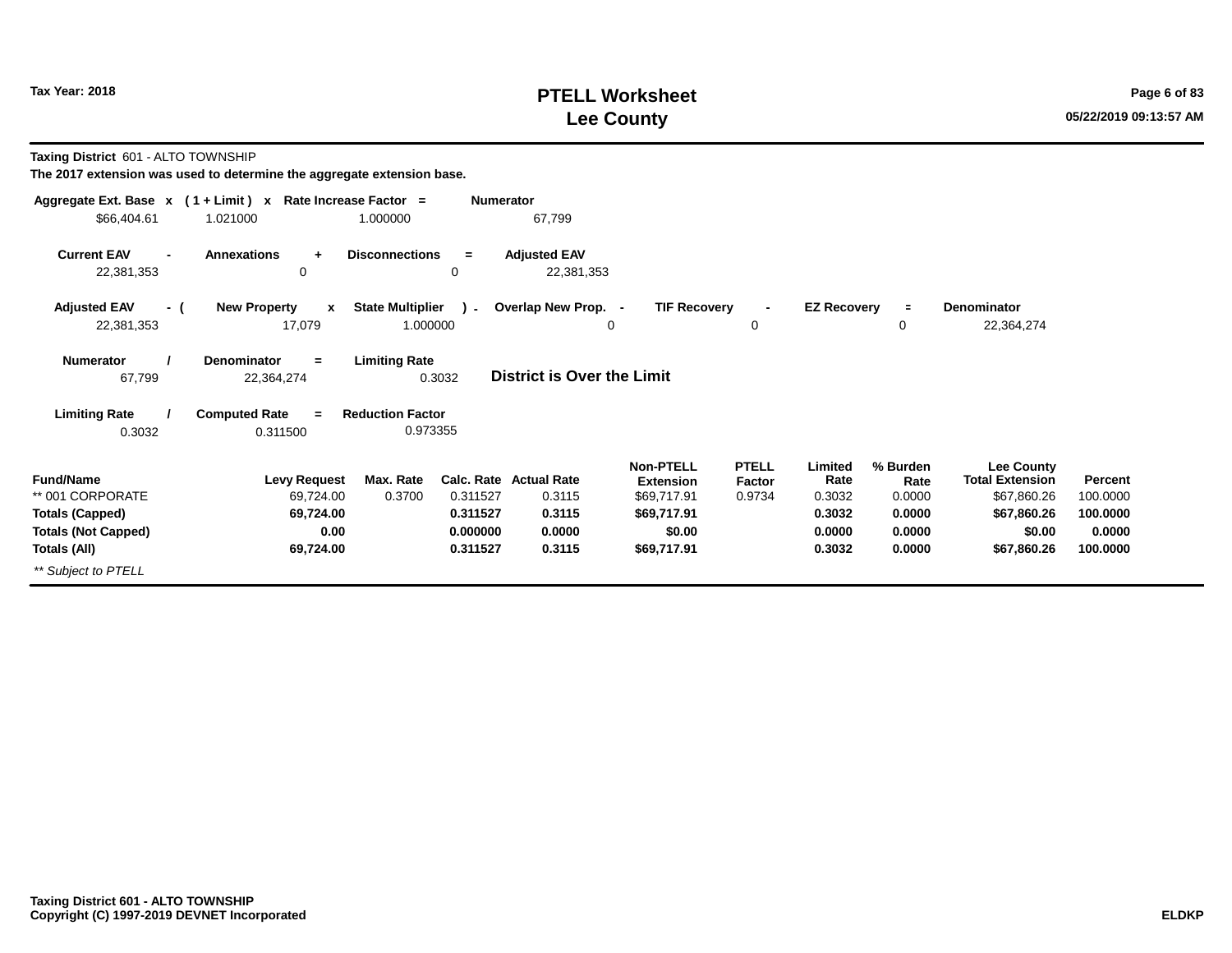## **PTELL Worksheet Tax Year: 2018 Page 7 of 83 Lee County**

**Taxing District** 601RB - ALTO TWP ROAD/BRIDGE

| Aggregate Ext. Base $x$ (1 + Limit) $x$ Rate Increase Factor = |                                     | <b>Numerator</b>                       |                                   |                     |                |                    |          |                        |          |
|----------------------------------------------------------------|-------------------------------------|----------------------------------------|-----------------------------------|---------------------|----------------|--------------------|----------|------------------------|----------|
| \$75,580.92<br>1.021000                                        |                                     | 1.000000                               | 77,168                            |                     |                |                    |          |                        |          |
| <b>Current EAV</b><br><b>Annexations</b><br>$\overline{a}$     | $\ddot{}$                           | <b>Disconnections</b><br>$=$           | <b>Adjusted EAV</b>               |                     |                |                    |          |                        |          |
| 22,381,353                                                     | 0                                   | 0                                      | 22,381,353                        |                     |                |                    |          |                        |          |
| <b>Adjusted EAV</b><br>- (                                     | <b>New Property</b><br>$\mathbf{x}$ | <b>State Multiplier</b><br>$\lambda$ - | Overlap New Prop. -               | <b>TIF Recovery</b> | $\blacksquare$ | <b>EZ Recovery</b> | $\equiv$ | Denominator            |          |
| 22,381,353                                                     | 17,079                              | 1.000000                               | 0                                 |                     | 0              |                    | 0        | 22,364,274             |          |
| <b>Denominator</b><br><b>Numerator</b>                         | $=$                                 | <b>Limiting Rate</b>                   |                                   |                     |                |                    |          |                        |          |
| 77,168                                                         | 22,364,274                          | 0.3451                                 | <b>District is Over the Limit</b> |                     |                |                    |          |                        |          |
| <b>Limiting Rate</b><br><b>Computed Rate</b>                   | $=$                                 | <b>Reduction Factor</b>                |                                   |                     |                |                    |          |                        |          |
| 0.3451                                                         | 0.354600                            | 0.973209                               |                                   |                     |                |                    |          |                        |          |
|                                                                |                                     |                                        |                                   | <b>Non-PTELL</b>    | <b>PTELL</b>   | Limited            | % Burden | Lee County             |          |
| <b>Fund/Name</b>                                               | <b>Levy Request</b>                 | Max. Rate                              | <b>Calc. Rate Actual Rate</b>     | <b>Extension</b>    | Factor         | Rate               | Rate     | <b>Total Extension</b> | Percent  |
| ** 007 ROAD & BRIDGE                                           | 36,464.00                           | 0.162921<br>0.9400                     | 0.1629                            | \$36,459.22         | 0.9732         | 0.1585             | 0.0000   | \$35,474.44            | 45.9287  |
| ** 009 PERMANENT ROAD                                          | 35,156.00                           | 0.2500<br>0.157077                     | 0.1571                            | \$35.161.11         | 0.9732         | 0.1529             | 0.0000   | \$34,221.09            | 44.3060  |
| ** 010 EQUIPMENT & BUILDING                                    | 7,739.00                            | 0.034578<br>0.1000                     | 0.0346                            | \$7,743.95          | 0.9732         | 0.0337             | 0.0000   | \$7,542.52             | 9.7653   |
| <b>Totals (Capped)</b>                                         | 79,359.00                           | 0.354576                               | 0.3546                            | \$79,364.28         |                | 0.3451             | 0.0000   | \$77,238.05            | 100.0000 |
| <b>Totals (Not Capped)</b>                                     | 0.00                                | 0.000000                               | 0.0000                            | \$0.00              |                | 0.0000             | 0.0000   | \$0.00                 | 0.0000   |
| Totals (All)                                                   | 79,359.00                           | 0.354576                               | 0.3546                            | \$79,364.28         |                | 0.3451             | 0.0000   | \$77,238.05            | 100.0000 |
| ** Subject to PTELL                                            |                                     |                                        |                                   |                     |                |                    |          |                        |          |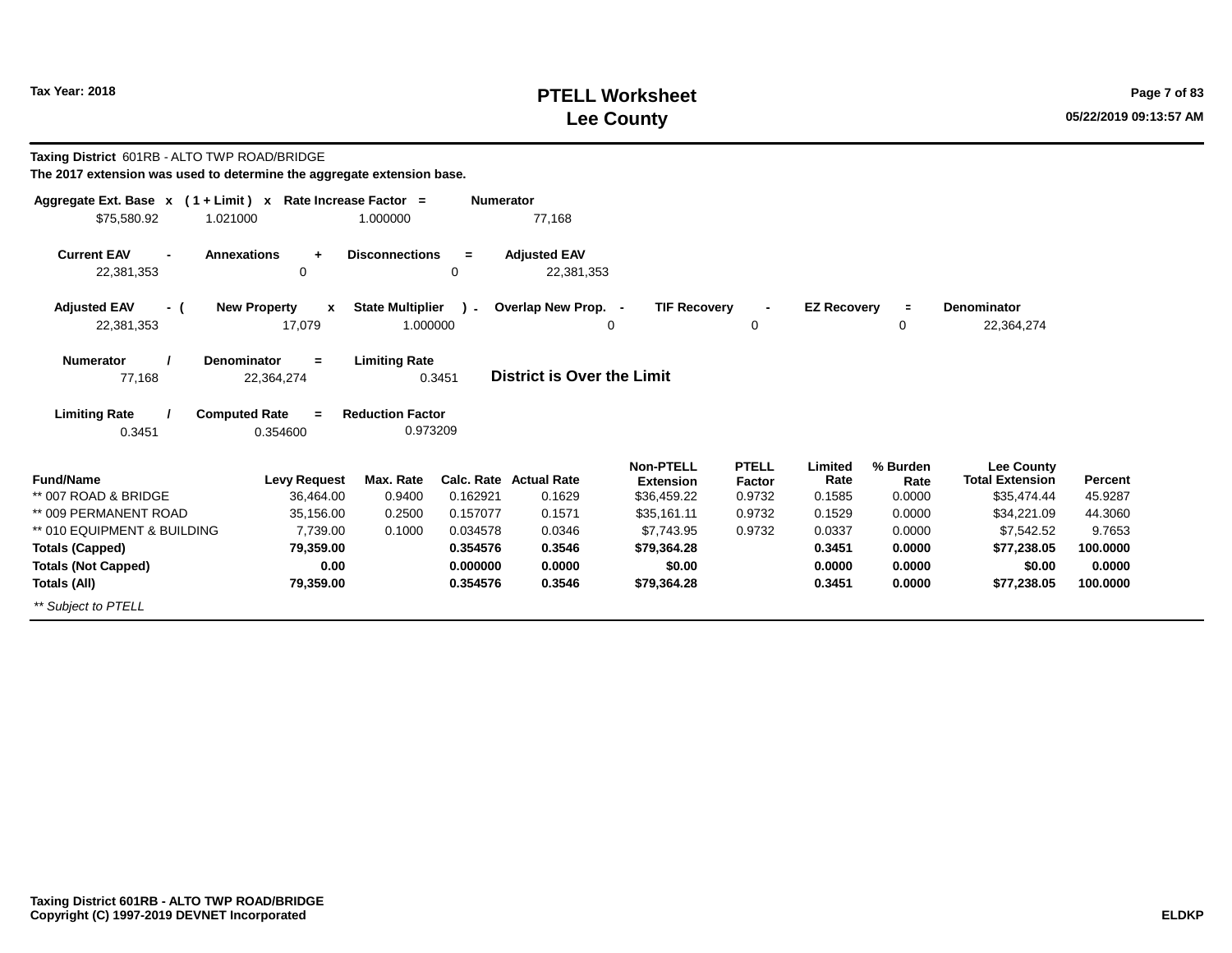## **PTELL Worksheet Tax Year: 2018 Page 8 of 83 Lee County**

**Taxing District** 602 - AMBOY TOWNSHIP

| Aggregate Ext. Base $x$ (1 + Limit) $x$ Rate Increase Factor = |                                 |                         | <b>Numerator</b> |                                   |                     |                |                    |          |                        |          |
|----------------------------------------------------------------|---------------------------------|-------------------------|------------------|-----------------------------------|---------------------|----------------|--------------------|----------|------------------------|----------|
| \$113,851.22<br>1.021000                                       |                                 | 1.000000                |                  | 116,242                           |                     |                |                    |          |                        |          |
| <b>Current EAV</b>                                             | <b>Annexations</b><br>$\ddot{}$ | <b>Disconnections</b>   | $\equiv$         | <b>Adjusted EAV</b>               |                     |                |                    |          |                        |          |
| 43,193,344                                                     | 0                               |                         | 0                | 43,193,344                        |                     |                |                    |          |                        |          |
| <b>Adjusted EAV</b><br>- (                                     | <b>New Property</b><br>x        | <b>State Multiplier</b> | ۔ ۱              | Overlap New Prop. -               | <b>TIF Recovery</b> | $\blacksquare$ | <b>EZ Recovery</b> | $\equiv$ | <b>Denominator</b>     |          |
| 43,193,344                                                     | 282,776                         | 1.000000                |                  |                                   | 0                   | 0              |                    | 0        | 42,910,568             |          |
| <b>Numerator</b>                                               | <b>Denominator</b><br>$=$       | <b>Limiting Rate</b>    |                  |                                   |                     |                |                    |          |                        |          |
| 116,242                                                        | 42,910,568                      |                         | 0.2709           | <b>District is Over the Limit</b> |                     |                |                    |          |                        |          |
| <b>Limiting Rate</b>                                           | <b>Computed Rate</b><br>$=$     | <b>Reduction Factor</b> |                  |                                   |                     |                |                    |          |                        |          |
| 0.2709                                                         | 0.272300                        | 0.994859                |                  |                                   |                     |                |                    |          |                        |          |
|                                                                |                                 |                         |                  |                                   | <b>Non-PTELL</b>    | <b>PTELL</b>   | Limited            | % Burden | <b>Lee County</b>      |          |
| <b>Fund/Name</b>                                               | <b>Levy Request</b>             | Max. Rate               |                  | Calc. Rate Actual Rate            | <b>Extension</b>    | Factor         | Rate               | Rate     | <b>Total Extension</b> | Percent  |
| ** 001 CORPORATE                                               | 81,640.00                       | 0.2500                  | 0.189011         | 0.1890                            | \$81,635.42         | 0.9949         | 0.1880             | 0.0000   | \$81,203.49            | 69.3983  |
| ** 054 GENERAL ASSISTANCE                                      | 36,000.00                       | 0.1000                  | 0.083346         | 0.0833                            | \$35,980.06         | 0.9949         | 0.0829             | 0.0000   | \$35,807.28            | 30.6017  |
| <b>Totals (Capped)</b>                                         | 117,640.00                      |                         | 0.272357         | 0.2723                            | \$117,615.48        |                | 0.2709             | 0.0000   | \$117,010.77           | 100.0000 |
| <b>Totals (Not Capped)</b>                                     | 0.00                            |                         | 0.000000         | 0.0000                            | \$0.00              |                | 0.0000             | 0.0000   | \$0.00                 | 0.0000   |
| Totals (All)                                                   | 117,640.00                      |                         | 0.272357         | 0.2723                            | \$117,615.48        |                | 0.2709             | 0.0000   | \$117,010.77           | 100.0000 |
| ** Subject to PTELL                                            |                                 |                         |                  |                                   |                     |                |                    |          |                        |          |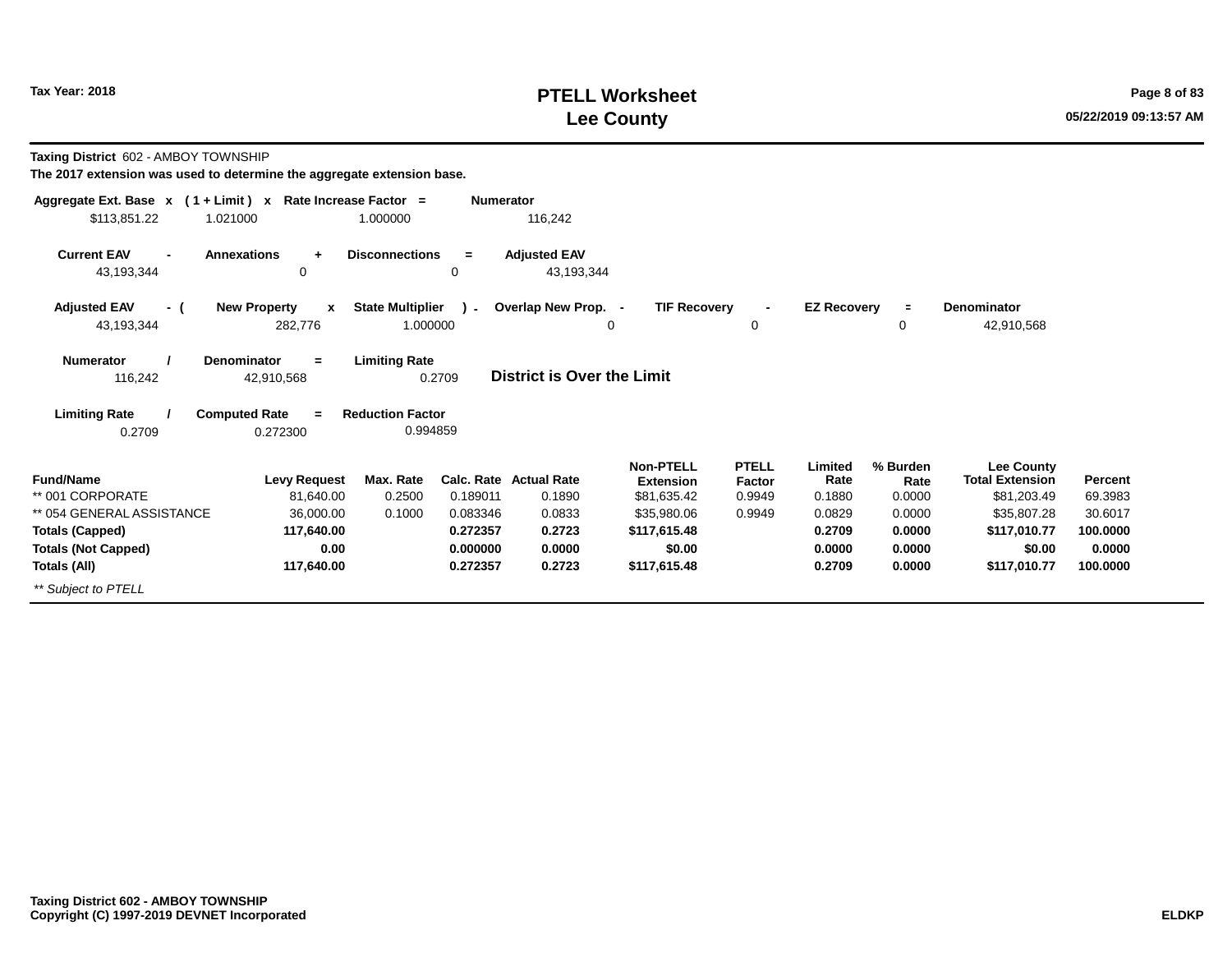## **PTELL Worksheet Tax Year: 2018 Page 9 of 83 Lee County**

**Taxing District** 602RB - AMBOY TWP ROAD/BRIDGE

| Aggregate Ext. Base $x$ (1 + Limit) $x$                                                                                                                                                                                                                                | Rate Increase Factor =                                         |                                          | <b>Numerator</b>                  |                        |                  |                    |                  |                        |                  |  |  |  |
|------------------------------------------------------------------------------------------------------------------------------------------------------------------------------------------------------------------------------------------------------------------------|----------------------------------------------------------------|------------------------------------------|-----------------------------------|------------------------|------------------|--------------------|------------------|------------------------|------------------|--|--|--|
| \$180,331.81<br>1.021000                                                                                                                                                                                                                                               | 1.000000                                                       |                                          | 184,119                           |                        |                  |                    |                  |                        |                  |  |  |  |
| <b>Current EAV</b><br><b>Annexations</b><br>$\blacksquare$<br>43,193,344                                                                                                                                                                                               | <b>Disconnections</b><br>$+$<br>0                              | $\equiv$<br>0                            | <b>Adjusted EAV</b><br>43,193,344 |                        |                  |                    |                  |                        |                  |  |  |  |
| <b>Adjusted EAV</b><br>- (                                                                                                                                                                                                                                             | <b>State Multiplier</b><br><b>New Property</b><br>$\mathbf{x}$ |                                          | Overlap New Prop. -               | <b>TIF Recovery</b>    |                  | <b>EZ Recovery</b> | $\equiv$         | <b>Denominator</b>     |                  |  |  |  |
| 43,193,344                                                                                                                                                                                                                                                             | 282,776                                                        | 1.000000                                 | 0                                 |                        | 0                |                    | 0                | 42,910,568             |                  |  |  |  |
| <b>Numerator</b><br><b>Denominator</b><br><b>Limiting Rate</b><br>$=$<br><b>District is Over the Limit</b><br>0.4291<br>184,119<br>42,910,568<br><b>Limiting Rate</b><br><b>Computed Rate</b><br><b>Reduction Factor</b><br>$\equiv$<br>0.980128<br>0.4291<br>0.437800 |                                                                |                                          |                                   |                        |                  |                    |                  |                        |                  |  |  |  |
|                                                                                                                                                                                                                                                                        |                                                                |                                          |                                   | <b>Non-PTELL</b>       | <b>PTELL</b>     | Limited            | % Burden         | <b>Lee County</b>      |                  |  |  |  |
| <b>Fund/Name</b>                                                                                                                                                                                                                                                       | Max. Rate<br><b>Levy Request</b>                               |                                          | <b>Calc. Rate Actual Rate</b>     | <b>Extension</b>       | Factor           | Rate               | Rate             | <b>Total Extension</b> | Percent          |  |  |  |
| ** 007 ROAD & BRIDGE                                                                                                                                                                                                                                                   | 65,800.00                                                      | 0.6600<br>0.152338                       | 0.1523                            | \$65,783.46            | 0.9801           | 0.1492             | 0.0000           | \$64,444.47            | 34.7704          |  |  |  |
| ** 008 BRIDGE JOINT W/COUNTY                                                                                                                                                                                                                                           | 12,400.00                                                      | 0.2500<br>0.028708                       | 0.0287                            | \$12,396.49            | 0.9801           | 0.0281             | 0.0000           | \$12,137.33            | 6.5486           |  |  |  |
| ** 009 PERMANENT ROAD                                                                                                                                                                                                                                                  | 90,000.00                                                      | 0.2500<br>0.208365                       | 0.2084                            | \$90,014.93            | 0.9801           | 0.2043             | 0.0000           | \$88,244.00            | 47.6113          |  |  |  |
| ** 010 EQUIPMENT & BUILDING<br>** 035 LIABILITY INSURANCE                                                                                                                                                                                                              | 13,400.00                                                      | 0.1000<br>0.031023<br>0.0000<br>0.017364 | 0.0310<br>0.0174                  | \$13,389.94            | 0.9801<br>0.9801 | 0.0304<br>0.0171   | 0.0000<br>0.0000 | \$13,130.78            | 7.0846<br>3.9851 |  |  |  |
|                                                                                                                                                                                                                                                                        | 7,500.00                                                       | 0.437798                                 | 0.4378                            | \$7,515.64             |                  | 0.4291             | 0.0000           | \$7,386.06             | 100.0000         |  |  |  |
| <b>Totals (Capped)</b><br><b>Totals (Not Capped)</b>                                                                                                                                                                                                                   | 189,100.00<br>0.00                                             | 0.000000                                 | 0.0000                            | \$189,100.46<br>\$0.00 |                  | 0.0000             | 0.0000           | \$185,342.64<br>\$0.00 | 0.0000           |  |  |  |
| Totals (All)                                                                                                                                                                                                                                                           | 189,100.00                                                     | 0.437798                                 | 0.4378                            | \$189,100.46           |                  | 0.4291             | 0.0000           | \$185,342.64           | 100.0000         |  |  |  |
| ** Subject to PTELL                                                                                                                                                                                                                                                    |                                                                |                                          |                                   |                        |                  |                    |                  |                        |                  |  |  |  |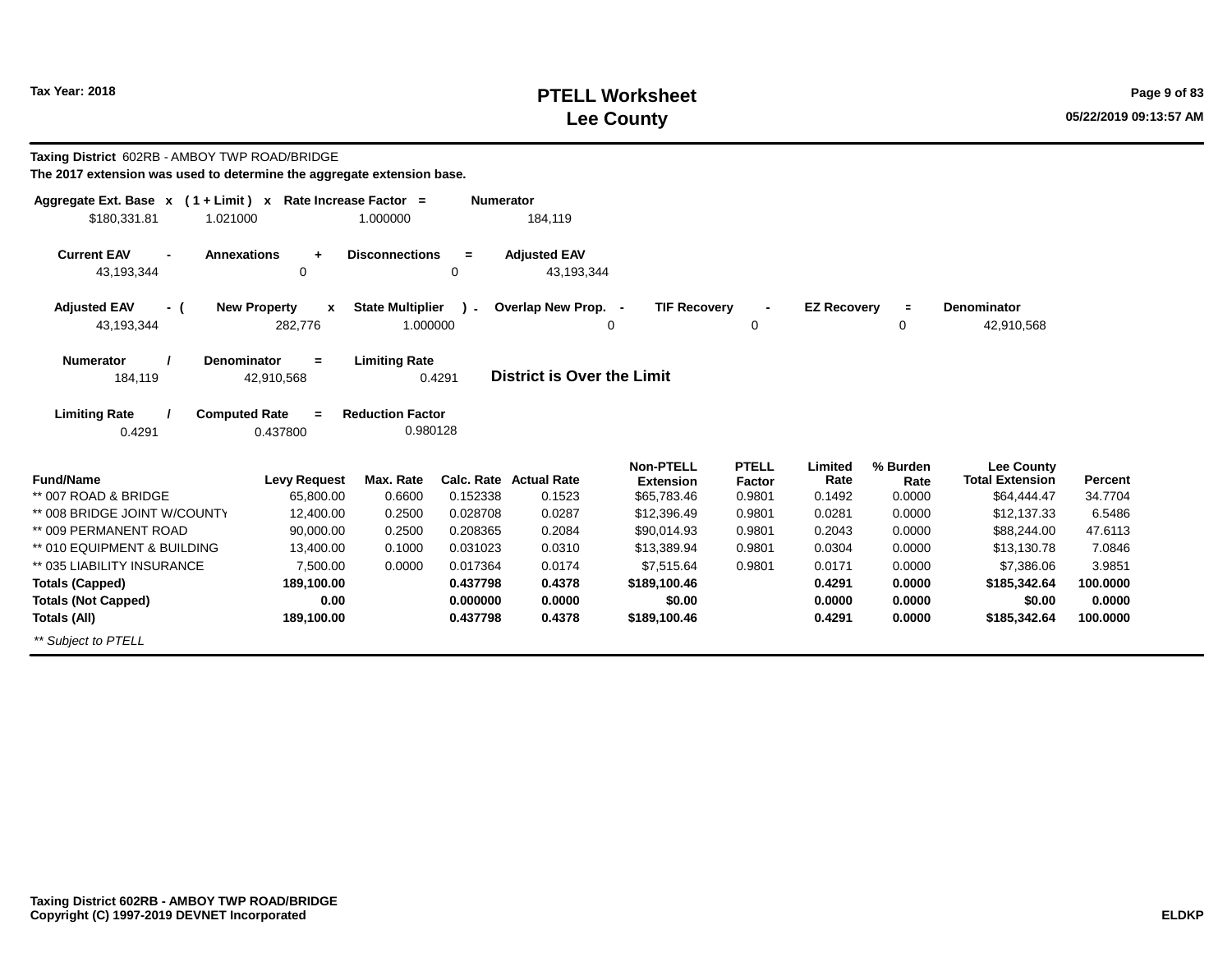## **PTELL Worksheet Tax Year: 2018 Page 10 of 83 Lee County**

**Taxing District** 603 - ASHTON TOWNSHIP

| Aggregate Ext. Base $x$ (1 + Limit) x Rate Increase Factor = |                                         |                                     | <b>Numerator</b> |                                   |                                      |                          |                    |                  |                                             |          |
|--------------------------------------------------------------|-----------------------------------------|-------------------------------------|------------------|-----------------------------------|--------------------------------------|--------------------------|--------------------|------------------|---------------------------------------------|----------|
| \$53,955.73                                                  | 1.021000                                | 1.000000                            |                  | 55,089                            |                                      |                          |                    |                  |                                             |          |
| <b>Current EAV</b><br>27,916,634                             | <b>Annexations</b><br>÷<br>0            | <b>Disconnections</b>               | $=$<br>0         | <b>Adjusted EAV</b><br>27,916,634 |                                      |                          |                    |                  |                                             |          |
| <b>Adjusted EAV</b><br>- (                                   | <b>New Property</b><br>$\mathbf{x}$     | <b>State Multiplier</b>             | $\mathcal{L}$    | Overlap New Prop. -               | <b>TIF Recovery</b>                  | $\overline{\phantom{a}}$ | <b>EZ Recovery</b> | $\equiv$         | <b>Denominator</b>                          |          |
| 27,916,634                                                   | 140,614                                 | 1.000000                            |                  |                                   | 0                                    | $\Omega$                 |                    | 0                | 27,776,020                                  |          |
| <b>Numerator</b><br>55,089                                   | <b>Denominator</b><br>$=$<br>27,776,020 | <b>Limiting Rate</b>                | 0.1983           | <b>District is Over the Limit</b> |                                      |                          |                    |                  |                                             |          |
| <b>Limiting Rate</b><br>0.1983                               | <b>Computed Rate</b><br>$=$<br>0.202900 | <b>Reduction Factor</b><br>0.977329 |                  |                                   |                                      |                          |                    |                  |                                             |          |
| <b>Fund/Name</b>                                             | <b>Levy Request</b>                     | Max. Rate                           |                  | <b>Calc. Rate Actual Rate</b>     | <b>Non-PTELL</b><br><b>Extension</b> | <b>PTELL</b><br>Factor   | Limited<br>Rate    | % Burden<br>Rate | <b>Lee County</b><br><b>Total Extension</b> | Percent  |
| ** 001 CORPORATE                                             | 47,777.00                               | 0.3200                              | 0.171142         | 0.1711                            | \$47,765.36                          | 0.9773                   | 0.1672             | 0.0000           | \$46,676.61                                 | 84.3167  |
| ** 054 GENERAL ASSISTANCE                                    | 8,874.00                                | 0.3100                              | 0.031788         | 0.0318                            | \$8,877.49                           | 0.9773                   | 0.0311             | 0.0000           | \$8,682.07                                  | 15.6833  |
| <b>Totals (Capped)</b>                                       | 56,651.00                               |                                     | 0.202930         | 0.2029                            | \$56,642.85                          |                          | 0.1983             | 0.0000           | \$55,358.68                                 | 100.0000 |
| <b>Totals (Not Capped)</b>                                   | 0.00                                    |                                     | 0.000000         | 0.0000                            | \$0.00                               |                          | 0.0000             | 0.0000           | \$0.00                                      | 0.0000   |
| Totals (All)                                                 | 56,651.00                               |                                     | 0.202930         | 0.2029                            | \$56,642.85                          |                          | 0.1983             | 0.0000           | \$55,358.68                                 | 100.0000 |
| ** Subject to PTELL                                          |                                         |                                     |                  |                                   |                                      |                          |                    |                  |                                             |          |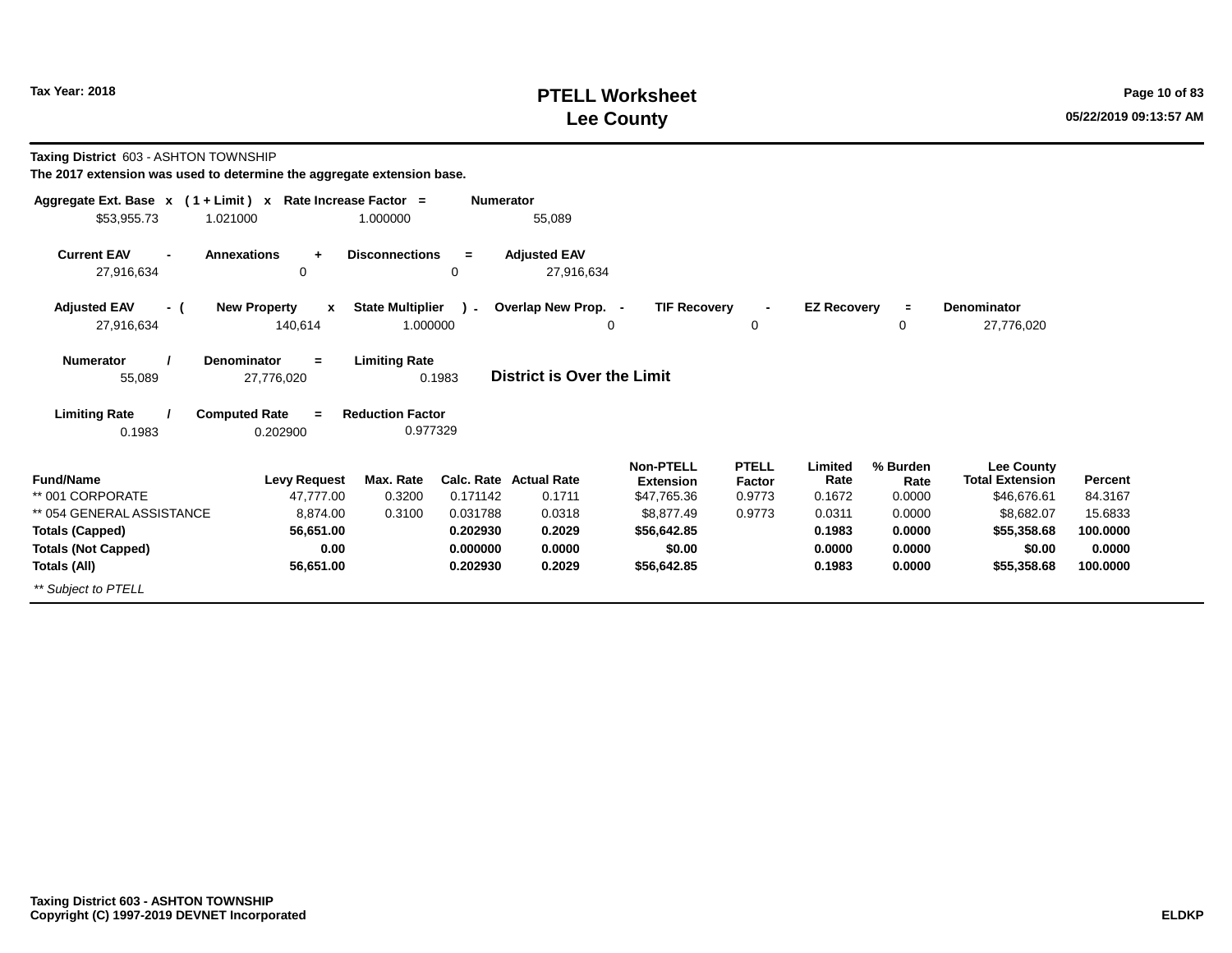## **PTELL Worksheet Tax Year: 2018 Page 11 of 83 Lee County**

| <b>Taxing District 603RB - ASHTON TWP ROAD/BRIDGE</b><br>The 2017 extension was used to determine the aggregate extension base. |                                              |                                     |                  |                                         |                                                     |                                  |                           |                            |                                                            |                           |
|---------------------------------------------------------------------------------------------------------------------------------|----------------------------------------------|-------------------------------------|------------------|-----------------------------------------|-----------------------------------------------------|----------------------------------|---------------------------|----------------------------|------------------------------------------------------------|---------------------------|
| Aggregate Ext. Base $x$ (1 + Limit) x Rate Increase Factor =<br>\$112,410.16<br>1.021000                                        |                                              | 1.000000                            | <b>Numerator</b> | 114,771                                 |                                                     |                                  |                           |                            |                                                            |                           |
|                                                                                                                                 |                                              |                                     |                  |                                         |                                                     |                                  |                           |                            |                                                            |                           |
| <b>Current EAV</b><br><b>Annexations</b><br>27,916,634                                                                          | $\ddot{}$<br>$\mathbf 0$                     | <b>Disconnections</b>               | $=$<br>$\Omega$  | <b>Adjusted EAV</b><br>27.916.634       |                                                     |                                  |                           |                            |                                                            |                           |
| <b>Adjusted EAV</b><br>- (<br>27,916,634                                                                                        | <b>New Property</b><br>x<br>140,614          | <b>State Multiplier</b><br>1.000000 | $\mathbf{r}$     | Overlap New Prop. -<br>$\Omega$         | <b>TIF Recovery</b>                                 | $\mathbf 0$                      | <b>EZ Recovery</b>        | $\blacksquare$<br>0        | <b>Denominator</b><br>27,776,020                           |                           |
| <b>Numerator</b><br>Denominator<br>114,771                                                                                      | $\equiv$<br>27,776,020                       | <b>Limiting Rate</b>                | 0.4132           | <b>District is Over the Limit</b>       |                                                     |                                  |                           |                            |                                                            |                           |
| <b>Limiting Rate</b><br>0.4132                                                                                                  | <b>Computed Rate</b><br>$\equiv$<br>0.422900 | <b>Reduction Factor</b><br>0.977063 |                  |                                         |                                                     |                                  |                           |                            |                                                            |                           |
| <b>Fund/Name</b><br>** 007 ROAD & BRIDGE                                                                                        | <b>Levy Request</b><br>56,623.00             | Max. Rate<br>0.6600                 | 0.202829         | <b>Calc. Rate Actual Rate</b><br>0.2028 | <b>Non-PTELL</b><br><b>Extension</b><br>\$56,614.93 | <b>PTELL</b><br>Factor<br>0.9771 | Limited<br>Rate<br>0.1981 | % Burden<br>Rate<br>0.0000 | <b>Lee County</b><br><b>Total Extension</b><br>\$55,302.85 | <b>Percent</b><br>47.9429 |
| ** 008 BRIDGE JOINT W/COUNTY                                                                                                    | 8.775.00                                     | 0.2500                              | 0.031433         | 0.0314                                  | \$8.765.82                                          | 0.9771                           | 0.0307                    | 0.0000                     | \$8.570.41                                                 | 7.4298                    |
| ** 009 PERMANENT ROAD                                                                                                           | 44,832.00                                    | 0.2500                              | 0.160592         | 0.1606                                  | \$44,834.11                                         | 0.9771                           | 0.1569                    | 0.0000                     | \$43,801.20                                                | 37.9719                   |
| ** 010 EQUIPMENT & BUILDING                                                                                                     | 7,852.00                                     | 0.1000                              | 0.028127         | 0.0281                                  | \$7,844.57                                          | 0.9771                           | 0.0275                    | 0.0000                     | \$7.677.07                                                 | 6.6554                    |
| <b>Totals (Capped)</b>                                                                                                          | 118,082.00                                   |                                     | 0.422981         | 0.4229                                  | \$118.059.43                                        |                                  | 0.4132                    | 0.0000                     | \$115,351.53                                               | 100.0000                  |
| <b>Totals (Not Capped)</b>                                                                                                      | 0.00                                         |                                     | 0.000000         | 0.0000                                  | \$0.00                                              |                                  | 0.0000                    | 0.0000                     | \$0.00                                                     | 0.0000                    |
| Totals (All)                                                                                                                    | 118,082.00                                   |                                     | 0.422981         | 0.4229                                  | \$118,059,43                                        |                                  | 0.4132                    | 0.0000                     | \$115,351.53                                               | 100.0000                  |
| ** Subject to PTELL                                                                                                             |                                              |                                     |                  |                                         |                                                     |                                  |                           |                            |                                                            |                           |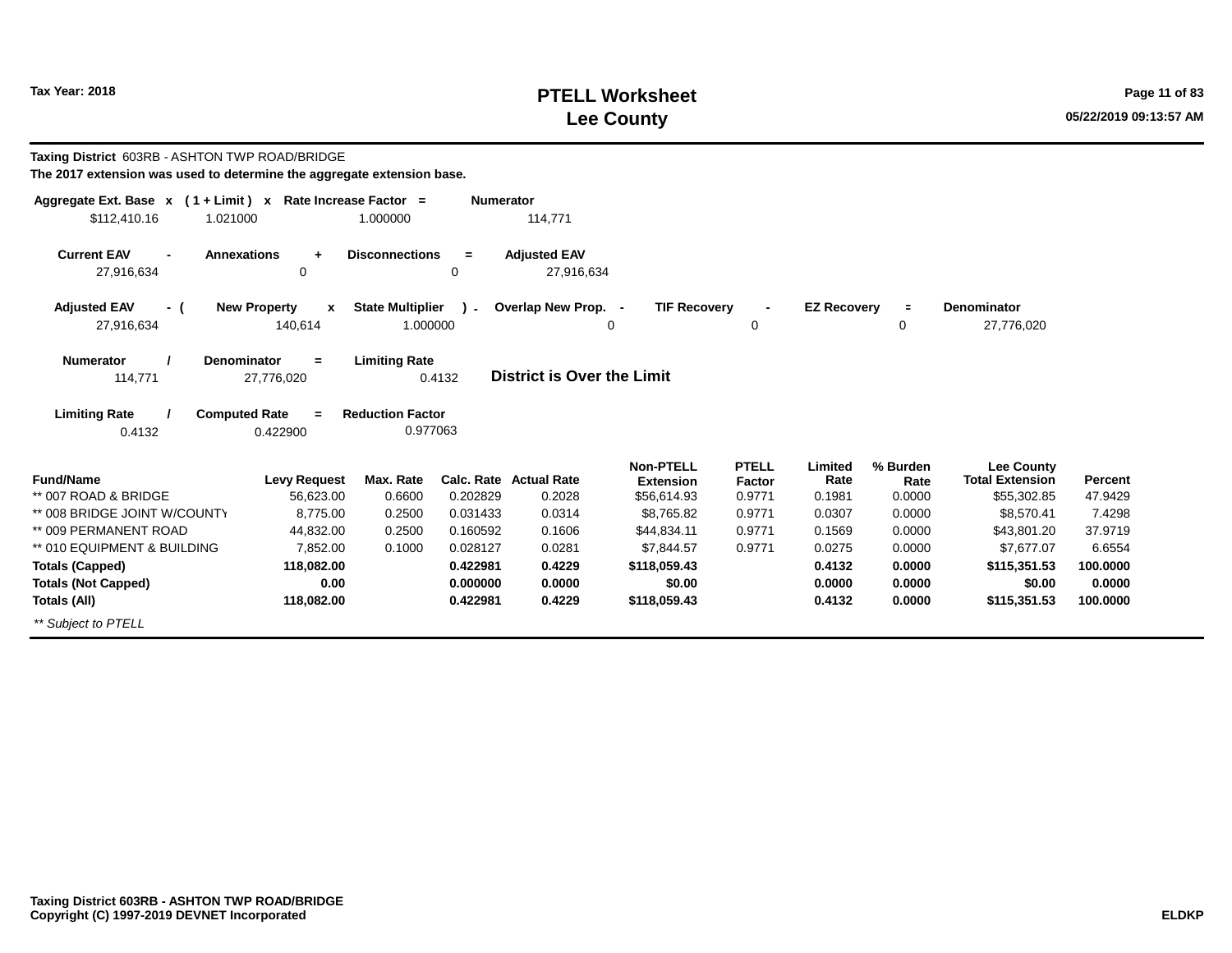## **PTELL Worksheet Tax Year: 2018 Page 12 of 83 Lee County**

**Taxing District** 604 - BRADFORD TOWNSHIP

| Aggregate Ext. Base $x$ (1 + Limit) $x$            | Rate Increase Factor =                |                         | <b>Numerator</b>     |                                   |                                      |                          |                    |                  |                                             |                   |
|----------------------------------------------------|---------------------------------------|-------------------------|----------------------|-----------------------------------|--------------------------------------|--------------------------|--------------------|------------------|---------------------------------------------|-------------------|
| \$31,669.21                                        | 1.021000                              | 1.000000                |                      | 32,334                            |                                      |                          |                    |                  |                                             |                   |
| <b>Current EAV</b><br>$\blacksquare$<br>16,829,446 | <b>Annexations</b><br>$\pm$<br>0      | <b>Disconnections</b>   | $=$<br>0             | <b>Adjusted EAV</b><br>16,829,446 |                                      |                          |                    |                  |                                             |                   |
| <b>Adjusted EAV</b><br>- (                         | <b>New Property</b><br>$\mathbf{x}$   | <b>State Multiplier</b> | $\mathcal{L}$        | Overlap New Prop. -               | <b>TIF Recovery</b>                  | $\overline{\phantom{a}}$ | <b>EZ Recovery</b> | $\equiv$         | <b>Denominator</b>                          |                   |
| 16,829,446                                         | 207,346                               | 1.000000                |                      |                                   | 0                                    | $\mathbf 0$              |                    | 0                | 16,622,100                                  |                   |
| <b>Numerator</b><br>32,334                         | Denominator<br>$\equiv$<br>16,622,100 | <b>Limiting Rate</b>    | 0.1945               | <b>District is Over the Limit</b> |                                      |                          |                    |                  |                                             |                   |
| <b>Limiting Rate</b>                               | <b>Computed Rate</b><br>$=$           | <b>Reduction Factor</b> |                      |                                   |                                      |                          |                    |                  |                                             |                   |
| 0.1945                                             | 0.197500                              | 0.984810                |                      |                                   |                                      |                          |                    |                  |                                             |                   |
| <b>Fund/Name</b>                                   | <b>Levy Request</b>                   | Max. Rate               |                      | Calc. Rate Actual Rate            | <b>Non-PTELL</b><br><b>Extension</b> | <b>PTELL</b><br>Factor   | Limited<br>Rate    | % Burden<br>Rate | <b>Lee County</b><br><b>Total Extension</b> | Percent           |
| ** 001 CORPORATE<br>** 027 AUDIT                   | 32,400.00<br>841.00                   | 0.4300<br>0.0050        | 0.192520<br>0.004997 | 0.1925<br>0.0050                  | \$32,396.68<br>\$841.47              | 0.9848<br>0.9848         | 0.1896<br>0.0049   | 0.0000<br>0.0000 | \$31,908.63<br>\$824.64                     | 97.4807<br>2.5193 |
| <b>Totals (Capped)</b>                             | 33,241.00                             |                         | 0.197517             | 0.1975                            | \$33,238.15                          |                          | 0.1945             | 0.0000           | \$32,733.27                                 | 100.0000          |
| <b>Totals (Not Capped)</b>                         | 0.00                                  |                         | 0.000000             | 0.0000                            | \$0.00                               |                          | 0.0000             | 0.0000           | \$0.00                                      | 0.0000            |
| Totals (All)                                       | 33,241.00                             |                         | 0.197517             | 0.1975                            | \$33,238.15                          |                          | 0.1945             | 0.0000           | \$32,733.27                                 | 100.0000          |
| ** Subject to PTELL                                |                                       |                         |                      |                                   |                                      |                          |                    |                  |                                             |                   |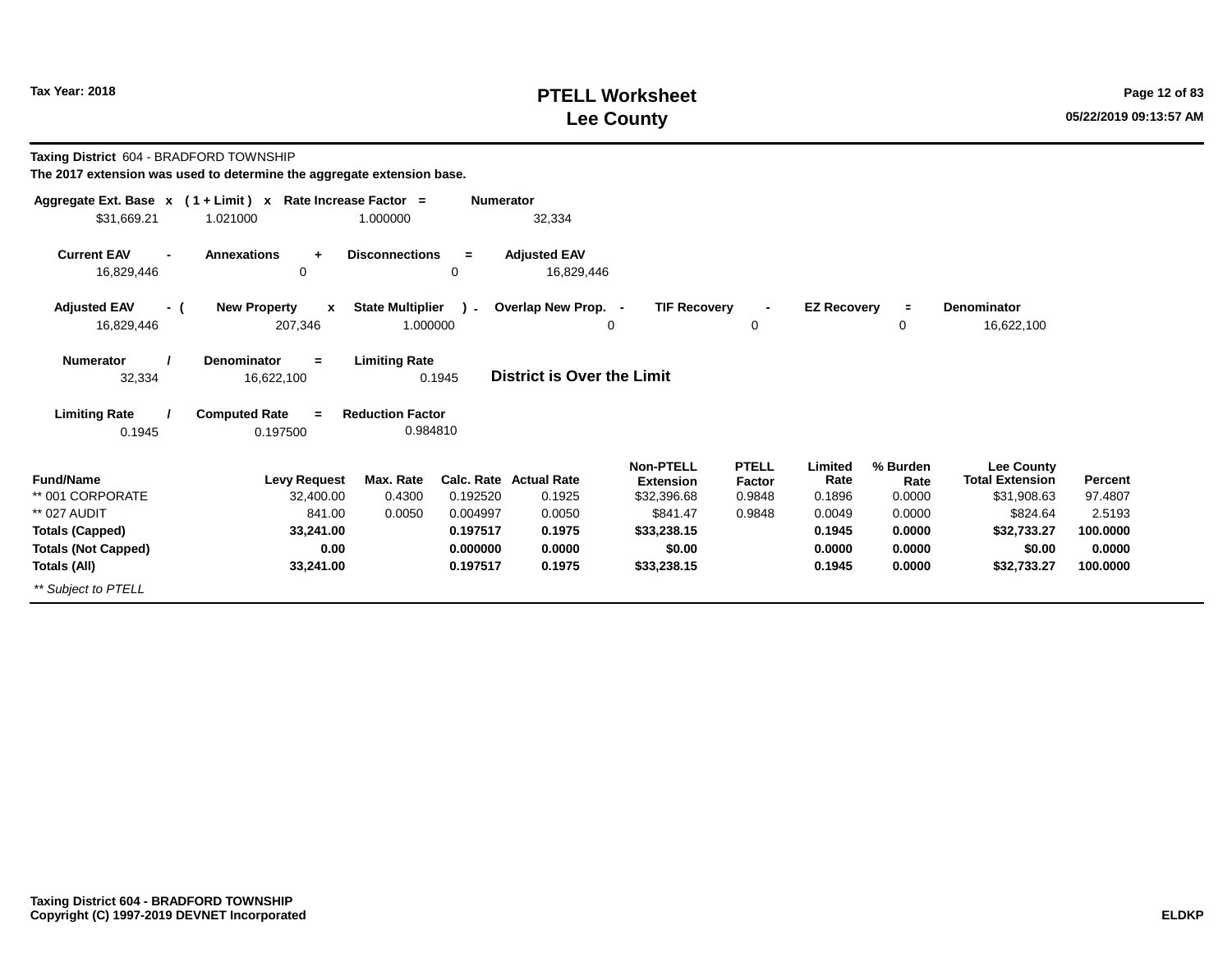#### **PTELL WorksheetTax Year: 2018 POSES 2018 POSES 2018 POSES 2018 POSES 2018 POSES 2018 PAGE 2018 Page 13 of 83 Lee County**

**100.0000 0.0000100.0000**

 **\$0.00\$53,029.58**

0.3151 **Taxing District** 604RB - BRADFORD TWP ROAD/BRIDGE **The 2017 extension was used to determine the aggregate extension base.Aggregate Ext. Base <sup>x</sup> <sup>x</sup> Rate Increase Factor <sup>=</sup>( 1 + Limit ) Numerator** 1.000000 52,369 **Annexations <sup>+</sup> Disconnections <sup>=</sup> Adjusted EAV**16,829,446 16,829,446 6 0 0 0 16,829,446 **( <sup>x</sup>New Property ) State Multiplier**\$51,292.28 1.02100016,829,446 207,346 1.000000 **Current EAV=**52,369 **District is Over the Limit Adjusted EAVNumerator / Denominator Limiting Rate**16,622,100**Limiting Rate / Computed Rate <sup>=</sup>**0.3151 0.319900 **Reduction Factor** 0.984995**Fund/Name Levy Request Max. Rate Calc. Rate Actual Rate Percent Non-PTELL Extension**\$15,196.99 **PTELL FactorFactor** Rate<br>0.9850 0.0889 0.0889 **Limited % Burden Rate Total Extension Lee County**\*\* 007 ROAD & BRIDGE 15,200.00 0.6600 0.090318 0.0903 \$15,196.99 0.9850 0.0889 0.0000 \$14,961.38 28.2132 \*\* 008 BRIDGE JOINT W/ COUNT 10,200.00 0.2500 0.060608 0.0606 \$10,198.64 0.9850 0.0597 0.0000 \$10,047.18 18.9464 \*\* 009 PERMANENT ROAD 14,850.00 0.2500 0.088238 0.0882 \$14,843.57 0.9850 0.0869 0.0000 \$14,624.79 27.5786 \*\* 010 EQUIPMENT & BUILDING 12,500.00 0.1000 0.074275 0.0743 \$12,504.28 0.9850 0.0732 0.0000 \$12,319.15 23.2307 \*\* 090 ROAD DAMAGE 1,100.00 0.0330 0.006536 0.0065 \$1,093.91 0.9850 0.0064 0.0000 \$1,077.08 2.0311 **Totals (Capped)53,850.000.319975 0.3199 \$53,029.58\$53,837.390.31510.0000 <sup>=</sup>TIF RecoveryE** Denominator<br>0 16.622 16,622,100 **- EZ Recovery**  $\Omega$  <sup>0</sup> **+-** $\Omega$ **Overlap New Prop.**

**0.0000**

 **\$0.00\$53,837.39**  **0.00000.3151**

 **0.00000.0000**

**0.3199**

**0.000000**

**0.319975**

\*\* Subject to PTELL

**Totals (Not Capped)**

**Totals (All)**

 **0.0053,850.00**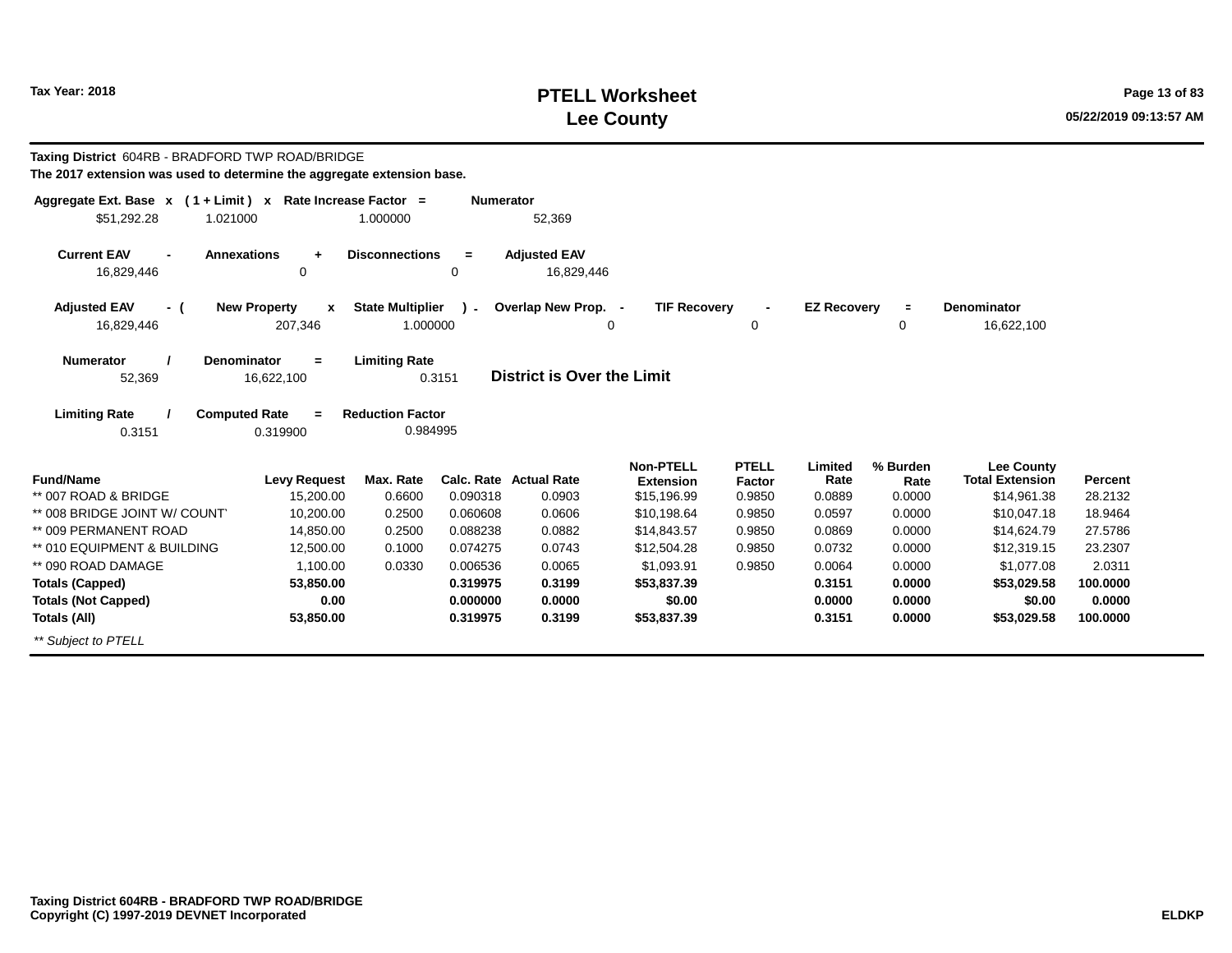## **PTELL Worksheet Tax Year: 2018 Page 14 of 83 Lee County**

**Taxing District** 605 - BROOKLYN TOWNSHIP

|                                  |                | Aggregate Ext. Base $x$ (1 + Limit) x Rate Increase Factor = |                                          | <b>Numerator</b>                         |        |                    |                |                    |
|----------------------------------|----------------|--------------------------------------------------------------|------------------------------------------|------------------------------------------|--------|--------------------|----------------|--------------------|
| \$98,983.52                      |                | 1.021000                                                     | 1.000000                                 | 101,062                                  |        |                    |                |                    |
| <b>Current EAV</b><br>35,675,665 | $\blacksquare$ | <b>Annexations</b><br>0                                      | <b>Disconnections</b><br>$=$<br>$\Omega$ | <b>Adjusted EAV</b><br>35,675,665        |        |                    |                |                    |
| <b>Adjusted EAV</b>              | $-$ (          | <b>New Property</b><br>$\mathbf{x}$                          | <b>State Multiplier</b><br>$\mathbf{I}$  | Overlap New Prop.<br><b>TIF Recovery</b> | $\sim$ | <b>EZ Recoverv</b> | $\blacksquare$ | <b>Denominator</b> |
| 35,675,665                       |                | 57,700                                                       | 1.000000                                 | 0                                        | 0      |                    | 0              | 35,617,965         |
| <b>Numerator</b><br>101,062      |                | <b>Denominator</b><br>$=$<br>35,617,965                      | <b>Limiting Rate</b><br>0.2837           | District is Within the Limit             |        |                    |                |                    |
|                                  |                |                                                              |                                          |                                          |        |                    |                |                    |

| <b>Fund/Name</b>           | Levy Request | Max. Rate |          | Calc. Rate Actual Rate | <b>Non-PTELL</b><br><b>Extension</b> | <b>PTELL</b><br>Factor | Limited<br>Rate | % Burden<br>Rate | <b>Lee County</b><br><b>Total Extension</b> | Percent  |
|----------------------------|--------------|-----------|----------|------------------------|--------------------------------------|------------------------|-----------------|------------------|---------------------------------------------|----------|
| ** 001 CORPORATE           | 93,500.00    | 0.2523    | 0.262083 | 0.2523                 | \$90,009.70                          | 1.0000                 | 0.2523          | 0.0000           | \$90,009.70                                 | 92.9625  |
| ** 035 LIABILITY INSURANCE | 6,300.00     | 0.0000    | 0.017659 | 0.0177                 | \$6,314.59                           | 1.0000                 | 0.0177          | 0.0000           | \$6,314.59                                  | 6.5217   |
| ** 054 GENERAL ASSISTANCE  | 500.00       | 0.0000    | 0.001402 | 0.0014                 | \$499.46                             | 1.0000                 | 0.0014          | 0.0000           | \$499.46                                    | 0.5158   |
| Totals (Capped)            | 100.300.00   |           | 0.281144 | 0.2714                 | \$96,823,75                          |                        | 0.2714          | 0.0000           | \$96,823.75                                 | 100.0000 |
| <b>Totals (Not Capped)</b> | 0.00         |           | 0.000000 | 0.0000                 | \$0.00                               |                        | 0.0000          | 0.0000           | \$0.00                                      | 0.0000   |
| Totals (All)               | 100,300.00   |           | 0.281144 | 0.2714                 | \$96,823.75                          |                        | 0.2714          | 0.0000           | \$96,823.75                                 | 100,0000 |
| ** Subject to PTELL        |              |           |          |                        |                                      |                        |                 |                  |                                             |          |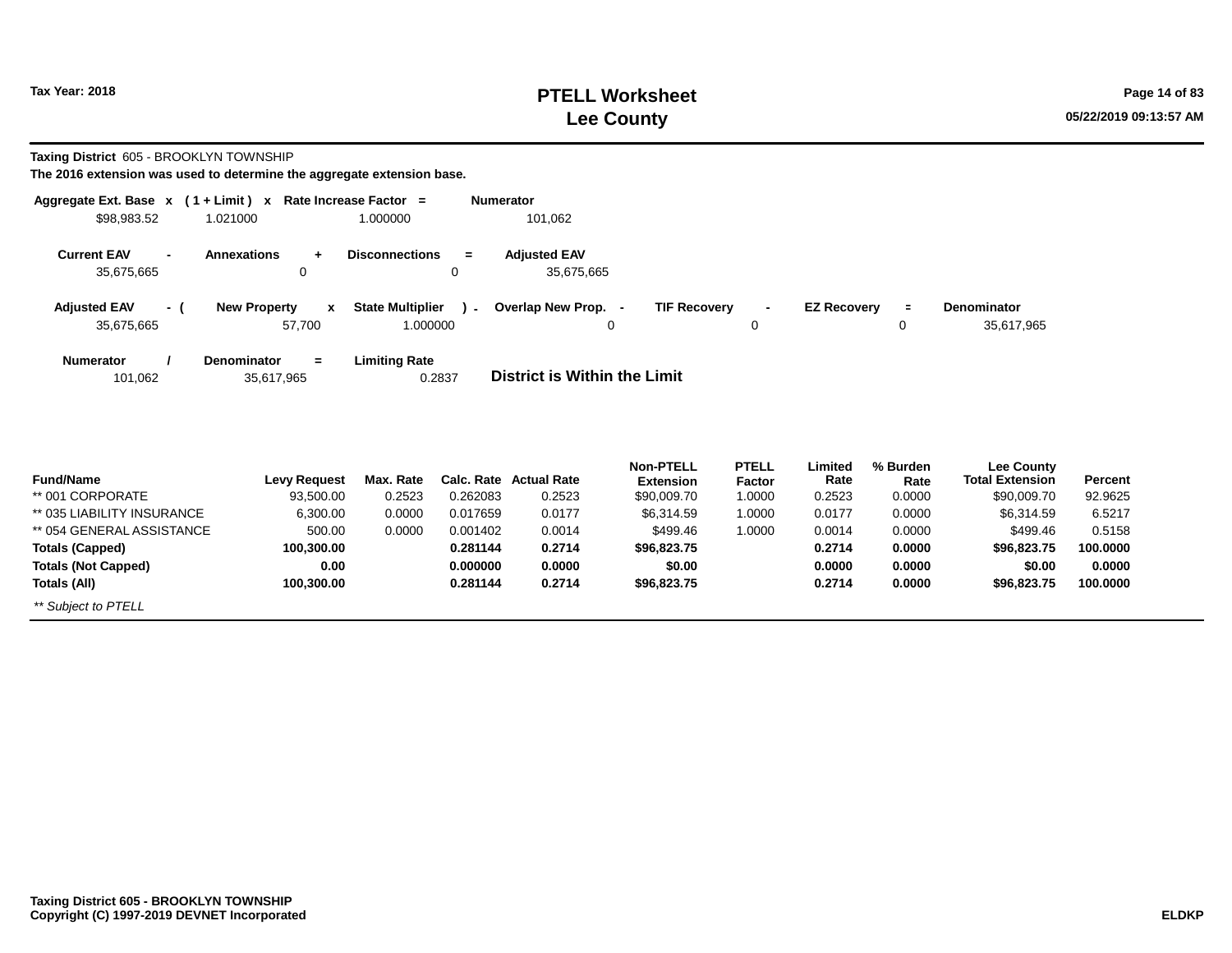## **PTELL Worksheet Tax Year: 2018 Page 15 of 83 Lee County**

**Lee County**

35,617,965

0.4908 **Taxing District** 605RB - BROOKLYN TWP ROAD/BRIDGE **The 2017 extension was used to determine the aggregate extension base.Aggregate Ext. Base <sup>x</sup> <sup>x</sup> Rate Increase Factor <sup>=</sup>( 1 + Limit ) Numerator** 1.000000 174,798 **- Annexations <sup>+</sup> Disconnections <sup>=</sup> Adjusted EAV**35,675,665 35,675,665 <sup>0</sup> <sup>0</sup> 35,675,665 **( <sup>x</sup>New Property ) State Multiplier**\$171,203.23 1.02100035,675,665 57,700 1.000000 **Current EAV=**174,798 **District is Over the Limit Adjusted EAVNumerator / Denominator Limiting Rate**35,617,965**Limiting Rate / Computed Rate <sup>=</sup>**0.4908 0.498900 **Reduction Factor** 0.983764**Fund/Name Levy Request Max. Rate Calc. Rate Actual Rate Percent Non-PTELL ExtensionPTELL Factor RateLimited % Burden Rate-Overlap New Prop. <sup>=</sup>TIF RecoveryE Denominator**<br>0 35.617 **- EZ Recovery**  $\Omega$  <sup>0</sup> **+-**0

| <b>Fund/Name</b>             | Levy Request | Max. Rate | Calc. Rate | <b>Actual Rate</b> | <b>Extension</b> | <b>Factor</b> | Rate   | Rate   | <b>Total Extension</b> | <b>Percent</b> |
|------------------------------|--------------|-----------|------------|--------------------|------------------|---------------|--------|--------|------------------------|----------------|
| ** 007 ROAD & BRIDGE         | 45,000.00    | 0.6600    | 0.126136   | 0.1261             | \$44,987.01      | 0.9838        | 0.1241 | 0.0000 | \$44,273.50            | 25.2852        |
| ** 008 BRIDGE JOINT W/ COUNT | 10,000.00    | 0.2500    | 0.028030   | 0.0280             | \$9,989.19       | 0.9838        | 0.0275 | 0.0000 | \$9.810.81             | 5.6031         |
| ** 009 PERMANENT ROAD        | 84,000.00    | 0.2500    | 0.235455   | 0.2355             | \$84,016.19      | 0.9838        | 0.2317 | 0.0000 | \$82,660.52            | 47.2086        |
| ** 010 EQUIPMENT & BUILDING  | 32,000.00    | 0.1000    | 0.089697   | 0.0897             | \$32,001.07      | 0.9838        | 0.0882 | 0.0000 | \$31.465.94            | 17.9707        |
| ** 035 LIABILITY INS         | 7,000.00     | 0.0000    | 0.019621   | 0.0196             | \$6,992.43       | 0.9838        | 0.0193 | 0.0000 | \$6,885.40             | 3.9324         |
| Totals (Capped)              | 178.000.00   |           | 0.498939   | 0.4989             | \$177,985.89     |               | 0.4908 | 0.0000 | \$175.096.17           | 100,0000       |
| <b>Totals (Not Capped)</b>   | 0.00         |           | 0.000000   | 0.0000             | \$0.00           |               | 0.0000 | 0.0000 | \$0.00                 | 0.0000         |
| Totals (All)                 | 178.000.00   |           | 0.498939   | 0.4989             | \$177,985.89     |               | 0.4908 | 0.0000 | \$175.096.17           | 100.0000       |
| ** Subject to PTELL          |              |           |            |                    |                  |               |        |        |                        |                |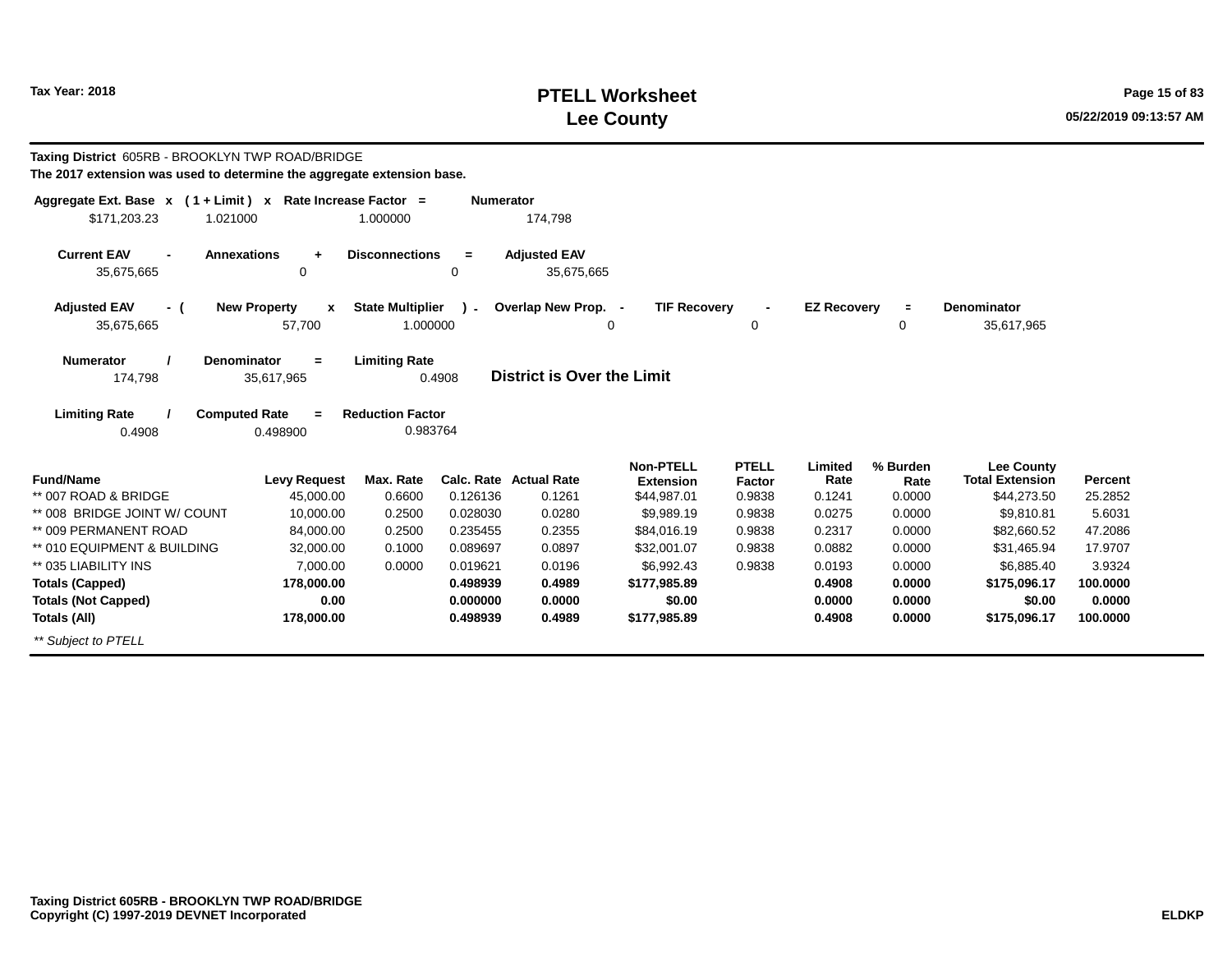## **PTELL Worksheet Tax Year: 2018 Page 16 of 83 Lee County**

**Taxing District** 606 - FRANKLIN GROVE TOWNSHIP

| Aggregate Ext. Base $x$ (1 + Limit) x Rate Increase Factor =                   |                                     |                              | <b>Numerator</b>                  |                                      |                        |                    |                  |                                             |                |  |  |
|--------------------------------------------------------------------------------|-------------------------------------|------------------------------|-----------------------------------|--------------------------------------|------------------------|--------------------|------------------|---------------------------------------------|----------------|--|--|
| \$41,705.77<br>1.021000                                                        |                                     | 1.000000                     | 42,582                            |                                      |                        |                    |                  |                                             |                |  |  |
| <b>Current EAV</b><br>$\blacksquare$                                           | <b>Annexations</b><br>$\ddot{}$     | <b>Disconnections</b><br>$=$ | <b>Adjusted EAV</b>               |                                      |                        |                    |                  |                                             |                |  |  |
| 23,205,835                                                                     | 0                                   | 0                            | 23,205,835                        |                                      |                        |                    |                  |                                             |                |  |  |
| <b>Adjusted EAV</b><br>- (                                                     | <b>New Property</b><br>$\mathbf{x}$ | <b>State Multiplier</b>      | Overlap New Prop. -               | <b>TIF Recovery</b>                  |                        | <b>EZ Recovery</b> | $\equiv$         | <b>Denominator</b>                          |                |  |  |
| 23,205,835                                                                     | 62,690                              | 1.000000                     | 0                                 |                                      | 0                      |                    | 0                | 23, 143, 145                                |                |  |  |
| <b>Numerator</b>                                                               | <b>Denominator</b><br>$=$           | <b>Limiting Rate</b>         |                                   |                                      |                        |                    |                  |                                             |                |  |  |
| 42,582                                                                         | 23,143,145                          | 0.1840                       | <b>District is Over the Limit</b> |                                      |                        |                    |                  |                                             |                |  |  |
| <b>Limiting Rate</b><br><b>Computed Rate</b><br><b>Reduction Factor</b><br>$=$ |                                     |                              |                                   |                                      |                        |                    |                  |                                             |                |  |  |
| 0.1840                                                                         | 0.188500                            | 0.976127                     |                                   |                                      |                        |                    |                  |                                             |                |  |  |
|                                                                                |                                     |                              |                                   |                                      |                        |                    |                  |                                             |                |  |  |
| <b>Fund/Name</b>                                                               | <b>Levy Request</b>                 | Max. Rate<br>Calc. Rate      | <b>Actual Rate</b>                | <b>Non-PTELL</b><br><b>Extension</b> | <b>PTELL</b><br>Factor | Limited<br>Rate    | % Burden<br>Rate | <b>Lee County</b><br><b>Total Extension</b> | <b>Percent</b> |  |  |
| ** 001 CORPORATE                                                               | 28,829.00                           | 0.124232<br>0.3600           | 0.1242                            | \$28,821.65                          | 0.9761                 | 0.1212             | 0.0000           | \$28,125.47                                 | 65.9053        |  |  |
| ** 027 AUDIT                                                                   | 1,131.00                            | 0.0050<br>0.004874           | 0.0049                            | \$1,137.09                           | 0.9761                 | 0.0048             | 0.0000           | \$1,113.88                                  | 2.6101         |  |  |
| ** 035 LIABILITY INSURANCE                                                     | 3,607.00                            | 0.0000<br>0.015544           | 0.0155                            | \$3,596.90                           | 0.9761                 | 0.0151             | 0.0000           | \$3,504.08                                  | 8.2110         |  |  |
| ** 047 SOCIAL SECURITY                                                         | 1,720.00                            | 0.0000<br>0.007412           | 0.0074                            | \$1,717.23                           | 0.9761                 | 0.0072             | 0.0000           | \$1,670.82                                  | 3.9152         |  |  |
| ** 054 GENERAL ASSISTANCE                                                      | 8,462.00                            | 0.1000<br>0.036465           | 0.0365                            | \$8,470.13                           | 0.9761                 | 0.0356             | 0.0000           | \$8,261.28                                  | 19.3584        |  |  |
| <b>Totals (Capped)</b>                                                         | 43,749.00                           | 0.188527                     | 0.1885                            | \$43,743.00                          |                        | 0.1839             | 0.0000           | \$42,675.53                                 | 100.0000       |  |  |
| <b>Totals (Not Capped)</b>                                                     | 0.00                                | 0.000000                     | 0.0000                            | \$0.00                               |                        | 0.0000             | 0.0000           | \$0.00                                      | 0.0000         |  |  |
| Totals (All)                                                                   | 43,749.00                           | 0.188527                     | 0.1885                            | \$43,743.00                          |                        | 0.1839             | 0.0000           | \$42,675.53                                 | 100.0000       |  |  |
| ** Subject to PTELL                                                            |                                     |                              |                                   |                                      |                        |                    |                  |                                             |                |  |  |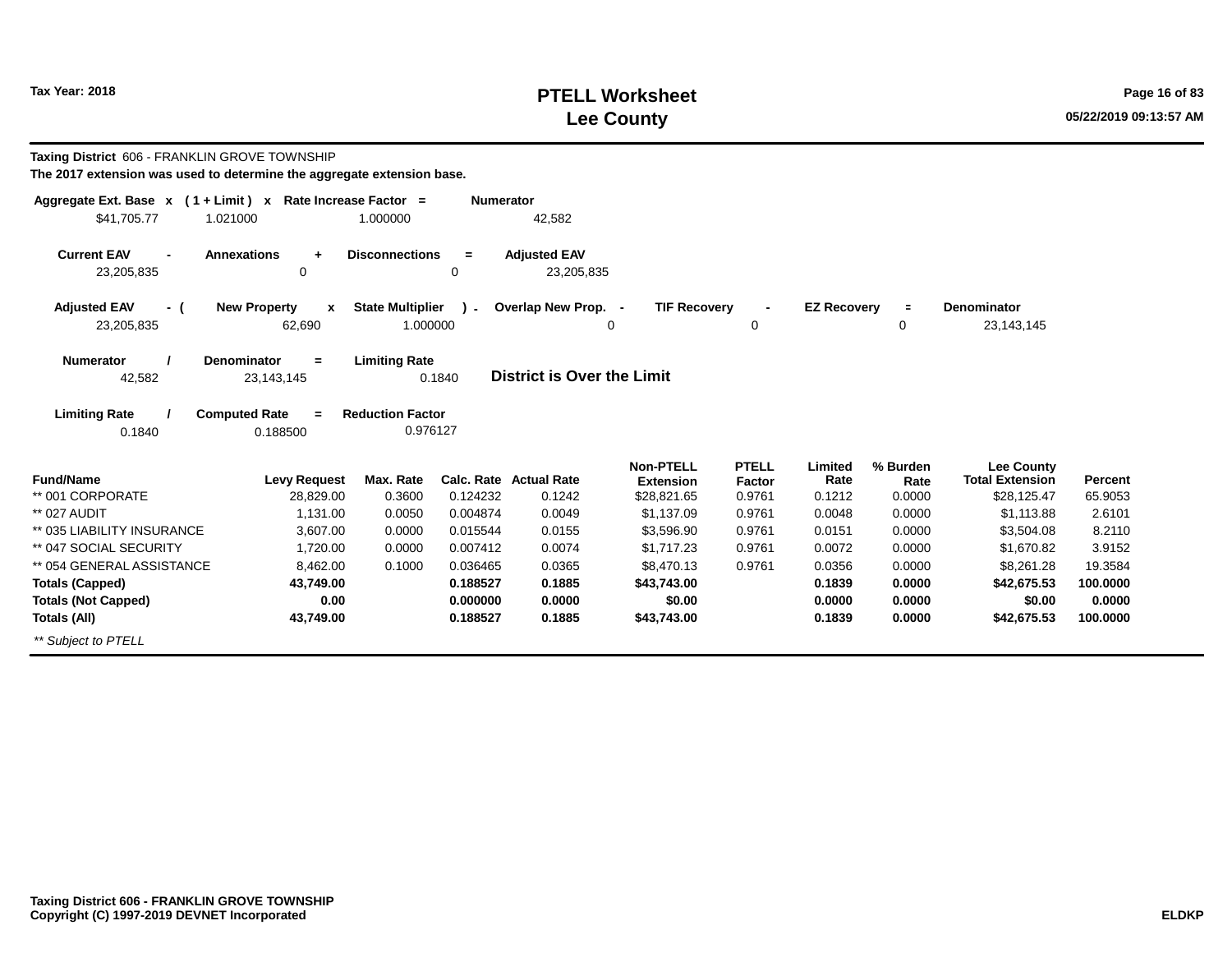## **PTELL Worksheet Tax Year: 2018 Page 17 of 83 Lee County**

**Taxing District** 606RB - FRANKLIN GROVE ROAD/BRIDGE**The 2017 extension was used to determine the aggregate extension base.**

| Aggregate Ext. Base $x$ (1 + Limit) x Rate Increase Factor =<br>\$86,332.72<br>1.021000                          |                                               | 1.000000                            | <b>Numerator</b> | 88,146                            |                                      |                               |                    |                  |                                             |          |  |
|------------------------------------------------------------------------------------------------------------------|-----------------------------------------------|-------------------------------------|------------------|-----------------------------------|--------------------------------------|-------------------------------|--------------------|------------------|---------------------------------------------|----------|--|
| <b>Current EAV</b><br><b>Annexations</b><br>23,205,835                                                           | $\ddot{}$<br>0                                | <b>Disconnections</b>               | $=$<br>0         | <b>Adjusted EAV</b><br>23,205,835 |                                      |                               |                    |                  |                                             |          |  |
| <b>Adjusted EAV</b><br>- (<br>23,205,835                                                                         | <b>New Property</b><br>$\mathbf{x}$<br>62,690 | <b>State Multiplier</b><br>1.000000 | $\mathbf{r}$     | Overlap New Prop. -               | <b>TIF Recovery</b><br>$\Omega$      | $\mathbf 0$                   | <b>EZ Recovery</b> | $\equiv$<br>0    | <b>Denominator</b><br>23,143,145            |          |  |
| <b>Numerator</b><br><b>Denominator</b><br>88,146                                                                 | $=$<br>23,143,145                             | <b>Limiting Rate</b>                | 0.3809           | District is Over the Limit        |                                      |                               |                    |                  |                                             |          |  |
| <b>Limiting Rate</b><br><b>Computed Rate</b><br><b>Reduction Factor</b><br>$=$<br>0.975916<br>0.3809<br>0.390300 |                                               |                                     |                  |                                   |                                      |                               |                    |                  |                                             |          |  |
| <b>Fund/Name</b>                                                                                                 | <b>Levy Request</b>                           | Max. Rate                           |                  | <b>Calc. Rate Actual Rate</b>     | <b>Non-PTELL</b><br><b>Extension</b> | <b>PTELL</b><br><b>Factor</b> | Limited<br>Rate    | % Burden<br>Rate | <b>Lee County</b><br><b>Total Extension</b> | Percent  |  |
| ** 007 ROAD & BRIDGE                                                                                             | 27,886.00                                     | 0.6600                              | 0.120168         | 0.1202                            | \$27,893.41                          | 0.9759                        | 0.1173             | 0.0000           | \$27,220.44                                 | 30.7955  |  |
| ** 008 BRIDGE JOINT W/ COUNT                                                                                     | 354.00                                        | 0.2500                              | 0.001526         | 0.0015                            | \$348.09                             | 0.9759                        | 0.0015             | 0.0000           | \$348.09                                    | 0.3938   |  |
| ** 009 PERMANENT ROAD                                                                                            | 49,100.00                                     | 0.2500                              | 0.211585         | 0.2116                            | \$49,103.55                          | 0.9759                        | 0.2065             | 0.0000           | \$47,920.05                                 | 54.2137  |  |
| ** 010 EQUIPMENT & BUILDING                                                                                      | 6,977.00                                      | 0.1000                              | 0.030066         | 0.0301                            | \$6,984.96                           | 0.9759                        | 0.0294             | 0.0000           | \$6,822.52                                  | 7.7186   |  |
| ** 027 AUDIT                                                                                                     | 566.00                                        | 0.0025                              | 0.002439         | 0.0024                            | \$556.94                             | 0.9759                        | 0.0023             | 0.0000           | \$533.73                                    | 0.6038   |  |
| ** 035 LIABILITY INSURANCE                                                                                       | 3,818.00                                      | 0.0000                              | 0.016453         | 0.0165                            | \$3,828.96                           | 0.9759                        | 0.0161             | 0.0000           | \$3,736.14                                  | 4.2268   |  |
| ** 047 SOCIAL SECURITY                                                                                           | 1,862.00                                      | 0.0000                              | 0.008024         | 0.0080                            | \$1,856.47                           | 0.9759                        | 0.0078             | 0.0000           | \$1,810.06                                  | 2.0478   |  |
| <b>Totals (Capped)</b>                                                                                           | 90,563.00                                     |                                     | 0.390261         | 0.3903                            | \$90,572.38                          |                               | 0.3809             | 0.0000           | \$88,391.03                                 | 100.0000 |  |
| <b>Totals (Not Capped)</b>                                                                                       | 0.00                                          |                                     | 0.000000         | 0.0000                            | \$0.00                               |                               | 0.0000             | 0.0000           | \$0.00                                      | 0.0000   |  |
| Totals (All)                                                                                                     | 90,563.00                                     |                                     | 0.390261         | 0.3903                            | \$90,572.38                          |                               | 0.3809             | 0.0000           | \$88,391.03                                 | 100.0000 |  |
| ** Subject to PTELL                                                                                              |                                               |                                     |                  |                                   |                                      |                               |                    |                  |                                             |          |  |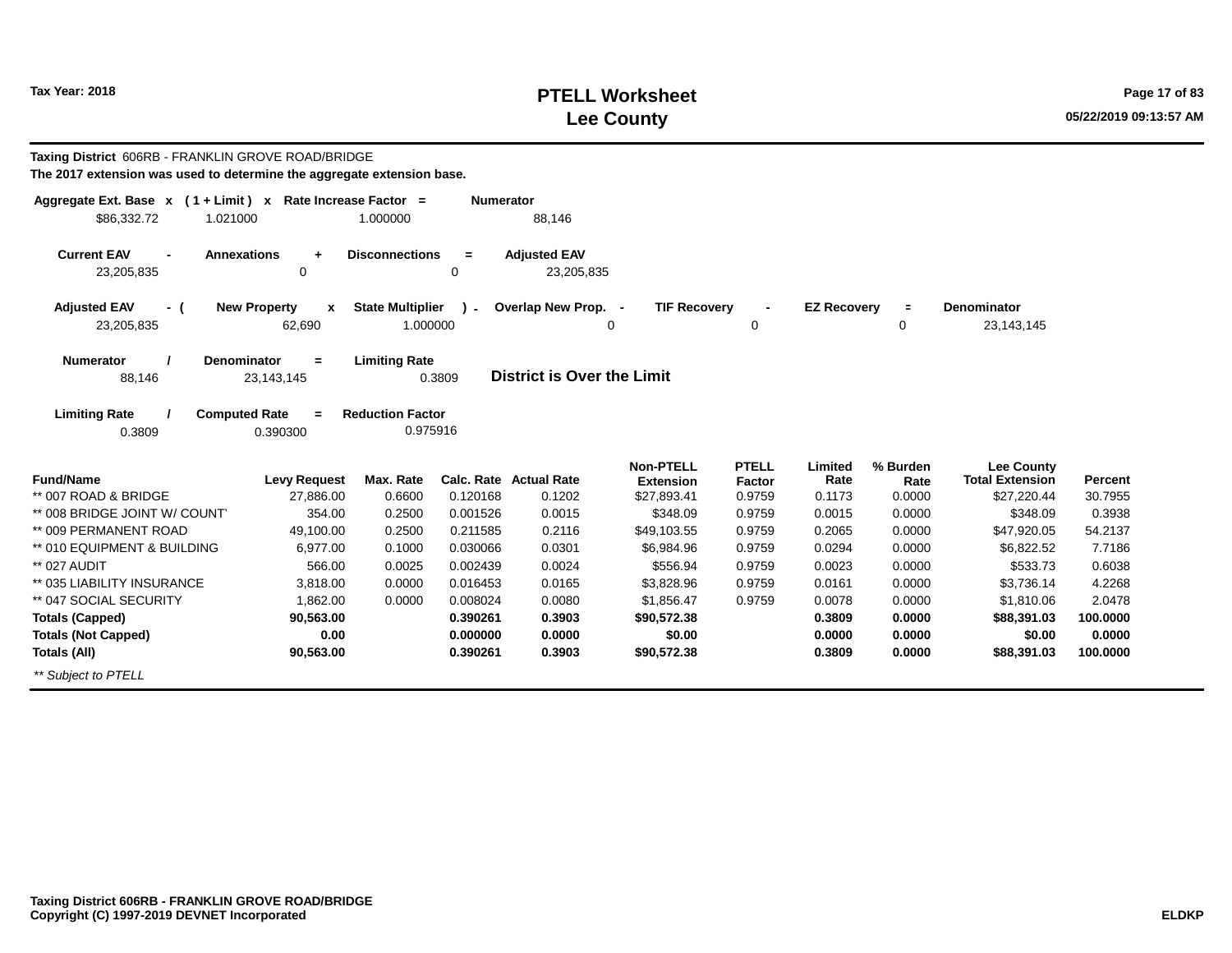## **PTELL Worksheet Tax Year: 2018 Page 18 of 83 Lee County**

**Taxing District** 607 - DIXON TOWNSHIP

| Aggregate Ext. Base $x$ (1 + Limit) $x$             | Rate Increase Factor =                       |                                     | <b>Numerator</b> |                                    |                                      |                        |                    |                  |                                             |          |
|-----------------------------------------------------|----------------------------------------------|-------------------------------------|------------------|------------------------------------|--------------------------------------|------------------------|--------------------|------------------|---------------------------------------------|----------|
| \$410,282.70<br>1.021000                            |                                              | 1.000000                            |                  | 418,899                            |                                      |                        |                    |                  |                                             |          |
| <b>Current EAV</b><br>$\blacksquare$<br>211,999,713 | <b>Annexations</b><br>$\ddot{}$<br>0         | <b>Disconnections</b>               | $\equiv$<br>0    | <b>Adjusted EAV</b><br>211,999,713 |                                      |                        |                    |                  |                                             |          |
| <b>Adjusted EAV</b><br>- (<br>211,999,713           | <b>New Property</b><br>x<br>1,059,231        | <b>State Multiplier</b><br>1.000000 | $\mathbf{1}$     | Overlap New Prop. -<br>0           | <b>TIF Recovery</b>                  | 0                      | <b>EZ Recovery</b> | $\equiv$<br>0    | <b>Denominator</b><br>210,940,482           |          |
| <b>Numerator</b><br>418,899                         | Denominator<br>$=$<br>210,940,482            | <b>Limiting Rate</b>                | 0.1986           | <b>District is Over the Limit</b>  |                                      |                        |                    |                  |                                             |          |
| <b>Limiting Rate</b><br>0.1986                      | <b>Computed Rate</b><br>$\equiv$<br>0.203200 | <b>Reduction Factor</b><br>0.977362 |                  |                                    |                                      |                        |                    |                  |                                             |          |
| <b>Fund/Name</b>                                    | <b>Levy Request</b>                          | Max. Rate                           |                  | <b>Calc. Rate Actual Rate</b>      | <b>Non-PTELL</b><br><b>Extension</b> | <b>PTELL</b><br>Factor | Limited<br>Rate    | % Burden<br>Rate | <b>Lee County</b><br><b>Total Extension</b> | Percent  |
| ** 001 CORPORATE                                    | 335,500.00                                   | 0.2500                              | 0.158255         | 0.1583                             | \$335,595.55                         | 0.9774                 | 0.1547             | 0.0000           | \$327,963.56                                | 77.8953  |
| ** 005 I.M.R.F.                                     | 30,000.00                                    | 0.0000                              | 0.014151         | 0.0142                             | \$30,103.96                          | 0.9774                 | 0.0139             | 0.0000           | \$29,467.96                                 | 6.9990   |
| ** 035 LIABILITY INSURANCE                          | 10,000.00                                    | 0.0000                              | 0.004717         | 0.0047                             | \$9,963.99                           | 0.9774                 | 0.0046             | 0.0000           | \$9,751.99                                  | 2.3162   |
| ** 047 SOCIAL SECURITY                              | 25,000.00                                    | 0.0000                              | 0.011793         | 0.0118                             | \$25,015.97                          | 0.9774                 | 0.0115             | 0.0000           | \$24,379.97                                 | 5.7905   |
| ** 054 GENERAL ASSISTANCE                           | 30,000.00                                    | 0.1000                              | 0.014151         | 0.0142                             | \$30,103.96                          | 0.9774                 | 0.0139             | 0.0000           | \$29,467.96                                 | 6.9990   |
| <b>Totals (Capped)</b>                              | 430,500.00                                   |                                     | 0.203067         | 0.2032                             | \$430,783.43                         |                        | 0.1986             | 0.0000           | \$421,031.44                                | 100.0000 |
| <b>Totals (Not Capped)</b>                          | 0.00                                         |                                     | 0.000000         | 0.0000                             | \$0.00                               |                        | 0.0000             | 0.0000           | \$0.00                                      | 0.0000   |
| Totals (All)                                        | 430,500.00                                   |                                     | 0.203067         | 0.2032                             | \$430,783.43                         |                        | 0.1986             | 0.0000           | \$421,031.44                                | 100.0000 |
| ** Subject to PTELL                                 |                                              |                                     |                  |                                    |                                      |                        |                    |                  |                                             |          |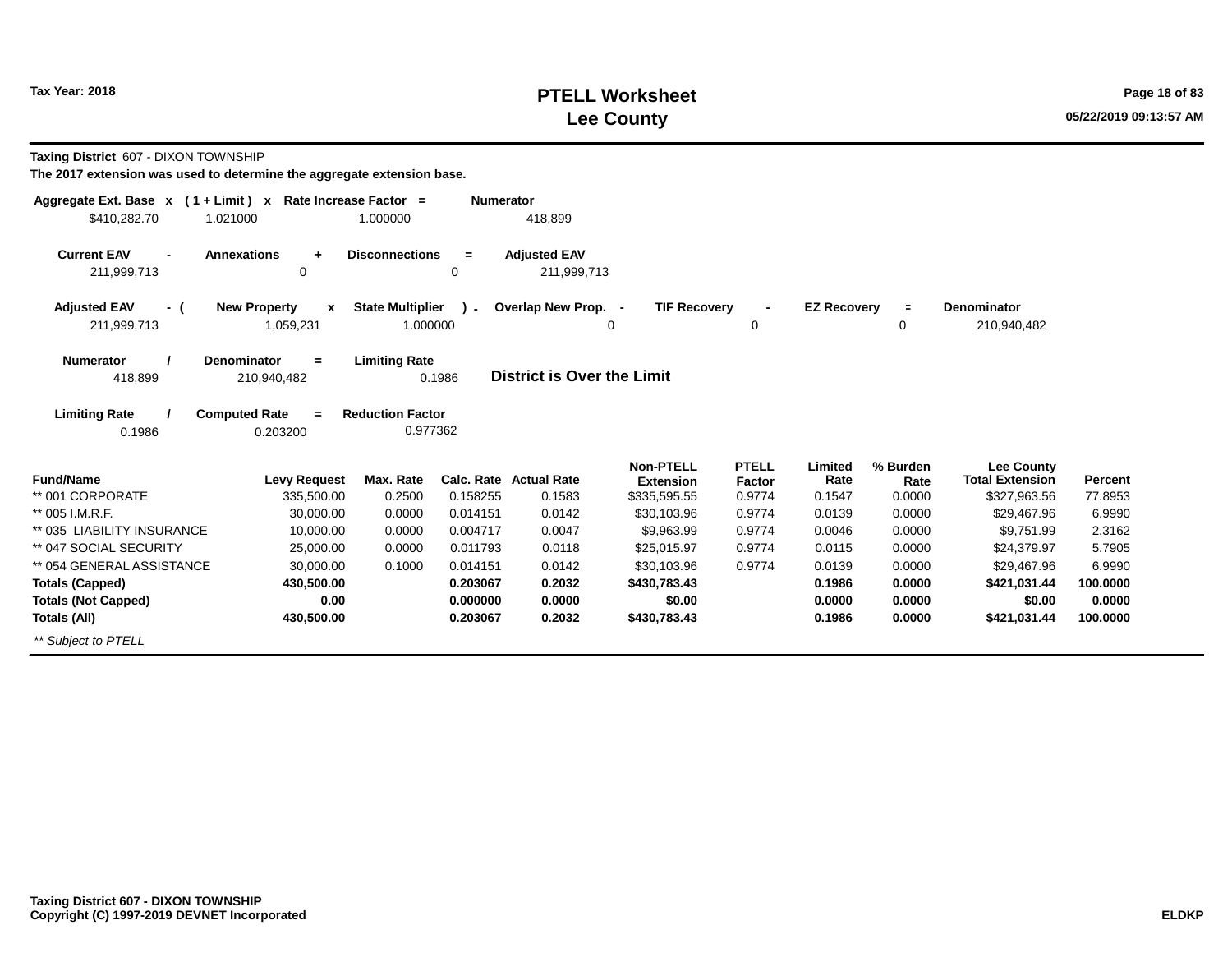## **PTELL Worksheet Tax Year: 2018 Page 19 of 83 Lee County**

| <b>Taxing District 607RB - DIXON TWP ROAD/BRIDGE</b><br>The 2017 extension was used to determine the aggregate extension base. |                                             |                                     |                      |                                    |                               |                        |                    |                  |                                             |          |
|--------------------------------------------------------------------------------------------------------------------------------|---------------------------------------------|-------------------------------------|----------------------|------------------------------------|-------------------------------|------------------------|--------------------|------------------|---------------------------------------------|----------|
| Aggregate Ext. Base $x$ (1 + Limit) x Rate Increase Factor =<br>\$492,504.91                                                   | 1.021000                                    | 1.000000                            | <b>Numerator</b>     | 502,848                            |                               |                        |                    |                  |                                             |          |
| <b>Current EAV</b><br>211,999,713                                                                                              | <b>Annexations</b><br>$\ddot{}$<br>$\Omega$ | <b>Disconnections</b>               | $\equiv$<br>$\Omega$ | <b>Adjusted EAV</b><br>211,999,713 |                               |                        |                    |                  |                                             |          |
| <b>Adjusted EAV</b><br>- (<br>211,999,713                                                                                      | <b>New Property</b><br>x<br>1,059,231       | <b>State Multiplier</b><br>1.000000 | $\sim$               | Overlap New Prop. -                | <b>TIF Recovery</b><br>0      | 0                      | <b>EZ Recovery</b> | $\equiv$<br>0    | Denominator<br>210,940,482                  |          |
| <b>Numerator</b><br>502,848                                                                                                    | Denominator<br>$=$<br>210,940,482           | <b>Limiting Rate</b>                | 0.2384               | District is Over the Limit         |                               |                        |                    |                  |                                             |          |
| <b>Limiting Rate</b>                                                                                                           | <b>Computed Rate</b><br>$\equiv$            | <b>Reduction Factor</b>             |                      |                                    |                               |                        |                    |                  |                                             |          |
| 0.2384                                                                                                                         | 0.244000                                    | 0.977049                            |                      |                                    |                               |                        |                    |                  |                                             |          |
| <b>Fund/Name</b>                                                                                                               | <b>Levy Request</b>                         | Max. Rate                           |                      | <b>Calc. Rate Actual Rate</b>      | Non-PTELL<br><b>Extension</b> | <b>PTELL</b><br>Factor | Limited<br>Rate    | % Burden<br>Rate | <b>Lee County</b><br><b>Total Extension</b> | Percent  |
| ** 007 ROAD & BRIDGE                                                                                                           | 190,700.00                                  | 0.6600                              | 0.089953             | 0.0900                             | \$190,799.74                  | 0.9770                 | 0.0879             | 0.0000           | \$186,347.75                                | 36.8708  |
| ** 009 PERMANENT ROAD                                                                                                          | 326,430.00                                  | 0.2500                              | 0.153977             | 0.1540                             | \$326,479.56                  | 0.9770                 | 0.1505             | 0.0000           | \$319,059.57                                | 63.1292  |
| <b>Totals (Capped)</b>                                                                                                         | 517,130.00                                  |                                     | 0.243930             | 0.2440                             | \$517,279.30                  |                        | 0.2384             | 0.0000           | \$505,407.32                                | 100.0000 |
| <b>Totals (Not Capped)</b>                                                                                                     | 0.00                                        |                                     | 0.000000             | 0.0000                             | \$0.00                        |                        | 0.0000             | 0.0000           | \$0.00                                      | 0.0000   |
| Totals (All)                                                                                                                   | 517,130.00                                  |                                     | 0.243930             | 0.2440                             | \$517,279.30                  |                        | 0.2384             | 0.0000           | \$505,407.32                                | 100.0000 |
| ** Subject to PTELL                                                                                                            |                                             |                                     |                      |                                    |                               |                        |                    |                  |                                             |          |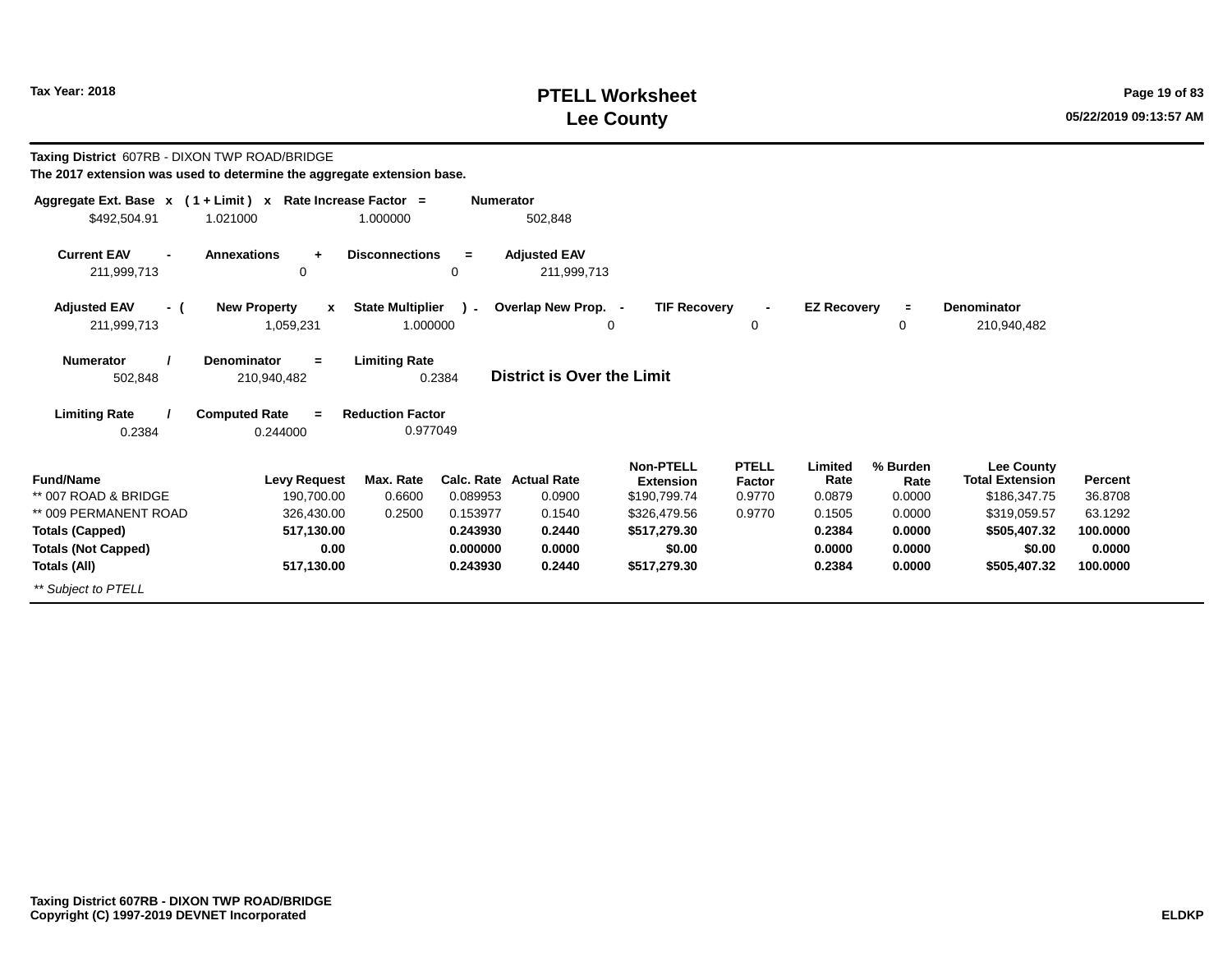**Totals (All)**

\*\* Subject to PTELL

## **PTELL Worksheet Tax Year:** 2018 **Page 20 of 83 Lee County**

**100.0000**

**\$57,171.07**

**Taxing District** 608 - EAST GROVE TOWNSHIP

**The 2016 extension was used to determine the aggregate extension base.**

**57,177.00**

| Aggregate Ext. Base $x$ (1 + Limit) $x$ |                                       | Rate Increase Factor =                 | <b>Numerator</b>                  |                                      |                               |                    |                  |                                             |          |
|-----------------------------------------|---------------------------------------|----------------------------------------|-----------------------------------|--------------------------------------|-------------------------------|--------------------|------------------|---------------------------------------------|----------|
| \$57,179.91                             | 1.021000                              | 1.000000                               | 58,381                            |                                      |                               |                    |                  |                                             |          |
| <b>Current EAV</b><br>13,816,112        | <b>Annexations</b><br>$\ddot{}$<br>0  | <b>Disconnections</b><br>$\equiv$<br>0 | <b>Adjusted EAV</b><br>13,816,112 |                                      |                               |                    |                  |                                             |          |
| <b>Adjusted EAV</b><br>- (              | <b>New Property</b><br>$\mathbf{x}$   | <b>State Multiplier</b><br>$\sim$      | Overlap New Prop. -               | <b>TIF Recovery</b>                  | $\blacksquare$                | <b>EZ Recovery</b> | $\equiv$         | Denominator                                 |          |
| 13,816,112                              | 23,976                                | 1.000000                               |                                   | 0                                    | 0                             |                    | 0                | 13,792,136                                  |          |
| <b>Numerator</b><br>58,381              | Denominator<br>$\equiv$<br>13,792,136 | <b>Limiting Rate</b><br>0.4233         | District is Within the Limit      |                                      |                               |                    |                  |                                             |          |
| <b>Fund/Name</b>                        | <b>Levy Request</b>                   | Max. Rate                              | <b>Calc. Rate Actual Rate</b>     | <b>Non-PTELL</b><br><b>Extension</b> | <b>PTELL</b><br><b>Factor</b> | Limited<br>Rate    | % Burden<br>Rate | <b>Lee County</b><br><b>Total Extension</b> | Percent  |
| ** 001 CORPORATE                        | 55,477.00                             | 0.4500<br>0.401538                     | 0.4015                            | \$55,471.69                          | 1.0000                        | 0.4015             | 0.0000           | \$55,471.69                                 | 97.0276  |
| ** 054 GENERAL ASSISTANCE               | 1,700.00                              | 0.1000<br>0.012305                     | 0.0123                            | \$1,699.38                           | 1.0000                        | 0.0123             | 0.0000           | \$1,699.38                                  | 2.9724   |
| <b>Totals (Capped)</b>                  | 57,177.00                             | 0.413843                               | 0.4138                            | \$57,171.07                          |                               | 0.4138             | 0.0000           | \$57,171.07                                 | 100.0000 |
| <b>Totals (Not Capped)</b>              | 0.00                                  | 0.000000                               | 0.0000                            | \$0.00                               |                               | 0.0000             | 0.0000           | \$0.00                                      | 0.0000   |

**0.4138**

**\$57,171.07**

**0.4138**

**0.0000**

**0.413843**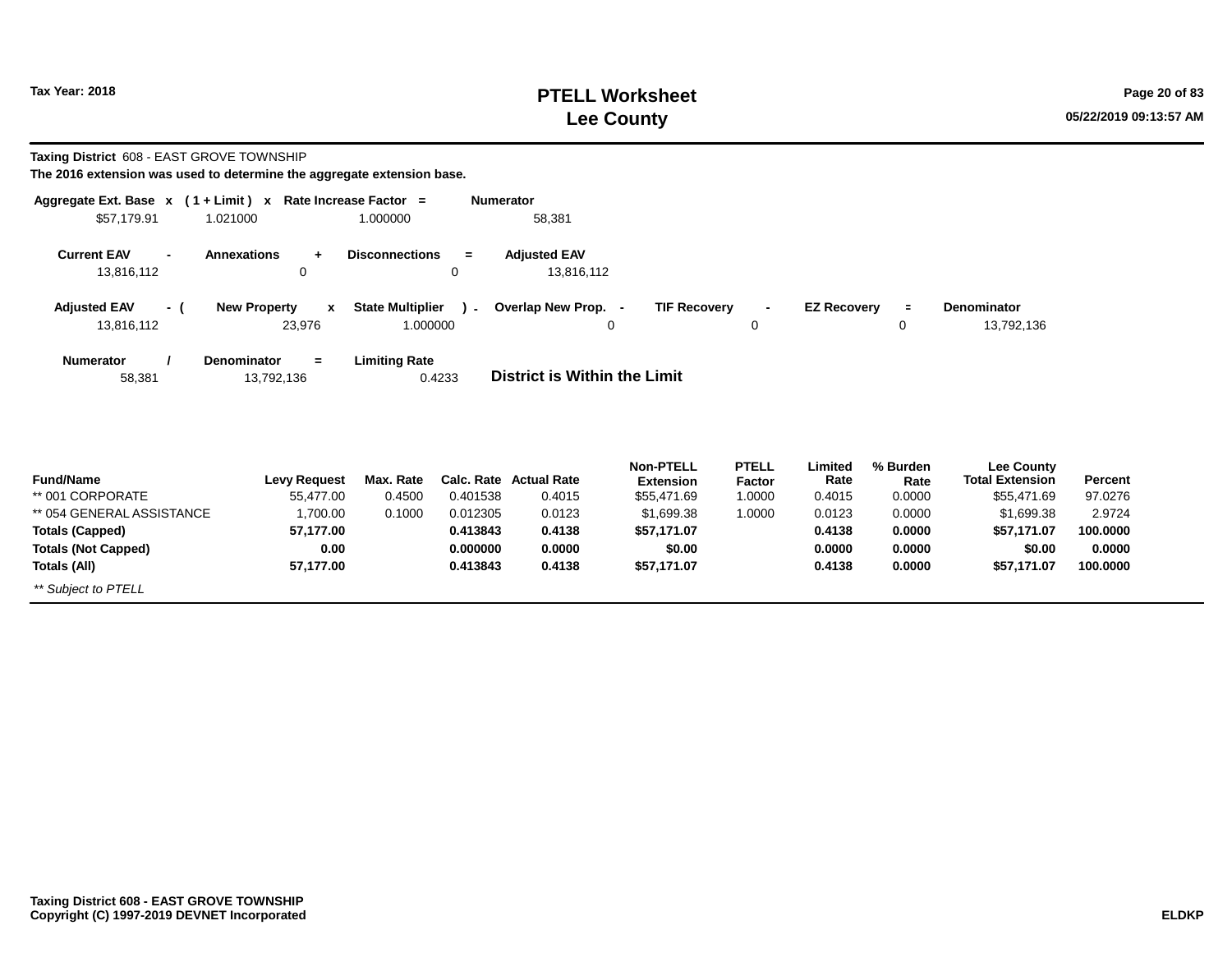## **PTELL Worksheet Tax Year: 2018 Page 21 of 83 Lee County**

# **Taxing District** 608RB - EAST GROVE TWP RD/BRIDGE

| \$112,269.15                                       | Aggregate Ext. Base $x$ (1 + Limit) x Rate Increase Factor =<br>1.021000 | 1.000000                          | <b>Numerator</b><br>114,627                                                                           |
|----------------------------------------------------|--------------------------------------------------------------------------|-----------------------------------|-------------------------------------------------------------------------------------------------------|
|                                                    |                                                                          |                                   |                                                                                                       |
| <b>Current EAV</b><br>$\blacksquare$<br>13,816,112 | <b>Annexations</b><br>$+$<br>0                                           | <b>Disconnections</b><br>$=$<br>0 | <b>Adjusted EAV</b><br>13,816,112                                                                     |
|                                                    |                                                                          |                                   |                                                                                                       |
| <b>Adjusted EAV</b><br>- (                         | <b>New Property</b><br>$\mathbf{x}$                                      | <b>State Multiplier</b><br>$\sim$ | Overlap New Prop. -<br><b>TIF Recovery</b><br><b>EZ Recovery</b><br>Denominator<br>$\equiv$<br>$\sim$ |
| 13,816,112                                         | 23,976                                                                   | 1.000000                          | 0<br>0<br>13,792,136<br>0                                                                             |
| Numerator                                          | <b>Denominator</b><br>$=$                                                | <b>Limiting Rate</b>              |                                                                                                       |
| 114,627                                            | 13,792,136                                                               | 0.8311                            | District is Within the Limit                                                                          |
|                                                    |                                                                          |                                   |                                                                                                       |
|                                                    |                                                                          |                                   |                                                                                                       |
|                                                    |                                                                          |                                   |                                                                                                       |

| <b>Fund/Name</b>             | Levy Request | Max. Rate |          | <b>Calc. Rate Actual Rate</b> | <b>Non-PTELL</b><br><b>Extension</b> | <b>PTELL</b><br>Factor | Limited<br>Rate | % Burden<br>Rate | <b>Lee County</b><br><b>Total Extension</b> | Percent  |
|------------------------------|--------------|-----------|----------|-------------------------------|--------------------------------------|------------------------|-----------------|------------------|---------------------------------------------|----------|
| ** 007 ROAD & BRIDGE         | 83,653.00    | 0.6600    | 0.605474 | 0.6055                        | \$83,656.56                          | 1.0000                 | 0.6055          | 0.0000           | \$83,656.56                                 | 74.5139  |
| ** 008 BRIDGE JOINT W/ COUNT | 7,224.00     | 0.2500    | 0.052287 | 0.0523                        | \$7,225.83                           | 1.0000                 | 0.0523          | 0.0000           | \$7,225.83                                  | 6.4361   |
| ** 009 PERMANENT ROAD        | 21,390.00    | 0.2500    | 0.154819 | 0.1548                        | \$21,387.34                          | 1.0000                 | 0.1548          | 0.0000           | \$21,387.34                                 | 19.0500  |
| Totals (Capped)              | 112.267.00   |           | 0.812580 | 0.8126                        | \$112,269.73                         |                        | 0.8126          | 0.0000           | \$112,269.73                                | 100.0000 |
| <b>Totals (Not Capped)</b>   | 0.00         |           | 0.000000 | 0.0000                        | \$0.00                               |                        | 0.0000          | 0.0000           | \$0.00                                      | 0.0000   |
| Totals (All)                 | 112.267.00   |           | 0.812580 | 0.8126                        | \$112,269.73                         |                        | 0.8126          | 0.0000           | \$112,269.73                                | 100.0000 |
| ** Subject to PTELL          |              |           |          |                               |                                      |                        |                 |                  |                                             |          |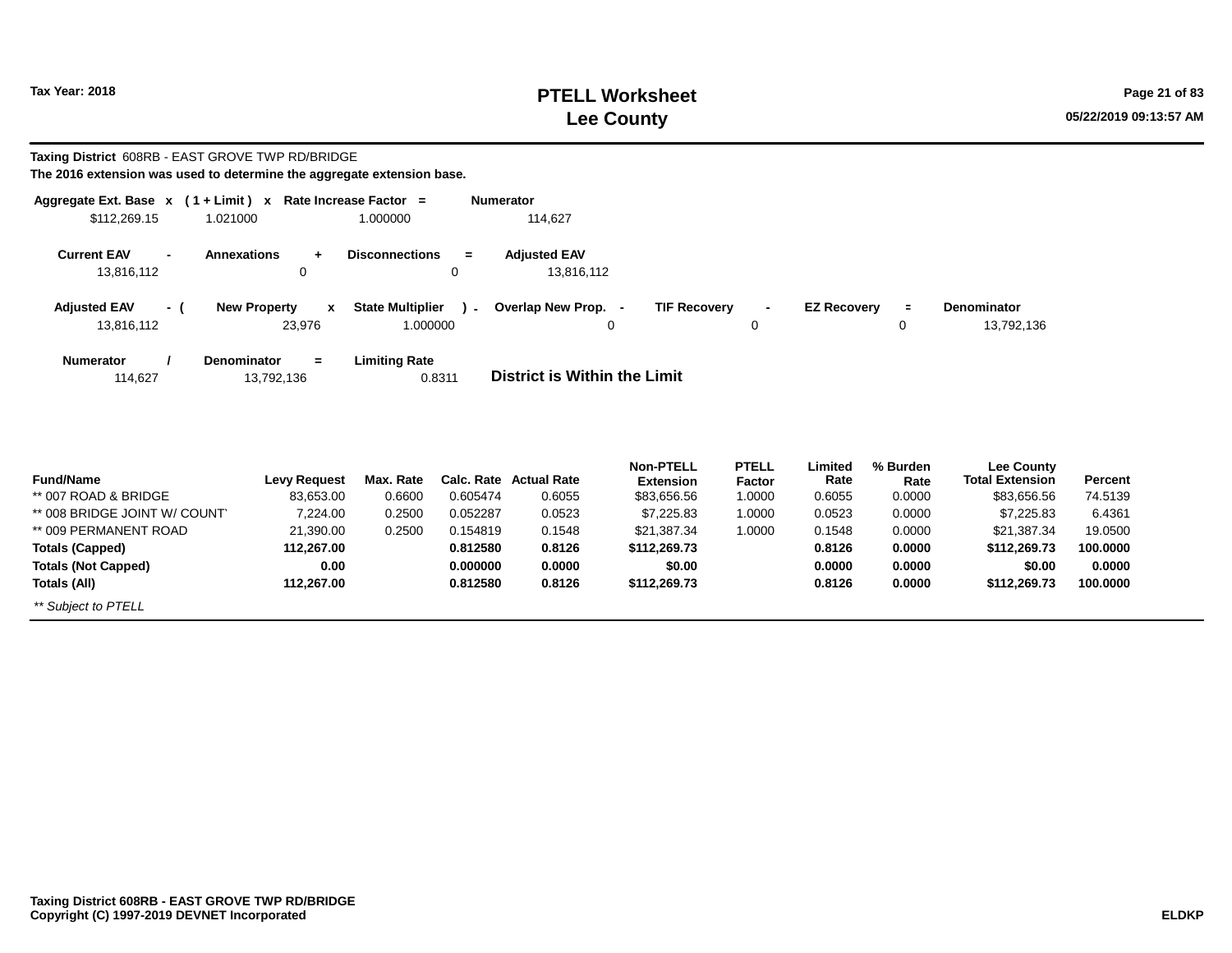## **PTELL Worksheet Tax Year: 2018 Page 22 of 83 Lee County**

**Taxing District** 609 - HAMILTON TOWNSHIP

| Aggregate Ext. Base $x$ (1 + Limit) $x$ | Rate Increase Factor =                        |                                     | <b>Numerator</b> |                                   |                                      |                        |                    |                  |                                             |          |
|-----------------------------------------|-----------------------------------------------|-------------------------------------|------------------|-----------------------------------|--------------------------------------|------------------------|--------------------|------------------|---------------------------------------------|----------|
| \$33,992.43                             | 1.021000                                      | 1.000000                            |                  | 34,706                            |                                      |                        |                    |                  |                                             |          |
| <b>Current EAV</b><br>8,969,486         | <b>Annexations</b><br>$\ddot{}$<br>0          | <b>Disconnections</b>               | $\equiv$<br>0    | <b>Adjusted EAV</b><br>8,969,486  |                                      |                        |                    |                  |                                             |          |
| <b>Adjusted EAV</b><br>- (<br>8,969,486 | <b>New Property</b><br>$\mathbf{x}$<br>64,265 | <b>State Multiplier</b><br>1.000000 | $\mathbf{r}$     | Overlap New Prop. -<br>0          | <b>TIF Recovery</b>                  | 0                      | <b>EZ Recovery</b> | $\equiv$<br>0    | <b>Denominator</b><br>8,905,221             |          |
| <b>Numerator</b><br>34,706              | <b>Denominator</b><br>$=$<br>8,905,221        | <b>Limiting Rate</b>                | 0.3897           | <b>District is Over the Limit</b> |                                      |                        |                    |                  |                                             |          |
| <b>Limiting Rate</b><br>0.3897          | <b>Computed Rate</b><br>$=$<br>0.397400       | <b>Reduction Factor</b><br>0.980624 |                  |                                   |                                      |                        |                    |                  |                                             |          |
| <b>Fund/Name</b>                        | <b>Levy Request</b>                           | Max. Rate                           |                  | Calc. Rate Actual Rate            | <b>Non-PTELL</b><br><b>Extension</b> | <b>PTELL</b><br>Factor | Limited<br>Rate    | % Burden<br>Rate | <b>Lee County</b><br><b>Total Extension</b> | Percent  |
| ** 001 CORPORATE                        | 32,750.00                                     | 0.4500                              | 0.365127         | 0.3651                            | \$32,747.59                          | 0.9806                 | 0.3580             | 0.0000           | \$32,110.76                                 | 91.8655  |
| ** 054 GENERAL ASSISTANCE               | 2,900.00                                      | 0.1000                              | 0.032332         | 0.0323                            | \$2,897.14                           | 0.9806                 | 0.0317             | 0.0000           | \$2,843.33                                  | 8.1345   |
| <b>Totals (Capped)</b>                  | 35,650.00                                     |                                     | 0.397459         | 0.3974                            | \$35,644.73                          |                        | 0.3897             | 0.0000           | \$34,954.09                                 | 100.0000 |
| <b>Totals (Not Capped)</b>              | 0.00                                          |                                     | 0.000000         | 0.0000                            | \$0.00                               |                        | 0.0000             | 0.0000           | \$0.00                                      | 0.0000   |
| Totals (All)                            | 35,650.00                                     |                                     | 0.397459         | 0.3974                            | \$35,644.73                          |                        | 0.3897             | 0.0000           | \$34,954.09                                 | 100.0000 |
| ** Subject to PTELL                     |                                               |                                     |                  |                                   |                                      |                        |                    |                  |                                             |          |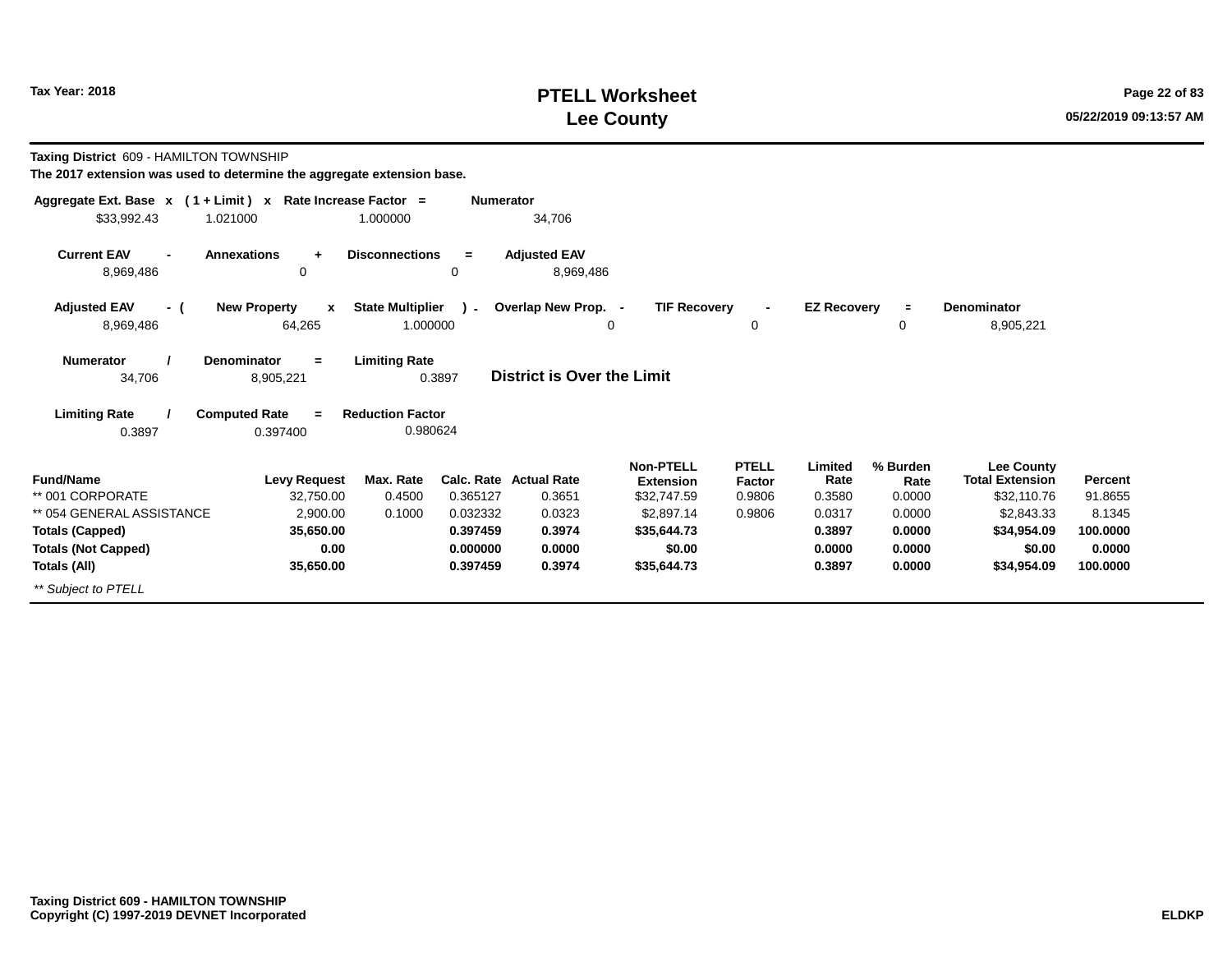## **PTELL Worksheet Tax Year:** 2018 **Page 23 of 83 Lee County**

| Taxing District 609RB - HAMILTON TWP ROAD/BRIDGE<br>The 2017 extension was used to determine the aggregate extension base. |                                                                                        |                                                             |                  |                                   |                                 |                  |                    |                |                                             |          |
|----------------------------------------------------------------------------------------------------------------------------|----------------------------------------------------------------------------------------|-------------------------------------------------------------|------------------|-----------------------------------|---------------------------------|------------------|--------------------|----------------|---------------------------------------------|----------|
| Aggregate Ext. Base $x$ (1 + Limit) $x$ Rate Increase Factor =<br>\$39,133.44<br>1.021000                                  |                                                                                        | 1.000000                                                    | <b>Numerator</b> | 39,955                            |                                 |                  |                    |                |                                             |          |
| <b>Current EAV</b><br>8,969,486                                                                                            | <b>Annexations</b><br>$\ddot{}$<br>0                                                   | <b>Disconnections</b>                                       | $=$<br>0         | <b>Adjusted EAV</b><br>8,969,486  |                                 |                  |                    |                |                                             |          |
| <b>Adjusted EAV</b><br>- (                                                                                                 | <b>New Property</b><br>$\boldsymbol{\mathsf{x}}$                                       | <b>State Multiplier</b>                                     | $\sim$           | Overlap New Prop. -               | <b>TIF Recovery</b>             |                  | <b>EZ Recovery</b> | $\equiv$       | Denominator                                 |          |
| 8,969,486                                                                                                                  | 64,265                                                                                 | 1.000000                                                    |                  | 0                                 |                                 | 0                |                    | 0              | 8,905,221                                   |          |
| <b>Numerator</b><br>39,955<br><b>Limiting Rate</b><br>0.4487                                                               | <b>Denominator</b><br>$=$<br>8,905,221<br><b>Computed Rate</b><br>$\equiv$<br>0.457900 | <b>Limiting Rate</b><br><b>Reduction Factor</b><br>0.979908 | 0.4487           | <b>District is Over the Limit</b> |                                 |                  |                    |                |                                             |          |
| <b>Fund/Name</b>                                                                                                           | <b>Levy Request</b>                                                                    | Max. Rate                                                   | Calc. Rate       | <b>Actual Rate</b>                | <b>Non-PTELL</b>                | <b>PTELL</b>     | Limited<br>Rate    | % Burden       | <b>Lee County</b><br><b>Total Extension</b> | Percent  |
| ** 007 ROAD & BRIDGE                                                                                                       | 31,500.00                                                                              | 0.6600                                                      | 0.351191         | 0.3512                            | <b>Extension</b><br>\$31,500.83 | Factor<br>0.9799 | 0.3441             | Rate<br>0.0000 | \$30,864.00                                 | 76.7053  |
| ** 008 BRIDGE JOINT W/ COUNT                                                                                               | 1.500.00                                                                               | 0.2500                                                      | 0.016723         | 0.0167                            | \$1,497.90                      | 0.9799           | 0.0164             | 0.0000         | \$1.471.00                                  | 3.6558   |
| ** 009 PERMANENT ROAD                                                                                                      | 6,500.00                                                                               | 0.2500                                                      | 0.072468         | 0.0725                            | \$6,502.88                      | 0.9799           | 0.0710             | 0.0000         | \$6,368.34                                  | 15.8270  |
| ** 010 EQUIPMENT & BUILDING                                                                                                | 1.570.00                                                                               | 0.1000                                                      | 0.017504         | 0.0175                            | \$1,569.66                      | 0.9799           | 0.0171             | 0.0000         | \$1,533.78                                  | 3.8119   |
| <b>Totals (Capped)</b>                                                                                                     | 41,070.00                                                                              |                                                             | 0.457886         | 0.4579                            | \$41,071.27                     |                  | 0.4486             | 0.0000         | \$40,237.12                                 | 100.0000 |
| <b>Totals (Not Capped)</b>                                                                                                 | 0.00                                                                                   |                                                             | 0.000000         | 0.0000                            | \$0.00                          |                  | 0.0000             | 0.0000         | \$0.00                                      | 0.0000   |
| Totals (All)                                                                                                               | 41,070.00                                                                              |                                                             | 0.457886         | 0.4579                            | \$41,071.27                     |                  | 0.4486             | 0.0000         | \$40,237.12                                 | 100.0000 |
| ** Subject to PTELL                                                                                                        |                                                                                        |                                                             |                  |                                   |                                 |                  |                    |                |                                             |          |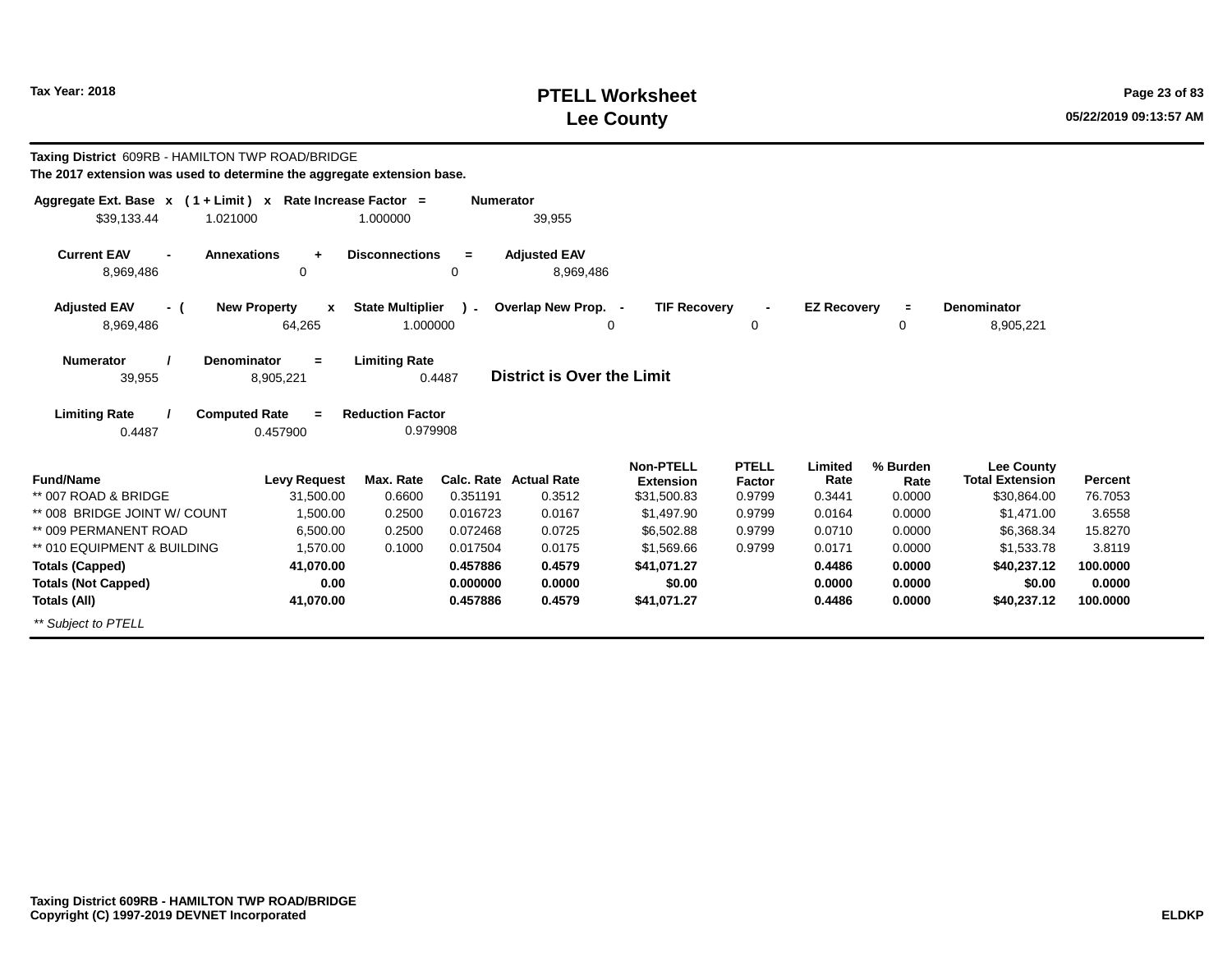## **PTELL Worksheet Tax Year: 2018 Page 24 of 83 Lee County**

**Taxing District** 610 - HARMON TOWNSHIP

|                                                              |     | Aggregate Ext. Base $x$ (1 + Limit) $x$ Rate Increase Factor = |                                                                 | <b>Numerator</b>                              |                     |                    |               |                                  |  |
|--------------------------------------------------------------|-----|----------------------------------------------------------------|-----------------------------------------------------------------|-----------------------------------------------|---------------------|--------------------|---------------|----------------------------------|--|
| \$68,989.14                                                  |     | 1.021000                                                       | 1.000000                                                        | 70,438                                        |                     |                    |               |                                  |  |
| <b>Current EAV</b><br>$\overline{\phantom{0}}$<br>13,846,299 |     | <b>Annexations</b><br>÷<br>0                                   | <b>Disconnections</b><br>$=$<br>0                               | <b>Adjusted EAV</b><br>13,846,299             |                     |                    |               |                                  |  |
| <b>Adjusted EAV</b><br>13,846,299                            | - 1 | <b>New Property</b><br>x<br>64,999                             | <b>State Multiplier</b><br>$\overline{\phantom{a}}$<br>1.000000 | Overlap New Prop.<br><b>TIF Recovery</b><br>0 | $\blacksquare$<br>0 | <b>EZ Recovery</b> | $\equiv$<br>0 | <b>Denominator</b><br>13,781,300 |  |
| <b>Numerator</b><br>70,438                                   |     | <b>Denominator</b><br>$=$<br>13,781,300                        | <b>Limiting Rate</b><br>0.5111                                  | District is Within the Limit                  |                     |                    |               |                                  |  |

| <b>Fund/Name</b>           |              | Max. Rate | <b>Calc. Rate</b> | Actual Rate | <b>Non-PTELL</b> | <b>PTELL</b>  | Limited | % Burden | <b>Lee County</b>      |          |
|----------------------------|--------------|-----------|-------------------|-------------|------------------|---------------|---------|----------|------------------------|----------|
|                            | Levy Request |           |                   |             | <b>Extension</b> | <b>Factor</b> | Rate    | Rate     | <b>Total Extension</b> | Percent  |
| ** 001 CORPORATE           | 64,438.00    | 0.4500    | 0.465381          | 0.4500      | \$62,308.35      | 1.0000        | 0.4500  | 0.0000   | \$62,308.35            | 88.6351  |
| ** 019 COMMUNITY BLDG      | 6,500.00     | 0.1000    | 0.046944          | 0.0469      | \$6.493.91       | 1.0000        | 0.0469  | 0.0000   | \$6,493.91             | 9.2377   |
| ** 054 GENERAL ASSISTANCE  | 1,500.00     | 0.1000    | 0.010833          | 0.0108      | \$1,495.40       | 1.0000        | 0.0108  | 0.0000   | \$1,495.40             | 2.1272   |
| Totals (Capped)            | 72.438.00    |           | 0.523158          | 0.5077      | \$70,297.66      |               | 0.5077  | 0.0000   | \$70.297.66            | 100.0000 |
| <b>Totals (Not Capped)</b> | 0.00         |           | 0.000000          | 0.0000      | \$0.00           |               | 0.0000  | 0.0000   | \$0.00                 | 0.0000   |
| Totals (All)               | 72.438.00    |           | 0.523158          | 0.5077      | \$70,297.66      |               | 0.5077  | 0.0000   | \$70.297.66            | 100.0000 |
| ** Subject to PTELL        |              |           |                   |             |                  |               |         |          |                        |          |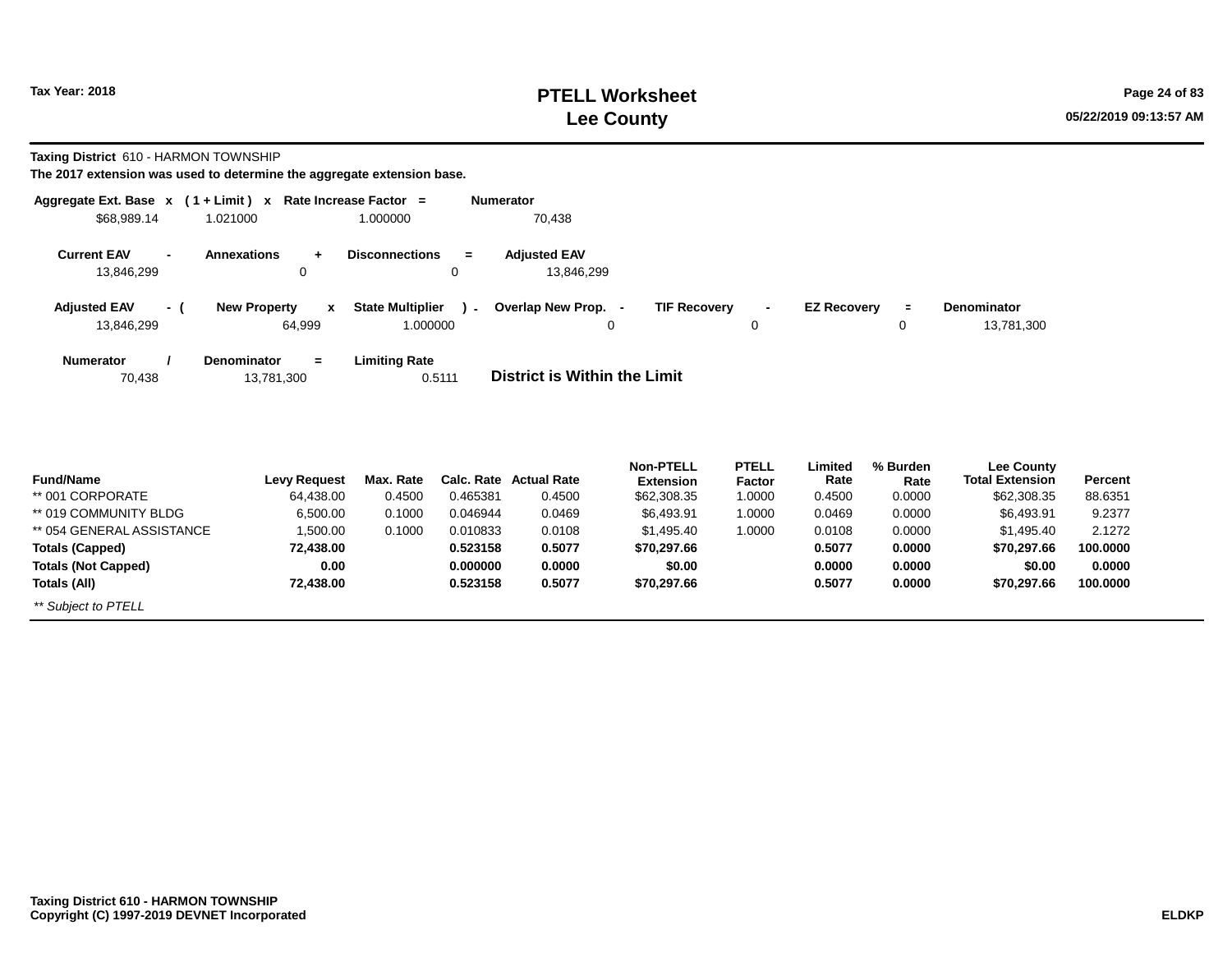## **PTELL Worksheet Tax Year: 2018 Page 25 of 83 Lee County**

**Taxing District** 610RB - HARMON TWP ROAD/BRIDGE

| The 2017 extension was used to determine the aggregate extension base. |  |  |  |
|------------------------------------------------------------------------|--|--|--|
|------------------------------------------------------------------------|--|--|--|

| Aggregate Ext. Base $x$ (1 + Limit) $x$                                  | Rate Increase Factor =                        |                                     | <b>Numerator</b> |                                   |                                 |                  |                    |                |                                       |                           |
|--------------------------------------------------------------------------|-----------------------------------------------|-------------------------------------|------------------|-----------------------------------|---------------------------------|------------------|--------------------|----------------|---------------------------------------|---------------------------|
| \$38,463.48<br>1.021000                                                  |                                               | 1.000000                            |                  | 39,271                            |                                 |                  |                    |                |                                       |                           |
| <b>Current EAV</b><br><b>Annexations</b><br>$\blacksquare$<br>13,846,299 | $\ddot{}$<br>0                                | <b>Disconnections</b><br>0          | $=$              | <b>Adjusted EAV</b><br>13,846,299 |                                 |                  |                    |                |                                       |                           |
| <b>Adjusted EAV</b><br>- (<br>13,846,299                                 | <b>New Property</b><br>$\mathbf{x}$<br>64,999 | <b>State Multiplier</b><br>1.000000 | $\lambda$        | Overlap New Prop. -               | <b>TIF Recovery</b><br>0        | 0                | <b>EZ Recovery</b> | $\equiv$<br>0  | <b>Denominator</b><br>13,781,300      |                           |
| <b>Numerator</b><br>Denominator<br>39,271                                | $=$<br>13,781,300                             | <b>Limiting Rate</b><br>0.2850      |                  | District is Over the Limit        |                                 |                  |                    |                |                                       |                           |
| <b>Limiting Rate</b><br><b>Computed Rate</b><br>0.2850                   | $=$<br>0.291600                               | <b>Reduction Factor</b><br>0.977366 |                  |                                   |                                 |                  |                    |                |                                       |                           |
|                                                                          |                                               |                                     |                  |                                   | <b>Non-PTELL</b>                | <b>PTELL</b>     | Limited            | % Burden       | <b>Lee County</b>                     |                           |
| <b>Fund/Name</b><br>** 007 ROAD & BRIDGE                                 | <b>Levy Request</b><br>29,886.00              | Max. Rate<br>0.6600                 | 0.215841         | Calc. Rate Actual Rate<br>0.2158  | <b>Extension</b><br>\$29,880.31 | Factor<br>0.9774 | Rate<br>0.2109     | Rate<br>0.0000 | <b>Total Extension</b><br>\$29,201.84 | <b>Percent</b><br>74.0000 |
| ** 008 BRIDGE JOINT W/ COUNT                                             | 9,000.00                                      | 0.2500                              | 0.064999         | 0.0650                            | \$9,000.09                      | 0.9774           | 0.0635             | 0.0000         | \$8,792.40                            | 22.2807                   |
| ** 090 ROAD DAMAGE                                                       | 1,500.00                                      | 0.0330                              | 0.010833         | 0.0108                            | \$1,495.40                      | 0.9774           | 0.0106             | 0.0000         | \$1,467.71                            | 3.7193                    |
| <b>Totals (Capped)</b>                                                   | 40,386.00                                     |                                     | 0.291673         | 0.2916                            | \$40,375.80                     |                  | 0.2850             | 0.0000         | \$39,461.95                           | 100.0000                  |
| <b>Totals (Not Capped)</b>                                               | 0.00                                          |                                     | 0.000000         | 0.0000                            | \$0.00                          |                  | 0.0000             | 0.0000         | \$0.00                                | 0.0000                    |
| Totals (All)                                                             | 40,386.00                                     |                                     | 0.291673         | 0.2916                            | \$40,375.80                     |                  | 0.2850             | 0.0000         | \$39,461.95                           | 100.0000                  |
| ** Subject to PTELL                                                      |                                               |                                     |                  |                                   |                                 |                  |                    |                |                                       |                           |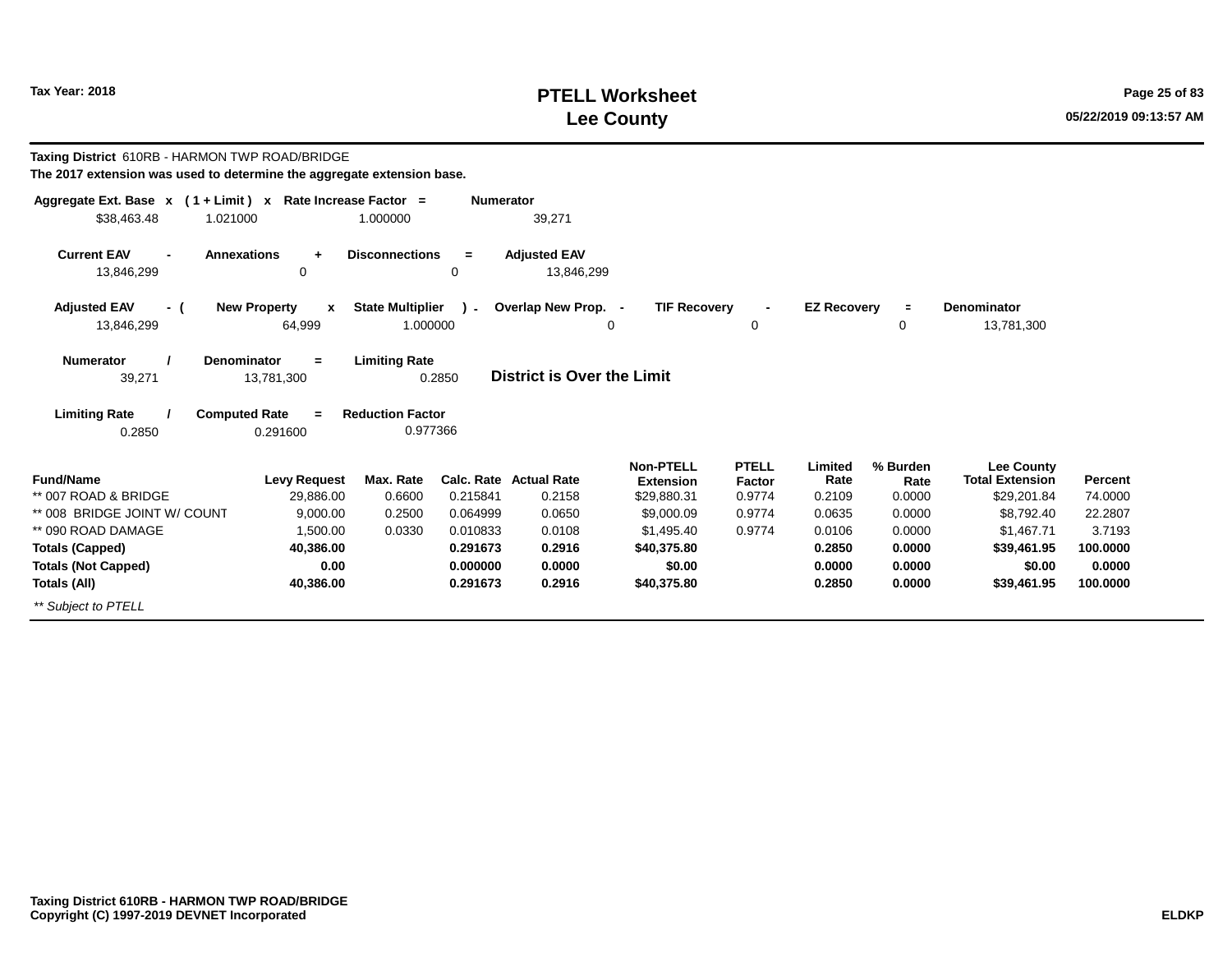# **PTELL Worksheet Tax Year: 2018 Page 26 of 83 Lee County**

**Taxing District** 611 - LEE CENTER TOWNSHIP

| Aggregate Ext. Base $x$ (1 + Limit) x Rate Increase Factor = |                                         |                                     | <b>Numerator</b> |                                   |                                      |                        |                    |                  |                                             |          |
|--------------------------------------------------------------|-----------------------------------------|-------------------------------------|------------------|-----------------------------------|--------------------------------------|------------------------|--------------------|------------------|---------------------------------------------|----------|
| \$70,438.15<br>1.021000                                      |                                         | 1.000000                            |                  | 71,917                            |                                      |                        |                    |                  |                                             |          |
| <b>Current EAV</b>                                           | <b>Annexations</b><br>÷.                | <b>Disconnections</b>               | $=$              | <b>Adjusted EAV</b>               |                                      |                        |                    |                  |                                             |          |
| 19,293,918                                                   | 0                                       |                                     | 0                | 19,293,918                        |                                      |                        |                    |                  |                                             |          |
| <b>Adjusted EAV</b><br>- (                                   | <b>New Property</b><br>$\mathbf{x}$     | <b>State Multiplier</b>             | $\sim$           | Overlap New Prop. -               | <b>TIF Recovery</b>                  |                        | <b>EZ Recovery</b> | $\equiv$         | Denominator                                 |          |
| 19,293,918                                                   | 280,212                                 | 1.000000                            |                  | 0                                 |                                      | 0                      |                    | 0                | 19,013,706                                  |          |
| <b>Numerator</b><br>71,917                                   | <b>Denominator</b><br>$=$<br>19,013,706 | <b>Limiting Rate</b>                | 0.3782           | <b>District is Over the Limit</b> |                                      |                        |                    |                  |                                             |          |
| <b>Limiting Rate</b><br>0.3782                               | <b>Computed Rate</b><br>$=$<br>0.383300 | <b>Reduction Factor</b><br>0.986694 |                  |                                   |                                      |                        |                    |                  |                                             |          |
| <b>Fund/Name</b>                                             | <b>Levy Request</b>                     | Max. Rate                           |                  | <b>Calc. Rate Actual Rate</b>     | <b>Non-PTELL</b><br><b>Extension</b> | <b>PTELL</b><br>Factor | Limited<br>Rate    | % Burden<br>Rate | <b>Lee County</b><br><b>Total Extension</b> | Percent  |
| ** 001 CORPORATE                                             | 70,286.00                               | 0.4000                              | 0.364291         | 0.3643                            | \$70,287.74                          | 0.9867                 | 0.3595             | 0.0000           | \$69,361.64                                 | 95.0555  |
| ** 054 GENERAL ASSISTANCE                                    | 3,674.00                                | 0.1000                              | 0.019042         | 0.0190                            | \$3,665.84                           | 0.9867                 | 0.0187             | 0.0000           | \$3,607.96                                  | 4.9445   |
| <b>Totals (Capped)</b>                                       | 73,960.00                               |                                     | 0.383333         | 0.3833                            | \$73,953.58                          |                        | 0.3782             | 0.0000           | \$72,969.60                                 | 100.0000 |
| <b>Totals (Not Capped)</b>                                   | 0.00                                    |                                     | 0.000000         | 0.0000                            | \$0.00                               |                        | 0.0000             | 0.0000           | \$0.00                                      | 0.0000   |
| Totals (All)                                                 | 73,960.00                               |                                     | 0.383333         | 0.3833                            | \$73,953.58                          |                        | 0.3782             | 0.0000           | \$72,969.60                                 | 100.0000 |
| ** Subject to PTELL                                          |                                         |                                     |                  |                                   |                                      |                        |                    |                  |                                             |          |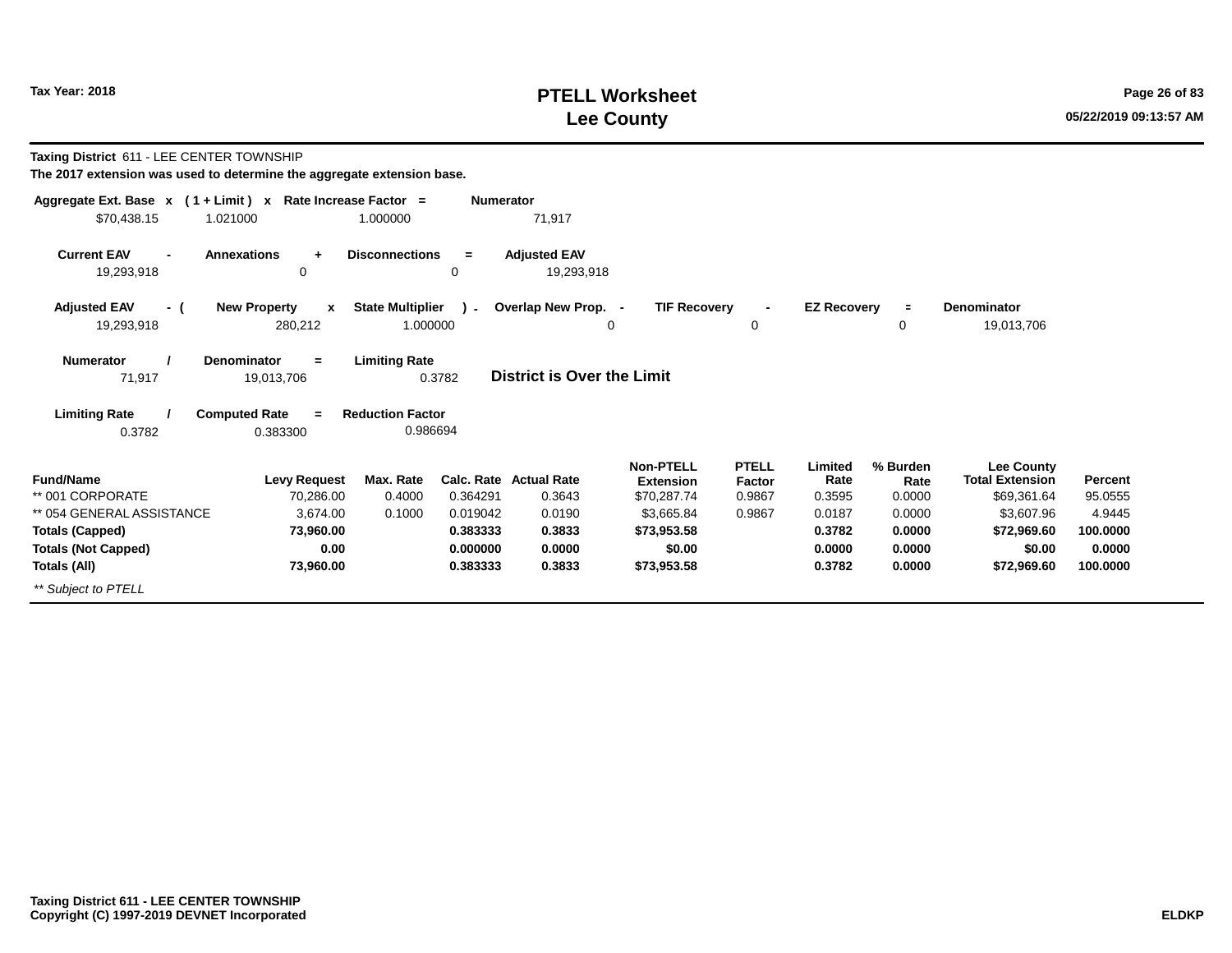\*\* Subject to PTELL

#### **PTELL WorksheetTax Year: 2018 POSES 27 of 83 POSES 27 of 83 POSES 27 of 83 POSES 27 of 83 Lee County**

**100.0000 0.0000100.0000**

0.4153 **Taxing District** 611RB - LEE CENTER TWP RD/BRIDGE **The 2017 extension was used to determine the aggregate extension base.Aggregate Ext. Base <sup>x</sup> <sup>x</sup> Rate Increase Factor <sup>=</sup>( 1 + Limit ) Numerator** 1.000000 78,971 **Annexations <sup>+</sup> Disconnections <sup>=</sup> Adjusted EAV**19,293,918 19,293,918 8 0 0 0 19,293,918 **( <sup>x</sup>New Property ) State Multiplier**\$77,346.64 1.02100019,293,918 280,212 1.000000 **Current EAV=**78,971 **District is Over the Limit Adjusted EAVNumerator / Denominator Limiting Rate**19,013,706**Limiting Rate / Computed Rate <sup>=</sup>**0.4153 0.421000 **Reduction Factor** 0.986461**Fund/Name Levy Request Max. Rate Calc. Rate Actual Rate Percent Non-PTELL Extension**\$75.516.40 **PTELL FactorFactor** Rate<br>0.9865 0.3861 0.3861 **Limited % Burden Rate Total Extension Lee County**\*\* 007 ROAD & BRIDGE 75,513.00 0.6600 0.391382 0.3914 \$75,516.40 0.9865 0.3861 0.0000 \$74,493.82 92.9689 \*\* 008 BRIDGE JOINT W/ COUNT 0.00 0.2500 0.000000 0.0000 \$0.00 1.0000 0.0000 0.0000 \$0.00 0.0000 \*\* 009 PERMANENT ROAD 1,000.00 0.2500 0.005183 0.0052 \$1,003.28 0.9865 0.0051 0.0000 \$983.99 1.2280 \*\* 010 EQUIPMENT & BUILDING 500.00 0.1000 0.002592 0.0026 \$501.64 0.9865 0.0026 0.0000 \$501.64 0.6261 \*\* 035 LIABILITY INSURANCE 4,200.00 0.0000 0.021769 0.0218 \$4,206.07 0.9865 0.0215 0.0000 \$4,148.19 5.1770 **Totals (Capped)Totals (Not Capped)Totals (All)81,213.00 0.00 81,213.000.420926 0.4210 0.000000 0.0000 0.420926 0.4210 \$80,127.64 \$0.00 \$80,127.64\$81,227.39 \$0.00 \$81,227.390.4153 0.0000 0.41530.0000 0.0000 0.0000 <sup>=</sup>TIF RecoveryE Denominator**<br>0 19.013 19,013,706 **- EZ Recovery**  $\Omega$  <sup>0</sup> **+-** $\Omega$ **Overlap New Prop.**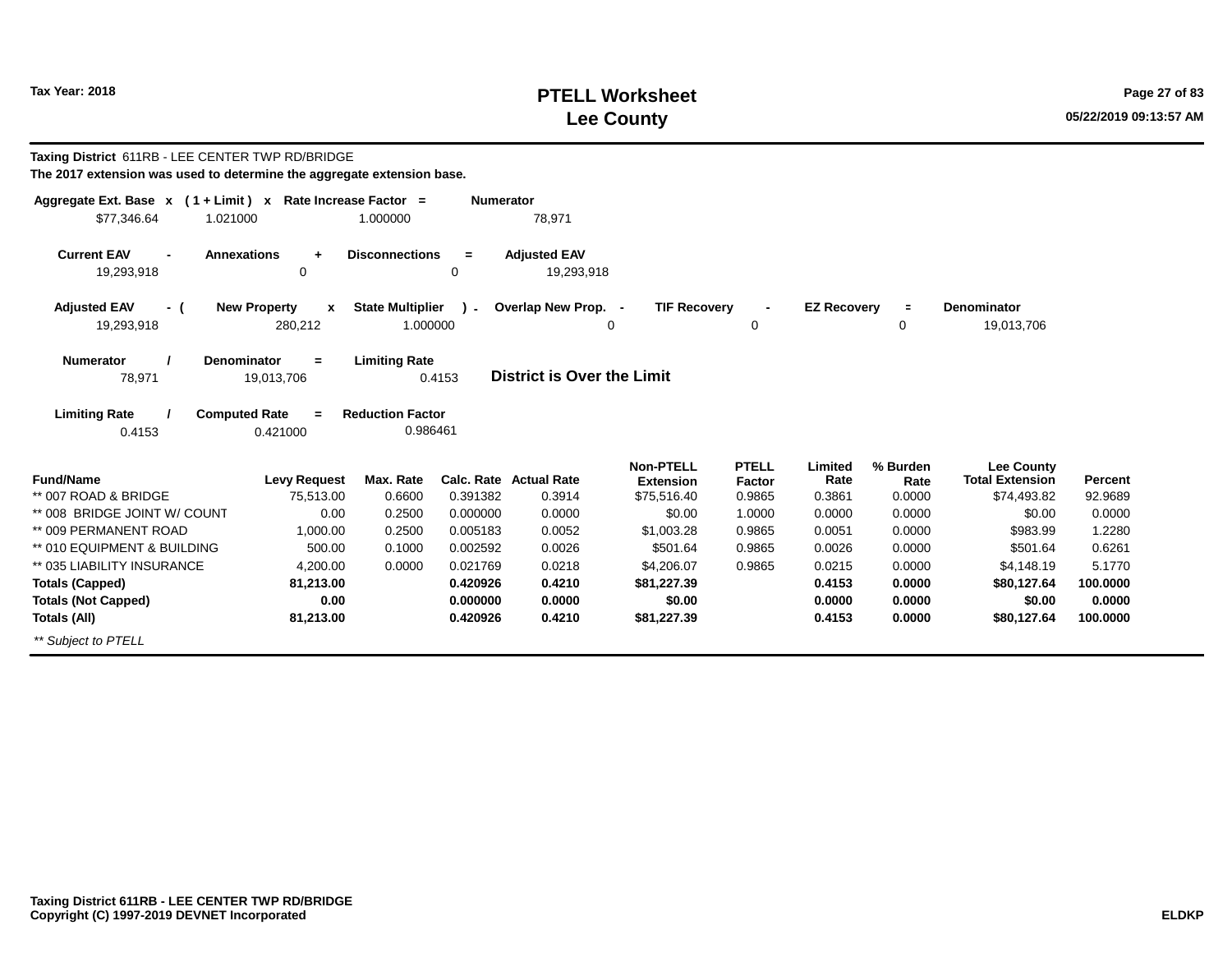# **PTELL Worksheet Tax Year: 2018 Page 28 of 83 Lee County**

**Taxing District** 612 - MARION TOWNSHIP

| Aggregate Ext. Base $x$ (1 + Limit) x Rate Increase Factor = |                          |                         | <b>Numerator</b> |                                   |                     |                |                    |          |                        |          |
|--------------------------------------------------------------|--------------------------|-------------------------|------------------|-----------------------------------|---------------------|----------------|--------------------|----------|------------------------|----------|
| \$45,557.68<br>1.021000                                      |                          | 1.000000                |                  | 46,514                            |                     |                |                    |          |                        |          |
| <b>Current EAV</b><br><b>Annexations</b><br>$\blacksquare$   | $\ddot{}$                | <b>Disconnections</b>   | $=$              | <b>Adjusted EAV</b>               |                     |                |                    |          |                        |          |
| 12,677,305                                                   | 0                        |                         | 0                | 12,677,305                        |                     |                |                    |          |                        |          |
| <b>Adjusted EAV</b><br>- (                                   | <b>New Property</b><br>x | <b>State Multiplier</b> | $\mathbf{r}$     | Overlap New Prop. -               | <b>TIF Recovery</b> | $\blacksquare$ | <b>EZ Recovery</b> | $\equiv$ | <b>Denominator</b>     |          |
| 12,677,305                                                   | 7,475                    | 1.000000                |                  |                                   | 0                   | 0              |                    | 0        | 12,669,830             |          |
| Denominator<br><b>Numerator</b>                              | $=$                      | <b>Limiting Rate</b>    |                  |                                   |                     |                |                    |          |                        |          |
| 46,514                                                       | 12,669,830               | 0.3671                  |                  | <b>District is Over the Limit</b> |                     |                |                    |          |                        |          |
| <b>Limiting Rate</b><br><b>Computed Rate</b>                 | $=$                      | <b>Reduction Factor</b> |                  |                                   |                     |                |                    |          |                        |          |
| 0.3671                                                       | 0.385000                 | 0.953506                |                  |                                   |                     |                |                    |          |                        |          |
|                                                              |                          |                         |                  |                                   | <b>Non-PTELL</b>    | <b>PTELL</b>   | Limited            | % Burden | <b>Lee County</b>      |          |
| <b>Fund/Name</b>                                             | <b>Levy Request</b>      | Max. Rate               |                  | <b>Calc. Rate Actual Rate</b>     | <b>Extension</b>    | Factor         | Rate               | Rate     | <b>Total Extension</b> | Percent  |
| ** 001 CORPORATE                                             | 47,800.00                | 0.4500                  | 0.377052         | 0.3771                            | \$47,806.12         | 0.9535         | 0.3596             | 0.0000   | \$45,587.59            | 97.9570  |
| ** 035 LIABILITY INSURANCE                                   | 1,000.00                 | 0.0000                  | 0.007888         | 0.0079                            | \$1,001.51          | 0.9535         | 0.0075             | 0.0000   | \$950.80               | 2.0430   |
| ** 054 GENERAL ASSISTANCE                                    | 0.00                     | 0.0000                  | 0.000000         | 0.0000                            | \$0.00              | 1.0000         | 0.0000             | 0.0000   | \$0.00                 | 0.0000   |
| <b>Totals (Capped)</b>                                       | 48,800.00                |                         | 0.384940         | 0.3850                            | \$48,807.63         |                | 0.3671             | 0.0000   | \$46,538.39            | 100.0000 |
| <b>Totals (Not Capped)</b>                                   | 0.00                     |                         | 0.000000         | 0.0000                            | \$0.00              |                | 0.0000             | 0.0000   | \$0.00                 | 0.0000   |
| Totals (All)                                                 | 48,800.00                |                         | 0.384940         | 0.3850                            | \$48,807.63         |                | 0.3671             | 0.0000   | \$46,538.39            | 100.0000 |
| ** Subject to PTELL                                          |                          |                         |                  |                                   |                     |                |                    |          |                        |          |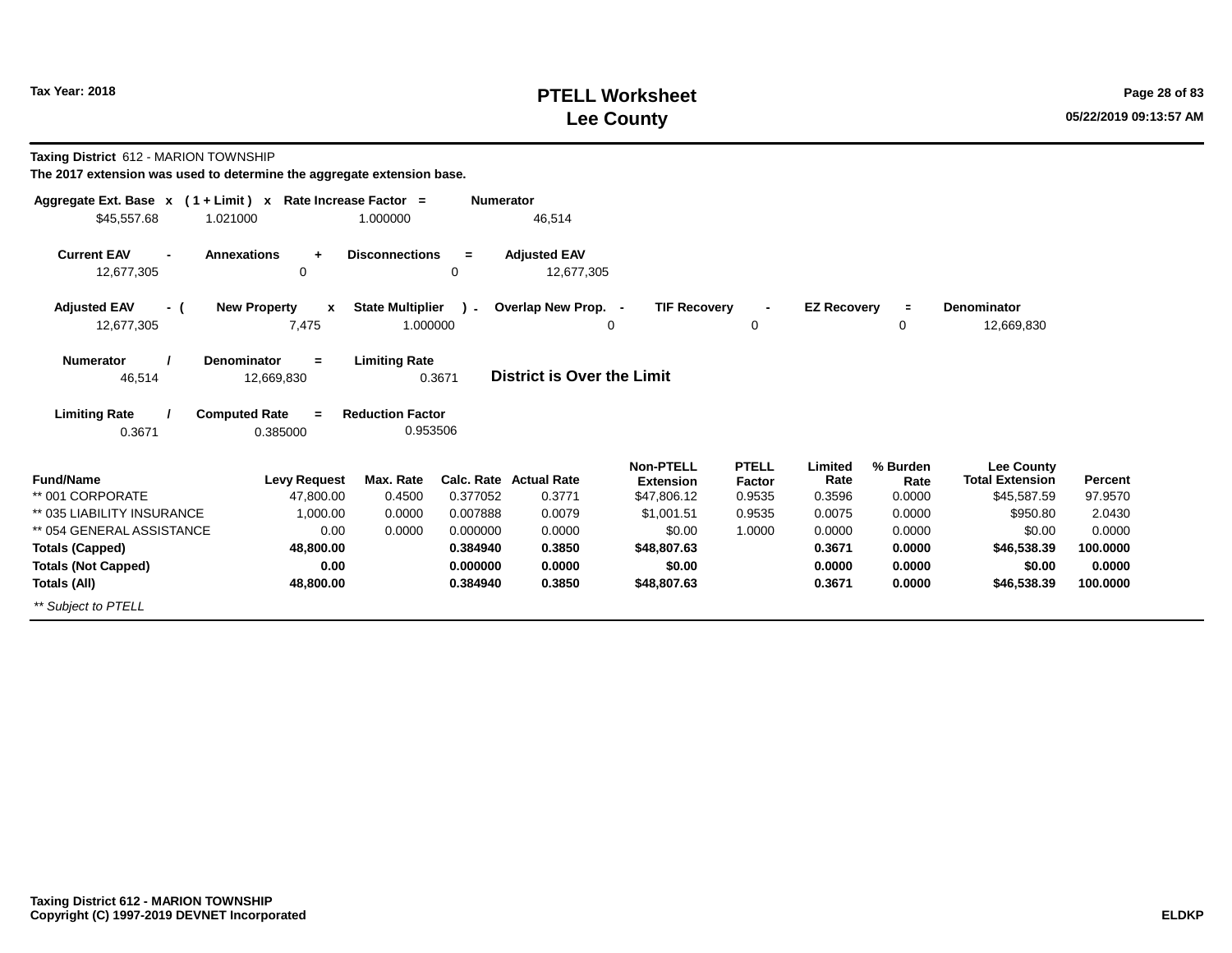12,677,305

# **PTELL Worksheet Tax Year:** 2018 **Page 29 of 83 Lee County**

0

**E** Denominator<br>0 12.669

**- EZ Recovery**

<sup>0</sup>

0

12,669,830

**Taxing District** 612RB - MARION TWP ROAD/BRIDGE **The 2017 extension was used to determine the aggregate extension base.Aggregate Ext. Base <sup>x</sup> <sup>x</sup> Rate Increase Factor <sup>=</sup>( 1 + Limit ) Numerator** 1.000000 68,878 **- Annexations <sup>+</sup> Disconnections <sup>=</sup> Adjusted EAV**12,677,305 12,677,305 <sup>0</sup> <sup>0</sup> 12,677,305 **( <sup>x</sup>New Property ) -State Multiplier +-Overlap New Prop.**1.021000 \$67,461.35 1.000000 **Current EAVAdjusted EAV<sup>=</sup>TIF Recovery**

0.5436 **=**68,878 **District is Over the Limit Numerator / Denominator Limiting Rate**12,669,830

7,475

**Limiting Rate / Computed Rate <sup>=</sup>**0.5436 0.557000 **Reduction Factor**0.975943

| <b>Fund/Name</b>             | Levy Request | Max. Rate | Calc. Rate | <b>Actual Rate</b> | <b>Non-PTELL</b><br><b>Extension</b> | <b>PTELL</b><br><b>Factor</b> | ∟imited<br>Rate | % Burden<br>Rate | <b>Lee County</b><br><b>Total Extension</b> | Percent  |
|------------------------------|--------------|-----------|------------|--------------------|--------------------------------------|-------------------------------|-----------------|------------------|---------------------------------------------|----------|
| ** 007 ROAD & BRIDGE         | 41.500.00    | 0.6600    | 0.327357   | 0.3274             | \$41,505.50                          | 0.9759                        | 0.3195          | 0.0000           | \$40,503.99                                 | 58.7748  |
| ** 008 BRIDGE JOINT W/ COUNT | 4,800.00     | 0.2500    | 0.037863   | 0.0379             | \$4,804.70                           | 0.9759                        | 0.0370          | 0.0000           | \$4,690.60                                  | 6.8065   |
| ** 009 PERMANENT ROAD        |              |           |            |                    |                                      |                               |                 |                  |                                             |          |
|                              | 16,300.00    | 0.2500    | 0.128576   | 0.1286             | \$16,303.01                          | 0.9759                        | 0.1255          | 0.0000           | \$15,910.02                                 | 23.0868  |
| ** 010 EQUIPMENT & BUILDING  | 3,800.00     | 0.1000    | 0.029975   | 0.0300             | \$3,803.19                           | 0.9759                        | 0.0293          | 0.0000           | \$3.714.45                                  | 5.3900   |
| ** 035 LIABILITY INSURANCE   | 4,200.00     | 0.0000    | 0.033130   | 0.0331             | \$4,196,19                           | 0.9759                        | 0.0323          | 0.0000           | \$4.094.77                                  | 5.9419   |
| <b>Totals (Capped)</b>       | 70,600.00    |           | 0.556901   | 0.5570             | \$70.612.59                          |                               | 0.5436          | 0.0000           | \$68,913.83                                 | 100.0000 |
| <b>Totals (Not Capped)</b>   | 0.00         |           | 0.000000   | 0.0000             | \$0.00                               |                               | 0.0000          | 0.0000           | \$0.00                                      | 0.0000   |
| Totals (All)                 | 70,600.00    |           | 0.556901   | 0.5570             | \$70,612.59                          |                               | 0.5436          | 0.0000           | \$68,913.83                                 | 100.0000 |
| ** Subject to PTELL          |              |           |            |                    |                                      |                               |                 |                  |                                             |          |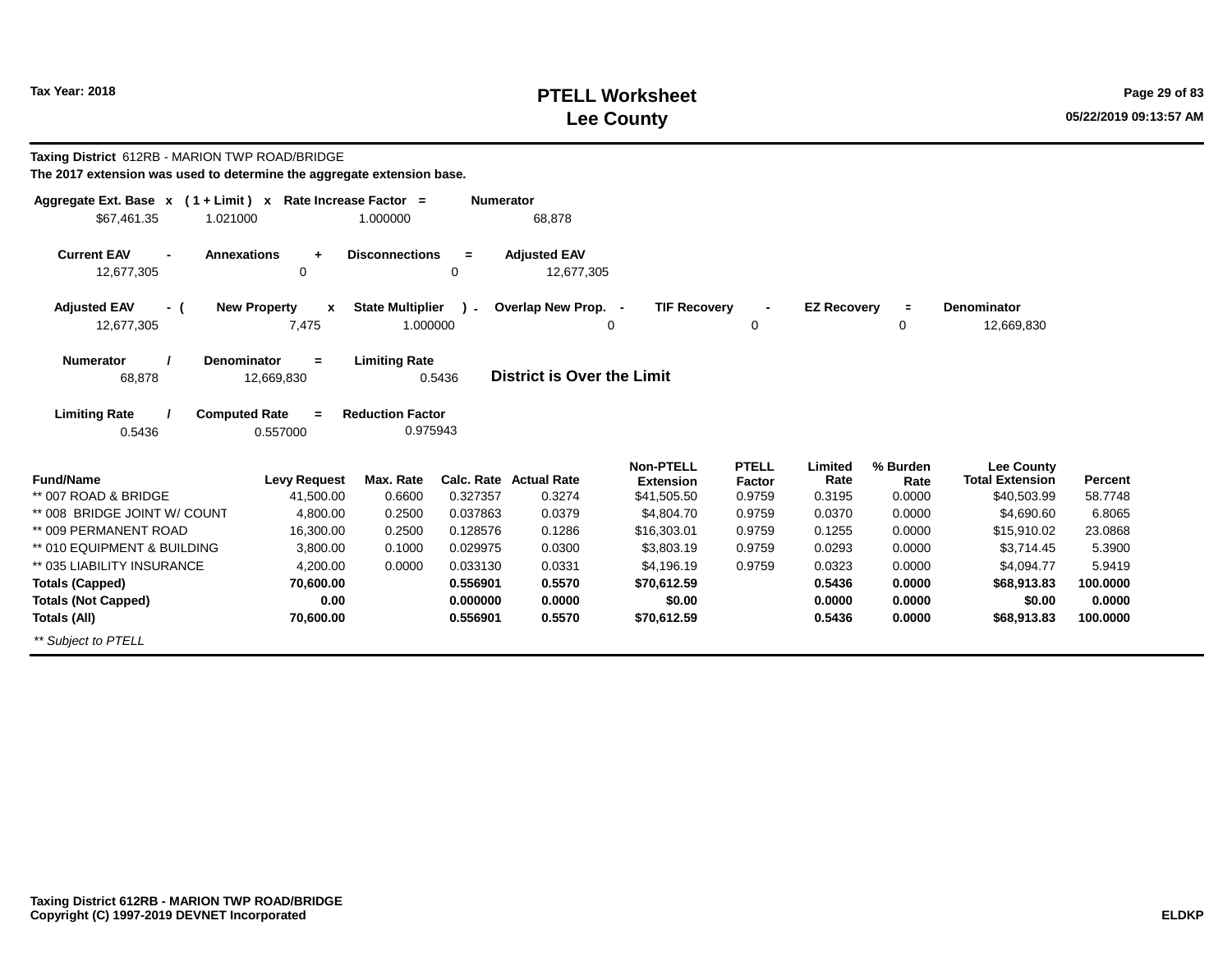# **PTELL Worksheet Tax Year: 2018 Page 30 of 83 Lee County**

**Taxing District** 613 - MAY TOWNSHIP

| Aggregate Ext. Base $x$ (1 + Limit) x Rate Increase Factor =<br>\$59,351.55<br>1.021000 | 1.000000                                                                  | <b>Numerator</b>   | 60,598                                  |                                                     |                                         |                           |                            |                                                            |                     |
|-----------------------------------------------------------------------------------------|---------------------------------------------------------------------------|--------------------|-----------------------------------------|-----------------------------------------------------|-----------------------------------------|---------------------------|----------------------------|------------------------------------------------------------|---------------------|
| <b>Current EAV</b><br>$\blacksquare$<br>33,966,897                                      | <b>Annexations</b><br><b>Disconnections</b><br>÷<br>0                     | $=$<br>0           | <b>Adjusted EAV</b><br>33,966,897       |                                                     |                                         |                           |                            |                                                            |                     |
| <b>Adjusted EAV</b><br>- (<br>33,966,897                                                | <b>State Multiplier</b><br><b>New Property</b><br>$\mathbf{x}$<br>268,529 | $\sim$<br>1.000000 | Overlap New Prop. -<br>0                | <b>TIF Recovery</b>                                 | $\blacksquare$<br>0                     | <b>EZ Recovery</b>        | $\equiv$<br>0              | Denominator<br>33,698,368                                  |                     |
| <b>Numerator</b><br>60,598                                                              | <b>Limiting Rate</b><br><b>Denominator</b><br>$=$<br>33,698,368           | 0.1798             | <b>District is Within the Limit</b>     |                                                     |                                         |                           |                            |                                                            |                     |
| <b>Fund/Name</b><br>** 001 CORPORATE                                                    | Max. Rate<br><b>Levy Request</b><br>59,345.00<br>0.2500                   | 0.174714           | <b>Calc. Rate Actual Rate</b><br>0.1747 | <b>Non-PTELL</b><br><b>Extension</b><br>\$59,340.17 | <b>PTELL</b><br><b>Factor</b><br>1.0000 | Limited<br>Rate<br>0.1747 | % Burden<br>Rate<br>0.0000 | <b>Lee County</b><br><b>Total Extension</b><br>\$59,340.17 | Percent<br>100.0000 |
| <b>Totals (Capped)</b>                                                                  | 59,345.00                                                                 | 0.174714           | 0.1747                                  | \$59,340.17                                         |                                         | 0.1747                    | 0.0000                     | \$59,340.17                                                | 100.0000            |
| <b>Totals (Not Capped)</b>                                                              | 0.00                                                                      | 0.000000           | 0.0000                                  | \$0.00                                              |                                         | 0.0000                    | 0.0000                     | \$0.00                                                     | 0.0000              |
| Totals (All)                                                                            | 59,345.00                                                                 | 0.174714           | 0.1747                                  | \$59,340.17                                         |                                         | 0.1747                    | 0.0000                     | \$59,340.17                                                | 100.0000            |
| ** Subject to PTELL                                                                     |                                                                           |                    |                                         |                                                     |                                         |                           |                            |                                                            |                     |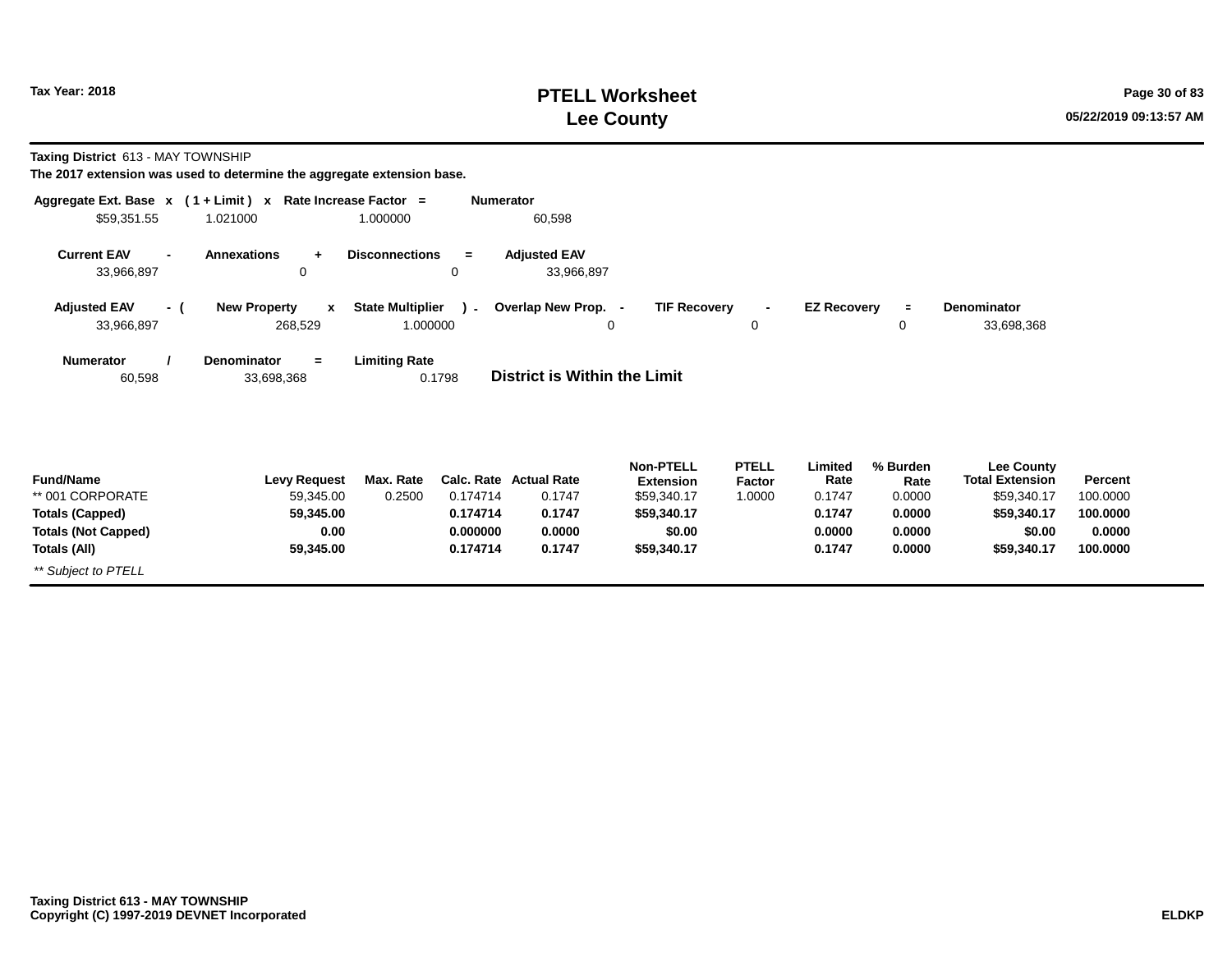# **PTELL Worksheet Tax Year: 2018 Page 31 of 83 PAGE 21 of 83 Lee County**

**Taxing District** 613RB - MAY TWP ROAD/BRIDGE

| Aggregate Ext. Base $x$ (1 + Limit) $x$            |                                                | Rate Increase Factor =<br><b>Numerator</b>    |                                   |                                                      |                                  |                           |                            |                                                             |                     |
|----------------------------------------------------|------------------------------------------------|-----------------------------------------------|-----------------------------------|------------------------------------------------------|----------------------------------|---------------------------|----------------------------|-------------------------------------------------------------|---------------------|
| \$100,900.97                                       | 1.021000                                       | 1.000000                                      | 103,020                           |                                                      |                                  |                           |                            |                                                             |                     |
| <b>Current EAV</b><br>$\blacksquare$<br>33,966,897 | <b>Annexations</b><br>$\ddot{}$<br>0           | <b>Disconnections</b><br>$=$<br>0             | <b>Adjusted EAV</b><br>33,966,897 |                                                      |                                  |                           |                            |                                                             |                     |
| <b>Adjusted EAV</b><br>- (<br>33,966,897           | <b>New Property</b><br>$\mathbf{x}$<br>268,529 | <b>State Multiplier</b><br>1.000000           | ) - Overlap New Prop. -<br>0      | <b>TIF Recovery</b>                                  | $\blacksquare$<br>0              | <b>EZ Recovery</b>        | $\blacksquare$<br>0        | <b>Denominator</b><br>33,698,368                            |                     |
| <b>Numerator</b><br>103,020                        | <b>Denominator</b><br>$\equiv$<br>33,698,368   | <b>Limiting Rate</b><br>0.3057                | <b>District is Over the Limit</b> |                                                      |                                  |                           |                            |                                                             |                     |
| <b>Limiting Rate</b><br>0.3057                     | <b>Computed Rate</b><br>$=$<br>0.342400        | <b>Reduction Factor</b><br>0.892815           |                                   |                                                      |                                  |                           |                            |                                                             |                     |
| <b>Fund/Name</b><br>** 007 ROAD & BRIDGE           | <b>Levy Request</b><br>116,296.00              | Max. Rate<br>Calc. Rate<br>0.6600<br>0.342380 | <b>Actual Rate</b><br>0.3424      | <b>Non-PTELL</b><br><b>Extension</b><br>\$116,302.66 | <b>PTELL</b><br>Factor<br>0.8928 | Limited<br>Rate<br>0.3057 | % Burden<br>Rate<br>0.0000 | <b>Lee County</b><br><b>Total Extension</b><br>\$103,836.80 | Percent<br>100.0000 |
| <b>Totals (Capped)</b>                             | 116,296.00                                     | 0.342380                                      | 0.3424                            | \$116,302.66                                         |                                  | 0.3057                    | 0.0000                     | \$103,836.80                                                | 100.0000            |
| <b>Totals (Not Capped)</b>                         | 0.00                                           | 0.000000                                      | 0.0000                            | \$0.00                                               |                                  | 0.0000                    | 0.0000                     | \$0.00                                                      | 0.0000              |
| Totals (All)                                       | 116,296.00                                     | 0.342380                                      | 0.3424                            | \$116,302.66                                         |                                  | 0.3057                    | 0.0000                     | \$103,836.80                                                | 100.0000            |
| ** Subject to PTELL                                |                                                |                                               |                                   |                                                      |                                  |                           |                            |                                                             |                     |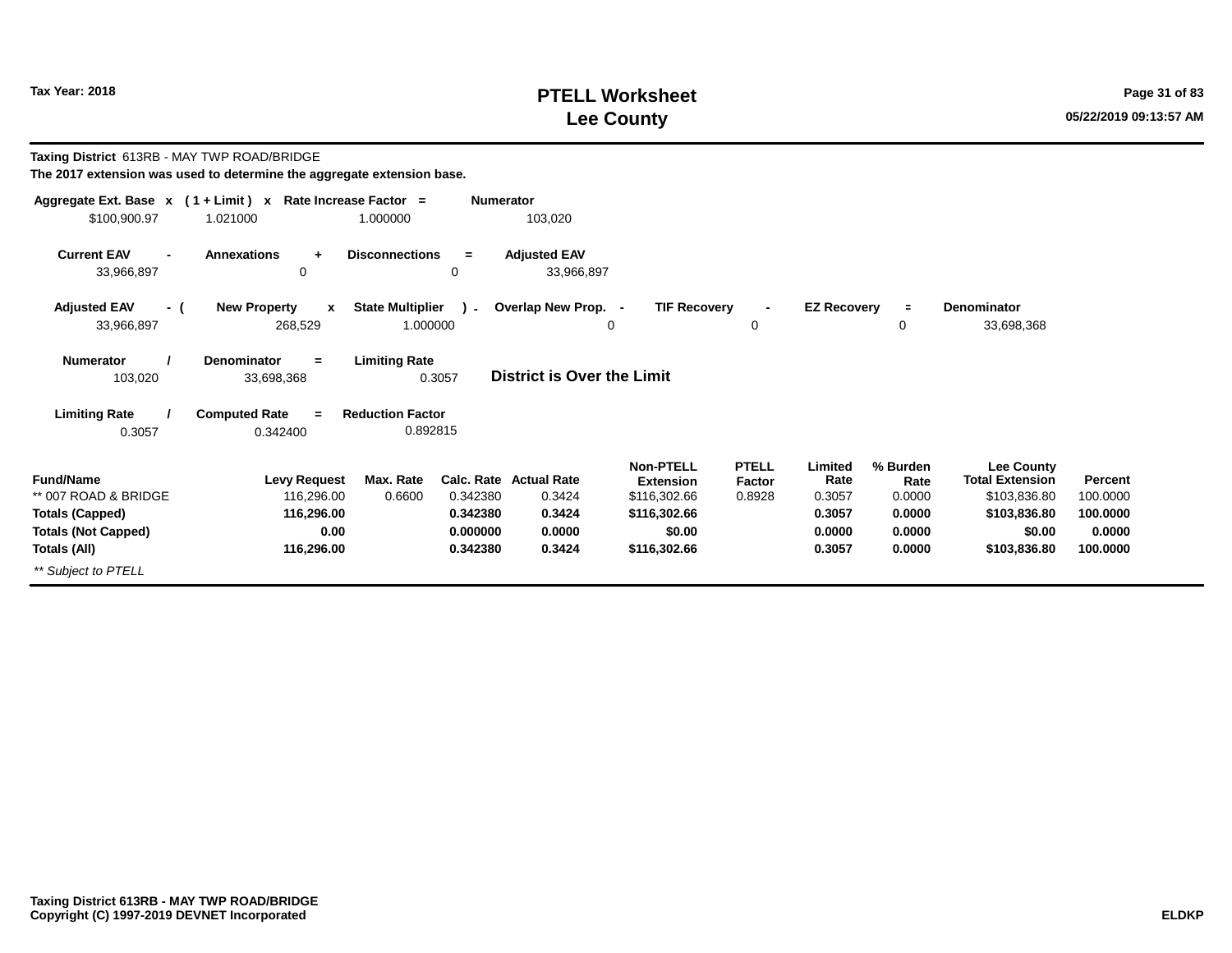# **PTELL Worksheet Tax Year: 2018 Page 32 of 83 PAGE 2018 PAGE 2018 Page 32 of 83 Lee County**

**Taxing District** 614 - NACHUSA TOWNSHIP

| Aggregate Ext. Base $x$ (1 + Limit) $x$            | Rate Increase Factor =                  | <b>Numerator</b>                                    |                                   |                                      |                        |                    |                  |                                             |          |
|----------------------------------------------------|-----------------------------------------|-----------------------------------------------------|-----------------------------------|--------------------------------------|------------------------|--------------------|------------------|---------------------------------------------|----------|
| \$33,061.96<br>1.021000                            |                                         | 1.000000                                            | 33,756                            |                                      |                        |                    |                  |                                             |          |
| <b>Current EAV</b><br>$\blacksquare$<br>15,617,329 | <b>Annexations</b><br>$\ddot{}$<br>0    | <b>Disconnections</b><br>$=$<br>0                   | <b>Adjusted EAV</b><br>15,617,329 |                                      |                        |                    |                  |                                             |          |
| <b>Adjusted EAV</b><br>- (<br>15,617,329           | <b>New Property</b><br>x<br>417,797     | <b>State Multiplier</b><br>$\mathbf{r}$<br>1.000000 | Overlap New Prop. -<br>0          | <b>TIF Recovery</b>                  | 0                      | <b>EZ Recovery</b> | $\equiv$<br>0    | Denominator<br>15,199,532                   |          |
| <b>Numerator</b><br>33,756                         | Denominator<br>$\equiv$<br>15,199,532   | <b>Limiting Rate</b><br>0.2221                      | <b>District is Over the Limit</b> |                                      |                        |                    |                  |                                             |          |
| <b>Limiting Rate</b><br>0.2221                     | <b>Computed Rate</b><br>$=$<br>0.222300 | <b>Reduction Factor</b><br>0.999100                 |                                   |                                      |                        |                    |                  |                                             |          |
| <b>Fund/Name</b>                                   | <b>Levy Request</b>                     | Max. Rate                                           | <b>Calc. Rate Actual Rate</b>     | <b>Non-PTELL</b><br><b>Extension</b> | <b>PTELL</b><br>Factor | Limited<br>Rate    | % Burden<br>Rate | <b>Lee County</b><br><b>Total Extension</b> | Percent  |
| ** 001 CORPORATE                                   | 31,103.00                               | 0.4400<br>0.199157                                  | 0.1992                            | \$31,109.72                          | 0.9991                 | 0.1990             | 0.0000           | \$31,078.48                                 | 89.5992  |
| ** 047 SOCIAL SECURITY                             | 2,812.00                                | 0.0000<br>0.018006                                  | 0.0180                            | \$2,811.12                           | 0.9991                 | 0.0180             | 0.0000           | \$2,811.12                                  | 8.1045   |
| ** 054 GENERAL ASSISTANCE                          | 798.00                                  | 0.1000<br>0.005110                                  | 0.0051                            | \$796.48                             | 0.9991                 | 0.0051             | 0.0000           | \$796.48                                    | 2.2963   |
| <b>Totals (Capped)</b>                             | 34,713.00                               | 0.222273                                            | 0.2223                            | \$34,717.32                          |                        | 0.2221             | 0.0000           | \$34,686.08                                 | 100.0000 |
| <b>Totals (Not Capped)</b>                         | 0.00                                    | 0.000000                                            | 0.0000                            | \$0.00                               |                        | 0.0000             | 0.0000           | \$0.00                                      | 0.0000   |
| Totals (All)                                       | 34,713.00                               | 0.222273                                            | 0.2223                            | \$34,717.32                          |                        | 0.2221             | 0.0000           | \$34,686.08                                 | 100.0000 |
| ** Subject to PTELL                                |                                         |                                                     |                                   |                                      |                        |                    |                  |                                             |          |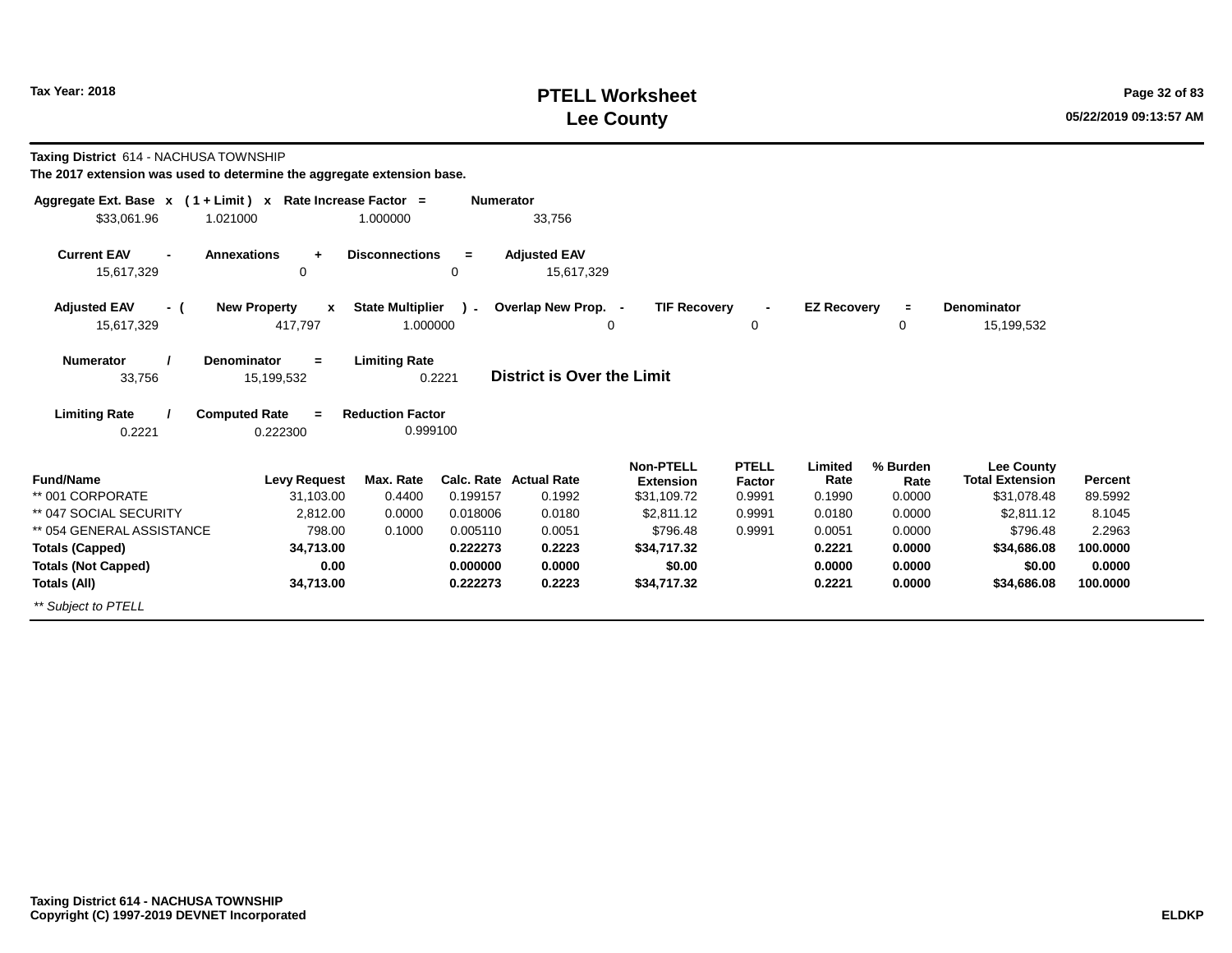# **PTELL Worksheet Tax Year:** 2018 **Page 33 of 83 Lee County**

| Taxing District 614RB - NACHUSA TWP ROAD/BRIDGE<br>The 2017 extension was used to determine the aggregate extension base. |                                               |                                     |                  |                                         |                                                     |                                         |                           |                            |                                                            |                    |
|---------------------------------------------------------------------------------------------------------------------------|-----------------------------------------------|-------------------------------------|------------------|-----------------------------------------|-----------------------------------------------------|-----------------------------------------|---------------------------|----------------------------|------------------------------------------------------------|--------------------|
| Aggregate Ext. Base x (1 + Limit) x Rate Increase Factor =<br>\$57,752.31<br>1.021000                                     |                                               | 1.000000                            | <b>Numerator</b> | 58,965                                  |                                                     |                                         |                           |                            |                                                            |                    |
| <b>Current EAV</b><br><b>Annexations</b><br>15,617,329                                                                    | ÷<br>0                                        | <b>Disconnections</b>               | $=$<br>0         | <b>Adjusted EAV</b><br>15,617,329       |                                                     |                                         |                           |                            |                                                            |                    |
| <b>Adjusted EAV</b><br>- (<br>15,617,329                                                                                  | <b>New Property</b><br>$\mathbf x$<br>417.797 | <b>State Multiplier</b><br>1.000000 | ι.               | Overlap New Prop. -                     | <b>TIF Recovery</b><br>0                            | $\mathbf 0$                             | <b>EZ Recovery</b>        | $\equiv$<br>0              | <b>Denominator</b><br>15,199,532                           |                    |
| <b>Numerator</b><br><b>Denominator</b><br>58,965                                                                          | $\equiv$<br>15,199,532                        | <b>Limiting Rate</b>                | 0.3879           | <b>District is Over the Limit</b>       |                                                     |                                         |                           |                            |                                                            |                    |
| <b>Limiting Rate</b><br><b>Computed Rate</b><br>0.3879                                                                    | $\equiv$<br>0.388200                          | <b>Reduction Factor</b><br>0.999227 |                  |                                         |                                                     |                                         |                           |                            |                                                            |                    |
| <b>Fund/Name</b><br>** 007 ROAD & BRIDGE                                                                                  | <b>Levy Request</b><br>31.887.00              | Max. Rate<br>0.6600                 | 0.204177         | <b>Calc. Rate Actual Rate</b><br>0.2042 | <b>Non-PTELL</b><br><b>Extension</b><br>\$31,890.59 | <b>PTELL</b><br><b>Factor</b><br>0.9992 | Limited<br>Rate<br>0.2040 | % Burden<br>Rate<br>0.0000 | <b>Lee County</b><br><b>Total Extension</b><br>\$31,859.35 | Percent<br>52.5909 |
| ** 008 BRIDGE JOINT W/ COUNT                                                                                              | 1,444.00                                      | 0.2500                              | 0.009246         | 0.0092                                  | \$1,436.79                                          | 0.9992                                  | 0.0092                    | 0.0000                     | \$1,436.79                                                 | 2.3717             |
| ** 009 PERMANENT ROAD                                                                                                     | 21,806.00                                     | 0.2500                              | 0.139627         | 0.1396                                  | \$21,801.79                                         | 0.9992                                  | 0.1395                    | 0.0000                     | \$21,786.17                                                | 35.9629            |
| ** 010 EQUIPMENT & BUILDING                                                                                               | 5,501.00                                      | 0.1000                              | 0.035224         | 0.0352                                  | \$5,497.30                                          | 0.9992                                  | 0.0352                    | 0.0000                     | \$5,497.30                                                 | 9.0745             |
| <b>Totals (Capped)</b>                                                                                                    | 60,638.00                                     |                                     | 0.388274         | 0.3882                                  | \$60,626.47                                         |                                         | 0.3879                    | 0.0000                     | \$60,579.61                                                | 100.0000           |
| <b>Totals (Not Capped)</b>                                                                                                | 0.00                                          |                                     | 0.000000         | 0.0000                                  | \$0.00                                              |                                         | 0.0000                    | 0.0000                     | \$0.00                                                     | 0.0000             |
| Totals (All)                                                                                                              | 60,638.00                                     |                                     | 0.388274         | 0.3882                                  | \$60,626.47                                         |                                         | 0.3879                    | 0.0000                     | \$60,579.61                                                | 100.0000           |
| ** Subject to PTELL                                                                                                       |                                               |                                     |                  |                                         |                                                     |                                         |                           |                            |                                                            |                    |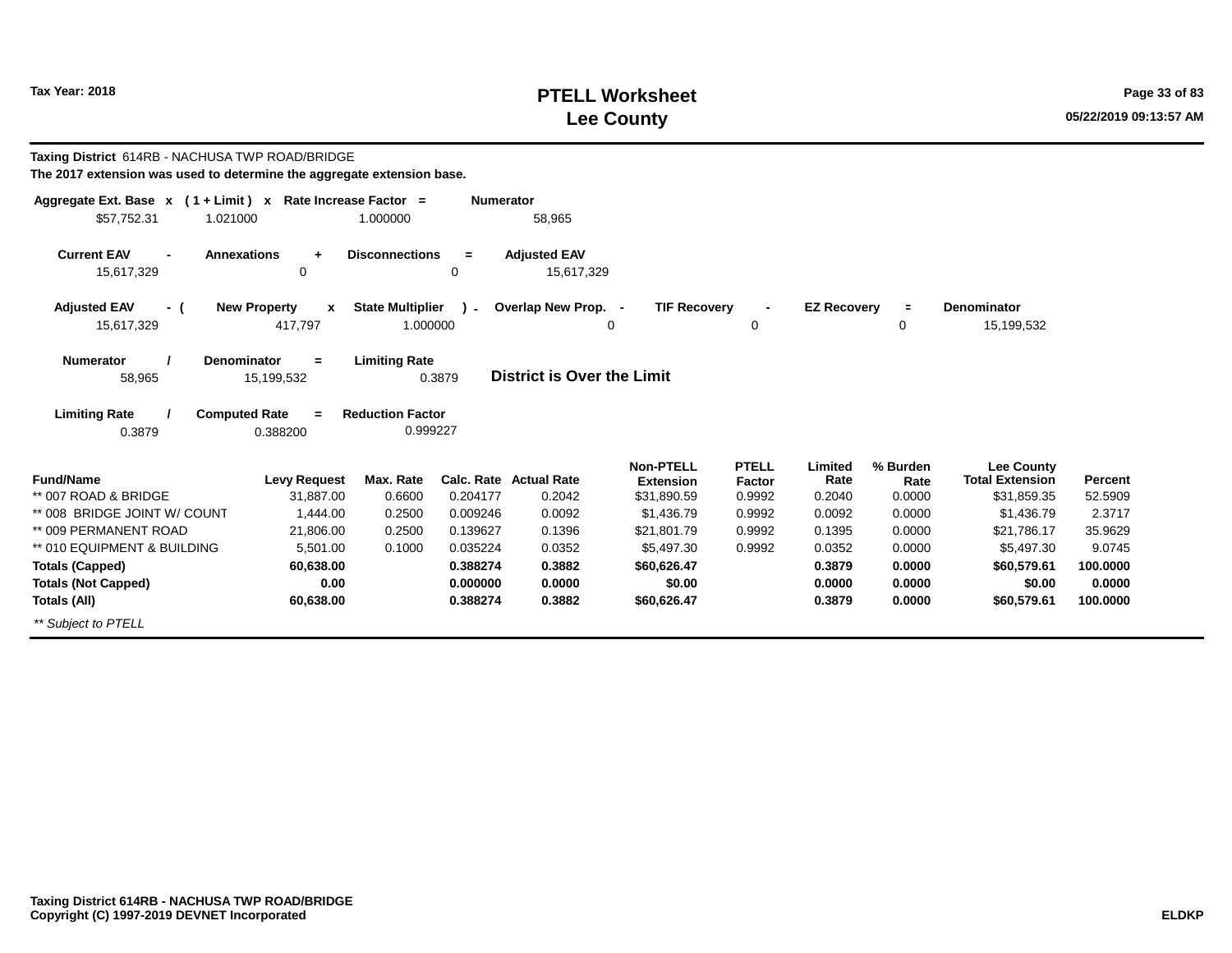# **PTELL Worksheet Tax Year: 2018 Page 34 of 83 Lee County**

**Taxing District** 615 - NELSON TOWNSHIP

| Aggregate Ext. Base $x$ (1 + Limit) $x$ |                          |                                         | Rate Increase Factor =                        | <b>Numerator</b>                                                                                                          |
|-----------------------------------------|--------------------------|-----------------------------------------|-----------------------------------------------|---------------------------------------------------------------------------------------------------------------------------|
| \$26,069.35                             |                          | 1.021000                                | 1.000000                                      | 26,617                                                                                                                    |
| <b>Current EAV</b><br>34,631,605        | $\overline{\phantom{a}}$ | Annexations<br>$\ddot{}$<br>0           | <b>Disconnections</b><br>$\equiv$<br>0        | <b>Adjusted EAV</b><br>34,631,605                                                                                         |
| <b>Adjusted EAV</b><br>34,631,605       | - 1                      | <b>New Property</b><br>x<br>98,145      | <b>State Multiplier</b><br>$\sim$<br>1.000000 | Overlap New Prop. -<br><b>TIF Recovery</b><br><b>EZ Recovery</b><br><b>Denominator</b><br>Ξ.<br>34,533,460<br>0<br>0<br>0 |
| <b>Numerator</b><br>26,617              |                          | <b>Denominator</b><br>$=$<br>34,533,460 | <b>Limiting Rate</b><br>0.0771                | District is Within the Limit                                                                                              |

| <b>Fund/Name</b>           | Levy Request | Max. Rate | Calc. Rate | <b>Actual Rate</b> | <b>Non-PTELL</b><br><b>Extension</b> | <b>PTELL</b><br>Factor | Limited<br>Rate | % Burden<br>Rate | Lee County<br><b>Total Extension</b> | Percent  |
|----------------------------|--------------|-----------|------------|--------------------|--------------------------------------|------------------------|-----------------|------------------|--------------------------------------|----------|
| ** 001 CORPORATE           | 19.115.00    | 0.2599    | 0.055195   | 0.0552             | \$19,116.65                          | 1.0000                 | 0.0552          | 0.0000           | \$19.116.65                          | 71.7815  |
| ** 035 LIABILITY INSURANCE | 4,179.00     | 0.0000    | 0.012067   | 0.0121             | \$4,190.42                           | 1.0000                 | 0.0121          | 0.0000           | \$4,190.42                           | 15.7347  |
| ** 047 SOCIAL SECURITY     | 2,364.00     | 0.0000    | 0.006826   | 0.0068             | \$2,354.95                           | 1.0000                 | 0.0068          | 0.0000           | \$2,354.95                           | 8.8427   |
| ** 054 GENERAL ASSISTANCE  | 959.00       | 0.1000    | 0.002769   | 0.0028             | \$969.68                             | 1.0000                 | 0.0028          | 0.0000           | \$969.68                             | 3.6411   |
| Totals (Capped)            | 26,617.00    |           | 0.076857   | 0.0769             | \$26,631.70                          |                        | 0.0769          | 0.0000           | \$26,631.70                          | 100.0000 |
| <b>Totals (Not Capped)</b> | 0.00         |           | 0.000000   | 0.0000             | \$0.00                               |                        | 0.0000          | 0.0000           | \$0.00                               | 0.0000   |
| Totals (All)               | 26,617.00    |           | 0.076857   | 0.0769             | \$26,631.70                          |                        | 0.0769          | 0.0000           | \$26,631.70                          | 100.0000 |
| ** Subject to PTELL        |              |           |            |                    |                                      |                        |                 |                  |                                      |          |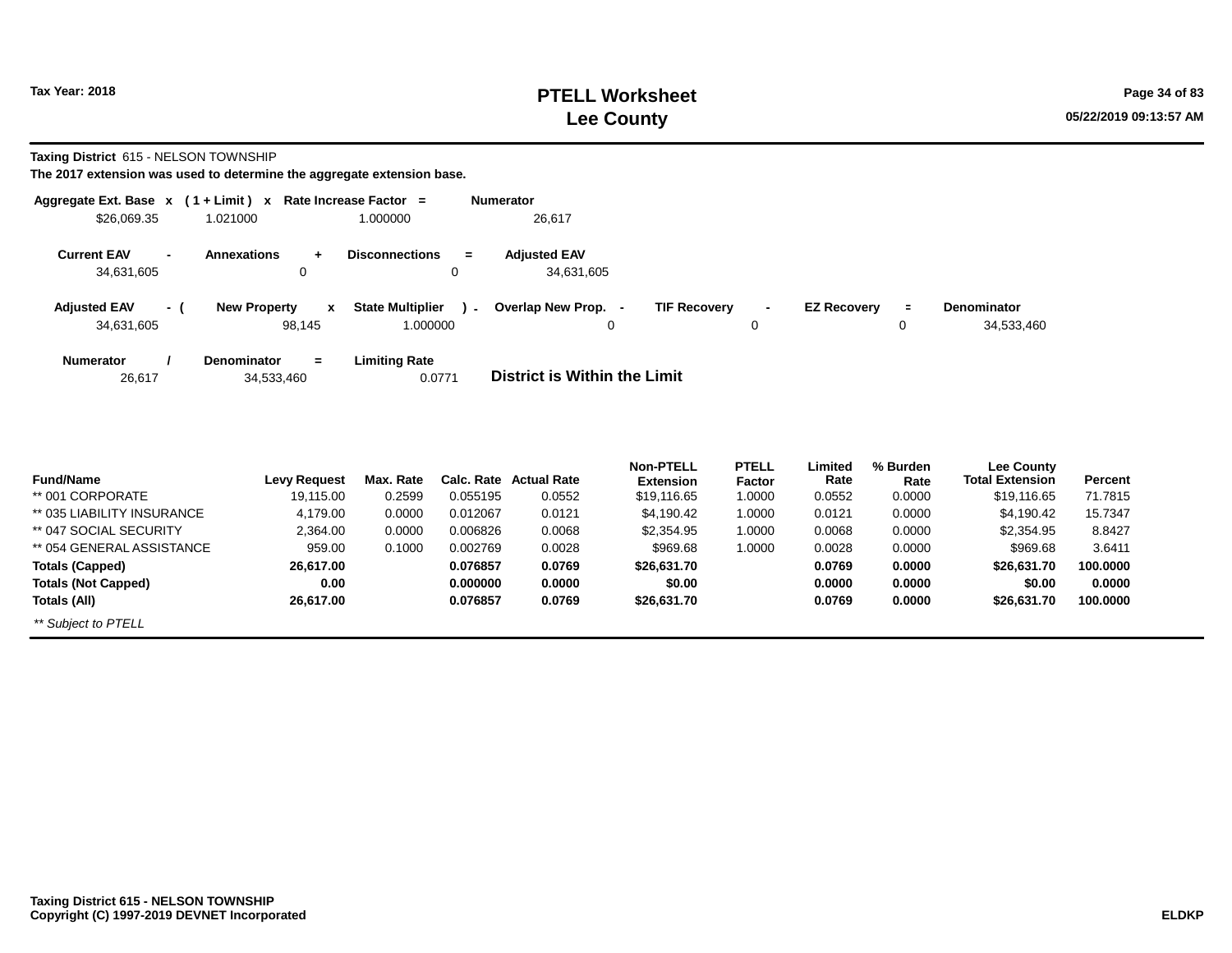# **PTELL Worksheet Tax Year: 2018 Page 35 of 83 Lee County**

**Taxing District** 615RB - NELSON TWP ROAD/BRIDGE

| The 2017 extension was used to determine the aggregate extension base. |  |
|------------------------------------------------------------------------|--|
|------------------------------------------------------------------------|--|

| Aggregate Ext. Base $x$ (1 + Limit) x Rate Increase Factor = |                                     |                         | <b>Numerator</b> |                                     |                     |                |                    |          |                        |          |
|--------------------------------------------------------------|-------------------------------------|-------------------------|------------------|-------------------------------------|---------------------|----------------|--------------------|----------|------------------------|----------|
| \$56,399.69                                                  | 1.021000                            | 1.000000                |                  | 57,584                              |                     |                |                    |          |                        |          |
| <b>Current EAV</b><br>$\blacksquare$                         | <b>Annexations</b><br>$\ddot{}$     | <b>Disconnections</b>   | $=$              | <b>Adjusted EAV</b>                 |                     |                |                    |          |                        |          |
| 34,631,605                                                   | 0                                   |                         | 0                | 34,631,605                          |                     |                |                    |          |                        |          |
| <b>Adjusted EAV</b><br>- (                                   | <b>New Property</b><br>$\mathbf{x}$ | <b>State Multiplier</b> | $\sim$           | Overlap New Prop. -                 | <b>TIF Recovery</b> | $\blacksquare$ | <b>EZ Recovery</b> | $\equiv$ | Denominator            |          |
| 34,631,605                                                   | 98,145                              | 1.000000                |                  |                                     | 0                   | 0              |                    | 0        | 34,533,460             |          |
| <b>Numerator</b>                                             | Denominator<br>$=$                  | <b>Limiting Rate</b>    |                  |                                     |                     |                |                    |          |                        |          |
| 57,584                                                       | 34,533,460                          |                         | 0.1668           | <b>District is Within the Limit</b> |                     |                |                    |          |                        |          |
|                                                              |                                     |                         |                  |                                     |                     |                |                    |          |                        |          |
|                                                              |                                     |                         |                  |                                     |                     |                |                    |          |                        |          |
|                                                              |                                     |                         |                  |                                     | <b>Non-PTELL</b>    | <b>PTELL</b>   | Limited            | % Burden | Lee County             |          |
| <b>Fund/Name</b>                                             | <b>Levy Request</b>                 | Max. Rate               |                  | Calc. Rate Actual Rate              | <b>Extension</b>    | Factor         | Rate               | Rate     | <b>Total Extension</b> | Percent  |
| ** 007 ROAD & BRIDGE                                         | 30,385.00                           | 0.6600                  | 0.087738         | 0.0877                              | \$30,371.92         | 1.0000         | 0.0877             | 0.0000   | \$30,371.92            | 52.7678  |
| ** 009 PERMANENT ROAD                                        | 27,199.00                           | 0.2500                  | 0.078538         | 0.0785                              | \$27,185.81         | 1.0000         | 0.0785             | 0.0000   | \$27,185.81            | 47.2322  |
| <b>Totals (Capped)</b>                                       | 57,584.00                           |                         | 0.166276         | 0.1662                              | \$57,557.73         |                | 0.1662             | 0.0000   | \$57,557.73            | 100.0000 |
| <b>Totals (Not Capped)</b>                                   | 0.00                                |                         | 0.000000         | 0.0000                              | \$0.00              |                | 0.0000             | 0.0000   | \$0.00                 | 0.0000   |
| Totals (All)                                                 | 57,584.00                           |                         | 0.166276         | 0.1662                              | \$57,557.73         |                | 0.1662             | 0.0000   | \$57,557.73            | 100.0000 |
| ** Subject to PTELL                                          |                                     |                         |                  |                                     |                     |                |                    |          |                        |          |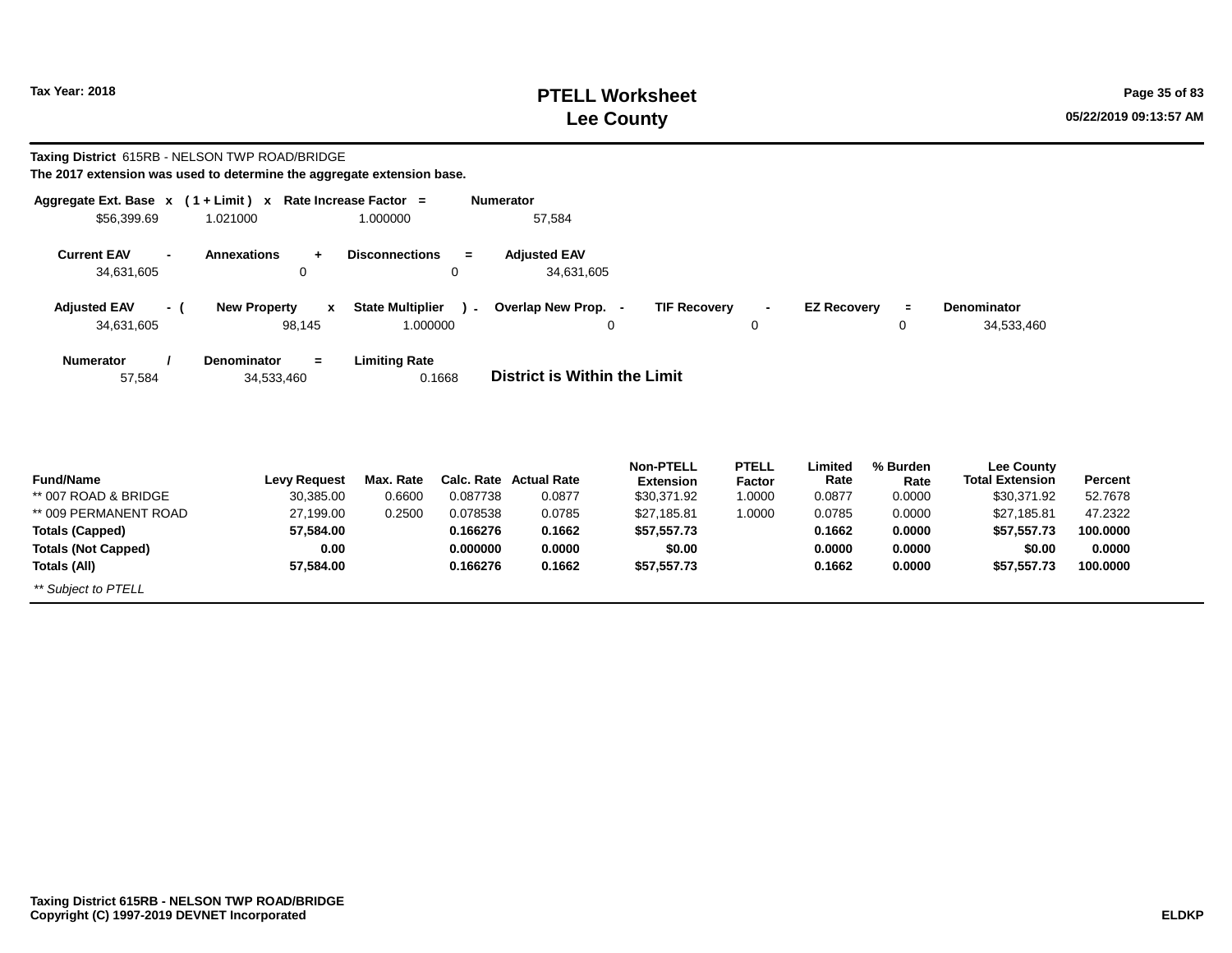# **PTELL Worksheet Tax Year: 2018 Page 36 of 83 Lee County**

**Taxing District** 616 - PALMYRA TOWNSHIP

|                                   |                          | Aggregate Ext. Base $x$ (1 + Limit) x Rate Increase Factor = |                                                  | <b>Numerator</b>                                                                                                                          |
|-----------------------------------|--------------------------|--------------------------------------------------------------|--------------------------------------------------|-------------------------------------------------------------------------------------------------------------------------------------------|
| \$101,870.14                      |                          | 1.021000                                                     | 1.000000                                         | 104,009                                                                                                                                   |
| <b>Current EAV</b><br>67,483,671  | $\overline{\phantom{a}}$ | <b>Annexations</b><br>$\mathbf 0$                            | <b>Disconnections</b><br>$\equiv$<br>0           | <b>Adjusted EAV</b><br>67,483,671                                                                                                         |
| <b>Adjusted EAV</b><br>67,483,671 | - (                      | <b>New Property</b><br>$\mathbf{x}$<br>732,613               | <b>State Multiplier</b><br>$\lambda$<br>1.000000 | <b>TIF Recovery</b><br>Overlap New Prop. -<br><b>EZ Recoverv</b><br><b>Denominator</b><br>$\equiv$<br>$\sim$<br>66,751,058<br>0<br>0<br>0 |
| <b>Numerator</b><br>104,009       |                          | <b>Denominator</b><br>$=$<br>66,751,058                      | <b>Limiting Rate</b><br>0.1558                   | District is Within the Limit                                                                                                              |
|                                   |                          |                                                              |                                                  |                                                                                                                                           |

| <b>Fund/Name</b>           | Levy Request | Max. Rate |          | Calc. Rate Actual Rate | <b>Non-PTELL</b><br><b>Extension</b> | <b>PTELL</b> | Limited<br>Rate | % Burden | <b>Lee County</b><br><b>Total Extension</b> | Percent  |  |
|----------------------------|--------------|-----------|----------|------------------------|--------------------------------------|--------------|-----------------|----------|---------------------------------------------|----------|--|
|                            |              |           |          |                        |                                      | Factor       |                 | Rate     |                                             |          |  |
| ** 001 CORPORATE           | 91,370.00    | 0.2500    | 0.135396 | 0.1354                 | \$91,372.89                          | 1.0000       | 0.1354          | 0.0000   | \$91,372.89                                 | 87.5242  |  |
| ** 047 SOCIAL SECURITY     | 4,871.00     | 0.0000    | 0.007218 | 0.0072                 | \$4,858.82                           | 1.0000       | 0.0072          | 0.0000   | \$4,858.82                                  | 4.6542   |  |
| ** 054 GENERAL ASSISTANCE  | 8.163.00     | 0.1000    | 0.012096 | 0.0121                 | \$8.165.52                           | 1.0000       | 0.0121          | 0.0000   | \$8.165.52                                  | 7.8216   |  |
| <b>Totals (Capped)</b>     | 104.404.00   |           | 0.154710 | 0.1547                 | \$104,397.23                         |              | 0.1547          | 0.0000   | \$104,397.23                                | 100.0000 |  |
| <b>Totals (Not Capped)</b> | 0.00         |           | 0.000000 | 0.0000                 | \$0.00                               |              | 0.0000          | 0.0000   | \$0.00                                      | 0.0000   |  |
| Totals (All)               | 104.404.00   |           | 0.154710 | 0.1547                 | \$104,397.23                         |              | 0.1547          | 0.0000   | \$104,397.23                                | 100.0000 |  |
| ** Subject to PTELL        |              |           |          |                        |                                      |              |                 |          |                                             |          |  |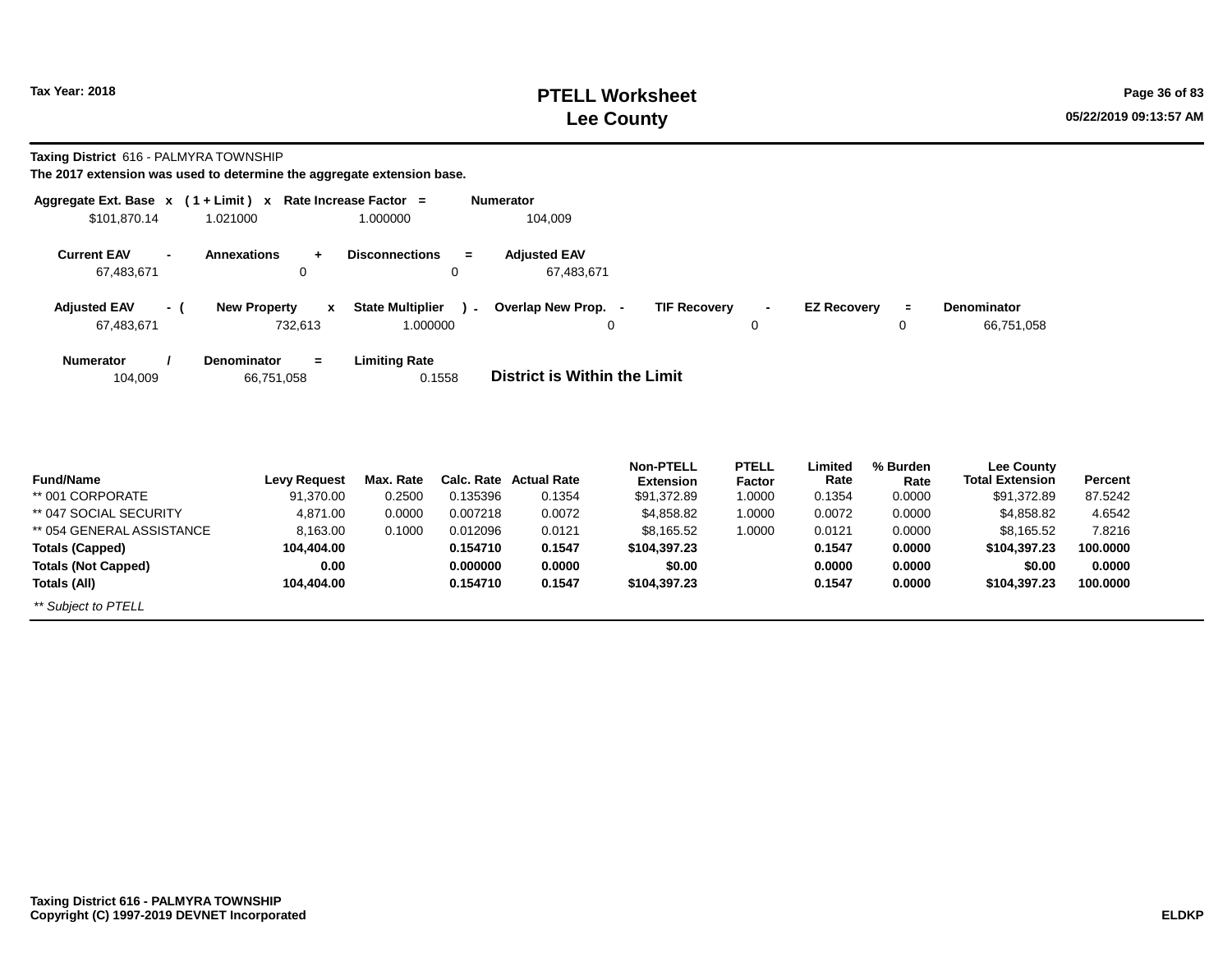# **PTELL Worksheet Tax Year: 2018 Page 37 of 83 Lee County**

| <b>Taxing District 616RB - PALMYRA TWP ROAD/BRIDGE</b><br>The 2017 extension was used to determine the aggregate extension base. |                                     |                                     |                  |                                         |                                                      |                                  |                           |                            |                                                             |                    |
|----------------------------------------------------------------------------------------------------------------------------------|-------------------------------------|-------------------------------------|------------------|-----------------------------------------|------------------------------------------------------|----------------------------------|---------------------------|----------------------------|-------------------------------------------------------------|--------------------|
| Aggregate Ext. Base $x$ (1 + Limit) x Rate Increase Factor =<br>\$141,629.04<br>1.021000                                         |                                     | 1.000000                            | <b>Numerator</b> | 144,603                                 |                                                      |                                  |                           |                            |                                                             |                    |
| <b>Current EAV</b><br><b>Annexations</b><br>67,483,671                                                                           | $\ddot{}$<br>0                      | <b>Disconnections</b>               | $=$<br>0         | <b>Adjusted EAV</b><br>67,483,671       |                                                      |                                  |                           |                            |                                                             |                    |
| <b>Adjusted EAV</b><br>- (<br>67,483,671                                                                                         | <b>New Property</b><br>x<br>732,613 | <b>State Multiplier</b><br>1.000000 | $\sim$           | Overlap New Prop. -                     | <b>TIF Recovery</b><br>0                             | 0                                | <b>EZ Recovery</b>        | $\equiv$<br>0              | <b>Denominator</b><br>66,751,058                            |                    |
| <b>Denominator</b><br><b>Numerator</b><br>144,603                                                                                | $\equiv$<br>66,751,058              | <b>Limiting Rate</b>                | 0.2166           | District is Over the Limit              |                                                      |                                  |                           |                            |                                                             |                    |
| <b>Computed Rate</b><br><b>Limiting Rate</b><br>0.2166                                                                           | $\equiv$<br>0.220000                | <b>Reduction Factor</b><br>0.984545 |                  |                                         |                                                      |                                  |                           |                            |                                                             |                    |
| <b>Fund/Name</b><br>** 007 ROAD & BRIDGE                                                                                         | <b>Levy Request</b><br>113,750.00   | Max. Rate<br>0.6600                 | 0.168559         | <b>Calc. Rate Actual Rate</b><br>0.1686 | <b>Non-PTELL</b><br><b>Extension</b><br>\$113,777.47 | <b>PTELL</b><br>Factor<br>0.9845 | Limited<br>Rate<br>0.1660 | % Burden<br>Rate<br>0.0000 | <b>Lee County</b><br><b>Total Extension</b><br>\$112,022.89 | Percent<br>76.6743 |
| ** 008 BRIDGE JOINT W/ COUNT                                                                                                     | 7.850.00                            | 0.2500                              | 0.011632         | 0.0116                                  | \$7,828.11                                           | 0.9845                           | 0.0114                    | 0.0000                     | \$7,693.14                                                  | 5.2656             |
| ** 010 EQUIPMENT & BUILDING                                                                                                      | 24,230.00                           | 0.1000                              | 0.035905         | 0.0359                                  | \$24,226.64                                          | 0.9845                           | 0.0353                    | 0.0000                     | \$23,821.74                                                 | 16.3049            |
| ** 047 SOCIAL SECURITY                                                                                                           | 2.415.00                            | 0.0000                              | 0.003579         | 0.0036                                  | \$2.429.41                                           | 0.9845                           | 0.0035                    | 0.0000                     | \$2,361.93                                                  | 1.6166             |
| ** 090 ROAD DAMAGE                                                                                                               | 196.00                              | 0.0330                              | 0.000290         | 0.0003                                  | \$202.45                                             | 0.9845                           | 0.0003                    | 0.0000                     | \$202.45                                                    | 0.1386             |
| <b>Totals (Capped)</b>                                                                                                           | 148,441.00                          |                                     | 0.219965         | 0.2200                                  | \$148,464.08                                         |                                  | 0.2165                    | 0.0000                     | \$146,102.15                                                | 100.0000           |
| <b>Totals (Not Capped)</b>                                                                                                       | 0.00                                |                                     | 0.000000         | 0.0000                                  | \$0.00                                               |                                  | 0.0000                    | 0.0000                     | \$0.00                                                      | 0.0000             |
| Totals (All)                                                                                                                     | 148,441.00                          |                                     | 0.219965         | 0.2200                                  | \$148,464.08                                         |                                  | 0.2165                    | 0.0000                     | \$146,102.15                                                | 100.0000           |
| ** Subject to PTELL                                                                                                              |                                     |                                     |                  |                                         |                                                      |                                  |                           |                            |                                                             |                    |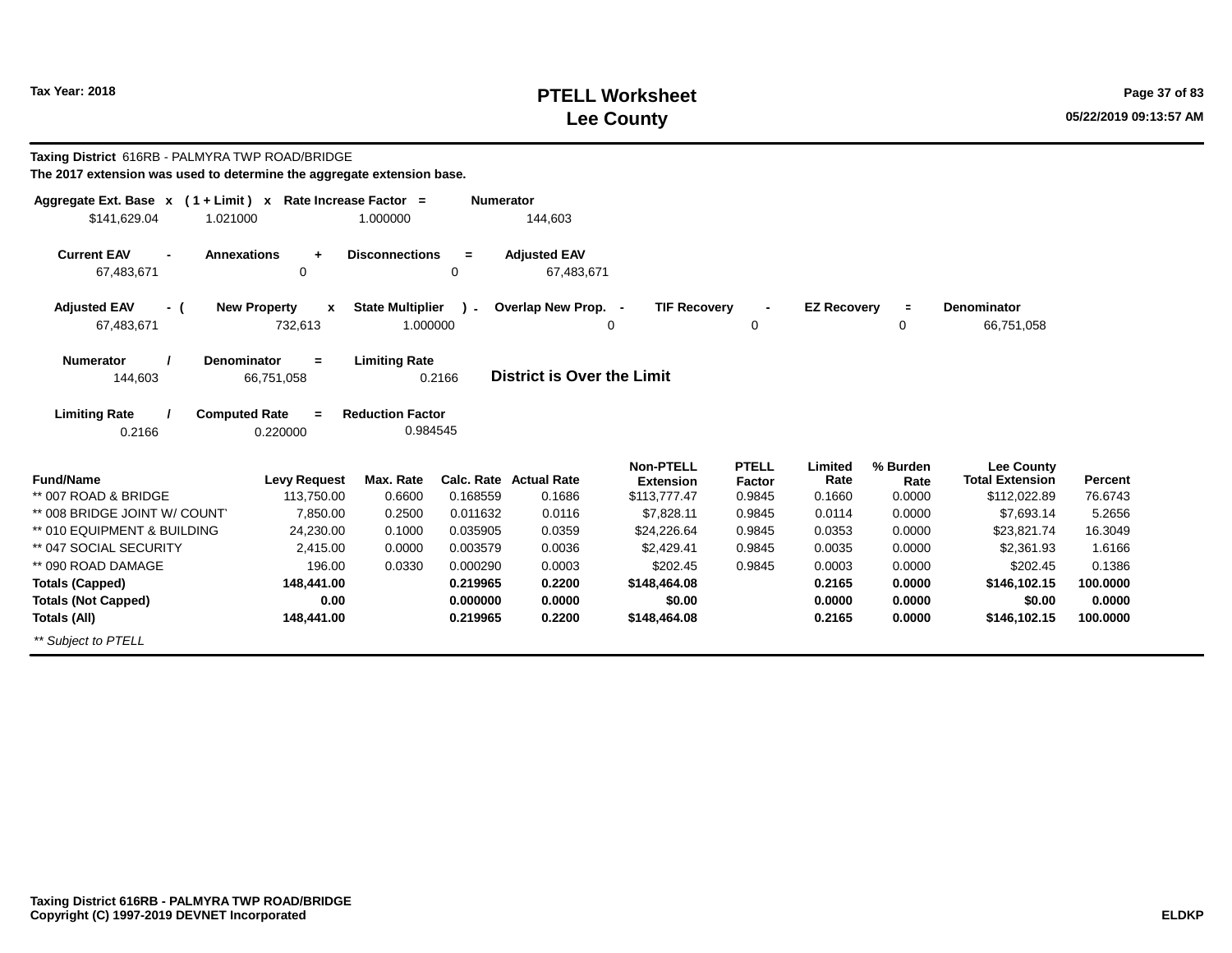# **PTELL Worksheet Tax Year: 2018 Page 38 of 83 PAGE 2018 Page 38 of 83 Lee County**

**Taxing District** 617 - REYNOLDS TOWNSHIP

| Aggregate Ext. Base $x$ (1 + Limit) $x$                                                                      |                                                                    | Rate Increase Factor =<br><b>Numerator</b>                          |                                                                |                                                                                             |                                  |                                                         |                                                          |                                                                                                    |                                                       |
|--------------------------------------------------------------------------------------------------------------|--------------------------------------------------------------------|---------------------------------------------------------------------|----------------------------------------------------------------|---------------------------------------------------------------------------------------------|----------------------------------|---------------------------------------------------------|----------------------------------------------------------|----------------------------------------------------------------------------------------------------|-------------------------------------------------------|
| \$48,091.29                                                                                                  | 1.021000                                                           | 1.000000                                                            | 49,101                                                         |                                                                                             |                                  |                                                         |                                                          |                                                                                                    |                                                       |
| <b>Current EAV</b><br>$\blacksquare$<br>17,230,426                                                           | <b>Annexations</b><br>$\ddot{}$<br>0                               | <b>Disconnections</b><br>$=$<br>0                                   | <b>Adjusted EAV</b><br>17,230,426                              |                                                                                             |                                  |                                                         |                                                          |                                                                                                    |                                                       |
| <b>Adjusted EAV</b><br>- (<br>17,230,426                                                                     | <b>New Property</b><br>$\mathbf{x}$<br>320,322                     | <b>State Multiplier</b><br>$\sim$<br>1.000000                       | Overlap New Prop. -<br>$\Omega$                                | <b>TIF Recovery</b>                                                                         | $\blacksquare$<br>0              | <b>EZ Recovery</b>                                      | $\equiv$<br>0                                            | <b>Denominator</b><br>16,910,104                                                                   |                                                       |
| <b>Numerator</b><br>49,101                                                                                   | <b>Denominator</b><br>$\equiv$<br>16,910,104                       | <b>Limiting Rate</b><br>0.2904                                      | <b>District is Over the Limit</b>                              |                                                                                             |                                  |                                                         |                                                          |                                                                                                    |                                                       |
| <b>Limiting Rate</b><br>0.2904                                                                               | <b>Computed Rate</b><br>$\equiv$<br>0.293100                       | <b>Reduction Factor</b><br>0.990788                                 |                                                                |                                                                                             |                                  |                                                         |                                                          |                                                                                                    |                                                       |
| <b>Fund/Name</b><br>** 001 CORPORATE<br><b>Totals (Capped)</b><br><b>Totals (Not Capped)</b><br>Totals (All) | <b>Levy Request</b><br>50,495.00<br>50,495.00<br>0.00<br>50,495.00 | Max. Rate<br>0.4200<br>0.293057<br>0.293057<br>0.000000<br>0.293057 | Calc. Rate Actual Rate<br>0.2931<br>0.2931<br>0.0000<br>0.2931 | <b>Non-PTELL</b><br><b>Extension</b><br>\$50,502.38<br>\$50,502.38<br>\$0.00<br>\$50,502.38 | <b>PTELL</b><br>Factor<br>0.9908 | Limited<br>Rate<br>0.2904<br>0.2904<br>0.0000<br>0.2904 | % Burden<br>Rate<br>0.0000<br>0.0000<br>0.0000<br>0.0000 | <b>Lee County</b><br><b>Total Extension</b><br>\$50,037.16<br>\$50,037.16<br>\$0.00<br>\$50,037.16 | Percent<br>100.0000<br>100.0000<br>0.0000<br>100.0000 |
| ** Subject to PTELL                                                                                          |                                                                    |                                                                     |                                                                |                                                                                             |                                  |                                                         |                                                          |                                                                                                    |                                                       |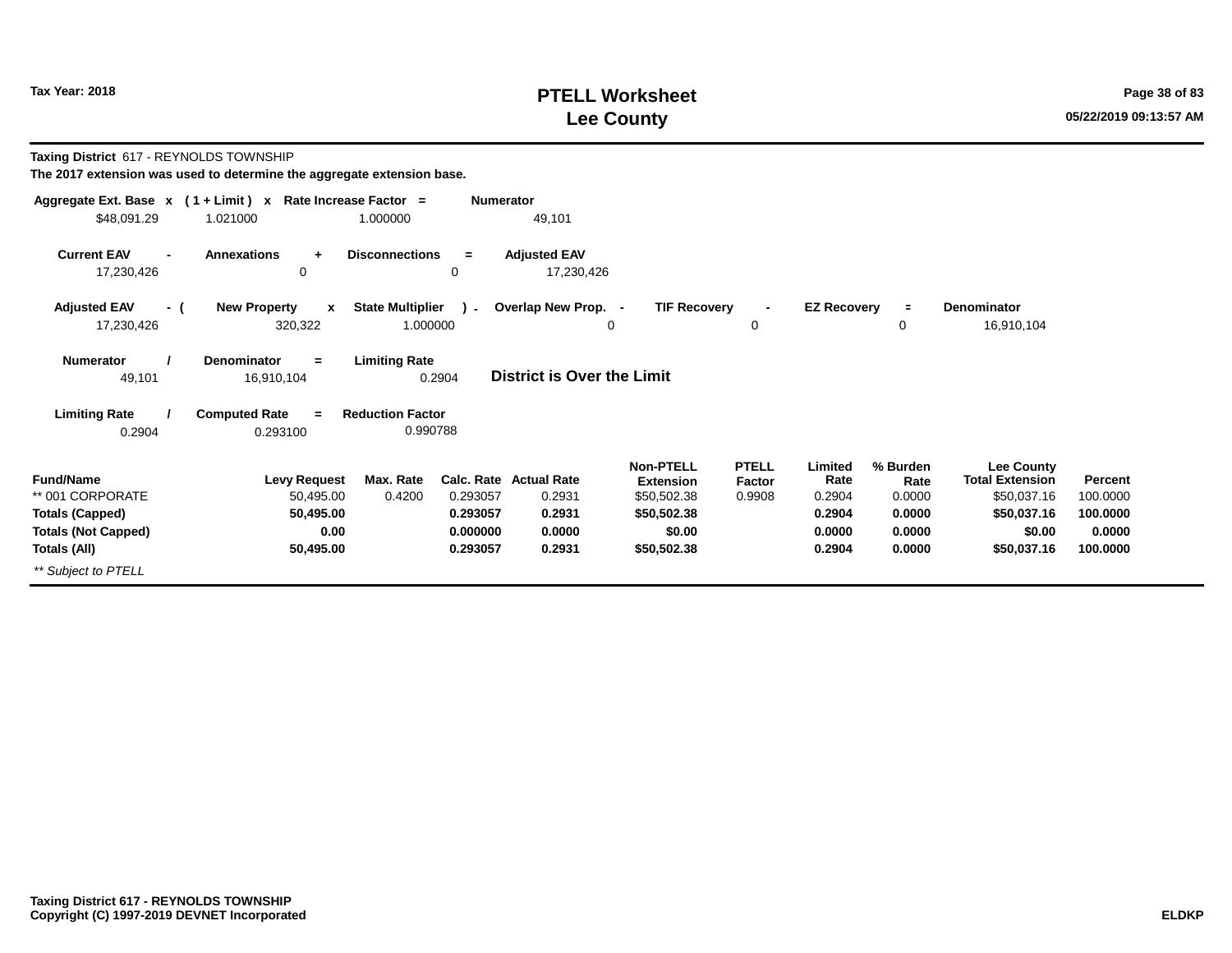# **PTELL Worksheet Tax Year: 2018 Page 39 of 83 Lee County**

| Taxing District 617RB - REYNOLDS TWP RD/BRIDGE<br>The 2017 extension was used to determine the aggregate extension base. |                                               |                                     |                  |                                         |                                                     |                                  |                           |                            |                                                            |                    |
|--------------------------------------------------------------------------------------------------------------------------|-----------------------------------------------|-------------------------------------|------------------|-----------------------------------------|-----------------------------------------------------|----------------------------------|---------------------------|----------------------------|------------------------------------------------------------|--------------------|
| Aggregate Ext. Base x (1 + Limit) x Rate Increase Factor =<br>\$51,037.31<br>1.021000                                    |                                               | 1.000000                            | <b>Numerator</b> | 52,109                                  |                                                     |                                  |                           |                            |                                                            |                    |
| <b>Current EAV</b><br><b>Annexations</b><br>17,230,426                                                                   | $\ddot{}$<br>0                                | <b>Disconnections</b>               | $=$<br>0         | <b>Adjusted EAV</b><br>17,230,426       |                                                     |                                  |                           |                            |                                                            |                    |
| <b>Adjusted EAV</b><br>- (<br>17,230,426                                                                                 | <b>New Property</b><br>$\mathbf x$<br>320,322 | <b>State Multiplier</b><br>1.000000 | $\mathcal{L}$    | Overlap New Prop. -                     | <b>TIF Recovery</b><br>0                            | $\Omega$                         | <b>EZ Recovery</b>        | $\equiv$<br>0              | Denominator<br>16,910,104                                  |                    |
| <b>Denominator</b><br><b>Numerator</b><br>52,109                                                                         | $=$<br>16,910,104                             | <b>Limiting Rate</b>                | 0.3082           | <b>District is Over the Limit</b>       |                                                     |                                  |                           |                            |                                                            |                    |
| <b>Limiting Rate</b><br><b>Computed Rate</b><br>0.3082                                                                   | $\equiv$<br>0.311100                          | <b>Reduction Factor</b><br>0.990678 |                  |                                         |                                                     |                                  |                           |                            |                                                            |                    |
| <b>Fund/Name</b><br>** 007 ROAD & BRIDGE                                                                                 | <b>Levy Request</b><br>22,792.00              | Max. Rate<br>0.6600                 | 0.132278         | <b>Calc. Rate Actual Rate</b><br>0.1323 | <b>Non-PTELL</b><br><b>Extension</b><br>\$22,795.85 | <b>PTELL</b><br>Factor<br>0.9907 | Limited<br>Rate<br>0.1311 | % Burden<br>Rate<br>0.0000 | <b>Lee County</b><br><b>Total Extension</b><br>\$22,589.09 | Percent<br>42.5373 |
| ** 008 BRIDGE JOINT W/ COUNT                                                                                             | 2.821.00                                      | 0.2500                              | 0.016372         | 0.0164                                  | \$2,825.79                                          | 0.9907                           | 0.0162                    | 0.0000                     | \$2,791.33                                                 | 5.2563             |
| ** 009 PERMANENT ROAD                                                                                                    | 23,115.00                                     | 0.2500                              | 0.134152         | 0.1342                                  | \$23,123.23                                         | 0.9907                           | 0.1330                    | 0.0000                     | \$22,916.47                                                | 43.1538            |
| ** 010 EQUIPMENT & BUILDING                                                                                              | 4.861.00                                      | 0.1000                              | 0.028212         | 0.0282                                  | \$4,858.98                                          | 0.9907                           | 0.0279                    | 0.0000                     | \$4.807.29                                                 | 9.0526             |
| <b>Totals (Capped)</b>                                                                                                   | 53,589.00                                     |                                     | 0.311014         | 0.3111                                  | \$53,603.85                                         |                                  | 0.3082                    | 0.0000                     | \$53,104.18                                                | 100.0000           |
| <b>Totals (Not Capped)</b>                                                                                               | 0.00                                          |                                     | 0.000000         | 0.0000                                  | \$0.00                                              |                                  | 0.0000                    | 0.0000                     | \$0.00                                                     | 0.0000             |
| Totals (All)                                                                                                             | 53,589.00                                     |                                     | 0.311014         | 0.3111                                  | \$53,603.85                                         |                                  | 0.3082                    | 0.0000                     | \$53,104.18                                                | 100.0000           |
| ** Subject to PTELL                                                                                                      |                                               |                                     |                  |                                         |                                                     |                                  |                           |                            |                                                            |                    |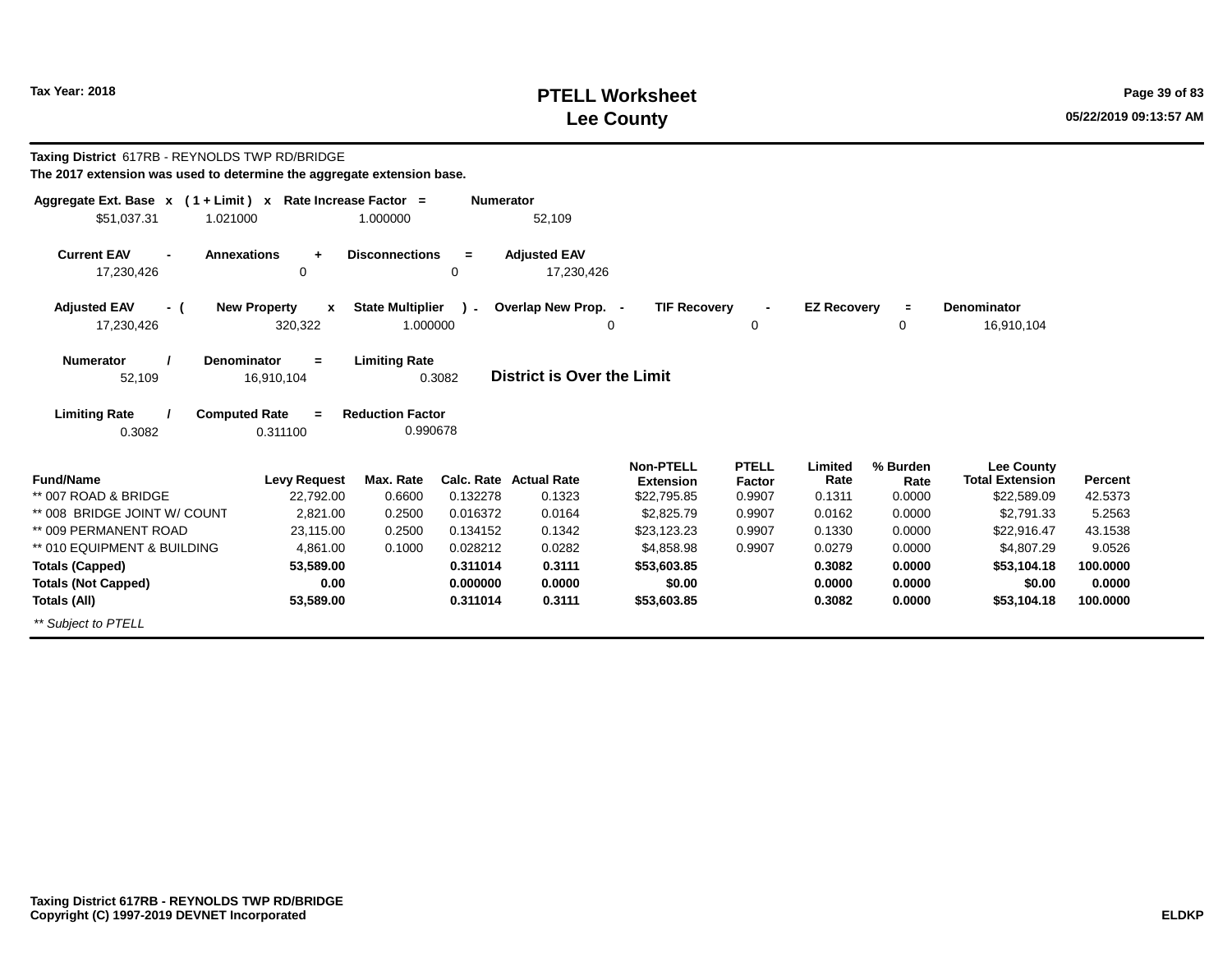# **PTELL Worksheet Tax Year: 2018 Page 40 of 83 Lee County**

**Taxing District** 618 - SOUTH DIXON TOWNSHIP

| Aggregate Ext. Base $x$ (1 + Limit) $x$ |     |                                                           | Rate Increase Factor =                        | <b>Numerator</b>                                                                                                     |
|-----------------------------------------|-----|-----------------------------------------------------------|-----------------------------------------------|----------------------------------------------------------------------------------------------------------------------|
| \$65,034.48                             |     | 1.021000                                                  | 1.000000                                      | 66,400                                                                                                               |
| <b>Current EAV</b><br>63,140,237        |     | <b>Annexations</b><br>$\ddot{\phantom{1}}$<br>$\mathbf 0$ | <b>Disconnections</b><br>$\equiv$<br>0        | <b>Adjusted EAV</b><br>63.140.237                                                                                    |
| <b>Adjusted EAV</b><br>63,140,237       | - ( | <b>New Property</b><br>$\mathbf x$<br>758,472             | <b>State Multiplier</b><br>$\sim$<br>1.000000 | Overlap New Prop. -<br><b>TIF Recovery</b><br><b>EZ Recovery</b><br><b>Denominator</b><br>Ξ.<br>62,381,765<br>0<br>0 |
| Numerator<br>66,400                     |     | <b>Denominator</b><br>$=$<br>62,381,765                   | <b>Limiting Rate</b><br>0.1064                | District is Within the Limit                                                                                         |

| <b>Fund/Name</b>           | Levy Request | Max. Rate | Calc. Rate | <b>Actual Rate</b> | <b>Non-PTELL</b> | <b>PTELL</b> | Limited<br>Rate | % Burden | Lee County<br><b>Total Extension</b> | Percent  |
|----------------------------|--------------|-----------|------------|--------------------|------------------|--------------|-----------------|----------|--------------------------------------|----------|
|                            |              |           |            |                    | <b>Extension</b> | Factor       |                 | Rate     |                                      |          |
| ** 001 CORPORATE           | 42,400.00    | 0.2500    | 0.067152   | 0.0672             | \$42,430.24      | 1.0000       | 0.0672          | 0.0000   | \$42,430.24                          | 65.8178  |
| ** 027 AUDIT               | 3,200.00     | 0.0050    | 0.005068   | 0.0050             | \$3,157.01       | 1.0000       | 0.0050          | 0.0000   | \$3,157.01                           | 4.8972   |
| ** 035 LIABILITY INSURANCE | 7,000.00     | 0.0000    | 0.011086   | 0.0111             | \$7,008.57       | 1.0000       | 0.0111          | 0.0000   | \$7,008.57                           | 10.8717  |
| ** 047 SOCIAL SECURITY     | 7,100.00     | 0.0000    | 0.011245   | 0.0112             | \$7.071.71       | 1.0000       | 0.0112          | 0.0000   | \$7.071.71                           | 10.9696  |
| ** 054 GENERAL ASSISTANCE  | 4,800.00     | 0.1000    | 0.007602   | 0.0076             | \$4,798.66       | 1.0000       | 0.0076          | 0.0000   | \$4.798.66                           | 7.4437   |
| Totals (Capped)            | 64,500.00    |           | 0.102153   | 0.1021             | \$64,466.19      |              | 0.1021          | 0.0000   | \$64,466.19                          | 100.0000 |
| <b>Totals (Not Capped)</b> | 0.00         |           | 0.000000   | 0.0000             | \$0.00           |              | 0.0000          | 0.0000   | \$0.00                               | 0.0000   |
| Totals (All)               | 64.500.00    |           | 0.102153   | 0.1021             | \$64,466.19      |              | 0.1021          | 0.0000   | \$64,466.19                          | 100.0000 |
| ** Subject to PTELL        |              |           |            |                    |                  |              |                 |          |                                      |          |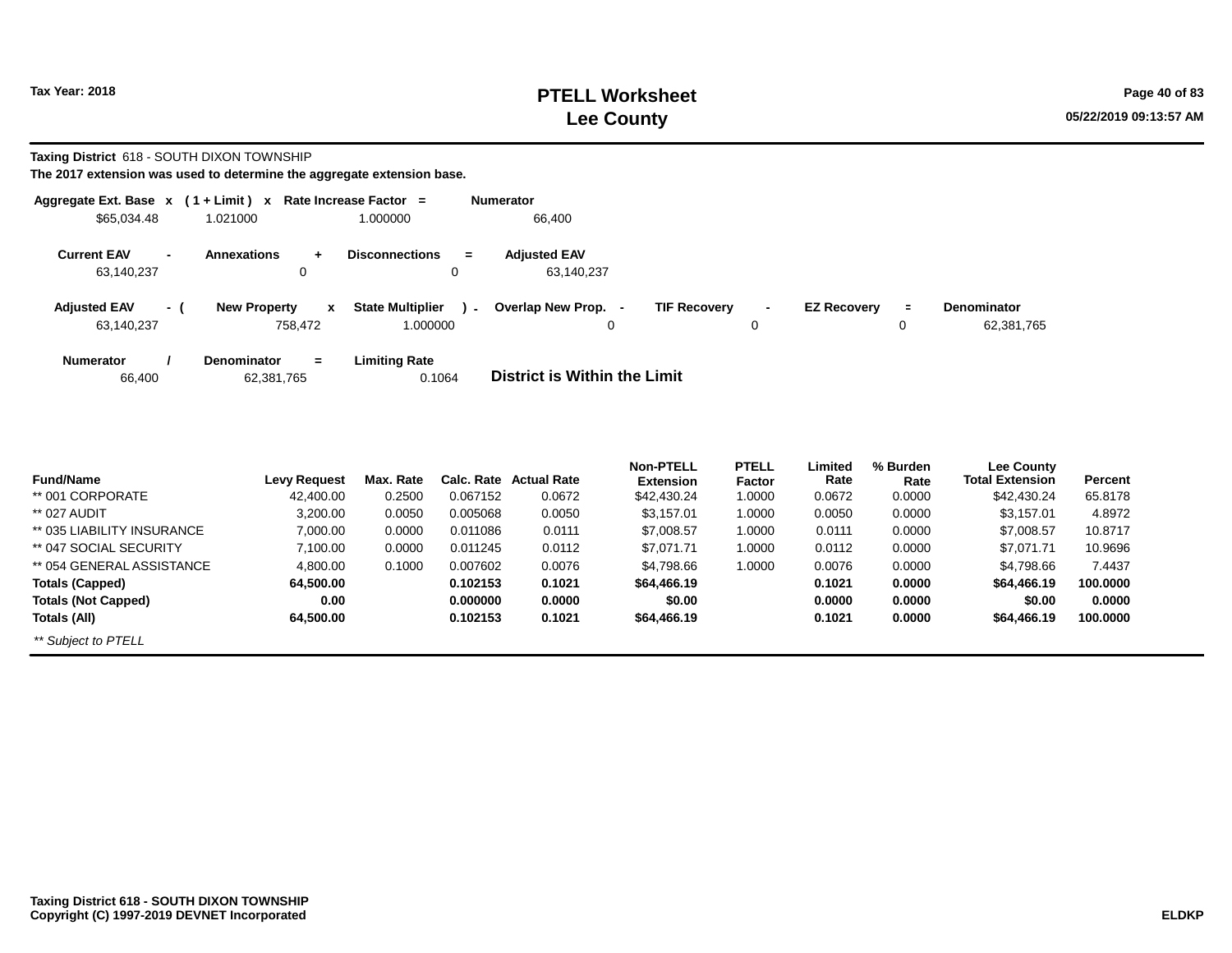# **PTELL Worksheet Tax Year: 2018 Page 41 of 83 Lee County**

**Taxing District** 618RB - SOUTH DIXON TWP RD/BRIDGE **The 2017 extension was used to determine the aggregate extension base.**

|  |  | The 2017 extension was used to determine the aggregate extension base. |  |
|--|--|------------------------------------------------------------------------|--|
|  |  |                                                                        |  |

| Aggregate Ext. Base $x$ (1 + Limit) $x$<br>\$121,931.82 |     | 1.021000                                       | Rate Increase Factor =<br>1.000000            | <b>Numerator</b><br>124,492         |                     |                               |                    |               |                                      |          |
|---------------------------------------------------------|-----|------------------------------------------------|-----------------------------------------------|-------------------------------------|---------------------|-------------------------------|--------------------|---------------|--------------------------------------|----------|
| <b>Current EAV</b><br>63,140,237                        |     | <b>Annexations</b><br>$+$<br>0                 | <b>Disconnections</b><br>$=$<br>0             | <b>Adjusted EAV</b><br>63,140,237   |                     |                               |                    |               |                                      |          |
| <b>Adjusted EAV</b><br>63,140,237                       | - ( | <b>New Property</b><br>$\mathbf{x}$<br>758,472 | <b>State Multiplier</b><br>1.000000           | ) - Overlap New Prop. -<br>0        | <b>TIF Recovery</b> | $\blacksquare$<br>$\mathbf 0$ | <b>EZ Recovery</b> | $\equiv$<br>0 | Denominator<br>62,381,765            |          |
| <b>Numerator</b><br>124,492                             |     | Denominator<br>$\equiv$<br>62,381,765          | <b>Limiting Rate</b><br>0.1996                | <b>District is Within the Limit</b> |                     |                               |                    |               |                                      |          |
| $F_{\text{total}}$ at $F_{\text{total}}$                |     |                                                | Louis Dominate May Date Cale Date Astrol Date |                                     | <b>Non-PTELL</b>    | <b>PTELL</b>                  | Limited<br>$P = 1$ | % Burden      | <b>Lee County</b><br>Tatal Futunalan | <b>D</b> |

| <b>Fund/Name</b>            | <b>Levy Request</b> | Max. Rate |          | Calc. Rate Actual Rate | NUILLET<br><b>Extension</b> | ┍╷╒┎┎<br>Factor | ышеч<br>Rate | 70 DUIUCII<br>Rate | Lee County<br><b>Total Extension</b> | Percent  |
|-----------------------------|---------------------|-----------|----------|------------------------|-----------------------------|-----------------|--------------|--------------------|--------------------------------------|----------|
| ** 007 ROAD & BRIDGE        | 10,000.00           | 0.6600    | 0.015838 | 0.0158                 | \$9,976.16                  | 1.0000          | 0.0158       | 0.0000             | \$9,976.16                           | 8.0489   |
| ** 009 PERMANENT ROAD       | 84,000.00           | 0.2500    | 0.133037 | 0.1330                 | \$83,976.52                 | 1.0000          | 0.1330       | 0.0000             | \$83,976.52                          | 67.7534  |
| ** 010 EQUIPMENT & BUILDING | 30,000.00           | 0.1000    | 0.047513 | 0.0475                 | \$29,991.61                 | 1.0000          | 0.0475       | 0.0000             | \$29,991.61                          | 24.1977  |
| Totals (Capped)             | 124,000.00          |           | 0.196388 | 0.1963                 | \$123,944.29                |                 | 0.1963       | 0.0000             | \$123,944.29                         | 100.0000 |
| <b>Totals (Not Capped)</b>  | 0.00                |           | 0.000000 | 0.0000                 | \$0.00                      |                 | 0.0000       | 0.0000             | \$0.00                               | 0.0000   |
| Totals (All)                | 124.000.00          |           | 0.196388 | 0.1963                 | \$123,944.29                |                 | 0.1963       | 0.0000             | \$123,944.29                         | 100.0000 |
| ** Subject to PTELL         |                     |           |          |                        |                             |                 |              |                    |                                      |          |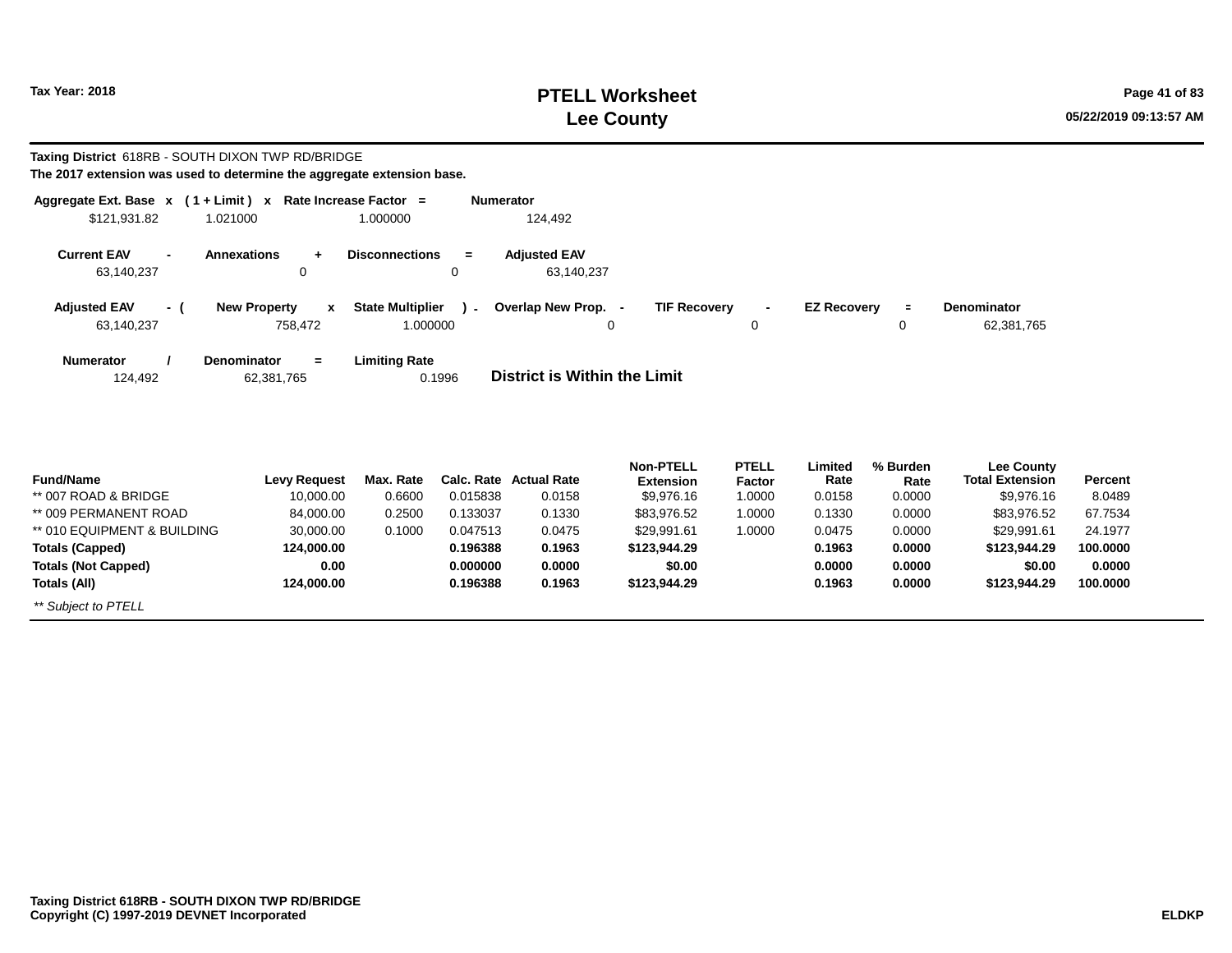# **PTELL Worksheet Tax Year: 2018 Page 42 of 83 Lee County**

**Taxing District** 619 - SUBLETTE TOWNSHIP

| Aggregate Ext. Base $x$ (1 + Limit) $x$                                            | Rate Increase Factor =                         | <b>Numerator</b>                                   |                                   |                                      |                        |                    |                  |                                      |          |
|------------------------------------------------------------------------------------|------------------------------------------------|----------------------------------------------------|-----------------------------------|--------------------------------------|------------------------|--------------------|------------------|--------------------------------------|----------|
| \$49,079.65<br>1.021000                                                            |                                                | 1.000000                                           | 50,110                            |                                      |                        |                    |                  |                                      |          |
| <b>Current EAV</b><br><b>Annexations</b><br>$\overline{\phantom{a}}$<br>29,706,088 | $\ddot{}$<br>0                                 | <b>Disconnections</b><br>$=$<br>0                  | <b>Adjusted EAV</b><br>29,706,088 |                                      |                        |                    |                  |                                      |          |
| <b>Adjusted EAV</b><br>- (<br>29,706,088                                           | <b>New Property</b><br>$\mathbf{x}$<br>148,708 | <b>State Multiplier</b><br>$\lambda$ -<br>1.000000 | Overlap New Prop. -<br>0          | <b>TIF Recovery</b>                  | $\blacksquare$<br>0    | <b>EZ Recovery</b> | $\equiv$<br>0    | <b>Denominator</b><br>29,557,380     |          |
| <b>Numerator</b><br><b>Denominator</b><br>50,110                                   | $=$<br>29,557,380                              | <b>Limiting Rate</b><br>0.1695                     | <b>District is Over the Limit</b> |                                      |                        |                    |                  |                                      |          |
| <b>Limiting Rate</b><br><b>Computed Rate</b><br>0.1695                             | $\equiv$<br>0.176000                           | <b>Reduction Factor</b><br>0.963068                |                                   |                                      |                        |                    |                  |                                      |          |
| <b>Fund/Name</b>                                                                   | <b>Levy Request</b>                            | Max. Rate                                          | Calc. Rate Actual Rate            | <b>Non-PTELL</b><br><b>Extension</b> | <b>PTELL</b><br>Factor | Limited<br>Rate    | % Burden<br>Rate | Lee County<br><b>Total Extension</b> | Percent  |
| ** 001 CORPORATE                                                                   | 41,168.00                                      | 0.3000<br>0.138584                                 | 0.1386                            | \$41,172.64                          | 0.9631                 | 0.1335             | 0.0000           | \$39,657.63                          | 78.7611  |
| ** 019 COMMUNITY BLDG                                                              | 10,180.00                                      | 0.1000<br>0.034269                                 | 0.0343                            | \$10,189.19                          | 0.9631                 | 0.0330             | 0.0000           | \$9,803.01                           | 19.4690  |
| ** 054 GENERAL ASSISTANCE                                                          | 914.00                                         | 0.0000<br>0.003077                                 | 0.0031                            | \$920.89                             | 0.9631                 | 0.0030             | 0.0000           | \$891.18                             | 1.7699   |
| <b>Totals (Capped)</b>                                                             | 52,262.00                                      | 0.175930                                           | 0.1760                            | \$52,282.72                          |                        | 0.1695             | 0.0000           | \$50.351.82                          | 100.0000 |
| <b>Totals (Not Capped)</b>                                                         | 0.00                                           | 0.000000                                           | 0.0000                            | \$0.00                               |                        | 0.0000             | 0.0000           | \$0.00                               | 0.0000   |
| Totals (All)                                                                       | 52,262.00                                      | 0.175930                                           | 0.1760                            | \$52,282.72                          |                        | 0.1695             | 0.0000           | \$50,351.82                          | 100.0000 |
| ** Subject to PTELL                                                                |                                                |                                                    |                                   |                                      |                        |                    |                  |                                      |          |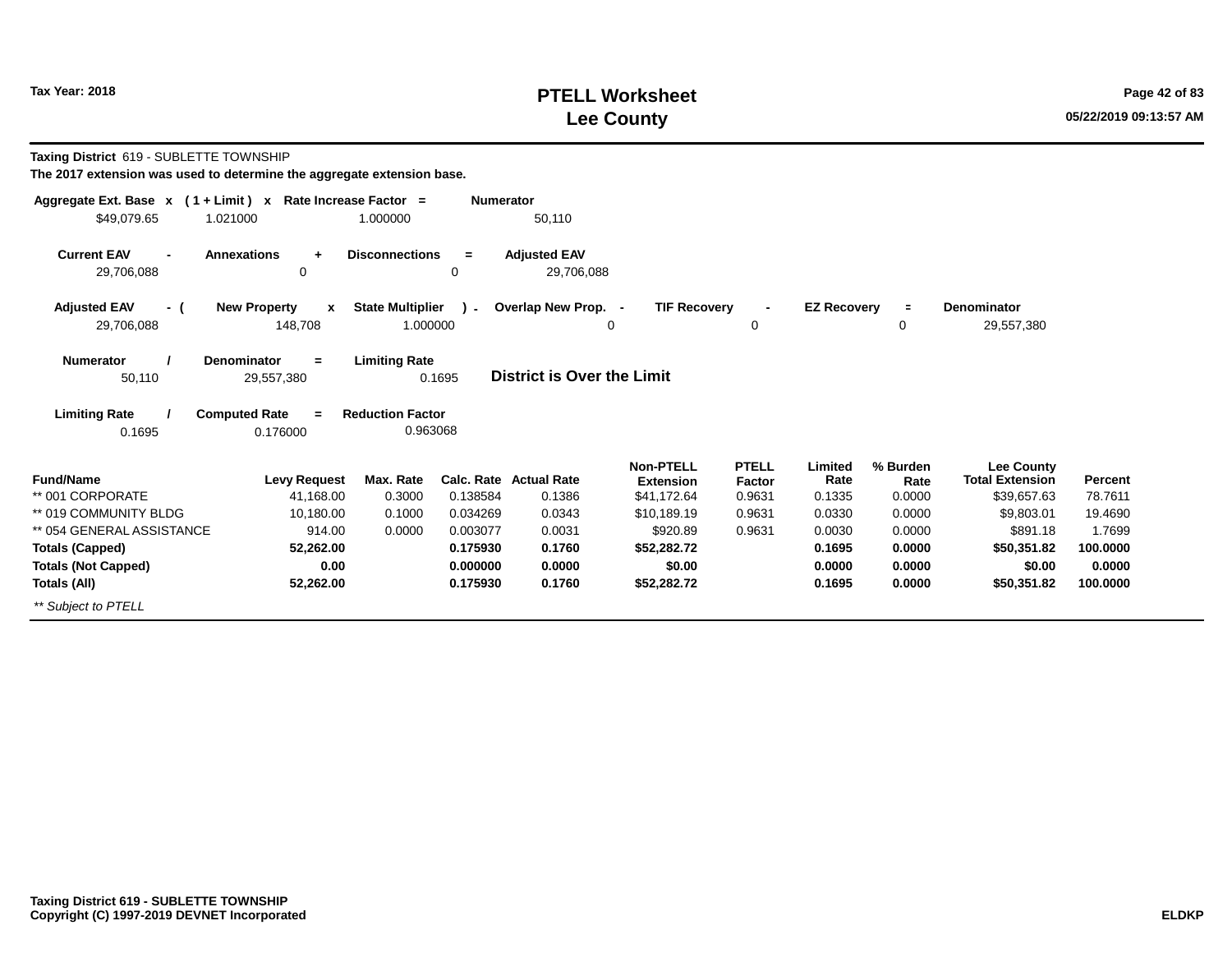# **PTELL Worksheet Tax Year: 2018 Page 43 of 83 Lee County**

| Taxing District 619RB - SUBLETTE TWP ROAD/BRIDGE<br>The 2017 extension was used to determine the aggregate extension base. |                                                                                         |                                                             |                  |                                   |                                      |                        |                    |                  |                                             |          |
|----------------------------------------------------------------------------------------------------------------------------|-----------------------------------------------------------------------------------------|-------------------------------------------------------------|------------------|-----------------------------------|--------------------------------------|------------------------|--------------------|------------------|---------------------------------------------|----------|
| Aggregate Ext. Base $x$ (1 + Limit) x Rate Increase Factor =<br>\$104,312.56<br>1.021000                                   |                                                                                         | 1.000000                                                    | <b>Numerator</b> | 106,503                           |                                      |                        |                    |                  |                                             |          |
| <b>Current EAV</b><br>$\blacksquare$<br>29,706,088                                                                         | <b>Annexations</b><br>$\ddot{}$<br>0                                                    | <b>Disconnections</b>                                       | $=$<br>$\Omega$  | <b>Adjusted EAV</b><br>29,706,088 |                                      |                        |                    |                  |                                             |          |
| <b>Adjusted EAV</b><br>- (                                                                                                 | <b>New Property</b><br>$\mathbf{x}$                                                     | <b>State Multiplier</b>                                     | $\mathbf{r}$     | Overlap New Prop. -               | <b>TIF Recovery</b>                  |                        | <b>EZ Recovery</b> | $\equiv$         | <b>Denominator</b>                          |          |
| 29,706,088                                                                                                                 | 148,708                                                                                 | 1.000000                                                    |                  |                                   | 0                                    | 0                      |                    | 0                | 29,557,380                                  |          |
| <b>Numerator</b><br>106,503<br><b>Limiting Rate</b><br>0.3603                                                              | <b>Denominator</b><br>$=$<br>29,557,380<br><b>Computed Rate</b><br>$\equiv$<br>0.365200 | <b>Limiting Rate</b><br><b>Reduction Factor</b><br>0.986583 | 0.3603           | <b>District is Over the Limit</b> |                                      |                        |                    |                  |                                             |          |
| <b>Fund/Name</b>                                                                                                           | <b>Levy Request</b>                                                                     | Max. Rate                                                   | Calc. Rate       | <b>Actual Rate</b>                | <b>Non-PTELL</b><br><b>Extension</b> | <b>PTELL</b><br>Factor | Limited<br>Rate    | % Burden<br>Rate | <b>Lee County</b><br><b>Total Extension</b> | Percent  |
| ** 007 ROAD & BRIDGE                                                                                                       | 97,500.00                                                                               | 0.6600                                                      | 0.328216         | 0.3282                            | \$97,495.38                          | 0.9866                 | 0.3238             | 0.0000           | \$96,188.31                                 | 89.8696  |
| ** 008 BRIDGE JOINT W/ COUNT                                                                                               | 0.00                                                                                    | 0.2500                                                      | 0.000000         | 0.0000                            | \$0.00                               | 1.0000                 | 0.0000             | 0.0000           | \$0.00                                      | 0.0000   |
| ** 010 EQUIPMENT & BUILDING                                                                                                | 11,000.00                                                                               | 0.1000                                                      | 0.037029         | 0.0370                            | \$10,991.25                          | 0.9866                 | 0.0365             | 0.0000           | \$10,842.72                                 | 10.1304  |
| <b>Totals (Capped)</b>                                                                                                     | 108,500.00                                                                              |                                                             | 0.365245         | 0.3652                            | \$108,486.63                         |                        | 0.3603             | 0.0000           | \$107,031.03                                | 100.0000 |
| <b>Totals (Not Capped)</b>                                                                                                 | 0.00                                                                                    |                                                             | 0.000000         | 0.0000                            | \$0.00                               |                        | 0.0000             | 0.0000           | \$0.00                                      | 0.0000   |
| Totals (All)                                                                                                               | 108,500.00                                                                              |                                                             | 0.365245         | 0.3652                            | \$108,486.63                         |                        | 0.3603             | 0.0000           | \$107,031.03                                | 100.0000 |
| ** Subject to PTELL                                                                                                        |                                                                                         |                                                             |                  |                                   |                                      |                        |                    |                  |                                             |          |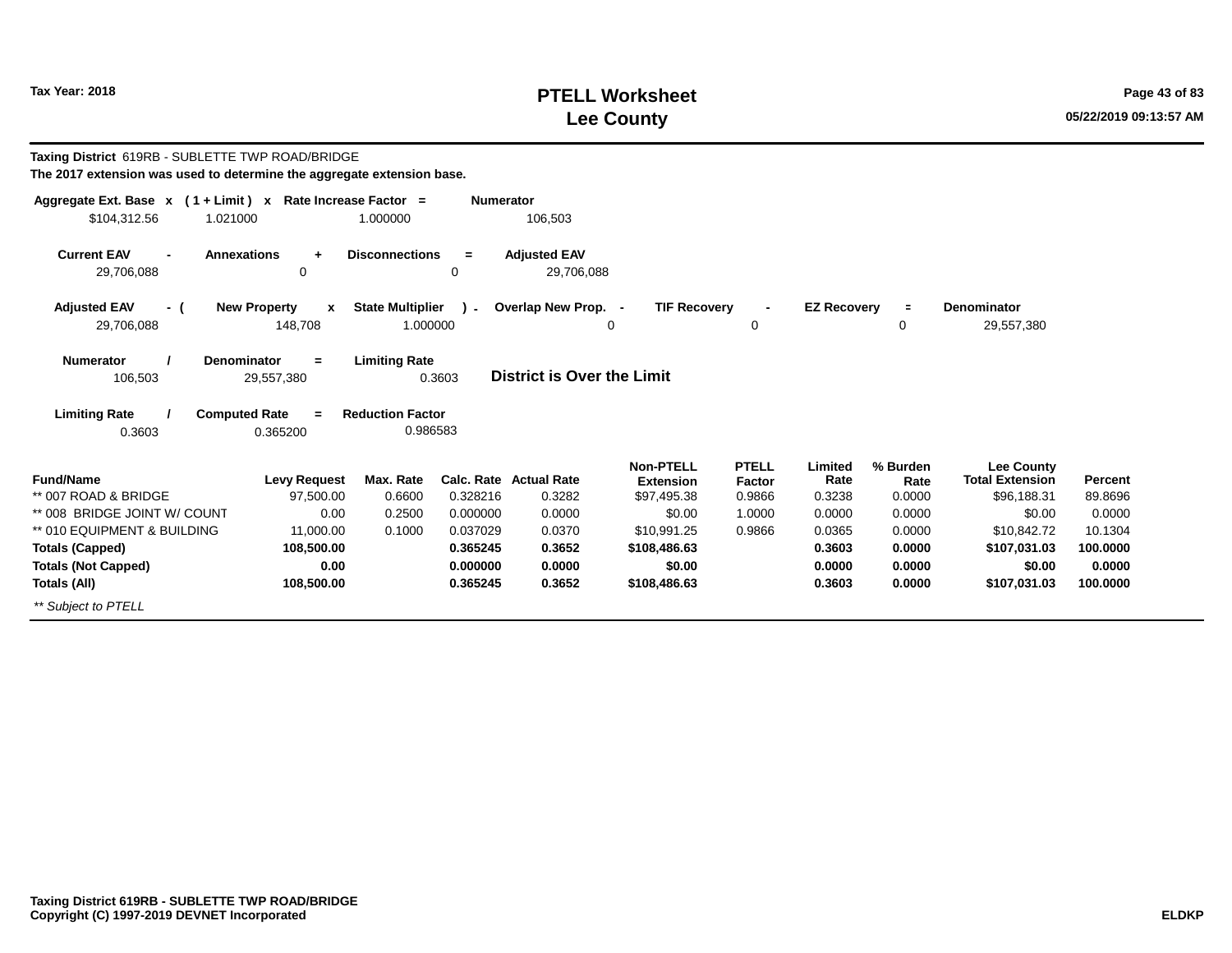# **PTELL Worksheet Tax Year: 2018 Page 44 of 83 Lee County**

**Taxing District** 620 - VIOLA TOWNSHIP

| Aggregate Ext. Base $x$ (1 + Limit) x Rate Increase Factor = |                                               |                                     | <b>Numerator</b> |                                   |                                      |                        |                    |                  |                                             |          |
|--------------------------------------------------------------|-----------------------------------------------|-------------------------------------|------------------|-----------------------------------|--------------------------------------|------------------------|--------------------|------------------|---------------------------------------------|----------|
| \$44,210.27                                                  | 1.021000                                      | 1.000000                            |                  | 45,139                            |                                      |                        |                    |                  |                                             |          |
| <b>Current EAV</b><br>15,658,530                             | <b>Annexations</b><br>$\ddot{}$<br>0          | <b>Disconnections</b>               | $=$<br>0         | <b>Adjusted EAV</b><br>15,658,530 |                                      |                        |                    |                  |                                             |          |
| <b>Adjusted EAV</b><br>- (<br>15,658,530                     | <b>New Property</b><br>$\mathbf{x}$<br>24,373 | <b>State Multiplier</b><br>1.000000 | $\lambda$ -      | Overlap New Prop. -<br>0          | <b>TIF Recovery</b>                  | 0                      | <b>EZ Recovery</b> | $\equiv$<br>0    | Denominator<br>15,634,157                   |          |
| <b>Numerator</b><br>45,139                                   | <b>Denominator</b><br>$=$<br>15,634,157       | <b>Limiting Rate</b>                | 0.2887           | <b>District is Over the Limit</b> |                                      |                        |                    |                  |                                             |          |
| <b>Limiting Rate</b><br>0.2887                               | <b>Computed Rate</b><br>$=$<br>0.296300       | <b>Reduction Factor</b><br>0.974350 |                  |                                   |                                      |                        |                    |                  |                                             |          |
| <b>Fund/Name</b>                                             | <b>Levy Request</b>                           | Max. Rate                           |                  | <b>Calc. Rate Actual Rate</b>     | <b>Non-PTELL</b><br><b>Extension</b> | <b>PTELL</b><br>Factor | Limited<br>Rate    | % Burden<br>Rate | <b>Lee County</b><br><b>Total Extension</b> | Percent  |
| ** 001 CORPORATE                                             | 46,400.00                                     | 0.4400                              | 0.296324         | 0.2963                            | \$46,396.22                          | 0.9744                 | 0.2887             | 0.0000           | \$45,206.18                                 | 100.0000 |
| ** 054 GENERAL ASSISTANCE                                    | 0.00                                          | 0.1000                              | 0.000000         | 0.0000                            | \$0.00                               | 1.0000                 | 0.0000             | 0.0000           | \$0.00                                      | 0.0000   |
| <b>Totals (Capped)</b>                                       | 46,400.00                                     |                                     | 0.296324         | 0.2963                            | \$46,396.22                          |                        | 0.2887             | 0.0000           | \$45,206.18                                 | 100.0000 |
| <b>Totals (Not Capped)</b>                                   | 0.00                                          |                                     | 0.000000         | 0.0000                            | \$0.00                               |                        | 0.0000             | 0.0000           | \$0.00                                      | 0.0000   |
| Totals (All)                                                 | 46,400.00                                     |                                     | 0.296324         | 0.2963                            | \$46,396.22                          |                        | 0.2887             | 0.0000           | \$45,206.18                                 | 100.0000 |
| ** Subject to PTELL                                          |                                               |                                     |                  |                                   |                                      |                        |                    |                  |                                             |          |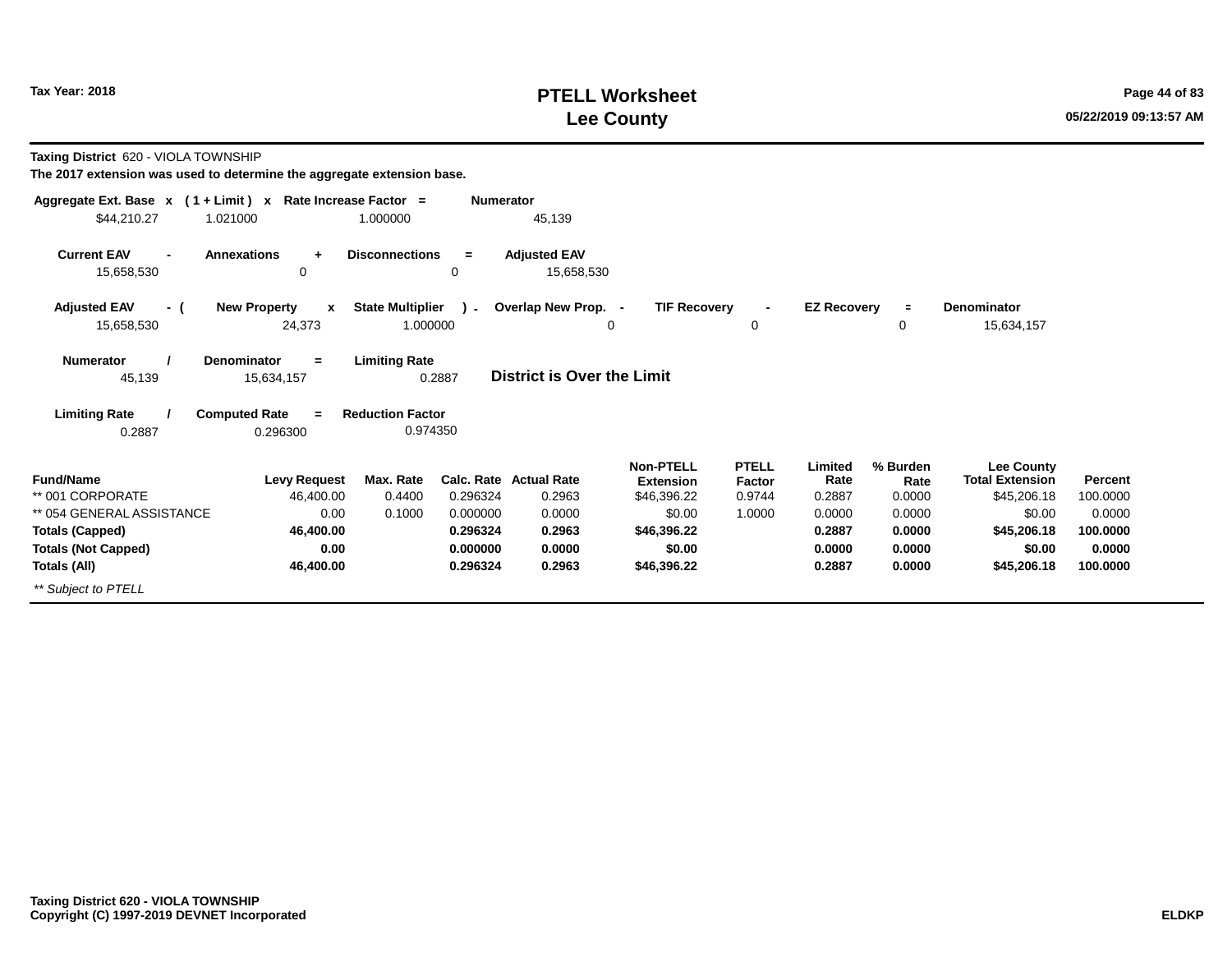\*\* Subject to PTELL

#### **PTELL WorksheetTax Year: 2018 POSES 2018 POSES 2018 POSES 2018 POSES 2018 POSES 2018 Page 45 of 83 Lee County**

**100.0000 0.0000100.0000**

0.4521 **Taxing District** 620RB - VIOLA TWP ROAD/BRIDGE **The 2017 extension was used to determine the aggregate extension base.Aggregate Ext. Base <sup>x</sup> <sup>x</sup> Rate Increase Factor <sup>=</sup>( 1 + Limit ) Numerator** 1.000000 70,681 **Annexations <sup>+</sup> Disconnections <sup>=</sup> Adjusted EAV**15,658,530 15,658,530 0 15,658,530 **( <sup>x</sup>New Property ) State Multiplier**\$69,227.40 1.02100015,658,530 24,373 1.000000 **Current EAV=**70,681 **District is Over the Limit Adjusted EAVNumerator / Denominator Limiting Rate**15,634,157**Limiting Rate / Computed Rate <sup>=</sup>**0.4521 0.464200 **Reduction Factor** 0.973934**Fund/Name Levy Request Max. Rate Calc. Rate Actual Rate Percent Non-PTELL Extension**\$32,601.06 **PTELL FactorFactor** Rate<br>0.9739 0.2028 0.2028 **Limited % Burden Rate Total Extension Lee County**\*\* 007 ROAD & BRIDGE 32,600.00 0.6600 0.208193 0.2082 \$32,601.06 0.9739 0.2028 0.0000 \$31,755.50 44.8573 \*\* 008 BRIDGE JOINT W/ COUNT 8,390.00 0.2500 0.053581 0.0536 \$8,392.97 0.9739 0.0522 0.0000 \$8,173.75 11.5461 \*\* 009 PERMANENT ROAD 25,360.00 0.2500 0.161957 0.1620 \$25,366.82 0.9739 0.1578 0.0000 \$24,709.16 34.9038 \*\* 010 EQUIPMENT & BUILDING 6,320.00 0.1000 0.040361 0.0404 \$6,326.05 0.9739 0.0393 0.0000 \$6,153.80 8.6928 **Totals (Capped)Totals (Not Capped)Totals (All)72,670.00 0.00 72,670.000.464092 0.4642 0.000000 0.0000 0.464092 0.4642 \$70,792.21 \$0.00 \$70,792.21\$72,686.90 \$0.00 \$72,686.900.4521 0.0000 0.45210.0000 0.0000 0.0000 <sup>=</sup>TIF RecoveryE Denominator**<br>0 15.634 15,634,157 **- EZ Recovery**  $\Omega$  <sup>0</sup> **+-** $\Omega$ **Overlap New Prop.**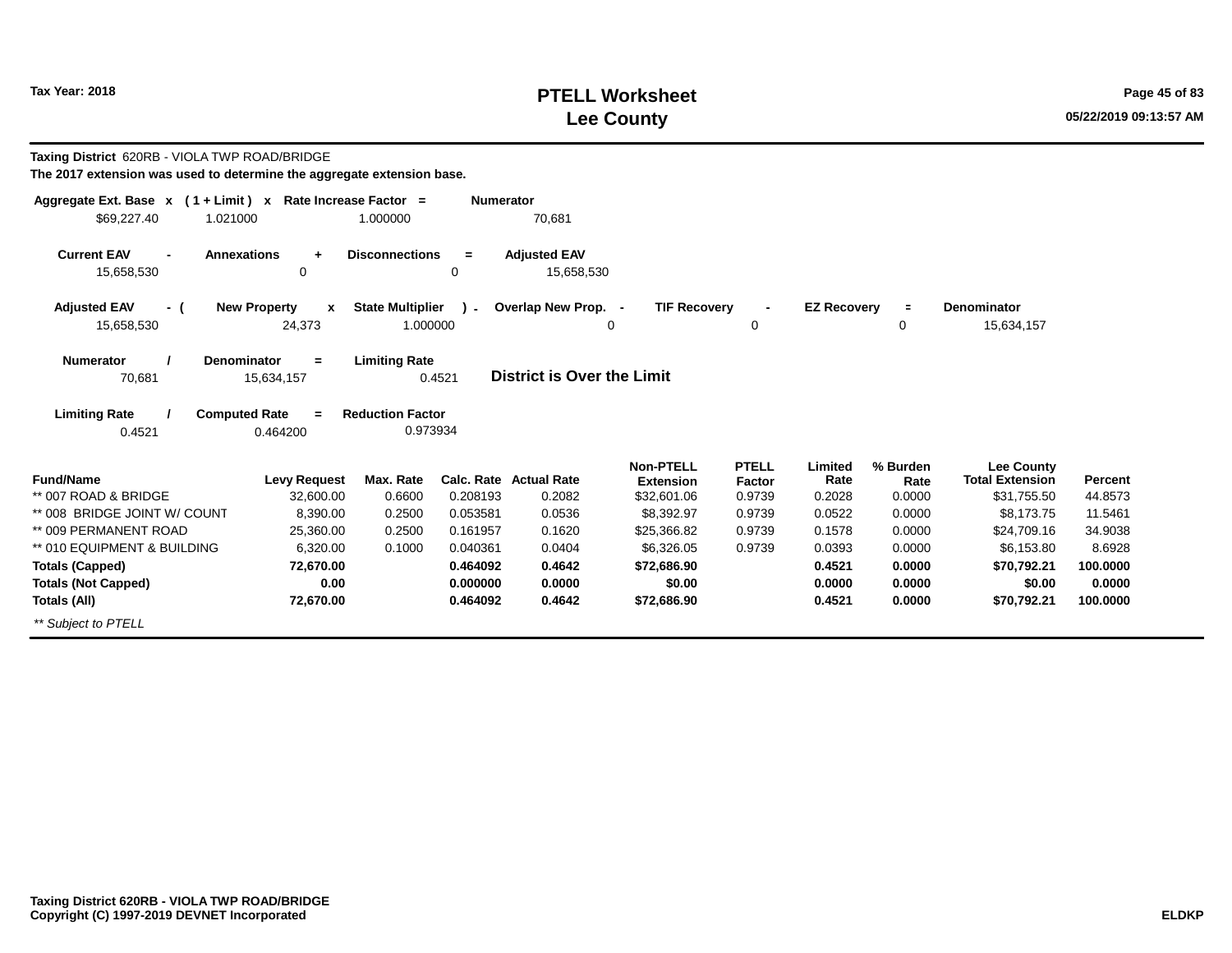# **PTELL Worksheet Tax Year: 2018 Page 46 of 83 Lee County**

**Taxing District** 621 - WILLOW CREEK TOWNSHIP

| Aggregate Ext. Base $x$ (1 + Limit) $x$            |                                                 | Rate Increase Factor =<br><b>Numerator</b>    |                                   |                                      |                               |                    |                  |                                      |          |
|----------------------------------------------------|-------------------------------------------------|-----------------------------------------------|-----------------------------------|--------------------------------------|-------------------------------|--------------------|------------------|--------------------------------------|----------|
| \$48,761.02                                        | 1.021000                                        | 1.000000                                      | 49,785                            |                                      |                               |                    |                  |                                      |          |
| <b>Current EAV</b><br>$\blacksquare$<br>23,942,564 | <b>Annexations</b><br>$\ddot{\phantom{1}}$<br>0 | <b>Disconnections</b><br>$=$<br>0             | <b>Adjusted EAV</b><br>23,942,564 |                                      |                               |                    |                  |                                      |          |
| <b>Adjusted EAV</b><br>- (<br>23,942,564           | <b>New Property</b><br>$\mathbf{x}$<br>25,567   | <b>State Multiplier</b><br>$\sim$<br>1.000000 | Overlap New Prop. -<br>0          | <b>TIF Recovery</b>                  | $\overline{\phantom{a}}$<br>0 | <b>EZ Recovery</b> | $\equiv$<br>0    | <b>Denominator</b><br>23,916,997     |          |
| <b>Numerator</b><br>49,785                         | Denominator<br>$=$<br>23,916,997                | <b>Limiting Rate</b><br>0.2082                | <b>District is Over the Limit</b> |                                      |                               |                    |                  |                                      |          |
| <b>Limiting Rate</b><br>0.2082                     | <b>Computed Rate</b><br>$\equiv$<br>0.257500    | <b>Reduction Factor</b><br>0.808544           |                                   |                                      |                               |                    |                  |                                      |          |
| <b>Fund/Name</b>                                   | <b>Levy Request</b>                             | Max. Rate                                     | <b>Calc. Rate Actual Rate</b>     | <b>Non-PTELL</b><br><b>Extension</b> | <b>PTELL</b><br>Factor        | Limited<br>Rate    | % Burden<br>Rate | Lee County<br><b>Total Extension</b> | Percent  |
| ** 001 CORPORATE                                   | 61,660.00                                       | 0.3600<br>0.257533                            | 0.2575                            | \$61,652.10                          | 0.8085                        | 0.2082             | 0.0000           | \$49,848.42                          | 100.0000 |
| <b>Totals (Capped)</b>                             | 61,660.00                                       | 0.257533                                      | 0.2575                            | \$61,652.10                          |                               | 0.2082             | 0.0000           | \$49,848.42                          | 100.0000 |
| <b>Totals (Not Capped)</b>                         | 0.00                                            | 0.000000                                      | 0.0000                            | \$0.00                               |                               | 0.0000             | 0.0000           | \$0.00                               | 0.0000   |
| Totals (All)                                       | 61,660.00                                       | 0.257533                                      | 0.2575                            | \$61,652.10                          |                               | 0.2082             | 0.0000           | \$49,848.42                          | 100.0000 |
| ** Subject to PTELL                                |                                                 |                                               |                                   |                                      |                               |                    |                  |                                      |          |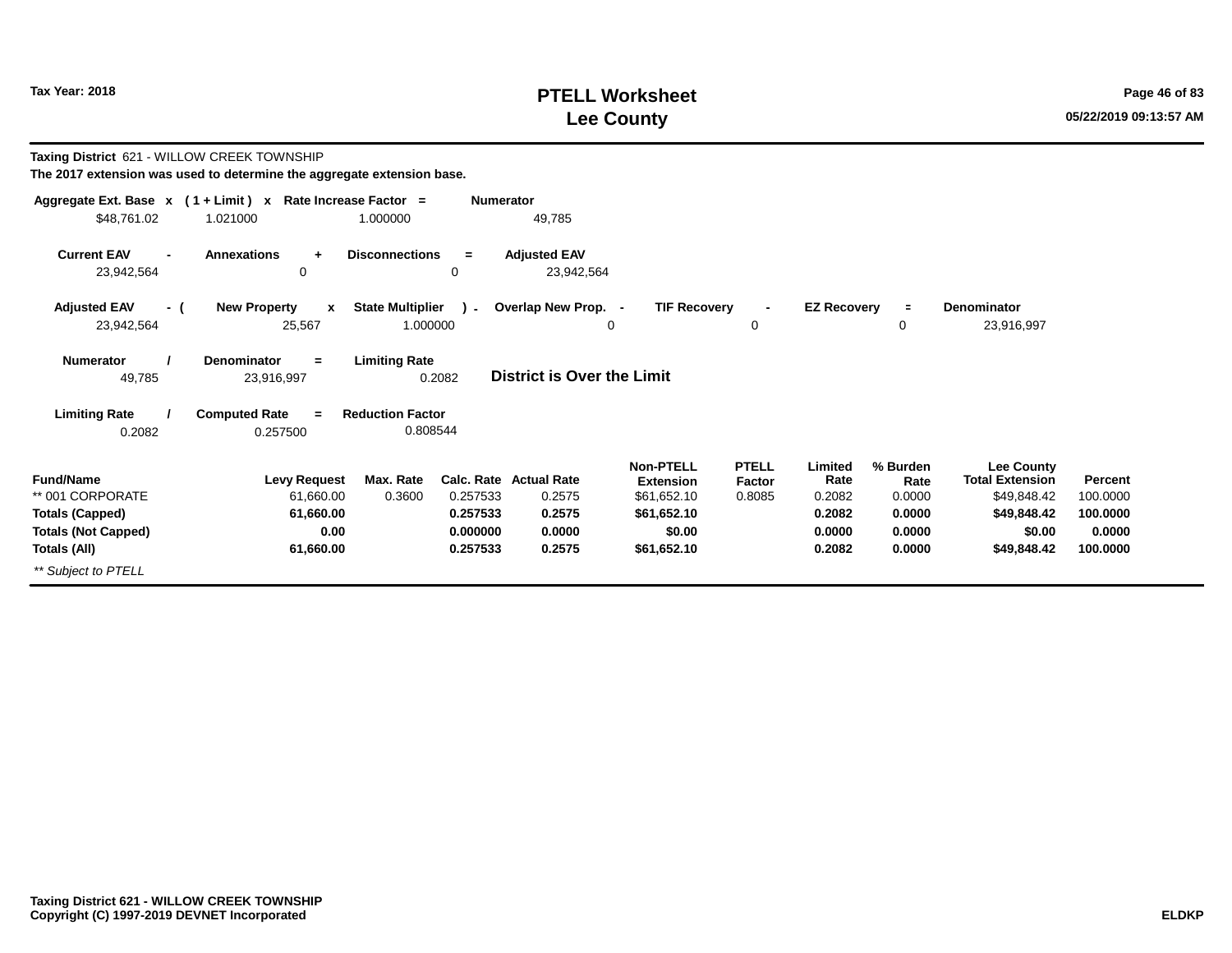# **PTELL Worksheet Tax Year: 2018 Page 47 of 83 Lee County**

| Taxing District 621RB - WILLOW CRK TWP RD/BRIDGE<br>The 2017 extension was used to determine the aggregate extension base. |                                              |                                     |                      |                                   |                                      |                        |                    |                  |                                             |                   |
|----------------------------------------------------------------------------------------------------------------------------|----------------------------------------------|-------------------------------------|----------------------|-----------------------------------|--------------------------------------|------------------------|--------------------|------------------|---------------------------------------------|-------------------|
| Aggregate Ext. Base $x$ (1 + Limit) x Rate Increase Factor =<br>\$132,340.68<br>1.021000                                   |                                              | 1.000000                            | <b>Numerator</b>     | 135,120                           |                                      |                        |                    |                  |                                             |                   |
| <b>Current EAV</b><br><b>Annexations</b><br>23,942,564                                                                     | ÷<br>$\mathbf 0$                             | <b>Disconnections</b>               | $=$<br>0             | <b>Adjusted EAV</b><br>23,942,564 |                                      |                        |                    |                  |                                             |                   |
| <b>Adjusted EAV</b><br>- (<br>23,942,564                                                                                   | <b>New Property</b><br>$\mathbf x$<br>25,567 | <b>State Multiplier</b><br>1.000000 | $\mathbf{r}$         | Overlap New Prop. -<br>0          | <b>TIF Recovery</b>                  | 0                      | <b>EZ Recovery</b> | $\equiv$<br>0    | Denominator<br>23,916,997                   |                   |
| <b>Numerator</b><br>Denominator<br>135,120                                                                                 | $\equiv$<br>23,916,997                       | <b>Limiting Rate</b>                | 0.5650               | <b>District is Over the Limit</b> |                                      |                        |                    |                  |                                             |                   |
| <b>Computed Rate</b><br><b>Limiting Rate</b><br>0.5650                                                                     | $\equiv$<br>0.695900                         | <b>Reduction Factor</b><br>0.811898 |                      |                                   |                                      |                        |                    |                  |                                             |                   |
| <b>Fund/Name</b>                                                                                                           | <b>Levy Request</b>                          | Max. Rate                           | Calc. Rate           | <b>Actual Rate</b>                | <b>Non-PTELL</b><br><b>Extension</b> | <b>PTELL</b><br>Factor | Limited<br>Rate    | % Burden<br>Rate | <b>Lee County</b><br><b>Total Extension</b> | Percent           |
| ** 007 ROAD & BRIDGE                                                                                                       | 90,300.00                                    | 0.6600                              | 0.377153             | 0.3772                            | \$90,311.35                          | 0.8119                 | 0.3062             | 0.0000           | \$73,312.13                                 | 54.2043           |
| ** 008 BRIDGE JOINT W/ COUNT<br>** 009 PERMANENT ROAD                                                                      | 13,600.00<br>53.200.00                       | 0.2500<br>0.2500                    | 0.056803<br>0.222198 | 0.0568<br>0.2222                  | \$13,599.38                          | 0.8119<br>0.8119       | 0.0461<br>0.1804   | 0.0000<br>0.0000 | \$11,037.52                                 | 8.1607            |
| ** 010 EQUIPMENT & BUILDING                                                                                                | 9.500.00                                     | 0.1000                              | 0.039678             | 0.0397                            | \$53,200.38<br>\$9.505.20            | 0.8119                 | 0.0322             | 0.0000           | \$43,192.39<br>\$7.709.51                   | 31.9349<br>5.7001 |
| <b>Totals (Capped)</b>                                                                                                     | 166,600.00                                   |                                     | 0.695832             | 0.6959                            | \$166,616.31                         |                        | 0.5649             | 0.0000           | \$135,251.55                                | 100.0000          |
| <b>Totals (Not Capped)</b>                                                                                                 | 0.00                                         |                                     | 0.000000             | 0.0000                            | \$0.00                               |                        | 0.0000             | 0.0000           | \$0.00                                      | 0.0000            |
| Totals (All)                                                                                                               | 166,600.00                                   |                                     | 0.695832             | 0.6959                            | \$166,616.31                         |                        | 0.5649             | 0.0000           | \$135,251.55                                | 100.0000          |
| ** Subject to PTELL                                                                                                        |                                              |                                     |                      |                                   |                                      |                        |                    |                  |                                             |                   |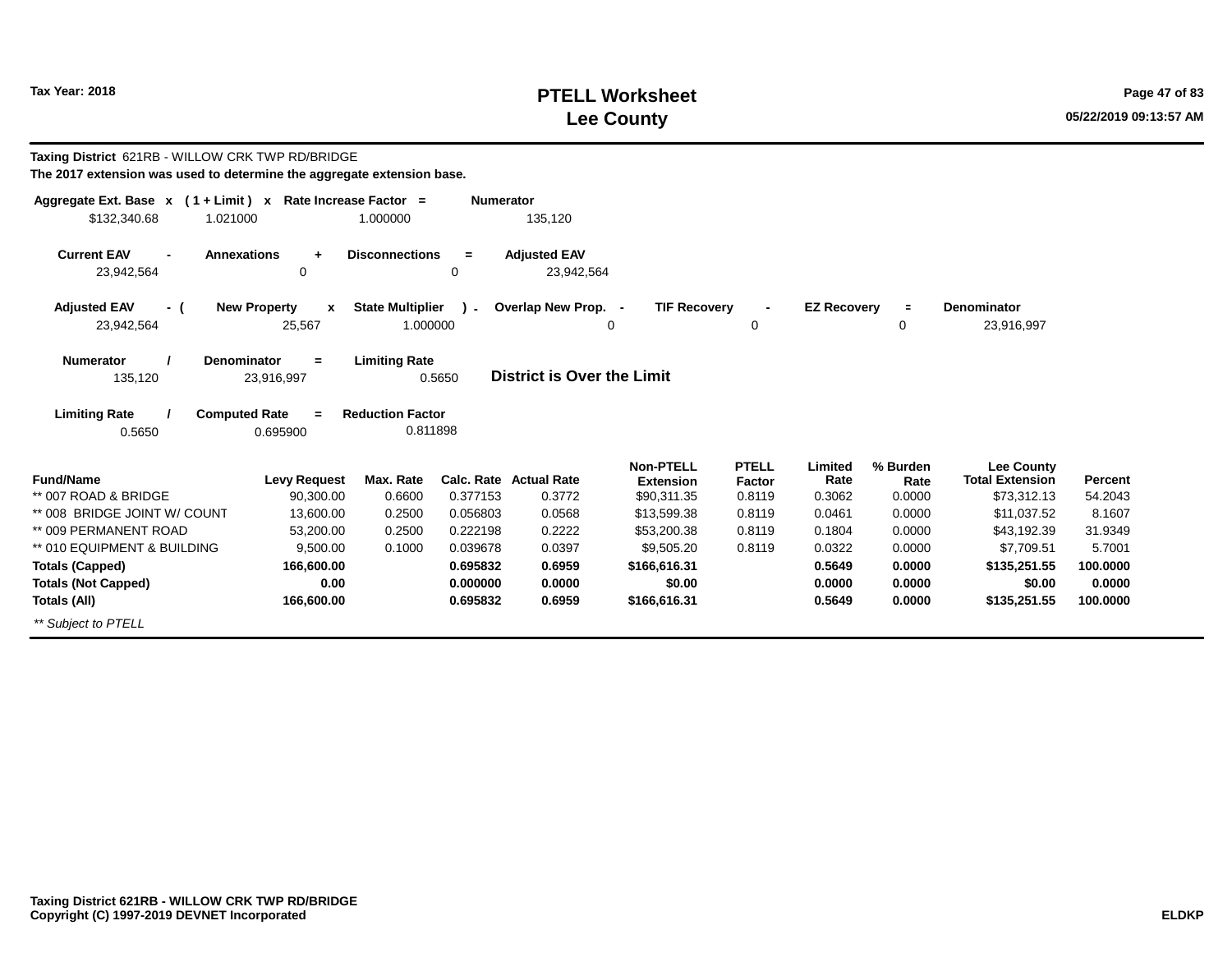**Taxing District** 622 - WYOMING TOWNSHIP

|                                   |                          | Aggregate Ext. Base $x$ (1 + Limit) x Rate Increase Factor = |                                               | <b>Numerator</b>                                                                                                                            |
|-----------------------------------|--------------------------|--------------------------------------------------------------|-----------------------------------------------|---------------------------------------------------------------------------------------------------------------------------------------------|
| \$145,614.28                      |                          | 1.021000                                                     | 1.000000                                      | 148.672                                                                                                                                     |
| <b>Current EAV</b><br>26,510,396  | $\overline{\phantom{0}}$ | <b>Annexations</b><br>$+$<br>0                               | <b>Disconnections</b><br>$\equiv$<br>0        | <b>Adjusted EAV</b><br>26,510,396                                                                                                           |
| <b>Adjusted EAV</b><br>26.510.396 | - (                      | <b>New Property</b><br>x<br>115,600                          | <b>State Multiplier</b><br>$\sim$<br>1.000000 | <b>TIF Recovery</b><br>Overlap New Prop. -<br><b>EZ Recovery</b><br><b>Denominator</b><br>÷.<br>$\blacksquare$<br>26,394,796<br>0<br>0<br>0 |
| <b>Numerator</b><br>148.672       |                          | <b>Denominator</b><br>$=$<br>26,394,796                      | <b>Limiting Rate</b><br>0.5633                | District is Within the Limit                                                                                                                |

|                            |                     |           |            |                    | <b>Non-PTELL</b> | <b>PTELL</b> | Limited | % Burden | <b>Lee County</b>      |          |
|----------------------------|---------------------|-----------|------------|--------------------|------------------|--------------|---------|----------|------------------------|----------|
| <b>Fund/Name</b>           | <b>Levy Request</b> | Max. Rate | Calc. Rate | <b>Actual Rate</b> | <b>Extension</b> | Factor       | Rate    | Rate     | <b>Total Extension</b> | Percent  |
| ** 001 CORPORATE           | 87,000.00           | 0.3300    | 0.328173   | 0.3282             | \$87,007.12      | 1.0000       | 0.3282  | 0.0000   | \$87,007.12            | 58.5445  |
| ** 005 IMRF                | 10,000.00           | 0.0000    | 0.037721   | 0.0377             | \$9.994.42       | 1.0000       | 0.0377  | 0.0000   | \$9,994.42             | 6.7249   |
| ** 017 CEMETERY            | 39,000.00           | 0.2000    | 0.147112   | 0.1471             | \$38,996.79      | 1.0000       | 0.1471  | 0.0000   | \$38,996.79            | 26.2397  |
| ** 035 LIABILITY INS       | 4.000.00            | 0.0000    | 0.015088   | 0.0151             | \$4,003.07       | 1.0000       | 0.0151  | 0.0000   | \$4,003.07             | 2.6935   |
| ** 047 SOCIAL SECURITY     | 8,500.00            | 0.0000    | 0.032063   | 0.0321             | \$8,509.84       | 1.0000       | 0.0321  | 0.0000   | \$8,509.84             | 5.7260   |
| ** 054 GENERAL ASSISTANCE  | 100.00              | 0.1000    | 0.000377   | 0.0004             | \$106.04         | 1.0000       | 0.0004  | 0.0000   | \$106.04               | 0.0714   |
| <b>Totals (Capped)</b>     | 148,600.00          |           | 0.560534   | 0.5606             | \$148,617.28     |              | 0.5606  | 0.0000   | \$148,617,28           | 100.0000 |
| <b>Totals (Not Capped)</b> | 0.00                |           | 0.000000   | 0.0000             | \$0.00           |              | 0.0000  | 0.0000   | \$0.00                 | 0.0000   |
| Totals (All)               | 148.600.00          |           | 0.560534   | 0.5606             | \$148,617.28     |              | 0.5606  | 0.0000   | \$148,617,28           | 100.0000 |
| ** Subject to PTELL        |                     |           |            |                    |                  |              |         |          |                        |          |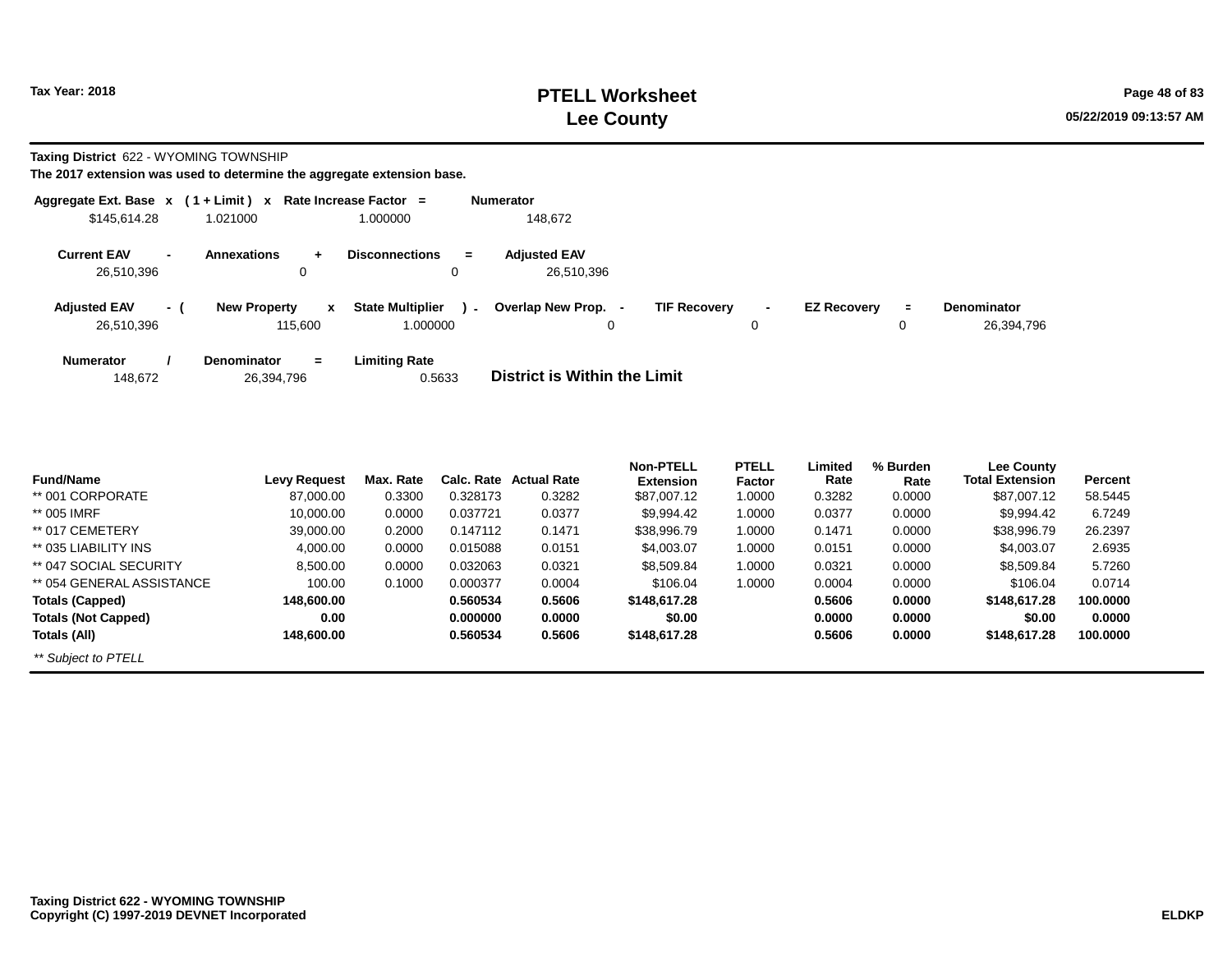# **PTELL Worksheet Tax Year: 2018 Page 49 of 83 Lee County**

| Taxing District 622RB - WYOMING TWP ROAD/BRIDGE<br>The 2017 extension was used to determine the aggregate extension base. |                                                |                                                             |                      |                                         |                         |                         |                    |                |                                       |                    |
|---------------------------------------------------------------------------------------------------------------------------|------------------------------------------------|-------------------------------------------------------------|----------------------|-----------------------------------------|-------------------------|-------------------------|--------------------|----------------|---------------------------------------|--------------------|
| Aggregate Ext. Base $x$ (1 + Limit) x Rate Increase Factor =<br>\$130,446.13<br>1.021000                                  |                                                | 1.000000                                                    | <b>Numerator</b>     | 133,185                                 |                         |                         |                    |                |                                       |                    |
| <b>Current EAV</b><br><b>Annexations</b><br>26,510,396                                                                    | $\ddot{}$<br>$\mathbf 0$                       | <b>Disconnections</b>                                       | $\equiv$<br>$\Omega$ | <b>Adjusted EAV</b><br>26,510,396       |                         |                         |                    |                |                                       |                    |
| <b>Adjusted EAV</b><br>- (                                                                                                | <b>New Property</b><br>$\boldsymbol{x}$        | <b>State Multiplier</b>                                     | $\mathcal{L}$        | Overlap New Prop. -                     | <b>TIF Recovery</b>     |                         | <b>EZ Recovery</b> | $\blacksquare$ | Denominator                           |                    |
| 26,510,396                                                                                                                | 115,600                                        | 1.000000                                                    |                      |                                         | 0                       | 0                       |                    | 0              | 26,394,796                            |                    |
| <b>Numerator</b><br><b>Denominator</b><br>133,185<br><b>Limiting Rate</b><br><b>Computed Rate</b><br>0.5046               | $\equiv$<br>26,394,796<br>$\equiv$<br>0.511200 | <b>Limiting Rate</b><br><b>Reduction Factor</b><br>0.987089 | 0.5046               | <b>District is Over the Limit</b>       |                         |                         |                    |                |                                       |                    |
|                                                                                                                           |                                                |                                                             |                      |                                         | <b>Non-PTELL</b>        | <b>PTELL</b>            | Limited            | % Burden       | <b>Lee County</b>                     |                    |
| <b>Fund/Name</b><br>** 007 ROAD & BRIDGE                                                                                  | <b>Levy Request</b><br>55,000.00               | Max. Rate<br>0.6600                                         | 0.207466             | <b>Calc. Rate Actual Rate</b><br>0.2075 | <b>Extension</b>        | <b>Factor</b><br>0.9871 | Rate<br>0.2048     | Rate<br>0.0000 | <b>Total Extension</b><br>\$54,293.29 | Percent<br>40.5866 |
| ** 008 BRIDGE JOINT W/COUNTY                                                                                              | 500.00                                         | 0.2500                                                      | 0.001886             | 0.0019                                  | \$55,009.07<br>\$503.70 | 0.9871                  | 0.0019             | 0.0000         | \$503.70                              | 0.3765             |
| ** 009 PERMANENT ROAD                                                                                                     | 55,000.00                                      | 0.2500                                                      | 0.207466             | 0.2075                                  | \$55,009.07             | 0.9871                  | 0.2048             | 0.0000         | \$54.293.29                           | 40.5866            |
| ** 010 EQUIPMENT & BUILDING                                                                                               | 25,000.00                                      | 0.1000                                                      | 0.094303             | 0.0943                                  | \$24.999.30             | 0.9871                  | 0.0931             | 0.0000         | \$24,681.18                           | 18.4503            |
| <b>Totals (Capped)</b>                                                                                                    | 135,500.00                                     |                                                             | 0.511121             | 0.5112                                  | \$135,521.14            |                         | 0.5046             | 0.0000         | \$133,771.46                          | 100.0000           |
| <b>Totals (Not Capped)</b>                                                                                                | 0.00                                           |                                                             | 0.000000             | 0.0000                                  | \$0.00                  |                         | 0.0000             | 0.0000         | \$0.00                                | 0.0000             |
| Totals (All)                                                                                                              | 135,500.00                                     |                                                             | 0.511121             | 0.5112                                  | \$135,521.14            |                         | 0.5046             | 0.0000         | \$133,771.46                          | 100.0000           |
| ** Subject to PTELL                                                                                                       |                                                |                                                             |                      |                                         |                         |                         |                    |                |                                       |                    |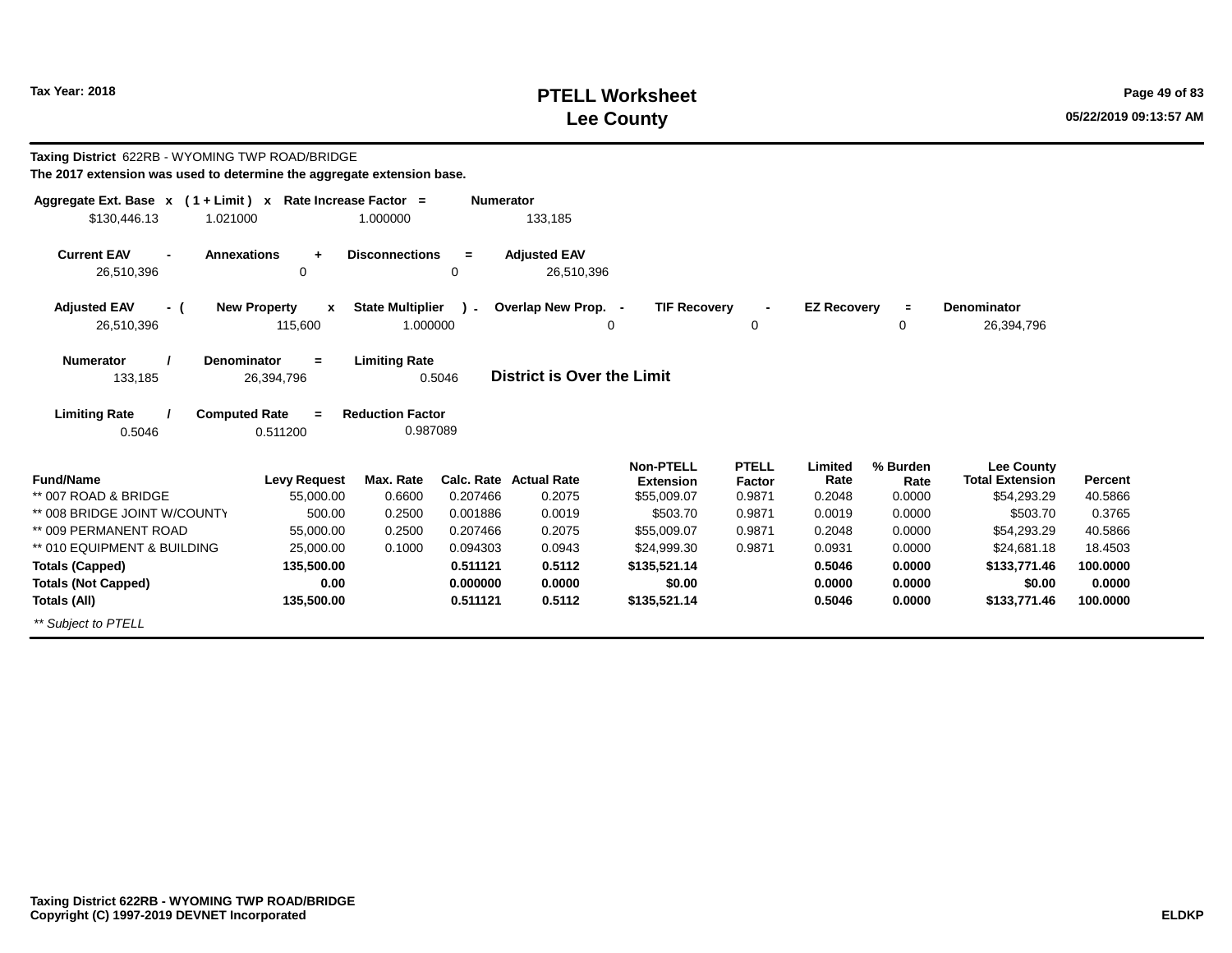# **PTELL Worksheet Tax Year: 2018 Page 50 of 83 Lee County**

**Taxing District** 701 - CITY OF AMBOY

| Aggregate Ext. Base $x$ (1 + Limit) x Rate Increase Factor =<br>\$336,306.33<br>1.021000 |                                                | 1.000000                            | Numerator     | 343,369                                 |                                                     |                                         |                           |                            |                                                            |                    |
|------------------------------------------------------------------------------------------|------------------------------------------------|-------------------------------------|---------------|-----------------------------------------|-----------------------------------------------------|-----------------------------------------|---------------------------|----------------------------|------------------------------------------------------------|--------------------|
| <b>Current EAV</b><br>$\blacksquare$<br>24,425,265                                       | <b>Annexations</b><br>$\ddot{}$<br>$\mathbf 0$ | <b>Disconnections</b>               | $\equiv$<br>0 | <b>Adjusted EAV</b><br>24,425,265       |                                                     |                                         |                           |                            |                                                            |                    |
| <b>Adjusted EAV</b><br>- (<br>24,425,265                                                 | <b>New Property</b><br>$\mathbf{x}$<br>169,137 | <b>State Multiplier</b><br>1.000000 | $\lambda$ -   | Overlap New Prop. -<br>0                | <b>TIF Recovery</b>                                 | 0                                       | <b>EZ Recovery</b>        | $\equiv$<br>0              | <b>Denominator</b><br>24,256,128                           |                    |
| <b>Numerator</b><br>343,369                                                              | Denominator<br>$=$<br>24,256,128               | <b>Limiting Rate</b>                | 1.4156        | <b>District is Over the Limit</b>       |                                                     |                                         |                           |                            |                                                            |                    |
| <b>Limiting Rate</b><br>1.4156                                                           | <b>Computed Rate</b><br>$\equiv$<br>1.442000   | <b>Reduction Factor</b><br>0.981692 |               |                                         |                                                     |                                         |                           |                            |                                                            |                    |
| <b>Fund/Name</b><br>** 001 CORPORATE                                                     | <b>Levy Request</b><br>63,400.00               | Max. Rate<br>0.4375                 | 0.259567      | <b>Calc. Rate Actual Rate</b><br>0.2596 | <b>Non-PTELL</b><br><b>Extension</b><br>\$63,407.99 | <b>PTELL</b><br><b>Factor</b><br>0.9817 | Limited<br>Rate<br>0.2548 | % Burden<br>Rate<br>0.0000 | <b>Lee County</b><br><b>Total Extension</b><br>\$62,235.58 | Percent<br>17.9995 |
| 003 BONDS & INTEREST                                                                     | 0.00                                           | 0.0000                              | 0.000000      | 0.0000                                  | \$0.00                                              | 1.0000                                  | 0.0000                    | 0.0000                     | \$0.00                                                     | 0.0000             |
| ** 005 I.M.R.F.                                                                          | 75,000.00                                      | 0.0000                              | 0.307059      | 0.3071                                  | \$75,009.99                                         | 0.9817                                  | 0.3015                    | 0.0000                     | \$73,642.17                                                | 21.2984            |
| ** 007 CITY SHARE OF TWNSHP                                                              | 0.00                                           | 0.0000                              | 0.000000      | 0.0000                                  | \$0.00                                              | 1.0000                                  | 0.0000                    | 0.0000                     | \$0.00                                                     | 0.0000             |
| ** 014 POLICE PROTECTION                                                                 | 19,000.00                                      | 0.6000                              | 0.077788      | 0.0778                                  | \$19,002.86                                         | 0.9817                                  | 0.0764                    | 0.0000                     | \$18,660.90                                                | 5.3970             |
| ** 016 LIBRARY                                                                           | 35,000.00                                      | 0.1500                              | 0.143294      | 0.1433                                  | \$35,001.40                                         | 0.9817                                  | 0.1407                    | 0.0000                     | \$34,366.35                                                | 9.9392             |
| ** 027 AUDIT                                                                             | 9,200.00                                       | 0.0000                              | 0.037666      | 0.0377                                  | \$9,208.32                                          | 0.9817                                  | 0.0370                    | 0.0000                     | \$9,037.35                                                 | 2.6137             |
| ** 035 LIABILITY INS                                                                     | 63,000.00                                      | 0.0000                              | 0.257930      | 0.2579                                  | \$62,992.76                                         | 0.9817                                  | 0.2532                    | 0.0000                     | \$61,844.77                                                | 17.8864            |
| ** 041 STREET LIGHTING                                                                   | 12,600.00                                      | 0.0500                              | 0.051586      | 0.0500                                  | \$12,212.63                                         | 0.9817                                  | 0.0491                    | 0.0000                     | \$11,992.81                                                | 3.4685             |
| ** 042 CITY PARK                                                                         | 3,500.00                                       | 0.0750                              | 0.014329      | 0.0143                                  | \$3,492.81                                          | 0.9817                                  | 0.0140                    | 0.0000                     | \$3,419.54                                                 | 0.9890             |
| ** 044 BAND                                                                              | 10.00                                          | 0.0400                              | 0.000041      | 0.0000                                  | \$0.00                                              | 1.0000                                  | 0.0000                    | 0.0000                     | \$0.00                                                     | 0.0000             |
| ** 046 EMERGENCY & DISASTER                                                              | 10.00                                          | 0.0500                              | 0.000041      | 0.0000                                  | \$0.00                                              | 1.0000                                  | 0.0000                    | 0.0000                     | \$0.00                                                     | 0.0000             |
| ** 047 SOCIAL SECURITY                                                                   | 49,000.00                                      | 0.0000                              | 0.200612      | 0.2006                                  | \$48,997.08                                         | 0.9817                                  | 0.1969                    | 0.0000                     | \$48,093.35                                                | 13.9093            |
| ** 048 SCHOOL CROSSING GUAI                                                              | 5,000.00                                       | 0.0200                              | 0.020471      | 0.0200                                  | \$4,885.05                                          | 0.9817                                  | 0.0196                    | 0.0000                     | \$4,787.35                                                 | 1.3846             |
| ** 062 WORKMENS COMP                                                                     | 18,000.00                                      | 0.0000                              | 0.073694      | 0.0737                                  | \$18,001.42                                         | 0.9817                                  | 0.0724                    | 0.0000                     | \$17,683.89                                                | 5.1144             |
| <b>Totals (Capped)</b>                                                                   | 352,720.00                                     |                                     | 1.444078      | 1.4420                                  | \$352,212.31                                        |                                         | 1.4156                    | 0.0000                     | \$345,764.06                                               | 100.0000           |
| <b>Totals (Not Capped)</b>                                                               | 0.00                                           |                                     | 0.000000      | 0.0000                                  | \$0.00                                              |                                         | 0.0000                    | 0.0000                     | \$0.00                                                     | 0.0000             |
| Totals (All)                                                                             | 352,720.00                                     |                                     | 1.444078      | 1.4420                                  | \$352,212.31                                        |                                         | 1.4156                    | 0.0000                     | \$345,764.06                                               | 100.0000           |
| ** Subject to PTELL                                                                      |                                                |                                     |               |                                         |                                                     |                                         |                           |                            |                                                            |                    |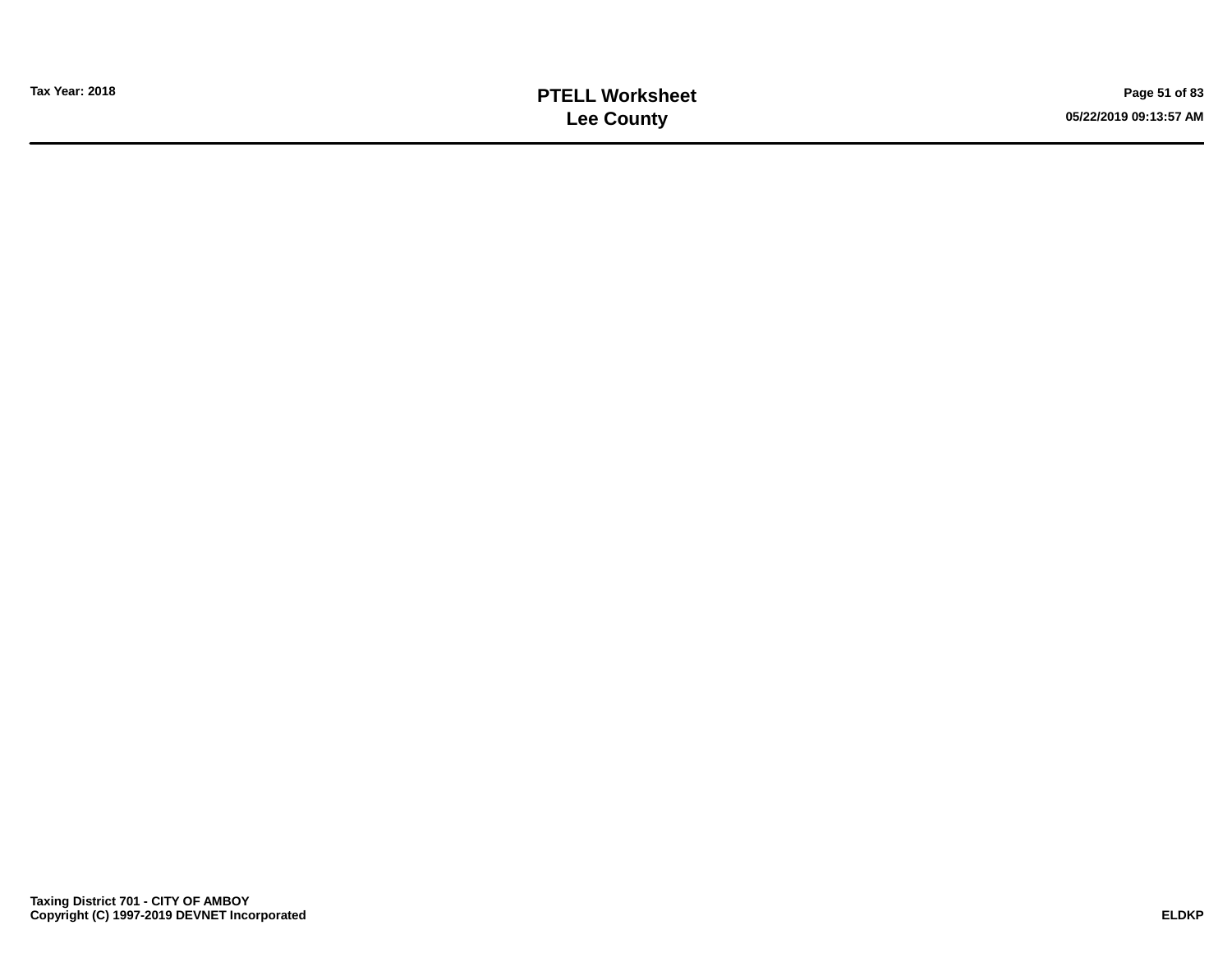**Taxing District** 702 - VILLAGE OF ASHTON

| Aggregate Ext. Base $x$ (1 + Limit) $x$ |                          |                                               | Rate Increase Factor =                        | <b>Numerator</b>                                                                                                      |            |
|-----------------------------------------|--------------------------|-----------------------------------------------|-----------------------------------------------|-----------------------------------------------------------------------------------------------------------------------|------------|
| \$137,577,56                            |                          | 1.021000                                      | 1.000000                                      | 140.467                                                                                                               |            |
| <b>Current EAV</b><br>11,568,392        | $\overline{\phantom{a}}$ | <b>Annexations</b><br>÷.<br>0                 | <b>Disconnections</b><br>$=$<br>0             | <b>Adjusted EAV</b><br>11.568.392                                                                                     |            |
| <b>Adjusted EAV</b><br>11,568,392       | - (                      | <b>New Property</b><br>$\mathbf{x}$<br>15.153 | <b>State Multiplier</b><br>$\sim$<br>1.000000 | Overlap New Prop.<br><b>TIF Recovery</b><br><b>EZ Recovery</b><br><b>Denominator</b><br>$\equiv$<br>۰.<br>0<br>0<br>0 | 11,553,239 |
| <b>Numerator</b><br>140,467             |                          | <b>Denominator</b><br>$\equiv$<br>11,553,239  | <b>Limiting Rate</b><br>.2158                 | <b>District is Within the Limit</b>                                                                                   |            |

| <b>Fund/Name</b>            | <b>Levy Request</b> | Max. Rate | Calc. Rate | <b>Actual Rate</b> | <b>Non-PTELL</b> | <b>PTELL</b> | Limited<br>Rate | % Burden | <b>Lee County</b><br><b>Total Extension</b> | Percent  |
|-----------------------------|---------------------|-----------|------------|--------------------|------------------|--------------|-----------------|----------|---------------------------------------------|----------|
|                             |                     |           |            |                    | <b>Extension</b> | Factor       |                 | Rate     |                                             |          |
| ** 001 CORPORATE            | 29,138.00           | 0.4375    | 0.251876   | 0.2519             | \$29,140.78      | 1.0000       | 0.2519          | 0.0000   | \$29,140.78                                 | 23.7866  |
| ** 005 I.M.R.F.             | 14,929.00           | 0.0000    | 0.129050   | 0.1290             | \$14,923.23      | 1.0000       | 0.1290          | 0.0000   | \$14,923.23                                 | 12.1813  |
| ** 007 CITY SHARE OF TWNSHP | 0.00                | 0.0000    | 0.000000   | 0.0000             | \$0.00           | 1.0000       | 0.0000          | 0.0000   | \$0.00                                      | 0.0000   |
| ** 014 POLICE PROTECTION    | 11,841.00           | 0.6000    | 0.102357   | 0.1024             | \$11,846.03      | 1.0000       | 0.1024          | 0.0000   | \$11,846.03                                 | 9.6695   |
| ** 016 LIBRARY              | 15,440.00           | 0.1500    | 0.133467   | 0.1335             | \$15,443.80      | 1.0000       | 0.1335          | 0.0000   | \$15,443.80                                 | 12.6062  |
| ** 017 CEMETERY             | 365.00              | 0.0250    | 0.003155   | 0.0032             | \$370.19         | 1.0000       | 0.0032          | 0.0000   | \$370.19                                    | 0.3022   |
| ** 025 GARBAGE              | 94.00               | 0.2000    | 0.000813   | 0.0008             | \$92.55          | 1.0000       | 0.0008          | 0.0000   | \$92.55                                     | 0.0755   |
| ** 027 AUDIT                | 8,284.00            | 0.0000    | 0.071609   | 0.0716             | \$8,282.97       | 1.0000       | 0.0716          | 0.0000   | \$8,282.97                                  | 6.7611   |
| ** 035 LIABILITY INSURANCE  | 20,052.00           | 0.0000    | 0.173334   | 0.1733             | \$20,048.02      | 1.0000       | 0.1733          | 0.0000   | \$20,048.02                                 | 16.3645  |
| ** 047 SOCIAL SECURITY      | 14,731.00           | 0.0000    | 0.127338   | 0.1273             | \$14,726.56      | 1.0000       | 0.1273          | 0.0000   | \$14,726.56                                 | 12.0208  |
| ** 060 UNEMPLOYMENT INSURA  | 542.00              | 0.0000    | 0.004685   | 0.0047             | \$543.71         | 1.0000       | 0.0047          | 0.0000   | \$543.71                                    | 0.4438   |
| ** 062 WORKMENS COMP        | 7,094.00            | 0.0000    | 0.061322   | 0.0613             | \$7,091.42       | 1.0000       | 0.0613          | 0.0000   | \$7,091.42                                  | 5.7885   |
| <b>Totals (Capped)</b>      | 122,510.00          |           | 1.059006   | 1.0590             | \$122,509.26     |              | 1.0590          | 0.0000   | \$122,509.26                                | 100.0000 |
| <b>Totals (Not Capped)</b>  | 0.00                |           | 0.000000   | 0.0000             | \$0.00           |              | 0.0000          | 0.0000   | \$0.00                                      | 0.0000   |
| Totals (All)                | 122,510.00          |           | 1.059006   | 1.0590             | \$122,509.26     |              | 1.0590          | 0.0000   | \$122,509.26                                | 100.0000 |
| ** Subject to PTELL         |                     |           |            |                    |                  |              |                 |          |                                             |          |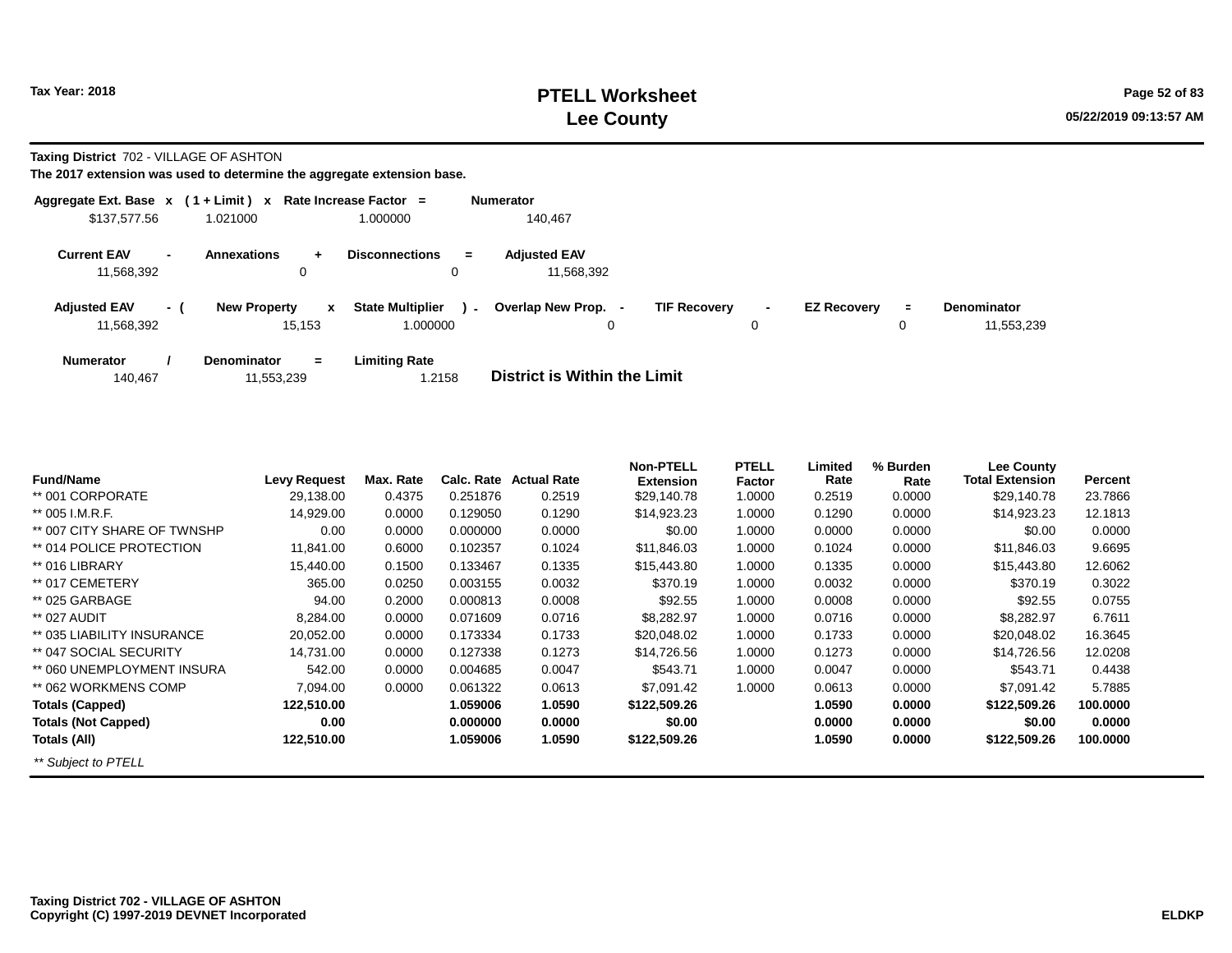# **PTELL Worksheet Tax Year: 2018 Page 53 of 83 Lee County**

**Taxing District** 703 - VILLAGE OF COMPTON

| Aggregate Ext. Base $x$ (1 + Limit) $x$                     | Rate Increase Factor =                                                            |                                                             | <b>Numerator</b> |                                   |                                |                  |                    |                |                                      |                     |
|-------------------------------------------------------------|-----------------------------------------------------------------------------------|-------------------------------------------------------------|------------------|-----------------------------------|--------------------------------|------------------|--------------------|----------------|--------------------------------------|---------------------|
| \$3,207.00<br>1.021000                                      |                                                                                   | 1.000000                                                    |                  | 3,274                             |                                |                  |                    |                |                                      |                     |
| <b>Current EAV</b><br>$\blacksquare$<br>2,570,301           | <b>Annexations</b><br>$\ddot{}$<br>0                                              | <b>Disconnections</b>                                       | $\equiv$<br>0    | <b>Adjusted EAV</b><br>2,570,301  |                                |                  |                    |                |                                      |                     |
| <b>Adjusted EAV</b><br>- (                                  | <b>New Property</b><br>$\mathbf{x}$                                               | <b>State Multiplier</b>                                     | $\lambda$ -      | Overlap New Prop. -               | <b>TIF Recovery</b>            | $\blacksquare$   | <b>EZ Recovery</b> |                | <b>Denominator</b>                   |                     |
| 2,570,301                                                   | 14,089                                                                            | 1.000000                                                    |                  |                                   | 0                              | $\Omega$         |                    | 0              | 2,556,212                            |                     |
| <b>Numerator</b><br>3,274<br><b>Limiting Rate</b><br>0.1281 | <b>Denominator</b><br>$=$<br>2,556,212<br><b>Computed Rate</b><br>$=$<br>0.134400 | <b>Limiting Rate</b><br><b>Reduction Factor</b><br>0.953125 | 0.1281           | <b>District is Over the Limit</b> |                                |                  |                    |                |                                      |                     |
|                                                             |                                                                                   |                                                             |                  |                                   | <b>Non-PTELL</b>               | <b>PTELL</b>     | Limited            | % Burden       | <b>Lee County</b>                    |                     |
| <b>Fund/Name</b><br>** 001 CORPORATE                        | <b>Levy Request</b><br>3,454.00                                                   | Max. Rate<br>0.4375                                         | 0.134381         | Calc. Rate Actual Rate<br>0.1344  | <b>Extension</b><br>\$3,454.48 | Factor<br>0.9531 | Rate<br>0.1281     | Rate<br>0.0000 | <b>Total Extension</b><br>\$3,292.56 | Percent<br>100.0000 |
| ** 007 CITY SHARE OF TWNSHP                                 | 0.00                                                                              | 0.0000                                                      | 0.000000         | 0.0000                            | \$0.00                         | 1.0000           | 0.0000             | 0.0000         | \$0.00                               | 0.0000              |
| <b>Totals (Capped)</b>                                      | 3,454.00                                                                          |                                                             | 0.134381         | 0.1344                            | \$3,454.48                     |                  | 0.1281             | 0.0000         | \$3,292.56                           | 100.0000            |
| <b>Totals (Not Capped)</b>                                  | 0.00                                                                              |                                                             | 0.000000         | 0.0000                            | \$0.00                         |                  | 0.0000             | 0.0000         | \$0.00                               | 0.0000              |
| Totals (All)                                                | 3,454.00                                                                          |                                                             | 0.134381         | 0.1344                            | \$3,454.48                     |                  | 0.1281             | 0.0000         | \$3,292.56                           | 100.0000            |
| ** Subject to PTELL                                         |                                                                                   |                                                             |                  |                                   |                                |                  |                    |                |                                      |                     |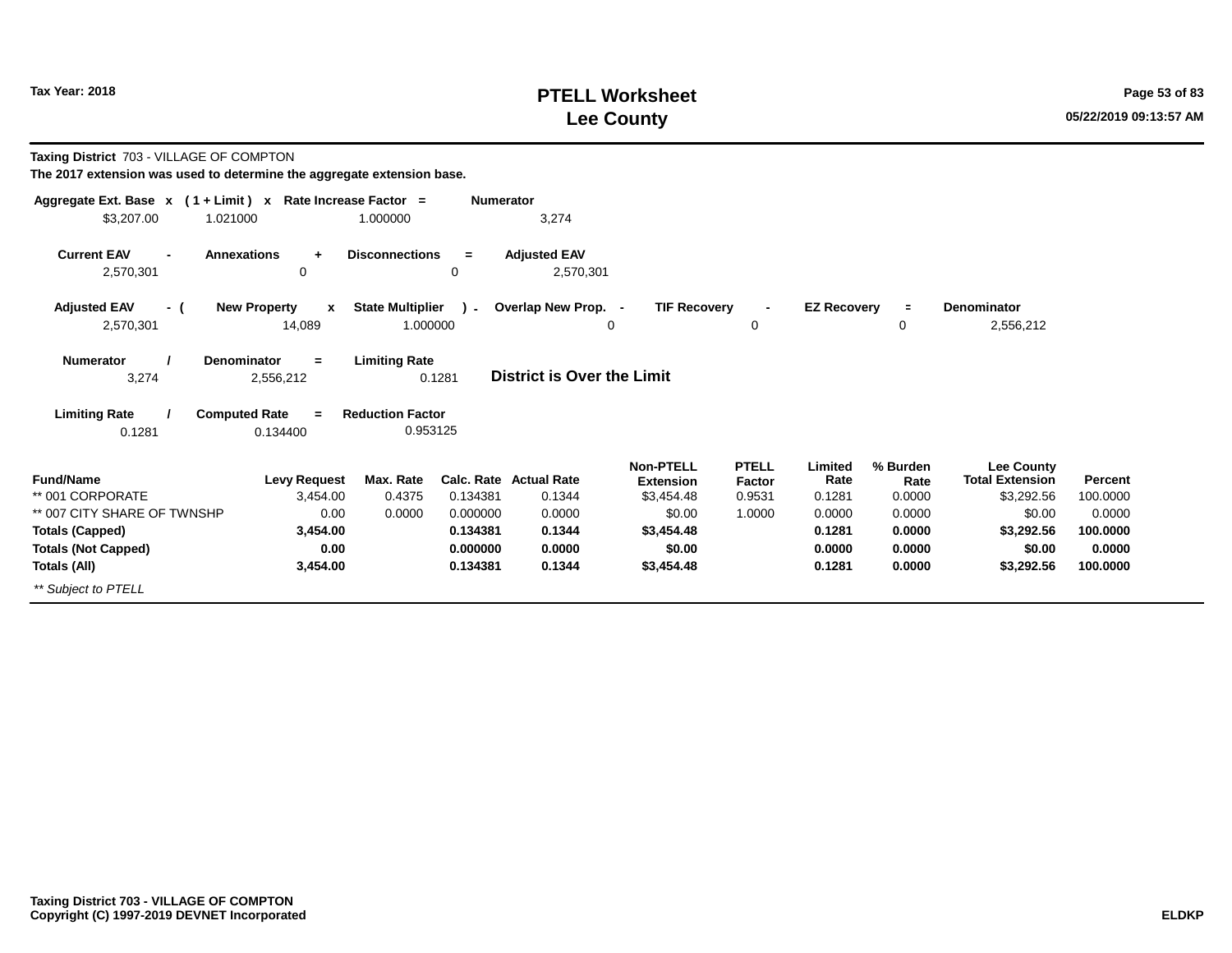# **PTELL Worksheet Tax Year: 2018 Page 54 of 83 Lee County**

**Taxing District** 705 - CITY OF DIXON

| Aggregate Ext. Base x (1 + Limit) x Rate Increase Factor =<br>\$3,456,525.73<br>1.021000 |                                              | 1.000000                            | <b>Numerator</b> | 3,529,113                         |                                      |                        |                    |                         |                                             |          |
|------------------------------------------------------------------------------------------|----------------------------------------------|-------------------------------------|------------------|-----------------------------------|--------------------------------------|------------------------|--------------------|-------------------------|---------------------------------------------|----------|
| <b>Current EAV</b>                                                                       | <b>Annexations</b><br>$\ddot{}$              | <b>Disconnections</b>               | $=$              | <b>Adjusted EAV</b>               |                                      |                        |                    |                         |                                             |          |
| 184,254,507                                                                              | 501,128                                      |                                     | 93,533           | 183,846,912                       |                                      |                        |                    |                         |                                             |          |
| <b>Adjusted EAV</b><br>- (<br>183,846,912                                                | <b>New Property</b><br>x<br>1,019,383        | <b>State Multiplier</b><br>1.000000 | $\mathcal{L}$    | Overlap New Prop. -               | <b>TIF Recovery</b><br>$\Omega$      | $\mathbf 0$            | <b>EZ Recovery</b> | $\equiv$<br>$\mathbf 0$ | <b>Denominator</b><br>182,827,529           |          |
| Denominator<br><b>Numerator</b><br>3,529,113                                             | $\equiv$<br>182,827,529                      | <b>Limiting Rate</b>                | 1.9303           | <b>District is Over the Limit</b> |                                      |                        |                    |                         |                                             |          |
| <b>Limiting Rate</b><br>1.9303                                                           | <b>Computed Rate</b><br>$\equiv$<br>1.947100 | <b>Reduction Factor</b><br>0.991372 |                  |                                   |                                      |                        |                    |                         |                                             |          |
| <b>Fund/Name</b>                                                                         | <b>Levy Request</b>                          | Max. Rate                           |                  | Calc. Rate Actual Rate            | <b>Non-PTELL</b><br><b>Extension</b> | <b>PTELL</b><br>Factor | Limited<br>Rate    | % Burden<br>Rate        | <b>Lee County</b><br><b>Total Extension</b> | Percent  |
| ** 001 CORPORATE                                                                         | 374,379.00                                   | 0.4375                              | 0.203186         | 0.2032                            | \$374,405.16                         | 1.0000                 | 0.1864             | 0.0000                  | \$343,450.40                                | 9.6565   |
| 003 BONDS & INTEREST                                                                     | 0.00                                         | 0.0000                              | 0.000000         | 0.0000                            | \$0.00                               | 1.0000                 | 0.0000             | 0.0000                  | \$0.00                                      | 0.0000   |
| ** 005 I.M.R.F.                                                                          | 0.00                                         | 0.0000                              | 0.000000         | 0.0000                            | \$0.00                               | 1.0000                 | 0.0000             | 0.0000                  | \$0.00                                      | 0.0000   |
| ** 007 CITY SHARE OF TWNSHP                                                              | 0.00                                         | 0.0000                              | 0.000000         | 0.0000                            | \$0.00                               | 1.0000                 | 0.0000             | 0.0000                  | \$0.00                                      | 0.0000   |
| ** 014 POLICE PROTECTION                                                                 | 1,140,000.00                                 | 0.6000                              | 0.618709         | 0.6000                            | \$1,105,527.04                       | 1.0000                 | 0.6000             | 0.0000                  | \$1,105,527.04                              | 31.0833  |
| ** 015 POLICE PENSION                                                                    | 991,169.00                                   | 0.0000                              | 0.537935         | 0.5379                            | \$991,104.99                         | 1.0000                 | 0.5379             | 0.0000                  | \$991,104.99                                | 27.8661  |
| ** 016 LIBRARY                                                                           | 523,753.00                                   | 0.6000                              | 0.284255         | 0.2843                            | \$523,835.56                         | 1.0000                 | 0.2843             | 0.0000                  | \$523,835.56                                | 14.7283  |
| ** 017 CEMETERY                                                                          | 47,000.00                                    | 0.0250                              | 0.025508         | 0.0250                            | \$46,063.63                          | 1.0000                 | 0.0250             | 0.0000                  | \$46,063.63                                 | 1.2951   |
| ** 027 AUDIT                                                                             | 32,000.00                                    | 0.0000                              | 0.017367         | 0.0174                            | \$32,060.28                          | 1.0000                 | 0.0174             | 0.0000                  | \$32,060.28                                 | 0.9014   |
| ** 028 LIBRARY MAINTENANCE                                                               | 26,000.00                                    | 0.0000                              | 0.014111         | 0.0141                            | \$25,979.89                          | 1.0000                 | 0.0141             | 0.0000                  | \$25,979.89                                 | 0.7305   |
| ** 035 LIABILITY INSURANCE                                                               | 396,500.00                                   | 0.0000                              | 0.215192         | 0.2152                            | \$396,515.70                         | 1.0000                 | 0.2152             | 0.0000                  | \$396,515.70                                | 11.1485  |
| ** 040 STREET & BRIDGE                                                                   | 0.00                                         | 0.1000                              | 0.000000         | 0.0000                            | \$0.00                               | 1.0000                 | 0.0000             | 0.0000                  | \$0.00                                      | 0.0000   |
| ** 044 BAND                                                                              | 0.00                                         | 0.0400                              | 0.000000         | 0.0000                            | \$0.00                               | 1.0000                 | 0.0000             | 0.0000                  | \$0.00                                      | 0.0000   |
| ** 045 PUBLIC BENEFIT                                                                    | 94,000.00                                    | 0.0500                              | 0.051016         | 0.0500                            | \$92,127.25                          | 1.0000                 | 0.0500             | 0.0000                  | \$92,127.25                                 | 2.5903   |
| ** 046 EMERGENCY & DISASTER                                                              | 0.00                                         | 0.0500                              | 0.000000         | 0.0000                            | \$0.00                               | 1.0000                 | 0.0000             | 0.0000                  | \$0.00                                      | 0.0000   |
| ** 047 SOCIAL SECURITY                                                                   | 0.00                                         | 0.0000                              | 0.000000         | 0.0000                            | \$0.00                               | 1.0000                 | 0.0000             | 0.0000                  | \$0.00                                      | 0.0000   |
| <b>Totals (Capped)</b>                                                                   | 3,624,801.00                                 |                                     | 1.967279         | 1.9471                            | \$3,587,619.50                       |                        | 1.9303             | 0.0000                  | \$3,556,664.74                              | 100.0000 |
| <b>Totals (Not Capped)</b>                                                               | 0.00                                         |                                     | 0.000000         | 0.0000                            | \$0.00                               |                        | 0.0000             | 0.0000                  | \$0.00                                      | 0.0000   |
| <b>Totals (All)</b>                                                                      | 3,624,801.00                                 |                                     | 1.967279         | 1.9471                            | \$3,587,619.50                       |                        | 1.9303             | 0.0000                  | \$3,556,664.74                              | 100.0000 |
| ** Subject to PTELL                                                                      |                                              |                                     |                  |                                   |                                      |                        |                    |                         |                                             |          |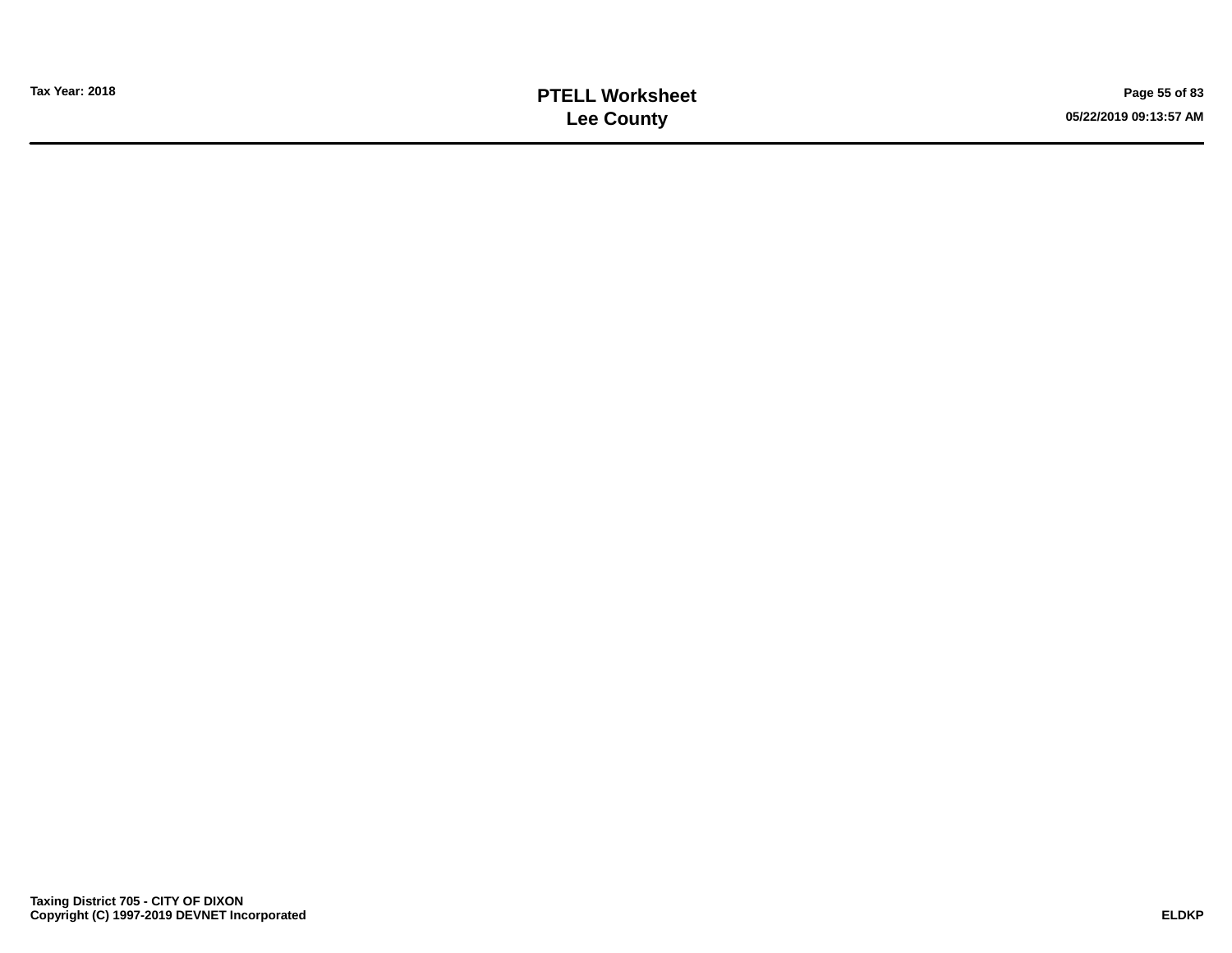# **PTELL Worksheet Tax Year: 2018 Page 56 of 83 Lee County**

| Taxing District 706 - VILLAGE OF FRANKLIN GROVE<br>The 2017 extension was used to determine the aggregate extension base. |                                                |                                     |                  |                                   |                                 |                  |                    |                     |                                             |                |
|---------------------------------------------------------------------------------------------------------------------------|------------------------------------------------|-------------------------------------|------------------|-----------------------------------|---------------------------------|------------------|--------------------|---------------------|---------------------------------------------|----------------|
| Aggregate Ext. Base $x$ (1 + Limit) x Rate Increase Factor =<br>\$70,047.42<br>1.021000                                   |                                                | 1.000000                            | <b>Numerator</b> | 71,518                            |                                 |                  |                    |                     |                                             |                |
| <b>Current EAV</b><br>9,046,903                                                                                           | <b>Annexations</b><br>$\ddot{}$<br>$\mathbf 0$ | <b>Disconnections</b>               | $=$<br>0         | <b>Adjusted EAV</b><br>9,046,903  |                                 |                  |                    |                     |                                             |                |
| <b>Adjusted EAV</b><br>- (<br>9,046,903                                                                                   | <b>New Property</b><br>X<br>7,839              | <b>State Multiplier</b><br>1.000000 | $\mathbf{r}$     | Overlap New Prop. -               | <b>TIF Recovery</b><br>0        | 0                | <b>EZ Recovery</b> | $\blacksquare$<br>0 | <b>Denominator</b><br>9,039,064             |                |
| <b>Numerator</b><br>71,518                                                                                                | <b>Denominator</b><br>$=$<br>9,039,064         | <b>Limiting Rate</b>                | 0.7912           | <b>District is Over the Limit</b> |                                 |                  |                    |                     |                                             |                |
| <b>Limiting Rate</b><br>0.7912                                                                                            | <b>Computed Rate</b><br>$=$<br>0.812900        | <b>Reduction Factor</b><br>0.973305 |                  |                                   |                                 |                  |                    |                     |                                             |                |
| <b>Fund/Name</b>                                                                                                          | <b>Levy Request</b>                            | Max. Rate                           |                  | <b>Calc. Rate Actual Rate</b>     | <b>Non-PTELL</b>                | <b>PTELL</b>     | Limited<br>Rate    | % Burden            | <b>Lee County</b><br><b>Total Extension</b> | <b>Percent</b> |
| ** 001 CORPORATE                                                                                                          | 35,200.00                                      | 0.4375                              | 0.389083         | 0.3891                            | <b>Extension</b><br>\$35,201.50 | Factor<br>0.9733 | 0.3787             | Rate<br>0.0000      | \$34,260.62                                 | 47.8759        |
| ** 007 CITY SHARE OF TWNSHP                                                                                               | 0.00                                           | 0.0000                              | 0.000000         | 0.0000                            | \$0.00                          | 1.0000           | 0.0000             | 0.0000              | \$0.00                                      | 0.0000         |
| ** 014 POLICE PROTECTION                                                                                                  | 8,490.00                                       | 0.6000                              | 0.093844         | 0.0938                            | \$8,486.00                      | 0.9733           | 0.0913             | 0.0000              | \$8,259.82                                  | 11.5424        |
| ** 016 LIBRARY                                                                                                            | 20,400.00                                      | 0.3000                              | 0.225492         | 0.2255                            | \$20,400.77                     | 0.9733           | 0.2195             | 0.0000              | \$19,857.95                                 | 27.7497        |
| ** 027 AUDIT                                                                                                              | 1,890.00                                       | 0.0000                              | 0.020891         | 0.0209                            | \$1,890.80                      | 0.9733           | 0.0203             | 0.0000              | \$1,836.52                                  | 2.5664         |
| ** 035 LIABILITY INSURANCE                                                                                                | 1,890.00                                       | 0.0000                              | 0.020891         | 0.0209                            | \$1,890.80                      | 0.9733           | 0.0203             | 0.0000              | \$1,836.52                                  | 2.5664         |
| ** 041 STREET LIGHTING                                                                                                    | 1,890.00                                       | 0.0500                              | 0.020891         | 0.0209                            | \$1,890.80                      | 0.9733           | 0.0203             | 0.0000              | \$1,836.52                                  | 2.5664         |
| ** 047 SOCIAL SECURITY                                                                                                    | 1.890.00                                       | 0.0000                              | 0.020891         | 0.0209                            | \$1,890.80                      | 0.9733           | 0.0203             | 0.0000              | \$1,836.52                                  | 2.5664         |
| ** 062 WORKMENS COMP                                                                                                      | 1,890.00                                       | 0.0000                              | 0.020891         | 0.0209                            | \$1,890.80                      | 0.9733           | 0.0203             | 0.0000              | \$1,836.52                                  | 2.5664         |
| <b>Totals (Capped)</b>                                                                                                    | 73,540.00                                      |                                     | 0.812874         | 0.8129                            | \$73,542.27                     |                  | 0.7910             | 0.0000              | \$71,560.99                                 | 100,0000       |
| <b>Totals (Not Capped)</b>                                                                                                | 0.00                                           |                                     | 0.000000         | 0.0000                            | \$0.00                          |                  | 0.0000             | 0.0000              | \$0.00                                      | 0.0000         |
| Totals (All)                                                                                                              | 73,540.00                                      |                                     | 0.812874         | 0.8129                            | \$73,542.27                     |                  | 0.7910             | 0.0000              | \$71,560.99                                 | 100.0000       |

\*\* Subject to PTELL

**Taxing District 706 - VILLAGE OF FRANKLIN GROVE Copyright (C) 1997-2019 DEVNET Incorporated**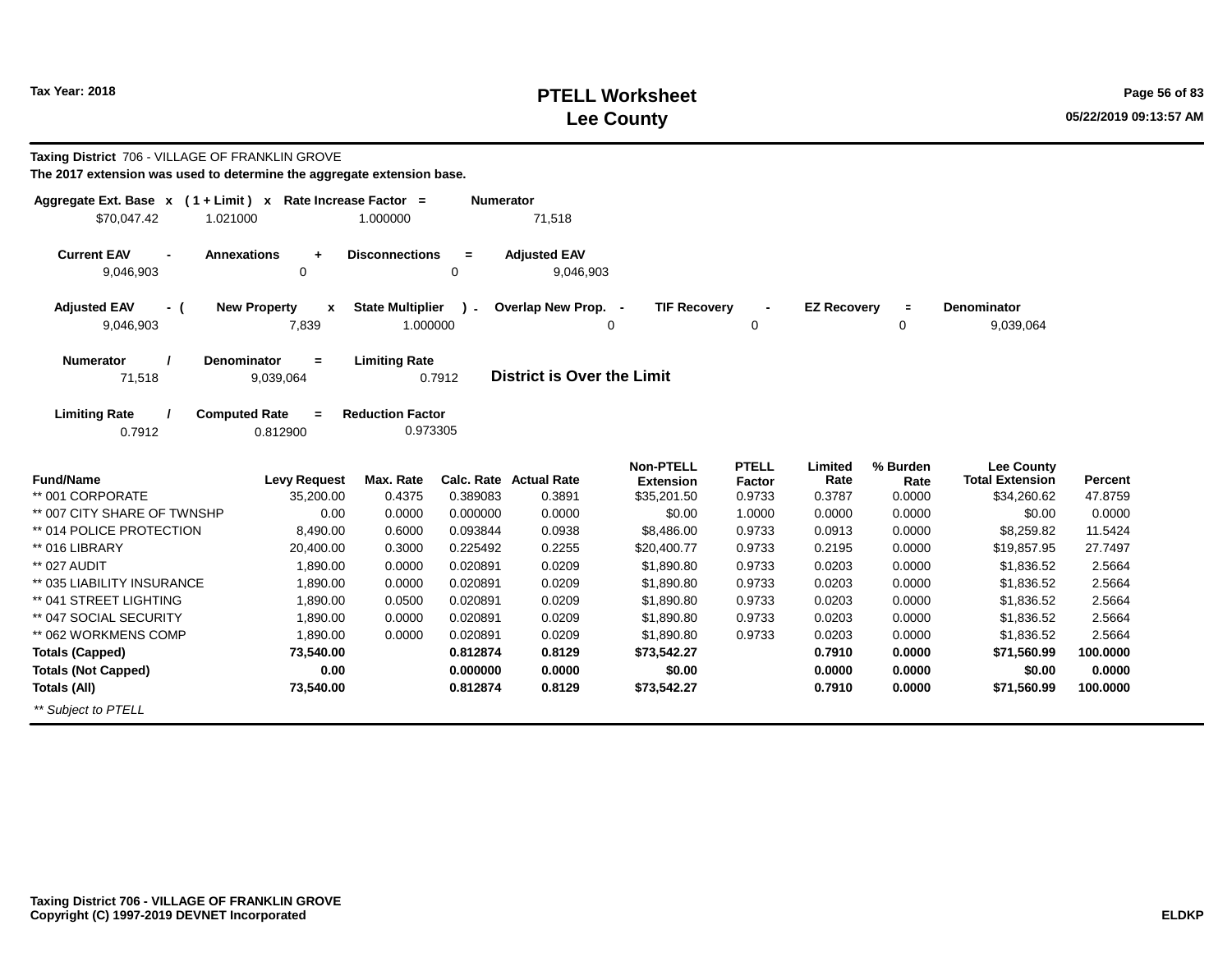## **PTELL Worksheet Tax Year: 2018 Page 57 of 83 Lee County**

**Taxing District** 707 - VILLAGE OF HARMON

| Aggregate Ext. Base $x$ (1 + Limit) x Rate Increase Factor =                                              |                                          |                                                             | <b>Numerator</b> |                                   |                                      |                        |                    |                  |                                             |          |
|-----------------------------------------------------------------------------------------------------------|------------------------------------------|-------------------------------------------------------------|------------------|-----------------------------------|--------------------------------------|------------------------|--------------------|------------------|---------------------------------------------|----------|
| \$2,663.55<br>1.021000                                                                                    |                                          | 1.000000                                                    |                  | 2,719                             |                                      |                        |                    |                  |                                             |          |
| <b>Current EAV</b><br><b>Annexations</b><br>$\blacksquare$<br>1,787,257                                   | $\ddot{}$<br>0                           | <b>Disconnections</b>                                       | $=$<br>0         | <b>Adjusted EAV</b><br>1,787,257  |                                      |                        |                    |                  |                                             |          |
| <b>Adjusted EAV</b><br>- (                                                                                | <b>New Property</b><br>$\mathbf{x}$      | <b>State Multiplier</b>                                     | $\lambda$ -      | Overlap New Prop. -               | <b>TIF Recovery</b>                  | $\blacksquare$         | <b>EZ Recovery</b> | $\equiv$         | <b>Denominator</b>                          |          |
| 1,787,257                                                                                                 | 0                                        | 1.000000                                                    |                  | 0                                 |                                      | 0                      |                    | 0                | 1,787,257                                   |          |
| <b>Denominator</b><br><b>Numerator</b><br>2,719<br><b>Limiting Rate</b><br><b>Computed Rate</b><br>0.1522 | $\equiv$<br>1,787,257<br>$=$<br>0.156500 | <b>Limiting Rate</b><br><b>Reduction Factor</b><br>0.972524 | 0.1522           | <b>District is Over the Limit</b> |                                      |                        |                    |                  |                                             |          |
| <b>Fund/Name</b>                                                                                          | <b>Levy Request</b>                      | Max. Rate                                                   |                  | Calc. Rate Actual Rate            | <b>Non-PTELL</b><br><b>Extension</b> | <b>PTELL</b><br>Factor | Limited<br>Rate    | % Burden<br>Rate | <b>Lee County</b><br><b>Total Extension</b> | Percent  |
| ** 001 CORPORATE                                                                                          | 2,797.00                                 | 0.4375                                                      | 0.156497         | 0.1565                            | \$2,797.06                           | 0.9725                 | 0.1522             | 0.0000           | \$2,720.21                                  | 100.0000 |
| 003 BONDS & INTEREST                                                                                      | 0.00                                     | 0.0000                                                      | 0.000000         | 0.0000                            | \$0.00                               | 1.0000                 | 0.0000             | 0.0000           | \$0.00                                      | 0.0000   |
| ** 007 CITY SHARE OF TWNSHP                                                                               | 0.00                                     | 0.0000                                                      | 0.000000         | 0.0000                            | \$0.00                               | 1.0000                 | 0.0000             | 0.0000           | \$0.00                                      | 0.0000   |
| <b>Totals (Capped)</b>                                                                                    | 2,797.00                                 |                                                             | 0.156497         | 0.1565                            | \$2,797.06                           |                        | 0.1522             | 0.0000           | \$2,720.21                                  | 100.0000 |
| <b>Totals (Not Capped)</b>                                                                                | 0.00                                     |                                                             | 0.000000         | 0.0000                            | \$0.00                               |                        | 0.0000             | 0.0000           | \$0.00                                      | 0.0000   |
| Totals (All)                                                                                              | 2,797.00                                 |                                                             | 0.156497         | 0.1565                            | \$2,797.06                           |                        | 0.1522             | 0.0000           | \$2,720.21                                  | 100.0000 |
| ** Subject to PTELL                                                                                       |                                          |                                                             |                  |                                   |                                      |                        |                    |                  |                                             |          |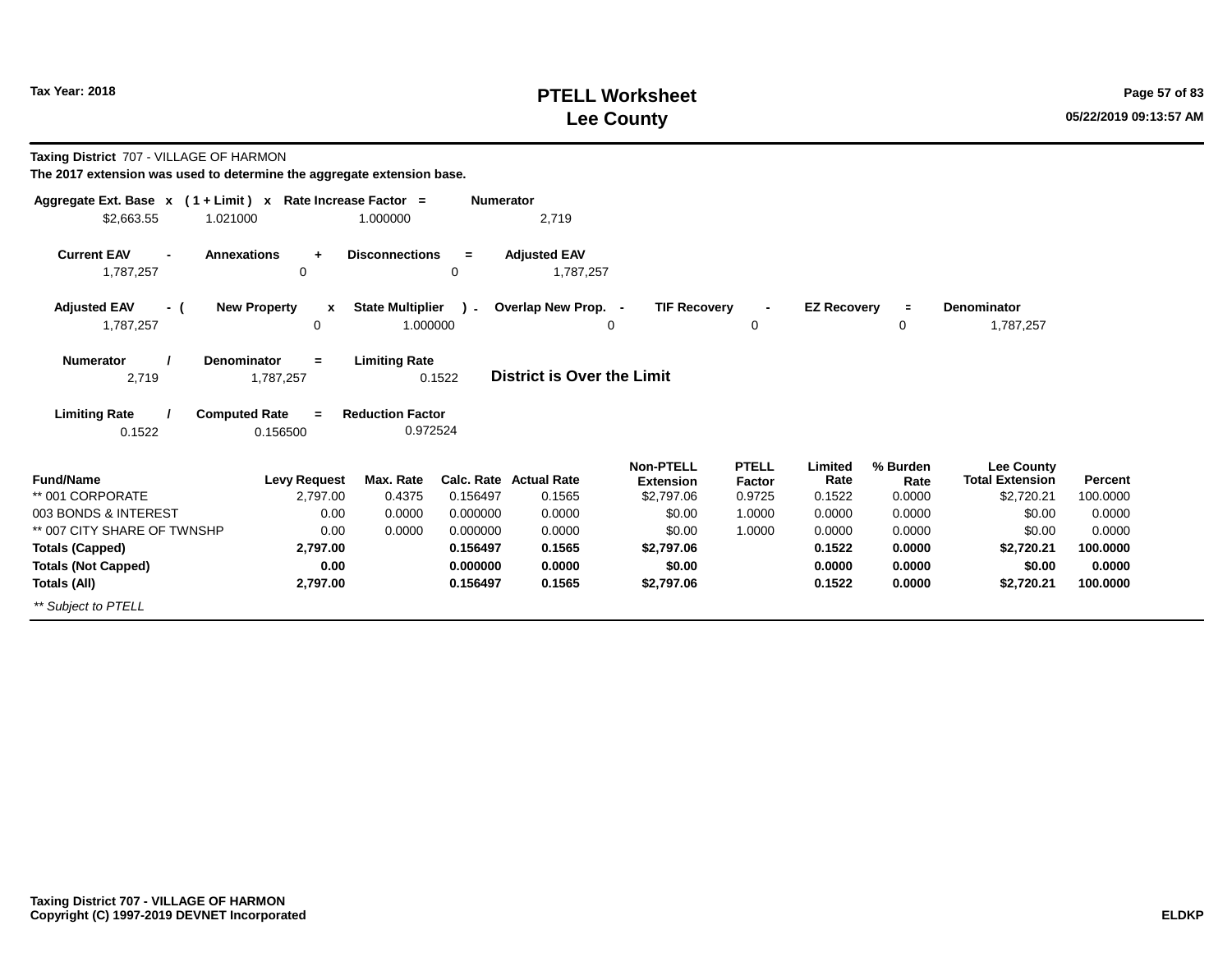## **PTELL Worksheet Tax Year: 2018 Page 58 of 83 Lee County**

**Taxing District** 708 - VILLAGE OF LEE

| Aggregate Ext. Base $x$ (1 + Limit) $x$                                 | Rate Increase Factor =              |                                     | <b>Numerator</b> |                                         |                                |                  |                    |                |                                      |                           |
|-------------------------------------------------------------------------|-------------------------------------|-------------------------------------|------------------|-----------------------------------------|--------------------------------|------------------|--------------------|----------------|--------------------------------------|---------------------------|
| \$22,588.01<br>1.021000                                                 |                                     | 1.000000                            |                  | 23,062                                  |                                |                  |                    |                |                                      |                           |
| <b>Current EAV</b><br><b>Annexations</b><br>$\blacksquare$<br>4,366,234 | $\ddot{}$<br>$\mathbf 0$            | <b>Disconnections</b>               | $\equiv$<br>0    | <b>Adjusted EAV</b><br>4,366,234        |                                |                  |                    |                |                                      |                           |
|                                                                         |                                     |                                     |                  |                                         |                                |                  |                    |                |                                      |                           |
| <b>Adjusted EAV</b><br>- (                                              | <b>New Property</b><br>$\mathbf{x}$ | <b>State Multiplier</b>             | $\sim$           | Overlap New Prop. -                     | <b>TIF Recovery</b>            | $\blacksquare$   | <b>EZ Recovery</b> |                | <b>Denominator</b>                   |                           |
| 4,366,234                                                               | 0                                   | 1.000000                            |                  |                                         | 0                              | 0                |                    | 0              | 4,366,234                            |                           |
| <b>Denominator</b><br><b>Numerator</b>                                  | $=$                                 | <b>Limiting Rate</b>                |                  |                                         |                                |                  |                    |                |                                      |                           |
| 23,062                                                                  | 4,366,234                           |                                     | 0.5282           | <b>District is Over the Limit</b>       |                                |                  |                    |                |                                      |                           |
|                                                                         |                                     |                                     |                  |                                         |                                |                  |                    |                |                                      |                           |
| <b>Limiting Rate</b><br><b>Computed Rate</b><br>0.5282                  | $=$<br>0.528400                     | <b>Reduction Factor</b><br>0.999621 |                  |                                         |                                |                  |                    |                |                                      |                           |
|                                                                         |                                     |                                     |                  |                                         |                                |                  |                    |                |                                      |                           |
|                                                                         |                                     |                                     |                  |                                         | <b>Non-PTELL</b>               | <b>PTELL</b>     | Limited            | % Burden       | <b>Lee County</b>                    |                           |
| <b>Fund/Name</b><br>** 001 CORPORATE                                    | <b>Levy Request</b><br>7.075.00     | Max. Rate<br>0.4375                 | 0.162039         | <b>Calc. Rate Actual Rate</b><br>0.1620 | <b>Extension</b><br>\$3,832.03 | Factor<br>0.9996 | Rate<br>0.1619     | Rate<br>0.0000 | <b>Total Extension</b><br>\$3,829.66 | <b>Percent</b><br>30.6512 |
| ** 007 CITY SHARE OF TWNSHP                                             | 0.00                                | 0.0000                              | 0.000000         | 0.0000                                  | \$0.00                         | 1.0000           | 0.0000             | 0.0000         | \$0.00                               | 0.0000                    |
| ** 025 GARBAGE DISPOSAL                                                 | 2,514.00                            | 0.2000                              | 0.057578         | 0.0576                                  | \$1,362.50                     | 0.9996           | 0.0576             | 0.0000         | \$1,362.50                           | 10.9050                   |
| ** 027 AUDIT                                                            | 2,814.00                            | 0.0000                              | 0.064449         | 0.0644                                  | \$1,523.35                     | 0.9996           | 0.0644             | 0.0000         | \$1,523.35                           | 12.1924                   |
| ** 035 LIABILITY INSURANCE                                              | 5,819.00                            | 0.0000                              | 0.133273         | 0.1333                                  | \$3,153.14                     | 0.9996           | 0.1332             | 0.0000         | \$3,150.78                           | 25.2177                   |
| ** 072 WATERWORKS AND SEW/                                              | 4,850.00                            | 0.1666                              | 0.111080         | 0.1111                                  | \$2,628.01                     | 0.9996           | 0.1111             | 0.0000         | \$2,628.01                           | 21.0337                   |
| <b>Totals (Capped)</b>                                                  | 23,072.00                           |                                     | 0.528419         | 0.5284                                  | \$12,499.03                    |                  | 0.5282             | 0.0000         | \$12,494.30                          | 100.0000                  |
| <b>Totals (Not Capped)</b>                                              | 0.00                                |                                     | 0.000000         | 0.0000                                  | \$0.00                         |                  | 0.0000             | 0.0000         | \$0.00                               | 0.0000                    |
| Totals (All)                                                            | 23,072.00                           |                                     | 0.528419         | 0.5284                                  | \$12,499.03                    |                  | 0.5282             | 0.0000         | \$12,494.30                          | 100.0000                  |
| ** Subject to PTELL                                                     |                                     |                                     |                  |                                         |                                |                  |                    |                |                                      |                           |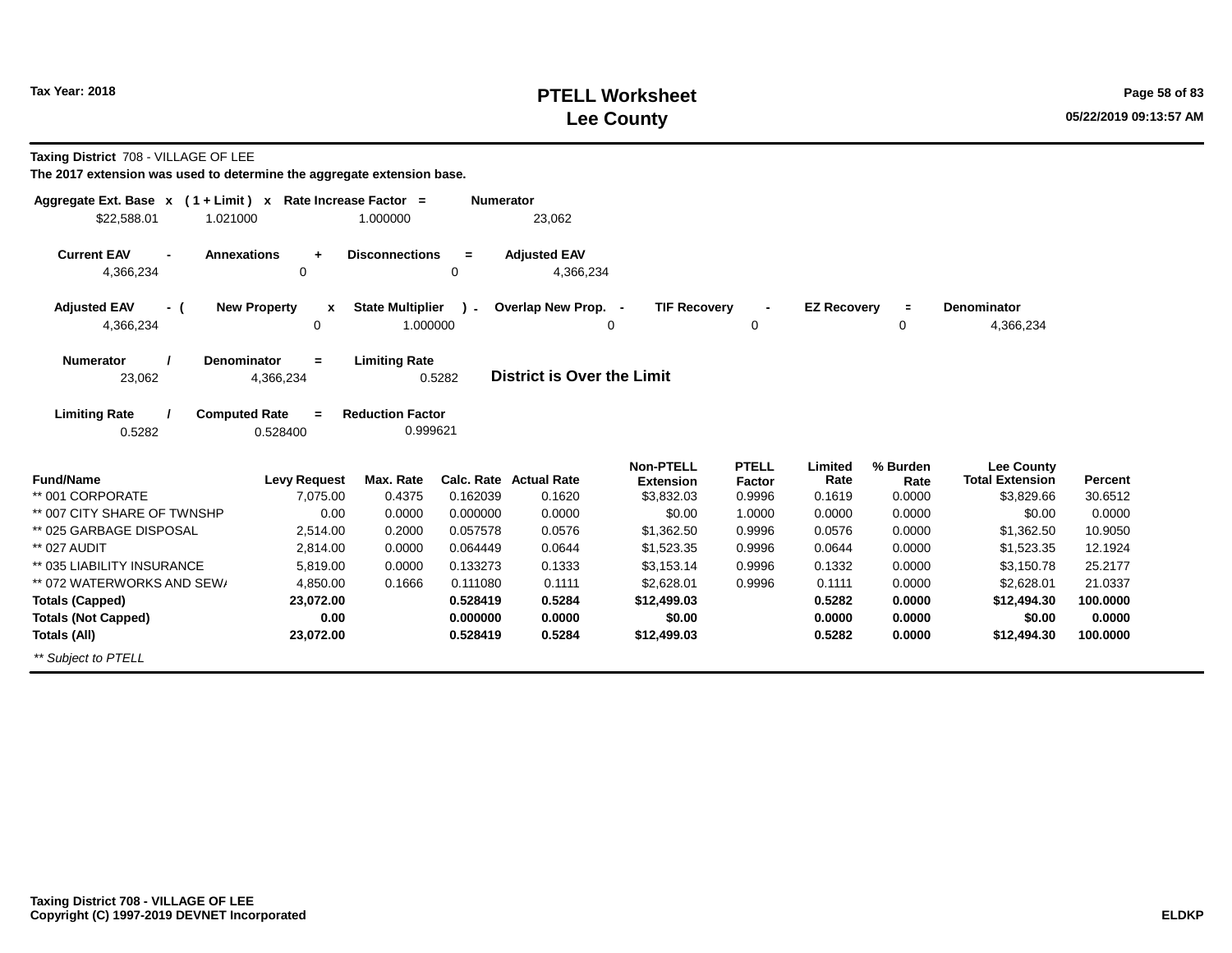**Taxing District** 709 - VILLAGE OF NELSON

| Aggregate Ext. Base $x$ (1 + Limit) $x$ |                                                | Rate Increase Factor = |                                               | <b>Numerator</b>                 |                     |                                                     |               |                                 |
|-----------------------------------------|------------------------------------------------|------------------------|-----------------------------------------------|----------------------------------|---------------------|-----------------------------------------------------|---------------|---------------------------------|
| \$3,101.05                              | 1.021000                                       |                        | 1.000000                                      | 3.166                            |                     |                                                     |               |                                 |
| <b>Current EAV</b><br>1.549.068         | <b>Annexations</b><br>$\overline{\phantom{a}}$ | $\ddot{}$<br>0         | <b>Disconnections</b><br>$\equiv$<br>0        | <b>Adiusted EAV</b><br>1.549.068 |                     |                                                     |               |                                 |
| <b>Adjusted EAV</b><br>1.549.068        | <b>New Property</b><br>- (                     | $\mathbf{x}$<br>0      | <b>State Multiplier</b><br>$\sim$<br>1.000000 | Overlap New Prop. -<br>0         | <b>TIF Recovery</b> | <b>EZ Recovery</b><br>$\overline{\phantom{a}}$<br>0 | $\equiv$<br>0 | <b>Denominator</b><br>1,549,068 |
| <b>Numerator</b><br>3,166               | <b>Denominator</b>                             | $=$<br>1,549,068       | <b>Limiting Rate</b><br>0.2044                | District is Within the Limit     |                     |                                                     |               |                                 |

| <b>Fund/Name</b>            | Levy Request | Max. Rate | Calc. Rate | <b>Actual Rate</b> | <b>Non-PTELL</b><br><b>Extension</b> | <b>PTELL</b><br>Factor | Limited<br>Rate | % Burden<br>Rate | Lee County<br><b>Total Extension</b> | Percent  |
|-----------------------------|--------------|-----------|------------|--------------------|--------------------------------------|------------------------|-----------------|------------------|--------------------------------------|----------|
| ** 001 CORPORATE            | 1,250.00     | 0.4375    | 0.080694   | 0.0807             | \$1,250.10                           | 1.0000                 | 0.0807          | 0.0000           | \$1,250.10                           | 40.3298  |
| ** 007 CITY SHARE OF TWNSHP | 0.00         | 0.0000    | 0.000000   | 0.0000             | \$0.00                               | 1.0000                 | 0.0000          | 0.0000           | \$0.00                               | 0.0000   |
| ** 025 GARBAGE DISPOSAL     | 950.00       | 0.2000    | 0.061327   | 0.0613             | \$949.58                             | 1.0000                 | 0.0613          | 0.0000           | \$949.58                             | 30.6347  |
| ** 035 LIABILITY INSURANCE  | 900.00       | 0.0000    | 0.058100   | 0.0581             | \$900.01                             | 1.0000                 | 0.0581          | 0.0000           | \$900.01                             | 29.0355  |
| Totals (Capped)             | 3,100.00     |           | 0.200121   | 0.2001             | \$3,099.69                           |                        | 0.2001          | 0.0000           | \$3,099.69                           | 100.0000 |
| <b>Totals (Not Capped)</b>  | 0.00         |           | 0.000000   | 0.0000             | \$0.00                               |                        | 0.0000          | 0.0000           | \$0.00                               | 0.0000   |
| Totals (All)                | 3.100.00     |           | 0.200121   | 0.2001             | \$3,099.69                           |                        | 0.2001          | 0.0000           | \$3,099.69                           | 100.0000 |
| ** Subject to PTELL         |              |           |            |                    |                                      |                        |                 |                  |                                      |          |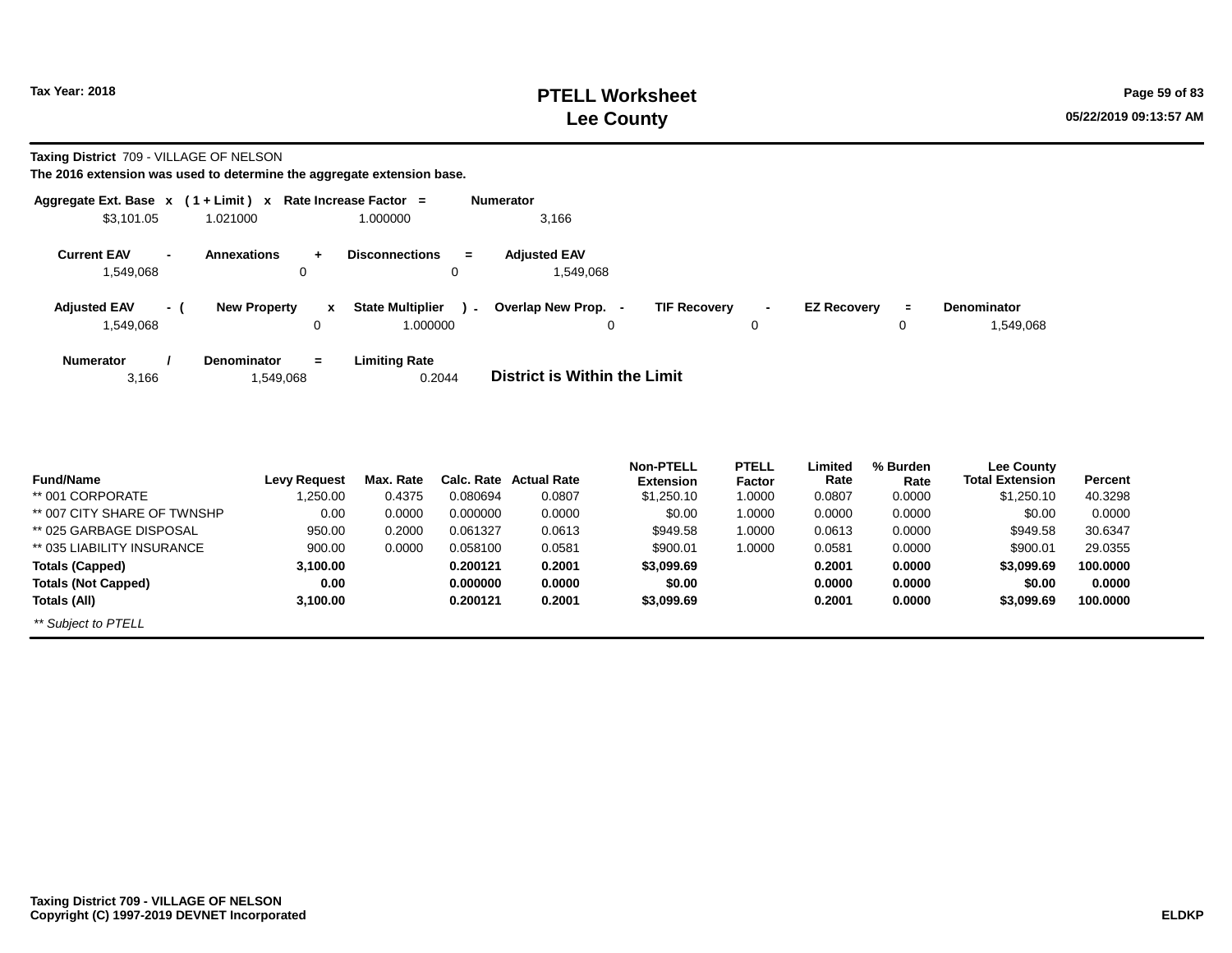## **PTELL Worksheet Tax Year:** 2018 **Page 60 of 83 Lee County**

**Taxing District** 710 - VILLAGE OF PAW PAW

| Aggregate Ext. Base x (1+Limit) x Rate Increase Factor =                                                                                    |                                         |                                     | <b>Numerator</b>        |                                  |                                      |                               |                    |                  |                                             |                |
|---------------------------------------------------------------------------------------------------------------------------------------------|-----------------------------------------|-------------------------------------|-------------------------|----------------------------------|--------------------------------------|-------------------------------|--------------------|------------------|---------------------------------------------|----------------|
| \$72,072.26<br>1.021000                                                                                                                     |                                         | 1.000000                            |                         | 73,586                           |                                      |                               |                    |                  |                                             |                |
| <b>Current EAV</b><br><b>Annexations</b><br>$\blacksquare$<br>7,891,708                                                                     | $\ddot{}$<br>$\mathbf 0$                | <b>Disconnections</b>               | $\equiv$<br>$\mathbf 0$ | <b>Adjusted EAV</b><br>7,891,708 |                                      |                               |                    |                  |                                             |                |
| <b>Adjusted EAV</b><br>- (                                                                                                                  | <b>New Property</b><br>$\mathbf{x}$     | <b>State Multiplier</b>             | $\lambda$ -             | Overlap New Prop. -              | <b>TIF Recovery</b>                  |                               | <b>EZ Recoverv</b> | $\equiv$         | <b>Denominator</b>                          |                |
| 7,891,708                                                                                                                                   | $\mathbf 0$                             | 1.000000                            |                         |                                  | $\Omega$                             | 0                             |                    | 0                | 7,891,708                                   |                |
| <b>Denominator</b><br><b>Limiting Rate</b><br><b>Numerator</b><br>$=$<br><b>District is Over the Limit</b><br>73,586<br>0.9324<br>7,891,708 |                                         |                                     |                         |                                  |                                      |                               |                    |                  |                                             |                |
| <b>Limiting Rate</b><br>0.9324                                                                                                              | <b>Computed Rate</b><br>$=$<br>0.958900 | <b>Reduction Factor</b><br>0.972364 |                         |                                  |                                      |                               |                    |                  |                                             |                |
| <b>Fund/Name</b>                                                                                                                            | <b>Levy Request</b>                     | Max. Rate                           |                         | Calc. Rate Actual Rate           | <b>Non-PTELL</b><br><b>Extension</b> | <b>PTELL</b><br><b>Factor</b> | Limited<br>Rate    | % Burden<br>Rate | <b>Lee County</b><br><b>Total Extension</b> | <b>Percent</b> |
| ** 001 CORPORATE                                                                                                                            | 34,383.00                               | 0.4375                              | 0.435685                | 0.4357                           | \$34,384.17                          | 0.9724                        | 0.4237             | 0.0000           | \$33,437.17                                 | 45.4418        |
| ** 005 I.M.R.F.                                                                                                                             | 4,244.00                                | 0.0000                              | 0.053778                | 0.0538                           | \$4,245.74                           | 0.9724                        | 0.0523             | 0.0000           | \$4,127.36                                  | 5.6092         |
| ** 007 CITY SHARE OF TWNSHP                                                                                                                 | 0.00                                    | 0.0000                              | 0.000000                | 0.0000                           | \$0.00                               | 1.0000                        | 0.0000             | 0.0000           | \$0.00                                      | 0.0000         |
| ** 014 POLICE PROTECTION                                                                                                                    | 10,640.00                               | 0.6000                              | 0.134825                | 0.1348                           | \$10.638.02                          | 0.9724                        | 0.1311             | 0.0000           | \$10,346.03                                 | 14.0605        |
| ** 027 AUDIT                                                                                                                                | 3,963.00                                | 0.0000                              | 0.050217                | 0.0502                           | \$3,961.64                           | 0.9724                        | 0.0488             | 0.0000           | \$3,851.15                                  | 5.2338         |
| ** 035 LIABILITY INSURANCE                                                                                                                  | 4,597.00                                | 0.0000                              | 0.058251                | 0.0583                           | \$4,600.87                           | 0.9724                        | 0.0567             | 0.0000           | \$4,474.60                                  | 6.0811         |
| ** 041 STREET LIGHTING                                                                                                                      | 3,931.00                                | 0.0500                              | 0.049812                | 0.0498                           | \$3,930.07                           | 0.9724                        | 0.0484             | 0.0000           | \$3,819.59                                  | 5.1909         |
| ** 047 SOCIAL SECURITY                                                                                                                      | 5,576.00                                | 0.0000                              | 0.070656                | 0.0707                           | \$5,579.44                           | 0.9724                        | 0.0687             | 0.0000           | \$5,421.60                                  | 7.3681         |
| ** 062 WORKMENS COMP                                                                                                                        | 6,355.00                                | 0.0000                              | 0.080528                | 0.0805                           | \$6,352.82                           | 0.9724                        | 0.0783             | 0.0000           | \$6,179.21                                  | 8.3977         |
| ** 143 MEDICARE                                                                                                                             | 1,981.00                                | 0.0000                              | 0.025102                | 0.0251                           | \$1,980.82                           | 0.9724                        | 0.0244             | 0.0000           | \$1,925.58                                  | 2.6169         |
| <b>Totals (Capped)</b>                                                                                                                      | 75,670.00                               |                                     | 0.958854                | 0.9589                           | \$75,673.59                          |                               | 0.9324             | 0.0000           | \$73,582.29                                 | 100.0000       |
| <b>Totals (Not Capped)</b>                                                                                                                  | 0.00                                    |                                     | 0.000000                | 0.0000                           | \$0.00                               |                               | 0.0000             | 0.0000           | \$0.00                                      | 0.0000         |
| <b>Totals (All)</b>                                                                                                                         | 75,670.00                               |                                     | 0.958854                | 0.9589                           | \$75,673.59                          |                               | 0.9324             | 0.0000           | \$73,582.29                                 | 100.0000       |
| ** Subject to PTELL                                                                                                                         |                                         |                                     |                         |                                  |                                      |                               |                    |                  |                                             |                |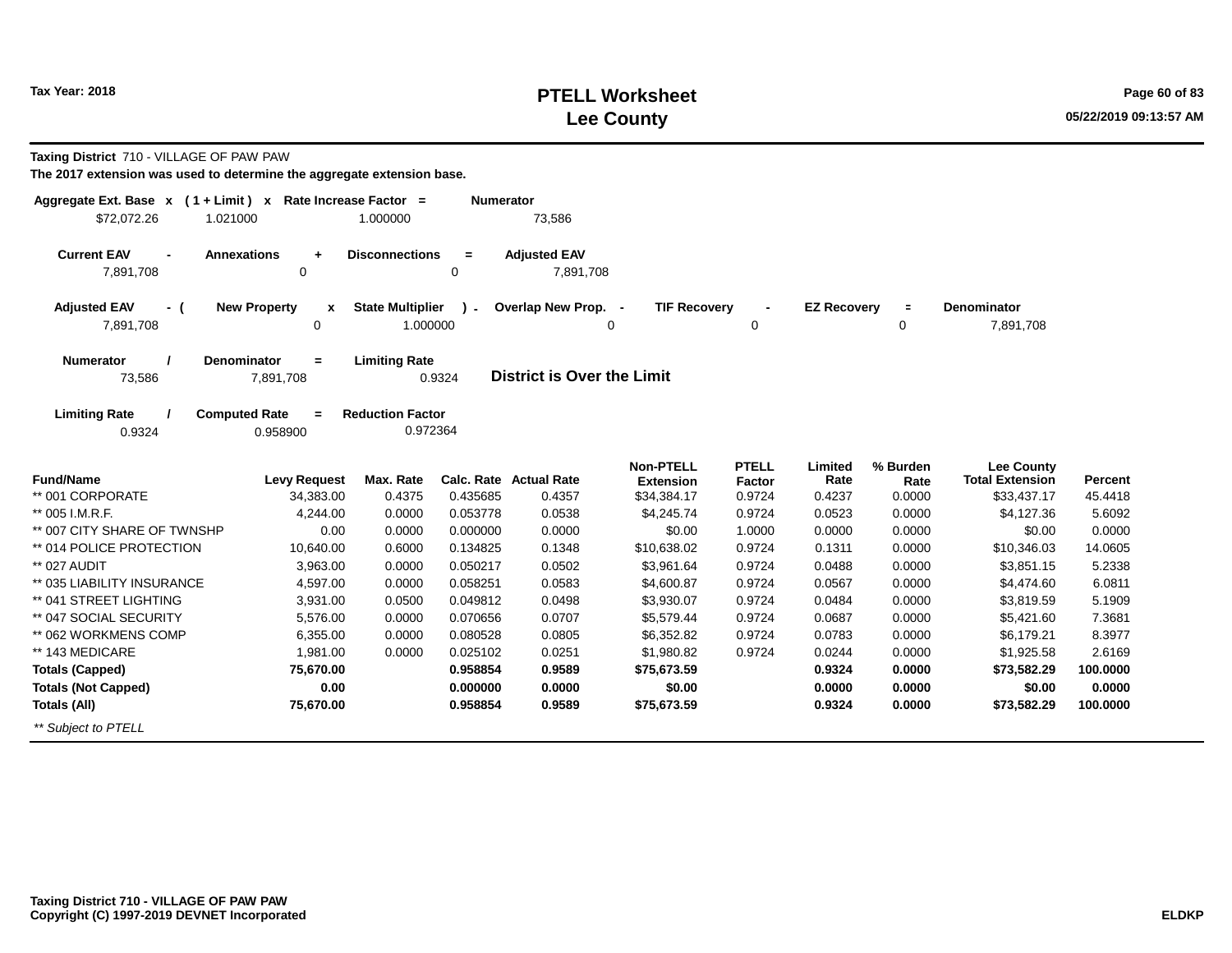# **PTELL Worksheet Tax Year: 2018 Page 61 of 83 Lee County**

**Taxing District** 711 - VILLAGE OF STEWARD

| Aggregate Ext. Base $x$ (1 + Limit) $x$                                                                                                    | Rate Increase Factor =        |                                     | <b>Numerator</b> |                                  |                                      |                        |                    |                     |                                      |                |
|--------------------------------------------------------------------------------------------------------------------------------------------|-------------------------------|-------------------------------------|------------------|----------------------------------|--------------------------------------|------------------------|--------------------|---------------------|--------------------------------------|----------------|
| 1.021000<br>\$4,209.88                                                                                                                     |                               | 1.000000                            |                  | 4,298                            |                                      |                        |                    |                     |                                      |                |
| <b>Current EAV</b><br><b>Annexations</b><br>$\overline{\phantom{0}}$<br>2,908,034                                                          | $\ddot{\phantom{1}}$<br>0     | <b>Disconnections</b>               | $\equiv$<br>0    | <b>Adjusted EAV</b><br>2,908,034 |                                      |                        |                    |                     |                                      |                |
| <b>Adjusted EAV</b><br>- (<br>2,908,034                                                                                                    | <b>New Property</b><br>x<br>0 | <b>State Multiplier</b><br>1.000000 | $\lambda$ -      | Overlap New Prop. -<br>0         | <b>TIF Recovery</b>                  | 0                      | <b>EZ Recovery</b> | $\blacksquare$<br>0 | <b>Denominator</b><br>2,908,034      |                |
| <b>Denominator</b><br><b>Limiting Rate</b><br><b>Numerator</b><br>$=$<br><b>District is Over the Limit</b><br>4,298<br>2,908,034<br>0.1478 |                               |                                     |                  |                                  |                                      |                        |                    |                     |                                      |                |
| <b>Limiting Rate</b><br><b>Computed Rate</b><br>0.1478                                                                                     | $=$<br>0.148200               | <b>Reduction Factor</b><br>0.997301 |                  |                                  |                                      |                        |                    |                     |                                      |                |
| <b>Fund/Name</b>                                                                                                                           | <b>Levy Request</b>           | Max. Rate                           |                  | Calc. Rate Actual Rate           | <b>Non-PTELL</b><br><b>Extension</b> | <b>PTELL</b><br>Factor | Limited<br>Rate    | % Burden<br>Rate    | Lee County<br><b>Total Extension</b> | <b>Percent</b> |
| ** 001 CORPORATE                                                                                                                           | 4,311.00                      | 0.4375                              | 0.148245         | 0.1482                           | \$4,309.71                           | 0.9973                 | 0.1478             | 0.0000              | \$4,298.07                           | 100.0000       |
| 003 BONDS & INTEREST                                                                                                                       | 0.00                          | 0.0000                              | 0.000000         | 0.0000                           | \$0.00                               | 1.0000                 | 0.0000             | 0.0000              | \$0.00                               | 0.0000         |
| ** 007 CITY SHARE OF TWNSHP                                                                                                                | 0.00                          | 0.0000                              | 0.000000         | 0.0000                           | \$0.00                               | 1.0000                 | 0.0000             | 0.0000              | \$0.00                               | 0.0000         |
| <b>Totals (Capped)</b>                                                                                                                     | 4,311.00                      |                                     | 0.148245         | 0.1482                           | \$4,309.71                           |                        | 0.1478             | 0.0000              | \$4,298.07                           | 100.0000       |
| <b>Totals (Not Capped)</b>                                                                                                                 | 0.00                          |                                     | 0.000000         | 0.0000                           | \$0.00                               |                        | 0.0000             | 0.0000              | \$0.00                               | 0.0000         |
| Totals (All)                                                                                                                               | 4,311.00                      |                                     | 0.148245         | 0.1482                           | \$4,309.71                           |                        | 0.1478             | 0.0000              | \$4,298.07                           | 100.0000       |
| ** Subject to PTELL                                                                                                                        |                               |                                     |                  |                                  |                                      |                        |                    |                     |                                      |                |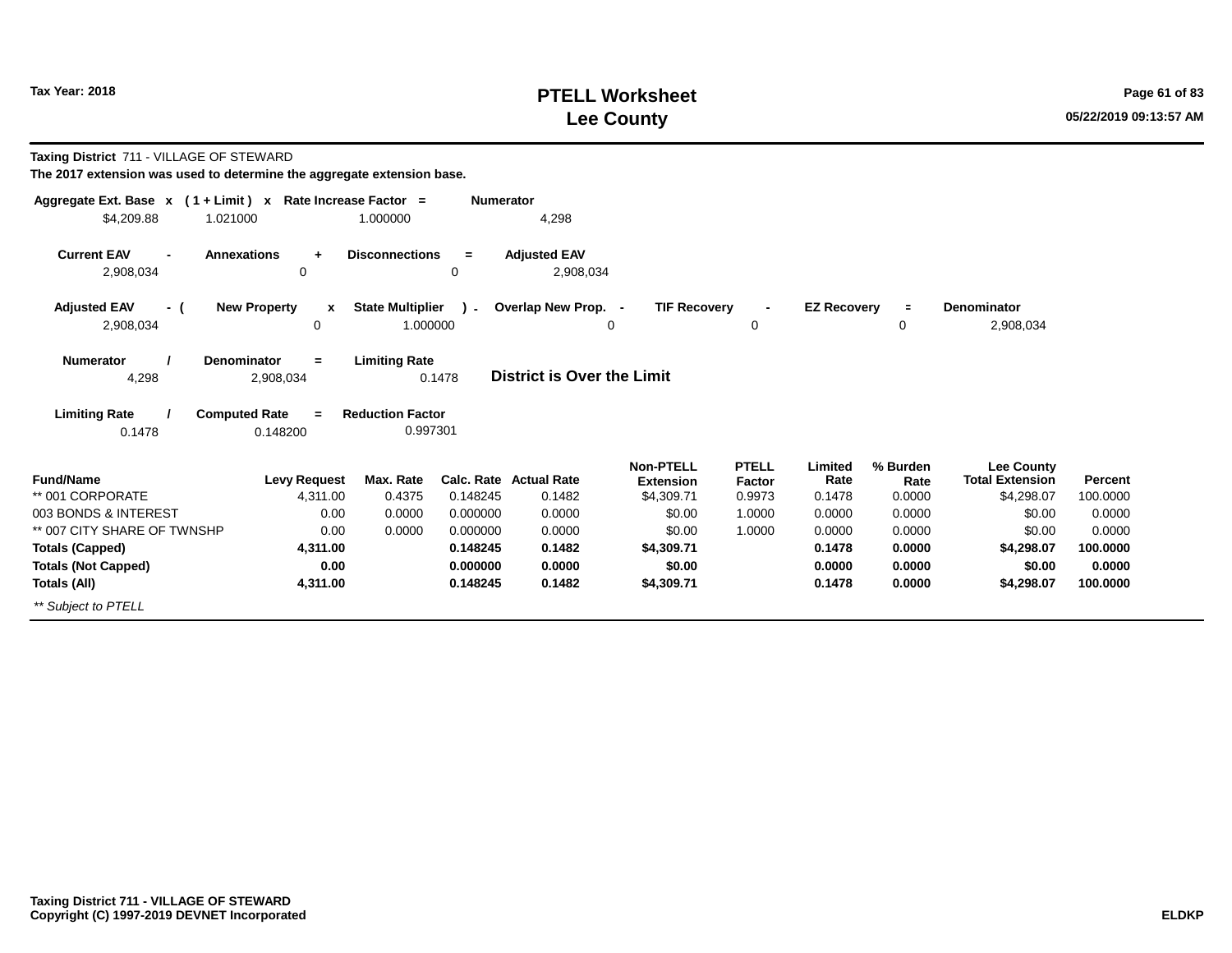\*\* Subject to PTELL

## **PTELL Worksheet Tax Year:** 2018 **Page 62 of 83 Lee County**

**Taxing District** 712 - VILLAGE OF SUBLETTE

| $(1 + Limit) x$<br>Aggregate Ext. Base x |                                               | Rate Increase Factor =              | <b>Numerator</b>  |                                     |                               |                        |                    |                  |                                             |          |
|------------------------------------------|-----------------------------------------------|-------------------------------------|-------------------|-------------------------------------|-------------------------------|------------------------|--------------------|------------------|---------------------------------------------|----------|
| \$15,364.34<br>1.021000                  |                                               | 1.000000                            |                   | 15,687                              |                               |                        |                    |                  |                                             |          |
| <b>Current EAV</b><br>6,717,708          | <b>Annexations</b><br>÷<br>0                  | <b>Disconnections</b>               | $\equiv$<br>0     | <b>Adjusted EAV</b><br>6,717,708    |                               |                        |                    |                  |                                             |          |
| <b>Adjusted EAV</b><br>- (<br>6,717,708  | <b>New Property</b><br>$\mathbf{x}$<br>42,676 | <b>State Multiplier</b><br>1.000000 | $\sim$            | Overlap New Prop. -<br>0            | <b>TIF Recovery</b>           | 0                      | <b>EZ Recovery</b> | $\equiv$<br>0    | Denominator<br>6,675,032                    |          |
| <b>Numerator</b><br>15,687               | Denominator<br>$=$<br>6,675,032               | <b>Limiting Rate</b>                | 0.2350            | <b>District is Within the Limit</b> |                               |                        |                    |                  |                                             |          |
| <b>Fund/Name</b>                         | <b>Levy Request</b>                           | Max. Rate                           | <b>Calc. Rate</b> | <b>Actual Rate</b>                  | Non-PTELL<br><b>Extension</b> | <b>PTELL</b><br>Factor | Limited<br>Rate    | % Burden<br>Rate | <b>Lee County</b><br><b>Total Extension</b> | Percent  |
| ** 001 CORPORATE                         | 15,363.00                                     | 0.4375                              | 0.228694          | 0.2287                              | \$15,363.40                   | 1.0000                 | 0.2287             | 0.0000           | \$15,363.40                                 | 100.0000 |
| ** 007 CITY SHARE OF TWNSHP              | 0.00                                          | 0.0000                              | 0.000000          | 0.0000                              | \$0.00                        | 1.0000                 | 0.0000             | 0.0000           | \$0.00                                      | 0.0000   |
| <b>Totals (Capped)</b>                   | 15,363.00                                     |                                     | 0.228694          | 0.2287                              | \$15,363.40                   |                        | 0.2287             | 0.0000           | \$15,363.40                                 | 100.0000 |
| <b>Totals (Not Capped)</b>               | 0.00                                          |                                     | 0.000000          | 0.0000                              | \$0.00                        |                        | 0.0000             | 0.0000           | \$0.00                                      | 0.0000   |
| Totals (All)                             | 15,363.00                                     |                                     | 0.228694          | 0.2287                              | \$15,363.40                   |                        | 0.2287             | 0.0000           | \$15,363.40                                 | 100.0000 |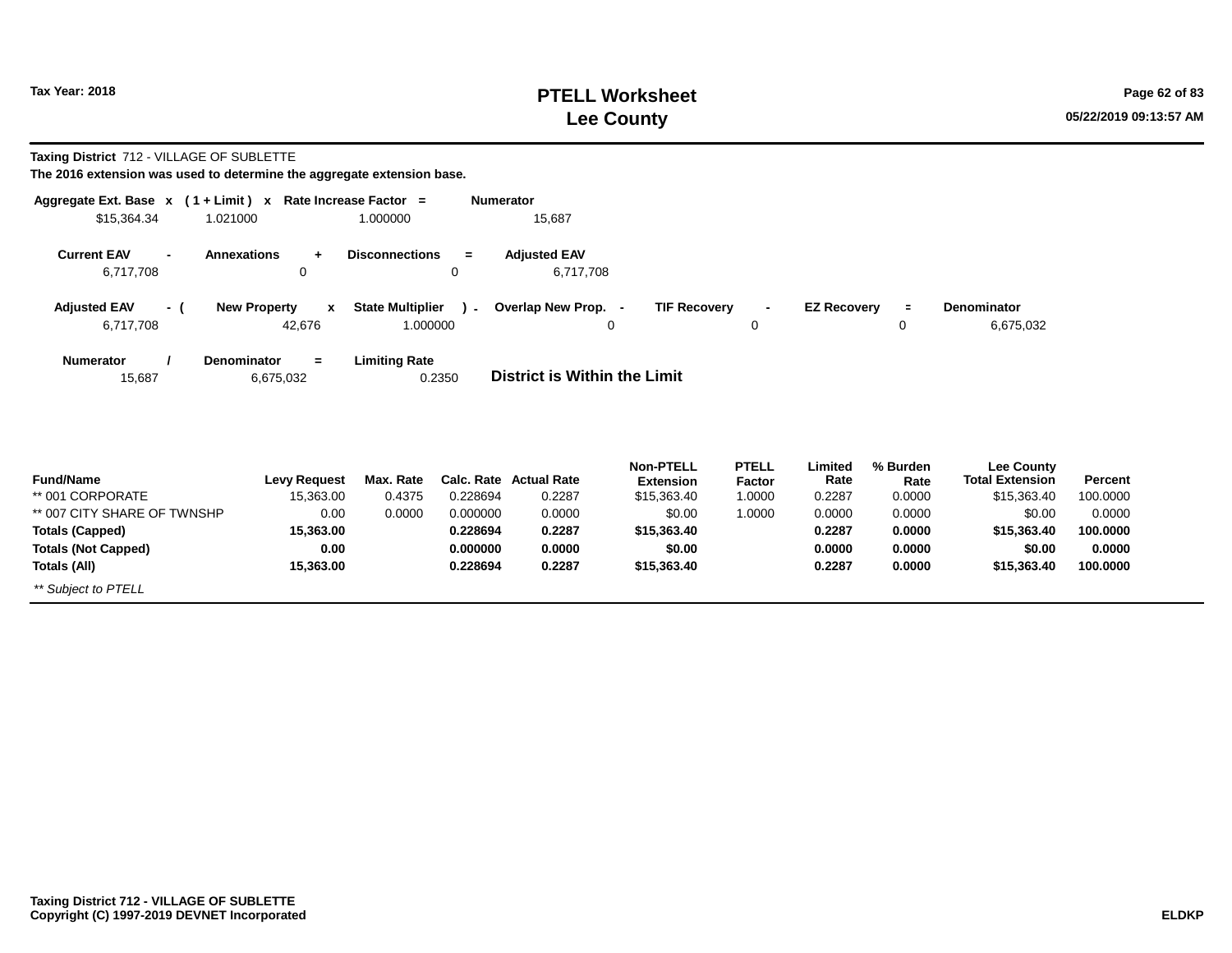## **PTELL Worksheet Tax Year:** 2018 **Page 63 of 83 Lee County**

| <b>Taxing District 713 - VILLAGE OF WEST BROOKLYN</b><br>The 2017 extension was used to determine the aggregate extension base. |                                              |                                     |                  |                                   |                                      |                        |                    |                  |                                             |                |
|---------------------------------------------------------------------------------------------------------------------------------|----------------------------------------------|-------------------------------------|------------------|-----------------------------------|--------------------------------------|------------------------|--------------------|------------------|---------------------------------------------|----------------|
| Aggregate Ext. Base $x$ (1 + Limit) x Rate Increase Factor =<br>\$11,525.95<br>1.021000                                         |                                              | 1.000000                            | <b>Numerator</b> | 11,768                            |                                      |                        |                    |                  |                                             |                |
| <b>Current EAV</b><br>1,438,846                                                                                                 | <b>Annexations</b><br>$\ddot{}$<br>0         | <b>Disconnections</b>               | $=$<br>0         | <b>Adjusted EAV</b><br>1,438,846  |                                      |                        |                    |                  |                                             |                |
| <b>Adjusted EAV</b><br>- (<br>1,438,846                                                                                         | <b>New Property</b><br>X<br>0                | <b>State Multiplier</b><br>1.000000 | $\sim$           | Overlap New Prop. -<br>$\Omega$   | <b>TIF Recovery</b>                  | 0                      | <b>EZ Recovery</b> | $\equiv$<br>0    | Denominator<br>1,438,846                    |                |
| <b>Numerator</b><br>11,768                                                                                                      | Denominator<br>$=$<br>1,438,846              | <b>Limiting Rate</b>                | 0.8179           | <b>District is Over the Limit</b> |                                      |                        |                    |                  |                                             |                |
| <b>Limiting Rate</b><br>0.8179                                                                                                  | <b>Computed Rate</b><br>$\equiv$<br>0.841200 | <b>Reduction Factor</b><br>0.972301 |                  |                                   |                                      |                        |                    |                  |                                             |                |
| <b>Fund/Name</b>                                                                                                                | <b>Levy Request</b>                          | Max. Rate                           |                  | <b>Calc. Rate Actual Rate</b>     | <b>Non-PTELL</b><br><b>Extension</b> | <b>PTELL</b><br>Factor | Limited<br>Rate    | % Burden<br>Rate | <b>Lee County</b><br><b>Total Extension</b> | <b>Percent</b> |
| ** 001 CORPORATE                                                                                                                | 5,006.00                                     | 0.4375                              | 0.347918         | 0.3479                            | \$5,005.75                           | 0.9723                 | 0.3383             | 0.0000           | \$4,867.62                                  | 41.3621        |
| ** 007 CITY SHARE OF TWNSHP                                                                                                     | 0.00                                         | 0.0000                              | 0.000000         | 0.0000                            | \$0.00                               | 1.0000                 | 0.0000             | 0.0000           | \$0.00                                      | 0.0000         |
| ** 027 AUDIT                                                                                                                    | 2,870.00                                     | 0.0000                              | 0.199465         | 0.1995                            | \$2,870.50                           | 0.9723                 | 0.1940             | 0.0000           | \$2,791.36                                  | 23.7193        |
| ** 035 LIABILITY INSURANCE                                                                                                      | 2,436.00                                     | 0.0000                              | 0.169302         | 0.1693                            | \$2,435.97                           | 0.9723                 | 0.1646             | 0.0000           | \$2,368.34                                  | 20.1247        |
| ** 041 STREET LIGHTING                                                                                                          | 460.00                                       | 0.0500                              | 0.031970         | 0.0320                            | \$460.43                             | 0.9723                 | 0.0311             | 0.0000           | \$447.48                                    | 3.8024         |
| ** 047 SOCIAL SECURITY                                                                                                          | 460.00                                       | 0.0000                              | 0.031970         | 0.0320                            | \$460.43                             | 0.9723                 | 0.0311             | 0.0000           | \$447.48                                    | 3.8024         |
| ** 062 WORKMANS COMP                                                                                                            | 871.00                                       | 0.0000                              | 0.060535         | 0.0605                            | \$870.50                             | 0.9723                 | 0.0588             | 0.0000           | \$846.04                                    | 7.1891         |
| <b>Totals (Capped)</b>                                                                                                          | 12,103.00                                    |                                     | 0.841160         | 0.8412                            | \$12,103.58                          |                        | 0.8179             | 0.0000           | \$11,768.32                                 | 100.0000       |
| <b>Totals (Not Capped)</b>                                                                                                      | 0.00                                         |                                     | 0.000000         | 0.0000                            | \$0.00                               |                        | 0.0000             | 0.0000           | \$0.00                                      | 0.0000         |
| Totals (All)                                                                                                                    | 12,103.00                                    |                                     | 0.841160         | 0.8412                            | \$12,103.58                          |                        | 0.8179             | 0.0000           | \$11,768.32                                 | 100.0000       |

\*\* Subject to PTELL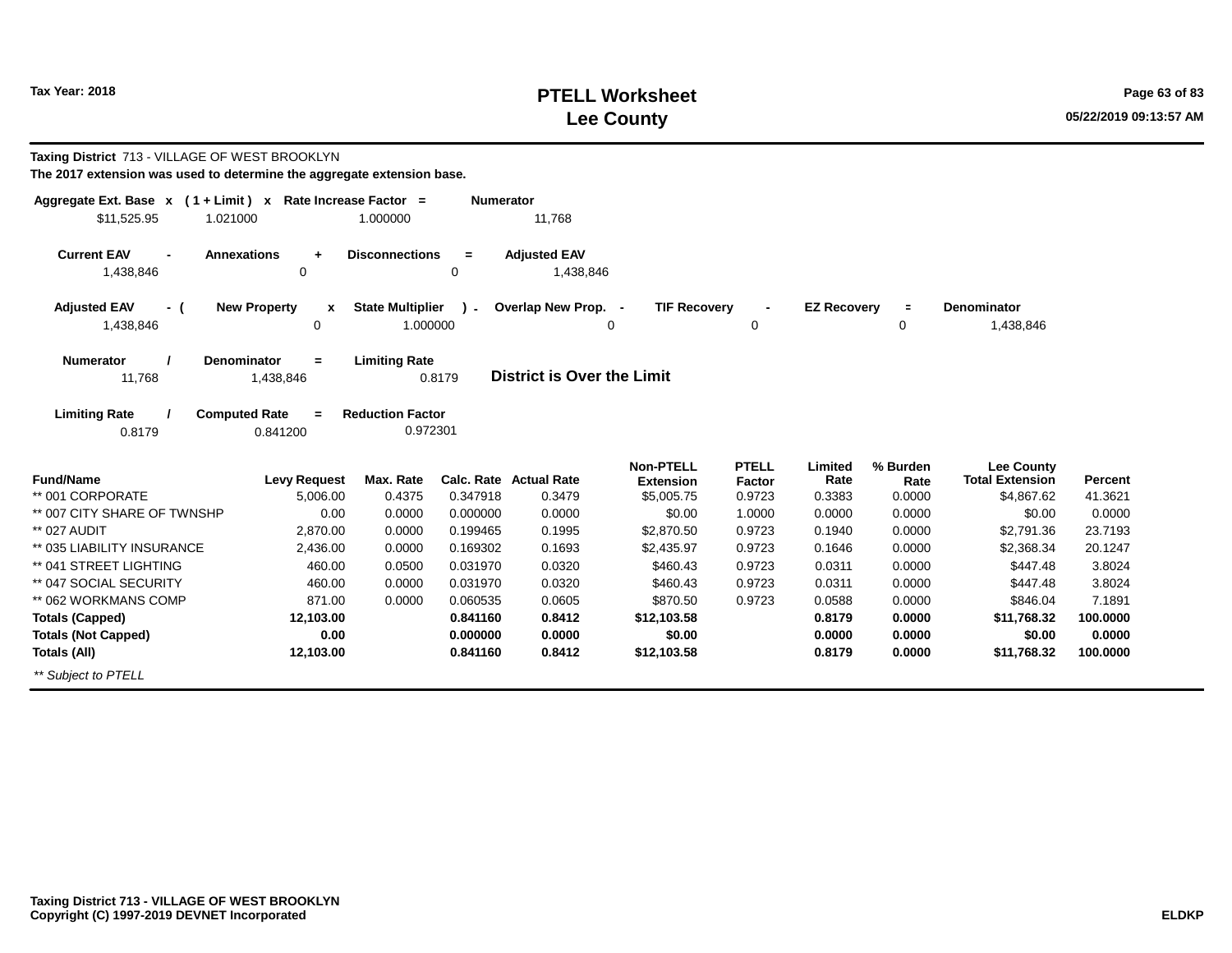# **PTELL Worksheet Tax Year: 2018 Page 64 of 83 Lee County**

**Taxing District** 801 - AMBOY FIRE

| Aggregate Ext. Base $x$ (1 + Limit) $x$  |                                                | Rate Increase Factor =              | <b>Numerator</b> |                                   |                                      |                        |                    |                      |                                             |          |
|------------------------------------------|------------------------------------------------|-------------------------------------|------------------|-----------------------------------|--------------------------------------|------------------------|--------------------|----------------------|---------------------------------------------|----------|
| \$445,487.50                             | 1.021000                                       | 1.000000                            |                  | 454,843                           |                                      |                        |                    |                      |                                             |          |
| <b>Current EAV</b><br>69,815,579         | <b>Annexations</b><br>÷<br>0                   | <b>Disconnections</b>               | $\equiv$<br>0    | <b>Adjusted EAV</b><br>69,815,579 |                                      |                        |                    |                      |                                             |          |
| <b>Adjusted EAV</b><br>- (<br>69,815,579 | <b>New Property</b><br>$\mathbf{x}$<br>694,437 | <b>State Multiplier</b><br>1.000000 | $\mathcal{L}$    | Overlap New Prop. -               | <b>TIF Recovery</b><br>0             | 0                      | <b>EZ Recovery</b> | $\equiv$<br>$\Omega$ | <b>Denominator</b><br>69,121,142            |          |
| <b>Numerator</b><br>454,843              | <b>Denominator</b><br>$\equiv$<br>69,121,142   | <b>Limiting Rate</b>                | 0.6580           | District is Over the Limit        |                                      |                        |                    |                      |                                             |          |
| <b>Limiting Rate</b><br>0.6580           | <b>Computed Rate</b><br>$=$<br>0.668700        | <b>Reduction Factor</b><br>0.983999 |                  |                                   |                                      |                        |                    |                      |                                             |          |
| <b>Fund/Name</b>                         | <b>Levy Request</b>                            | Max. Rate                           |                  | <b>Calc. Rate Actual Rate</b>     | <b>Non-PTELL</b><br><b>Extension</b> | <b>PTELL</b><br>Factor | Limited<br>Rate    | % Burden<br>Rate     | <b>Lee County</b><br><b>Total Extension</b> | Percent  |
| ** 001 CORPORATE                         | 280,134.00                                     | 0.4000                              | 0.401249         | 0.4000                            | \$279,262.32                         | 0.9840                 | 0.3936             | 0.0000               | \$274,794.12                                | 59.8176  |
| ** 064 AMBULANCE                         | 187,628.00                                     | 0.4000                              | 0.268748         | 0.2687                            | \$187,594.46                         | 0.9840                 | 0.2644             | 0.0000               | \$184,592.39                                | 40.1824  |
| <b>Totals (Capped)</b>                   | 467,762.00                                     |                                     | 0.669997         | 0.6687                            | \$466,856.78                         |                        | 0.6580             | 0.0000               | \$459,386.51                                | 100.0000 |
| <b>Totals (Not Capped)</b>               | 0.00                                           |                                     | 0.000000         | 0.0000                            | \$0.00                               |                        | 0.0000             | 0.0000               | \$0.00                                      | 0.0000   |
| Totals (All)                             | 467,762.00                                     |                                     | 0.669997         | 0.6687                            | \$466,856.78                         |                        | 0.6580             | 0.0000               | \$459,386.51                                | 100.0000 |
| ** Subject to PTELL                      |                                                |                                     |                  |                                   |                                      |                        |                    |                      |                                             |          |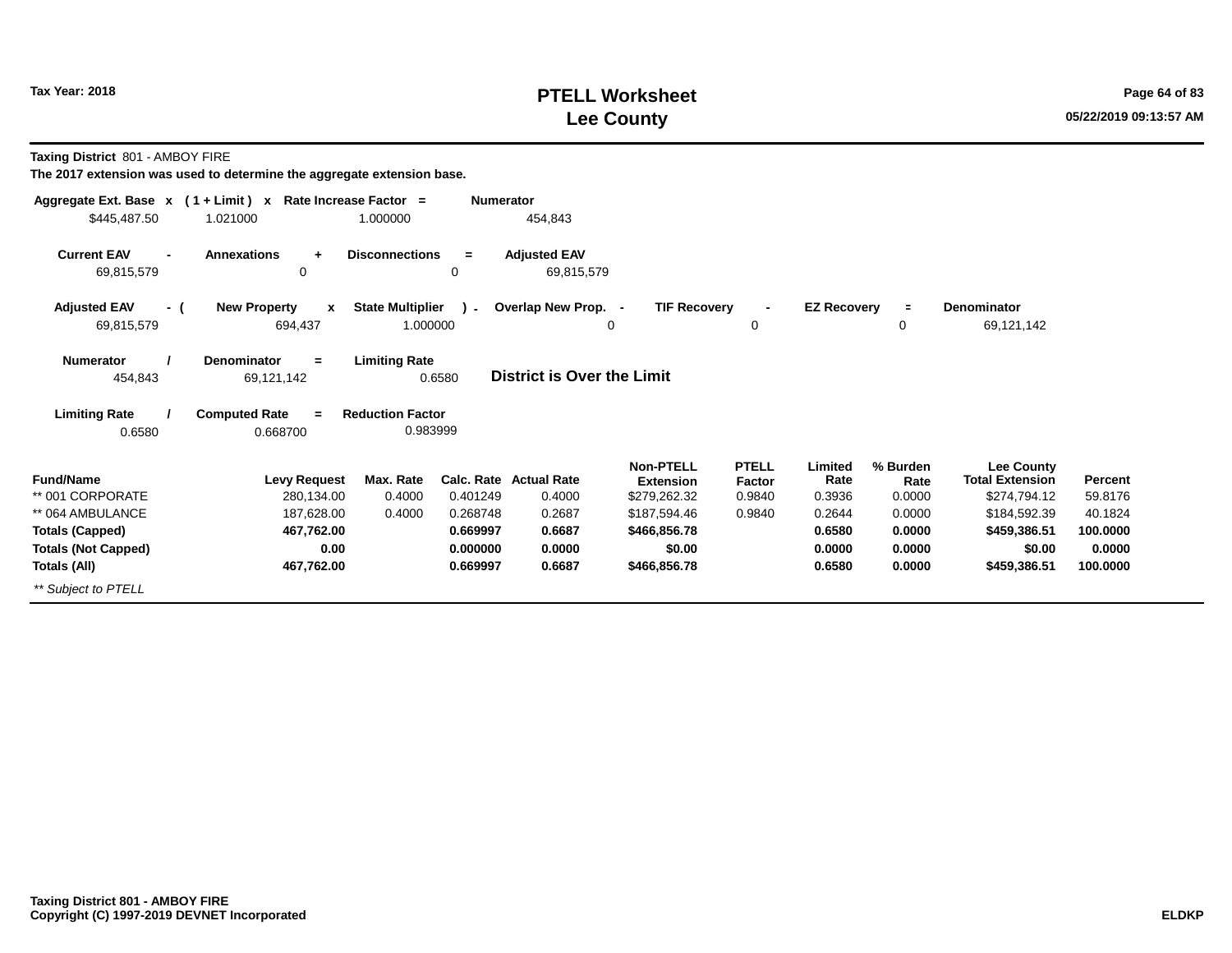# **PTELL Worksheet Tax Year: 2018 Page 65 of 83 Lee County**

**Taxing District** 803 - COMPTON FIRE

| Aggregate Ext. Base x (1 + Limit) x Rate Increase Factor =               |                                                               | <b>Numerator</b>         |                                   |                                      |                        |                    |                  |                                             |          |
|--------------------------------------------------------------------------|---------------------------------------------------------------|--------------------------|-----------------------------------|--------------------------------------|------------------------|--------------------|------------------|---------------------------------------------|----------|
| \$146,493.62<br>1.021000                                                 | 1.000000                                                      |                          | 149,570                           |                                      |                        |                    |                  |                                             |          |
| <b>Current EAV</b><br><b>Annexations</b><br>$\blacksquare$<br>33,622,219 | <b>Disconnections</b><br>÷<br>227,920                         | $=$<br>0                 | <b>Adjusted EAV</b><br>33,394,299 |                                      |                        |                    |                  |                                             |          |
| <b>Adjusted EAV</b><br>- (<br>33,394,299                                 | <b>New Property</b><br><b>State Multiplier</b><br>x<br>38,874 | $\mathbf{r}$<br>1.000000 | Overlap New Prop. -               | <b>TIF Recovery</b><br>0             | $\blacksquare$<br>0    | <b>EZ Recovery</b> | $\equiv$<br>0    | Denominator<br>33, 355, 425                 |          |
| Denominator<br><b>Numerator</b><br>149,570                               | <b>Limiting Rate</b><br>$=$<br>33,355,425                     | 0.4484                   | District is Over the Limit        |                                      |                        |                    |                  |                                             |          |
| <b>Computed Rate</b><br><b>Limiting Rate</b><br>0.4484                   | <b>Reduction Factor</b><br>$\equiv$<br>0.457500               | 0.980109                 |                                   |                                      |                        |                    |                  |                                             |          |
| <b>Fund/Name</b>                                                         | <b>Levy Request</b><br>Max. Rate                              |                          | <b>Calc. Rate Actual Rate</b>     | <b>Non-PTELL</b><br><b>Extension</b> | <b>PTELL</b><br>Factor | Limited<br>Rate    | % Burden<br>Rate | <b>Lee County</b><br><b>Total Extension</b> | Percent  |
| ** 001 CORPORATE                                                         | 113,800.00<br>0.4000                                          | 0.338467                 | 0.3385                            | \$113,811.21                         | 0.9801                 | 0.3318             | 0.0000           | \$111,558.52                                | 73.9964  |
| ** 035 LIABILITY INSURANCE                                               | 15,000.00<br>0.0000                                           | 0.044613                 | 0.0446                            | \$14,995.51                          | 0.9801                 | 0.0437             | 0.0000           | \$14,692.91                                 | 9.7458   |
| ** 064 AMBULANCE                                                         | 25,000.00<br>0.4000                                           | 0.074356                 | 0.0744                            | \$25.014.93                          | 0.9801                 | 0.0729             | 0.0000           | \$24,510.60                                 | 16.2578  |
| <b>Totals (Capped)</b>                                                   | 153,800.00                                                    | 0.457436                 | 0.4575                            | \$153,821.65                         |                        | 0.4484             | 0.0000           | \$150,762.03                                | 100.0000 |
| <b>Totals (Not Capped)</b>                                               | 0.00                                                          | 0.000000                 | 0.0000                            | \$0.00                               |                        | 0.0000             | 0.0000           | \$0.00                                      | 0.0000   |
| Totals (All)                                                             | 153,800.00                                                    | 0.457436                 | 0.4575                            | \$153,821.65                         |                        | 0.4484             | 0.0000           | \$150,762.03                                | 100.0000 |
| ** Subiect to PTELL                                                      |                                                               |                          |                                   |                                      |                        |                    |                  |                                             |          |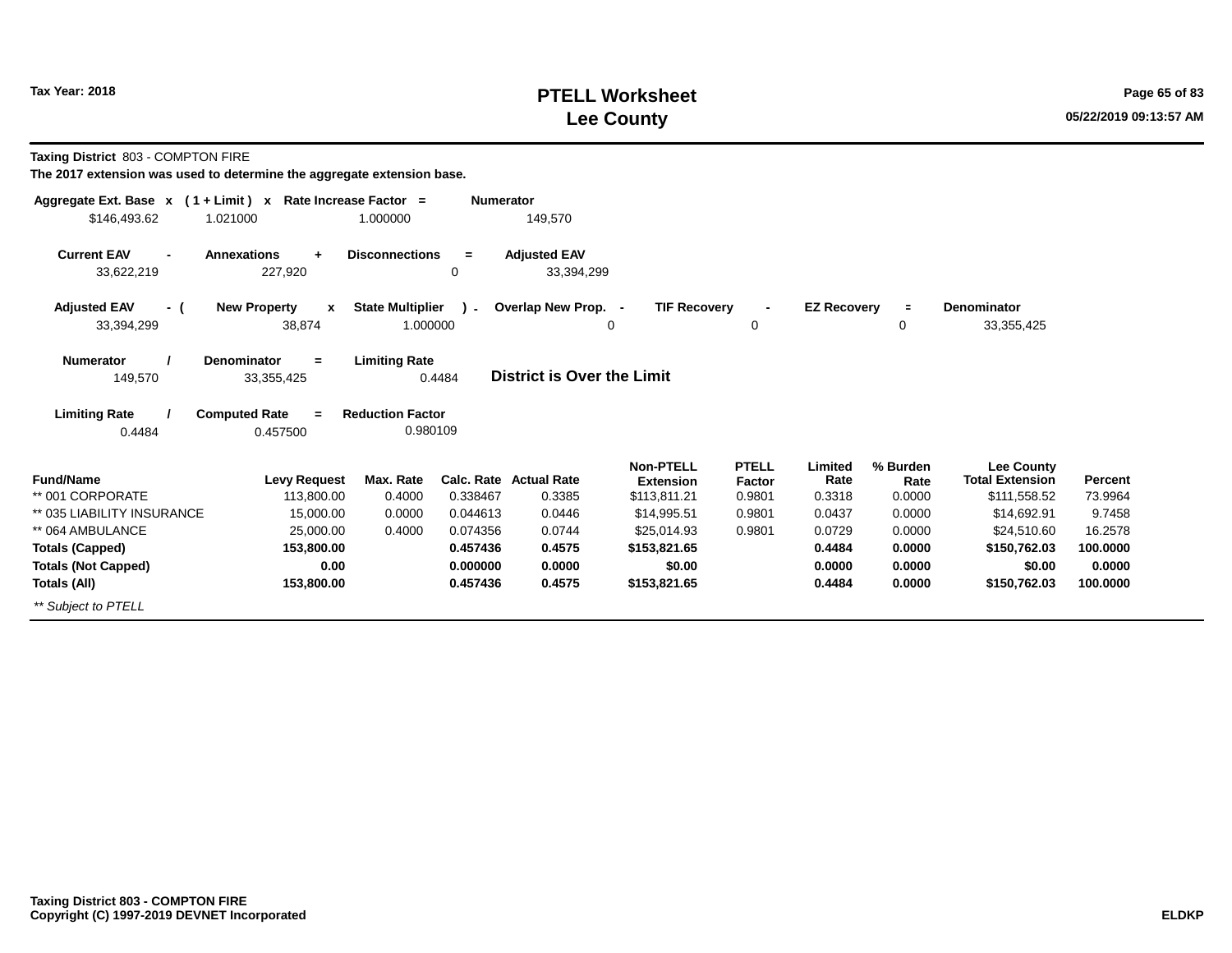## **PTELL Worksheet Tax Year: 2018 Page 66 of 83 Lee County**

**Taxing District** 807 - LEE FIRE

| Aggregate Ext. Base x (1 + Limit) x Rate Increase Factor =               |                                                               | <b>Numerator</b> |                                   |                                 |                     |                    |                |                                      |                |
|--------------------------------------------------------------------------|---------------------------------------------------------------|------------------|-----------------------------------|---------------------------------|---------------------|--------------------|----------------|--------------------------------------|----------------|
| \$107,625.82<br>1.021000                                                 | 1.000000                                                      |                  | 109,886                           |                                 |                     |                    |                |                                      |                |
| <b>Current EAV</b><br><b>Annexations</b><br>$\blacksquare$<br>24,662,617 | <b>Disconnections</b><br>$\ddot{}$<br>0                       | $=$<br>0         | <b>Adjusted EAV</b><br>24,662,617 |                                 |                     |                    |                |                                      |                |
| <b>Adjusted EAV</b><br><b>New Property</b><br>- (<br>24,662,617          | <b>State Multiplier</b><br>$\mathbf{x}$<br>1.000000<br>19,240 | $\mathbf{r}$     | Overlap New Prop. -<br>6,889      | <b>TIF Recovery</b>             | $\blacksquare$<br>0 | <b>EZ Recovery</b> | $\equiv$<br>0  | <b>Denominator</b><br>24,636,488     |                |
| <b>Denominator</b><br><b>Numerator</b><br>109,886<br>24,636,488          | <b>Limiting Rate</b><br>$=$                                   | 0.4460           | District is Over the Limit        |                                 |                     |                    |                |                                      |                |
| <b>Computed Rate</b><br><b>Limiting Rate</b><br>0.4460<br>0.454600       | <b>Reduction Factor</b><br>$\equiv$<br>0.981082               |                  |                                   |                                 |                     |                    |                |                                      |                |
| <b>Fund/Name</b>                                                         | Max. Rate                                                     |                  | <b>Calc. Rate Actual Rate</b>     | <b>Non-PTELL</b>                | <b>PTELL</b>        | Limited<br>Rate    | % Burden       | Lee County<br><b>Total Extension</b> | <b>Percent</b> |
| ** 001 CORPORATE                                                         | <b>Levy Request</b><br>75,000.00<br>0.4000                    | 0.304104         | 0.3041                            | <b>Extension</b><br>\$47,173.20 | Factor<br>0.9811    | 0.2984             | Rate<br>0.0000 | \$46,289.00                          | 66.9059        |
| ** 035 LIABILITY INSURANCE                                               | 8,700.00<br>0.0000                                            | 0.035276         | 0.0353                            | \$5,475.88                      | 0.9811              | 0.0346             | 0.0000         | \$5,367.29                           | 7.7578         |
| ** 064 AMBULANCE                                                         | 0.4000<br>28,400.00                                           | 0.115154         | 0.1152                            | \$17,870.28                     | 0.9811              | 0.1130             | 0.0000         | \$17,529.01                          | 25.3363        |
| <b>Totals (Capped)</b>                                                   | 112,100.00                                                    | 0.454534         | 0.4546                            | \$70,519.36                     |                     | 0.4460             | 0.0000         | \$69,185.30                          | 100.0000       |
| <b>Totals (Not Capped)</b>                                               | 0.00                                                          | 0.000000         | 0.0000                            | \$0.00                          |                     | 0.0000             | 0.0000         | \$0.00                               | 0.0000         |
| Totals (All)                                                             | 112,100.00                                                    | 0.454534         | 0.4546                            | \$70,519.36                     |                     | 0.4460             | 0.0000         | \$69,185.30                          | 100.0000       |
| ** Subject to PTELL                                                      |                                                               |                  |                                   |                                 |                     |                    |                |                                      |                |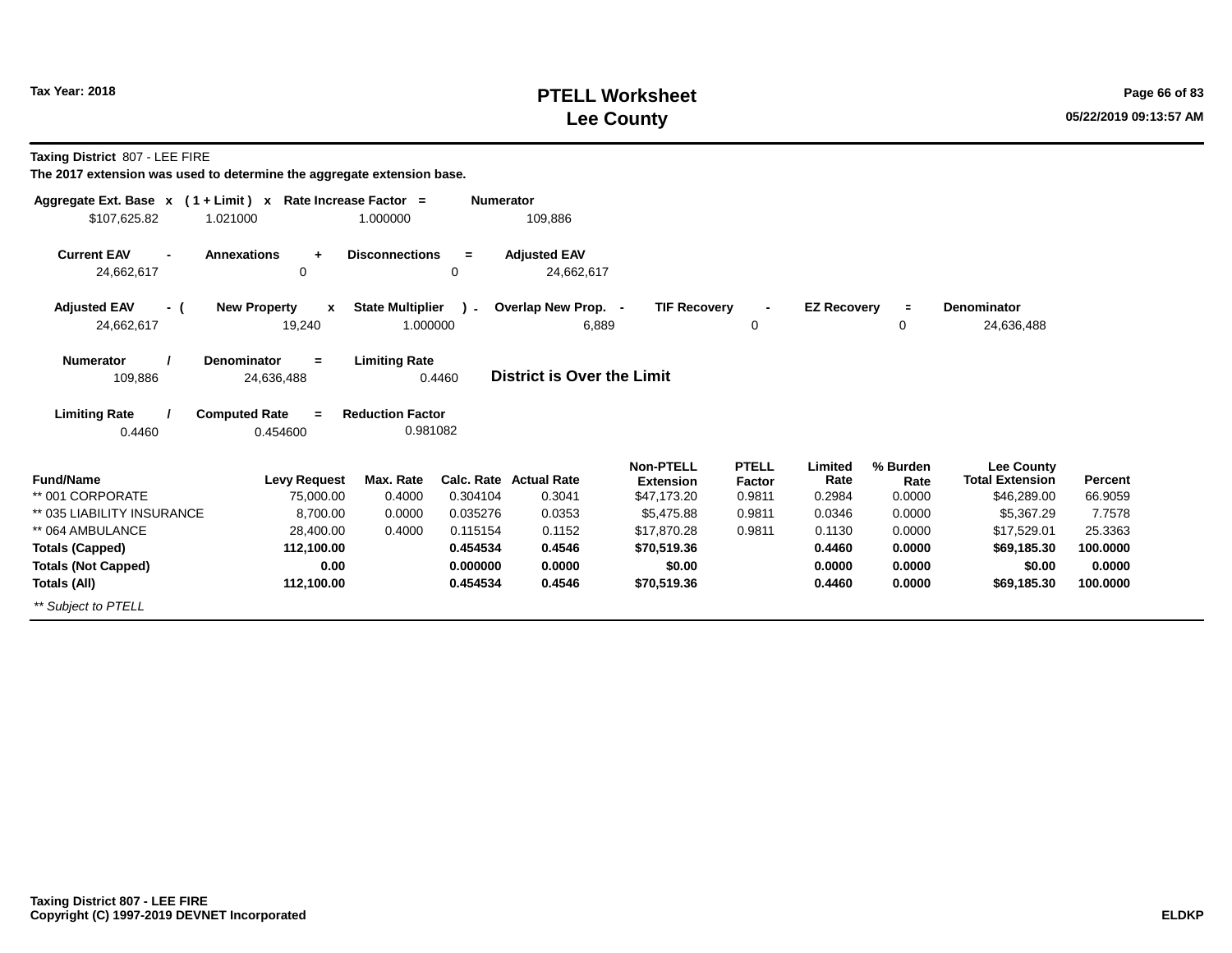# **PTELL Worksheet Tax Year: 2018 Page 67 of 83 Lee County**

**Taxing District** 810 - PAW PAW FIRE

| Aggregate Ext. Base $x$ (1 + Limit) $x$              | Rate Increase Factor =                          |                                     | <b>Numerator</b>     |                                   |                                      |                        |                    |                  |                                             |                     |
|------------------------------------------------------|-------------------------------------------------|-------------------------------------|----------------------|-----------------------------------|--------------------------------------|------------------------|--------------------|------------------|---------------------------------------------|---------------------|
| \$150,027.43                                         | 1.021000                                        | 1.000000                            |                      | 153,178                           |                                      |                        |                    |                  |                                             |                     |
| <b>Current EAV</b><br>49,326,288                     | <b>Annexations</b><br>$\ddot{\phantom{1}}$<br>0 | <b>Disconnections</b>               | $=$<br>0             | <b>Adjusted EAV</b><br>49,326,288 |                                      |                        |                    |                  |                                             |                     |
| <b>Adjusted EAV</b><br>- (<br>49,326,288             | <b>New Property</b><br>$\mathbf{x}$<br>121,927  | <b>State Multiplier</b><br>1.000000 | $\lambda$            | Overlap New Prop. -<br>38,503     | <b>TIF Recovery</b>                  | 0                      | <b>EZ Recovery</b> | $\equiv$<br>0    | <b>Denominator</b><br>49,165,858            |                     |
| <b>Numerator</b><br>153,178                          | <b>Denominator</b><br>$=$<br>49,165,858         | <b>Limiting Rate</b>                | 0.3116               | <b>District is Over the Limit</b> |                                      |                        |                    |                  |                                             |                     |
| <b>Limiting Rate</b><br>0.3116                       | <b>Computed Rate</b><br>$=$<br>0.317300         | <b>Reduction Factor</b><br>0.982036 |                      |                                   |                                      |                        |                    |                  |                                             |                     |
| <b>Fund/Name</b>                                     | <b>Levy Request</b>                             | Max. Rate                           |                      | <b>Calc. Rate Actual Rate</b>     | <b>Non-PTELL</b><br><b>Extension</b> | <b>PTELL</b><br>Factor | Limited<br>Rate    | % Burden<br>Rate | <b>Lee County</b><br><b>Total Extension</b> | Percent             |
| ** 001 CORPORATE                                     | 138,500.00                                      | 0.4000                              | 0.280783             | 0.2808                            | \$100,266.43                         | 0.9820                 | 0.2757             | 0.0000           | \$98,445.35                                 | 88.5072             |
| ** 035 LIABILITY INSURANCE<br><b>Totals (Capped)</b> | 18,000.00<br>156,500.00                         | 0.0000                              | 0.036492<br>0.317275 | 0.0365<br>0.3173                  | \$13,033.21<br>\$113,299.64          | 0.9820                 | 0.0358<br>0.3115   | 0.0000<br>0.0000 | \$12,783.26<br>\$111,228.61                 | 11.4928<br>100.0000 |
| <b>Totals (Not Capped)</b>                           | 0.00                                            |                                     | 0.000000             | 0.0000                            | \$0.00                               |                        | 0.0000             | 0.0000           | \$0.00                                      | 0.0000              |
| Totals (All)                                         | 156,500.00                                      |                                     | 0.317275             | 0.3173                            | \$113,299.64                         |                        | 0.3115             | 0.0000           | \$111,228.61                                | 100.0000            |
| ** Subject to PTELL                                  |                                                 |                                     |                      |                                   |                                      |                        |                    |                  |                                             |                     |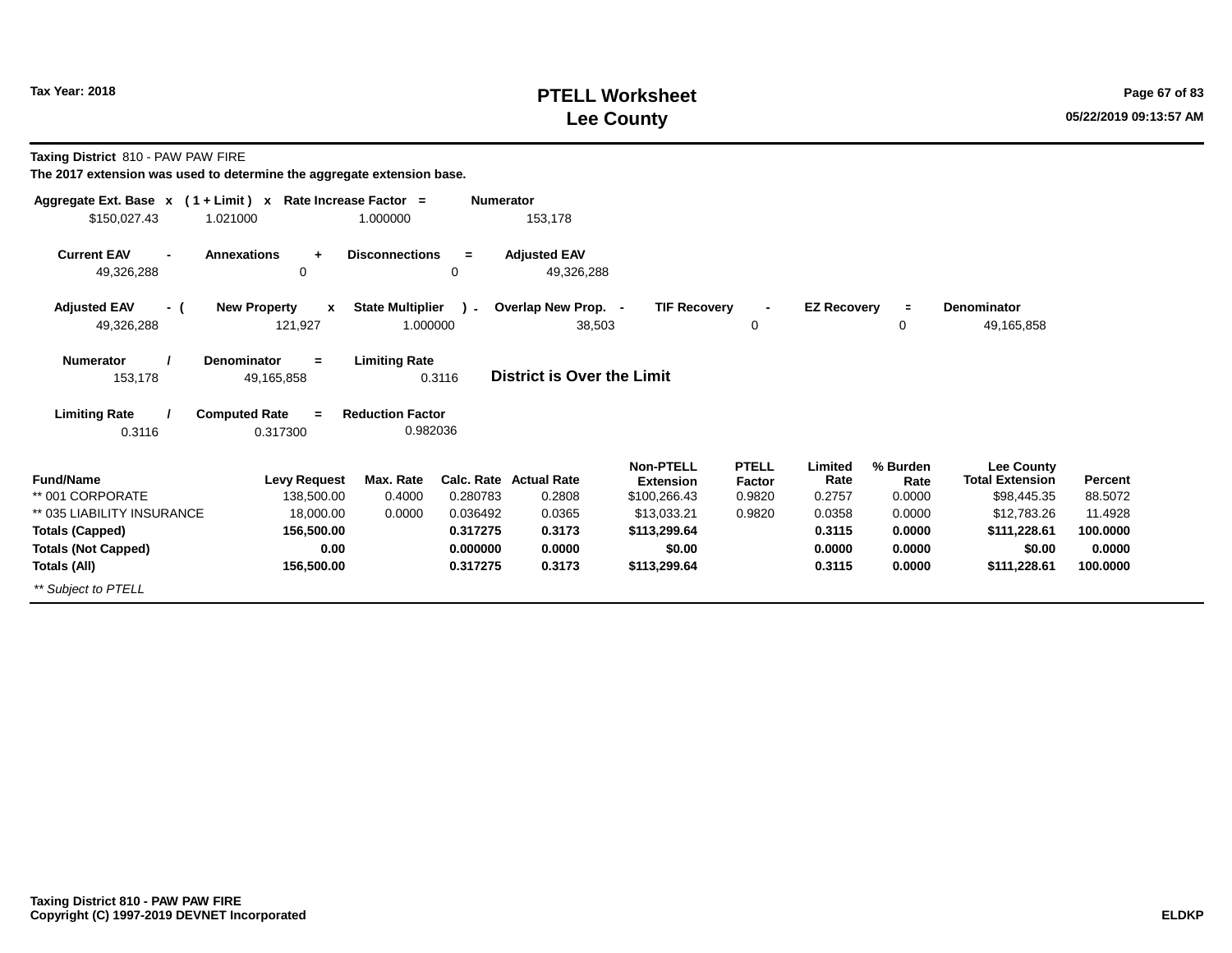# **PTELL Worksheet Tax Year: 2018 Page 68 of 83 Lee County**

**Taxing District** 814 - SUBLETTE FIRE

| Aggregate Ext. Base $x$ (1 + Limit) x Rate Increase Factor =<br>\$142,323.14 | 1.021000                                        | 1.000000                | <b>Numerator</b> | 145,312                           |                     |                |                    |          |                        |          |
|------------------------------------------------------------------------------|-------------------------------------------------|-------------------------|------------------|-----------------------------------|---------------------|----------------|--------------------|----------|------------------------|----------|
|                                                                              |                                                 |                         |                  |                                   |                     |                |                    |          |                        |          |
| <b>Current EAV</b><br>$\blacksquare$<br>61,750,648                           | <b>Annexations</b><br>$\ddot{\phantom{1}}$<br>0 | <b>Disconnections</b>   | $=$<br>0         | <b>Adjusted EAV</b><br>61,750,648 |                     |                |                    |          |                        |          |
|                                                                              |                                                 |                         |                  |                                   |                     |                |                    |          |                        |          |
| <b>Adjusted EAV</b><br>- (                                                   | <b>New Property</b><br>$\mathbf{x}$             | <b>State Multiplier</b> | $\mathbf{I}$     | Overlap New Prop. -               | <b>TIF Recovery</b> | $\blacksquare$ | <b>EZ Recovery</b> | $\equiv$ | <b>Denominator</b>     |          |
| 61,750,648                                                                   | 372,401                                         | 1.000000                |                  | 0                                 |                     | 0              |                    | 0        | 61,378,247             |          |
| <b>Numerator</b>                                                             | Denominator<br>$=$                              | <b>Limiting Rate</b>    |                  |                                   |                     |                |                    |          |                        |          |
| 145,312                                                                      | 61,378,247                                      |                         | 0.2368           | District is Within the Limit      |                     |                |                    |          |                        |          |
|                                                                              |                                                 |                         |                  |                                   |                     |                |                    |          |                        |          |
|                                                                              |                                                 |                         |                  |                                   |                     |                |                    |          |                        |          |
|                                                                              |                                                 |                         |                  |                                   |                     |                |                    |          |                        |          |
|                                                                              |                                                 |                         |                  |                                   | Non-PTELL           | <b>PTELL</b>   | Limited            | % Burden | <b>Lee County</b>      |          |
| <b>Fund/Name</b>                                                             | <b>Levy Request</b>                             | Max. Rate               |                  | Calc. Rate Actual Rate            | <b>Extension</b>    | Factor         | Rate               | Rate     | <b>Total Extension</b> | Percent  |
| ** 001 CORPORATE                                                             | 70,800.00                                       | 0.4000                  | 0.114655         | 0.1147                            | \$70,827.99         | 1.0000         | 0.1147             | 0.0000   | \$70,827.99            | 49.7614  |
| ** 064 AMBULANCE                                                             | 71,500.00                                       | 0.4000                  | 0.115788         | 0.1158                            | \$71,507.25         | 1.0000         | 0.1158             | 0.0000   | \$71,507.25            | 50.2386  |
| <b>Totals (Capped)</b>                                                       | 142,300.00                                      |                         | 0.230443         | 0.2305                            | \$142,335.24        |                | 0.2305             | 0.0000   | \$142,335.24           | 100.0000 |
| <b>Totals (Not Capped)</b>                                                   | 0.00                                            |                         | 0.000000         | 0.0000                            | \$0.00              |                | 0.0000             | 0.0000   | \$0.00                 | 0.0000   |
| Totals (All)                                                                 | 142,300.00                                      |                         | 0.230443         | 0.2305                            | \$142,335.24        |                | 0.2305             | 0.0000   | \$142,335.24           | 100.0000 |
| ** Subject to PTELL                                                          |                                                 |                         |                  |                                   |                     |                |                    |          |                        |          |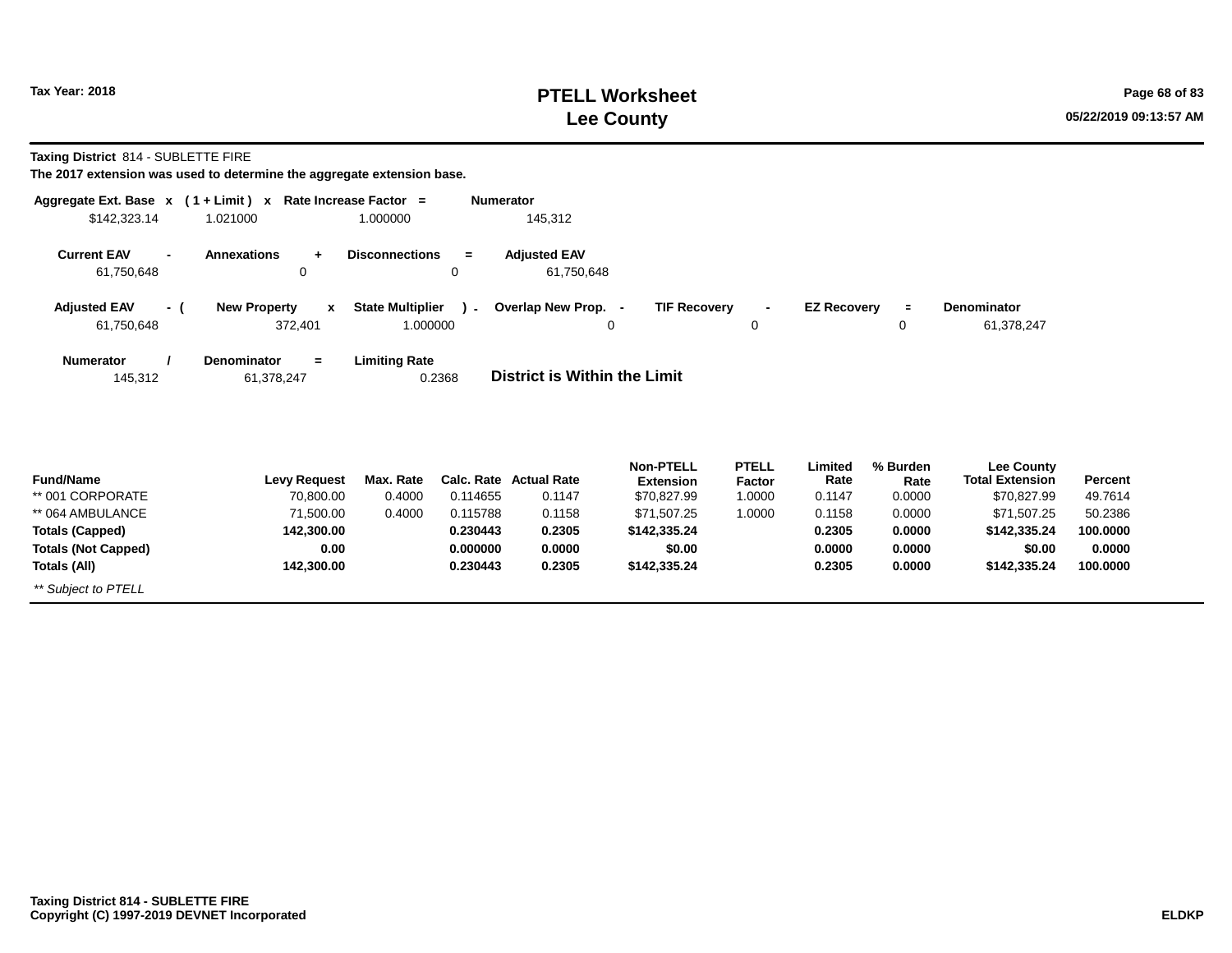# **PTELL Worksheet Tax Year:** 2018 **Lee County**

**Taxing District** 815 - WEST BROOKLYN FIRE

| Aggregate Ext. Base $x$ (1 + Limit) $x$            |                                      | Rate Increase Factor =           | <b>Numerator</b> |                                   |                                 |                  |                    |                |                                             |          |
|----------------------------------------------------|--------------------------------------|----------------------------------|------------------|-----------------------------------|---------------------------------|------------------|--------------------|----------------|---------------------------------------------|----------|
| \$112,470.18                                       | 1.021000                             | 1.000000                         |                  | 114,832                           |                                 |                  |                    |                |                                             |          |
| <b>Current EAV</b><br>$\blacksquare$<br>25,762,673 | <b>Annexations</b><br>$\ddot{}$<br>0 | <b>Disconnections</b><br>227,920 | $=$              | <b>Adjusted EAV</b>               |                                 |                  |                    |                |                                             |          |
|                                                    |                                      |                                  |                  | 25,990,593                        |                                 |                  |                    |                |                                             |          |
| <b>Adjusted EAV</b><br>- (                         | <b>New Property</b><br>x             | <b>State Multiplier</b>          | $\sim$           | Overlap New Prop. -               | <b>TIF Recovery</b>             |                  | <b>EZ Recovery</b> | $\equiv$       | <b>Denominator</b>                          |          |
| 25,990,593                                         | 45,639                               | 1.000000                         |                  |                                   | 0                               | 0                |                    | 0              | 25,944,954                                  |          |
| <b>Numerator</b>                                   | Denominator<br>$\equiv$              | <b>Limiting Rate</b>             |                  |                                   |                                 |                  |                    |                |                                             |          |
| 114,832                                            | 25,944,954                           | 0.4426                           |                  | <b>District is Over the Limit</b> |                                 |                  |                    |                |                                             |          |
| <b>Limiting Rate</b>                               | <b>Computed Rate</b><br>$=$          | <b>Reduction Factor</b>          |                  |                                   |                                 |                  |                    |                |                                             |          |
| 0.4426                                             | 0.479000                             | 0.924008                         |                  |                                   |                                 |                  |                    |                |                                             |          |
| <b>Fund/Name</b>                                   | <b>Levy Request</b>                  | Max. Rate                        |                  | <b>Calc. Rate Actual Rate</b>     | <b>Non-PTELL</b>                | <b>PTELL</b>     | Limited<br>Rate    | % Burden       | <b>Lee County</b><br><b>Total Extension</b> | Percent  |
| ** 001 CORPORATE                                   | 67,930.00                            | 0.4000                           | 0.263676         | 0.2637                            | <b>Extension</b><br>\$67,936.17 | Factor<br>0.9240 | 0.2437             | Rate<br>0.0000 | \$62,783.63                                 | 55.0610  |
| ** 064 AMBULANCE                                   | 55,479.00                            | 0.4000                           | 0.215346         | 0.2153                            | \$55,467.03                     | 0.9240           | 0.1989             | 0.0000         | \$51,241.96                                 | 44.9390  |
| <b>Totals (Capped)</b>                             | 123,409.00                           |                                  | 0.479022         | 0.4790                            | \$123,403.20                    |                  | 0.4426             | 0.0000         | \$114,025.59                                | 100.0000 |
| <b>Totals (Not Capped)</b>                         | 0.00                                 |                                  | 0.000000         | 0.0000                            | \$0.00                          |                  | 0.0000             | 0.0000         | \$0.00                                      | 0.0000   |
| Totals (All)                                       | 123,409.00                           |                                  | 0.479022         | 0.4790                            | \$123,403.20                    |                  | 0.4426             | 0.0000         | \$114,025.59                                | 100.0000 |
| ** Subject to PTELL                                |                                      |                                  |                  |                                   |                                 |                  |                    |                |                                             |          |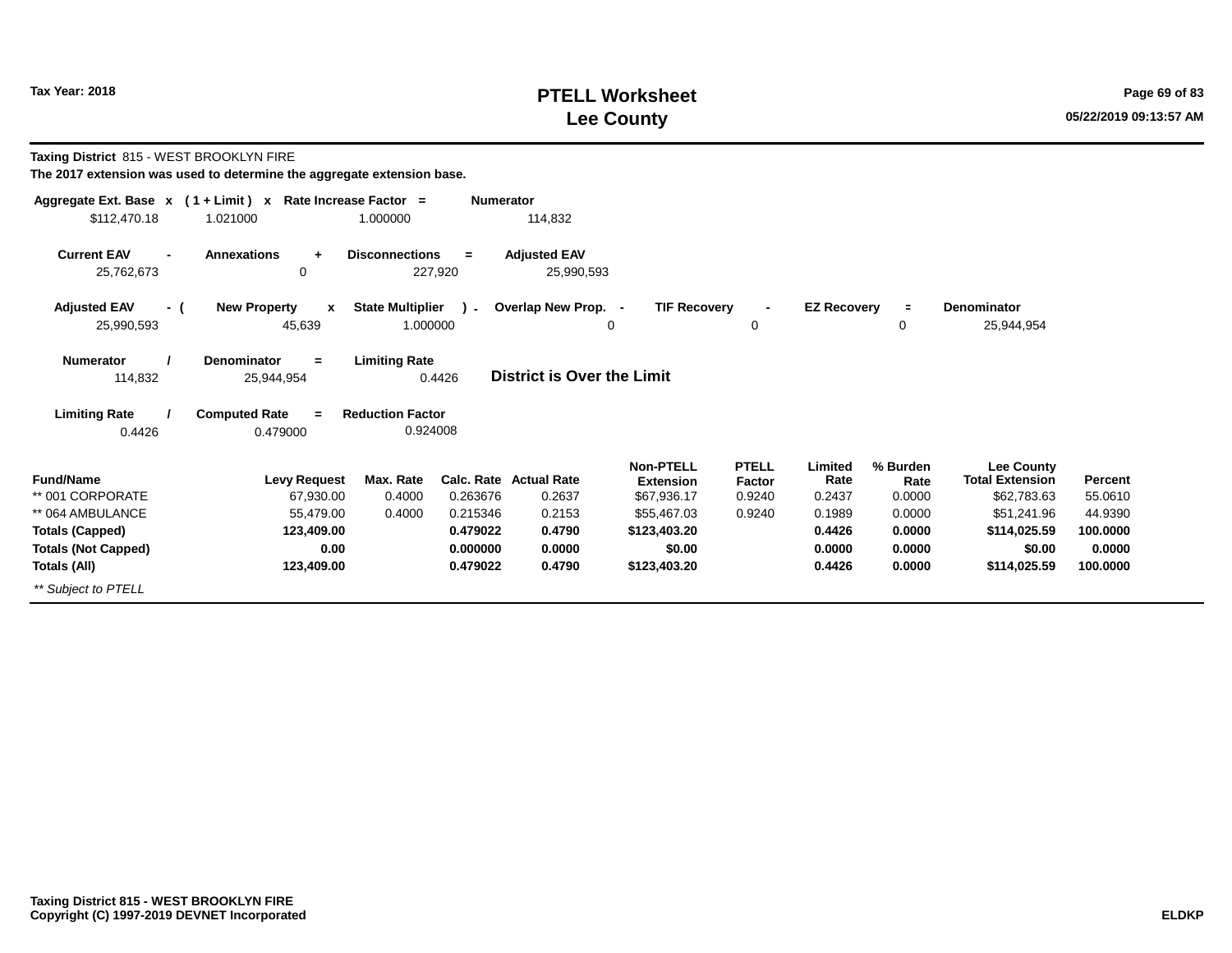# **PTELL Worksheet Tax Year: 2018 Page 70 of 83 Lee County**

**Taxing District** 816 - DIXON FIRE-CITY

| Aggregate Ext. Base $x$ (1 + Limit) x Rate Increase Factor = |                                                                             |                                                 | <b>Numerator</b> |                                   |                                                |                                  |                           |                            |                                                       |                   |
|--------------------------------------------------------------|-----------------------------------------------------------------------------|-------------------------------------------------|------------------|-----------------------------------|------------------------------------------------|----------------------------------|---------------------------|----------------------------|-------------------------------------------------------|-------------------|
| \$499,436.61                                                 | 1.021000                                                                    | 1.000000                                        |                  | 509,925                           |                                                |                                  |                           |                            |                                                       |                   |
| <b>Current EAV</b><br>$\blacksquare$<br>91,130,295           | <b>Annexations</b><br>$\ddot{}$<br>0                                        | <b>Disconnections</b>                           | $=$<br>0         | <b>Adjusted EAV</b><br>91,130,295 |                                                |                                  |                           |                            |                                                       |                   |
| <b>Adjusted EAV</b><br>- (                                   | <b>New Property</b><br>$\mathbf{x}$                                         | <b>State Multiplier</b>                         | $\sim$           | Overlap New Prop. -               | <b>TIF Recovery</b>                            | $\blacksquare$                   | <b>EZ Recovery</b>        |                            | <b>Denominator</b>                                    |                   |
| 91,130,295                                                   | 109,591                                                                     | 1.000000                                        |                  |                                   | 0                                              | 0                                |                           | 0                          | 91,020,704                                            |                   |
| <b>Numerator</b><br>509,925<br><b>Limiting Rate</b>          | <b>Denominator</b><br>$\equiv$<br>91,020,704<br><b>Computed Rate</b><br>$=$ | <b>Limiting Rate</b><br><b>Reduction Factor</b> | 0.5602           | District is Over the Limit        |                                                |                                  |                           |                            |                                                       |                   |
| 0.5602                                                       | 0.576100                                                                    | 0.972401                                        |                  |                                   |                                                |                                  |                           |                            |                                                       |                   |
| <b>Fund/Name</b><br>** 012 FIRE PROTECTION                   | <b>Levy Request</b><br>0.00                                                 | Max. Rate<br>0.6000                             | 0.000000         | Calc. Rate Actual Rate<br>0.0000  | <b>Non-PTELL</b><br><b>Extension</b><br>\$0.00 | <b>PTELL</b><br>Factor<br>1.0000 | Limited<br>Rate<br>0.0000 | % Burden<br>Rate<br>0.0000 | <b>Lee County</b><br><b>Total Extension</b><br>\$0.00 | Percent<br>0.0000 |
| ** 013 FIRE PENSION                                          | 525,000.00                                                                  | 0.0000                                          | 0.576098         | 0.5761                            | \$525,001.63                                   | 0.9724                           | 0.5602                    | 0.0000                     | \$510,511.91                                          | 100.0000          |
| <b>Totals (Capped)</b>                                       | 525,000.00                                                                  |                                                 | 0.576098         | 0.5761                            | \$525,001.63                                   |                                  | 0.5602                    | 0.0000                     | \$510,511.91                                          | 100.0000          |
| <b>Totals (Not Capped)</b>                                   | 0.00                                                                        |                                                 | 0.000000         | 0.0000                            | \$0.00                                         |                                  | 0.0000                    | 0.0000                     | \$0.00                                                | 0.0000            |
| Totals (All)                                                 | 525,000.00                                                                  |                                                 | 0.576098         | 0.5761                            | \$525,001.63                                   |                                  | 0.5602                    | 0.0000                     | \$510,511.91                                          | 100.0000          |
| ** Subject to PTELL                                          |                                                                             |                                                 |                  |                                   |                                                |                                  |                           |                            |                                                       |                   |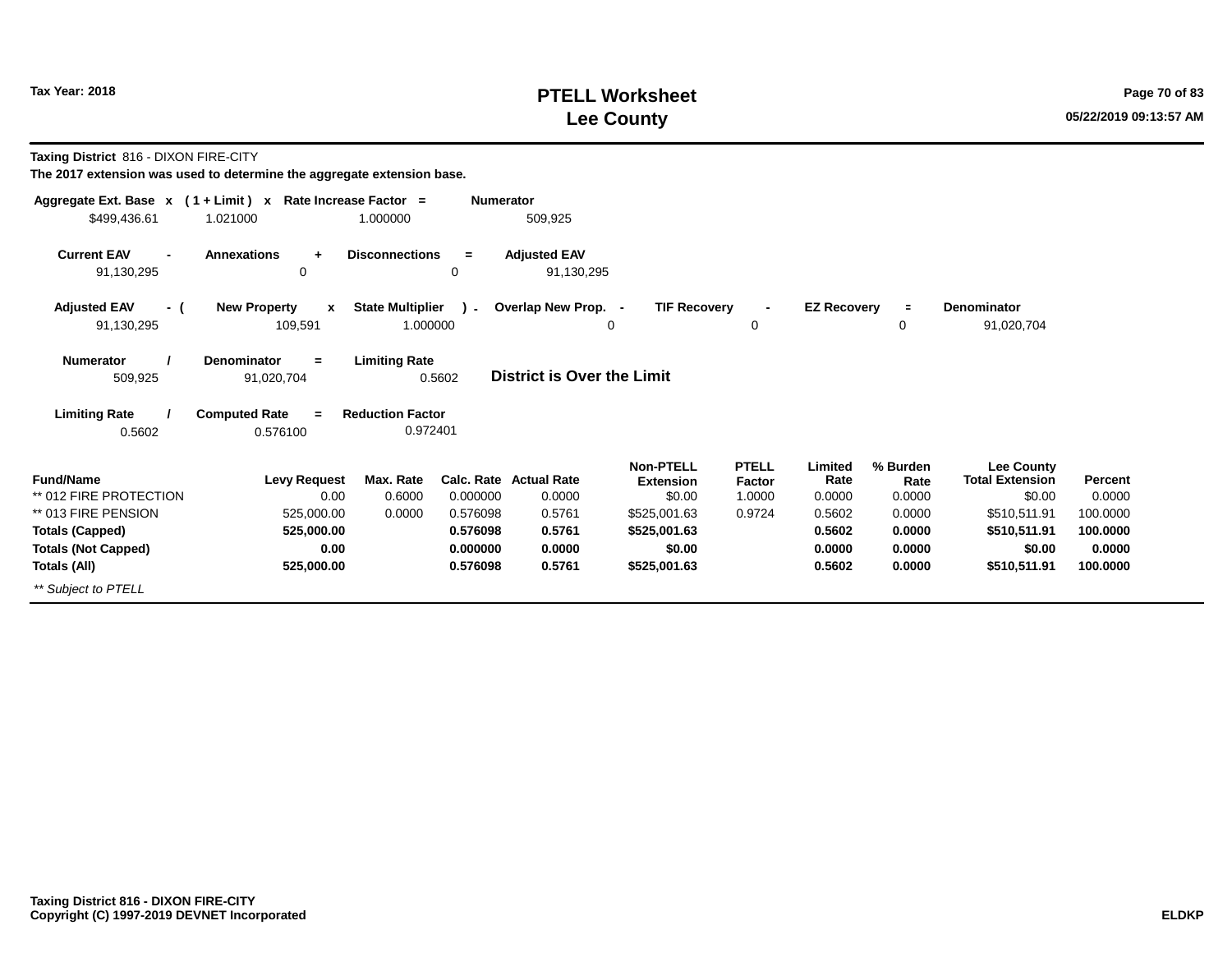# **PTELL Worksheet Tax Year: 2018 Page 71 of 83 Lee County**

|                                                      | Taxing District 821 - NACHUSA-FRANKLIN GROVE MTD<br>The 2016 extension was used to determine the aggregate extension base. |                                     |                      |                                   |                                      |                        |                    |                  |                                             |                    |
|------------------------------------------------------|----------------------------------------------------------------------------------------------------------------------------|-------------------------------------|----------------------|-----------------------------------|--------------------------------------|------------------------|--------------------|------------------|---------------------------------------------|--------------------|
|                                                      | Aggregate Ext. Base $x$ (1 + Limit) x Rate Increase Factor =                                                               |                                     | <b>Numerator</b>     |                                   |                                      |                        |                    |                  |                                             |                    |
| \$11,912.53                                          | 1.021000                                                                                                                   | 1.000000                            |                      | 12,163                            |                                      |                        |                    |                  |                                             |                    |
| <b>Current EAV</b><br>$\blacksquare$<br>38,823,164   | <b>Annexations</b><br>$+$<br>0                                                                                             | <b>Disconnections</b>               | $\equiv$<br>0        | <b>Adjusted EAV</b><br>38,823,164 |                                      |                        |                    |                  |                                             |                    |
| <b>Adjusted EAV</b><br>- (<br>38,823,164             | <b>New Property</b><br>$\mathbf{x}$<br>480,487                                                                             | <b>State Multiplier</b><br>1.000000 | $\lambda$            | Overlap New Prop. -               | <b>TIF Recovery</b><br>0             | $\sim$<br>0            | <b>EZ Recovery</b> | $\equiv$<br>0    | Denominator<br>38,342,677                   |                    |
| <b>Numerator</b><br>12,163                           | <b>Denominator</b><br>$=$<br>38,342,677                                                                                    | <b>Limiting Rate</b>                | 0.0317               | District is Within the Limit      |                                      |                        |                    |                  |                                             |                    |
| <b>Fund/Name</b>                                     | <b>Levy Request</b>                                                                                                        | Max. Rate                           |                      | <b>Calc. Rate Actual Rate</b>     | <b>Non-PTELL</b><br><b>Extension</b> | <b>PTELL</b><br>Factor | Limited<br>Rate    | % Burden<br>Rate | <b>Lee County</b><br><b>Total Extension</b> | Percent            |
| ** 147 CORPORATE                                     | 11,916.00                                                                                                                  | 0.0000                              | 0.030693             | 0.0307<br>0.0307                  | \$11,918.71                          | 1.0000                 | 0.0307             | 0.0000           | \$11,918.71                                 | 100.0000           |
| <b>Totals (Capped)</b><br><b>Totals (Not Capped)</b> | 11,916.00<br>0.00                                                                                                          |                                     | 0.030693<br>0.000000 | 0.0000                            | \$11,918.71<br>\$0.00                |                        | 0.0307<br>0.0000   | 0.0000<br>0.0000 | \$11,918.71<br>\$0.00                       | 100.0000<br>0.0000 |
| Totals (All)                                         | 11,916.00                                                                                                                  |                                     | 0.030693             | 0.0307                            | \$11,918.71                          |                        | 0.0307             | 0.0000           | \$11,918.71                                 | 100.0000           |
| ** Subject to PTELL                                  |                                                                                                                            |                                     |                      |                                   |                                      |                        |                    |                  |                                             |                    |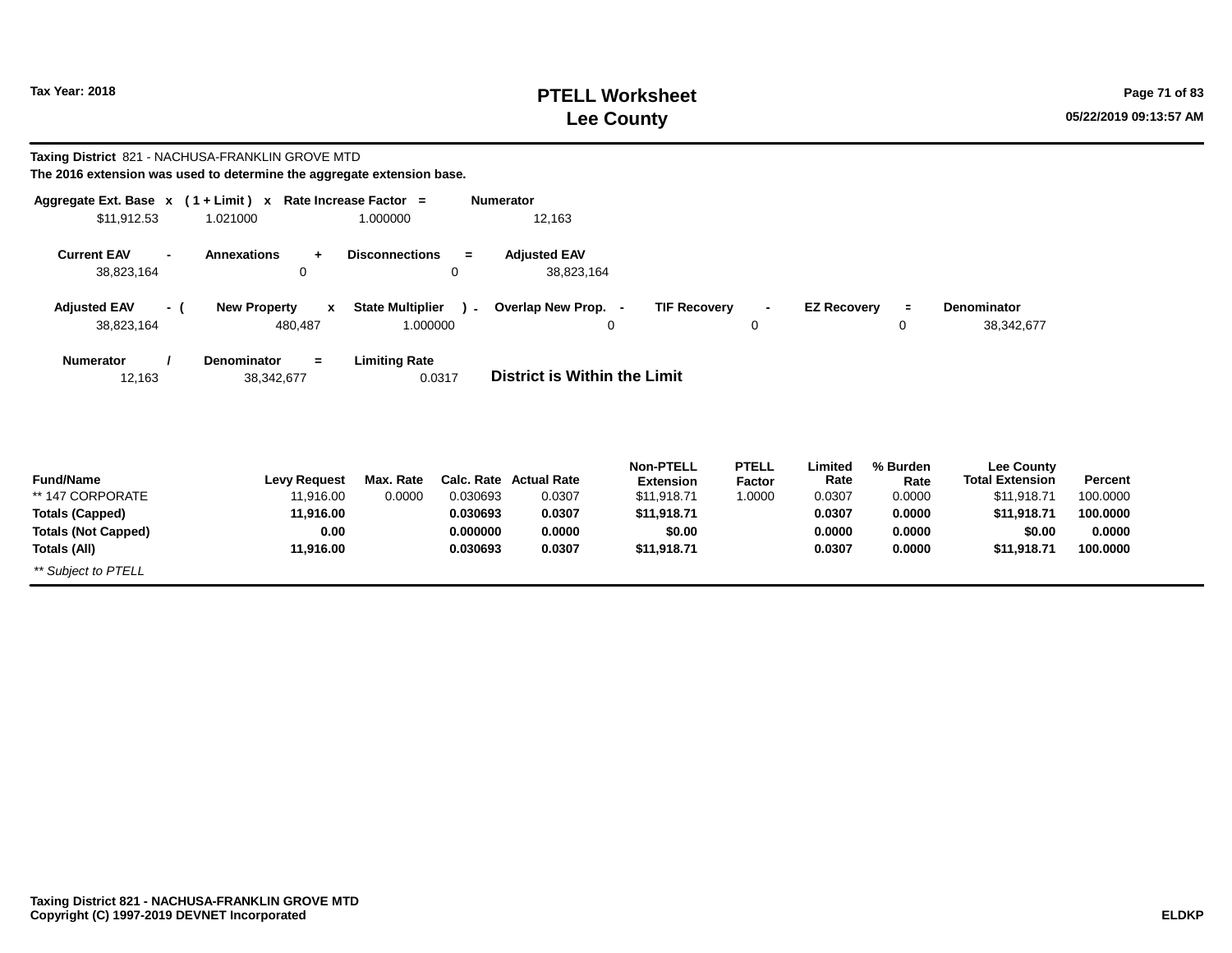# **PTELL Worksheet Tax Year: 2018 Page 72 of 83 Lee County**

**Taxing District** 822 - ASHTON-BRADFORD MTD

| Aggregate Ext. Base x                              | $(1 + Limit) x$                                           | Rate Increase Factor =                        | <b>Numerator</b>                  |                                                     |                                         |                           |                            |                                                            |                            |
|----------------------------------------------------|-----------------------------------------------------------|-----------------------------------------------|-----------------------------------|-----------------------------------------------------|-----------------------------------------|---------------------------|----------------------------|------------------------------------------------------------|----------------------------|
| \$15,858.90                                        | 1.021000                                                  | 1.000000                                      | 16,192                            |                                                     |                                         |                           |                            |                                                            |                            |
| <b>Current EAV</b><br>$\blacksquare$<br>45,858,852 | <b>Annexations</b><br>$\ddot{\phantom{1}}$<br>$\mathbf 0$ | <b>Disconnections</b><br>$\equiv$<br>0        | <b>Adjusted EAV</b><br>45,858,852 |                                                     |                                         |                           |                            |                                                            |                            |
| <b>Adjusted EAV</b><br>- (<br>45,858,852           | <b>New Property</b><br>$\mathbf{x}$<br>347,960            | <b>State Multiplier</b><br>1.000000           | ) - Overlap New Prop. -<br>0      | <b>TIF Recovery</b>                                 | $\overline{\phantom{a}}$<br>0           | <b>EZ Recovery</b>        | $\mathbf 0$                | Denominator<br>45,510,892                                  |                            |
| <b>Numerator</b><br>16,192                         | <b>Denominator</b><br>$=$<br>45,510,892                   | <b>Limiting Rate</b><br>0.0356                | <b>District is Over the Limit</b> |                                                     |                                         |                           |                            |                                                            |                            |
| <b>Limiting Rate</b><br>0.0356                     | <b>Computed Rate</b><br>$\equiv$<br>0.036300              | <b>Reduction Factor</b><br>0.980716           |                                   |                                                     |                                         |                           |                            |                                                            |                            |
| <b>Fund/Name</b><br>** 147 CORPORATE               | <b>Levy Request</b><br>16,650.00                          | Max. Rate<br>Calc. Rate<br>0.0000<br>0.036307 | <b>Actual Rate</b><br>0.0363      | <b>Non-PTELL</b><br><b>Extension</b><br>\$16,646.76 | <b>PTELL</b><br><b>Factor</b><br>0.9807 | Limited<br>Rate<br>0.0356 | % Burden<br>Rate<br>0.0000 | <b>Lee County</b><br><b>Total Extension</b><br>\$16,325.75 | <b>Percent</b><br>100.0000 |
| <b>Totals (Capped)</b>                             | 16,650.00                                                 | 0.036307                                      | 0.0363                            | \$16,646.76                                         |                                         | 0.0356                    | 0.0000                     | \$16,325.75                                                | 100.0000                   |
| <b>Totals (Not Capped)</b>                         | 0.00                                                      | 0.000000                                      | 0.0000                            | \$0.00                                              |                                         | 0.0000                    | 0.0000                     | \$0.00                                                     | 0.0000                     |
| Totals (All)                                       | 16,650.00                                                 | 0.036307                                      | 0.0363                            | \$16,646.76                                         |                                         | 0.0356                    | 0.0000                     | \$16,325.75                                                | 100.0000                   |
| ** Subject to PTELL                                |                                                           |                                               |                                   |                                                     |                                         |                           |                            |                                                            |                            |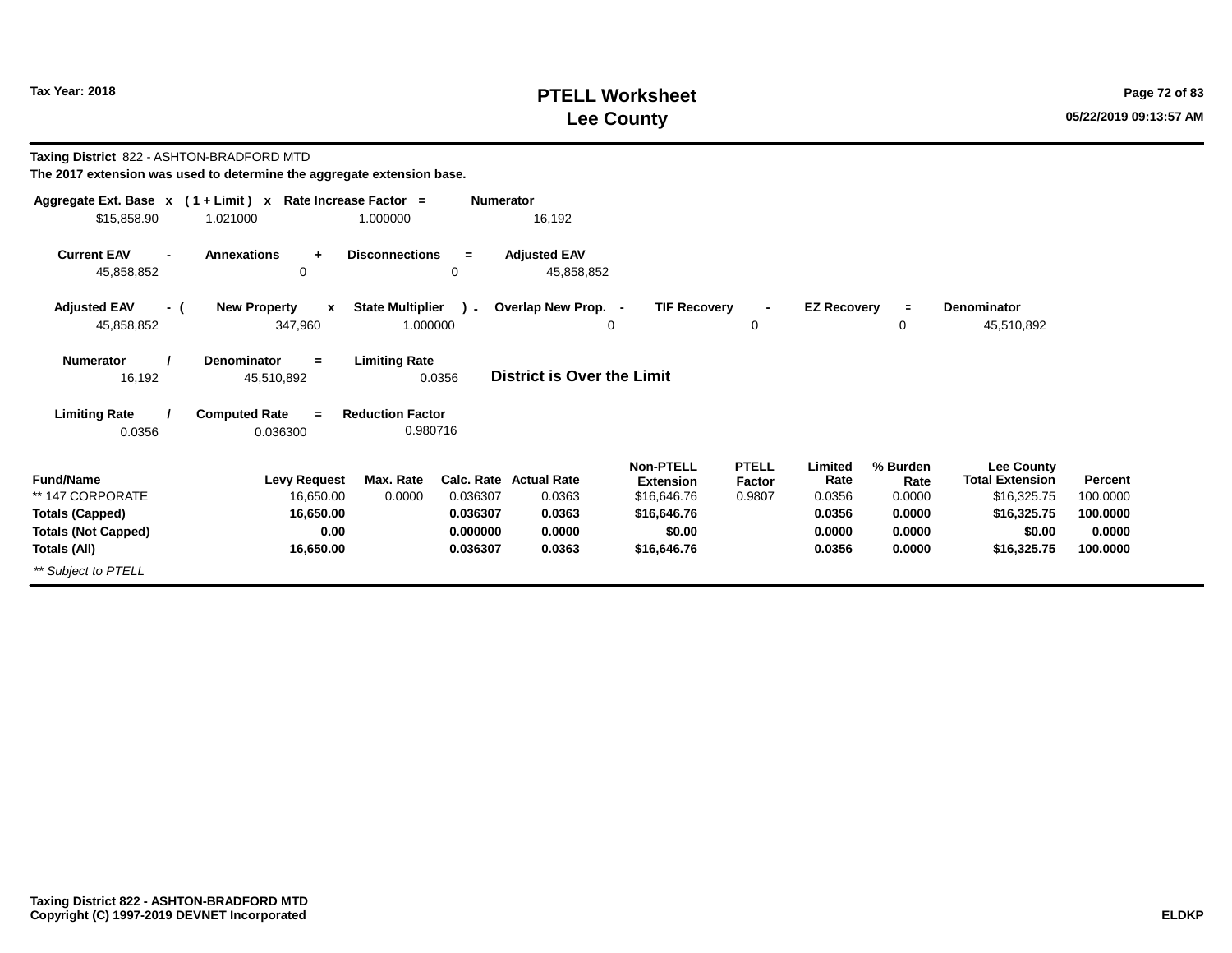# **PTELL Worksheet Tax Year: 2018 Page 73 of 83 Lee County**

**Taxing District** 823 - REY-ALTO-VI-WC MTD

| Aggregate Ext. Base x (1+Limit) x Rate Increase Factor = |                                     |                         | <b>Numerator</b> |                                     |                     |                |                    |          |                        |          |
|----------------------------------------------------------|-------------------------------------|-------------------------|------------------|-------------------------------------|---------------------|----------------|--------------------|----------|------------------------|----------|
| \$13,514.12                                              | 1.021000                            | 1.000000                |                  | 13,798                              |                     |                |                    |          |                        |          |
| <b>Current EAV</b><br>$\blacksquare$                     | <b>Annexations</b><br>$\ddot{}$     | <b>Disconnections</b>   | $=$              | <b>Adjusted EAV</b>                 |                     |                |                    |          |                        |          |
| 79,212,873                                               | 0                                   |                         | 0                | 79,212,873                          |                     |                |                    |          |                        |          |
| <b>Adjusted EAV</b><br>- (                               | <b>New Property</b><br>$\mathbf{x}$ | <b>State Multiplier</b> | $\mathcal{L}$    | Overlap New Prop. -                 | <b>TIF Recovery</b> | $\blacksquare$ | <b>EZ Recovery</b> | $\equiv$ | <b>Denominator</b>     |          |
| 79,212,873                                               | 387,341                             | 1.000000                |                  | 0                                   |                     | 0              |                    | 0        | 78,825,532             |          |
| <b>Numerator</b>                                         | <b>Denominator</b><br>$=$           | <b>Limiting Rate</b>    |                  |                                     |                     |                |                    |          |                        |          |
| 13,798                                                   | 78,825,532                          |                         | 0.0175           | <b>District is Within the Limit</b> |                     |                |                    |          |                        |          |
|                                                          |                                     |                         |                  |                                     |                     |                |                    |          |                        |          |
|                                                          |                                     |                         |                  |                                     |                     |                |                    |          |                        |          |
|                                                          |                                     |                         |                  |                                     | <b>Non-PTELL</b>    | <b>PTELL</b>   | Limited            | % Burden | <b>Lee County</b>      |          |
| <b>Fund/Name</b>                                         | <b>Levy Request</b>                 | Max. Rate               |                  | <b>Calc. Rate Actual Rate</b>       | <b>Extension</b>    | Factor         | Rate               | Rate     | <b>Total Extension</b> | Percent  |
| ** 147 CORPORATE                                         | 5,000.00                            | 0.0000                  | 0.006312         | 0.0063                              | \$4,990.41          | 1.0000         | 0.0063             | 0.0000   | \$4,990.41             | 100.0000 |
| <b>Totals (Capped)</b>                                   | 5,000.00                            |                         | 0.006312         | 0.0063                              | \$4,990.41          |                | 0.0063             | 0.0000   | \$4,990.41             | 100.0000 |
| <b>Totals (Not Capped)</b>                               | 0.00                                |                         | 0.000000         | 0.0000                              | \$0.00              |                | 0.0000             | 0.0000   | \$0.00                 | 0.0000   |
| Totals (All)                                             | 5,000.00                            |                         | 0.006312         | 0.0063                              | \$4,990.41          |                | 0.0063             | 0.0000   | \$4,990.41             | 100.0000 |
| ** Subject to PTELL                                      |                                     |                         |                  |                                     |                     |                |                    |          |                        |          |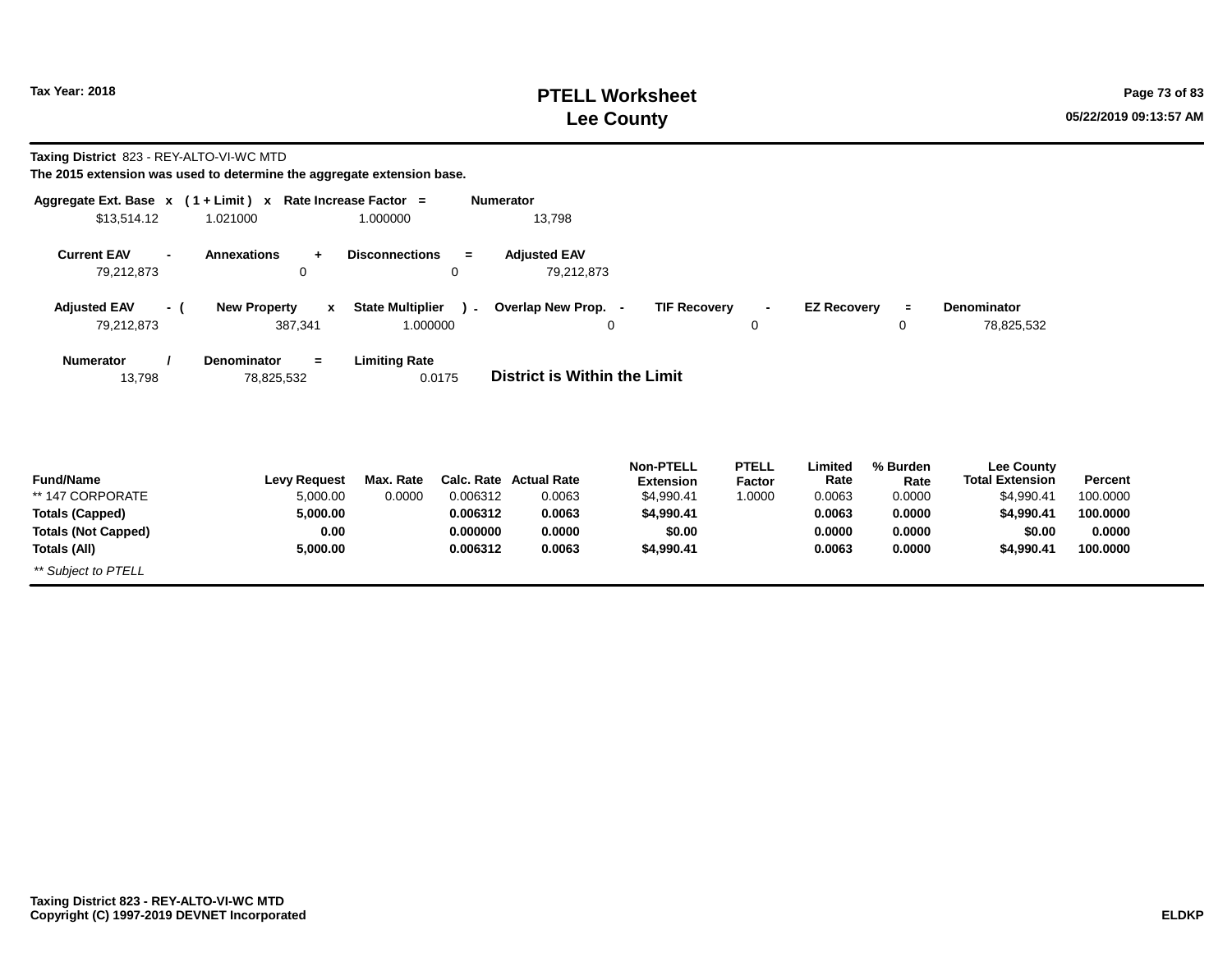# **PTELL Worksheet Tax Year: 2018 Page 74 of 83 Lee County**

**Taxing District** 824 - NELSON-HARMON MTD

|                                                    | Aggregate Ext. Base x (1 + Limit) x Rate Increase Factor = |                                                     | <b>Numerator</b>                  |                                      |                               |                    |                  |                                             |          |
|----------------------------------------------------|------------------------------------------------------------|-----------------------------------------------------|-----------------------------------|--------------------------------------|-------------------------------|--------------------|------------------|---------------------------------------------|----------|
| \$17,925.86                                        | 1.021000                                                   | 1.000000                                            | 18,302                            |                                      |                               |                    |                  |                                             |          |
| <b>Current EAV</b><br>$\blacksquare$<br>48,477,904 | <b>Annexations</b><br>$\ddot{\phantom{1}}$<br>0            | <b>Disconnections</b><br>$\equiv$<br>0              | <b>Adjusted EAV</b><br>48,477,904 |                                      |                               |                    |                  |                                             |          |
| <b>Adjusted EAV</b><br>- (<br>48,477,904           | <b>New Property</b><br>$\mathbf{x}$<br>163,144             | <b>State Multiplier</b><br>$\mathbf{1}$<br>1.000000 | Overlap New Prop. -<br>0          | <b>TIF Recovery</b>                  | 0                             | <b>EZ Recovery</b> | $\equiv$<br>0    | <b>Denominator</b><br>48,314,760            |          |
| <b>Numerator</b><br>18,302                         | <b>Denominator</b><br>$=$<br>48,314,760                    | <b>Limiting Rate</b><br>0.0379                      | District is Over the Limit        |                                      |                               |                    |                  |                                             |          |
| <b>Limiting Rate</b><br>0.0379                     | <b>Computed Rate</b><br>$=$<br>0.038800                    | <b>Reduction Factor</b><br>0.976804                 |                                   |                                      |                               |                    |                  |                                             |          |
| <b>Fund/Name</b>                                   | <b>Levy Request</b>                                        | Max. Rate                                           | Calc. Rate Actual Rate            | <b>Non-PTELL</b><br><b>Extension</b> | <b>PTELL</b><br><b>Factor</b> | Limited<br>Rate    | % Burden<br>Rate | <b>Lee County</b><br><b>Total Extension</b> | Percent  |
| ** 147 CORPORATE                                   | 18,800.00                                                  | 0.0000<br>0.038781                                  | 0.0388                            | \$18,809.43                          | 0.9768                        | 0.0379             | 0.0000           | \$18,373.13                                 | 100.0000 |
| <b>Totals (Capped)</b>                             | 18,800.00                                                  | 0.038781                                            | 0.0388                            | \$18,809.43                          |                               | 0.0379             | 0.0000           | \$18,373.13                                 | 100.0000 |
| <b>Totals (Not Capped)</b>                         | 0.00                                                       | 0.000000                                            | 0.0000                            | \$0.00                               |                               | 0.0000             | 0.0000           | \$0.00                                      | 0.0000   |
| Totals (All)                                       | 18,800.00                                                  | 0.038781                                            | 0.0388                            | \$18,809.43                          |                               | 0.0379             | 0.0000           | \$18,373.13                                 | 100.0000 |
| ** Subject to PTELL                                |                                                            |                                                     |                                   |                                      |                               |                    |                  |                                             |          |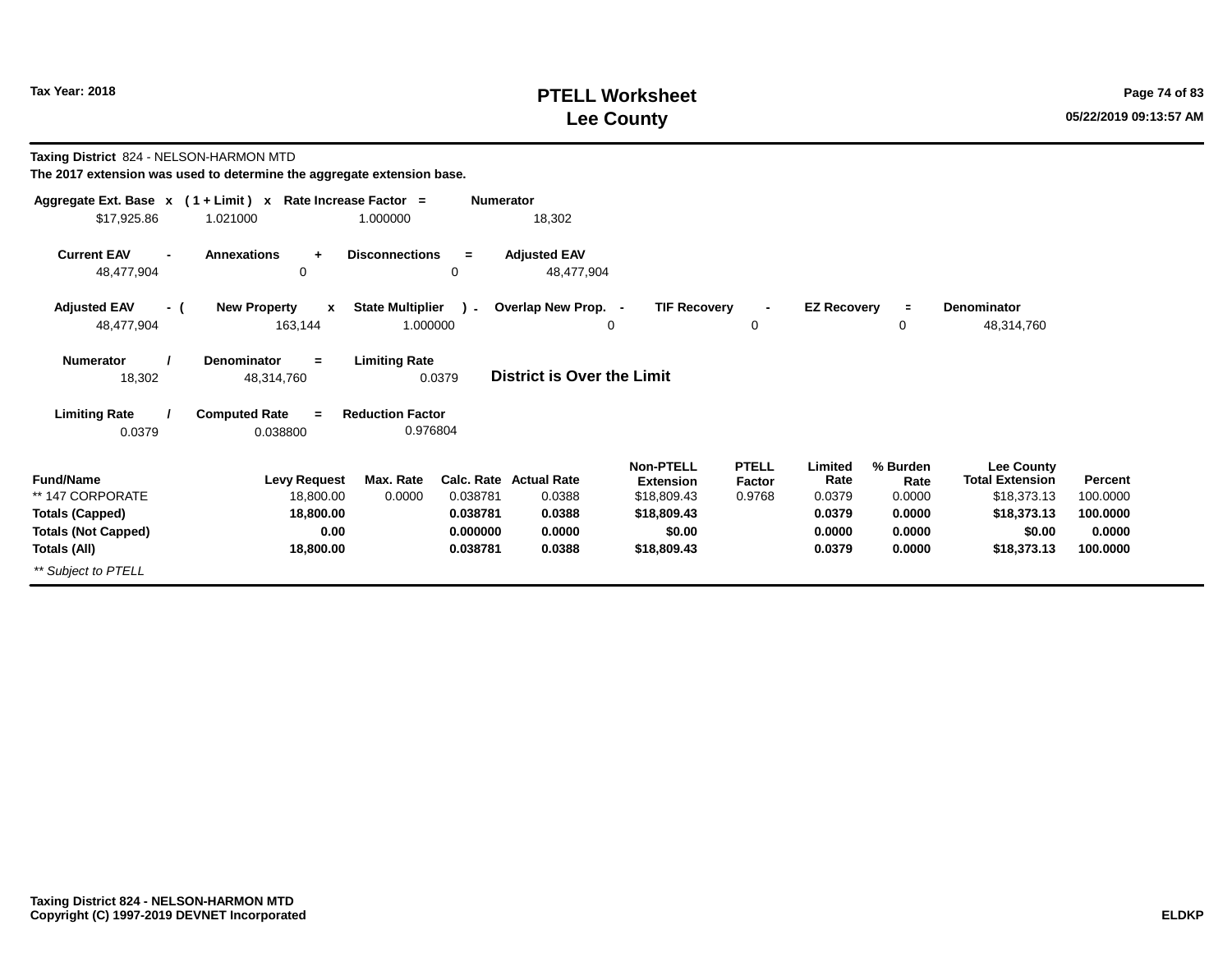# **PTELL Worksheet Tax Year: 2018 Page 75 of 83 Lee County**

| <b>Taxing District</b> 825 - E GR-HAM-MAR-SO DIX MTD<br>The 2017 extension was used to determine the aggregate extension base. |                                                |                                     |                                  |                                         |                                                     |                                  |                            |                            |                                                            |                                |
|--------------------------------------------------------------------------------------------------------------------------------|------------------------------------------------|-------------------------------------|----------------------------------|-----------------------------------------|-----------------------------------------------------|----------------------------------|----------------------------|----------------------------|------------------------------------------------------------|--------------------------------|
| Aggregate Ext. Base $x$ (1 + Limit) $x$ Rate Increase Factor =<br>\$18,525.79                                                  | 1.021000                                       | 1.000000                            | <b>Numerator</b>                 | 18,915                                  |                                                     |                                  |                            |                            |                                                            |                                |
| <b>Current EAV</b><br>$\blacksquare$<br>99,654,335                                                                             | <b>Annexations</b><br>$\ddot{}$<br>0           | <b>Disconnections</b>               | $\equiv$<br>$\mathbf 0$          | <b>Adjusted EAV</b><br>99,654,335       |                                                     |                                  |                            |                            |                                                            |                                |
| <b>Adjusted EAV</b><br>- (<br>99,654,335                                                                                       | <b>New Property</b><br>$\mathbf{x}$<br>854,188 | <b>State Multiplier</b><br>1.000000 | $\lambda$                        | Overlap New Prop. -<br>0                | <b>TIF Recovery</b>                                 | $\blacksquare$<br>0              | <b>EZ Recovery</b>         | $\equiv$<br>0              | Denominator<br>98,800,147                                  |                                |
| <b>Numerator</b><br>18,915                                                                                                     | Denominator<br>$=$<br>98,800,147               | <b>Limiting Rate</b><br>0.0191      |                                  | District is Within the Limit            |                                                     |                                  |                            |                            |                                                            |                                |
| <b>Fund/Name</b><br>** 147 CORPORATE                                                                                           | <b>Levy Request</b><br>18,500.00               | Max. Rate<br>0.0000                 | 0.018564                         | <b>Calc. Rate Actual Rate</b><br>0.0186 | <b>Non-PTELL</b><br><b>Extension</b><br>\$18,535.71 | <b>PTELL</b><br>Factor<br>1.0000 | Limited<br>Rate<br>0.0186  | % Burden<br>Rate<br>0.0000 | <b>Lee County</b><br><b>Total Extension</b><br>\$18,535.71 | Percent<br>100.0000            |
| <b>Totals (Capped)</b><br><b>Totals (Not Capped)</b><br>Totals (All)                                                           | 18,500.00<br>0.00<br>18,500.00                 |                                     | 0.018564<br>0.000000<br>0.018564 | 0.0186<br>0.0000<br>0.0186              | \$18,535.71<br>\$0.00<br>\$18,535.71                |                                  | 0.0186<br>0.0000<br>0.0186 | 0.0000<br>0.0000<br>0.0000 | \$18,535.71<br>\$0.00<br>\$18,535.71                       | 100.0000<br>0.0000<br>100.0000 |
| ** Subject to PTELL                                                                                                            |                                                |                                     |                                  |                                         |                                                     |                                  |                            |                            |                                                            |                                |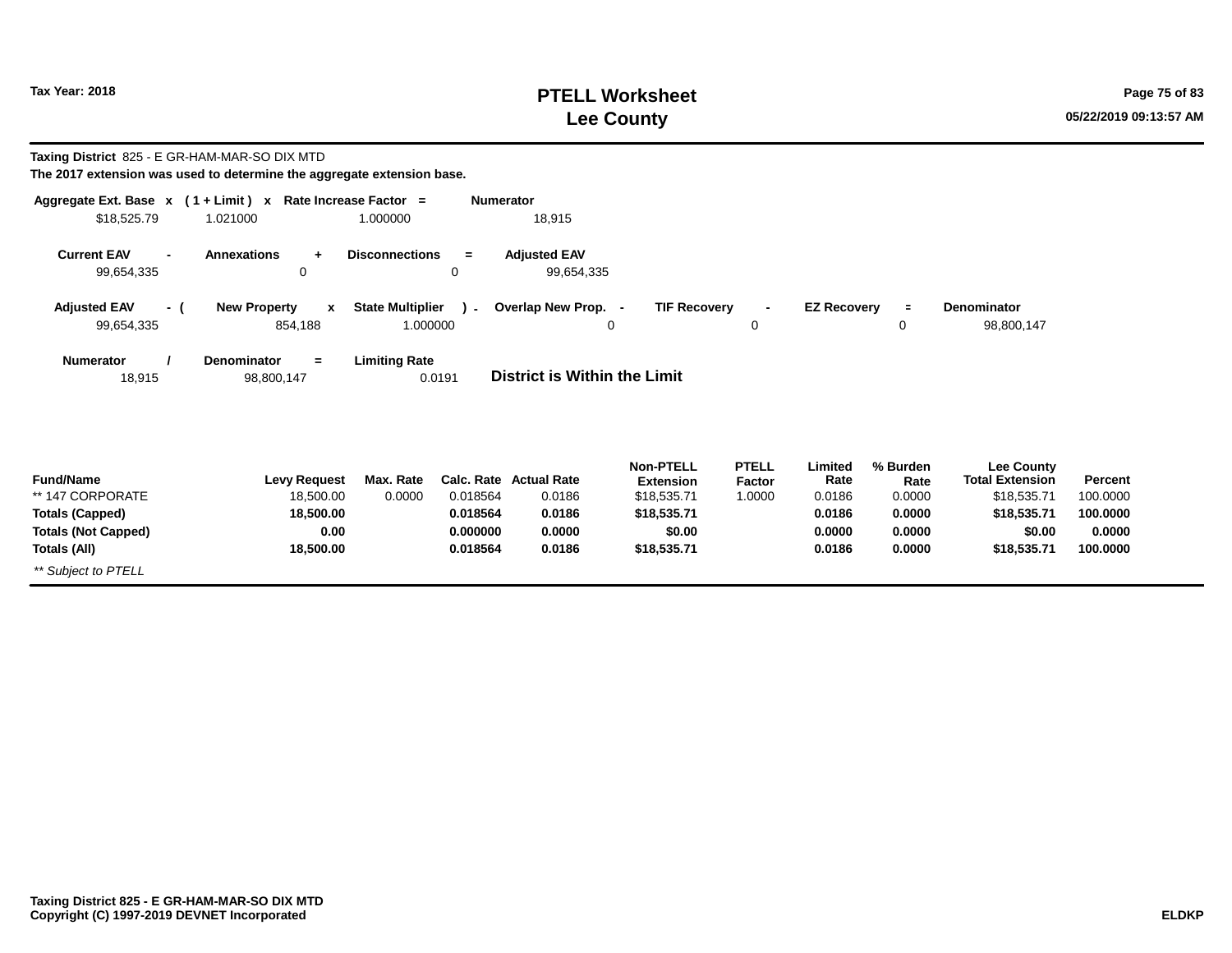# **PTELL Worksheet Tax Year: 2018 Page 76 of 83 Lee County**

| Taxing District 826 - AMBOY-LEE CENTER MTD |  |
|--------------------------------------------|--|
|--------------------------------------------|--|

| Aggregate Ext. Base $x$ (1 + Limit) x Rate Increase Factor =<br>\$29,941.83 | 1.021000                                       | 1.000000                            | <b>Numerator</b> | 30,571                              |                                      |                        |                    |                  |                                             |          |
|-----------------------------------------------------------------------------|------------------------------------------------|-------------------------------------|------------------|-------------------------------------|--------------------------------------|------------------------|--------------------|------------------|---------------------------------------------|----------|
| <b>Current EAV</b><br>$\overline{\phantom{a}}$<br>62,487,262                | <b>Annexations</b><br>$\ddot{}$<br>0           | <b>Disconnections</b>               | $\equiv$<br>0    | <b>Adjusted EAV</b><br>62,487,262   |                                      |                        |                    |                  |                                             |          |
| <b>Adjusted EAV</b><br>- (<br>62,487,262                                    | <b>New Property</b><br>$\mathbf{x}$<br>562,988 | <b>State Multiplier</b><br>1.000000 | $\mathbf{r}$     | Overlap New Prop. -<br>0            | <b>TIF Recovery</b>                  | $\blacksquare$<br>0    | <b>EZ Recovery</b> | $\equiv$<br>0    | <b>Denominator</b><br>61,924,274            |          |
| <b>Numerator</b><br>30,571                                                  | Denominator<br>$\equiv$<br>61,924,274          | <b>Limiting Rate</b>                | 0.0494           | <b>District is Within the Limit</b> |                                      |                        |                    |                  |                                             |          |
| <b>Fund/Name</b>                                                            | <b>Levy Request</b>                            | Max. Rate                           |                  | Calc. Rate Actual Rate              | <b>Non-PTELL</b><br><b>Extension</b> | <b>PTELL</b><br>Factor | Limited<br>Rate    | % Burden<br>Rate | <b>Lee County</b><br><b>Total Extension</b> | Percent  |
| ** 147 CORPORATE                                                            | 30,500.00                                      | 0.0000                              | 0.048810         | 0.0488                              | \$30,493.78                          | 1.0000                 | 0.0488             | 0.0000           | \$30,493.78                                 | 100.0000 |
| <b>Totals (Capped)</b>                                                      | 30,500.00                                      |                                     | 0.048810         | 0.0488                              | \$30,493.78                          |                        | 0.0488             | 0.0000           | \$30,493.78                                 | 100.0000 |
| <b>Totals (Not Capped)</b>                                                  | 0.00                                           |                                     | 0.000000         | 0.0000                              | \$0.00                               |                        | 0.0000             | 0.0000           | \$0.00                                      | 0.0000   |
| Totals (All)                                                                | 30,500.00                                      |                                     | 0.048810         | 0.0488                              | \$30,493.78                          |                        | 0.0488             | 0.0000           | \$30,493.78                                 | 100.0000 |
| ** Subject to PTELL                                                         |                                                |                                     |                  |                                     |                                      |                        |                    |                  |                                             |          |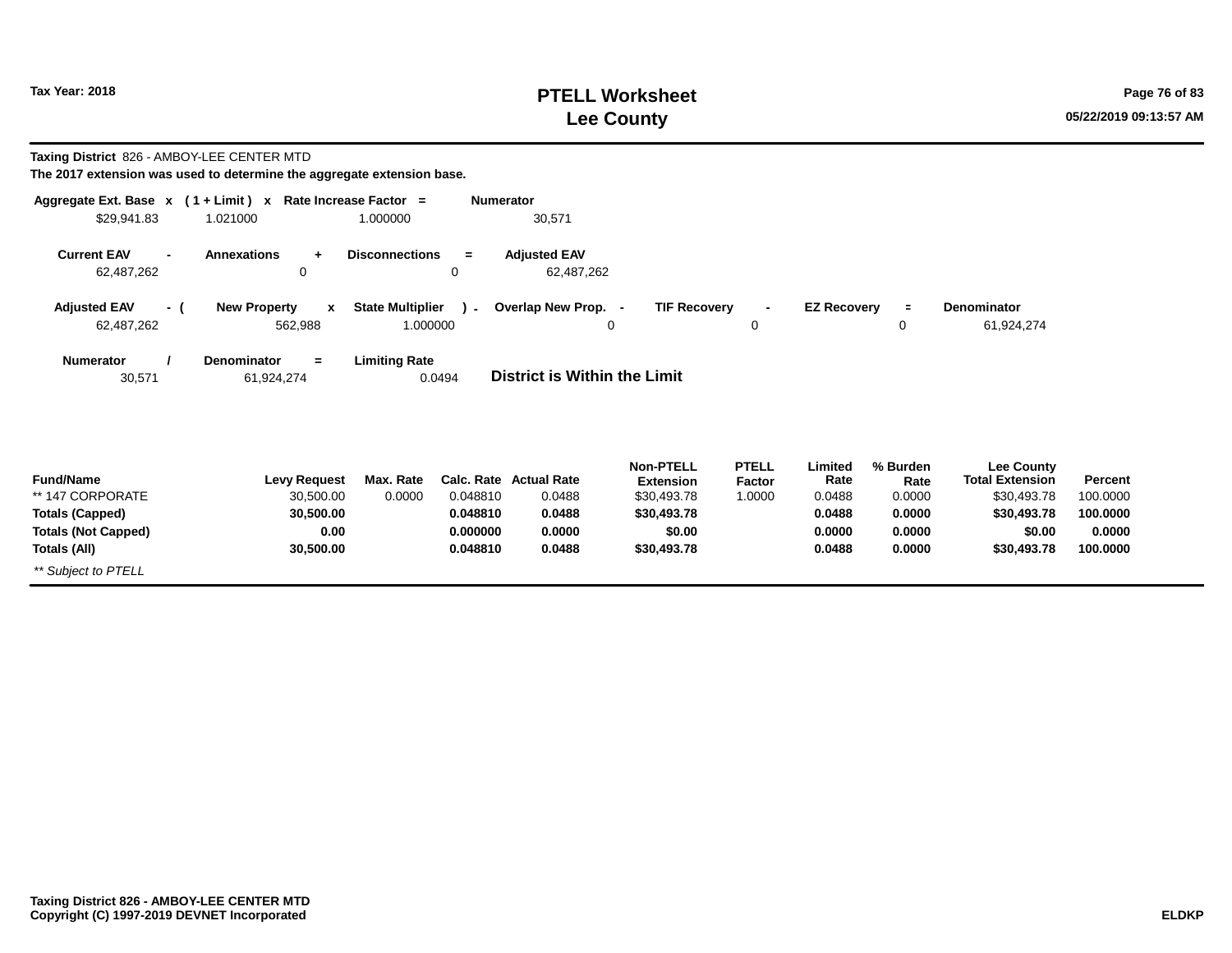## **PTELL Worksheet Tax Year: 2018 Page 77 of 83 Lee County**

**Taxing District** 827 - MAY-SUBLETTE MTD

|                                                    | Aggregate Ext. Base $x$ (1 + Limit) x Rate Increase Factor = | <b>Numerator</b>                              |                                   |                                      |                        |                    |                  |                                             |          |
|----------------------------------------------------|--------------------------------------------------------------|-----------------------------------------------|-----------------------------------|--------------------------------------|------------------------|--------------------|------------------|---------------------------------------------|----------|
| \$22,760.51                                        | 1.021000                                                     | 1.000000                                      | 23,238                            |                                      |                        |                    |                  |                                             |          |
| <b>Current EAV</b><br>$\blacksquare$<br>63,672,985 | <b>Annexations</b><br>$\ddot{}$<br>0                         | <b>Disconnections</b><br>$=$<br>0             | <b>Adjusted EAV</b><br>63,672,985 |                                      |                        |                    |                  |                                             |          |
| <b>Adjusted EAV</b><br>- (<br>63,672,985           | <b>New Property</b><br>$\mathbf{x}$<br>417,237               | <b>State Multiplier</b><br>$\sim$<br>1.000000 | Overlap New Prop. -               | <b>TIF Recovery</b>                  | 0                      | <b>EZ Recovery</b> | $\equiv$<br>0    | <b>Denominator</b><br>63,255,748            |          |
| <b>Numerator</b><br>23,238                         | <b>Denominator</b><br>$\equiv$<br>63,255,748                 | <b>Limiting Rate</b><br>0.0367                | <b>District is Over the Limit</b> |                                      |                        |                    |                  |                                             |          |
| <b>Limiting Rate</b><br>0.0367                     | <b>Computed Rate</b><br>$=$<br>0.041100                      | <b>Reduction Factor</b><br>0.892944           |                                   |                                      |                        |                    |                  |                                             |          |
| <b>Fund/Name</b>                                   | <b>Levy Request</b>                                          | Max. Rate                                     | Calc. Rate Actual Rate            | <b>Non-PTELL</b><br><b>Extension</b> | <b>PTELL</b><br>Factor | Limited<br>Rate    | % Burden<br>Rate | <b>Lee County</b><br><b>Total Extension</b> | Percent  |
| ** 147 CORPORATE                                   | 26,140.00                                                    | 0.0000<br>0.041054                            | 0.0411                            | \$26,169.60                          | 0.8929                 | 0.0367             | 0.0000           | \$23,367.99                                 | 100.0000 |
| <b>Totals (Capped)</b>                             | 26,140.00                                                    | 0.041054                                      | 0.0411                            | \$26,169.60                          |                        | 0.0367             | 0.0000           | \$23,367.99                                 | 100.0000 |
| <b>Totals (Not Capped)</b>                         | 0.00                                                         | 0.000000                                      | 0.0000                            | \$0.00                               |                        | 0.0000             | 0.0000           | \$0.00                                      | 0.0000   |
| Totals (All)                                       | 26,140.00                                                    | 0.041054                                      | 0.0411                            | \$26,169.60                          |                        | 0.0367             | 0.0000           | \$23,367.99                                 | 100.0000 |
| ** Subject to PTELL                                |                                                              |                                               |                                   |                                      |                        |                    |                  |                                             |          |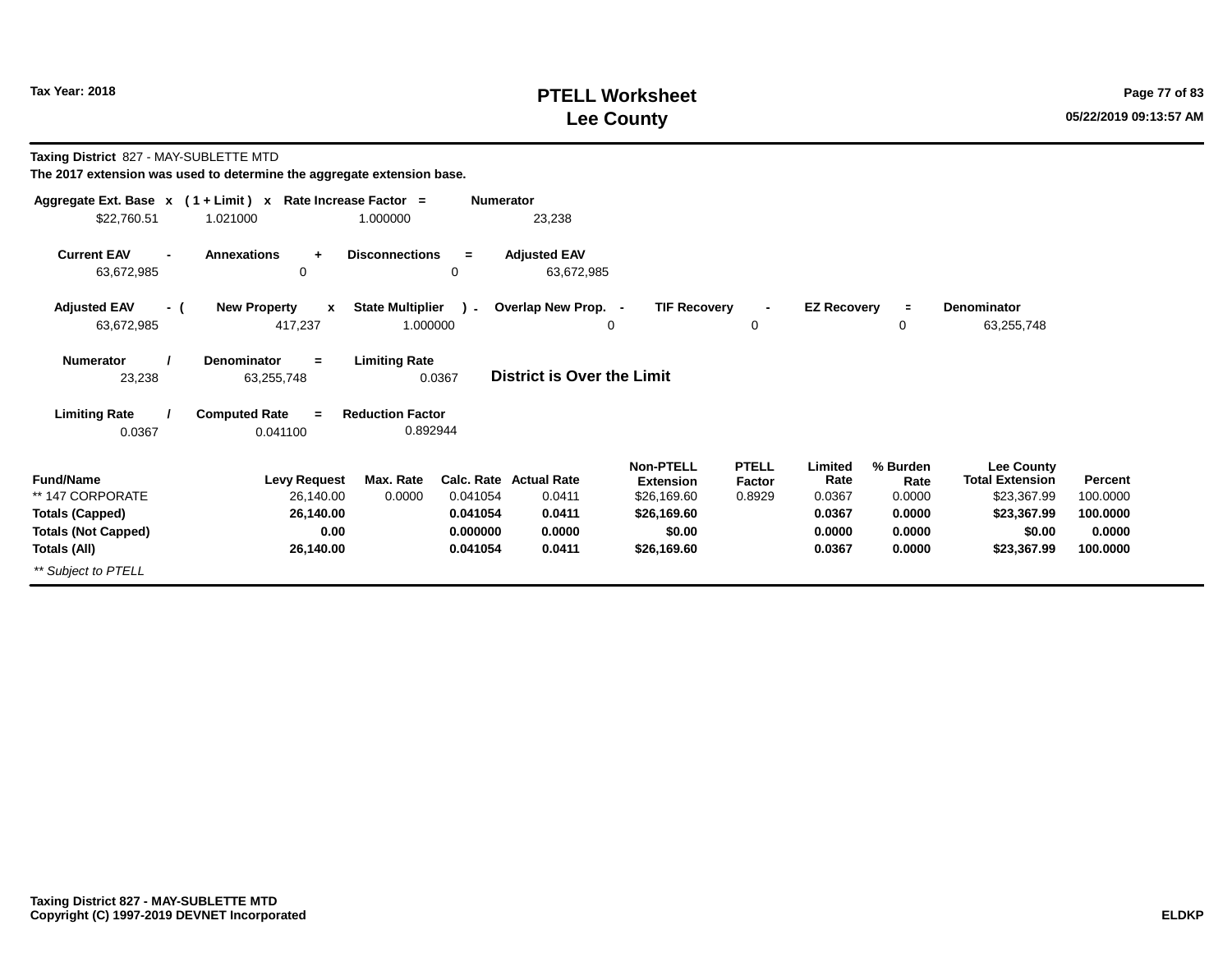# **PTELL Worksheet Tax Year: 2018 Page 78 of 83 Lee County**

**Taxing District** 828 - BROOKLYN-WYOMING MTD

| Aggregate Ext. Base $x$ (1 + Limit) x Rate Increase Factor =<br>\$28,406.89 | 1.021000                                       | 1.000000                            | <b>Numerator</b> | 29,003                              |                                      |                        |                    |                     |                                             |                |
|-----------------------------------------------------------------------------|------------------------------------------------|-------------------------------------|------------------|-------------------------------------|--------------------------------------|------------------------|--------------------|---------------------|---------------------------------------------|----------------|
| <b>Current EAV</b><br>$\blacksquare$<br>62,186,061                          | <b>Annexations</b><br>$+$<br>0                 | <b>Disconnections</b>               | $\equiv$<br>0    | <b>Adjusted EAV</b><br>62,186,061   |                                      |                        |                    |                     |                                             |                |
| <b>Adjusted EAV</b><br>- (<br>62,186,061                                    | <b>New Property</b><br>$\mathbf{x}$<br>173,300 | <b>State Multiplier</b><br>1.000000 | $\mathbf{r}$     | Overlap New Prop. -<br>0            | <b>TIF Recovery</b>                  | $\blacksquare$<br>0    | <b>EZ Recovery</b> | $\blacksquare$<br>0 | <b>Denominator</b><br>62,012,761            |                |
| <b>Numerator</b><br>29,003                                                  | Denominator<br>$=$<br>62,012,761               | <b>Limiting Rate</b>                | 0.0468           | <b>District is Within the Limit</b> |                                      |                        |                    |                     |                                             |                |
| <b>Fund/Name</b>                                                            | <b>Levy Request</b>                            | Max. Rate                           |                  | Calc. Rate Actual Rate              | <b>Non-PTELL</b><br><b>Extension</b> | <b>PTELL</b><br>Factor | Limited<br>Rate    | % Burden<br>Rate    | <b>Lee County</b><br><b>Total Extension</b> | <b>Percent</b> |
| ** 147 CORPORATE                                                            | 15,000.00                                      | 0.0000                              | 0.024121         | 0.0241                              | \$14,986.84                          | 1.0000                 | 0.0241             | 0.0000              | \$14,986.84                                 | 100.0000       |
| <b>Totals (Capped)</b>                                                      | 15,000.00                                      |                                     | 0.024121         | 0.0241                              | \$14,986.84                          |                        | 0.0241             | 0.0000              | \$14,986.84                                 | 100.0000       |
| <b>Totals (Not Capped)</b>                                                  | 0.00                                           |                                     | 0.000000         | 0.0000                              | \$0.00                               |                        | 0.0000             | 0.0000              | \$0.00                                      | 0.0000         |
| Totals (All)                                                                | 15,000.00                                      |                                     | 0.024121         | 0.0241                              | \$14,986.84                          |                        | 0.0241             | 0.0000              | \$14,986.84                                 | 100.0000       |
| ** Subject to PTELL                                                         |                                                |                                     |                  |                                     |                                      |                        |                    |                     |                                             |                |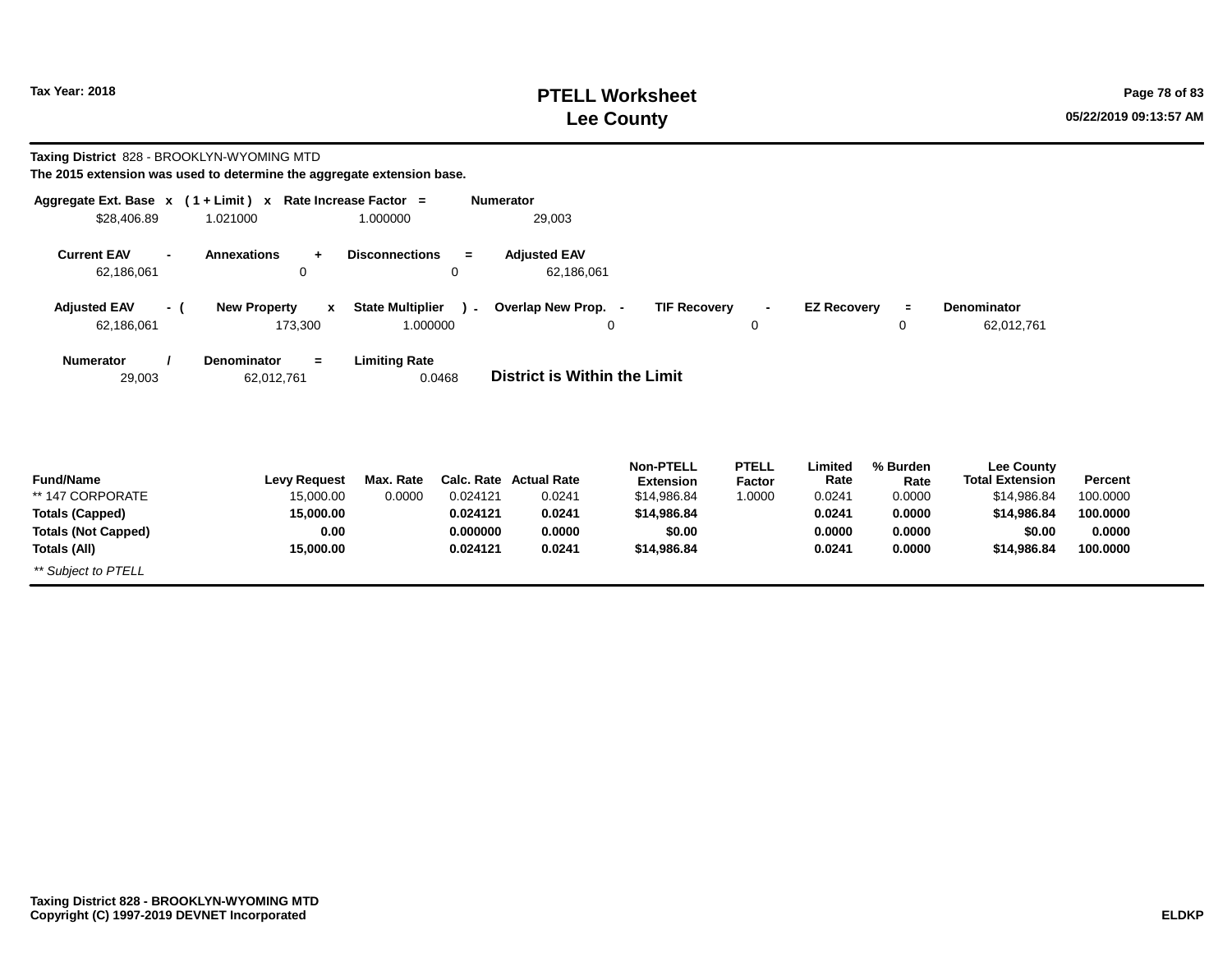**Taxing District** 851 - DIXON PARK DISTRICT

| Aggregate Ext. Base $x$ (1 + Limit) $x$ |                          |                                          | Rate Increase Factor =                        | <b>Numerator</b>                                                                                                                                       |
|-----------------------------------------|--------------------------|------------------------------------------|-----------------------------------------------|--------------------------------------------------------------------------------------------------------------------------------------------------------|
| \$698,596.66                            |                          | 1.021000                                 | 1.000000                                      | 713.267                                                                                                                                                |
| <b>Current EAV</b><br>185, 174, 185     | $\overline{\phantom{a}}$ | <b>Annexations</b><br>$+$<br>501.128     | <b>Disconnections</b><br>$\equiv$<br>0        | <b>Adiusted EAV</b><br>184.673.057                                                                                                                     |
| <b>Adjusted EAV</b><br>184,673,057      | - 1                      | <b>New Property</b><br>x<br>1,019,383    | <b>State Multiplier</b><br>$\sim$<br>1.000000 | Overlap New Prop.<br><b>TIF Recovery</b><br><b>EZ Recovery</b><br><b>Denominator</b><br>$\blacksquare$<br>$\blacksquare$<br>183,653,674<br>0<br>0<br>0 |
| <b>Numerator</b><br>713,267             |                          | <b>Denominator</b><br>$=$<br>183,653,674 | <b>Limiting Rate</b><br>0.3884                | District is Within the Limit                                                                                                                           |

| <b>Fund/Name</b>            | <b>Levy Request</b> | Max. Rate | Calc. Rate | <b>Actual Rate</b> | <b>Non-PTELL</b><br><b>Extension</b> | <b>PTELL</b><br>Factor | Limited<br>Rate | % Burden<br>Rate | <b>Lee County</b><br><b>Total Extension</b> | Percent  |
|-----------------------------|---------------------|-----------|------------|--------------------|--------------------------------------|------------------------|-----------------|------------------|---------------------------------------------|----------|
| ** 001 CORPORATE            | 188,000.00          | 0.1000    | 0.101526   | 0.1000             | \$185,174.19                         | 1.0000                 | 0.1000          | 0.0000           | \$185,174.19                                | 20.1775  |
| 003 BONDS & INTEREST        | 149,095.00          | 0.0000    | 0.080516   | 0.0805             | \$149,065.22                         | 1.0000                 | 0.0809          | 0.0000           | \$149,805.92                                | 16.3236  |
| ** 005 I.M.R.F.             | 15,000.00           | 0.0000    | 0.008101   | 0.0081             | \$14,999.11                          | 1.0000                 | 0.0081          | 0.0000           | \$14,999.11                                 | 1.6344   |
| ** 014 POLICE SYSTEM        | 30,000.00           | 0.0250    | 0.016201   | 0.0162             | \$29,998.22                          | 1.0000                 | 0.0162          | 0.0000           | \$29,998.22                                 | 3.2688   |
| ** 027 AUDIT                | 5,550.00            | 0.0050    | 0.002997   | 0.0030             | \$5,555.23                           | 1.0000                 | 0.0030          | 0.0000           | \$5,555.23                                  | 0.6053   |
| ** 035 LIABILITY INSURANCE  | 37,000.00           | 0.0000    | 0.019981   | 0.0200             | \$37,034.84                          | 1.0000                 | 0.0200          | 0.0000           | \$37,034.84                                 | 4.0355   |
| ** 047 SOCIAL SECURITY      | 39,000.00           | 0.0000    | 0.021061   | 0.0211             | \$39,071.75                          | 1.0000                 | 0.0211          | 0.0000           | \$39,071.75                                 | 4.2575   |
| ** 060 UNEMPLOYMENT INSURA  | 15,000.00           | 0.0000    | 0.008101   | 0.0081             | \$14,999.11                          | 1.0000                 | 0.0081          | 0.0000           | \$14,999.11                                 | 1.6344   |
| ** 062 WORKMANS COMP        | 30,000.00           | 0.0000    | 0.016201   | 0.0162             | \$29,998.22                          | 1.0000                 | 0.0162          | 0.0000           | \$29,998.22                                 | 3.2688   |
| ** 122 RECREATIONAL PROGRAI | 226,000.00          | 0.1200    | 0.122047   | 0.1200             | \$222,209.02                         | 1.0000                 | 0.1200          | 0.0000           | \$222,209.02                                | 24.2131  |
| ** 123 AQUARIUM & MUSEUM    | 131,800.00          | 0.0700    | 0.071176   | 0.0700             | \$129,621.93                         | 1.0000                 | 0.0700          | 0.0000           | \$129,621.93                                | 14.1243  |
| ** 125 PAVING LIGHTS        | 9,410.00            | 0.0050    | 0.005082   | 0.0050             | \$9,258.71                           | 1.0000                 | 0.0050          | 0.0000           | \$9,258.71                                  | 1.0089   |
| 126 HANDICAPPED-JOINT RECR  | 50,000.00           | 0.0400    | 0.027002   | 0.0270             | \$49,997.03                          | 1.0000                 | 0.0270          | 0.0000           | \$49,997.03                                 | 5.4479   |
| <b>Totals (Capped)</b>      | 726,760.00          |           | 0.392474   | 0.3877             | \$717,920.33                         |                        | 0.3877          | 0.0000           | \$717,920.33                                | 78.2285  |
| <b>Totals (Not Capped)</b>  | 199,095.00          |           | 0.107518   | 0.1075             | \$199,062.25                         |                        | 0.1079          | 0.0000           | \$199,802.95                                | 21.7715  |
| Totals (All)                | 925,855.00          |           | 0.499992   | 0.4952             | \$916,982.58                         |                        | 0.4956          | 0.0000           | \$917,723.28                                | 100.0000 |
| ** Subject to PTELL         |                     |           |            |                    |                                      |                        |                 |                  |                                             |          |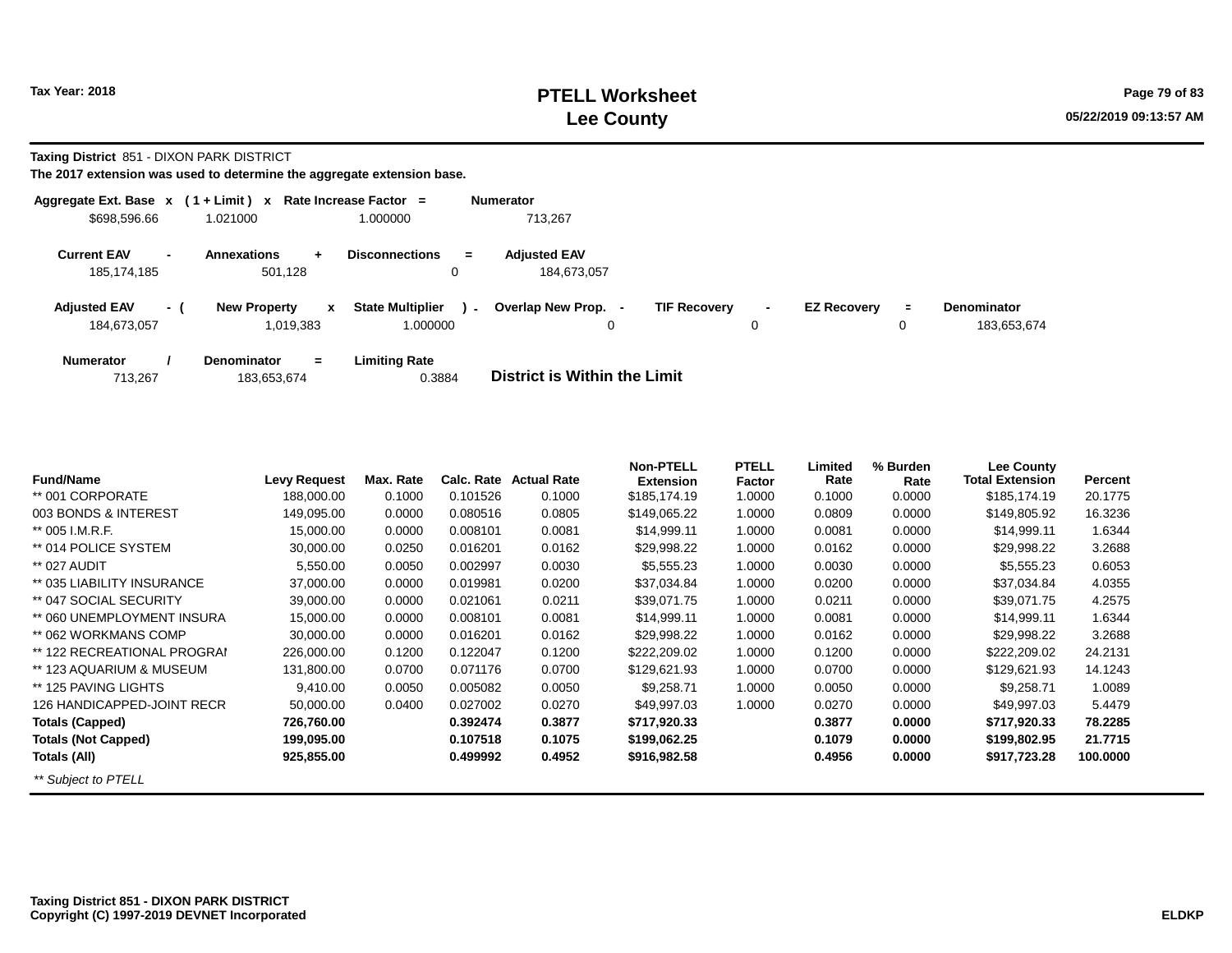# **PTELL Worksheet Tax Year: 2018 Page 80 of 83 Lee County**

**Taxing District** 853 - FRANKLIN GROVE SANITARY

| Aggregate Ext. Base $x$ (1 + Limit) x Rate Increase Factor = |                                     |                                   | <b>Numerator</b>                    |                                  |                                                |          |                        |                |
|--------------------------------------------------------------|-------------------------------------|-----------------------------------|-------------------------------------|----------------------------------|------------------------------------------------|----------|------------------------|----------------|
| \$5,609.53                                                   | 1.021000                            | 1.000000                          | 5,727                               |                                  |                                                |          |                        |                |
| <b>Current EAV</b>                                           | <b>Annexations</b>                  | <b>Disconnections</b><br>$=$      | <b>Adjusted EAV</b>                 |                                  |                                                |          |                        |                |
| 9,046,903                                                    | 0                                   | 0                                 | 9,046,903                           |                                  |                                                |          |                        |                |
| <b>Adjusted EAV</b><br>- (                                   | <b>New Property</b><br>$\mathbf{x}$ | <b>State Multiplier</b><br>$\sim$ | Overlap New Prop. -                 | <b>TIF Recovery</b>              | <b>EZ Recovery</b><br>$\overline{\phantom{0}}$ | $\equiv$ | Denominator            |                |
| 9,046,903                                                    | 7,839                               | 1.000000                          | 0                                   | 0                                |                                                | 0        | 9,039,064              |                |
| <b>Numerator</b>                                             | <b>Denominator</b><br>$=$           | <b>Limiting Rate</b>              |                                     |                                  |                                                |          |                        |                |
| 5,727                                                        | 9,039,064                           | 0.0634                            | <b>District is Within the Limit</b> |                                  |                                                |          |                        |                |
|                                                              |                                     |                                   |                                     |                                  |                                                |          |                        |                |
|                                                              |                                     |                                   |                                     | <b>Non-PTELL</b><br><b>PTELL</b> | Limited                                        | % Burden | <b>Lee County</b>      |                |
| <b>Fund/Name</b>                                             | <b>Levy Request</b>                 | Max. Rate                         | <b>Calc. Rate Actual Rate</b>       | <b>Extension</b><br>Factor       | Rate                                           | Rate     | <b>Total Extension</b> | <b>Percent</b> |
| ** 001 CORPORATE                                             | 4,550.00                            | 0.2000<br>0.050294                | 0.0503                              | \$4,550.59<br>1.0000             | 0.0503                                         | 0.0000   | \$4,550.59             | 81.1290        |
| ** 073 CHI OR OF SEWAGE                                      | 1 057 00                            | 0.0500<br>0.011684                | 0.0117                              | $$1$ 058 40<br>1.0000            | 0.0117                                         | n nnnn   | $$1$ 058 40            | 18.8710        |

| rung/wame                  | Levy Reguest | max. Rate | Gaic. Rate | Actual Rate | Extension  | Factor | rate   | Rate   | TOTAL EXTERSION | rercent  |
|----------------------------|--------------|-----------|------------|-------------|------------|--------|--------|--------|-----------------|----------|
| ** 001 CORPORATE           | 4.550.00     | 0.2000    | 0.050294   | 0.0503      | \$4,550.59 | 1.0000 | 0.0503 | 0.0000 | \$4.550.59      | 81.1290  |
| ** 073 CHLOR OF SEWAGE     | 0.057.00     | 0.0500    | 0.011684   | 0.0117      | \$1,058.49 | 1.0000 | 0.0117 | 0.0000 | \$1.058.49      | 18.8710  |
| Totals (Capped)            | 5.607.00     |           | 0.061978   | 0.0620      | \$5,609.08 |        | 0.0620 | 0.0000 | \$5,609.08      | 100.0000 |
| <b>Totals (Not Capped)</b> | 0.00         |           | 0.000000   | 0.0000      | \$0.00     |        | 0.0000 | 0.0000 | \$0.00          | 0.0000   |
| Totals (All)               | 5.607.00     |           | 0.061978   | 0.0620      | \$5,609.08 |        | 0.0620 | 0.0000 | \$5,609.08      | 100.0000 |
| ** Subject to PTELL        |              |           |            |             |            |        |        |        |                 |          |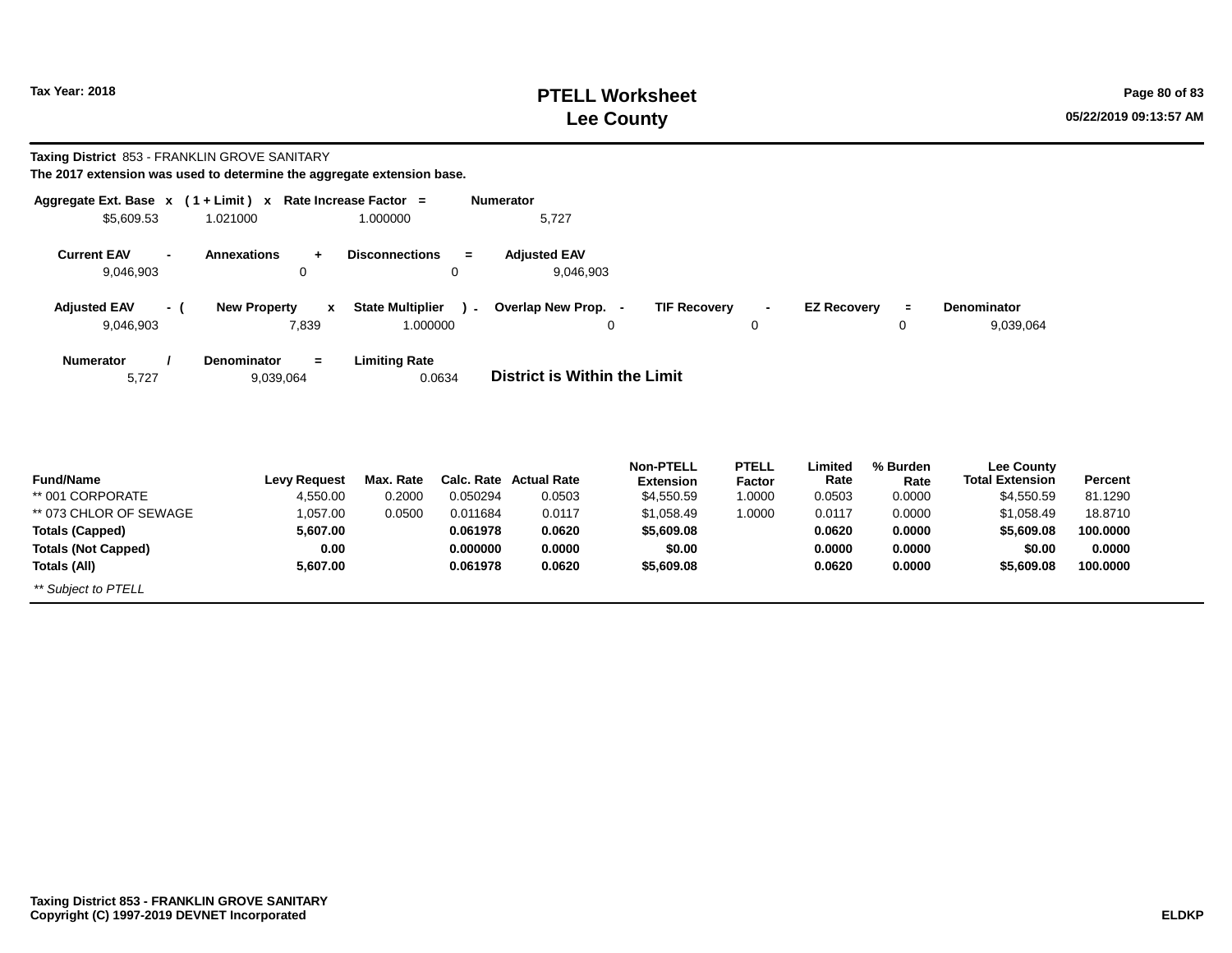# **PTELL Worksheet Tax Year: 2018 Page 81 of 83 PAGE 2018 Page 81 of 83 Lee County**

| Taxing District 855 - PAW PAW SANITARY DISTRICT | The 2017 extension was used to determine the aggregate extension base. |                                         |                                   |                     |              |                    |          |                        |          |
|-------------------------------------------------|------------------------------------------------------------------------|-----------------------------------------|-----------------------------------|---------------------|--------------|--------------------|----------|------------------------|----------|
|                                                 | Aggregate Ext. Base $x$ (1 + Limit) x Rate Increase Factor =           |                                         | <b>Numerator</b>                  |                     |              |                    |          |                        |          |
| \$4,210.77                                      | 1.021000                                                               | 1.000000                                | 4,299                             |                     |              |                    |          |                        |          |
| <b>Current EAV</b>                              | <b>Annexations</b><br>$\ddot{}$                                        | <b>Disconnections</b><br>$\equiv$       | <b>Adjusted EAV</b>               |                     |              |                    |          |                        |          |
| 7,891,708                                       | 0                                                                      | 0                                       | 7,891,708                         |                     |              |                    |          |                        |          |
| <b>Adjusted EAV</b><br>- (                      | <b>New Property</b><br>x                                               | <b>State Multiplier</b><br>$\mathbf{r}$ | Overlap New Prop. -               | <b>TIF Recovery</b> |              | <b>EZ Recovery</b> | $\equiv$ | <b>Denominator</b>     |          |
| 7,891,708                                       | 0                                                                      | 1.000000                                |                                   | 0                   | 0            |                    | 0        | 7,891,708              |          |
| <b>Numerator</b>                                | <b>Denominator</b><br>$=$                                              | <b>Limiting Rate</b>                    |                                   |                     |              |                    |          |                        |          |
| 4,299                                           | 7,891,708                                                              | 0.0545                                  | <b>District is Over the Limit</b> |                     |              |                    |          |                        |          |
| <b>Limiting Rate</b>                            | <b>Computed Rate</b><br>$\equiv$                                       | <b>Reduction Factor</b>                 |                                   |                     |              |                    |          |                        |          |
| 0.0545                                          | 0.056000                                                               | 0.973214                                |                                   |                     |              |                    |          |                        |          |
|                                                 |                                                                        |                                         |                                   | <b>Non-PTELL</b>    | <b>PTELL</b> | Limited            | % Burden | <b>Lee County</b>      |          |
| <b>Fund/Name</b>                                | <b>Levy Request</b>                                                    | Max. Rate                               | <b>Calc. Rate Actual Rate</b>     | <b>Extension</b>    | Factor       | Rate               | Rate     | <b>Total Extension</b> | Percent  |
| ** 001 CORPORATE                                | 4,416.00                                                               | 0.2000<br>0.055958                      | 0.0560                            | \$4,419.36          | 0.9732       | 0.0545             | 0.0000   | \$4,300.98             | 100.0000 |
| <b>Totals (Capped)</b>                          | 4,416.00                                                               | 0.055958                                | 0.0560                            | \$4,419.36          |              | 0.0545             | 0.0000   | \$4,300.98             | 100.0000 |
| <b>Totals (Not Capped)</b>                      | 0.00                                                                   | 0.000000                                | 0.0000                            | \$0.00              |              | 0.0000             | 0.0000   | \$0.00                 | 0.0000   |
| Totals (All)                                    | 4,416.00                                                               | 0.055958                                | 0.0560                            | \$4,419.36          |              | 0.0545             | 0.0000   | \$4,300.98             | 100.0000 |
| ** Subject to PTELL                             |                                                                        |                                         |                                   |                     |              |                    |          |                        |          |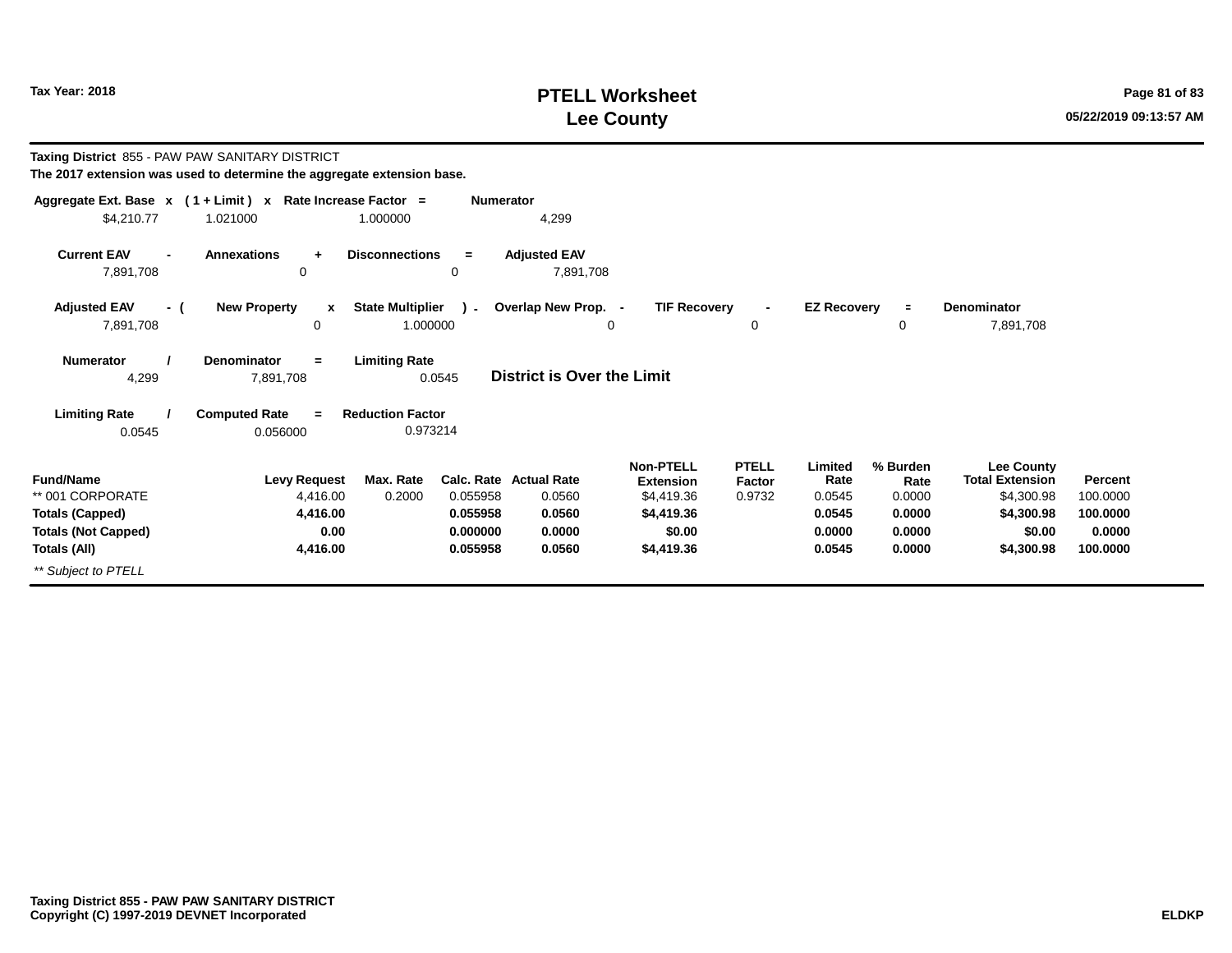**Totals (Not Capped)**

\*\* Subject to PTELL

**Totals (All)**

# **PTELL Worksheet Tax Year:** 2018 **Page 82 of 83 Lee County**

 **0.0000100.0000**

 **\$0.00\$4,801.20**

#### **Taxing District** 856 - LEE CENTER CEMETERY DIST

**The 2016 extension was used to determine the aggregate extension base.**

 **0.004,800.00**

| Aggregate Ext. Base $x$ (1 + Limit) $x$ |                                     | Rate Increase Factor =<br><b>Numerator</b> |                                     |                                      |                        |                    |                  |                                             |                |
|-----------------------------------------|-------------------------------------|--------------------------------------------|-------------------------------------|--------------------------------------|------------------------|--------------------|------------------|---------------------------------------------|----------------|
| \$4,831.91                              | 1.021000                            | 1.000000                                   | 4,933                               |                                      |                        |                    |                  |                                             |                |
| <b>Current EAV</b>                      | <b>Annexations</b><br>$\ddot{}$     | <b>Disconnections</b><br>$=$               | <b>Adjusted EAV</b>                 |                                      |                        |                    |                  |                                             |                |
| 8,558,293                               | 0                                   | 0                                          | 8,558,293                           |                                      |                        |                    |                  |                                             |                |
| <b>Adjusted EAV</b><br>- (              | <b>New Property</b><br>$\mathbf{x}$ | <b>State Multiplier</b><br>$\sim$          | Overlap New Prop. -                 | <b>TIF Recovery</b>                  | $\blacksquare$         | <b>EZ Recovery</b> | $\blacksquare$   | <b>Denominator</b>                          |                |
| 8,558,293                               | 234,185                             | 1.000000                                   | 0                                   |                                      | 0                      |                    | 0                | 8,324,108                                   |                |
| <b>Numerator</b>                        | <b>Denominator</b><br>$=$           | <b>Limiting Rate</b>                       |                                     |                                      |                        |                    |                  |                                             |                |
| 4,933                                   | 8,324,108                           | 0.0593                                     | <b>District is Within the Limit</b> |                                      |                        |                    |                  |                                             |                |
|                                         |                                     |                                            |                                     |                                      |                        |                    |                  |                                             |                |
|                                         |                                     |                                            |                                     |                                      |                        |                    |                  |                                             |                |
| <b>Fund/Name</b>                        | <b>Levy Request</b>                 | Max. Rate<br>Calc. Rate                    | <b>Actual Rate</b>                  | <b>Non-PTELL</b><br><b>Extension</b> | <b>PTELL</b><br>Factor | Limited<br>Rate    | % Burden<br>Rate | <b>Lee County</b><br><b>Total Extension</b> | <b>Percent</b> |
| ** 001 CORPORATE                        | 4,400.00                            | 0.0600<br>0.051412                         | 0.0514                              | \$4,398.96                           | 1.0000                 | 0.0514             | 0.0000           | \$4,398.96                                  | 91.6221        |
| ** 035 LIABILITY INSURANCE              | 400.00                              | 0.0000<br>0.004674                         | 0.0047                              | \$402.24                             | 1.0000                 | 0.0047             | 0.0000           | \$402.24                                    | 8.3779         |
| Totals (Capped)                         | 4,800.00                            | 0.056086                                   | 0.0561                              | \$4,801.20                           |                        | 0.0561             | 0.0000           | \$4,801.20                                  | 100.0000       |

**0.0000**

 **\$0.00\$4,801.20**  **0.00000.0561**

 **0.00000.0000**

**0.0561**

**0.000000**

**0.056086**